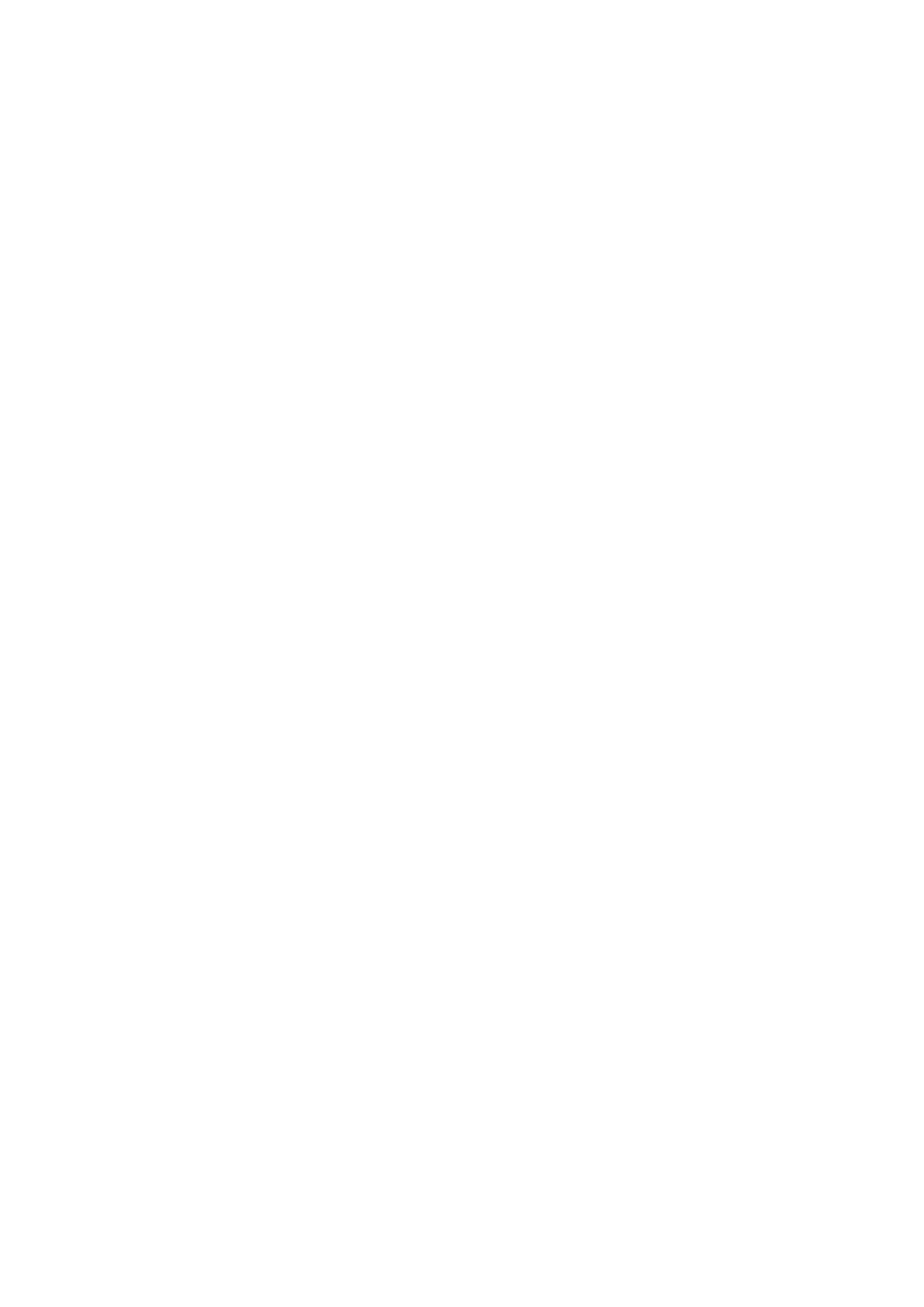# Homophobia and Discrimination on Grounds of Sexual Orientation and Gender Identity in the EU Member **States**

Part II – The Social Situation

(Updated version)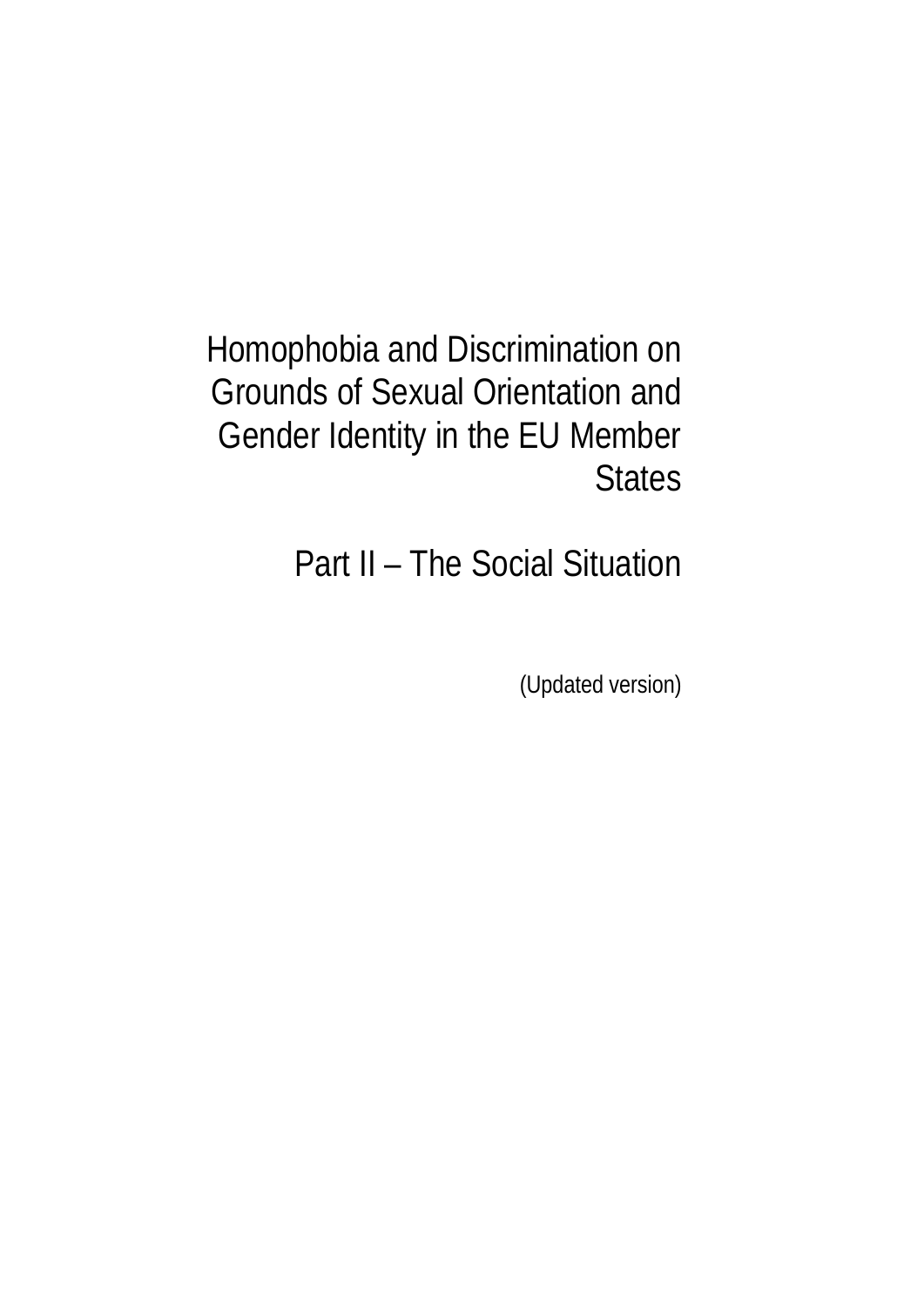DISCLAIMER: The data and information contained in this report were provided by COWI and The Danish Institute for Human Rights. The responsibility for the conclusions and opinions lies with the FRA.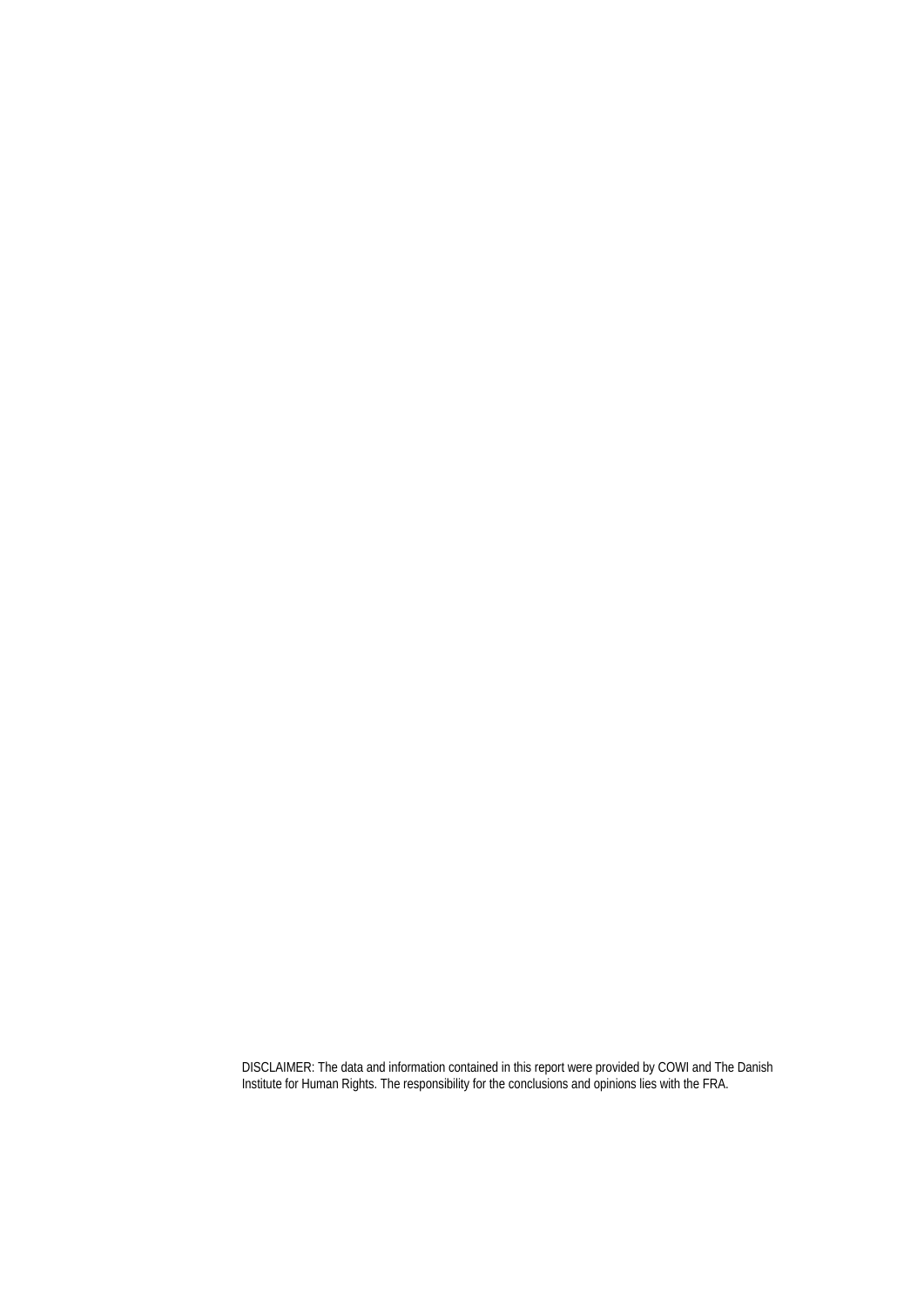# Foreword

On December 18 2008 the UN General Assembly heard a strong declaration drafted by France and The Netherlands on behalf of the European Union and co-sponsored by sixty-six countries from all regions. It called for the global decriminalization of homosexuality and condemned human rights violations based on sexual orientation or gender identity.

In the European Union Article 13 of the EC Treaty prohibits any discrimination based on sexual orientation and the EU's Charter of Fundamental Rights is the first international human rights charter to explicitly include the term "sexual orientation". The legal study we published in June 2008 shows that 18 EU Member States already provide quite comprehensive protection against discrimination on grounds of sexual orientation. In July 2008, a further step has been made when the European Commission proposed stronger EU wide protection against discrimination on all grounds.

The social situation, however, is worrying. In recent years a series of events in EU Member States, such as the banning of Pride marches, hate speech from politicians and intolerant statements by religious leaders, have sent alarming signals and sparked a new debate about the extent of homophobia and discrimination against lesbian, gay, bisexual, transsexual and transgendered (LGBT) persons in the European Union. Such events led the European Parliament to adopt in 2005 a resolution condemning homophobia and sexual orientation discrimination.

Two years later in the summer of 2007 the European Parliament asked the newly established Fundamental Rights Agency to develop a comprehensive comparative report covering all EU Member States on the situation regarding homophobia and sexual orientation discrimination. In response the Agency carried out a large scale legal and social research project during 2007 and 2008.

This comprehensive report composed of two parts, a legal and a social analysis, is presented to the European Parliament and its Committee on Civil Liberties, Justice and Home Affairs as evidence for actions needed in order to respect, protect and promote the fundamental rights of LGBT persons across the EU.

The social analysis contained in this publication is based on data and contextual information contained in country reports for all EU Member States. Unique material was gathered through fieldwork interviews with LGBT NGOs, Equality Bodies and public authorities in all Member States and a questionnaire survey of stakeholders. This new data has been combined with a thorough examination of existing academic studies and Eurobarometer surveys to develop the second part of our report, a comprehensive social analysis that complements the FRA's legal analysis released in June 2008.

The work shows that the current human rights situation for lesbians, gay men, bisexuals, transsexuals and transgender persons is not satisfactory. Many LGBT persons experience discrimination, bullying and harassment, while, more worryingly,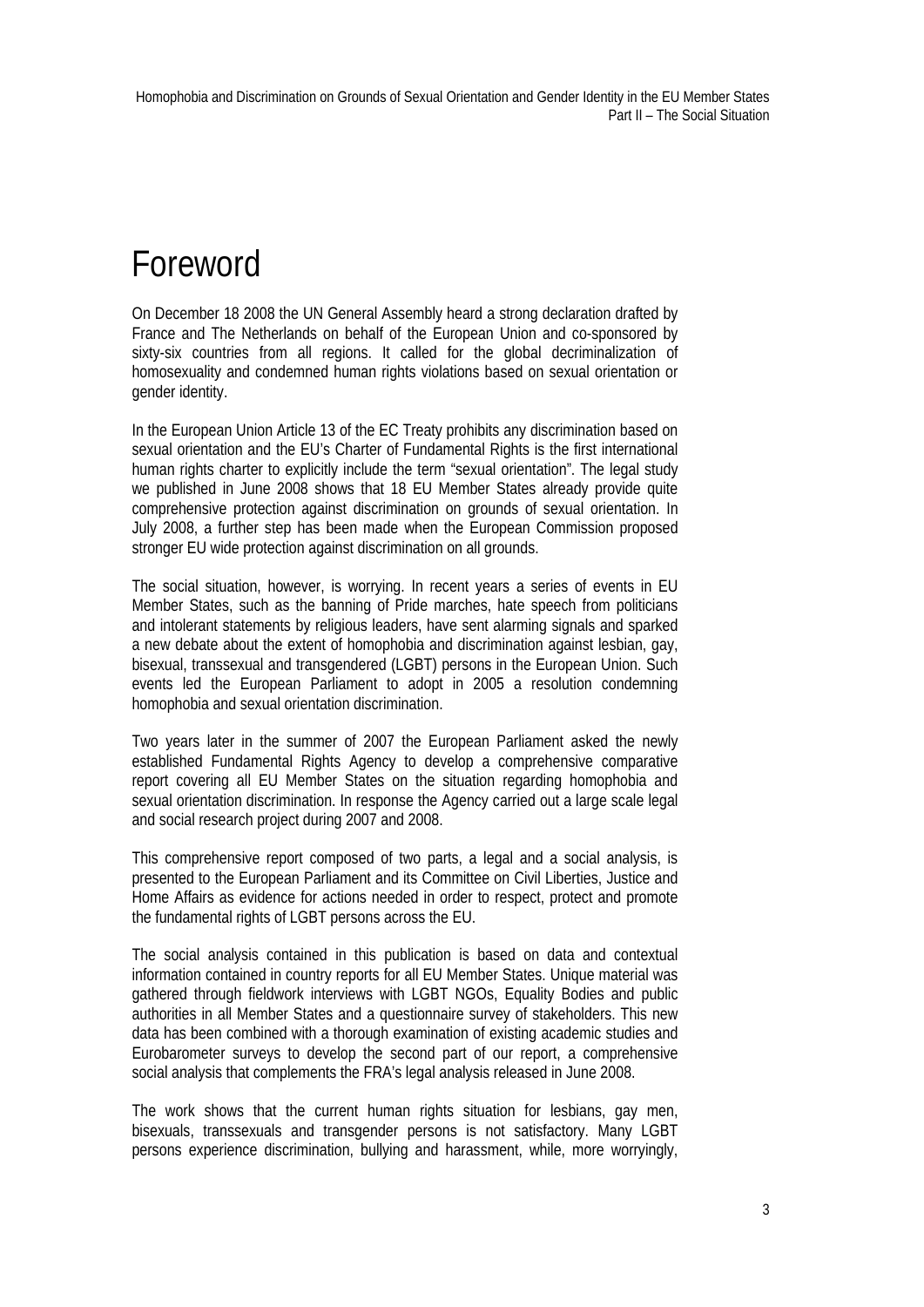occurrences of physical attacks were also detected: Derogative words are used for gays and lesbians at schools. Harassment can be an everyday occurrence at the workplace. Relationships often lack the ability to secure one another as full legal partners. At retirement homes, awareness of LGBT persons' needs is rare. Under these circumstances 'invisibility' becomes a survival strategy. In a European Union that bases itself on principles of equal treatment and non-discrimination legislation this is unacceptable.

What needs to be done?

Combating fundamental rights violations effectively requires first of all a firm political commitment to the principles of equal treatment and non-discrimination. Political leaders at EU and national level need to take a firm stance against homophobia and discrimination against LGBT and transgendered persons contributing in this way to a positive change in public attitudes and behaviour.

Secondly, it requires good knowledge of the situation based on robust data guiding the development of evidence based policies and actions. This research represents an important positive step in this direction. But equality authorities and other specialised bodies in many Member States still need to develop data collection mechanisms, promote scientific research, and actively encourage LGBT people to come forward and lodge complaints on incidents of discrimination.

In the light of the findings of this social analysis, the Agency welcomes the European Commission's Proposal for a Council Directive on implementing the principle of equal treatment between persons irrespective of religion or belief, disability, age or sexual orientation. This new Directive would extend the protection against discrimination on grounds of sexual orientation beyond the area of employment and thus address some of the key issues emerging from this report.

The opinions contained in this report provide EU institutions and the Member States, as our Regulation requires, with the necessary assistance and expertise in order to support them when taking measures or action within their respective spheres of competence to fully respect fundamental rights.

In closing I would like to thank for their work the staff of the Agency, Caroline Osander, project manager from the *Danish Institute for Human Rights*, and project manager, Mikael Keller, consultant Mads Ted Drud-Jensen from *COWI*.

Morten Kjaerum

Director, European Union Agency for Fundamental Rights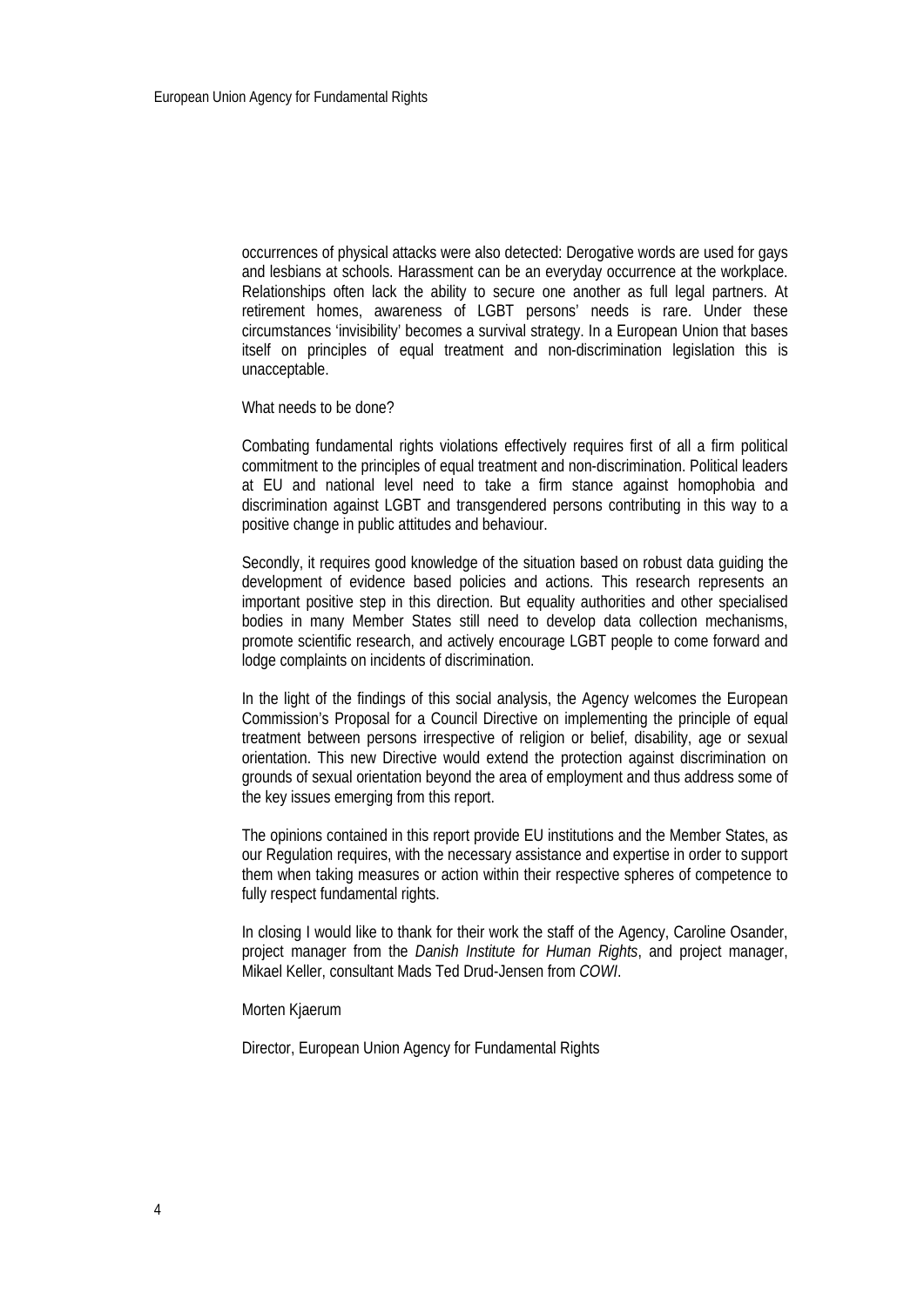Homophobia and Discrimination on Grounds of Sexual Orientation and Gender Identity in the EU Member States<br>Part II – The Social Situation

# Contents

| PART I: LESBIANS, GAY MEN, BISEXUALS AND<br><b>TRANSSEXUAL/TRANSGENDER PERSONS IN THE EU 29</b> |  |  |
|-------------------------------------------------------------------------------------------------|--|--|
| $\mathbf 1$ .                                                                                   |  |  |
| 2.                                                                                              |  |  |
| 3.                                                                                              |  |  |
| 4.                                                                                              |  |  |
| 5.                                                                                              |  |  |
| 6.                                                                                              |  |  |
| 7.                                                                                              |  |  |
| 8.                                                                                              |  |  |
| 9 <sub>1</sub>                                                                                  |  |  |
| 10 <sub>1</sub>                                                                                 |  |  |
| 11.                                                                                             |  |  |
| <b>PART II: TRANSGENDER PERSONS: SPECIFIC ISSUES 109</b>                                        |  |  |
|                                                                                                 |  |  |
|                                                                                                 |  |  |
|                                                                                                 |  |  |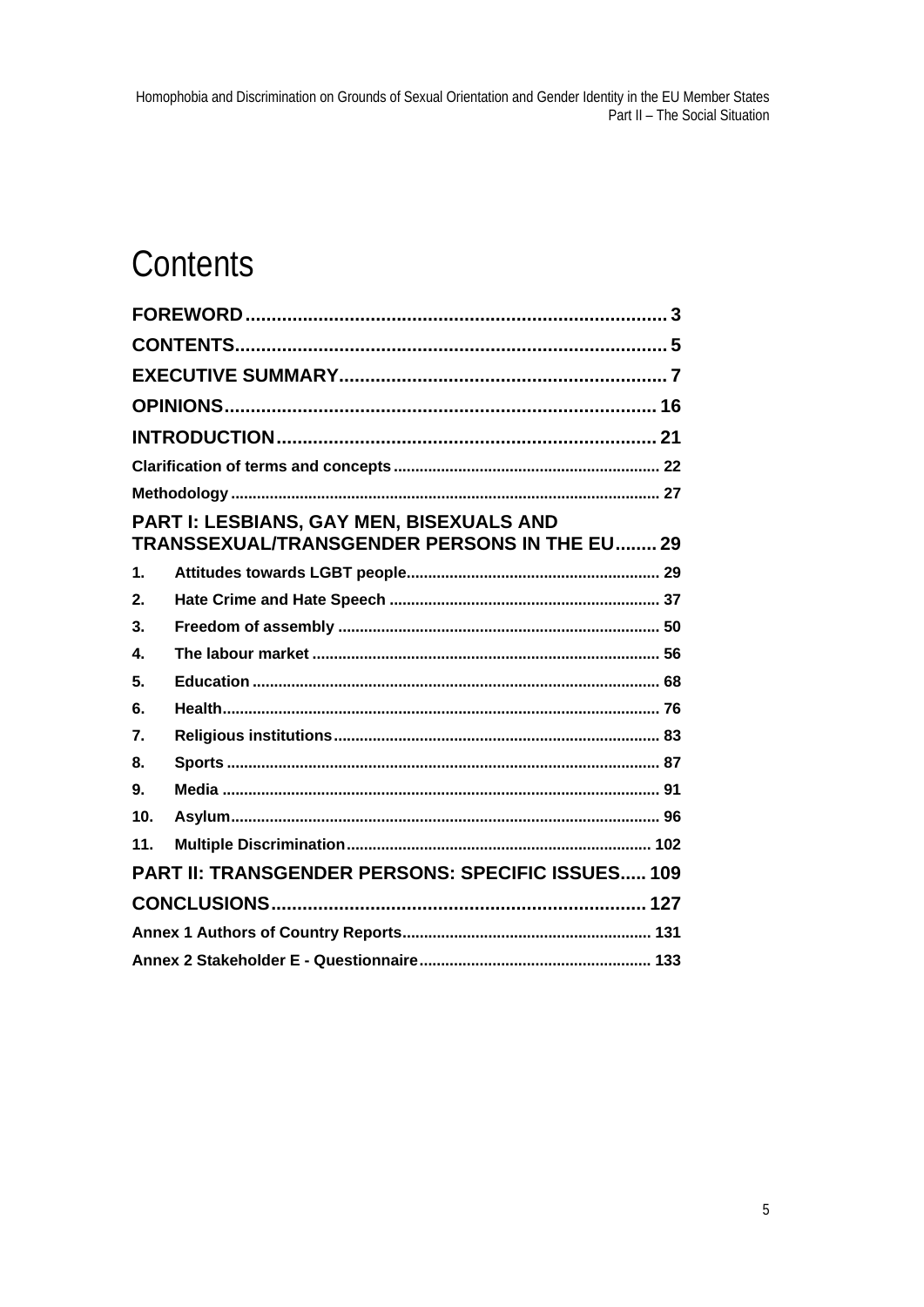European Union Agency for Fundamental Rights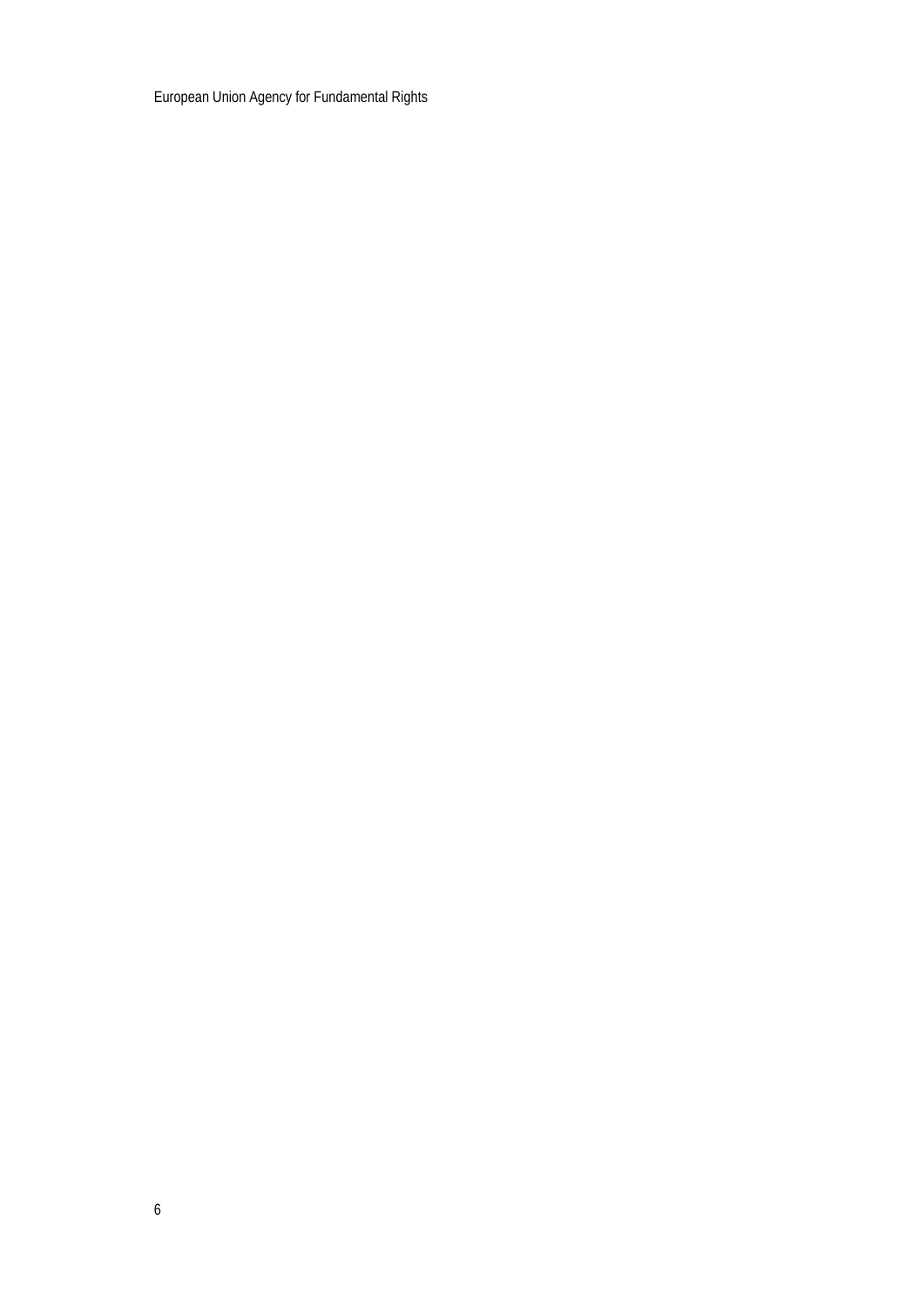# Executive Summary

# **Background**

The principle of equal treatment constitutes a fundamental value of the European Union. The Charter of Fundamental Rights of the European Union is the first international human rights instrument to explicitly prohibit discrimination on the basis of "sexual orientation" in its Article 21 (1):

"Any discrimination based on any ground such as sex, race, colour, ethnic or social origin, genetic features, language, religion or belief, political or other opinion, membership of a national minority, property, birth, disability, age or sexual orientation shall be prohibited".

Until the Treaty of Amsterdam, the focus of EU legal action in this respect was on preventing discrimination on the grounds of nationality and sex. Article 13 of the Amsterdam Treaty granted the Community new powers to combat discrimination on the grounds of sex, racial or ethnic origin, religion or belief, disability, age or sexual orientation. Consequently, two new EC Directives were enacted in the area of antidiscrimination: the Racial Equality Directive and the Employment Equality Directive. However, protection against discrimination on grounds of sexual orientation is only provided by the Employment Equality Directive in the area of employment and work.

In June 2007 the European Parliament asked the Fundamental Rights Agency to develop a comprehensive, comparative report on the situation regarding homophobia and discrimination based on sexual orientation in the Member States of the European Union with the aim of assisting the Committee on Civil Liberties, Justice and Home Affairs of the European Parliament, when discussing the need for a Directive covering all grounds of discrimination listed in Article 13 of the EC Treaty for all sectors referred to in the Racial Equality Directive 2000/43/EC. These sectors are education, social security, healthcare, and access to goods and services.

In response the Agency prepared and launched a major project in December 2007 composed, following its socio-legal interdisciplinary methodology, of two parts. The first part, published in June 2008, is contains a comprehensive, comparative legal analysis of the situation in the European Union Member States. The comparative legal analysis was based on 27 national legal studies covering all EU Member States drafted on the basis of detailed guidelines provided by the FRA. The second part, which is the present publication, is a comprehensive, comparative social analysis, based on available data throughout the European Union, as well as fieldwork research consisting of interviews and roundtable discussions with relevant key actors, carried out by the Danish Institute for Human Rights (DIHR) and the international consultancy firm COWI.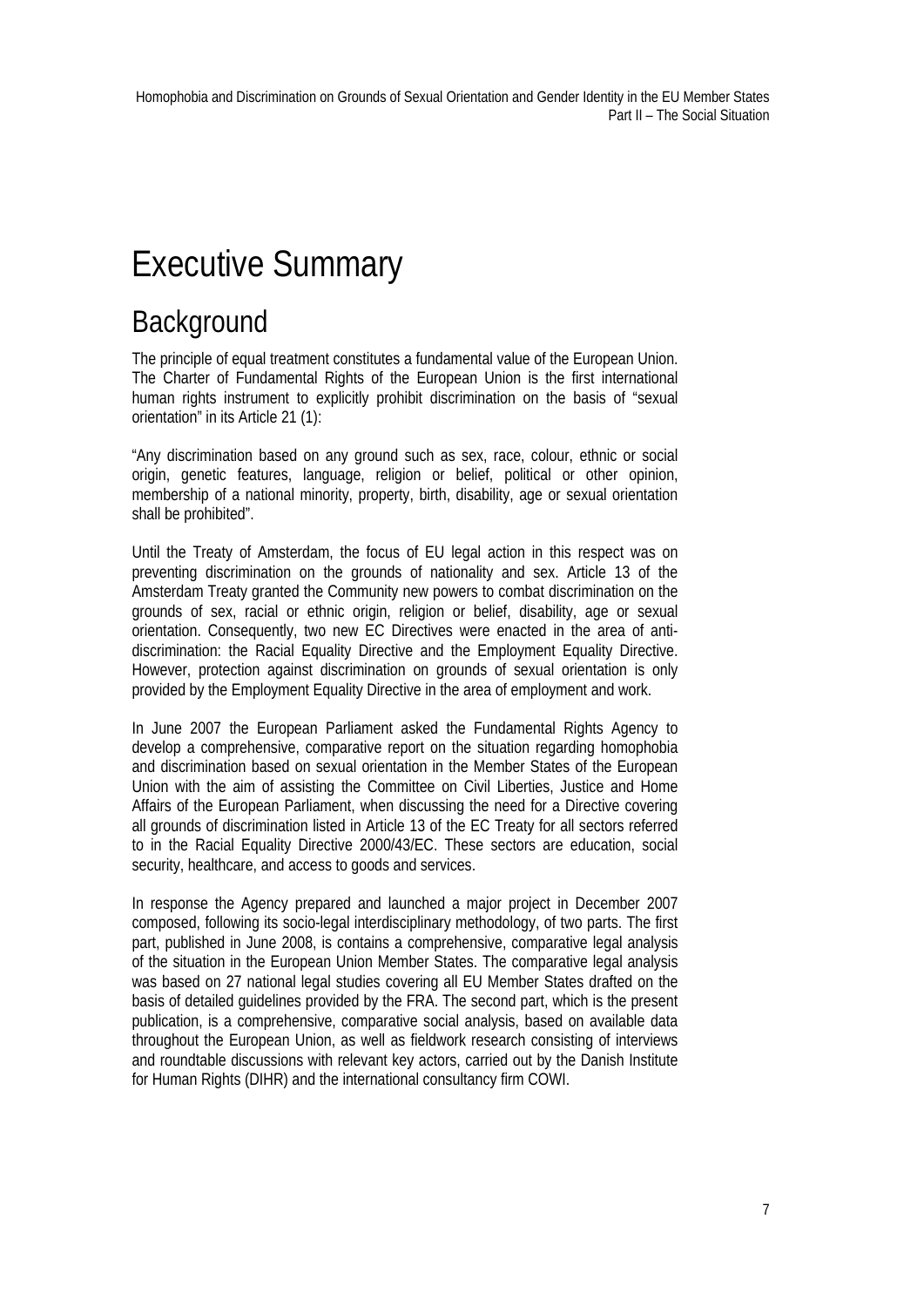A strictly accurate list of the issues covered in this report would be "homophobia, transphobia, and discrimination on grounds of sexual orientation, gender identity and gender expression". Definitions of all these concepts are found in the 'Clarification of terms and concepts' section of the 'Introduction'. When necessary for accuracy in meaning, all of these terms will be used in full. However, for the sake of ease of style, in parts of the report, all of these areas will be simply assumed to be implicit under the headings of 'homophobia' and 'discrimination on grounds of sexual orientation'; the term 'homophobia and related issues' will also be used sometimes to include these other areas.

# Key findings

The current social situation for lesbians, gay men, bisexuals, transsexuals and transgender (LGBT) persons represents a problem for the European Union. Lesbians, gay men, bisexuals, transsexual and transgender persons experience discrimination, bullying and harassment across the EU. This often takes the form of demeaning statements, name calling and insults or the use of abusive language, and also, more worryingly, verbal and physical attacks. As the results of the July 2008 Eurobarometer Discrimination Survey showed, on average over half of EU citizens consider that discrimination on grounds of sexual orientation is widespread in their country.

Our investigation also shows that in their everyday life LGBT persons experience *homophobia*; the irrational fear of, and aversion to, homosexuality and to lesbians, gay men and bisexuals stemming from prejudice. Transgender persons experience in a similar way *transphobia*.

Discrimination, homophobia and transphobia affect the lives and choices of LGBT persons in all areas of social life. From their early years the derogative words used for gays and lesbians at schools teach them to remain invisible; they often experience harassment and discrimination at the workplace; in many countries they cannot secure their relationships to one another as legal partners; they rarely see positive LGBT representation in the media; when seeking treatment for themselves or their partner they hesitate to reveal themselves in settings that take heterosexuality for granted; at retirement homes, understanding and awareness of their needs is rare. And if they are refugees seeking asylum from persecution in third countries because of their sexual orientation or gender identity, they are often not believed or, worse, simply rejected, even if in the country from which they fled homosexuality is a crime.

Fear of discrimination, homophobia and transphobia contributes to the 'invisibility' of LGBT persons in many parts of Europe and in many social settings. LGBT persons often adopt 'invisibility' as a 'survival strategy' because of the perceived risks of being exposed to discrimination. This contributes to the comparatively low number of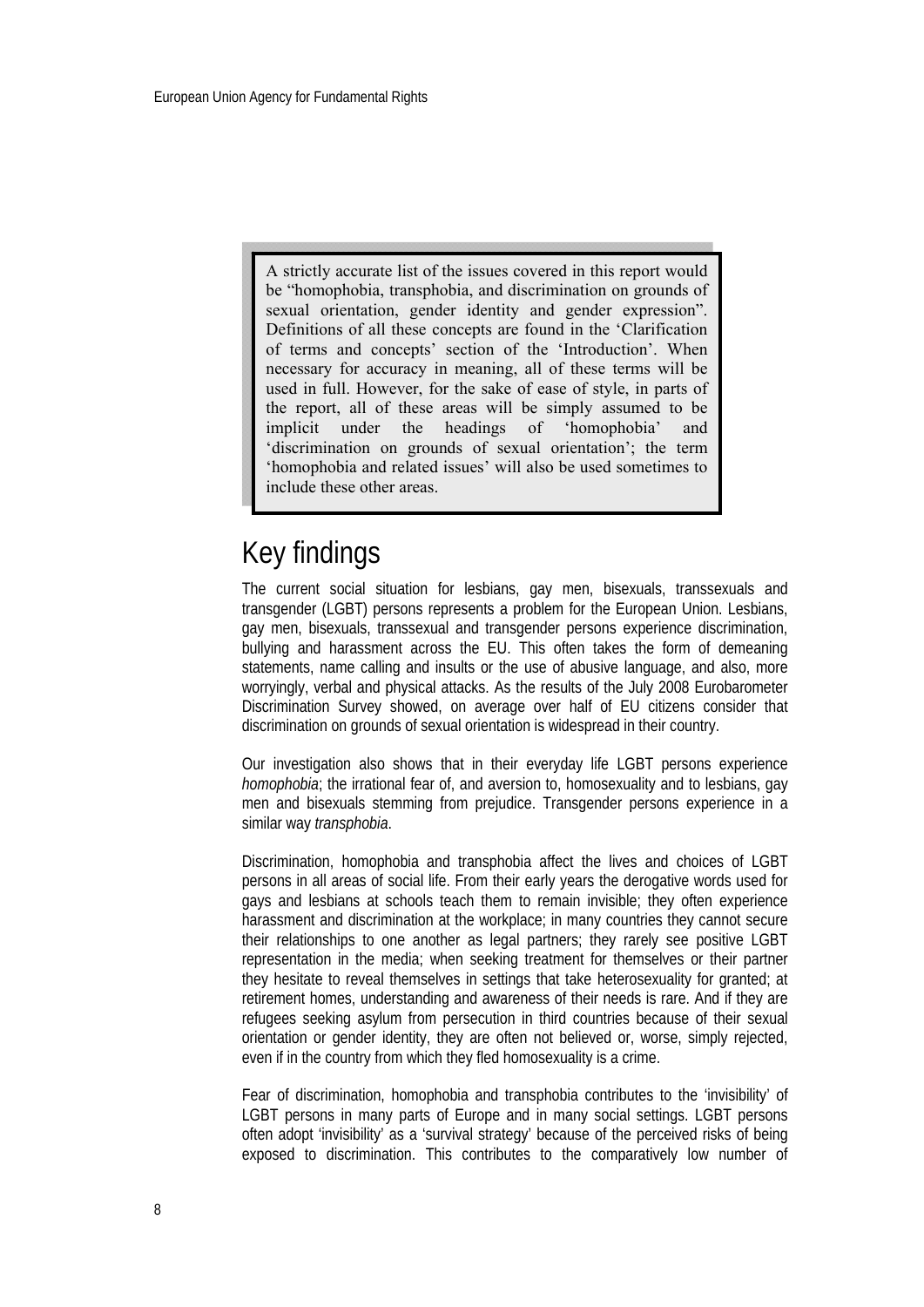discrimination complaints on grounds of sexual orientation, gender identity or gender expression across the EU compared to complaints of discrimination on other grounds.

#### Some differences between Member States

The fundamental right to freedom of assembly has been obstructed in a number of Member States either by public authorities or by 'counter-demonstrator' attacks. Such incidents were reported in five Member States (Bulgaria, Estonia, Latvia, Poland and Romania). Furthermore, in these, and in six Member States (Bulgaria, Czech Republic, Cyprus, Hungary, Italy and Malta), calls for improving the rights of LGBT persons have invariably been met with negative responses from some politicians and representatives of religious institutions or groups.

In other Member States, however, LGBT organisations celebrated pride events often with the participation of government ministers, political parties, and, in some cases, religious organisations: in **the Netherlands** the 2008 Canal Pride in Amsterdam was joined by three government ministers, representing the cabinet, and the mayor of Amsterdam. In **Austria**, among the 120,000 participants of the 2008 Pride was the equality body of the city of Vienna; In **Sweden**, the Minister for EU Affairs opened the 2008 Stockholm EuroPride attracting more than 80,000 participants among which the country's Lutheran Church; In **Spain**, the 2008 Madrid Pride was joined by the Equality Minister and hundreds of thousands of participants from all over Europe; In **France**, more than half a million joined the Paris Gay Pride in 2008 including the Mayor of Paris.

Another issue that was already analysed in the FRA's legal study concerns differences between Member States regarding partnership rights. Fourteen Member States (Austria, Bulgaria, Cyprus, Estonia, Greece, Hungary,<sup>1</sup> Ireland, Italy, Latvia, Lithuania, Malta, Poland, Romania and Slovakia) do not grant any partnership rights to LGBT persons, but three Member States (Belgium, the Netherlands and Spain) have given same-sex couples full marriage rights. Lack of partnership rights means that same-sex couples lack access to a number of rights and benefits enjoyed by opposite-sex couples.

Major differences between EU Member States also exist regarding public opinion towards LGBT people and issues. For instance, the Eurobarometer Discrimination Survey in 2006 found that the majority of the population in the Netherlands (82 per cent), Sweden (71 per cent) and Denmark (69 per cent) was in favour of same-sex marriage, but only a small minority in Romania, (11 per cent), Latvia (12 per cent) and Cyprus (14 per cent). Also, while in the Netherlands 91 per cent of the population was comfortable with having a homosexual as a neighbour, in Romania only 36 per cent was of the same opinion. The Eurobarometer Discrimination Survey in 2008, using a tenpoint 'comfort scale', produced similar results: Swedes (9.5), Dutch and Danish respondents (9.3) were the most 'comfortable' with the idea of having a homosexual as a neighbour, but a much lower 'comfort' level was recorded in Bulgaria (5.3), Latvia (5.5) and Lithuania (6.1).

1

<sup>1</sup> Hungary was introducing a law providing for registration of same-sex couples, but this was repealed by the Hungarian Constitutional Court in December 2008.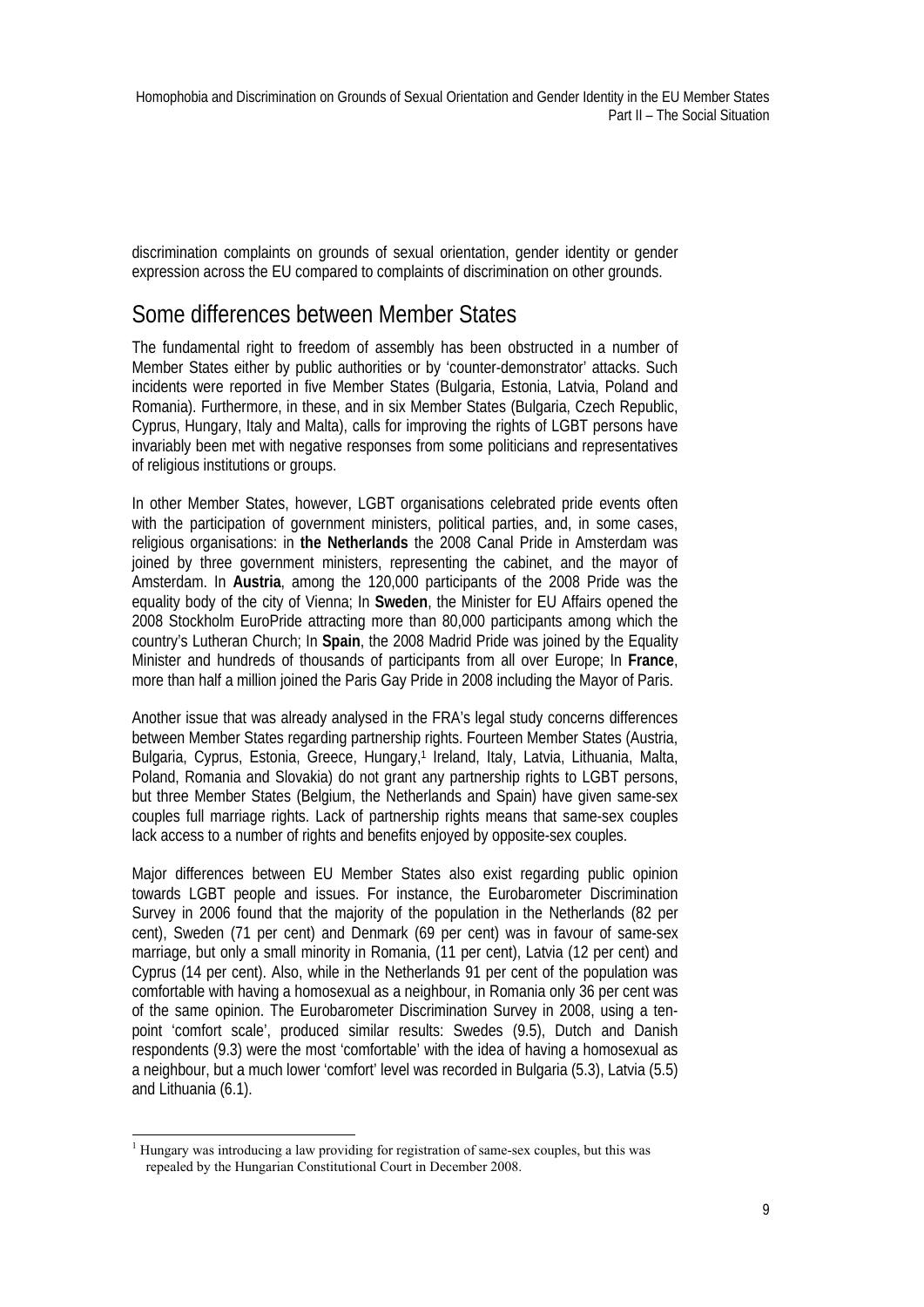#### Some differences within Member States

It is also worth mentioning differences *within* Member States made apparent by the Eurobarometer Survey. These concern: (1) those with negative attitudes towards LGBT persons (for example, older people more than young, men more than women, the lesseducated more than the well-educated); (2) the situations, where LGBT persons tend to be regarded more negatively (for example, when caring for or teaching children, or as close relatives generate more hostile reactions than as friends or doctors); and (3) those most affected by hate crime and bullying (for example, young people more than older).

#### Attitudes towards LGBT persons

According to the Eurobarometer Survey attitudes toward LGBT people vary significantly between EU Member States depending on the context LGBT people are placed in. The most positive results appear when people are asked if they want a homosexual as a neighbour. The most negative results surface, when asked, if homosexuals should be allowed to adopt children.

In countries with strong legislative protecting the rights of LGB people, including the right for a legal partnership, general attitudes towards LGB people tend to be more positive.

Attitudes towards transgender persons are significantly more negative compared to attitudes towards lesbians, gay men and bisexuals.

#### Hate crime and hate speech

Homophobic hate crime affects LGBT persons in various ways. Verbal aggression is the most commonly experienced type of hate incident, and usually occurs in public spaces. Young people are subjected to assaults more than other age groups (including bullying at school), while lesbian and bisexual women are more likely to experience sexual assaults or assaults in private settings than gay or bisexual men. The perpetrators are usually young men in groups. In recent years there have been several accounts of deadly assaults on transgender persons.

Underreporting is a key feature of homophobic and transphobic crime, like in other forms of hate crime. Most Member States lack the necessary tools for reporting such incidents to the police, such as self-reporting forms or third party and assisted reporting. Police officers in most Member States are not adequately trained to identify and deal with hate crime. Underreporting is also explained by the reluctance of most LGBT victims to disclose their sexual identity, often because authorities are not sensitive to their situation or because they are not trained to deal with such incidents in support of the victim. Underreporting is a serious problem because it results in official figures that do not reveal the real extent of the problem. Additionally, across the EU there is little research on the numbers, character, perpetrators or victims of homophobic or transphobic hate crimes.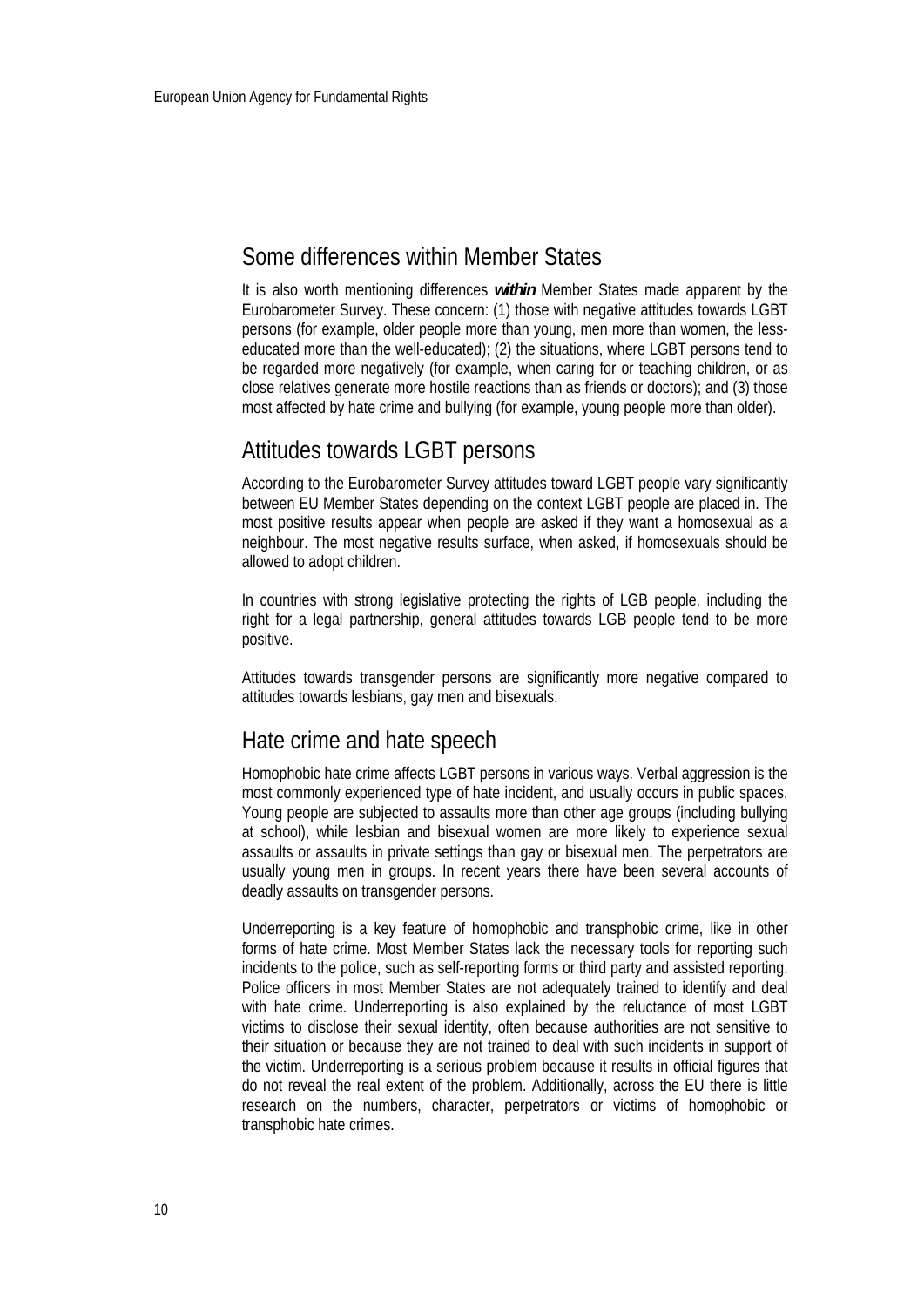Attacks on LGBT venues are a problem in some Member States. LGBT NGO premises have been vandalised, and other meeting places have been burnt down or the clientele seriously harassed or assaulted.

Hate speech against LGBT persons takes place, among other contexts, in political debates concerning LGBT rights or during counter-demonstrations at public LGBT events such as Pride. Homophobic statements by political and religious figures appear in the media. In such statements, LGBT persons are often depicted as unnatural, diseased, deviant, linked to crime, immoral or socially destabilising.

The Internet, as platform for the publication of hate speech, is an area of particular concern. During the fieldwork research LGBT NGOs and National Equality Bodies stressed that, due to the nature of the internet, perpetrators are not easily found or prosecuted.

#### Freedom of Assembly

LGBT persons have exercised their right to freedom of assembly when fighting homophobia and campaigning for LGBT rights - most notably during Pride Parades or similar gatherings and events. In recent years, bans or administrative impediments created problems to the organisation of lawful, peaceful LGBT demonstrations in Estonia, Latvia, Lithuania, Poland, Romania and Bulgaria, although, with the exception of Lithuania, LGBT NGOs subsequently managed to carry out the events in those Member States.

In some Member States, public authorities have not been able, or willing, to ensure the safety of participants in LGBT demonstrations from attacks by counter-demonstrators. Within the last five years attacks of this kind have occurred in Sweden, Estonia, Latvia, Poland, Czech Republic, Hungary, Italy, Romania and Bulgaria. Such incidents were often accompanied by homophobic public statements or hate speech.

In some Member States LGBT NGOs have also experienced problems in renting premises for political or cultural activities, and organisers of public LGBT debates have encountered problems in obtaining access to cultural and political venues.

## The Labour Market

The invisibility of LGBT persons and the relatively low level of recorded complaints make the true extent of homophobia, transphobia and discrimination based on sexual orientation and gender identity difficult to measure. A general lack of rights awareness coupled with the reluctance of LGBT persons to acknowledge their sexual orientation, gender identity or gender expression in a public trial, may partly explain this phenomenon. However, research and NGO reports suggest that LGBT persons are often subject to homophobia and discrimination at work in a number of ways: direct discrimination, harassment, bullying, ridicule and being socially 'frozen out'.

Many workplaces are not considered 'safe' for LGBT staff. Although data varies according to national context, studies and fieldwork interviews demonstrate that the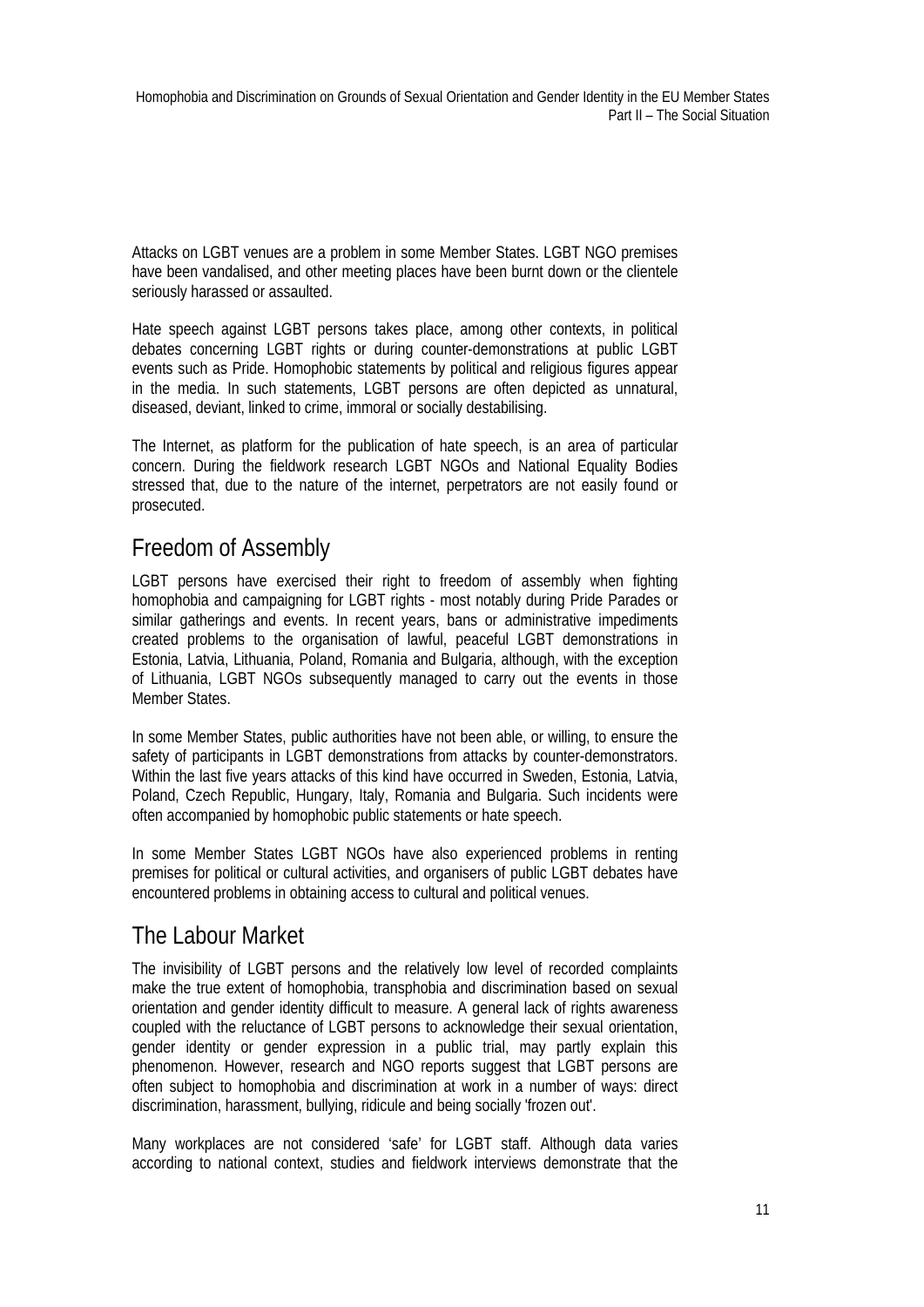majority of LGBT persons are generally reluctant to reveal their sexual orientation in their place of work.

Past negative experiences, fear of discrimination, the risk of dismissal and the quality of the working environment all play a role in determining LGBT persons' decisions about openness, and there is evidence that closeted sexual orientation can affect the health and well-being of LGBT staff in a negative way.

The existence of equal treatment and diversity policies in the workplace and the decisive role of management in implementing such policies determine whether LGBT persons will perceive their work environment as safe and inclusive. Evidence shows that effective employment equality legislation empowers LGBT persons to complain formally in cases of discrimination.

#### Education

Incidents of bullying and harassment of LGBT persons are reported in educational settings across the EU. Verbal homophobia and transphobia are commonplace, and the word 'gay' is commonly used in a derogatory way.

Bullying and harassment have significant consequences for LGBT youth, affecting school performance and well-being. Such experiences can lead to social marginalisation, poor health or dropping out of school. Existing research and interviews with LGBT NGOs demonstrate that school authorities across the EU pay little attention to homophobia and LGBT bullying. Research also shows that teachers lack the awareness, incentives, skills and tools to recognise and tackle such problems.

The lack of recognition, representation and positive LGBT images in education in the majority of EU Member States is another concern raised by NGOs, as it contributes to a lack of awareness, sensitivity and understanding contributing to the social isolation of LGBT students. Teachers are rarely trained, prepared or inclined to discuss the issue of sexual identity and orientation.

#### Health care

Some research evidence indicates that LGBT persons experience discrimination in health care. Negative experiences include labelling their sexual orientation as a disturbance or a sickness. However, it is difficult to determine the real extent of discrimination against LGBT persons in health care, as they tend to conceal their sexual orientation.

Studies and fieldwork interviews reveal both positive and negative reactions from health care personnel when an LGBT person discloses her/his sexual orientation or gender identity. Negative attitudes towards LGBT people or the perceived risk of encountering such attitudes can lead some LGBT persons to avoid seeking health care.

Additionally, the general health status of LGBT persons is a major concern. Existing research correlates homophobia, transphobia, harassment or marginalisation with a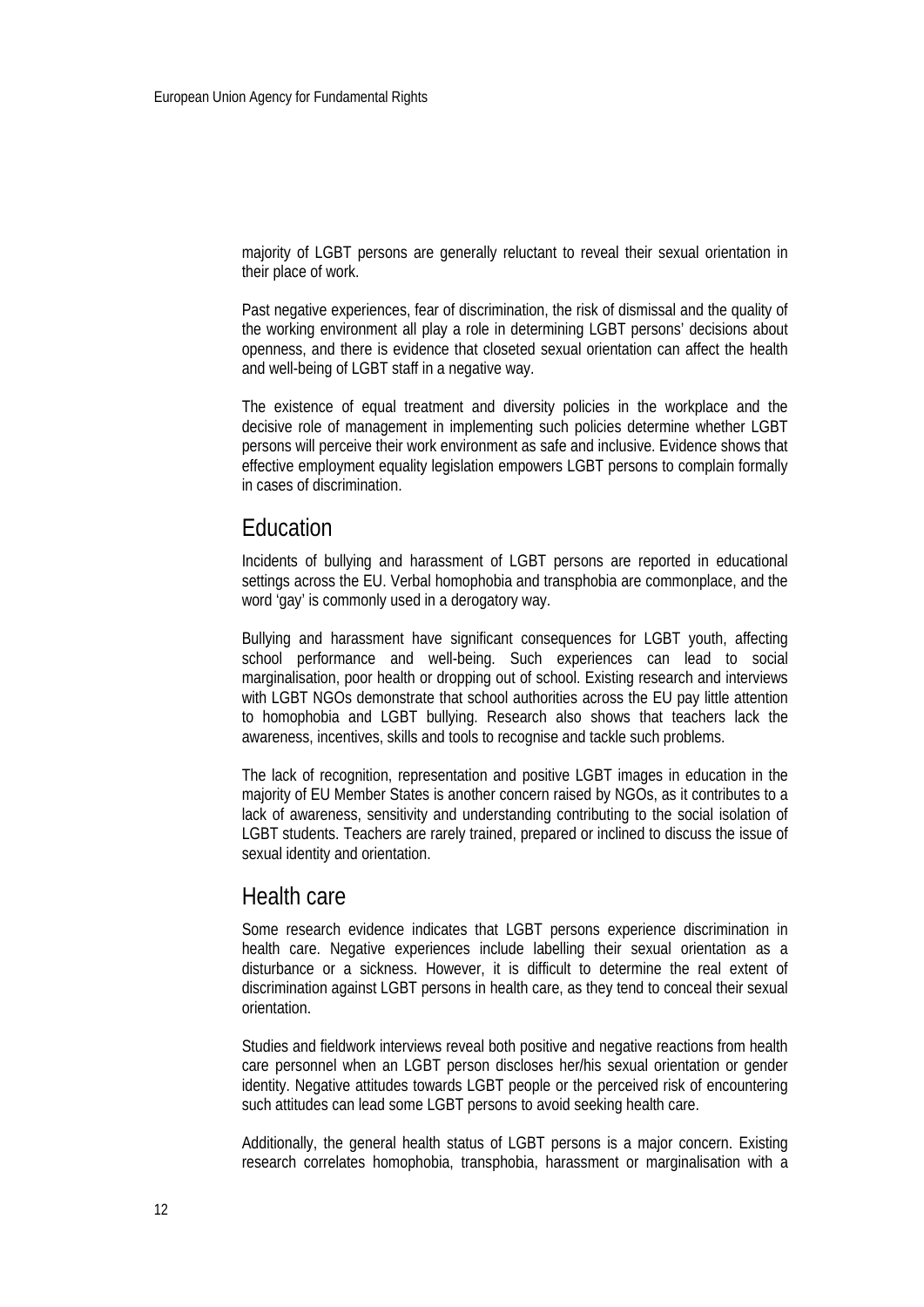generally poorer mental and physical health of LGBT persons. The LGBT NGOs and public authorities interviewed reported higher rates of poor mental health, suicide and substance abuse among LGBT persons.

Finally, lack of recognition of same-sex partners as '*next of kin*' creates difficulties regarding access to information and decision-making about a partner's health and treatment, as well as problems with hospital visitation.

### Religious institutions

Responses of religious institutions towards LGBT persons and rights vary considerably. In several Member States church representatives actively engage in political debates concerning LGBT rights, often mobilising and lobbying against the adoption of such rights. In some cases religious groups have also campaigned against LGBT events. As employers, religious institutions occasionally used exemptions in anti-discrimination legislation against LGBT employees.

On the other hand there are also examples of religious institutions and organisations that have reached out to LGBT people.

#### **Sports**

Homophobia is found in sporting contexts and there appear to be significant challenges related to being an openly LGBT person in sports. Homophobia is expressed in different ways, both in fan culture and among athletes, and when homophobic language is used to ridicule opponents or referees.

A key finding regarding sport is the significant lack of LGBT visibility. LGBT persons are perceived to have few possibilities to be 'out' in sports due to risk of harassment, homophobia or rejection from fellow club members.

LGBT NGOs in Spain and the United Kingdom note that sports associations have only a limited focus on placing homophobia on the anti-discrimination agenda especially compared to efforts to tackle sports racism.

#### Media

Incidents of homophobic speech can still be found in the media in some Member States, while homosexuality is still considered a taboo in varying degrees. Across the EU LGBT persons lack media visibility, although gay men are more visible than lesbians or transgender persons.

LGBT persons are subject to various forms of media stereotyping. The use of semierotic illustrations on articles covering topics of great concern to LGBT persons contribute to prejudice and reinforce the idea that sexual orientation is only about sexual activity and preferences. Journalists across the EU would benefit from a better understanding of LGBT issues in order to report in a representative and balanced way.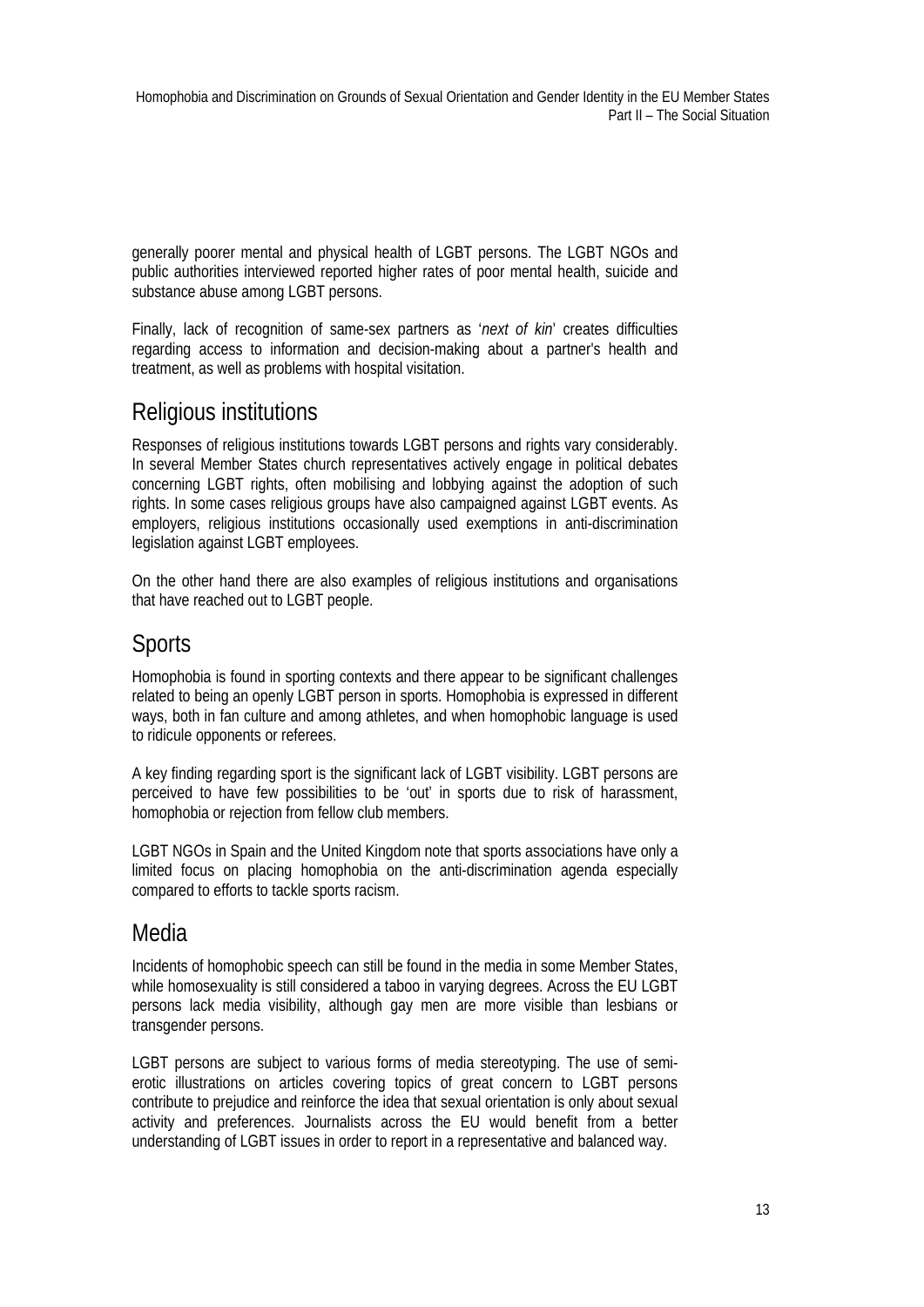However, there is also evidence that things are slowly changing and already some studies note an increase in media depictions across the EU that include a more nuanced and informed perspective on LGBT persons and issues.

#### Asylum

Although all Member States recognise persecution on grounds of sexual orientation and gender identity as a valid ground for asylum, in many Member States, asylum application procedures remain unclear.

LGBT persons face particular difficulties in the asylum seeking process, as intimate, sexual or taboo information can be difficult to present openly to public authorities. Moreover, staff and interviewing techniques often do not recognise this difficulty. The authorities' knowledge, used to determine refugee status, about the conditions for LGBT people in countries of origin is often skeletal.

Several LGBT asylum seekers have been rejected either because their claim to a homosexual orientation was regarded as untrustworthy or because they were expected to be able to live in their country of origin 'privately' as homosexuals (i.e. remain closeted).

LGBT asylum seekers in detention centres lack information and may experience social isolation and abuse because of their sexual orientation or gender identity.

#### Multiple Discrimination

LGBT persons constitute a diverse group and may risk discrimination on two or more grounds. Discrimination and exclusion can be compounded by a disabled, elderly or ethnic/religious minority status combined with LGBT identity.

Ethnic minorities risk discrimination on grounds of sexual orientation or gender identity within their ethnic minority communities and discrimination on grounds of race or ethnic background in the LGBT community.

Disabled LGBT persons may experience '*asexualisation'* by, among others, caretakers and members of the LGBT community itself. Furthermore, inaccessible LGBT venues, bars and meeting places create physical obstacles for disabled LGBT persons attempting to participate in the LGBT community.

Some LGBT persons in care facilities and care homes for the elderly face social isolation and stereotyping from personnel and other residents.

#### Transgender persons

Transgender persons include those who have a gender identity which is different than the gender assigned at birth and those who wish to portray their gender identity in a different way than the gender assigned at birth. It also includes persons who present themselves as contrary to the expectations of the gender role assigned to them at birth,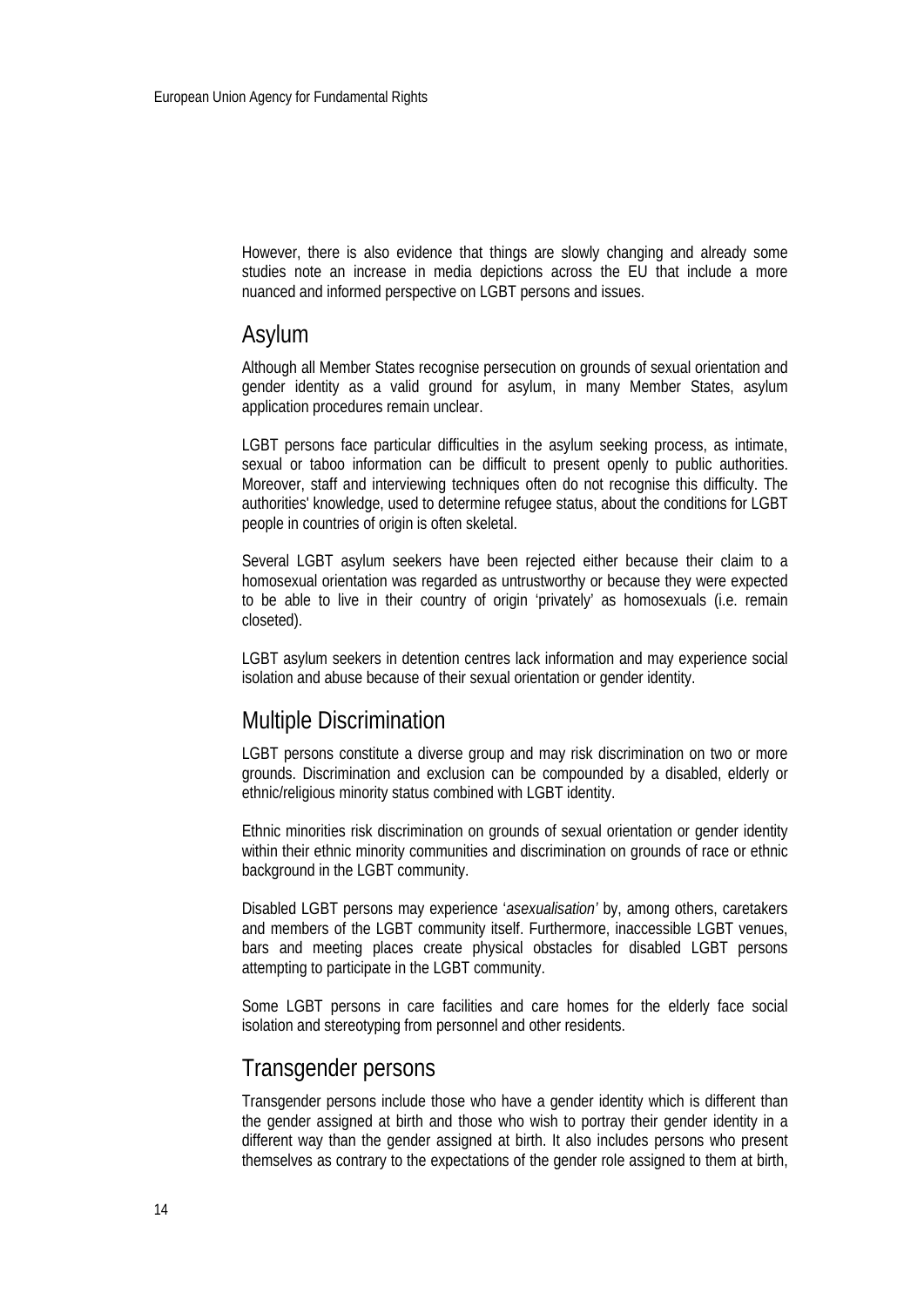whether through clothing, accessories, cosmetics or body modification. This includes, among many others, transgender persons between male and female, transsexuals, transvestites and cross-dressers.

Transgender persons face transphobia and discrimination on grounds of their gender identity and expression and not necessarily because of their sexual orientation. Transgender persons can be heterosexual, homosexual or bisexual.

Discrimination against transgender persons occurs in all areas investigated for this report and especially affected by hate crime and hate speech. Discrimination in health and employment is more pronounced. Surveys show that transgender people face more negative attitudes than LGB people.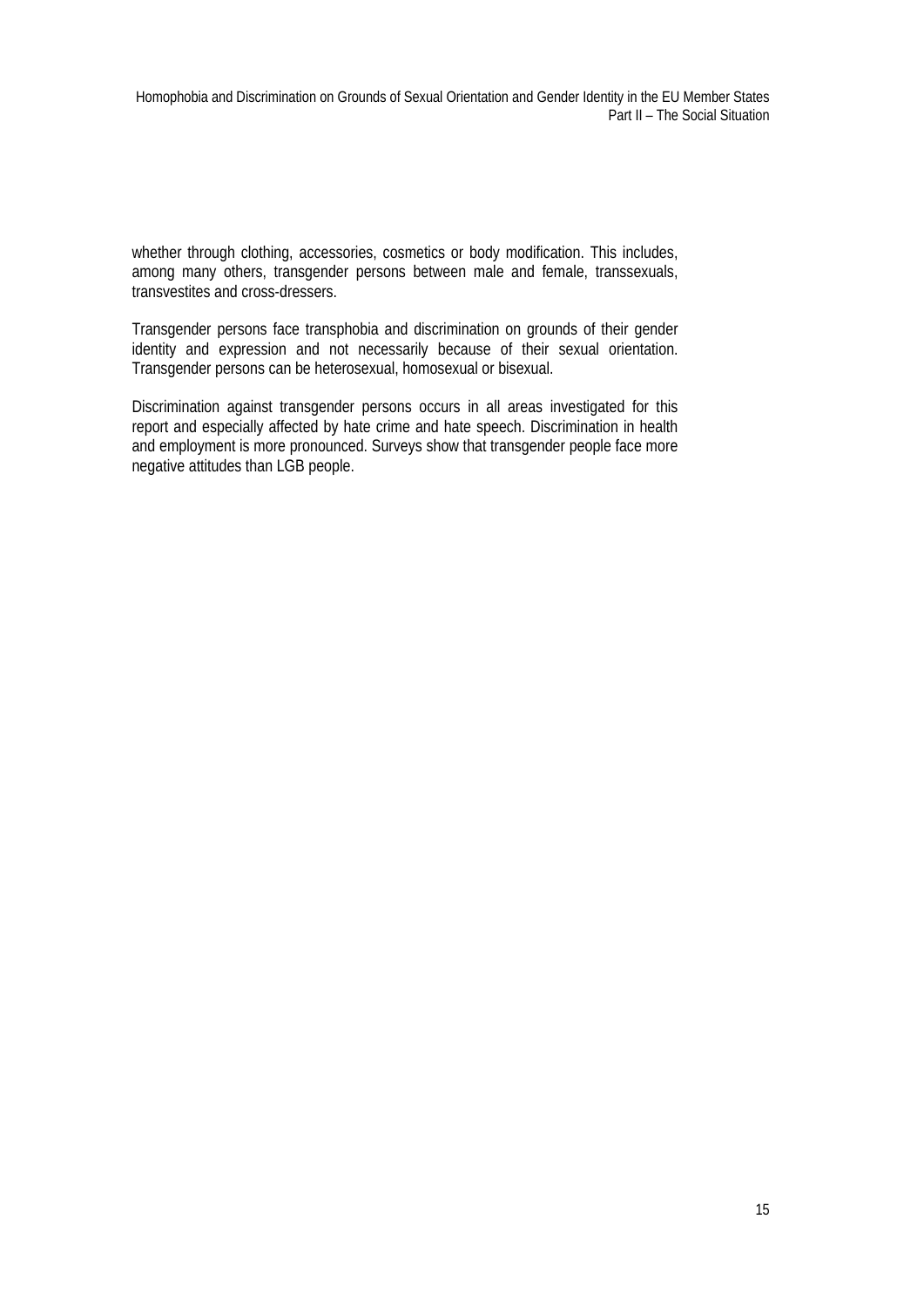# **Opinions**

According to Art 4(1)(d) of Council Regulation 168/2007, the European Union Agency for Fundamental Rights is entrusted with the task of formulating opinions for the European Union institutions and the Member States. In the light of the findings of this social analysis, the Agency has the following opinions, in addition to those included in its legal analysis.

1. The FRA welcomes the European Commission's Proposal of 2 July 2008 for a Council Directive on implementing the principle of equal treatment between persons irrespective of religion or belief, disability, age or sexual orientation.2 This new Directive would extend the area of application of current EU law which prohibits discrimination on the aforementioned grounds but only in the areas of employment, occupation and vocational training. The Agency believes that the amendments suggested in the European Parliament's Draft Report of 14.01.2009 further improve the Commission's Proposal.3

#### Strengthening the implementation of anti-discrimination legislation

2. The European Commission's awareness-raising campaign "*For Diversity. Against Discrimination*" launched in 2003 should be further strengthened and linked to relevant government and civil society activities in the Member States.

3. The European Commission should consider intensifying its efforts to share effectively with Member States models of good practice in the application of the EU's antidiscrimination legislation, particularly through EQUINET, the European network of national Equality Bodies.

4. Member States that have not done so already are encouraged to consider extending the scope of existing Equality Bodies to include discrimination on grounds of sexual orientation within their remit and grant adequate resources to allow the provision of both legal as well as psycho-social support to discrimination victims.

5. Member States are encouraged to develop, or strengthen existing awareness-raising campaigns on LGBT issues. LGBT organisations should be involved in the planning and implementation of such projects, creating strong multi-agency partnerships.

<u>.</u>

 $2$  Proposal for a Council Directive on implementing the principle of equal treatment between persons irrespective of religion or belief, disability, age or sexual orientation {SEC(2008) 2180} {SEC(2008) 2181} /\* COM/2008/0426 final - CNS 2008/0140 \*/available at http://eurlex.europa.eu/LexUriServ/LexUriServ.do?uri=CELEX:52008PC0426:EN:HTML (20.01.2009) 3

European Parliament, Committee on Civil Liberties, Justice and Home Affairs, 2008/0140(CNS) 14.1.2009, Draft Report on the proposal for a Council directive on implementing the principle of equal treatment between persons irrespective of religion or belief, disability, age or sexual orientation, available at

http://www.europarl.europa.eu/sides/getDoc.do?type=COMPARL&mode=XML&language=E N&reference=PE418.014 (20.01.2009)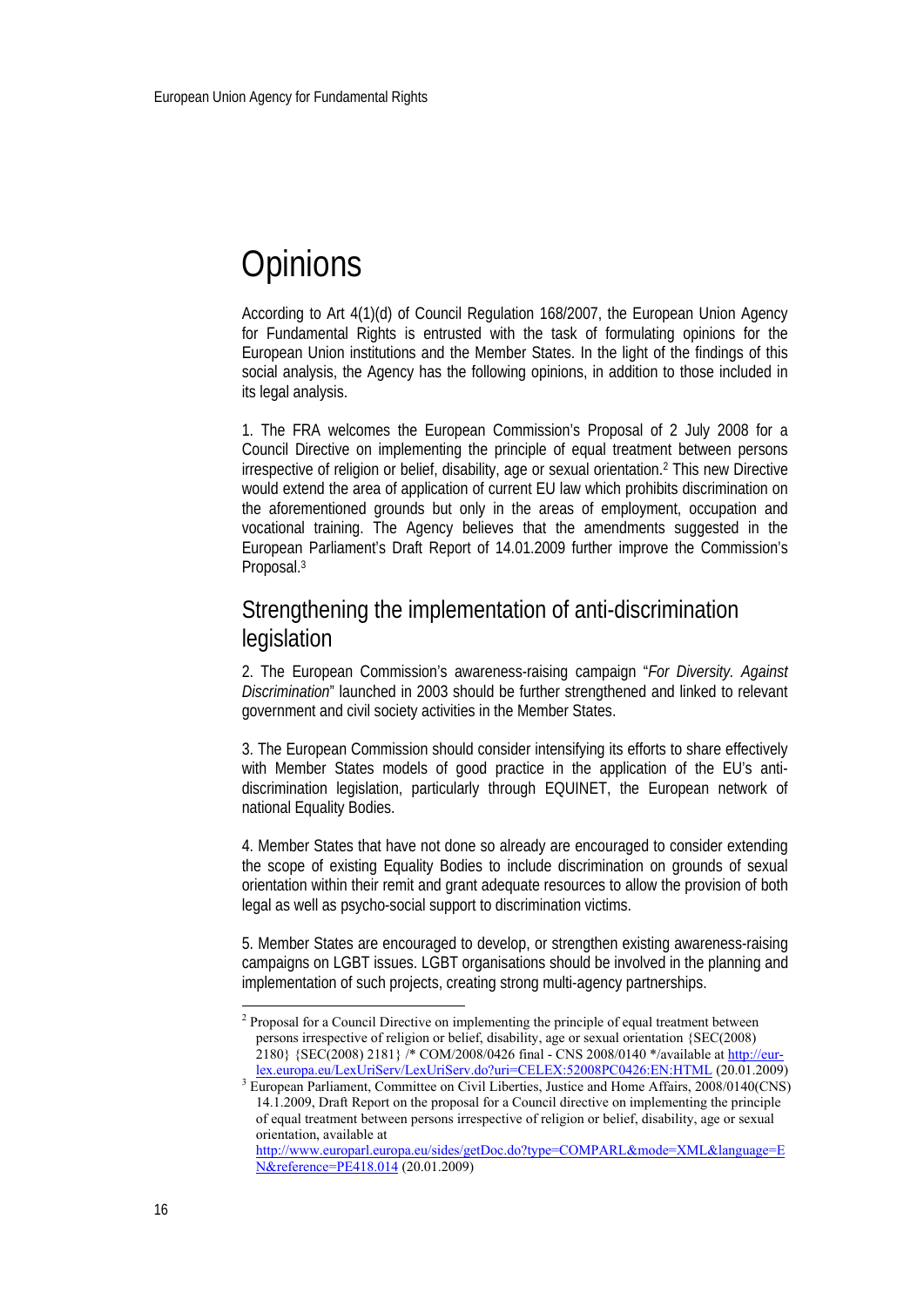Homophobia and Discrimination on Grounds of Sexual Orientation and Gender Identity in the EU Member States Part II – The Social Situation

6. Member States are encouraged to develop, or strengthen, existing awareness raising and training initiatives specifically targeting public officials at all levels of government on LGBT topics and the principles and obligations regarding equal treatment and nondiscrimination contained in national legislation, EU law and international human rights instruments (including case-law of the European Court of Justice and the European Court of Human Rights). LGBT organisations should also be involved in the planning and implementation of such actions.

7. Member States are encouraged to conduct '*diversity audits*' and develop equal treatment and diversity policies for all grounds of discrimination in their public administration at all levels, providing a 'best practice' example to other employers.

### Combating hate crime

8. Member States should consider developing simple and inclusive operational definitions of hate crime for use by the public in reporting such crimes, and for the police in recording them. In addition, effective tools should be developed to facilitate reporting, such as self-report forms and third party reporting facilities, giving the public the ability to report hate crime at locations other than police stations.

9. Member States should take practical measures to raise awareness among law enforcement authorities on LGBT issues, and to provide adequate training to police in dealing effectively with hate crime incidents, particularly concerning victim support and the systematic recording of incidents. In this regard, the extensive work of the OSCE on hate crime and the Handbook developed by ILGA-Europe on monitoring and reporting homophobic and transphobic incidents could be drawn upon.

10. Member States should ensure that law enforcement officers investigate homophobic crime to the same high standard as other forms of crime. Closer cooperation through, for example, multi-agency partnerships actively involving LGBT organisations, especially in victim support, will facilitate policing by building up the trust needed to improve reporting of homophobic crime.

### Protecting the right to freedom of assembly

11. Member States, and particularly local and regional authorities, should facilitate LGBT organisations in their efforts to organise significant events, such as Pride, that create more public awareness on LGBT issues and empower LGBT people, by providing resources and protection against homophobic counter-demonstrations, especially when such organisations receive no financial or other support by the state.

12. Member States, and particularly local and regional authorities should, in this context, have regard to Recommendation 211 (2007) of the Congress of Local and Regional Authorities of the Council of Europe<sup>4</sup> on freedom of assembly and expression for

<sup>-</sup>4 Available at

https://wcd.coe.int/ViewDoc.jsp?id=1099699&Site=COE&BackColorInternet=DBDCF2&Bac kColorIntranet=FDC864&BackColorLogged=FDC864 (05.02.2009)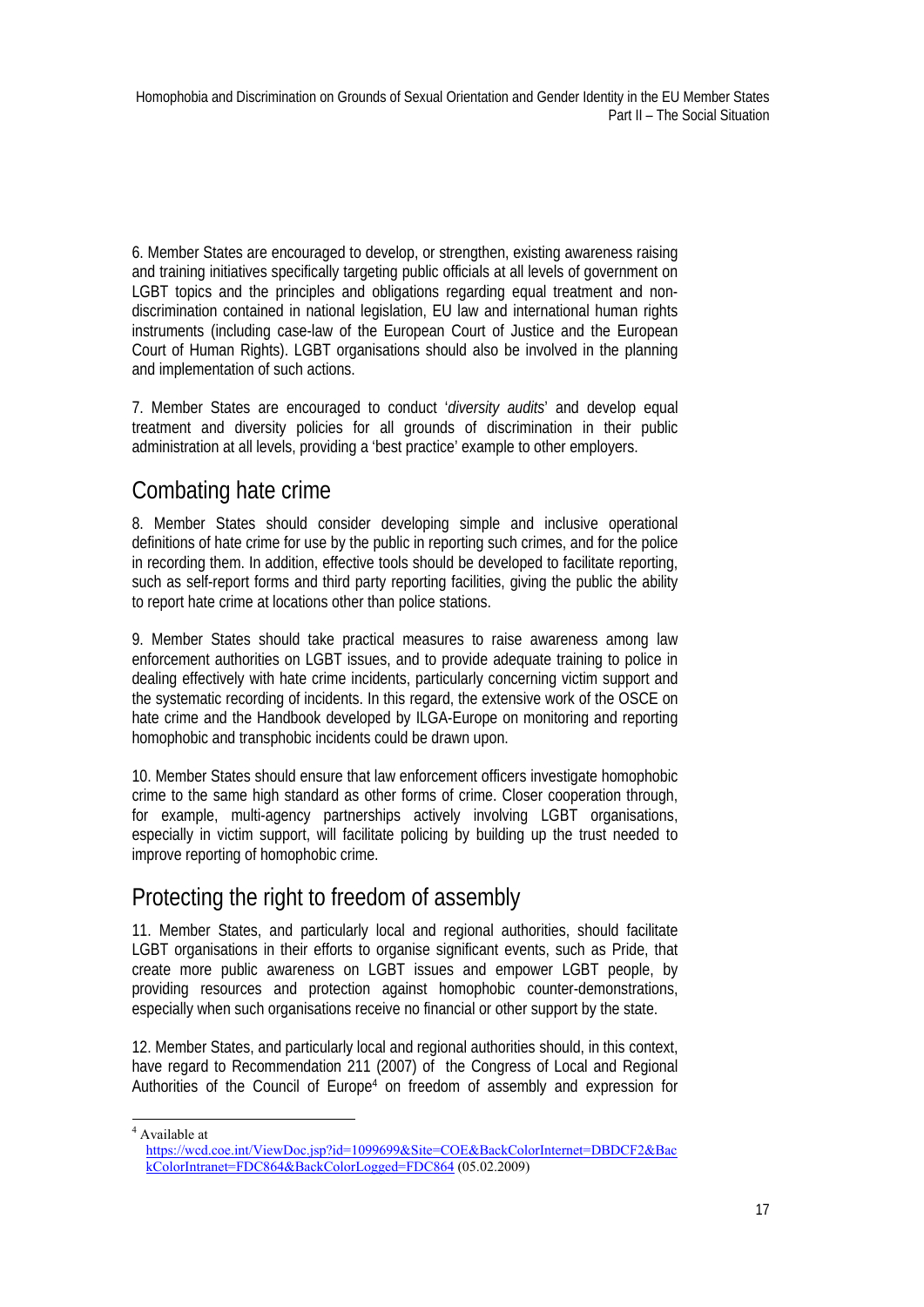lesbians, gays, bisexuals and transgendered persons calling, inter alia, for: the application of the (forthcoming) Guidelines on Freedom of Peaceful Assembly drafted by the OSCE/ODIHR Expert Panel on freedom of assembly; for rigorous investigation of all cases of violence or hate speech during LGBT or LGBT-related events; for positive measures as required by the European Court of Human Rights to guarantee effective freedom of assembly and expression at state, local and regional level, and for consultation with LGBT groups when reforming legal measures that interfere with freedom of expression or assembly.

#### Improving asylum procedures and conditions

13. Member States should develop concrete criteria and guidelines for the treatment of LGBT asylum seekers and for the handling of issues of sexual orientation and gender identity in the application procedures. In this respect authorities could be guided by the UNHCR Guidance Note on Refugee Claims Relating to Sexual Orientation and Gender Identity5 published on 21 November 2008, which is particularly useful.

14. Member States should ensure that officials dealing with LGBT immigrants and asylum seekers are aware of issues of sexual orientation and gender identity and appropriately trained to deal with these persons.

15. Member States should pay particular attention to the special needs and issues of LGBT persons held in detention centres.

#### Ensuring equal treatment in the labour market

16. Social partners should facilitate the active participation of LGBT persons in their organisations and encourage public and private sector employers to adopt and implement diversity and equal treatment policies in the workplace.

#### Ensuring equal treatment in health

17. Member States should encourage competent organisations and institutions to include an LGBT perspective in national health surveys.

18. Member States should examine the situation regarding access to health services and the specific issues facing LGBT persons, particularly their ability to claim 'next of kin' status, together with representatives of healthcare professionals and LGBT organisations. In this respect such multi-agency partnerships would facilitate the development of targeted policies to provide quality health care corresponding to the specific needs of LGBT persons.

-

<sup>&</sup>lt;sup>5</sup> UN High Commissioner for Refugees, 'UNHCR Guidance Note on Refugee Claims Relating to Sexual Orientation and Gender Identity', 21 November 2008, available at: http://www.unhcr.org/refworld/docid/48abd5660.html (05.02.2009)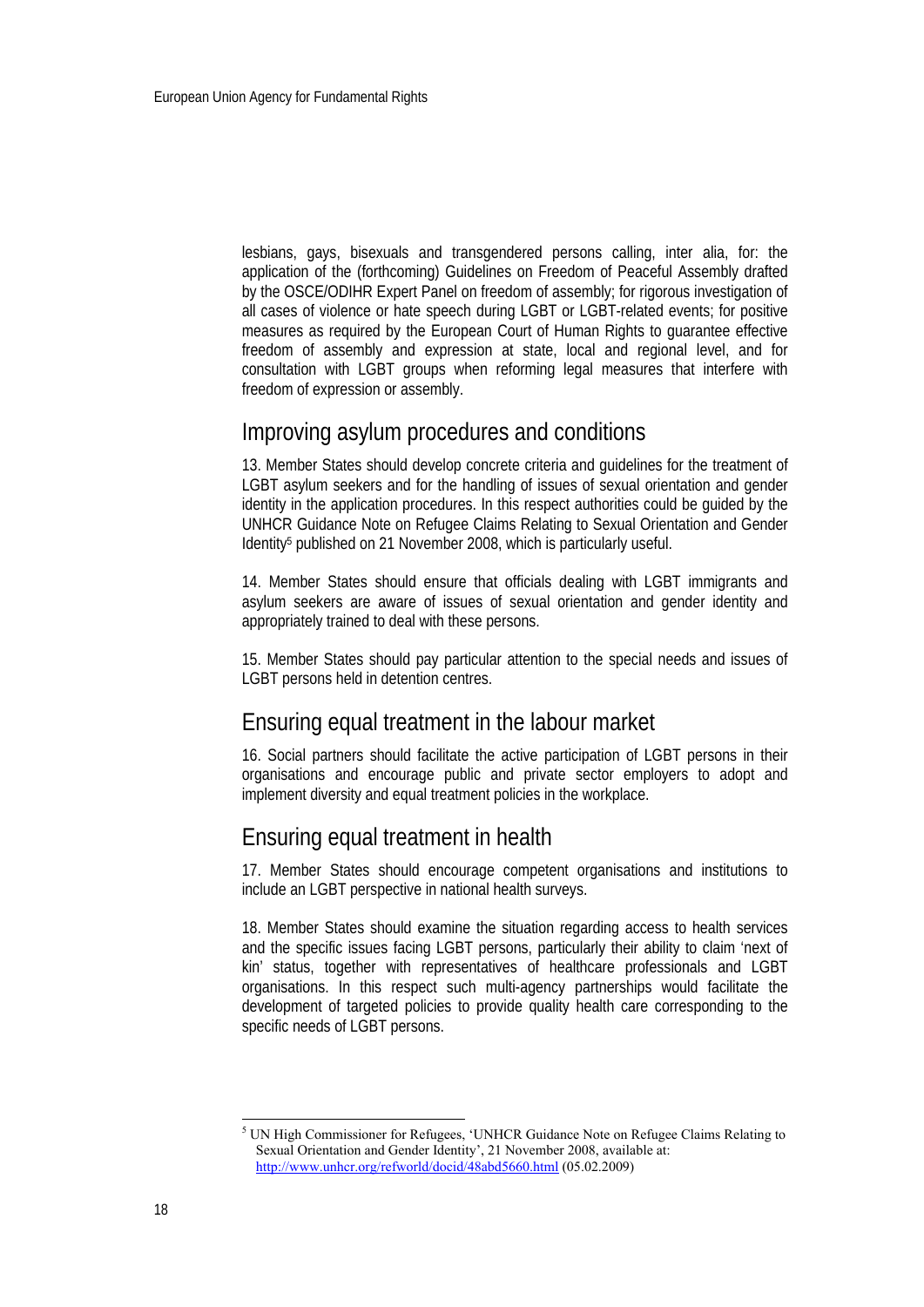19. Member States should also ensure that health care providers inform and train their medical and non-medical staff on ethical and diversity issues in order to raise their awareness of LGBT issues, and improve the provision of services to LGBT persons.

20. Member States should ensure all rights to informed consent are respected in regard to procedures on intersex children. Medical associations should ensure that their members are fully informed on current trends in ethics, therapy and care for intersexual persons.

21. Member States are encouraged to take account of the circumstances and specific problems of LGBT seniors within the framework of activities and policies for the improvement of the life of senior citizens.

### Ensuring equal treatment and participation in sports

22. Member States are encouraged to work with sports organisations and fan clubs to combat homophobic incidents and hate speech in sports events, supporting them in developing awareness-raising campaigns and applying the rule of 'zero tolerance for hate incidents'.

23. Sports organisations or institutions should consider developing awareness raising programmes on LGBT issues for staff, coaches and athletes, as well as diversity policies and, in particular, harassment policies in relation to sexual orientation and gender identity.

24. Sports organisations or institutions should take the necessary measures to ensure that LGBT athletes and coaches feel safe to be open about their sexual identity, if they choose to do so, without fear of negative consequences.

25. Sports organisations or institutions should ensure that the sexual orientation or gender identity of coaches or athletes is not a factor in determining eligibility for teams, coaching positions or athletic awards.

### Improving media reporting

26. The media are encouraged to include in their practice/conduct codes reference to non-discrimination against LGBT persons and issues, and provide formal and informal diversity training to journalists, so as to raise awareness on LGBT issues and avoid hate speech. In this regard the recent Council of Europe Manual on Hate Speech<sup>6</sup> provides useful guidance.

### Ensuring equal treatment and participation in education

27. The European Commission should consider applying the Open Method of Coordination to facilitate the exchange of good practices regarding strategies and

<sup>-</sup><sup>6</sup> Anne Weber, (2009), 'Manuel sur le discourse de haine', Council of Europe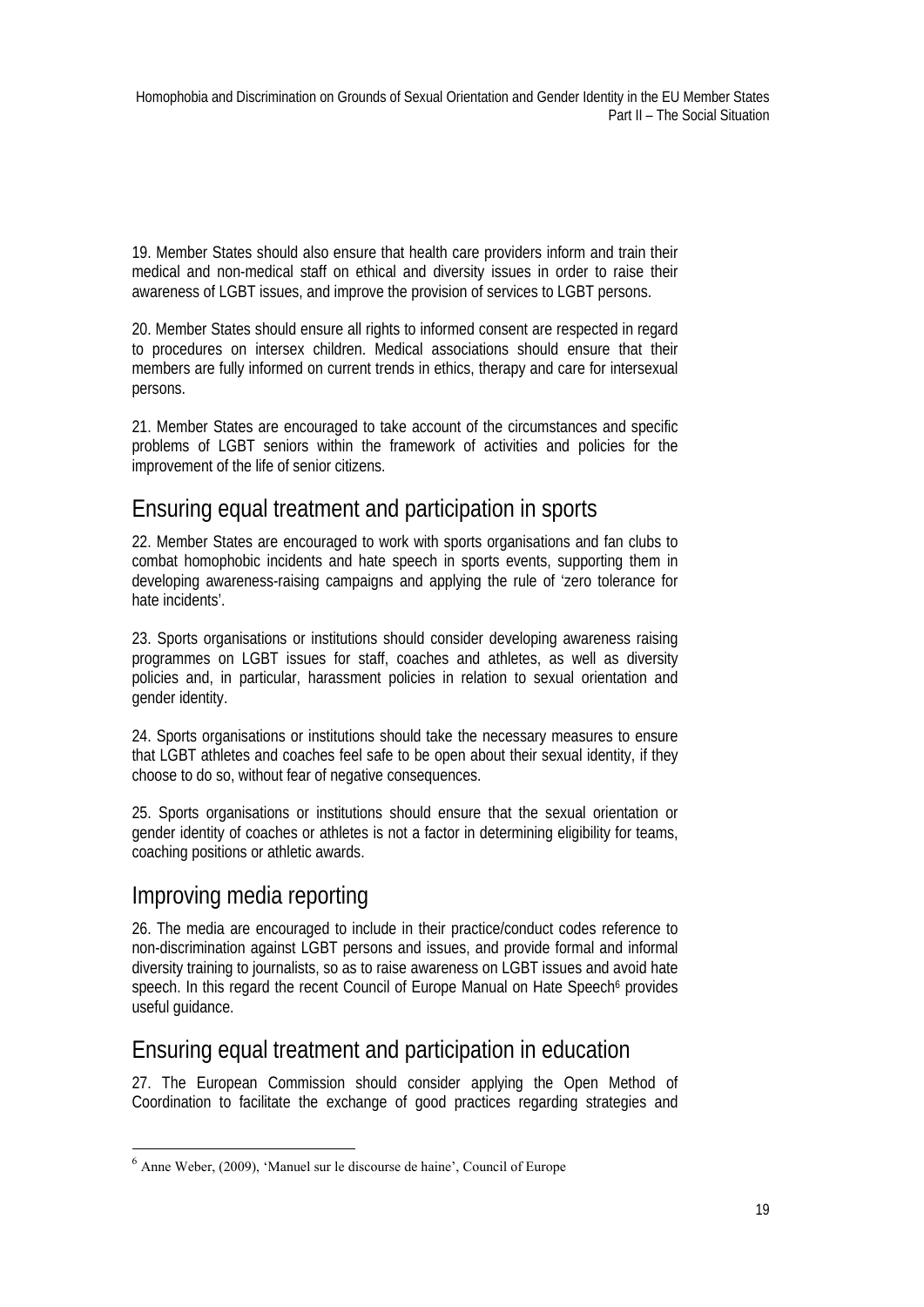policies tackling school drop-out rates and the social marginalisation of LGBT young people related to bullying, discrimination and exclusion.

28. The European Commission should also consider applying the Open Method of Coordination to facilitate an exchange of practices and policies developed by Member States which have adopted LGBT specific policies in the field of education, such as Ireland, Sweden and the United Kingdom.

29. Member States should ensure that schools provide a climate of safety, support and affirmation for LGBT youth, combating stigmatisation and marginalisation of homosexuality and different gender identities. In this respect, school authorities should put in place concrete anti-bullying policies stating clearly that homophobic name-calling, bullying and harassment will not be tolerated. School authorities should also provide access to support mechanisms and information for young people identifying themselves as LGB.

30. Member States should ensure that school curricula do not ignore issues of sexual orientation, and that LGBT persons are represented with respect and dignity in accordance with the European Union's fundamental values of equal treatment, nondiscrimination and respect for diversity. In this respect, school authorities should further develop their formal and informal human rights education components, guided by the Council of Europe's human rights education manual '*COMPASS'*.

#### Improving knowledge through research and data collection

31. The European Commission is encouraged to promote more research into LGBT issues in the context of its Seventh Framework Programme for research and technological development (2007-2013) under its socio-economic sciences and humanities programme, and consider developing a specific area for LGBT and transgender- focused research in the Eighth Framework Programme (2014-2020). It should be noted that as LGBT research can be 'blind' to transgender issues, these transgender-specific problems (such as gender recognition) should not be ignored.

32. Member States should encourage and fund appropriately qualitative and quantitative research on discrimination on grounds of sexual orientation, gender identity and gender expression in all spheres of life and on the extent, nature, causes and impacts of homophobia and transphobia.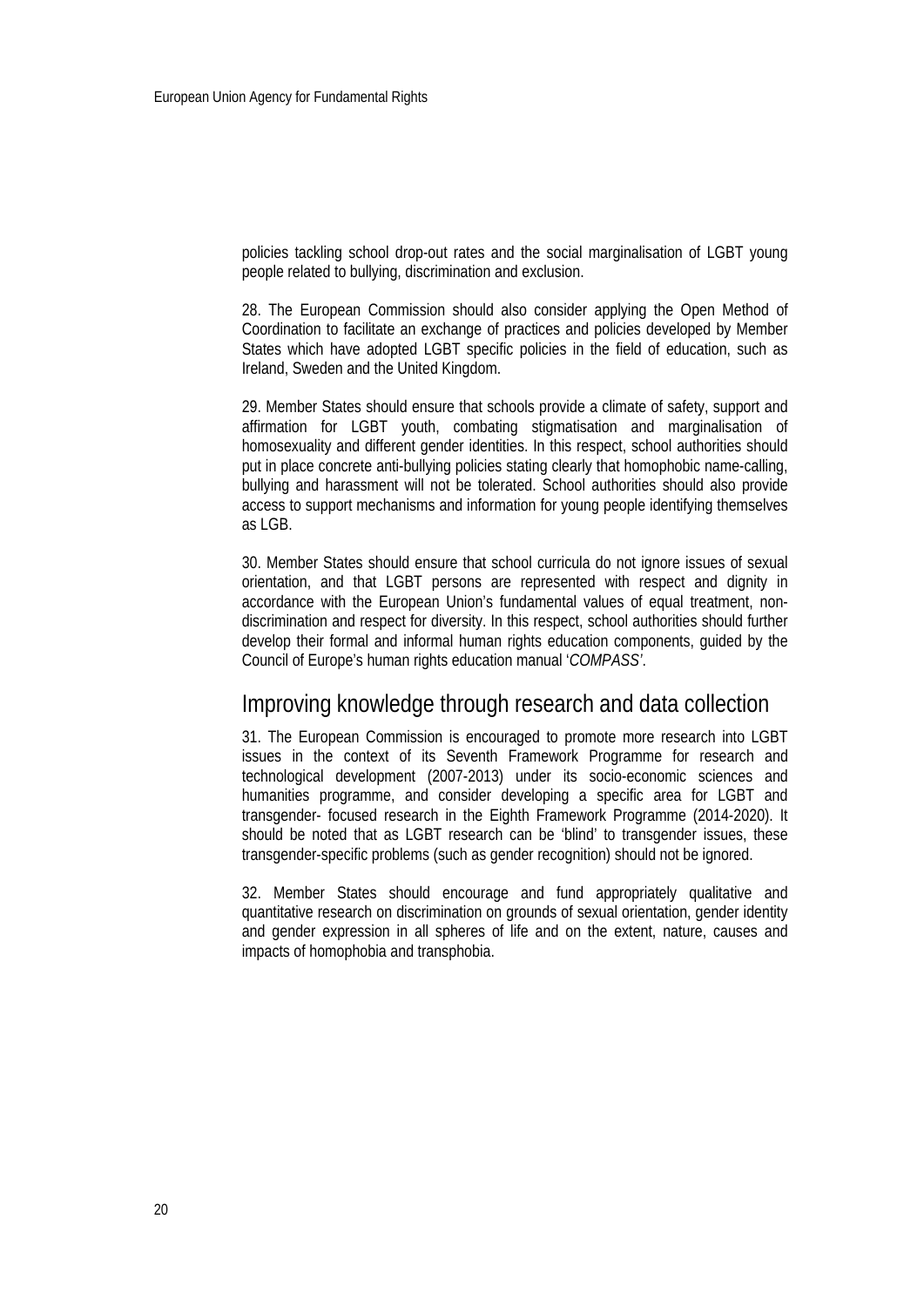# **Introduction**

*'Respect for the rights of persons, regardless of their sexual orientation, is one of the main criteria for respect for human rights in general… above all, it is necessary to continue to combat stereotypes and prejudices in all possible ways. Homophobia is a prejudice that I consider to be particularly revolting and unjustified.'* 

Vladimír Špidla, EU Commissioner for Employment, Social Affairs and Equal Opportunities'<sup>7</sup>

*'It is sometimes said that the protection of the human rights of lesbians, gays, bisexuals and transgender people (LGBT) amounts to introducing new rights. That is a misunderstanding. The Universal Declaration of Human Rights and the agreed treaties establish that human rights apply to everyone and that no one should be excluded.'* 

Thomas Hammarberg, Commissioner for Human Rights of the Council of Europe<sup>8</sup>

The collection of objective and reliable data on homophobia, transphobia and discrimination is pivotal for the understanding and protection of rights of LGBT persons. For the first time in the European Union, data and information have been collected and analysed from diverse research findings on LGBT issues based on a literature review, questionnaires, country reports<sup>9</sup> carried out by national researchers, interviews with National Equality Bodies, NGOs and public authorities in all 27 Member States and results from two roundtable meetings bringing together experts from LGBT civil society.

The main body of this report is thematically structured covering the following specific, as well as cross-cutting themes:

- Attitudes towards LGBT persons
- Hate crime and hate speech
- Freedom of assembly

<sup>1</sup>  $7$  Commissioner Vladimír Špidla speech at the international conference on LGBT rights in Montreal, available at http://www.ilga-europe.org/Europe/News/International-Conference-on-LGBT-Rights-Montreal/Speech-by-Commissioner-Vladimir-Spidla-at-the-international- $conference-on-LGBT-rights-in-Montreal (04.01.2009)  
% Visumoint 2008 available at <a href="http://www.008.int/lorumu.008.int/lorumu.008.int/lorumu.008.int/lorumu.008.int/lorumu.008.int/lorumu.008.int/lorumu.008.int/lorumu.008.int/lorumu.008.int/lorumu.008.int/lorumu.008.int/lorumu.008.int/lorumu.008.int/lorumu.008.int/lorumu.008.int/lorumu</math></u>$ 

Viewpoint 2008 available at http://www.coe.int/t/commissioner/Viewpoints/080514\_en.asp

 $^{9}$  Summaries of the country reports commissioned by DIHR and COWI are released on the FRA website in the interest of transparency. Interpretations and opinions are those of the authors and should not be taken to reflect the position or opinion of the FRA.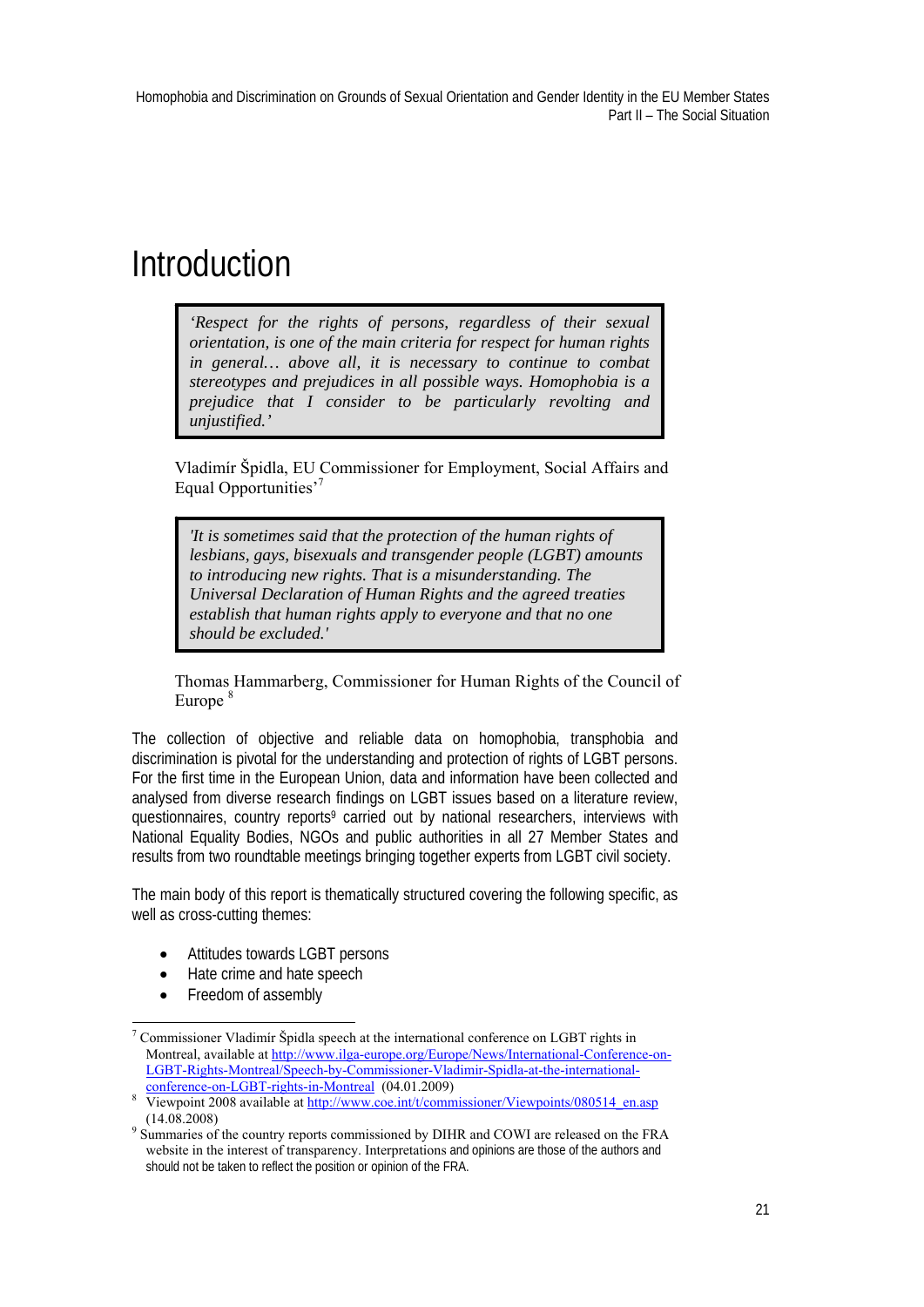- Labour market
- **F**ducation
- Health
- Religious institutions
- Sports
- **Media**
- Asylum
- Multiple discrimination

Transphobia and discrimination on grounds of gender identity and gender expression are mainstreamed throughout the report and specific issues are discussed in a separate section.

Each section consists of data and information from interviews with stakeholders (LGBT NGOs, public authorities and National Equality Bodies), questionnaires, and country reports drafted by national researchers, as well as other existing research and data. See Annex 1 for a list of the national researchers.

Each section highlights the significant issues with examples from studies, surveys, official figures or single cases from various Member States, which should be seen as illustrations of general tendencies and conditions for LGBT persons in individual Member States and across the EU.

The report describes the central social aspects of the situation regarding rights and protection against discrimination and whether and in what ways LGBT persons experience homophobia, transphobia and discrimination and how it affects their lives. In this sense the report builds on, and is complementary to, the comprehensive legal analysis published earlier.<sup>10</sup> Taken together they provide the necessary evidence for the FRA to develop its opinions on how to tackle the problems identified.

## Clarification of terms and concepts

The FRA undertakes its work on discrimination based on sex, race or ethnic origin, religion or belief, disability, age or sexual orientation and against persons belonging to minorities and any combination of these grounds (multiple discrimination) on the basis of EU and international standards to combat discrimination, promote equal treatment and guarantee fundamental rights. These standards contain definitions, terms and concepts, which provide a framework for the FRA's data collection methodology and analysis.

<sup>&</sup>lt;u>.</u> <sup>10</sup> European Union Agency for Fundamental Rights (2008), 'Homophobia and Discrimination on Grounds of Sexual Orientation in the EU Member States: Part 1 – Legal Analysis', FRA 2008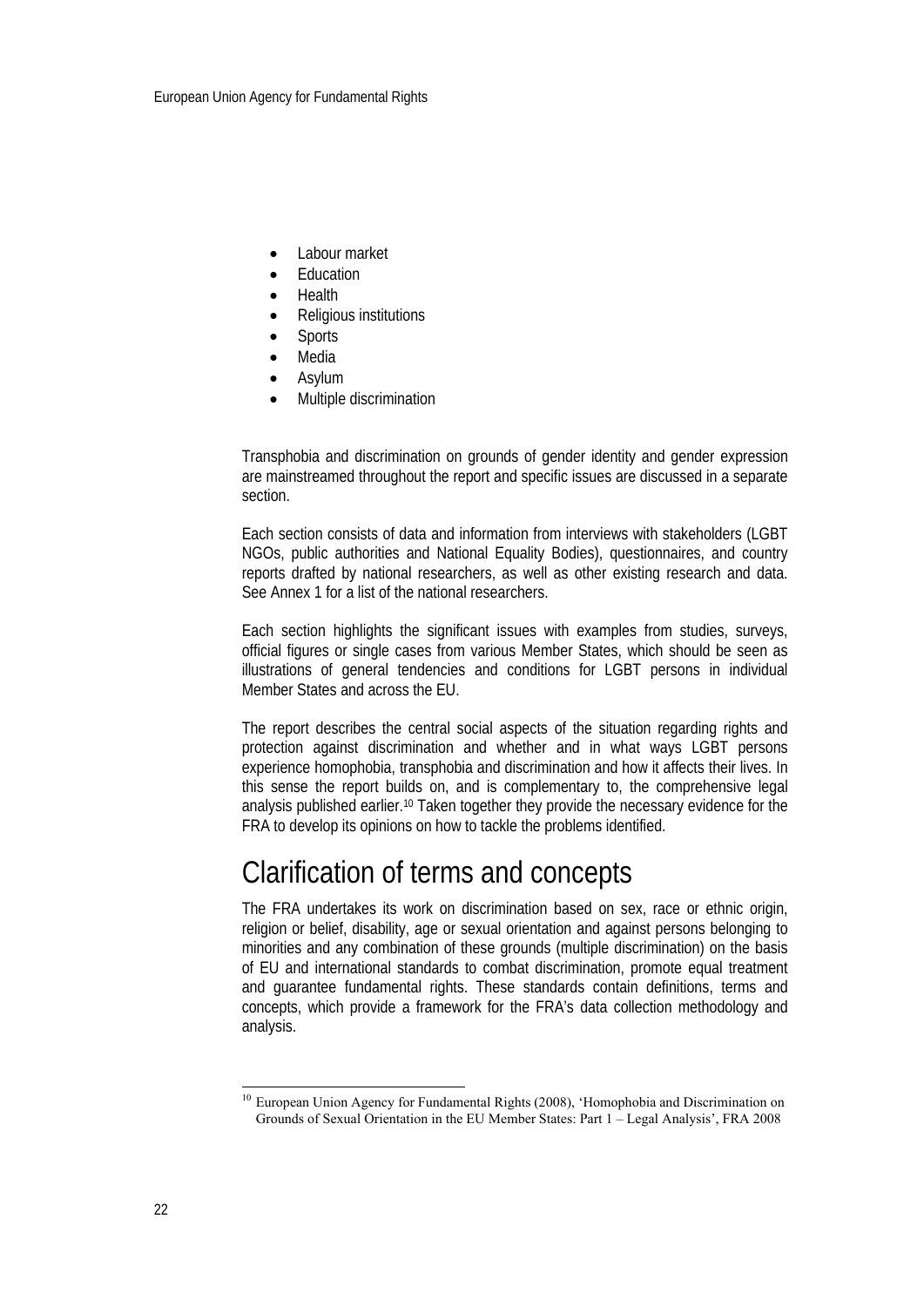**Discrimination**11 is the less favourable treatment of a person or group than another on various grounds, including sexual orientation (**direct discrimination**), or where an apparently neutral provision is liable to disadvantage a group of persons on the same grounds of discrimination, unless objectively justified **(indirect discrimination)**. 12 **Harassment** shall be deemed to be a form of discrimination when unwanted conduct related to any of the grounds takes place with the purpose or effect of violating the dignity of a person and of creating an intimidating, hostile, degrading, humiliating or offensive environment. Harassment can consist of a single incident or several incidents over a period of time. It can take many forms, such as: threats, intimidation, or verbal abuse; unwelcome remarks or jokes about sexual orientation, gender identity or gender expression.13

**Hate crime** toward LGBT persons refers to any criminal offence, including offences against persons or property, where the victim, premises or target of the offence were selected because of their real or perceived connection, attachment, affiliation, support or membership of an LGBT group.14

**Hate incident** is any incident, assault or act—whether defined as criminal by national legislation or not—against people or property that involves a victim, premises or target selected because of their real or perceived connection, attachment, affiliation, support or membership of an LGBT group. The term covers a range of manifestations of intolerance, from low-level incidents motivated by bias to criminal acts.15

**Hate speech** refers to public expressions which spread, incite, promote or justify hatred, discrimination or hostility towards minorities — for example statements by political or religious leaders appearing in the press or the Internet. There is no universally agreed definition. The 1997 Council of Europe (CoE) Committee of Ministers Recommendation<sup>16</sup> states that the term "shall be understood as covering all forms of expression which spread, incite, promote or justify racial hatred, xenophobia, anti-Semitism or other forms of hatred based on intolerance, including: intolerance expressed by aggressive nationalism and ethnocentrism, discrimination and hostility against minorities, migrants and people of immigrant origin". In its case law the European Court of Human Rights, without adopting a precise definition, has applied this term to forms of expression which spread, incite, promote or justify hatred founded on intolerance, including religious intolerance. The CoE launched in November 2008 a

 $\overline{11}$ 11 Definition of discrimination —direct and indirect— applied as set out in the Framework Directive on Discrimination; Council Directive 2000/78/EC of 27 November 2000 establishing

a general framework for equal treatment in employment and occupation<br>
<sup>12</sup> See http://ec.europa.eu/employment\_social/fundamental\_rights/faq/faq1\_en.htm (12.08.2008)<br>
<sup>13</sup> See http://ec.europa.eu/employment\_social/fundament

Responses,Annual Report for 2007'; the OSCE/ODIHR definition is also used by the Council

<sup>&</sup>lt;sup>15</sup> Definition based on: OSCE/ODIHR (2008), 'Hate Crimes in the OSCE Region - Incidents and

Responses', Annual Report for 2007<br><sup>16</sup> Based on the definition found in Recommendation No. R(97)20 of the Committee of Ministers of the Council of Europe to Member States on 'Hate Speech'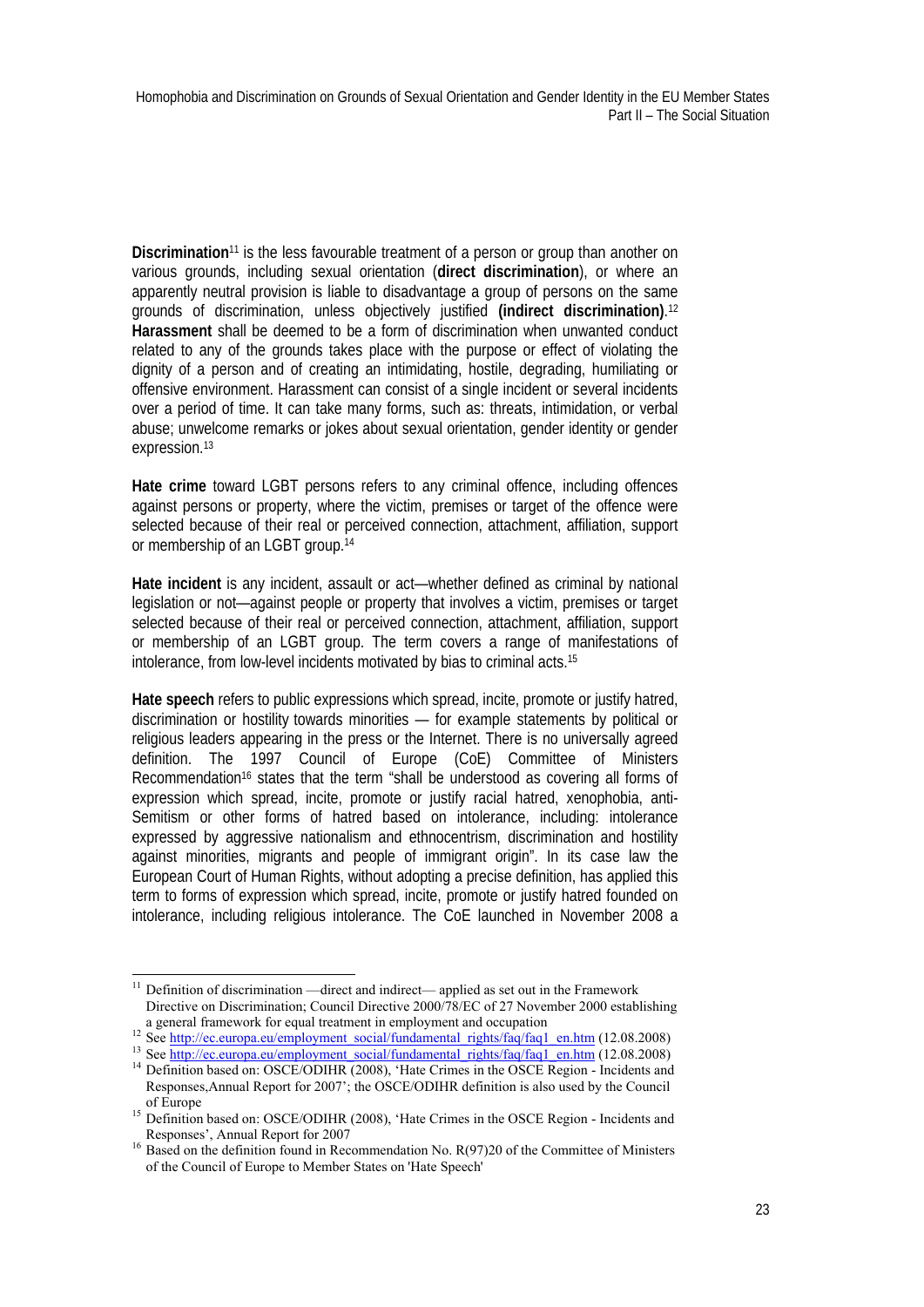manual on hate speech<sup>17</sup> which points out that, although the ECtHR has not yet dealt with this aspect, homophobic speech also falls into what can be considered as hate speech.

This report also uses some concepts that have not as yet been identified in EU or in international standard setting instruments and do not necessarily have legal value:

**Sexual orientation** 'sexual orientation' to refer to each person's capacity for profound emotional, affectional and sexual attraction to, and intimate and sexual relations with, individuals of a different gender or the same gender or more than one gender.<sup>18</sup>

**Homosexuality and bisexuality** are often, together with transgender, academically and politically encompassed in the joint terms 'LGBT people' or 'LGBT persons' – lesbians, gay men, bisexuals and transgender people. It is a heterogeneous group that is often bundled together under the LGBT heading in social and political arenas at a local and international level.

**Transsexual** is a person who prefers another gender than their birth gender and feels the need to undergo physical alterations to the body to express this feeling, such as hormone treatment and/or surgery.

**Transgender** persons include those who have a gender identity which is different to the gender assigned at birth and those people who wish to portray their gender identity in a different way to the gender assigned at birth. It includes those people who feel they have to, or prefer to, or choose to, whether by clothing, accessories, cosmetics or body modification, present themselves differently to the expectations of the gender role assigned to them at birth. This includes, among many others, transgender persons who are between male and female, transsexual, transvestites and cross-dressers.19

**Cross-dresser/transvestite** is a person who regularly, although part-time, 'dresses up' in clothes mostly associated with the opposite gender than their birth gender.

**Gender expression** can be defined as the way in which every human being expresses herself/himself in *genderised* terms – that is to say, the way in which all persons express themselves within the different possibilities that the gender spectrum offers – like masculinity, femininity, androgyny, etc.20 Gender expression refers to the visible

 $\overline{a}$ 

The word 'transgenderism' also appears in this report and refers to having a transgender

<sup>&</sup>lt;sup>17</sup> More information available at

https://wcd.coe.int/ViewDoc.jsp?Ref=PR799(2008)&Language=lanEnglish&Ver=original&Sit e=DC&BackColorInternet=F5CA75&BackColorIntranet=F5CA75&BackColorLogged=A9BA

<sup>&</sup>lt;sup>18</sup> The Yogyakarta principles on the Application of International Human Rights Law in relation to Sexual Orientation and Gender Identity, available at

<sup>&</sup>lt;sup>19</sup> http://www.yogyakartaprinciples.org/principles\_en.htm (22.11.2008) 19 Definition based on Transgender Europe available at http://www.transgendereurope.org/viewpage.php?page\_id=8 (20.09.2008)

identity or expression.<br><sup>20</sup> Cabral, M. 'International Gay and Lesbian Human Rights Commission: Gender Expression and Human Rights'*,* http://www.iglhrc.org/files/iglhrc/program\_docs/GEHR%20E.doc (17.12.08)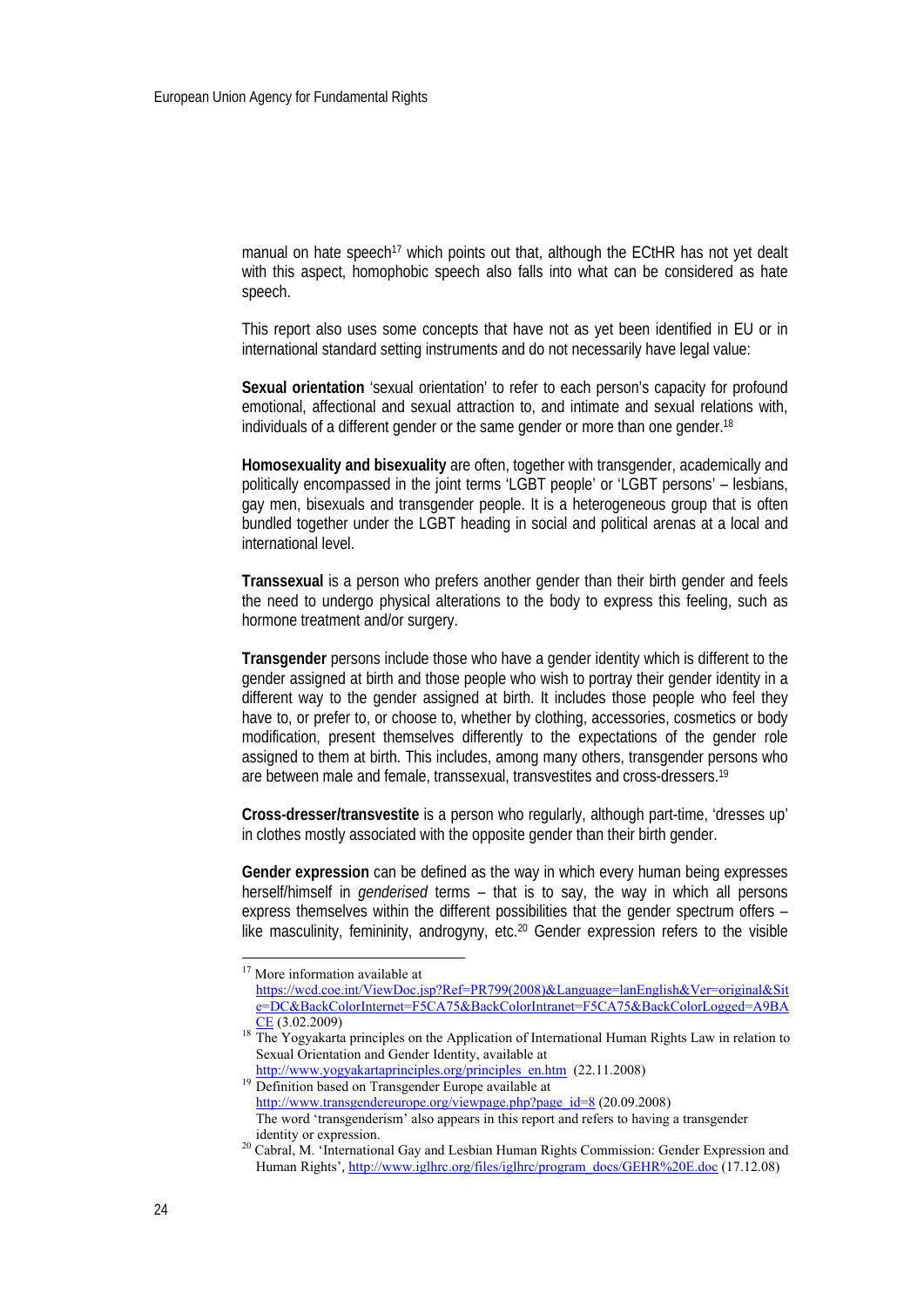Homophobia and Discrimination on Grounds of Sexual Orientation and Gender Identity in the EU Member States Part II – The Social Situation

aspects (such as appearance, clothing, speech, and behaviour) of a person's gender identity.<sup>21</sup> In this report gender expression refers especially to those people who cross the traditional bipolar gender-line – for example, cross-dressing men have a male gender identity, but they express their femininity by occasionally dressing up in women's clothes and assuming feminine body language and role expression.22

**Gender identity** refers to each person's deeply felt internal and individual experience of gender, which may or may not correspond with the sex assigned at birth, including the personal sense of the body (which may involve, if freely chosen, modification of bodily appearance or function by medical, surgical or other means) and other expressions of gender, including dress, speech and mannerisms.23 Gender identity is not the same as sexual orientation, and transgender persons may identify as heterosexual, bisexual or homosexual. Transgender issues are thus to be regarded as gender issues rather than a question of sexual orientation.

**Hetero-normativity** is what makes heterosexuality seem coherent, natural and privileged. It involves the assumption that everyone is "naturally" heterosexual, and that heterosexuality is an ideal, superior to homosexuality or bisexuality.<sup>'24</sup>

**Heterosexism** can be defined as discrimination in favour of heterosexual and against homosexual people, based on the assumption that heterosexuality is the only 'normal' lifestyle. "Heterosexist" discrimination against LGBT people would include, for example, instances of direct and indirect discrimination, as defined in the EU anti-discrimination directives.'

**Multiple discrimination** describes discrimination that takes place on the basis of several grounds operating separately. **Intersectional discrimination** refers to a situation where several grounds operate and interact with each other at the same time in such a way that they are inseparable. 25

<sup>1</sup> <sup>21</sup> Gender Expression Toolkit Ending Discrimination on the Basis of Gender Expression,

http://www.gillfoundation.org/usr\_doc/2008Gender\_Expression\_Toolkit.pdf (17.12.08)<br><sup>22</sup> Mustola, K. 'Outline results of a questionnaire targeted at gender minorities' in J. Lehtonen and K. Mustola '"Straight people don't tell, do they ...?": Negotiating the boundaries of

sexuality and gender at work', Ministry of Labour, Finland, 2004 23 The Yogyakarta principles on the Application of International Human Rights Law in relation to Sexual Orientation and Gender Identity, available at

http://www.yogyakartaprinciples.org/principles\_en.htm (22.11.2008)<br>
<sup>24</sup> Based on: L. Berlant, M. Warner (1998) 'Sex in Public', in Critical Inquiry, 24, 2. T. Rosenberg (2002) Queerfeministisk Agenda, Stockholm: Arena. RFSL (2007) 'Open up Your

Workplace: Challenging Homophobia and Hetero-normativity'. 25 European Commission (2007) 'Tackling Multiple Discrimination. Practices, policies and laws', available at

http://ec.europa.eu/employment\_social/fundamental\_rights/pdf/pubst/stud/multdis\_en.pdf (12.09.2008)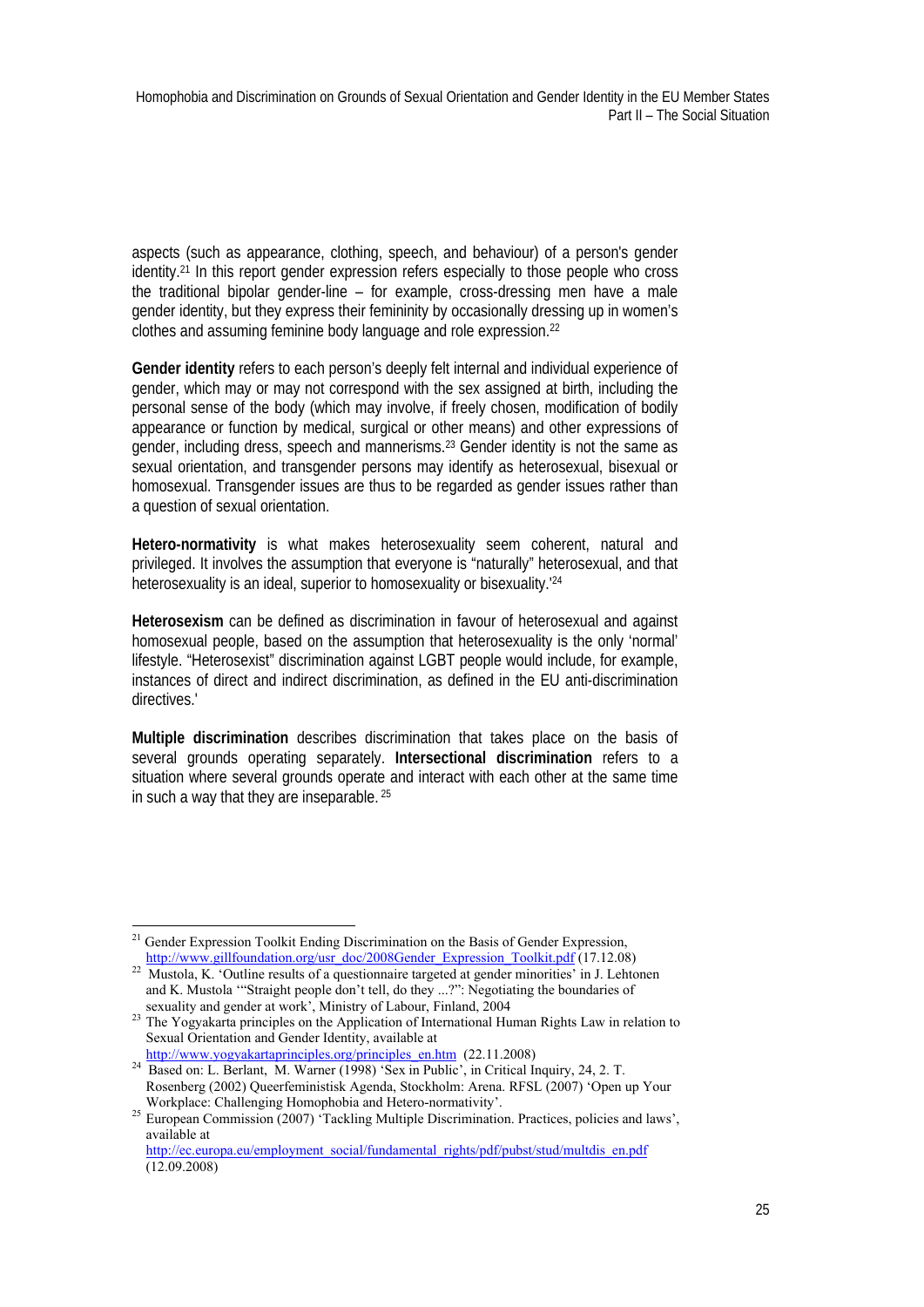**Homophobia** is the irrational fear of and aversion to homosexuality and to lesbian, gay and bisexual (LGB) people based on prejudice.26

**Transphobia** can be described as an irrational fear of gender non-conformity or gender transgression, such as a fear of, or aversion to, masculine women, feminine men, crossdressers, transgenderists, transsexuals and others who do not fit into existing gender stereotypes about their birth gender. The use of the word 'phobia' in this context is not intended to imply that the transphobic person and/or the victim of transphobia are suffering from a disorder.<sup>27</sup>

**Experienced or subjective discrimination** is the subjective feeling of being discriminated against, which may not necessarily entail discrimination in the legal sense.28

 $26\phantom{.}$ This definition draws on the European Parliament resolution on homophobia in Europe (P6 TA(2006)0018 (PE 368.248))

<sup>&</sup>lt;sup>27</sup> Hill, D, Willoughby, B. (2005) 'The Development and Validation of the Genderism and

Transphobia Scale', in Sex Roles, Vol. 53, Nr. 7-8,,October 2005, Netherlands: Springer 28 E. Olli, B. K. Olsen (eds.) (2005) 'Towards Common Measures for Discrimination: Exploring possibilities for combining existing data for measuring ethnic discrimination', Danish Institute for Human Rights.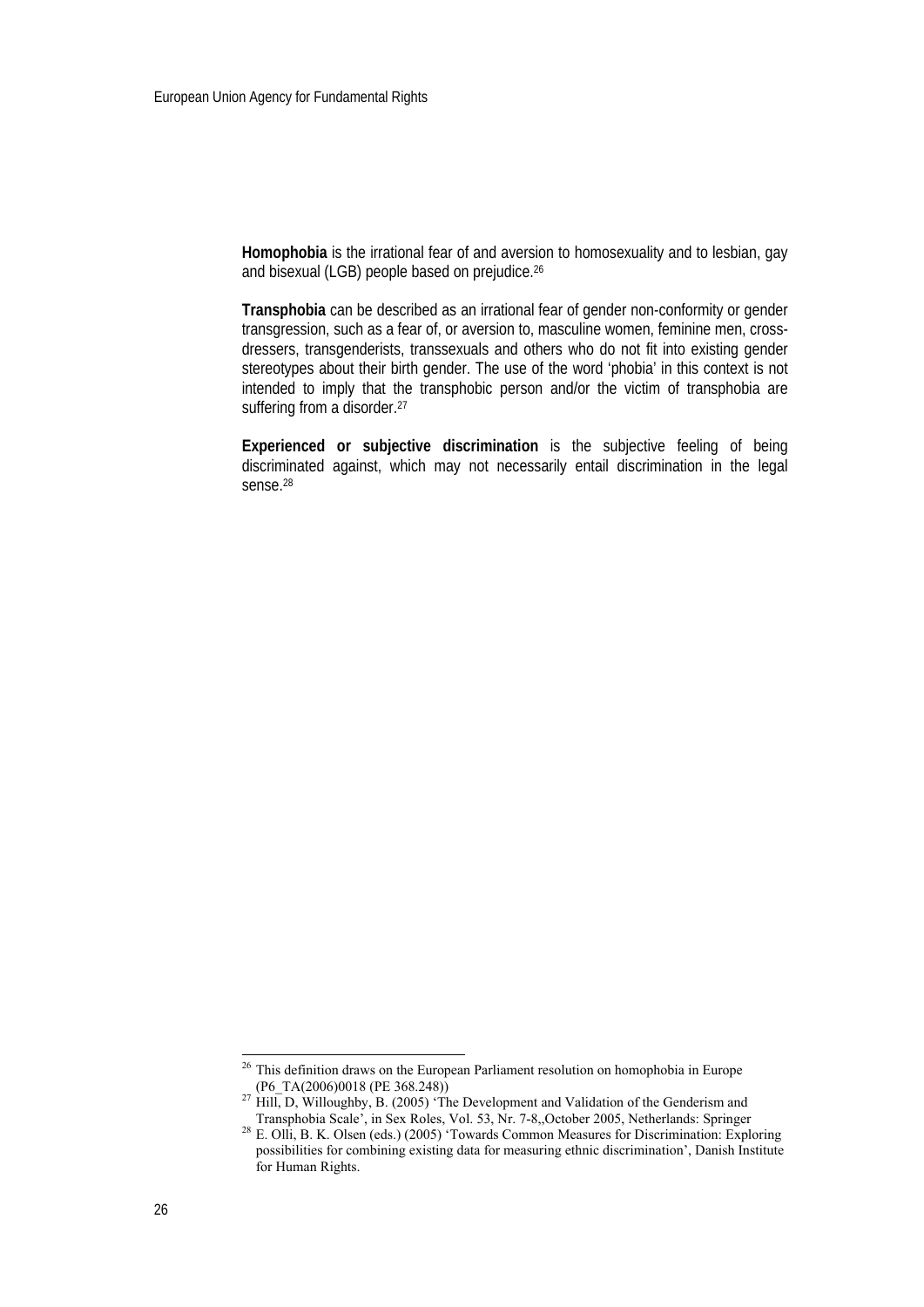# Methodology

The present analysis relied on background material collected through the following desk and fieldwork research activities, which were followed up by data verification and analysis:

### Literature review

The research started with a detailed review of the relevant literature. This facilitated the subsequent development of the quidelines for the fieldwork and the country reports.

### Country reports

A sociological report on the current situation was commissioned to independent experts in each Member State providing rich contextual information, official data and information on academic and other research.

### Electronic stakeholder survey

LGBT NGOs, National Equality Bodies and public authorities were surveyed through an electronic questionnaire with the purpose of collecting a 'stakeholder assessment' of the social situation. A total of 343 questionnaires were sent out. Of those 84 were fully answered, 132 partly answered (total of 216) and 127 were not answered. The responses provide a valuable insight into the main areas of concern of key stakeholders across the EU.

### Fieldwork

To supplement the data collected in the country reports and the e-survey, in depth interviews were carried out across the EU with representatives of LGBT NGOs, public authorities and National Equality Bodies.

### Consultative roundtables

Good practices and recommendations for improving conditions for LGBT persons identified during the data collection and the fieldwork were further discussed with NGOs from across the EU at two consultative roundtable meetings in Copenhagen in June 2008, which facilitated knowledge exchange and the development of synergies. The roundtables also served to provide the project team with more information for analysis.

## Council of Europe

Another important source of relevant data was the Council of Europe, from which the project team received information on the Council's views on homophobia, transphobia, and discrimination based on sexual orientation and gender identity and initiatives to combat those problems. The Commissioner for Human Rights, Thomas Hammarberg, was also interviewed.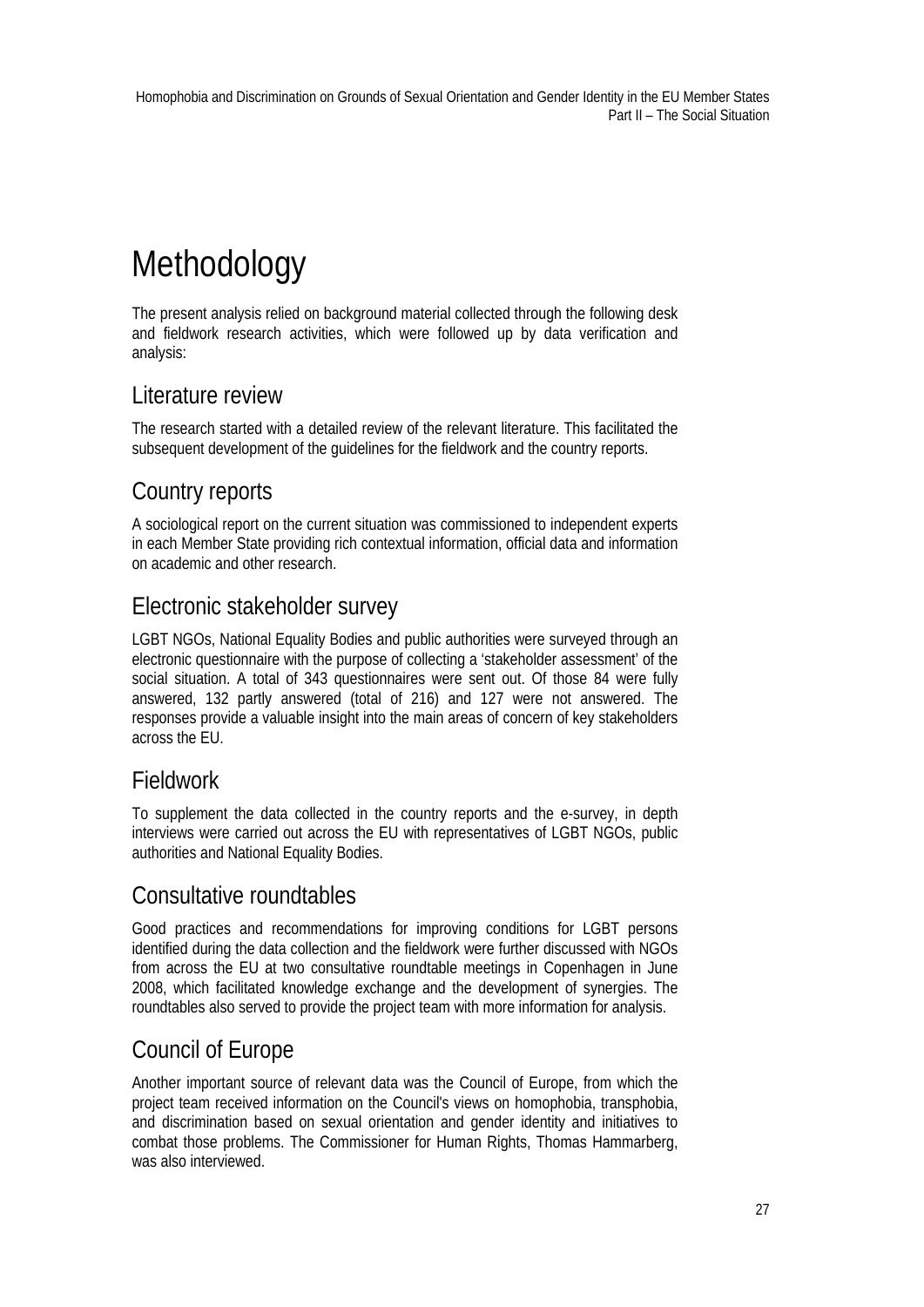European Union Agency for Fundamental Rights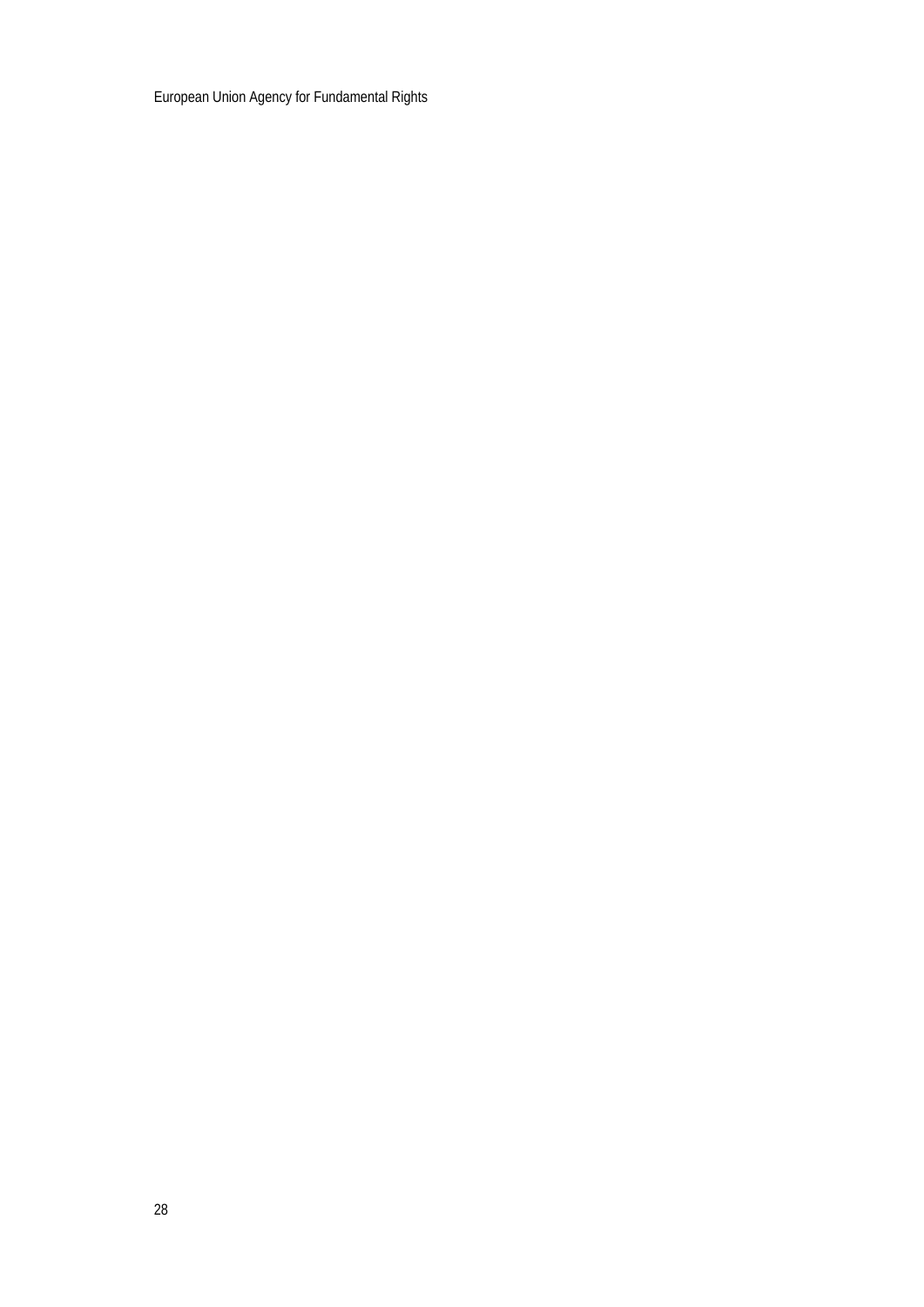# PART I: Lesbians, gay men, bisexuals and transsexual/transgender persons in the EU

# 1. Attitudes towards LGBT people

General population attitudes towards LGBT persons are addressed in surveys conducted at European or national level as a barometer of contemporary value orientations. Some studies survey attitudes towards homosexuality or homosexual practices directly, but another way of assessing attitudes towards homosexuals is to use a scale of *social distance*, asking questions such as: 'Who would you like/not like to have as a neighbour?'

#### European survey: homosexuals as neighbours

The latest Eurobarometer survey from 2008<sup>29</sup> asked 'how would you personally feel about having a homosexual (gay man or lesbian woman) as a neighbour?' The responses were recorded on a scale ranging from '1' for '*very uncomfortable*' to '10' for '*very comfortable*'). Divided into five groups, with the darkest colour representing the most comfortable and the lightest representing the least comfortable, these attitudes are illustrated in Figure 1.1.

 According to the Eurobarometer, in the EU as a whole, 11 per cent said that they would be uncomfortable having a homosexual as a neighbour (answering 1-3 on the scale), and 67 per cent would be comfortable (answering 7-10 on the scale).

The countries where the highest proportion of respondents would be comfortable having a homosexual neighbour, are the **Netherlands** and **Sweden** (91 per cent) followed by **Denmark**, **Belgium** and **France**.

At the other end of the scale, **Romania** is the country with the highest proportion of respondents being uncomfortable having a homosexual as a neighbour (36 per cent), followed by **Lithuania**, **Latvia**, **Bulgaria** and **Hungary**.

According to these Eurobarometer results, on average, men are more negative than women, older generations more negative than young, less-educated persons more negative than more-educated, and persons with right-wing views more negative than those with left-wing views.

<sup>&</sup>lt;u>.</u> 29 Eurobarometer 296 (2008), chapter 9, available at http://ec.europa.eu/public\_opinion/archives/ebs/ebs\_296\_en.pdf (24.01.2009)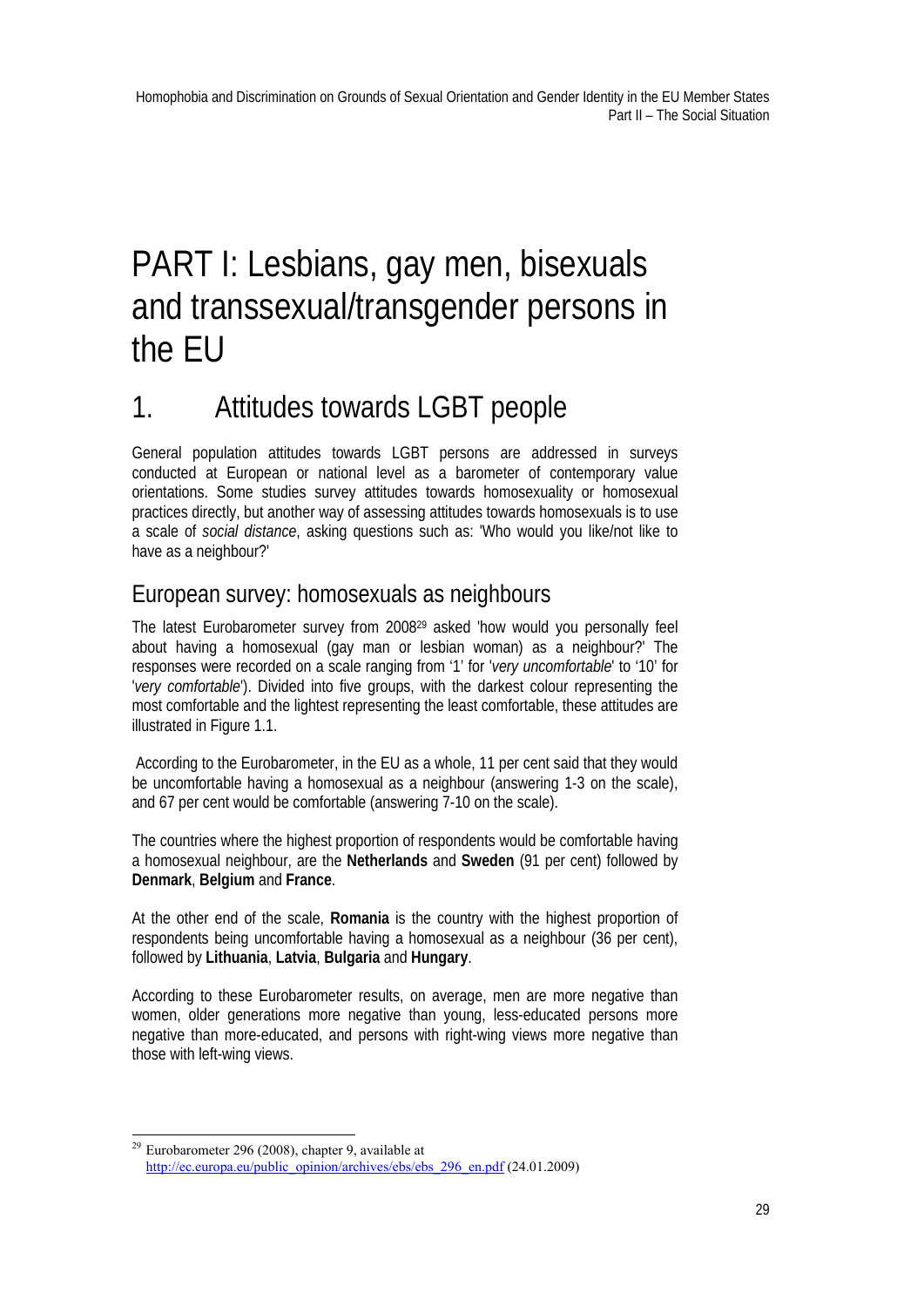**Awareness-raising campaign.** In **Poland** the first awareness-raising campaign promoting acceptance of gays and lesbians "*Let them see us*" was organised in 2003 by the *Campaign Against Homophobia*. Thirty pictures of gay and lesbian couples holding hands were shown in galleries and on billboards in the biggest Polish cities. The campaign sparked a heated debate in the media on LGB issues.<sup>30</sup>

#### **Figure 1.1: Attitudes towards having a homosexual as a neighbour**



Scale of 1-10. 1 = 'very uncomfortable'; 10 = 'very comfortable'

Uncovering attitudes to different groups, such as LGBT, is not measured only by reference to '*having one as neighbour*'. Extending a survey of this kind to a more varied set of situations produces a better picture. As an illustration, in **Cyprus,** a study prepared for the Ombudsman Office probed a variety of situations showing, for example, that respondents would be more uncomfortable with homosexuals caring for or teaching their child or being close relatives than with homosexuals being friends or doctors, and less uncomfortable if the homosexual was a colleague or a neighbour.31

 $30$ 

<sup>&</sup>lt;sup>30</sup> See http://niechnaszobacza.queers.pl/index\_en.htm (23.10.2008). <sup>31</sup> Cyprus College Research Center (2006) 'Attitudes and Perceptions of the Public toward Homosexuality', Cyprus College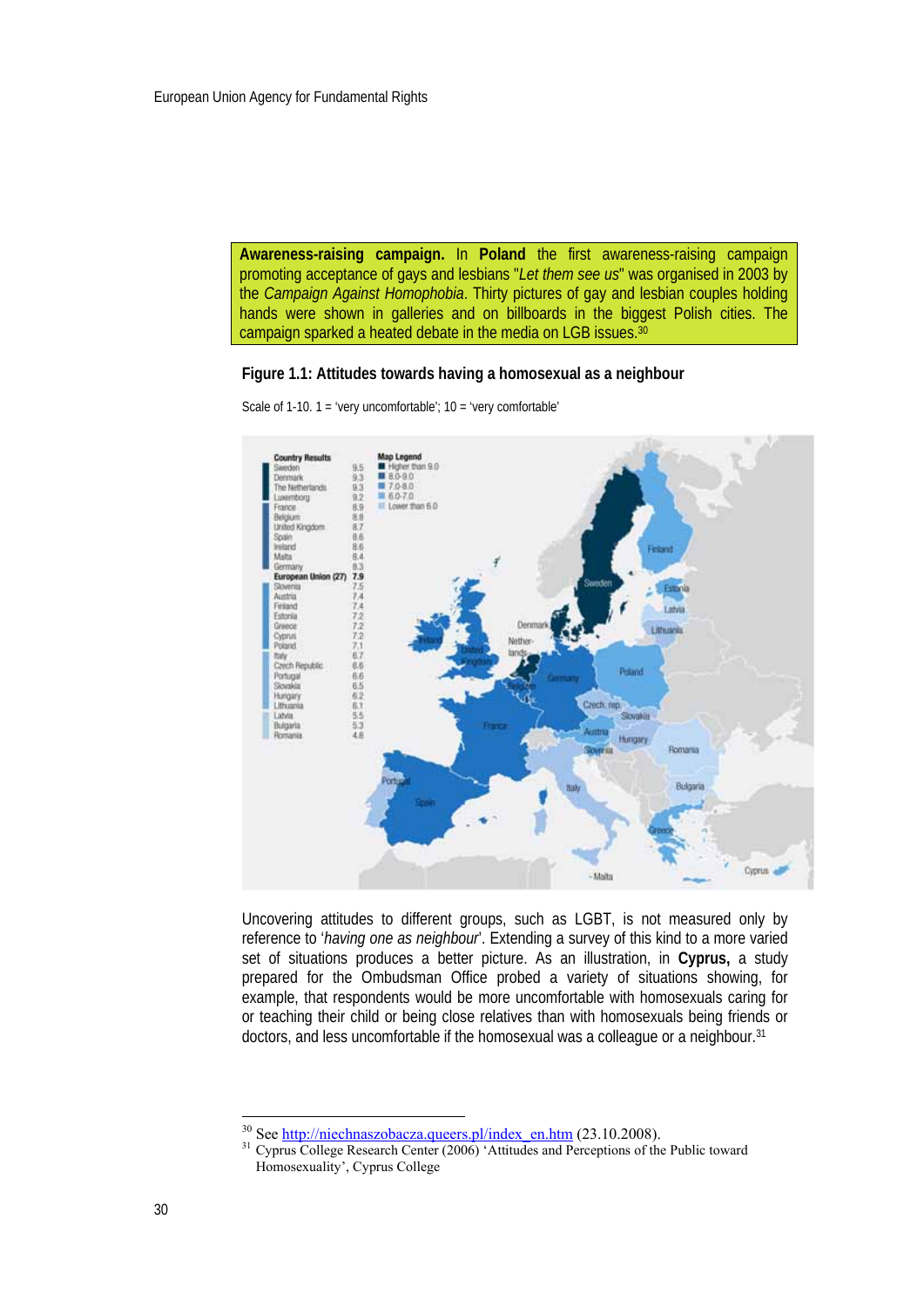#### European surveys: same-sex marriage and adoption

Attitudes towards same-sex marriages and child adoption provide another indication of the acceptance of LGBT persons in society. The 2006 Eurobarometer notes:

'The survey […] shows that openness towards homosexuality tends to be quite limited. On average, only 32% of Europeans feel that homosexual couples should be allowed to adopt children throughout Europe. In fact, in 14 of the 25 Member States less than a quarter of the public accepts adoption by homosexual couples. Public opinion tends to be somewhat more tolerant as regards homosexual marriages: 44% of EU citizens agree that such marriages should be allowed throughout Europe. It should be noted that some Member States distinguish themselves from the average result by very high acceptance levels: the Netherlands tops the list with 82% of respondents in favour of homosexual marriages and 69% supporting the idea of adoption by homosexual couples. Opposition is strongest in Greece, Latvia (both 84% and 89%, respectively) and Poland (76% and 89%).'32

Attitudes towards homosexuals 'as neighbours' and attitudes towards 'same-sex marriage' in the different Member States, as recorded by the Eurobarometer survey, correlate to a large extent with the level of family rights accessible to LGBT persons. The most positive attitudes tend to be found in Member States with some kind of legal recognition of same-sex partnerships. This could indicate a relationship between public attitudes and partnership recognition. As the Ombudsman33 in **Spain** stated, the introduction of same-sex marriage seems to have improved attitudes towards LGBT persons. Figure 1.2 illustrates public attitudes towards same-sex marriages. '

The culture of the country has changed in a definable way as a result of civil partnerships. And here is what I think is really interesting, that the change in the culture and the civilising effect of it has gone far greater than the gay and lesbian community. In other words, by taking a stand on this issue and by removing a piece of prejudice and discrimination, and by enabling people to stand proud as what they are, it has had an impact that I think profoundly affects the way the country thinks about itself'. Tony Blair Stonewall Equality Dinner 22 March 2007 (Cowan 2007: p.1)34

<sup>1</sup> 

<sup>&</sup>lt;sup>32</sup> Eurobarometer 66 (2006), pp. 43-46, available at<br>  $\frac{\text{http://ec.europa.eu/public\_opinion/archives/eb/eb66/eb66 en.pdf}{\text{http://ec.europa.eu/public\_opinion/archives/eb/eb66/eb66 en.pdf}}$ , (16.12.2008)

<sup>&</sup>lt;sup>33</sup> Fieldwork meeting with El Defensor del Pueblo [the Ombudsman], March 13, 2008<br><sup>34</sup> Cowan, K. (2007) 'British attitudes to lesbian and gay people' at: www.stonewall.org.uk.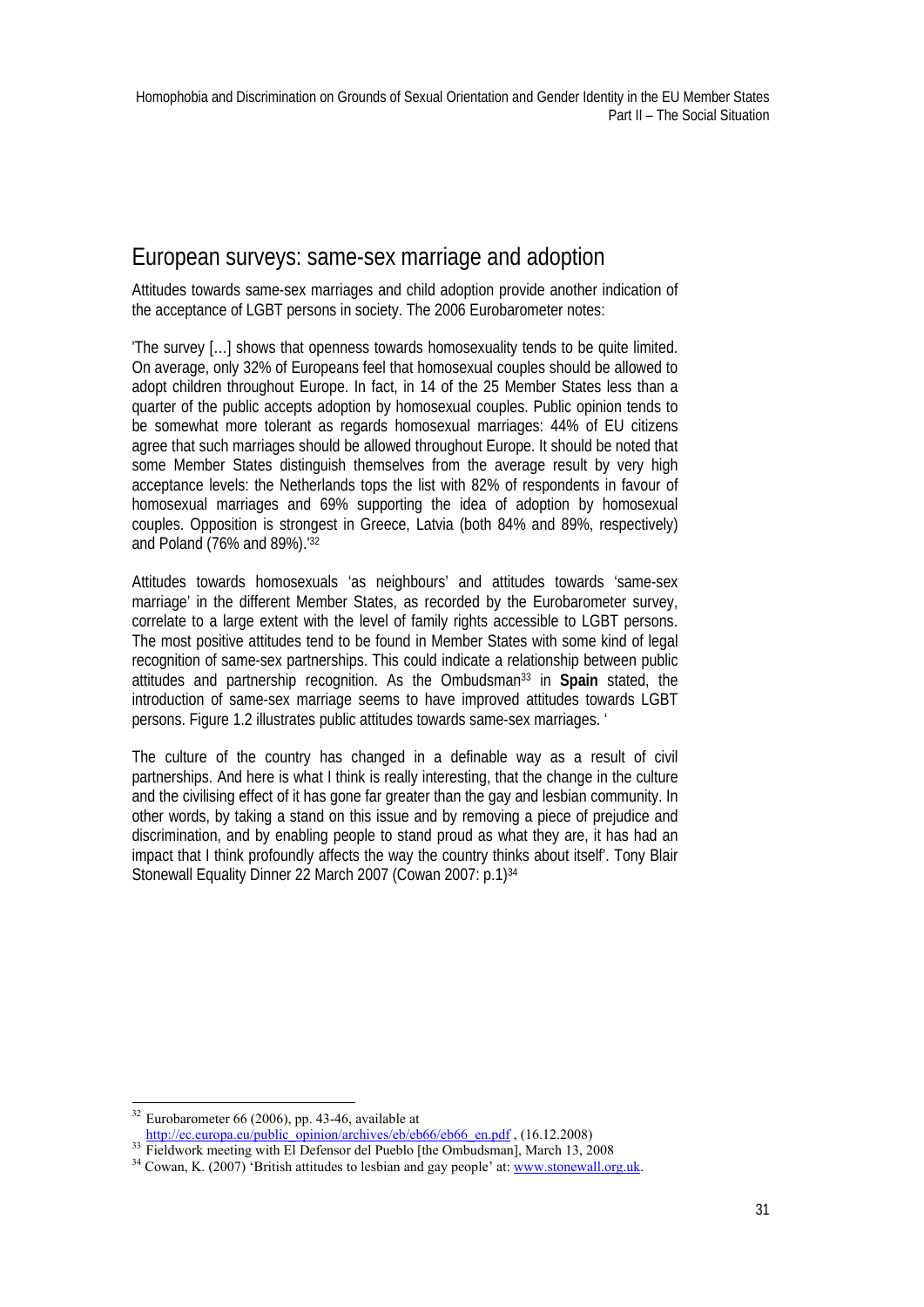

#### **Figure 1.2: Attitudes towards allowing same-sex marriages**<sup>35</sup>

Support for permitting same-sex marriages expressed as a percentage of those interviewed. Darker shades indicate stronger support for same-sex marriages among the population.

On the question of child adoption the Eurobarometer found that across the EU only an average of 31 per cent of respondents agreed that adoption by same-sex couples should be permitted:

'The proposition that homosexual couples should be authorised to adopt children receives extremely different levels of agreement from one country to another: it ranges from 7% in Poland and Malta to 69% in the Netherlands. Sweden is the only other country where (just) more than half supports the view that 'the adoption of children should be authorised for homosexual couples throughout Europe'.'36

Figure 1.3 illustrates public attitudes towards the permissibility of adoption by same-sex couples.

<sup>35</sup> Eurobarometer 66 (2006), p. 43, available at

http://ec.europa.eu/public\_opinion/archives/eb/eb66/eb66\_en.pdf , (16.12.2008) 36 Eurobarometer 66 (2006), p. 45, available at:

http://ec.europa.eu/public\_opinion/archives/eb/eb66/eb66\_en.pdf (16.12.2008)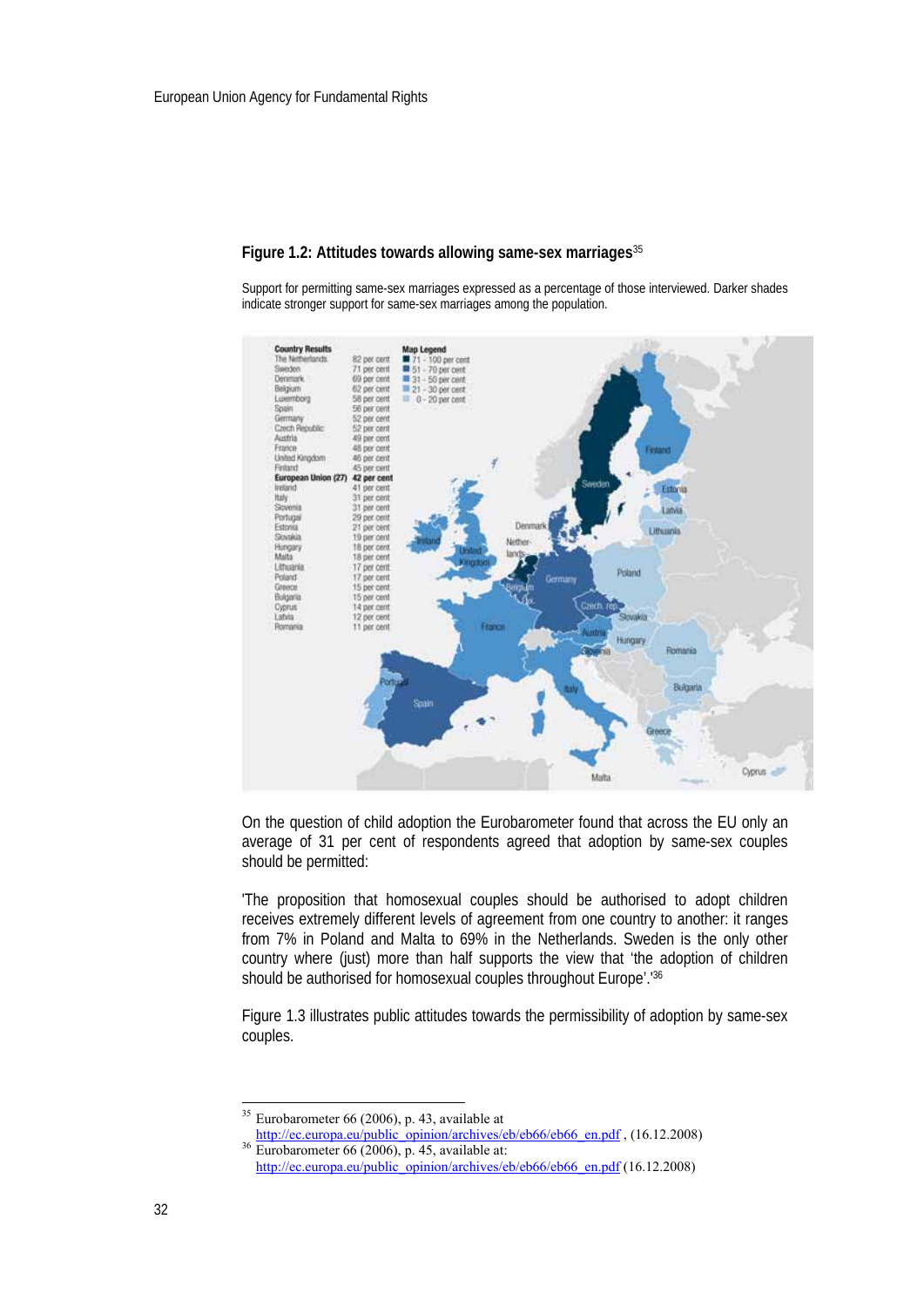#### **Figure 1.3: Attitudes for allowing child adoption for homosexual couples**

Support for permitting adoption by same-sex couples expressed as a percentage of those interviewed. Darker shades indicate stronger support among interviewees for adoption by same-sex couples.



## Other national surveys on attitudes

Examining other aspects of attitudes towards LGBT people, national surveys indicate a prevalence of negative attitudes toward LGBT persons in various contexts.

In a **Bulgarian** survey,<sup>37</sup> 42 per cent of respondents would not like to have a homosexual as friend or colleague and 47 per cent would not accept it if their child was homosexual. In a **United Kingdom** survey38 covering Scotland, half of the respondents stated that they would be unhappy about a relative forming a long-term relationship with a transsexual person. In a **Danish** survey,39 53 per cent of men aged 15-24 did not think it was acceptable to have sex with someone of the same sex, but only 21 per cent of

<sup>1</sup>  $37$  Sociological Agency Skala (2007) 'Attitudes toward the minority groups and discriminatory mindsets in the Bulgarian society', Sociological survey under the project 'From antidiscrimination to equal opportunities – innovative methods and effective practices of the

Commission for Protection Against Discrimination', Sofia.<br>
<sup>38</sup> C. Bromley, J. Curtice, L. Given (2007) 'Attitudes to discrimination in Scotland: 2006',<br>
Scottish Social Attitudes Survey, Edinburgh: Scottish Government Soc

Scottish Social Attitudes Survey, Edinburgh: Scottish Government Social Research. 39 Sundhedsstyrelsen [The National Board of Health] (2006) Ung2006. De 15-24-åriges seksualitet, Copenhagen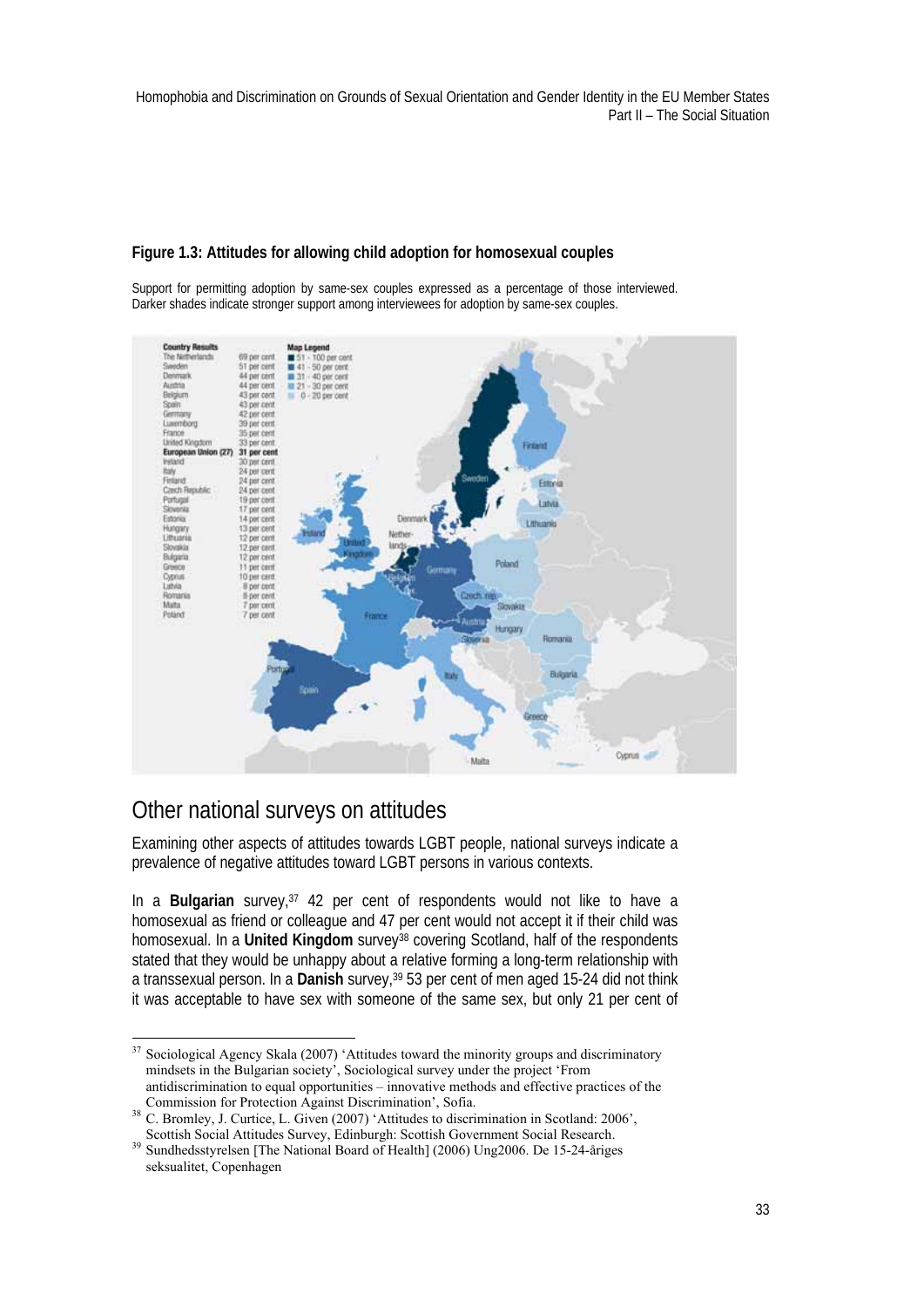young women had the same opinion. According to a **German** study,40 32 per cent of the respondents thought that the sight of two homosexuals kissing is disgusting. A **Lithuanian** study41 found that 47 per cent of the respondents considered homosexuality as an illness and believed that homosexuals should be treated medically; 62 per cent would not like to belong to any organisation with homosexual members; 69 per cent did not want homosexuals to work in schools; 50 per cent objected to homosexuals working in the police force. An earlier European Values Study in **Greece** showed a net contrast of attitudes among respondents of different age and with different education level. The majority of respondents (58.6 per cent) found homosexuality not to be "justifiable", but this is much higher among persons over 50 (84.7 per cent) than for persons under 30 years of age (44.7 per cent) indicating that attitudes may be gradually changing42.

Regardless of the differences between the Member States, the surveys indicate that homophobia and dislike of LGBT persons is prevalent. A similar picture arises from the e-survey of stakeholders: thirty per cent considered that 'a minority' of the population accepts lesbians or that there is 'no acceptance'. The figure for gay men is higher at 40 per cent and for bisexuals 38 per cent, while for transgender persons is particularly low at 73 per cent.

These results come as no surprise. But, already in 2000 the Council of Europe's Committee of Ministers had urged for tolerance and action: 'Homosexuality can still give rise to powerful cultural reactions in some societies or sectors thereof, but this is not a valid reason for governments or parliaments to remain passive. On the contrary, this fact only underlines the need to promote greater tolerance in matters of sexual orientation.'43

In January 2005, ILGA **Portugal** launched a media campaign, including TV, radio, press and the web in cooperation with the advertising agency W/Portugal, contributing pro bono work. The campaign included displays of affection between lesbian and gay couples on television and print media in order to enhance the visibility of LGBT persons through positive representations.44

The significant contribution of the European Commission to improving public attitudes towards various minority groups, including LGBT persons, should also be highlighted. In particular the designation of 2007 as the European Year of Equal Opportunities and the awareness-raising activities that accompanied it were valuable contributions to attitudinal change. The pan-European truck tour which visited cities across the Member States in 2007 and 2008 constitutes one of many instances of direct contact with the

<u>.</u>

<sup>&</sup>lt;sup>40</sup> Institut für interdisziplinäre Konflikt und Gewaltforschung [IKG] (2006) 'Indikatoren des Syndroms Gruppenbezogene Menschenfeindlichkeit im Vergleich', available at

http://www.uni-bielefeld.de/ikg/index.htm (15.06.2006).<br>
<sup>41</sup> The Market and Opinion Research Centre 'Vilmorus Ltd.' (2006) 'Discrimination against<br>
Various Social Groups in Lithuania'. Vilnius

<sup>&</sup>lt;sup>42</sup> European Values Study (1999) available at <u>www.jdsurvey.net/web/evs1.htm</u> (13.11.2008)<br><sup>43</sup> Situation of lesbians and gays in Council of Europe Member States, Parliamentary Assembly Recommendation 1474 (2000), Reply adopted by the Committee of Ministers on 19 September 2001 at the 765th meeting of the Ministers' Deputies.<br><sup>44</sup> See http://www.youtube.com/watch?v=Xtv2OjDV6t0 (17.10.2008)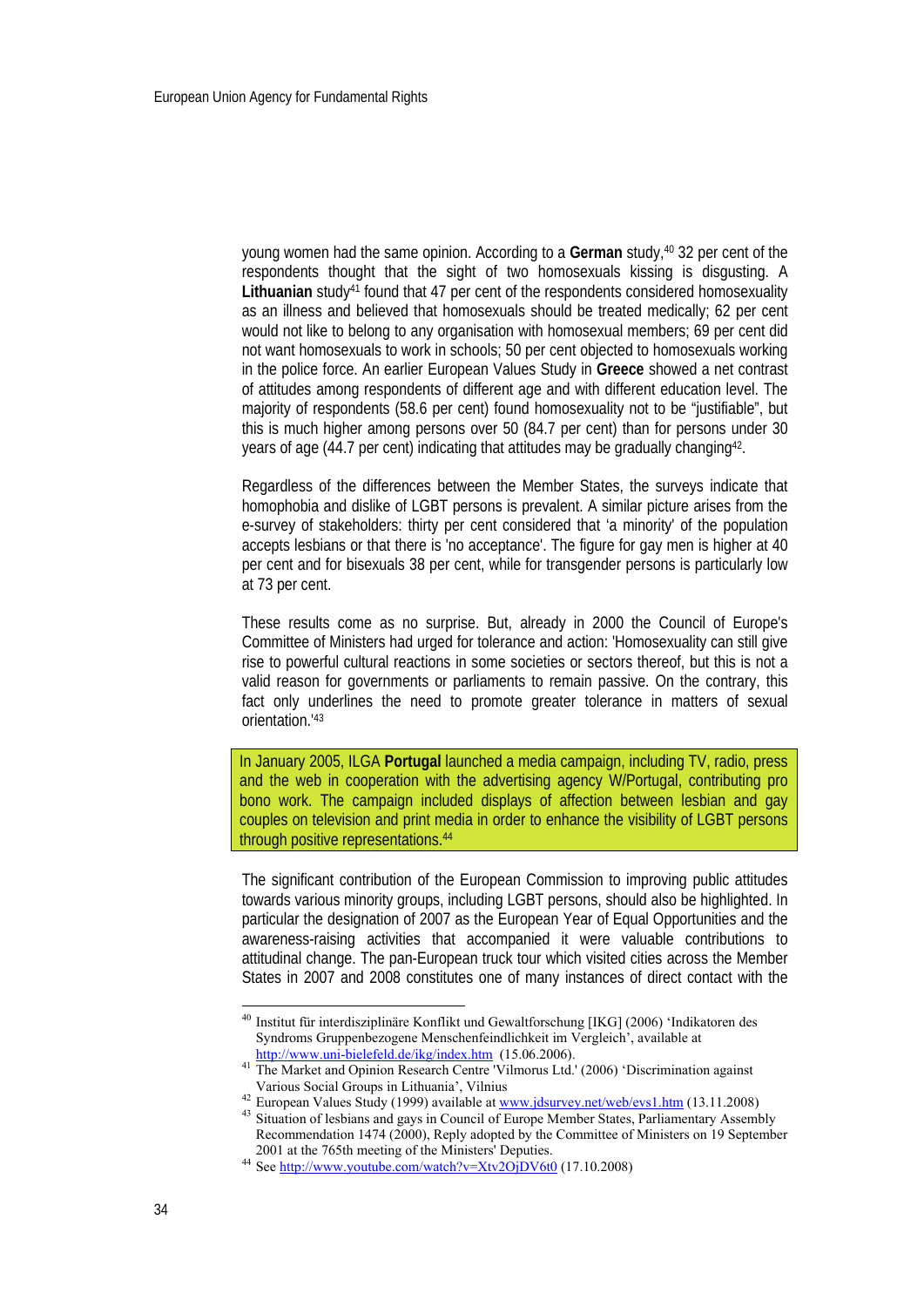general public to raise awareness of issues relating to discrimination. The European Commission also funded national awareness-raising events across the Member States.<sup>45</sup>

## Consequences of negative attitudes

As the LGBT NGOs that were interviewed during the fieldwork reported, one of the defence strategies employed by LGBT persons to avoid discrimination, is to be 'invisible' in public, at work or in school. As a **Slovenian** study46, aptly called *'The unbearable comfort of privacy'* noted: '…gays and lesbians resort to mimicry to adjust to the hetero-normativity of public spaces. They outwardly redefine their partnership and re-contextualise it as "just a friendship". Only in circumstances that appear sufficiently safe, do some allow the expression of intimacies that point to their sexual status. Gays and lesbians are as a rule aware of the environment in general and the heteronormativity determining this environment.'

These strategies of 'invisibility', however, do not only influence the lives of LGBT persons, but also affect the extent to which indirect forms of discrimination based on sexual orientation can be detected.

## Homosexuals as family members

The family is of pivotal importance to any person, whether a child, teenager or adult for the provision of emotional support. The LGBT NGOs interviewed across the EU confirmed that responses of families are a major issue seriously affecting the well-being of LGBT persons. Research in **Poland**, <sup>47</sup> **Portugal**, <sup>48</sup> **Malta**, <sup>49</sup> **Lithuania**, <sup>50</sup> **United Kingdom**, <sup>51</sup> **Italy**, <sup>52</sup> **Slovenia**, <sup>53</sup> **Latvia**, <sup>54</sup> **Germany**, <sup>55</sup> **Slovakia**, 56 and **France**<sup>57</sup> shows

<sup>1</sup> <sup>45</sup> See European Commission, 'Communicating Equality and Non-Discrimination in the EU', at http://ec.europa.eu/employment\_social/publications/booklets/fundamental\_rights/pdf/ke300841

<sup>&</sup>lt;sup>9</sup>en.pdf (12.01.2009) <sup>46</sup> R. Kuhar, A. Svab (2005) 'The Unbearable Comfort of Privacy: Everyday Life of Gays and Lesbians', Politike: Ljubljana, p. 95-96, available at: http://www2.mirovni-

institut.si/eng\_html/publications/pdf/MI\_gay\_eng.pdf (12.01.2009) 47 M. Abramowicz (2007) 'Situation of bisexual and homosexual persons in Poland' 2005 and

<sup>2006</sup> report', Warsaw: Campaign Against Homophobia & Lamda Warsaw 48 F.V. Silva, P. Policarpo, T.L. Monteiro (2006) 'Inquérito Nacional sobre Experiencias da Homossexualidade em Portugal, Lisbia': Centro de Investigacão e Estudos de Sociologia,

<sup>&</sup>lt;sup>49</sup> Malta Gay Rights Movement (2003) 'Sexual Orientation Discrimination in Malta: A Report on Discrimination, Harassment, and Violence against Malta's Gay, Lesbian and Bisexual

Community'. Malta: Union Press 50 A. Zdanevicius (ed.) (2007) 'Nematomi pilieciai: apie homofobija ir homoseksualiu zmoniu diskriminacija Lietuvoje' [Invisible Citizens: About Homophobia and Discrimination against

<sup>&</sup>lt;sup>51</sup> S. Dick (2008) 'Homophobic hate crime - The Gay British Crime Survey 2008', Stonewall.

<sup>52</sup> C. Saraceno (ed.) (2003) 'Diversi da chi? Gay, lesbiche, transsesuali in un'area metropolitana',

Milan: DeriveApprodi 53 R. Kuhar, A. Svab (2005) 'The Unbearable Comfort of Privacy: Everyday Life of Gays and Lesbians', Ljubljana: Politike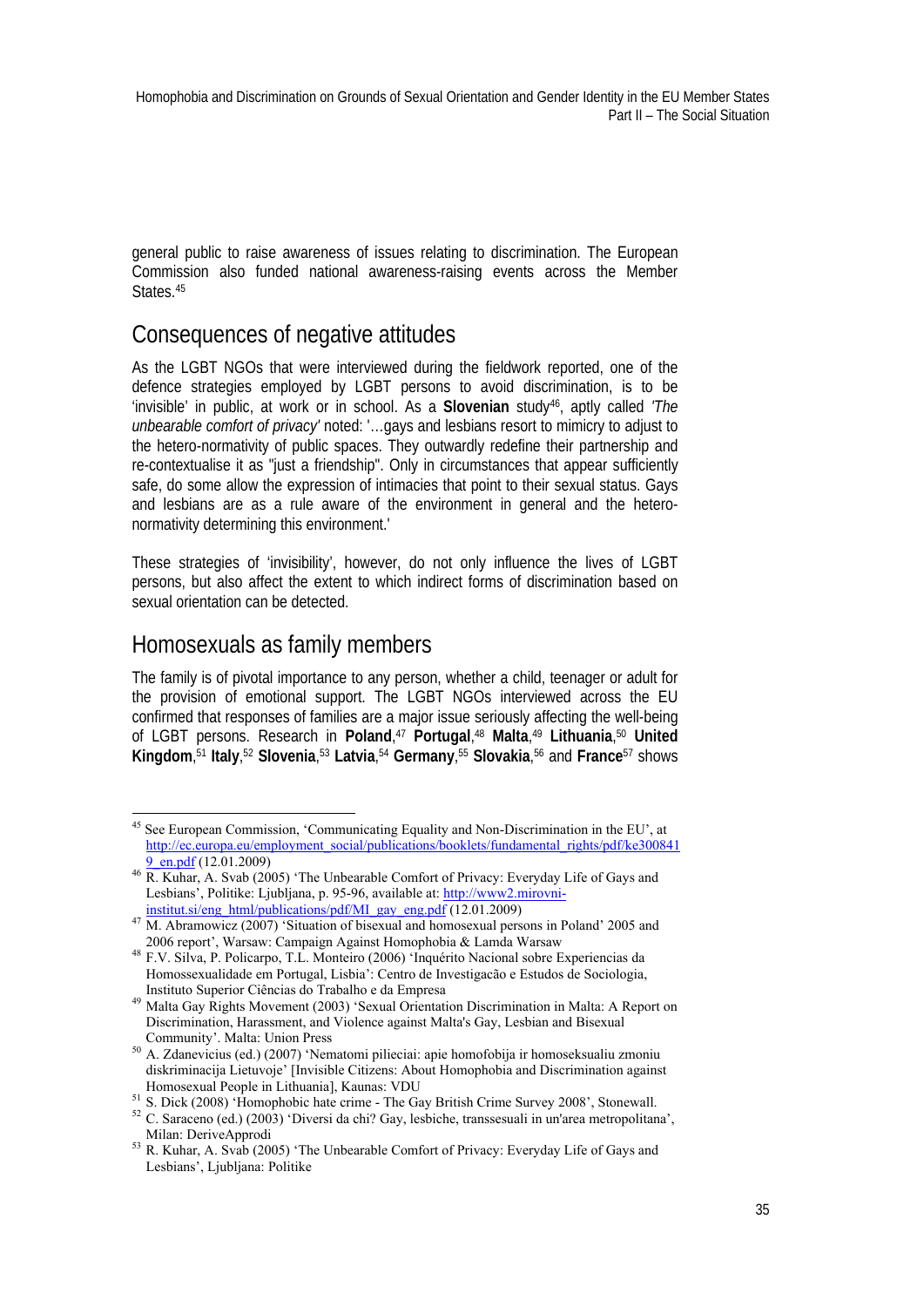that a significant number of LGBT persons conceal their sexual orientation from relatives to avoid experiencing discrimination within their family. These studies, however, also show that the majority of the respondents who are open about their sexual orientation meet acceptance within the family.

Rejection by the family has emotional consequences, but it can also result in homelessness. A study58 in the **United Kingdom** showed that 29 per cent of lesbian respondents and 25 per cent of gay male respondents became homeless when they 'came out' to their parents. In **Slovakia**, a study<sup>59</sup> showed that 20 per cent of its LGB respondents were expelled from home when they 'came out'.

Furthermore, **Belgian** research<sup>60</sup> has shown that LGBT persons rely less on family members and more on friends when seeking social support.

#### **Conclusions**

-

Attitudes towards LGBT people vary significantly among the Member States and also depend on the context LGBT people are placed in. The most positive results appear when respondents are asked if they want a homosexual as a neighbour. The most negative results surface when asked if homosexuals should be allowed to adopt children. Attitudes also differ according to age, with young people having a more positive attitude towards LGBT people than older people. Recognition of legal partnership may also be a factor influencing attitudes positively.

LGB persons tend to hide their sexual orientation from their families, and many experience what they perceive as discrimination by their families, sometimes in the form of rejection or even violence.

Negative attitudes towards transgendered people are significantly higher than negative attitudes towards lesbians, gay men and bisexuals.

<sup>54</sup> A. Locmelis (2002) 'Sexual Orientation Discrimination in Latvia', in: 'Sexual Orientation Discrimination in Lithuania, Latvia and Estonia', Vilnius: The Open Society Institute & Kimeta Society<br>
<sup>55</sup> Senatsverwaltung für Schule, Jugend und Sport, Fachbereich für gleichgeschlechtliche

Lebensweisen Berlin [SENSJS] (2001) Sie liebt sie. Er liebt ihn. Eine Studie zur

psychosozialen Situation junger Lesben, Schwuler und Bisexueller in Berlin. Berlin: Author. 56 A. Daucikova, P. Jójárt, M. Siposova (2002) 'Report on Discrimination of Lesbians, Gay Men

and Bisexuals in Slovakia', Bratislava: Documentation and Information Centre. 57 France, country report

<sup>&</sup>lt;sup>58</sup> S. Averill (2004) 'How can young people be empowered to achieve justice when they experience homophobic crime?' Thesis, Middlesex University, available at: http://www.schoolsout.org.uk/research/docs/Partnersper sent20Anper sent20updateper sent20toper sent20tacklingper sent20homophobia.pdf (30.07.2008)

sent20toper sent20tacklingper sent20homophobia.pdf (30.07.2008) 59 A. Daucikova, P. Jójárt, M. Siposova (2002) 'Report on Discrimination of Lesbians, Gay Men

and Bisexuals in Slovakia', Bratislava: Documentation and Information Centre <sup>60</sup> A. Dewaele (2007-2008) 'De sociale netwerken van holebi's - Over vriendschap en andere bloedbanden'. Antwerpen University: Faculteit Politieke en Sociale Wetenschappen, Departement Sociologie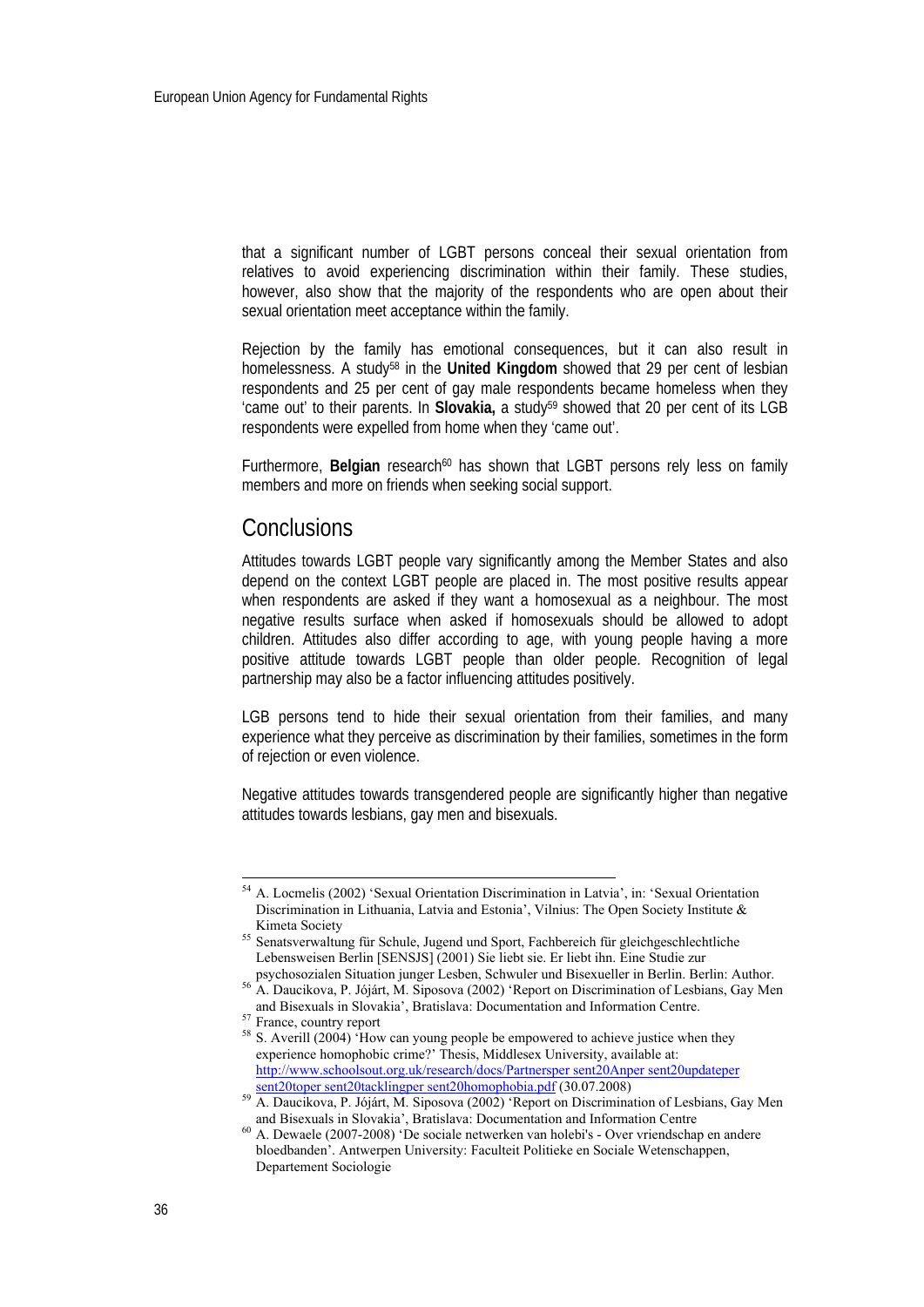# 2. Hate Crime and Hate Speech

This section addresses a number of dimensions related to hate crime and hate speech, including the prevalence of physical assaults on LGBT persons, the character of the assaults and the perpetrators, procedures for reporting incidents of hate crime and police or other authorities' methods for responding to such reports, and attacks on LGBT venues.

In nine EU Member States61 (**Belgium**, **Denmark**, **Spain**, **France**, **The Netherlands**, **Portugal**, **Romania**, **Sweden** as well as part of the **United Kingdom** - Northern Ireland), the criminal law contains provisions making it a criminal offence to incite hatred, violence or discrimination on grounds of sexual orientation (hate speech) as well as the law to consider homophobic intent as an aggravating factor in common crime (hate crime).

In four EU Member States (**Germany**, **Estonia**, **Ireland**, **Lithuania**) the criminal law contains provisions making it a criminal offence to incite hatred, violence or discrimination on grounds of sexual orientation (but the law does not consider homophobic intent as an aggravating factor in common crime).

One EU Member State (**Finland**) considers homophobic intent as an aggravating factor in common crime (but has no provisions making it a criminal offence to incite hatred, violence or discrimination on grounds of sexual orientation).

In 13 EU Member States (**Latvia**, **Luxembourg**, **Poland**, **Czech Republic**, **Slovakia**, **Austria**, **Hungary**, **Slovenia**, **Italy**, **Bulgaria**, **Greece**, **Cyprus** and **Malta**) it is neither a criminal offence nor an aggravating factor.

## Official statistical data regarding hate crime and hate speech

Official statistical data on police reports and court procedures are scarce. Regarding court cases on hate speech only **Lithuania** has official data. In 2007 a total of 15 criminal court cases were initiated. One resulted in a conviction.62 Regarding prosecutions on hate crime, only the **United Kingdom** has official data. In 2007 a total of 988 criminal court cases were initiated, of which 759 were convicted.63 Official data on incidents of hate speech and hate crime reported to the police are produced in

1

 $61$  For more information on legislation see European Union Agency for Fundamental Rights (2008) 'Homophobia and Discrimination on Grounds of Sexual Orientation in the EU Member States: Part I - Legal Analysis'. 62 Lithuania, country report

<sup>&</sup>lt;sup>63</sup> The Crown Prosecution Service (CPS), which keeps data for England and Wales, collects statistical information on homophobic crime in general and does not disaggregate it according to the type of offense committed, e.g. hate speech. When prosecuting cases with a homophobic element, the CPS adopts the following definition for homophobic crime: 'Any incident which is perceived to be homophobic or transphobic by the victim'. (Email communication with the CPS, 24.01.2008, and with the Justice Department of the Scottish Government, 07.02.2008). See also: OSCE/ODIHR (2008) 'Hate Crimes in the OSCE Region - Incidents and Responses'. Annual Report for 2007, p. 46; and United Kingdom, country report.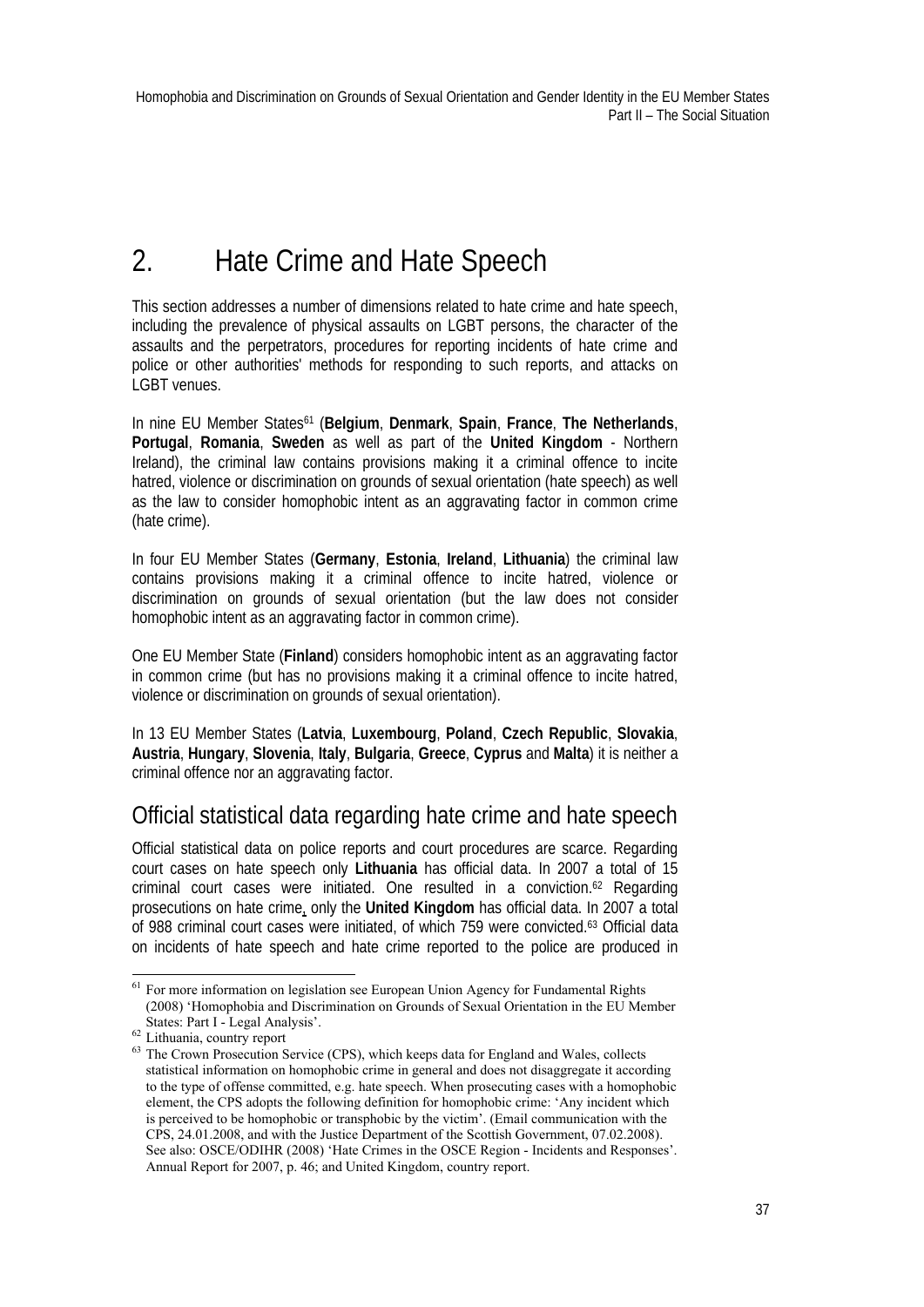**Sweden** where 723 police reports in 2007 were related to homophobic incidents.<sup>64</sup> In the period 1 January to 30 June 2008 150 homophobic incidents (violence, abuse or harassment) were reported by the police in **the Netherlands.65**

#### **Figure 1.4: Legislation regarding homophobic hate crime and hate speech**

Darker shades indicate stronger sanctions for offences motivated by homophobic intent.



The lack of official statistics in other Member States partly results from the fact that hate speech and hate crime offences are either not considered a crime or an aggravating factor, or the collection on complaints do not disaggregate according to the motive (it is

-

<sup>&</sup>lt;sup>64</sup> Report 2008:15 from Brottsförebygganderådet, Hatbrott 2007, pp. 81-90, available at http://www.bra.se/extra/measurepoint/?module\_instance=4&name=Hatbrott\_2007\_webb.pdf& url=/dynamaster/file\_archive/080716/6141d937f1ed069853de33f15d209d28/Hatbrott%255f20 07%255fwebb.pdf (12.12.2008)<br><sup>65</sup> Politieacademie (2008) 'Rapportage homofoob geweld. Politiegegevens. Periode 1 januari - 1

juli 2008'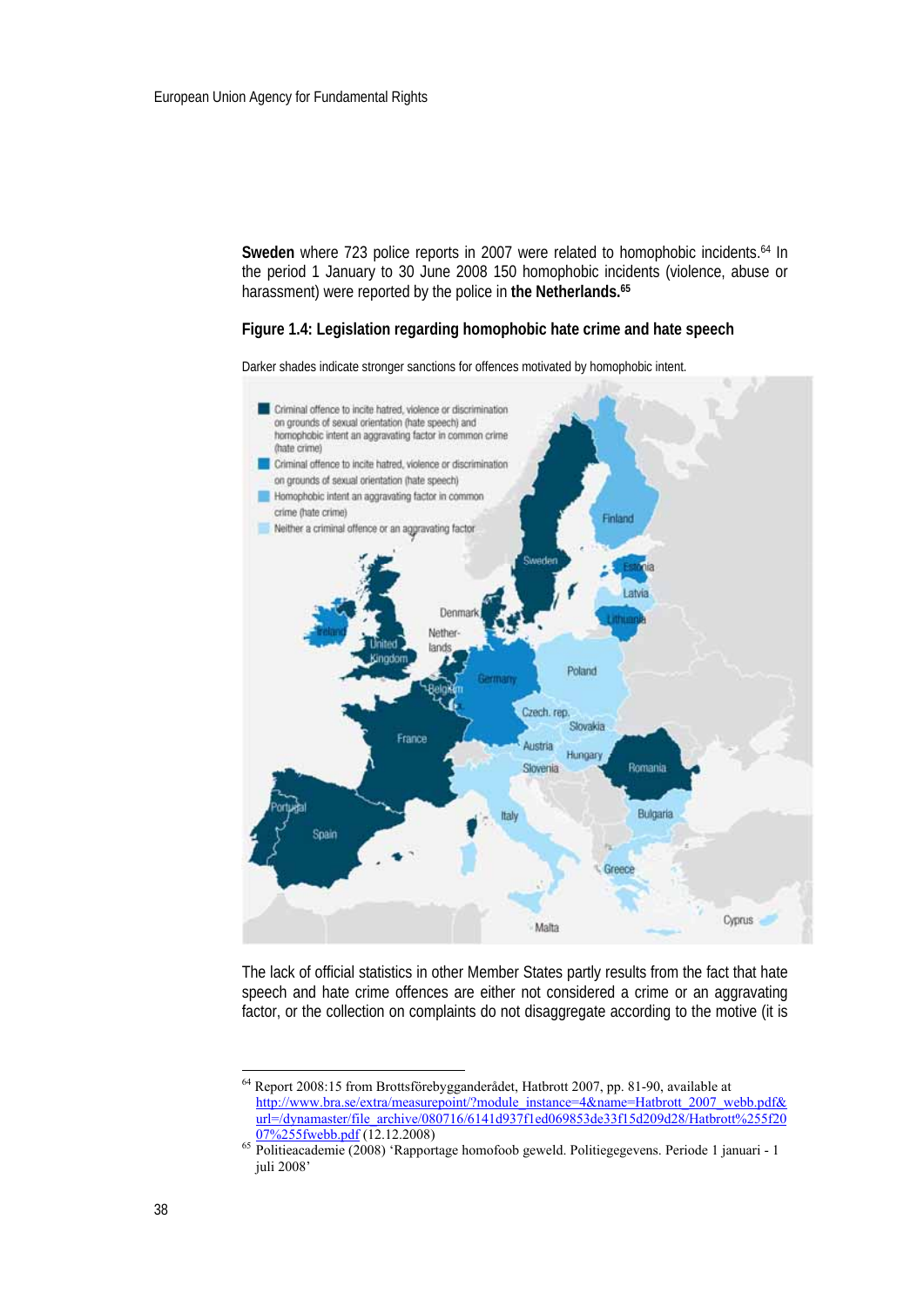thus not possible to distinguish between, for example, racist and homophobic motives in the statistics).

Countries that record a significant number of incidents, for instance the **United**  Kingdom,<sup>66</sup> have developed excellent tools for hate crime reporting, e.g. self-report forms and third party reporting sites giving the public the ability to report at locations other than police stations through a partnership of relevant specialist agencies, and can done without revealing the victim's personal details. Only with the victim's consent will police investigate the crime. So-called 'third party reporting' allows victims to gain confidence and be encouraged to report crime, while agencies can identify appropriate support organisations to best help victims. Improved recording of hate crime draws a more accurate picture, thus enabling police and other partners to respond more effectively through intelligence-led pro-active targeting. In addition, the UK has developed simple and effective operational definitions for reporting homophobic incidents:

- A homophobic incident is any incident which is perceived to be homophobic by the victim or any other person.
- A transphobic incident is any incident which is perceived to be transphobic by the victim or any other person.

### Surveys and other data sources

There is no comparative survey at EU level on hate crime. Nevertheless, studies have been carried out in several Member States, and have universally shown the presence of hate crime and hate incidents – a finding backed by the assessments of all LGBT NGOs and National Equality Bodies dealing with the issue in each Member State, including the countries where no statistical data is available.67

In a **British** study,68 one third of lesbian and one quarter of gay male respondents reported experiencing a hate crime or incident in the last three years. One in 12 bisexuals reported experiencing a homophobic hate incident in the last three years. In a Polish study,<sup>69</sup> 18 per cent of LGB respondents reported experiencing physical violence due to their sexual orientation within the last two years—of those, 42 per cent reported

<sup>-</sup>66 Even in the UK it is estimated that 85 per cent of homophobic crimes go unreported, see for example http://www.barnet.gov.uk/index/community-living/safety/harassment-

 $\frac{\text{help/harasment-help-homophobia.htm}}{\text{No statistical data on hate speech and hate crime were identified in Austria, Bulgaria, Cyprus, }$ Czech Republic, Finland, France, Greece, Hungary, Latvia, Lithuania, Luxembourg, Portugal,

Romania or Spain. Data on hate crime against transgender persons is particularly scarce.<br><sup>68</sup> Sample of 1,721 lesbian, gay and bisexual adults responded from across Britain in 2008 using an online interview administered to members of YouGov panel of 185,000 individuals. S. Dick (2008) 'Homophobic Hate Crime - The Gay British Crime Survey 2008', Stonewall, available at http://www.stonewall.org.uk/documents/homophobic\_hate\_crime\_final\_report.pdf (06.02.2009).

Sample of  $1,002$  respondents. M. Abramowicz (ed.) (2007) 'Situation of bisexual and homosexual persons in Poland', Kampania Przeciw Homofobii & Lambda Warsaw.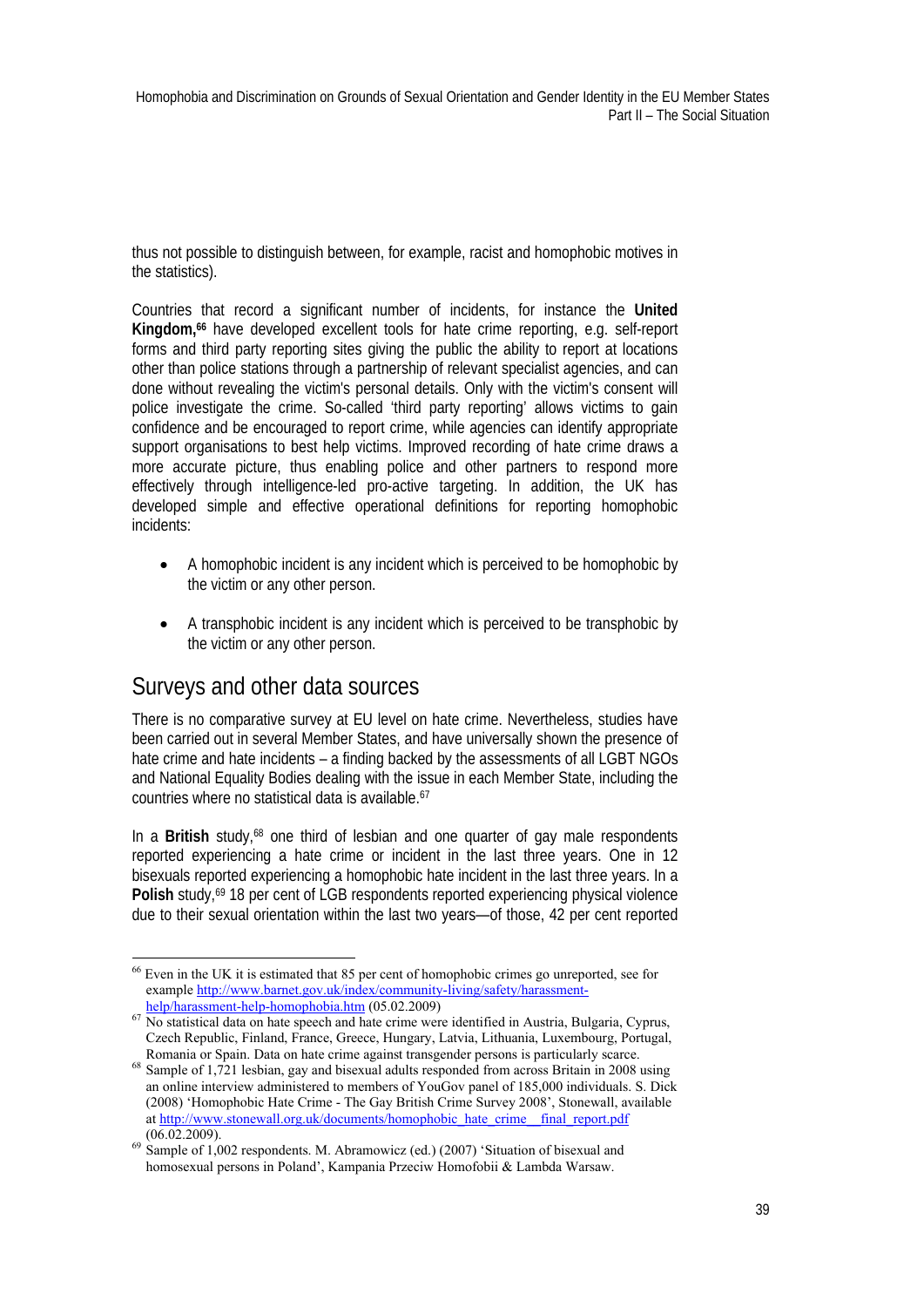three or more incidents. In a **Danish** Internet survey,70 12 per cent of LGBT respondents reported experiencing physical assaults on grounds of their sexual orientation or gender identity at least once, and 39 per cent reported experiencing verbal assaults at least once. In an **Italian** survey from Turin,<sup>71</sup> 51 per cent of male and 33 per cent of female respondents reported experiencing homophobic violence. In a **Slovenian** study, 53 per cent of lesbian and gay respondents reported experiencing violence because of their sexual orientation.72

The results above clearly show only the tip of the iceberg, but are indicative of the extent of the problem throughout the EU, and suggest that hate crime and incidents are not limited to the countries where research has been conducted. Furthermore, all the LGBT NGOs visited had knowledge of hate incidents in their own Member State, even when no specific research had been carried out.

In 2007, the European Parliament noted 'a proliferation of hate speech targeting the lesbian, gay, bisexual and transgender (LGBT) community in a number of European countries' highlighting the use by public figures of 'inflammatory or threatening language or hate speech, and the failure by the police to provide adequate protection against violent demonstrations by homophobic groups'. In particular it drew attention to Matteo, a 16-year-old Italian citizen from Turin, who 'recently committed suicide and left two suicide notes citing as the reason for his suicide the bullying that he suffered because of his sexual orientation; [the fact that] civil society organisations in the United Kingdom have signalled an increase in instances of homophobic bullying in secondary schools throughout the United Kingdom; [as well as the incident of] a gay man [who] was bludgeoned to death in the Netherlands solely for his sexual orientation and feminine appearance'.73

The Council of Europe has expressed similar concern over such hate crime. In 2008 a Council of Europe report drew attention to the fact that:<sup>74</sup> 'In Riga, extremists hurled faeces and eggs at gay activists and their supporters when they were seen were leaving a church service. Some years ago a Swedish hockey player was stabbed to death in Vasteras after he had made known that he was homosexual. In Oporto, Portugal, a group of boys attacked and killed a homeless Brazilian transgender woman and left the body in a water-filled pit.'

 $70$  Internet survey of 9,473 respondents conducted by the LGBT dating Internet portal boyfriend.dk in collaboration with The Danish Broadcasting Corporation (2007), available at:

http://boyfriend.dk/dr/result.php (15.01.2008). 71 Sample of 514 respondents, C. Saraceno (ed.) (2003) 'Diversi da chi? Gay, lesbiche,

transessuali in un'area metropolitana', Milan: Guerini<br><sup>72</sup> A. Švab, R. Kuhar (2005) 'The Unbearable Comfort of Privacy: Everyday Life of Gays and Lesbians', Politike: Ljubljana, available at: http://www2.mirovni-

 $\frac{\text{institut.si/eng}\ \text{html/publications/pdf/MI}\ \text{gay}\ \text{eng.pdf}$  (22.12.2008) 73 See European Parliament Resolution, 'Homophobia in Europe', adopted 26 April 2007, P6\_TA(2007)0167 also European Parliament Resolution, 'Homophobia in Europe', adopted 18

January 2006, P6\_TA(2006)0018 74 T. Hammarberg, the Council of Europe Commissioner for Human Rights (2008) 'Hate Crimes - racism, anti-Semitism, anti-Gypsyism, Islamophobia and homophobia': http://www.coe.int/t/commissioner/Viewpoints/080721\_en.asp (03.09.2008)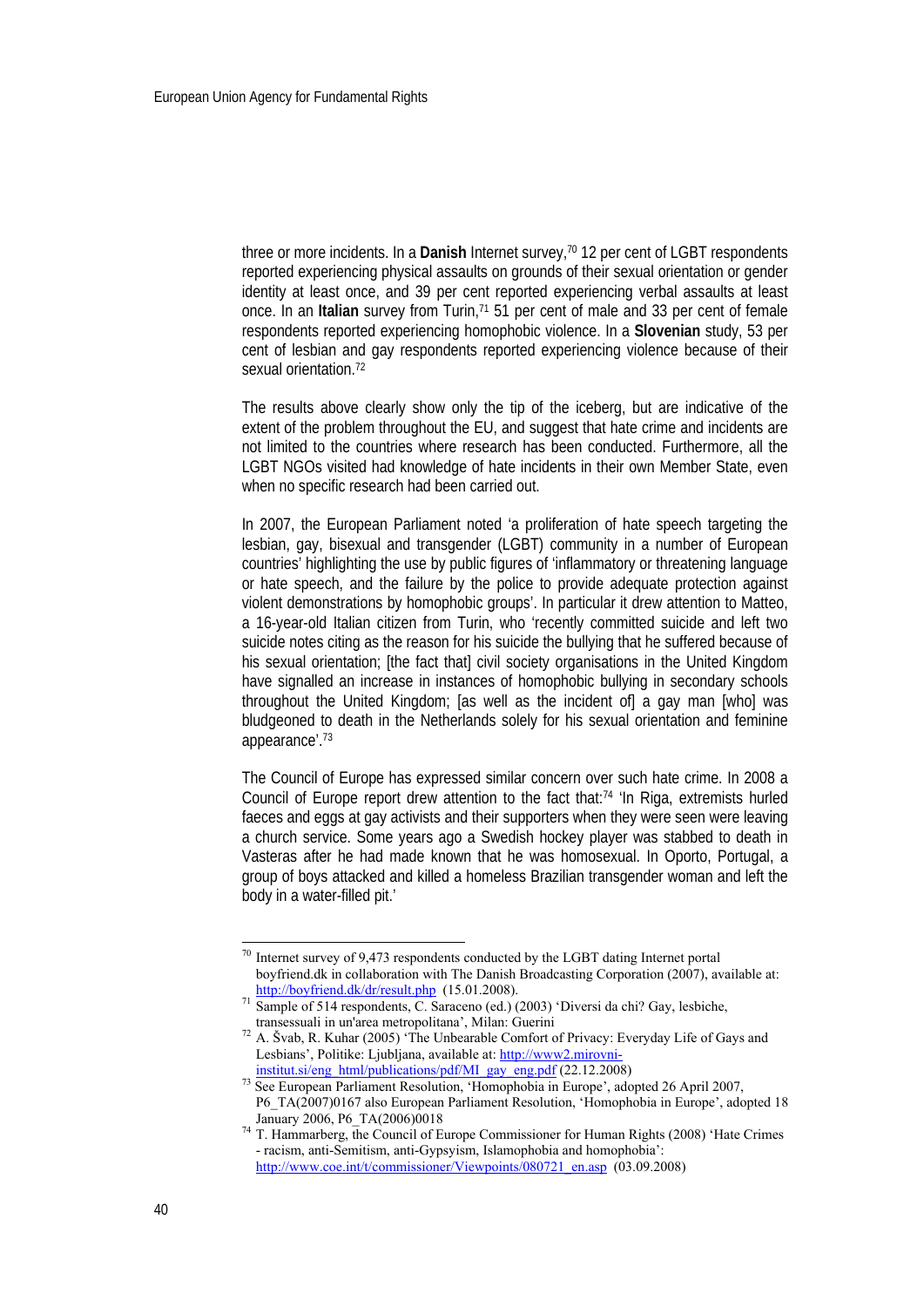#### Character of assaults

Studies and surveys from Belgium,<sup>75</sup> Germany,<sup>76</sup> the Netherlands,<sup>77</sup> Poland,<sup>78</sup> Slovenia<sup>79</sup> Sweden,<sup>80</sup> the United Kingdom,<sup>81</sup> and other Member States reveal that: in most cases the most common experience is verbal aggression; assaults usually occur in public places; lesbian and bisexual women are more likely than gay or bisexual men to experience assaults in private settings; they are also more likely to experience sexual assaults or threats of sexual assaults; young people are subjected to assaults more than other age groups.

'A group of young people from my town have harassed me many times to "persuade" me that there is no place for lesbians here. They've assaulted me verbally and physically. Once, I was beaten, too. They threatened that they would rape me to show how good it is to be with a man, because I need a man.' (Female, Poland)<sup>82</sup>

#### **Perpetrators**

The studies above find that perpetrators are usually unknown to the victim, although in some cases they are relatives, colleagues or fellow students.<sup>83</sup> Perpetrators are primarily men (and often young men in groups).

On the basis of hate crime incidents reported to a website created by *Landsforeningen for Bøsser og Lesbiske* [The National Organisation for Gays and Lesbians] in **Denmark**, the organisation concluded: "[The reported incidents] indicate that men are the verbal and physical perpetrators. Most often men in groups and most often [ethnic majority] white Danes. […] The typical story concerning gay men takes place in the public space, in cruising areas or outside gay bars. Lesbians are more often exposed to verbal assaults and often in private settings [including threats of] sexual assault.''

<sup>&</sup>lt;sup>75</sup> M. Poelman & D. Smits (2007) 'Agressie tegen holebi's in Brussel-Stad', Antwerp: Apeldoorn.

<sup>&</sup>lt;sup>76</sup> MANEO – 'Das schwule Anti-Gewalt-Projekt in Berlin '(2007) [MANEO - the gay Ati-Violence-Project in Berlin], available at: http://www.maneo.de/highres/index.html (14.07.2008) <sup>77</sup> L.Buiis, J.W.Duyvendak, G.Hekma (2008) 'Als ze maar van me afblijven'. Amsterdam:

Universiteit van Amsterdam, Amsterdam School for Social Science Research 78 M. Abramowicz (ed.) (2007) Situation of bisexual and homosexual persons in Poland,

 $\frac{79}{2}$  A. Švab, R. Kuhar (2005) 'The Unbearable Comfort of Privacy: Everyday Life of Gays and Lesbians', Politike: Ljubljana, available at: http://www2.mirovni-

<sup>&</sup>lt;sup>80</sup> E. Tiby (1999) 'Hatbrott? Homosexuella kvinnor och mäns berättelser om utsatthet för brott',

Stockholms universitet: Kriminologiska institutionen 81 S. Dick (2008) 'Homphobic hate crime – The Gay British Crime Survey 2008', Stonewall

<sup>&</sup>lt;sup>82</sup> Ouoted in M. Abramowicz (ed.) (2007) 'Situation of bisexual and homosexual persons in

Poland', Kampania Przeciw Homofobii & Lambda Warsaw  $83$  The relatively frequent occurrence of hate crimes committed by family members and peers distinguish hate crime motivated by sexual orientation or gender identity from other kinds of hate crime motivated by, for example, racism or anti-Semitism.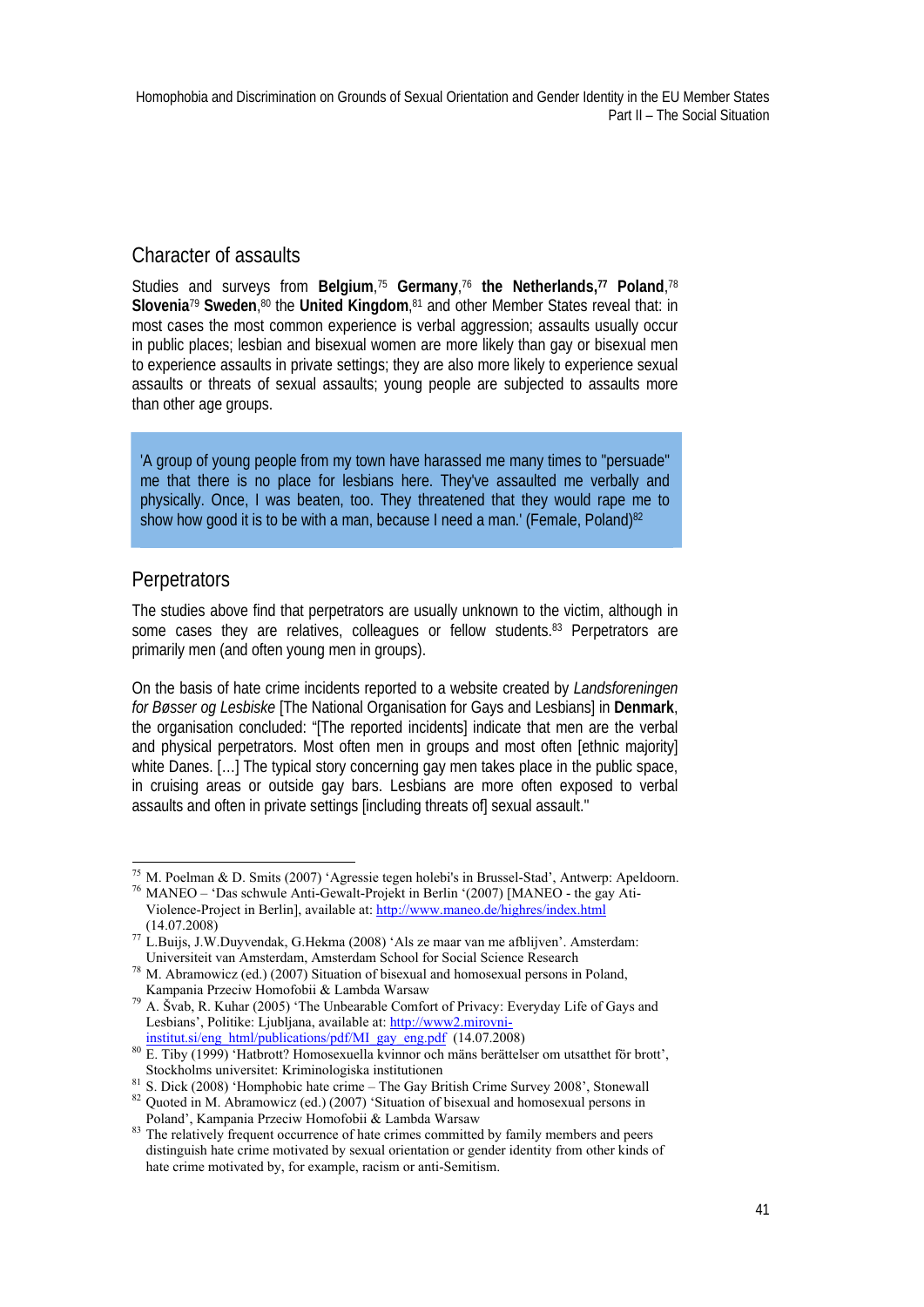Two other issues should be highlighted: firstly, perpetrators from extremist right-wing groups targeting LGBT persons, and secondly, the issue of ethnic minorities as perpetrators.

There are several examples of extreme right-wing groups harassing or attacking LGBT persons and venues, including incidents in **Sweden**, **Poland**, **Estonia** and **Italy**. Several interviewees connected the occurrence of hate crime against LGBT persons with phenomena of ultra-nationalism, xenophobia or racism.<sup>84</sup>

Regarding ethnic minorities as perpetrators of LGBT hate crime, despite the paucity of relevant research, public debates often point to views on homosexuality as a marker of difference between ethnic majority and ethnic minority groups, $85$  and victim accounts sometimes identify ethnic minorities as perpetrators of anti-LGBT violence. The existing research does not associate other factors such as social class, education, employment status or religious beliefs with ethnicity.

The German MANEO-Study<sup>86</sup> on hate crime against gay and bisexual men in Berlin reported that perpetrators were perceived as having an ethnic minority background in 16 per cent of incidents.87

In a **Dutch** report<sup>88</sup> on Amsterdam, young men of Moroccan origin were overrepresented as suspects of anti-gay violence. The report concludes: 'Perpetrators of anti-gay violence are not inspired by religious beliefs. Those perpetrators who are Muslim have only a superficial knowledge of the Koran and rarely go to mosque. The motives of the Moroccan perpetrators are almost the same as those of the indigenous Dutch perpetrators: views and emotions regarding sex and gender. However, Moroccan boys mention anal sex and the visibility of homosexuality as what they regard as the most reprehensible aspects of homosexuality, and not feminine behaviour. Their overrepresentation is due to the street culture of the areas where many Moroccan boys live.'

<sup>&</sup>lt;sup>84</sup> Fieldwork meetings with SEKÜ (EE), RFSL (SE), Kampania (PO), Arcigay/Arcilesbica (IT). <sup>85</sup> For example in Denmark and the Netherlands, described in: M.T. Drud-Jensen & S.P. Knudsen

<sup>&</sup>lt;sup>85</sup> For example in Denmark and the Netherlands, described in: M.T. Drud-Jensen & S.P. Knudsen (2005) Ondt i røven. Folk der har ondt i røven over bøsser - bøsser der har ondt i røven over folk. Copenhagen: Høst & Søn. And P. Mepschen (2008) Sex and the Other - Homosexuality

and Islam in Dutch public discourse, Master thesis 86 Sample contains 23,949 respondents. MANEO - Das schwule Anti-Gewalt-Projekt in Berlin (2007) [MANEO - the gay Anti-Violence-Project in Berlin], available at

 $\frac{\text{http://www.maneo.de/highres/index.html}}{\text{Der Beaufragte für Integration und Migration in Berlin (2005)} Intergeff (2005)}$  Integration und Migration in Berlin, Zahlen - Daten - Fakten). Even though perceived ethnic minority background and official migrant background is not the same, the figures indicate that persons categorized as

<sup>&#</sup>x27;ethnic minority' or 'migrant' are not overrepresented in the hate crime statistics from Berlin.<br>L.Buijs, J.W.Duyvendak, G.Hekma (2008) 'Als ze maar van me afblijven'. Amsterdam: Universiteit van Amsterdam, Amsterdam School for Social Science Research, p. 128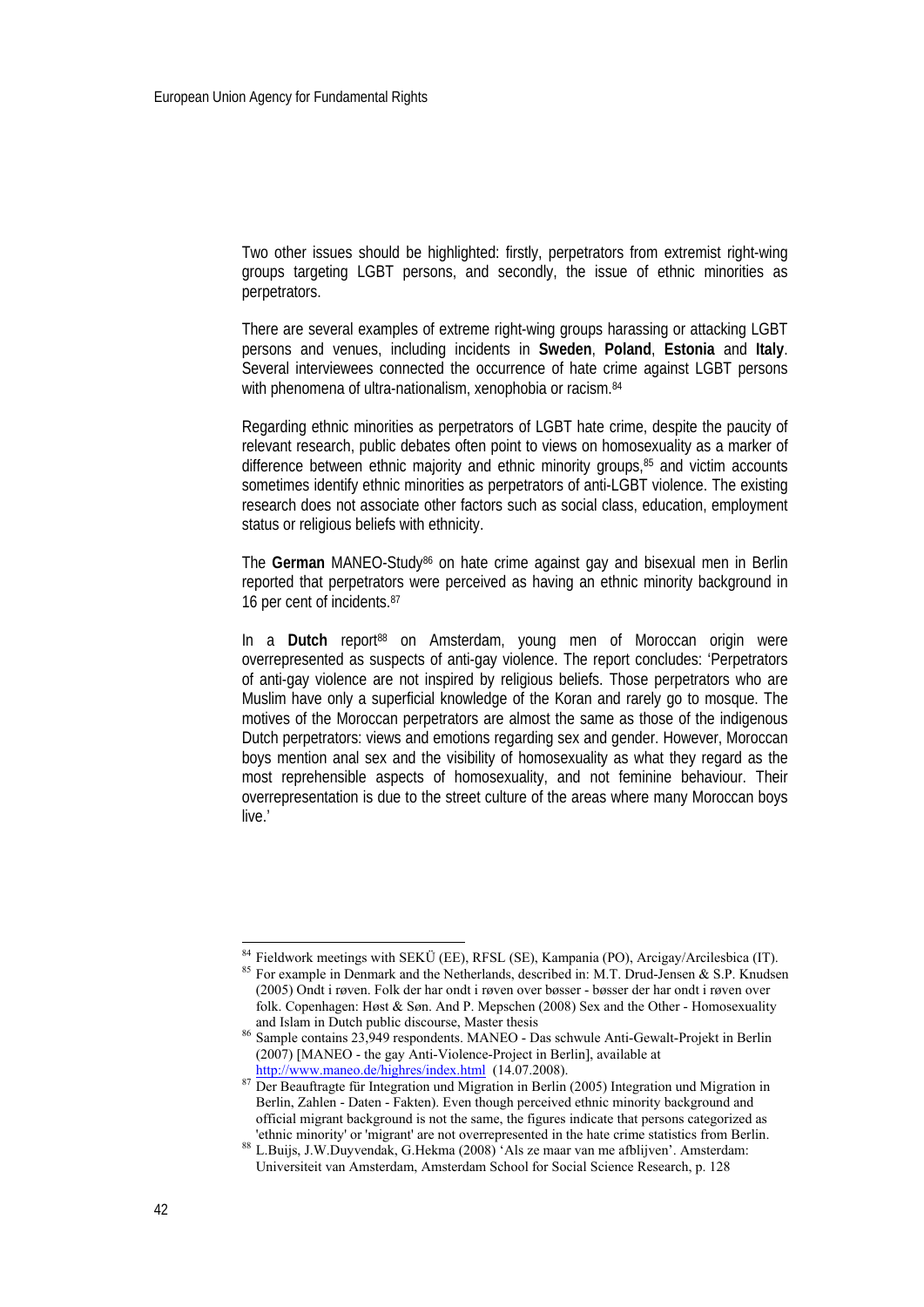#### Reporting hate crime

In the experience of LGBT NGOs and some public authorities interviewed for this report, few hate crime incidents are reported to the police or other public authorities. Studies also confirm this.89

In the **Polish** study referenced above,<sup>90</sup> 85.1 per cent of cases were not reported to the police. According to the **United Kingdom** study,<sup>91</sup> only 23 per cent of victims reported hate incidents to the police, while other sources, as mentioned before, give even lower figures.

**Anonymous reporting of hate crime:** Fieldwork research revealed that in **the Netherlands**, a pilot project has been initiated where hate crimes can be reported anonymously on the Internet so that information can be collected, even if victims don't want to report to the police directly. 92 Similarly, in **Denmark**, the Municipality of Copenhagen established a website for anonymous reporting of hate incidents.93 In **Slovenia**, the LGBT NGO *Legebitra* has initiated the program, Povej naprej! (Activate!) to facilitate reporting of hate crimes and incidents of discrimination against LGBT persons by interviewing victims anonymously.94

Several factors may contribute to this:

- For some victims, the social stigma and prejudice against LGBT persons results in a decision not to identify themselves as LGBT, and they avoid reporting so as to reduce the risk of 'outing' or exposing themselves.
- Some LGBT persons experience hate incidents so often they do not bother reporting them. For those reasons, or due to what is labelled 'internalised homophobia', some victims do not recognise hate incidents as crimes or as discrimination, but rather as part of the social circumstances derived from the popular perception of LGBT persons, and thus as 'part of life'.
- Knowledge of how and where to report can be patchy. In most Member States a lack of police 'public service' culture means that there is little effort to inform the public, and especially groups vulnerable to hate crime, about ways to report hate crime. In this case those who experience a hate crime due to their sexual orientation or gender identity may simply not know how and to whom to report it.

<sup>1</sup> <sup>89</sup> For example the hate crime studies cited above and fieldwork meetings with Mozaika (Latvia, 12 March 2008), Ministry of Social Affairs (Estonia, 11 March 2008), BGO Gemini (Bulgaria,

<sup>30</sup> April 2008), Arcigay/Arcilesbica (Italy, 5 March 2008)<br><sup>90</sup> M. Abramowicz (ed.) (2007) 'Situation of bisexual and homosexual persons in Poland',<br>Kampania Przeciw Homofobii & Lambda Warsaw

<sup>&</sup>lt;sup>91</sup> S. Dick (2008) 'Homphobic hate crime - The Gay British Crime Survey 2008', Stonewall

<sup>&</sup>lt;sup>92</sup> Fieldwork meeting with the Commission for Equal Treatment (The Netherlands, 1 April) <sup>93</sup> See http://www.registrerdiskrimination.kk.dk/?sc\_lang=en (17.10.2008) <sup>94</sup> See http://www.drustvolegebitra.si/index.php?option=com\_content&task=view&id=148&Itemid=0 (17.10.2008)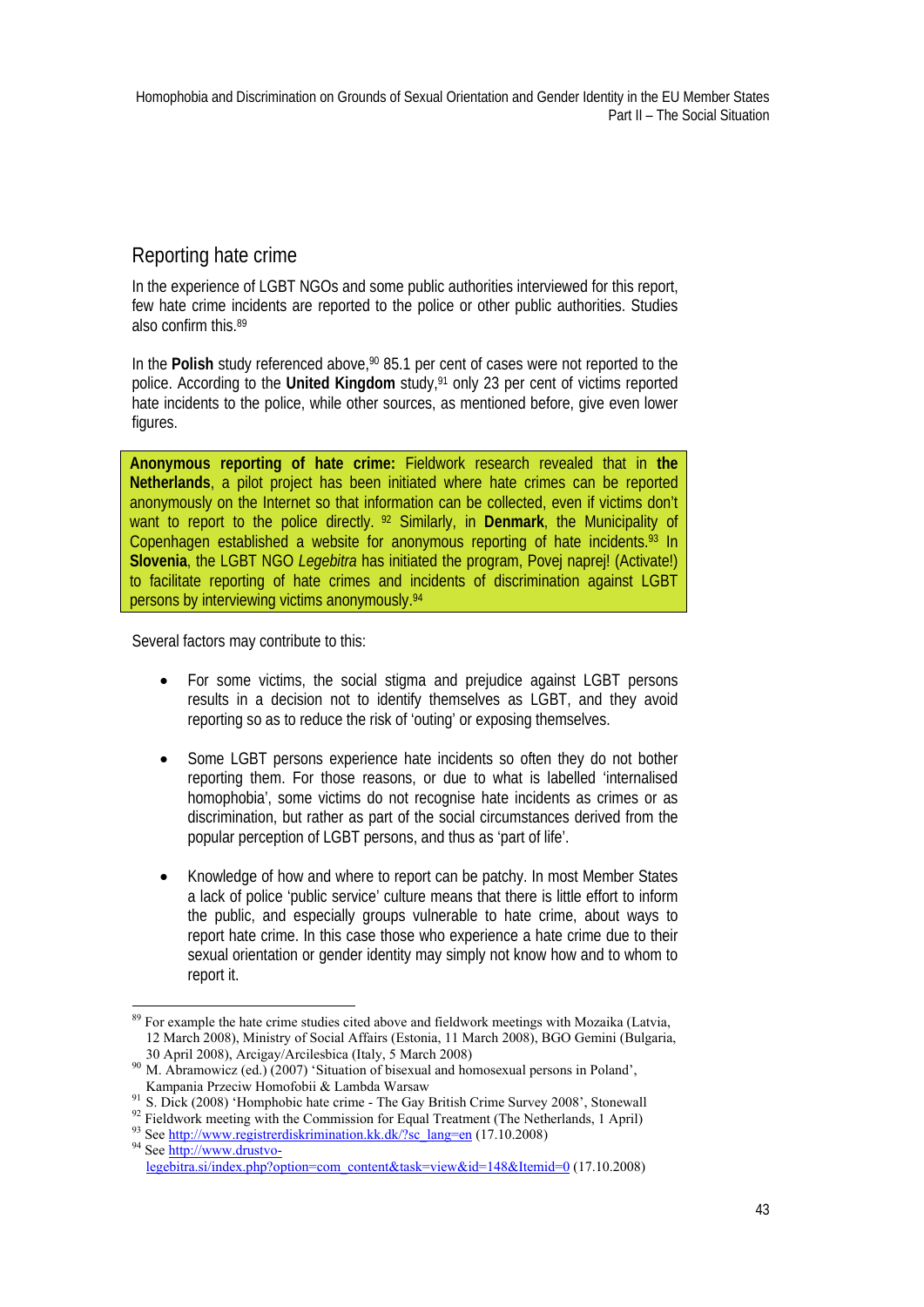Others may be reluctant to address the police either because they have previously experienced homophobia or fear homophobic reactions from police officers. Victims have reported such reactions from the police as well as unwillingness to file a complaint or being reluctant to believe in the existence of a homophobic motive for the crime.95

For example, the LGBT NGOs *OLKE* in **Greece** and *ACCEPT* in **Romania** reported that police officers intimidate and harass individuals in public places known as meeting points for gay men.96 In an **Estonian** study, 25 per cent of LGB respondents reported experiencing hostile reactions from the police when reporting hate crimes.<sup>97</sup> An example:

'Did you know that for the simple fact of holding hands and kissing your same sex lover at 11:30 pm in a park you can be spat on, beaten, fined, called "faggot, sissy, and depraved freak", and some words I am really ashamed of mentioning, by the police?' (Male, 17, Romania)<sup>98</sup>

**Training and information material:** In **France**, a 'Victim's Guide' to hate crime and discrimination was developed by a partnership of private enterprises, police unions and gay and lesbian associations. According to fieldwork interviews, the **National Gendarmerie** in **France** has included since 2006, awareness-raising modules on homosexuality and homophobia in its educational curricula.<sup>99</sup> Fieldwork interviews reveal that the National Equality Body, the *Centre for Equal Opportunities and Opposition to Racism,* in **Belgium** has undertaken a similar police training initiative.100

The stakeholders' e-survey had mixed results regarding the efforts of public authorities to confront hate crime against LGBT persons. Fifty three per cent stated that relevant public authorities consider hate crimes as a 'fairly relevant' or 'very relevant' area of concern whereas 30 per cent report that public authorities consider such incidents as having little or no relevance.

The lack of reporting contributes to the difficulties in assessing the extent and character of assaults throughout the EU, as official statistics and case law often do not exist.

<sup>-</sup> $95$  See e.g. ENAR (2006) 'Shadow Report: Bulgaria 2006', available at: 96 http://cms.horus.be/files/99935/MediaArchive/national/Bulgaria\_2006.pdf (14.07.2008)<br>
96 Fieldwork meetings: Greece, 14 April 2008, and Romania, 12 April 2008<br>
97 Kotter, L. (2002): 'Sexual Orientation Discrimination in

Discrimination in Lithuania, Latvia and Estonia'. Open Society Institute and Kimeta Society. 98 UK Gay News (2006) 'Discrimination: Gays Fined for Cuddling in a Park While Straight Couple Ignored for Having Sex', available at

http://ukgaynews.org.uk/Archive/2006july/2901.html (07.08.2008).<br><sup>99</sup> Fieldwork meeting with Inter-LGBT and L'Autre Cercle, (France, 10 March 2008)<br><sup>100</sup> Fieldwork meeting with The Centre for Equal Opportunities and Opposi (Belgium, 3 April)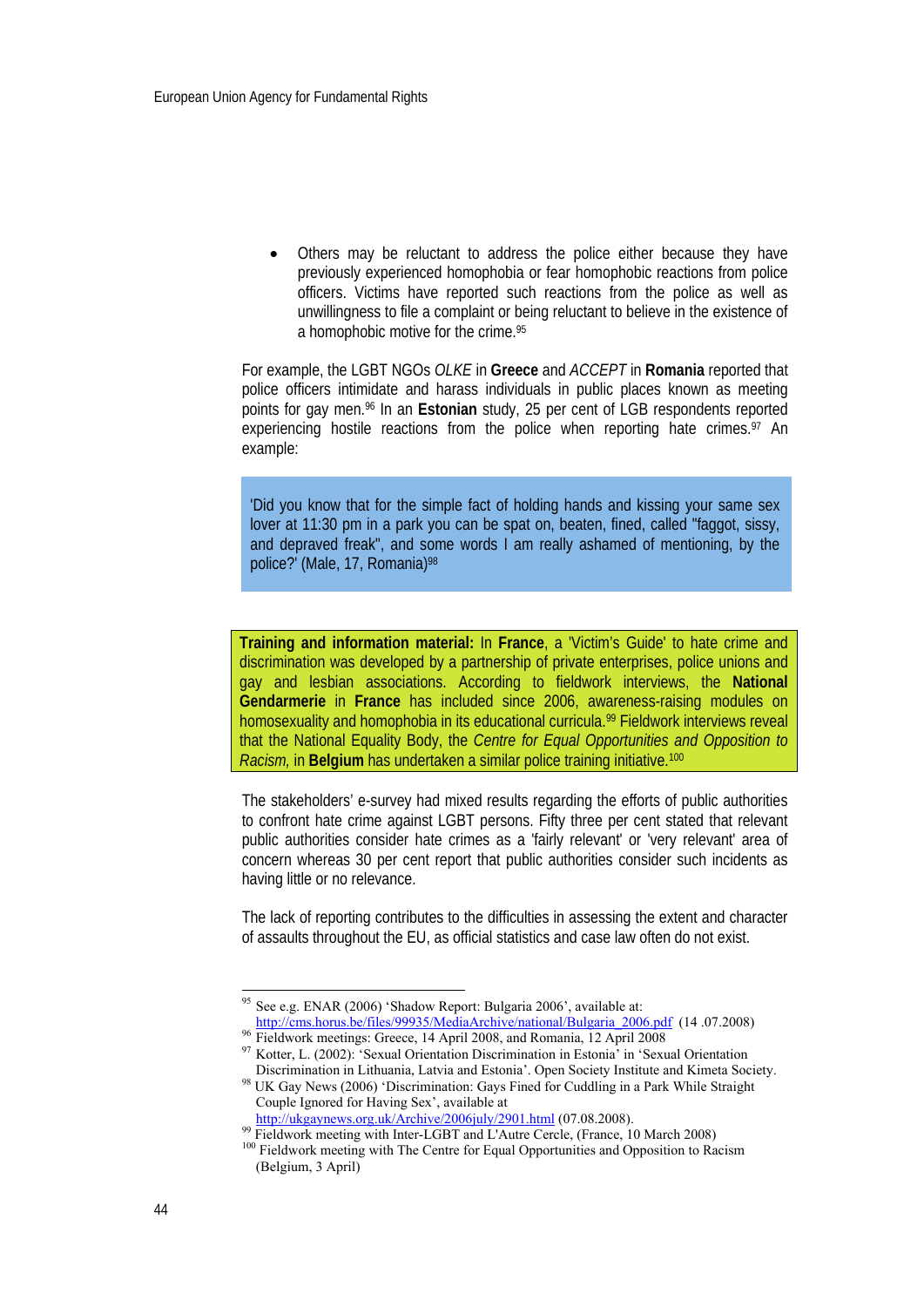Several public authorities stated during fieldwork interviews that administrative tools to report hate crimes are underdeveloped and difficult to use.101 Interviews with LGBT NGOs, National Equality Bodies and public authorities in most Member States suggest that the police are poorly trained in dealing with hate crime and lack the necessary reporting tools.

**Police registration of hate crimes:** In the spring of 2007 in **Sweden** the Stockholm police started a 'hate crime unit'. Several police authorities improved their reporting procedures by incorporating in their incident recording procedure a 'pop-up-window' that appears on the screen when specific key words, like 'gay' or 'immigrant' are typed in a report; the reporting officer must then complete further information in order to identify the incident, meaning that the victim or the informant should be further probed. Several police authorities have assigned officers with specific responsibility for hate crimes. Additionally, up to 20 prosecutors in **Sweden** specialise in dealing with hate crime, one in each jurisdiction.<sup>102</sup>

Regarding court procedures, a Swedish study<sup>103</sup> showed that the percentage of hate incidents brought to trial varies significantly between police jurisdictions, and that the element of hate or homophobia was sometimes not considered in the trial and sentencing, even though it was a motive for the crime committed.

**Policy for prosecution:** The Crown Prosecution Service in the **United Kingdom** has issued a policy for prosecuting cases of Homophobic and Transphobic Hate Crime. The document explains the way in which the Crown Prosecution Service (CPS) deals with cases involving homophobic and transphobic hate crime and states that the CPS is determined to play its part in reducing crimes with a homophobic or transphobic element by bringing offenders to justice.<sup>104</sup>

#### Attacks on LGBT venues

There are several accounts of attacks on LGBT venues in a number of Member States from vandalising premises of LGBT NGOs or community sites to harassment or assaults on LGBT persons at venues.

The vandalism of the premises of a local branch of *Riksförbundet För Seksuellt Likaberättigande* [The Swedish Federation for Lesbian, Gay, Bisexual and Transgender Rights], by breaking its windows and throwing incendiary devices, in **Sweden** is just one example.<sup>105</sup> Through information gathered in fieldwork interviews it is also possible to

1

<sup>&</sup>lt;sup>101</sup> Fieldwork meetings with Brottsförebygganderådet and Integrations- och Jämställdhetsdepartementet, Enheten för diskrimineringsfrågar (Sweden, 6 March 2008), and Office of National Statistics (UK, 1 April 2008)<br><sup>102</sup> Sweden, country report

<sup>&</sup>lt;sup>103</sup> E. Tiby (2006) 'En studie av homofoba hatbrott i Sverige', Stockholm: Forum för levande

historia.<br><sup>104</sup> See <u>http://www.cps.gov.uk/publications/docs/htc\_policy.pdf</u> (06.10.2008).<br><sup>105</sup> Riksförbundet För Seksuellt Likaberättigande (Nord) [The Swedish Federation for Lesbian, Gay, Bisexual and Transgender Rights] Hatbrott! Vad gör jag? Information och råd för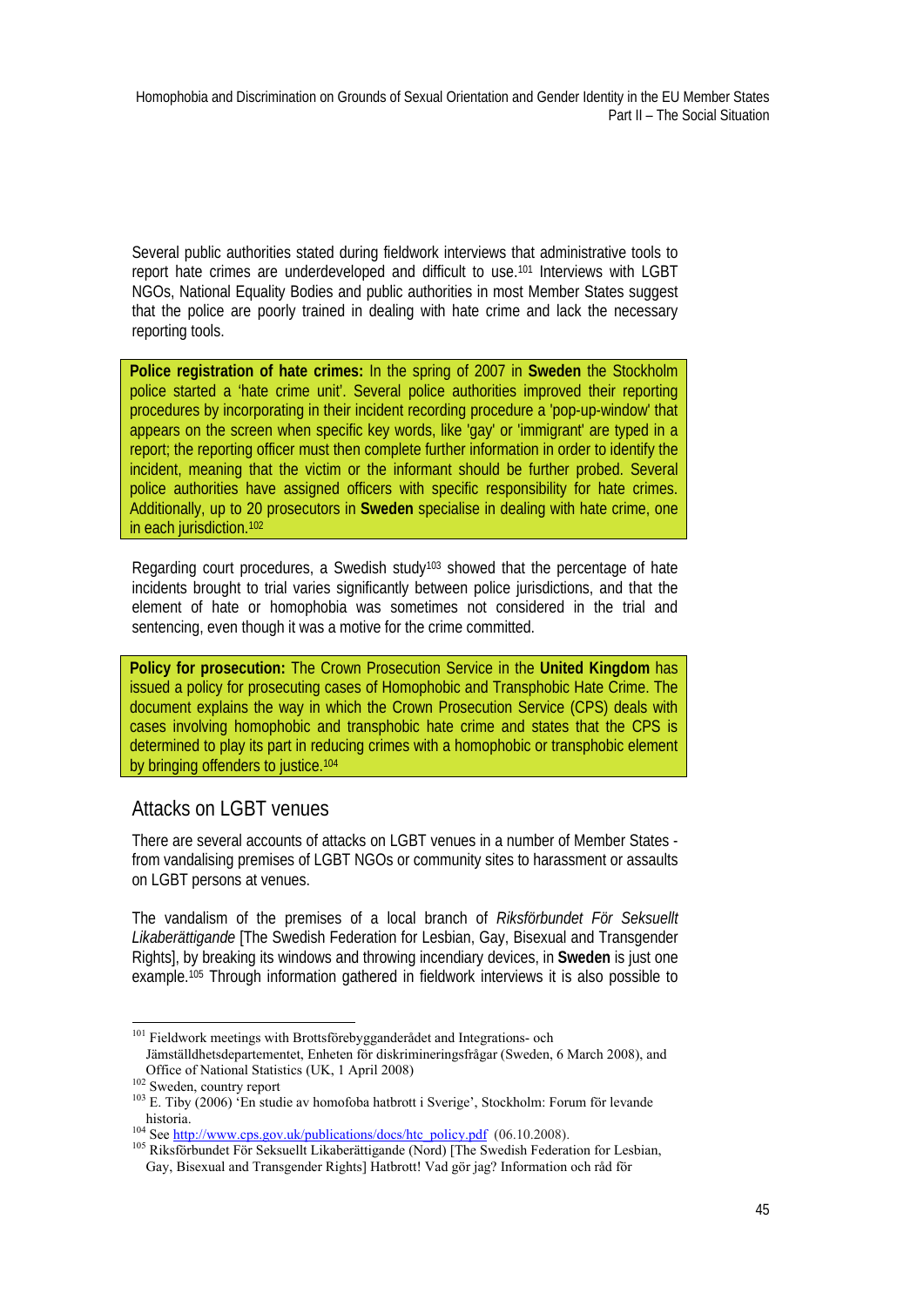point to the burning of a historic site of the LGBT community in Italy (*The Coming Out*) in Rome in February 2008, and recently, other neo-fascist attacks on various LGBT venues.106 The Italian LGB NGOs *Arcigay* and *Arcilesbica* believe that violence against LGBT organisations and community sites is on the increase.<sup>107</sup>

#### Hate speech

The term 'hate speech', as used in this section, includes a broader spectrum of verbal acts drawing upon or expressing homophobia and/or transphobia in degrading or disrespectful public discourse.

Based on available data, it is possible to identify at least three types of hate speech as having particular importance in a homophobic context: hate speech by public figures, hate speech by public religious figures and hate speech published, often anonymously, on the Internet.

#### Hate speech by public and religious figures

Some LGBT NGOs and researchers have monitored statements in the press or elsewhere. In **Latvia** and **Lithuania**, the LGBT NGOs *Mozaika* (Latvia) and The Lithuanian Gay League have identified articulation patterns examining anti-LGBT statements and other homophobic expressions that may not, strictly speaking, all fall under a legal definition of hate speech.108

These monitoring projects found that anti-LGBT statements are mainly articulated by conservative politicians and religious (Catholic, Lutheran or Evangelical Christian) public figures. These statements draw mainly upon the theme that LGBT persons and ways of living constitute a threat to society. As *Mozaika* phrases it: 'it became clear that certain types of arguments were being used over and over again to speak out against lesbians and gays'.109 Among these are arguments:110

- aiming to preserve the ethnic homogeneity and integrity of the nation and the state by excluding or subordinating gays and lesbians;
- drawing upon Christian belief to support the exclusion of gays and lesbians from the 'moral community' which is understood as encompassing the entire nation;

homosexuella, bisexuella och transpersoner (Pamphlet without date of publication at

www.rfsl.se/nord).<br><sup>106</sup> Fieldwork meeting with Arcigay and Arcilesbica, March 5, 2008. See also: http://www.arcigay.it/incendio/incendio-al.coming-out-roma , http://www.repubblica.it/2006/05/gallerie/cronaca/incendio-coming/1.html , and

http://www.arcigay.it/dossier-omofobia-italia-2006-2008 (20.07.2008)<br><sup>107</sup> Fieldwork meeting with Arcigay and Arcilesbica, March 5, 2008<br><sup>108</sup> Mozaika (2007) 'Homophobic Speech in Latvia: Monitoring the Politicians'

A. Tereskinas (2007) '"Not Private Enough?" Homophobic and Injurious Speech in the

Lithuanian Media', Vilnius: Lithuanian Gay League<br><sup>109</sup> Mozaika (2007) 'Homophobic Speech in Latvia: Monitoring the Politicians', p. 4<br><sup>110</sup> Mozaika (2007) 'Homophobic Speech in Latvia: Monitoring the Politicians', p. 5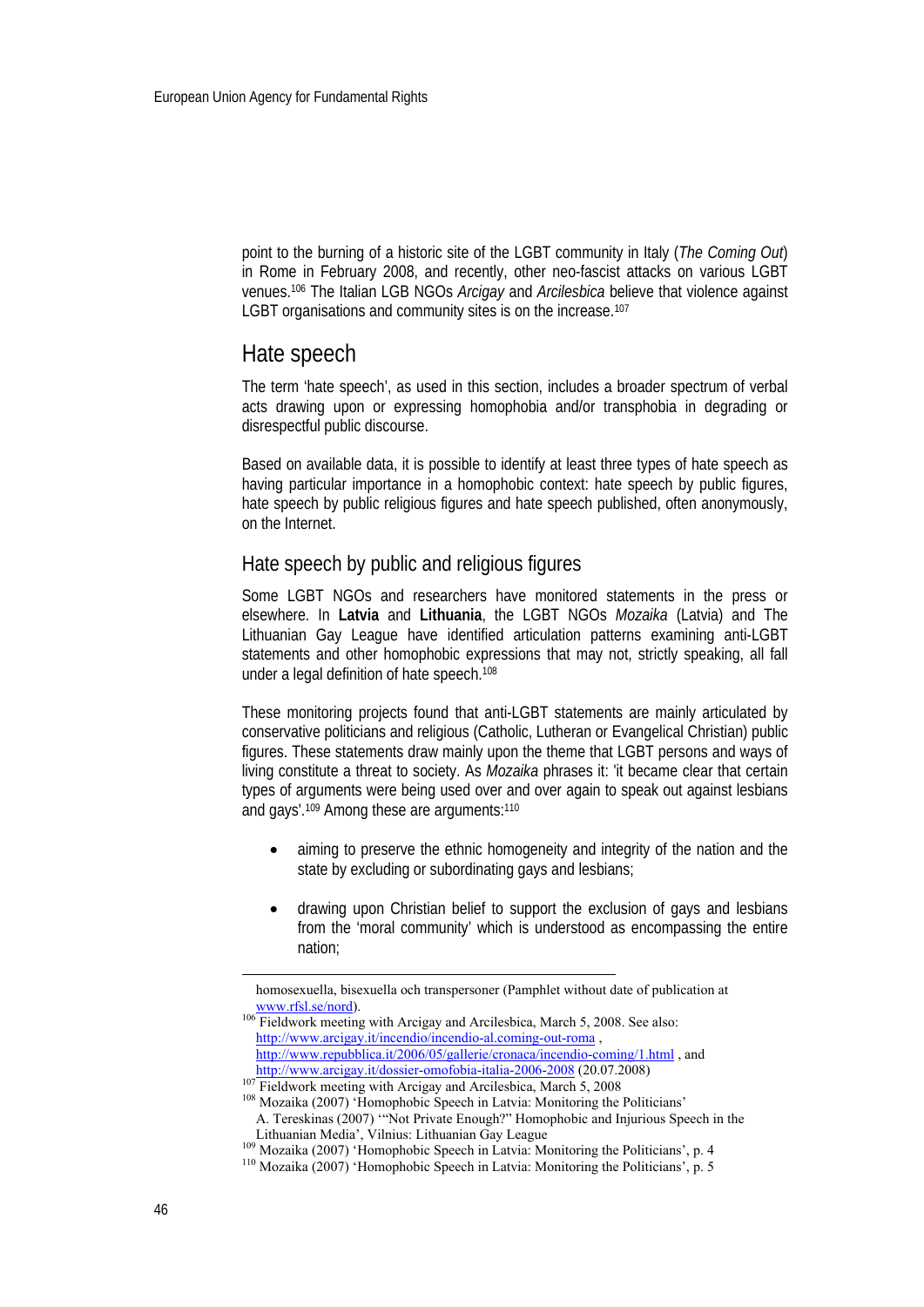• referring to an unspecified morality, often invoking family values to argue for the exclusion or subordination of gays and lesbians.

Additionally, in some statements LGBT persons appear as a 'western threat' to the 'demographic survival' of the nation from abroad:

'We must say a clear "no" to all those wise men from the West, who want to suggest that our people undertake voluntary suicide because, as you know, children do not come from homosexualists [sic]' (Latvian MP, in plenary session of the Parliament, 31.05.2006)111

Arguments against allowing Pride events also questioned whether sexual orientation is a minority human rights issue or just an 'immoral inclination' thus equating homosexuals to alcoholics and drug addicts.

'Pride marches in Latvia must be seen as unlawful and must not be permitted, because first of all, they are aimed against morality and the family model which exists in our nation and is enshrined in the fundamental law of the state, the Constitution. Second, homosexuality is against the natural order and, therefore, against the laws of God. Third, homosexuals also claim unlawfully to have the rights of a minority. A minority is made up of those who are different from the majority of people because of nationality, language, race, skin colour and other neutral characterisations, but not of moral evaluation. That means that there can be no minority of alcoholics, homosexuals, drug addicts or any other people if the minority is based on immoral inclinations.' (Public letter sent to politicians, signed by a Cardinal and several priests of the Roman Catholic Church in **Latvia**)112

It is important to note that examples of derogatory public statements regarding LGBT people, such as the ones mentioned above, are by no means limited to **Latvia**. The information collected through the fieldwork identified examples of occurrences of such statements in **Malta**, **Italy**, **Lithuania**, **Poland**, **Cyprus**, **Greece** and **Romania**, 113 usually from conservative politicians or religious figures from the Catholic or the Orthodox Christian denominations. The types of statements and the argumentation used are largely similar with those identified by the *Mozaika* monitoring project. Not surprisingly, the interviews with LGBT NGOs and National Equality Bodies in these countries showed that where homosexuality is a politically strongly contested issue on moral grounds, homophobic hate speech is a more urgent and significant problem,

<sup>&</sup>lt;sup>111</sup> Mozaika (2007) 'Homophobic Speech in Latvia: Monitoring the Politicians', p. 31

<sup>&</sup>lt;sup>112</sup> LETA News agency, May 27, 2008<br><sup>113</sup> Fieldwork meetings with Malta Gay Rights Movement (3 March 2008), Arcigay/Arcilesbica (Italy, March 5 2008), Lithuanian Gay League (13 March 2008), Campaign Against Homophobia (17 March 2008), Cypress Gay Liberation Movement (10 April 2008), OLKE (Greece, 14 April 2008), ACCEPT (Romania, 12 April 2008)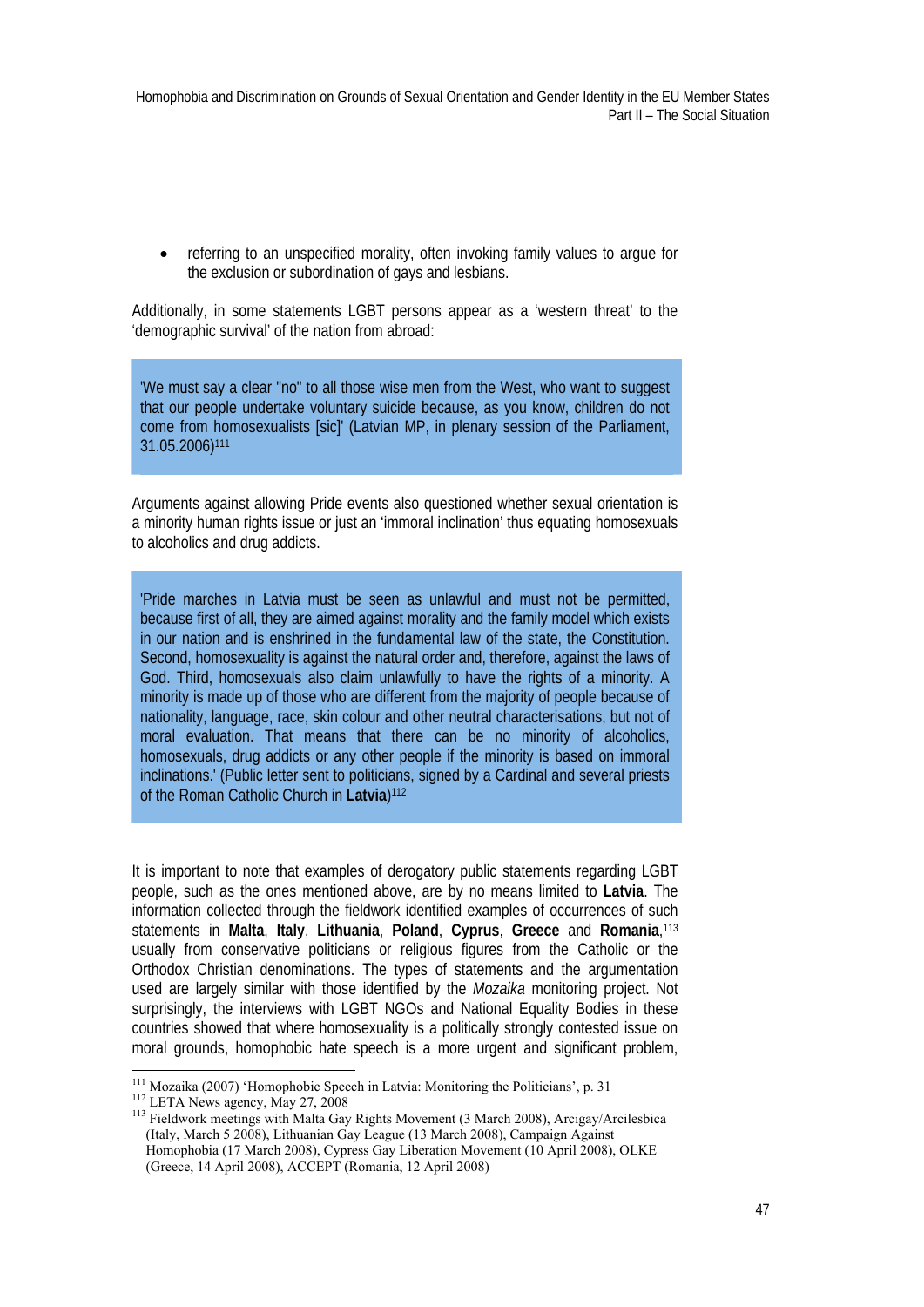especially when it is used to develop resistance to Pride events, as described in the section on the freedom of assembly*.*

Expression of hatred towards LGBT persons is of course not limited to politicians or religious leaders. As an illustration:

- In entertainment: A member of the selection committee of a **German** private television singing contest ('*Deutschland Sucht Den Superstar*' [Germany Seeks the Superstar]) created a stir by calling a participant in the show a 'fag, singing like a pig!'<sup>114</sup>
- In the media: 'The homosexuals should be executed' was a headline in the **Romanian** newspaper Evenimentul Zilei on May 11, 2004, in an article on public LGBT events.115
- From public figures: In 2005, a well-known **Portuguese** opinion-leader was prosecuted for having publicly declared that homosexuals were sick and comparing them to paedophiles and drug addicts.<sup>116</sup>

#### Hate speech on the Internet

An issue of particular concern is the proliferation of homophobic hate speech through the Internet. There is little research on this issue, but fieldwork research shows that it has been raised as an area of serious concern by some LGBT NGOs,<sup>117</sup> National Equality Bodies118 and studies. One 2006 study119 noted: 'A quick check on any search engine provides numerous web pages that target their propaganda against immigrants, Jews, Muslims or homosexuals inciting hate and encouraging violence against these groups. '

The study also reported that, for instance, in the **Netherlands**, the Dutch Complaints Bureau had noted a steady increase in such material published in the Dutch Internet space.

Several National Equality Bodies and LGBT NGOs have also noted a significant number of hateful commentaries against LGBT people published on the Internet. As in other contexts, several anti-LGBT networks use the Internet for communication, networking and mobilisation. Examples include the **Latvian** NoPride Association or the **Portuguese** *Partido Nacional Renovador* announcing a demonstration against 'the gay and

<sup>&</sup>lt;sup>114</sup> In German: 'Vollschwuchtel, singt wie ein Schwein' (aired on RTL, 2008), quoted in

Germany, country report<br>
<sup>115</sup> Romania, country report.<br>
<sup>116</sup> J.E.F. Gouveia (2005) 'Qualquer dia a pedofilia vau acabar por ser legalizada', in O<br>
Independente. 18 February 2005

IT Fieldwork meeting with for example SEKÛ (Estonia, 10 March 2008)<br><sup>118</sup> Fieldwork meeting with for example the Equal Opportunities Ombudsperson (Lithuania, 14

March 2008)<br><sup>119</sup> M. Zarrehparvar (2006) 'A Nondiscriminatory Information Society', in R.F. Jørgensen Human Rights in the Global Information Society, London: The MIT Press, p. 226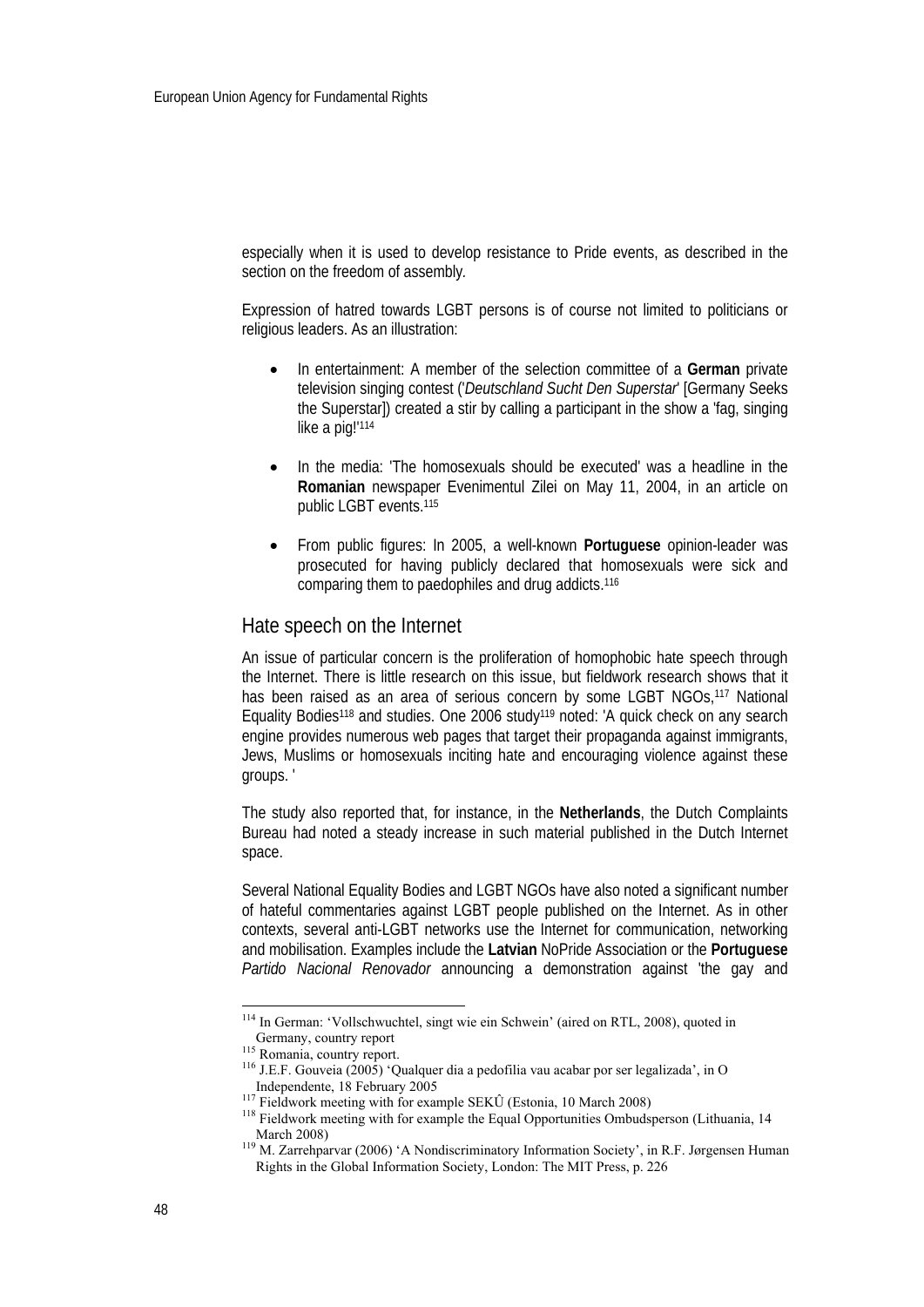paedophile lobby' on a nationalist blog in 2005. An extremist right-wing webpage in **Sweden** was reported in 2006 for inciting hatred against homosexuals.120

The Office of the Equal Opportunities Ombudsperson in **Lithuania** has carried out ex officio investigations and started case proceedings against hate speech on websites. However, information gathered during interviews reveals that such cases are often difficult to bring to trial as they require considerable resources and determination to identify the actual authors responsible for the comments.<sup>121</sup>

## **Conclusions**

Hate crime against LGBT persons is a prevalent phenomenon that has an impact on gay men, lesbians, bisexual men and women and transgender persons in various ways.

Lack of reporting of incidents to police or other authorities - explained by the reluctance of LGBT victims themselves to report incidents, or by neglect on the part of police authorities - is a compounding factor of the problem.

Tools for reporting incidents to the authorities are underdeveloped, although underreporting of hate crime can seriously hamper the ability of the authorities to fight against it effectively.

There is little knowledge or research on the extent, character, perpetrators or victims of hate crime across the EU.

Attacks on LGBT venues are a problem in some Member States. LGBT NGO premises have been vandalised, and other meeting places have been burnt down or the clientele seriously harassed or assaulted. In this study incidents have been identified in **Italy** and **Sweden**.

Hate speech by public figures is a particularly worrying phenomenon, as it affects public opinion, negatively fuelling intolerance. In public anti-LGBT statements, LGBT persons are often depicted as unnatural, diseased, deviant, linked to crime, immoral or socially destabilising.

The Internet is a particular area of concern. The Internet is used to incite hatred and the perpetrators are not easily found or prosecuted.

<sup>1</sup> <sup>120</sup> Brottsförebyggande rådet (the Swedish National Council for Crime Prevention), 2008 Hatbrott 2007 - En sammanställning av anmälningar med främlingsfientliga, islamofobiska,

antisemitiska och homofobiska motiv 121 Fieldwork meeting with the Equal Opportunities Ombudsperson (Lithuania, 14 March 2008)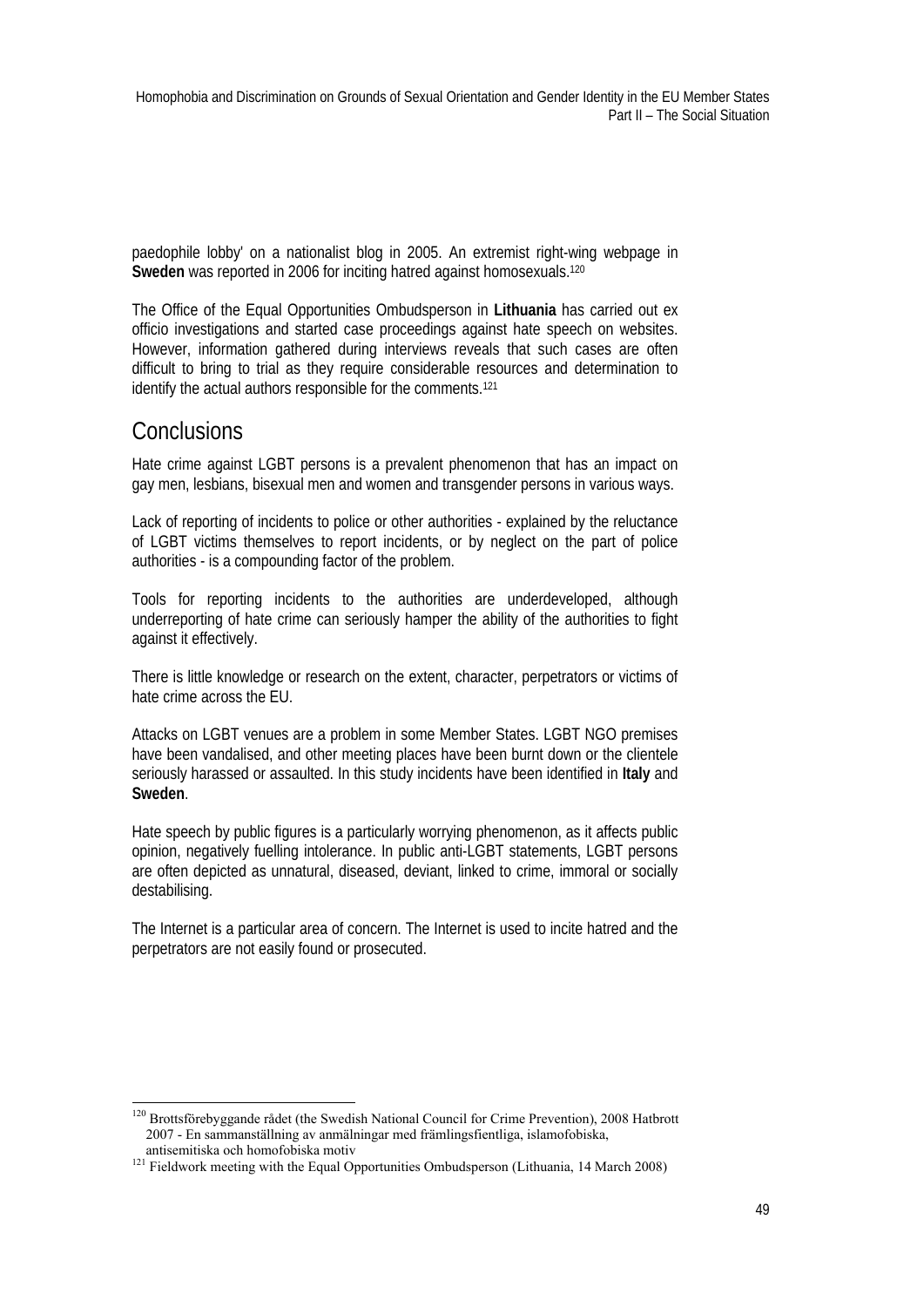# 3. Freedom of assembly

This section addresses the situation concerning LGBT public demonstrations and events, most notably the Pride celebrations, and the issue of access to and availability of premises as venues for LGBT-related activities.

## Pride parades and other LGBT public demonstrations and events

Gay Pride is a tradition dating back to June 1969, when LGBT persons in New York protested in the streets for several days against persistent police harassment of LGBT individuals and venues. The following year, the uprising was commemorated by demonstrations in several American cities, and since then annual demonstrations against homophobia and for LGBT rights have spread around the world. These 'Pride' demonstrations, which in many Member States have taken the character of a festive occasion, have additionally a very important community-building and empowering function for LGBT persons and groups. Through interviews it was made apparent that annual events or demonstrations are organised by local LGBT NGOs in almost every EU Member State, and mostly take place without any problems regarding police or local authority permissions and in some cases they are actually organised in cooperation with local authorities.122

Demonstrations are organised under various headings, such as Diversity March, Rainbow Parade, Equality Parade or Christopher Street Day with various slogans, goals and types of expression. In this regard the participation of the EU itself in such celebrations is taken as a sign of support for diversity in sexual orientation. Such was the case in the 2005 Amsterdam Canal Parade where a 'For Diversity. Against Discrimination' boat participated as part of the European Commission's campaign on non-discrimination.123 In recent years, however, some events have attracted considerable negative attention in various EU Member States, and controversy over certain Pride celebrations have become indicative of the centrality of homosexuality as a political issue.

There are several concerns related to some Member States' reactions to Pride events in recent years: the failure of some authorities to guarantee the right to assemble for LGBT persons, the failure to guarantee LGBT persons protection from counter-demonstrators and the actual use of public LGBT demonstrations by political or religious figures to encourage anti-LGBT attitudes and actions.

#### Bans

In recent years there have been instances of municipal authorities prohibiting, at least initially, peaceful demonstrations and rallies by groups advocating LGBT rights:

<sup>&</sup>lt;sup>122</sup> Information collected during the fieldwork

 $123$  See http://www.stop-discrimination.info/31.0.html (12.01.2009)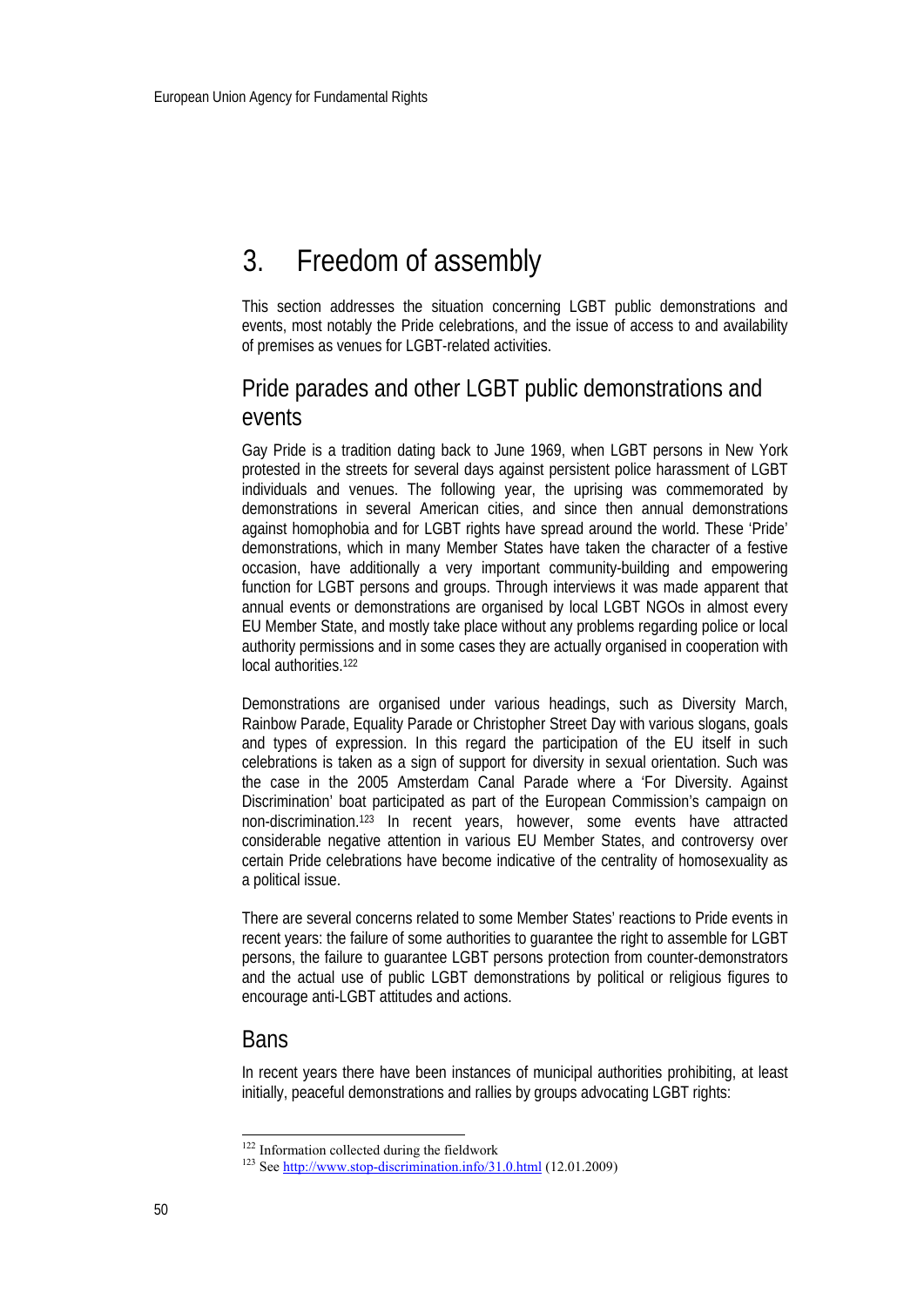**Lithuania**: In 2007 municipal authorities in Vilnius denied authorisation for public LGBT events on two occasions. The organisers complained in the second instance, but the courts rejected the complaint.124

**Latvia**: According to information gathered during interviews, in 2005 and 2006 municipal authorities banned the Pride Parade in Riga.125

**Bulgaria**: In 2005 the mayor of the city of Varna banned the opening of a *Pink Point* information booth. The organisers filed a complaint with the Commission for Protection Against Discrimination, and Varna Municipality was found guilty of indirect discrimination. Due to appeal proceedings the case is still pending.126

**Romania**: In 2005 municipal authorities banned a Diversity March in Bucharest.127

**Poland**: In 2004 and 2005 LGBT Equality Marches were banned by municipal authorities in Warsaw. In 2005 a similar march was banned in the city of Poznan.128

Reasons given for the bans include participant safety, the violation of public morals and the preservation of public order. It is important to note, however, that some of the bans and other complicating procedures of restriction (for example in Bucharest, Warsaw and Riga) have been changed after advocacy from LGBT NGOs, international pressure, court decisions, opinions from National Equality Bodies or interventions from ministers.129

-

 $124$  E. Ziobiene (2008) 'Legal Study on Homophobia and Discrimination on Grounds of Sexual Orientation', Report on Lithuania, FRALEX Legal Report. Also: Fieldwork meetings with Lithuanian Gay League (Lithuania, 13 March 2008) and The Equal Opportunities

<sup>&</sup>lt;sup>125</sup> Fieldwork meetings in Latvia: Tiesībsarga birojs [the Ombudsman's Office] (12 March 2008)

and the LGBT NGO Mozaika (12 March 2008)<br><sup>126</sup> S. Kukova (2008) 'Legal Study on Homophobia and Discrimination on Grounds of Sexual Orientation', Report on Bulgaria, FRALEX Legal Country Report. Also: Fieldwork meeting with the LGBT NGO BGO Gemini, April 28, 2008, and the Commission for Protection Against

Discrimination, April 29, 2008<br><sup>127</sup> Romania, country report and fieldwork meeting with the LGBT NGO ACCEPT (April 7 2008)<br><sup>128</sup> M. Abramovicz (ed.) (2007) 'The Situation of Bisexual and Homosexual Persons in Poland'; 2005 and 2006 report, Warsaw: Campaign Against Homophobia and Lambda Warsaw

Association<br><sup>129</sup> Romania, country report. M. Abramovicz (ed.) (2007) 'The Situation of Bisexual and Homosexual Persons in Poland'; 2005 and 2006 report, 'Campaign Against Homophobia and Lambda Warsaw Association', Warsaw. Fieldwork meetings in Latvia: Tiesībsarga birojs [the Ombudsman's Office] (12 March 2008) and the LGBT NGO Mozaika (12 March 2008)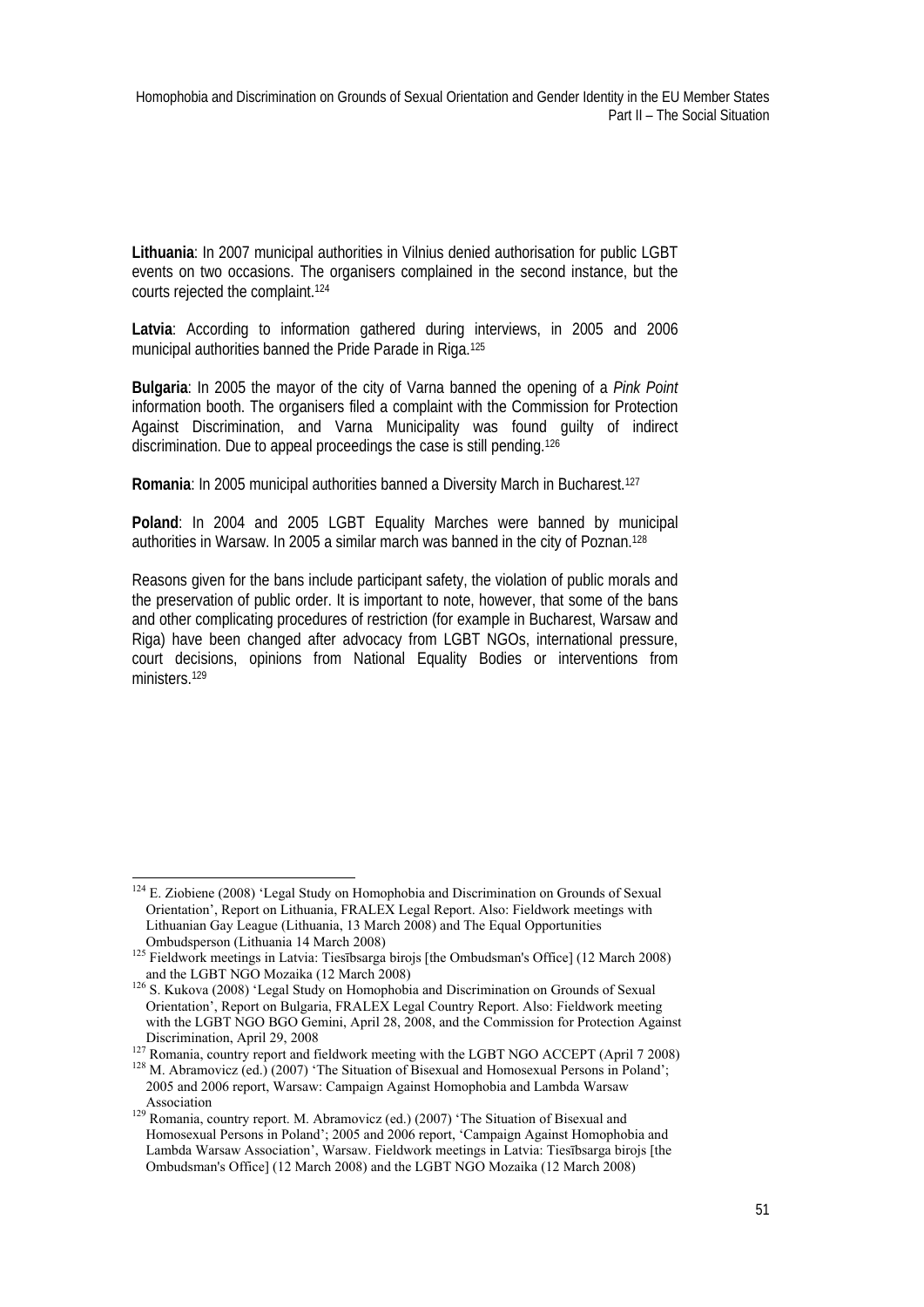In the case of Baczkowski and Others v. Poland, Application no. 1543/06, Judgment of 3 May 2007, the European Court of Human Rights ruled that the bans of Equality Marches and assemblies in Warsaw in 2005 was a violation of the Articles 11, 13 and 14 of the European Convention on Human Rights.<sup>130</sup>

### Administrative impediments

Interviews revealed that administrative impediments were used in **Estonia** in 2007, with local police reluctant to cooperate with Pride organisers and requiring them to hire a private security company.131 The organisers submitted a complaint to the Chancellor of Justice. The Chancellor established that the *Põhja Politseiprefektuur* [Northern Police Prefecture] had not followed the standards of good governance when refusing to cooperate with the parade organisers.132

The Chancellor of Justice further pointed out that, although the authorities seem to be aware of their negative obligations, i.e. not to disturb the parade, they were not aware of their positive obligation to provide an environment where freedom of assembly and related rights can be enjoyed (for example, by protecting demonstrators from counterprotesters). 133

According to interviewees, similar impediments occurred in relation to a Diversity March in **Romania** in 2008, with local police requiring the organisers to provide a traffic regulation plan.134

### Counter-reactions

The reactions against LGBT demonstrations such as Pride events are not limited to public authorities. In the summer of 2008, violent attacks on Pride marches in the capitals of the **Czech Republic**, **Hungary** and **Bulgaria** were reported in the international news media. Violent attacks on demonstrations have occurred in **Sweden**, **Poland**, **Latvia**, **Estonia**, **Czech Republic**, **Hungary**, **Romania** and **Bulgaria** in recent years.135

<sup>&</sup>lt;sup>130</sup> See http://www.icj.org/IMG/European\_Compilation-web.pdf (26.11.2008)

<sup>&</sup>lt;sup>131</sup> Fieldwork meeting with SEKÜ and Diversity (Estonia, 10 March 2008)<br><sup>132</sup> Estonia/Õiguskantsleri kantselei (09.2007) 'Soovitus õiguspärasuse ja hea halduse tava järgimiseks' ['Recommendation to observe legality and good governance'], letter to politseiprefekt [Police Prefect] Raivo Kütt, p. 13 133 Estonia/Õiguskantsleri kantselei (09.2007) 'Soovitus õiguspärasuse ja hea halduse tava

järgimiseks' ['Recommendation to observe legality and good governance'], letter to politseiprefekt [Police Prefect] Raivo Kütt, p. 13<br><sup>134</sup> Fieldwork meeting with ACCEPT (Romania, 7 April 2008)<br><sup>135</sup> Information from country reports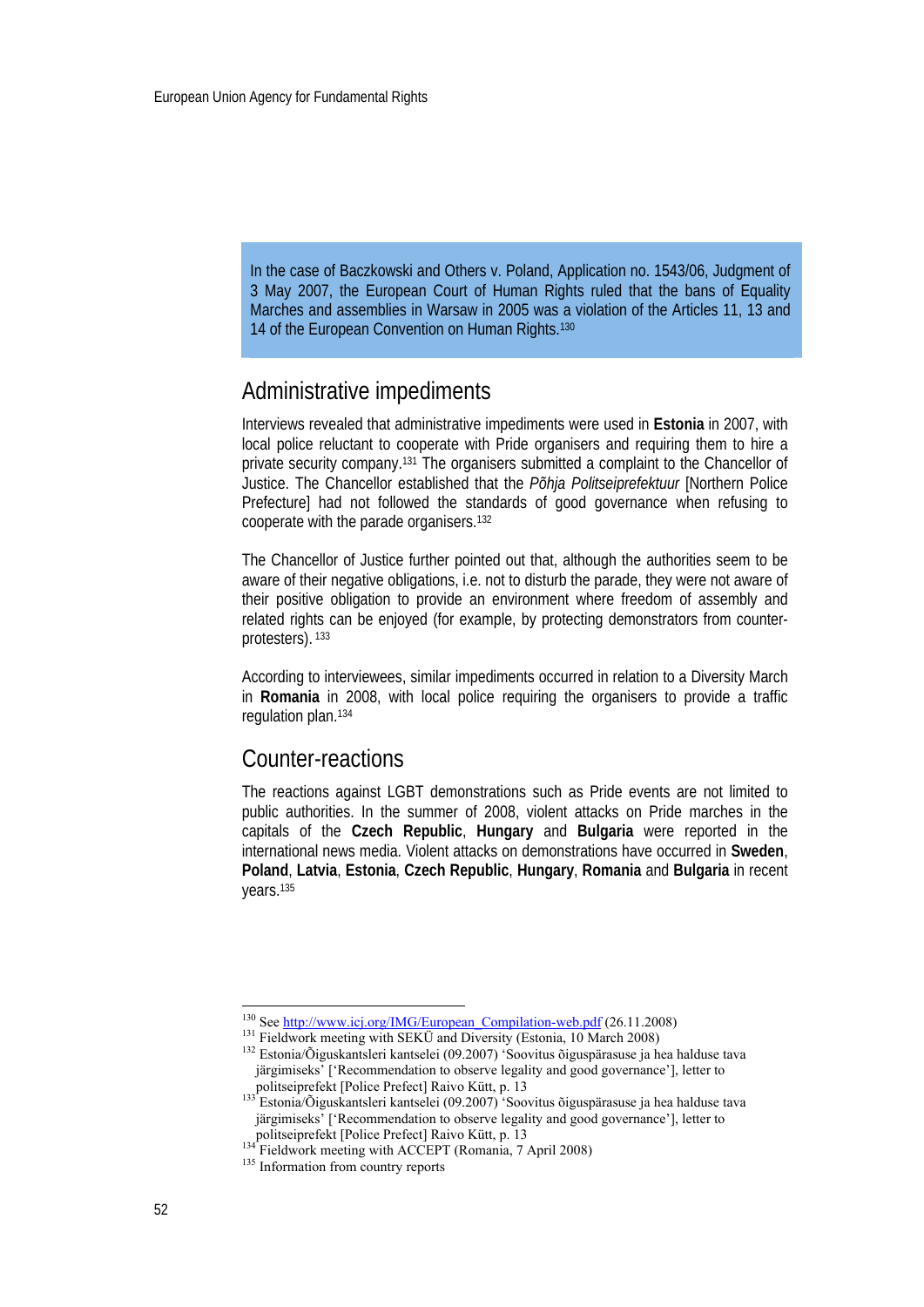'The neo-Nazis that beat me up at the Pride parade in 2003 hit the jackpot because I'm both a "blatte" [derogatory term for a non-white Swede, or people of colour, for example of Arab or Latino descent] and gay. Today I feel that it's more important than ever to walk in the Pride parade. There are so many gays, dykes and transgendered people who don't dare walk. Get out in the streets, show yourselves!' 136 (Male, **Sweden**)

According to LGBT NGOs and National Equality Bodies in the above-mentioned countries, counter-demonstrations are typically organised by a number of groups, sometimes operating in strategic alliances, and can include: fascist and neo-Nazi groups, ultra-nationalist groups and/or conservative Orthodox, Catholic or evangelical Christian groups.

In several cases the counter-demonstration mobilisation reaches beyond the members of such groups, resulting in large public demonstrations calling for, for example, 'the death of sodomites<sup>'137</sup> and with slogans such as 'Gay Pride = Aids Pride', 'Stop the Western decadence' or 'Gays are like Jews—they must die'.138

As an example of the challenges faced by the organisers of public LGBT events, a 2005 Polish survey found that 78 per cent of respondents opposed the right of LGBT organisations to demonstrate in public.<sup>139</sup>

According to the results of fieldwork research, beyond attacks on parades or marches, several LGBT NGOs report security problems for the participants before and especially after Pride events.140 The police have reportedly been unable or unwilling to protect the participants from attacks.141

There are numerous examples of politicians refusing to support Pride events, but when such politicians are directly responsible for equal treatment the political message is particularly strong. In May 2008 the newly appointed Minister of Equal Opportunities in **Italy** refused to support the Gay Pride in Rome on the grounds that homosexuals are no longer discriminated against in Italy. She disagreed with the perceived aim of the Gay

<sup>1</sup> <sup>136</sup> RFSL (2005) 'Belonging', available at http://www.rfsl.se/public/rfsl\_belonging\_2.pdf

<sup>06.02.2009)&</sup>lt;br><sup>137</sup> Romania, country report<br><sup>138</sup> S.P. Knudsen, 'Gay Pride er vestlig decadence' in Dagbladet Information, 02.06.2008,

available at: http://www.information.dk/160136 (21.07.2008)<br><sup>139</sup> Public Opinion Research Center (2005) 'Acceptance of rights for gay and lesbian persons and social distance towards them', available at: http://www.cbos.pl/SPISKOM.POL/2005/K\_127-

<sup>05.</sup>PDF (21.07.2008)<br><sup>140</sup> Fieldwork meetings with for example RFSL (Sweden, 5 March 2008), Háttér Társaság a Melegekért [Háttér Support Society] (Hungary, 17 April 2008), Mozaika (Latvia, 12 March

<sup>2008) 141</sup> Fieldwork meetings with for example ACCEPT (Romania, 7 April 2008), Háttér Társaság a Melegekért [Háttér Support Society] (Hungary, 17 April 2008), Campaign Against Homophobia (Poland, 17 March 2008)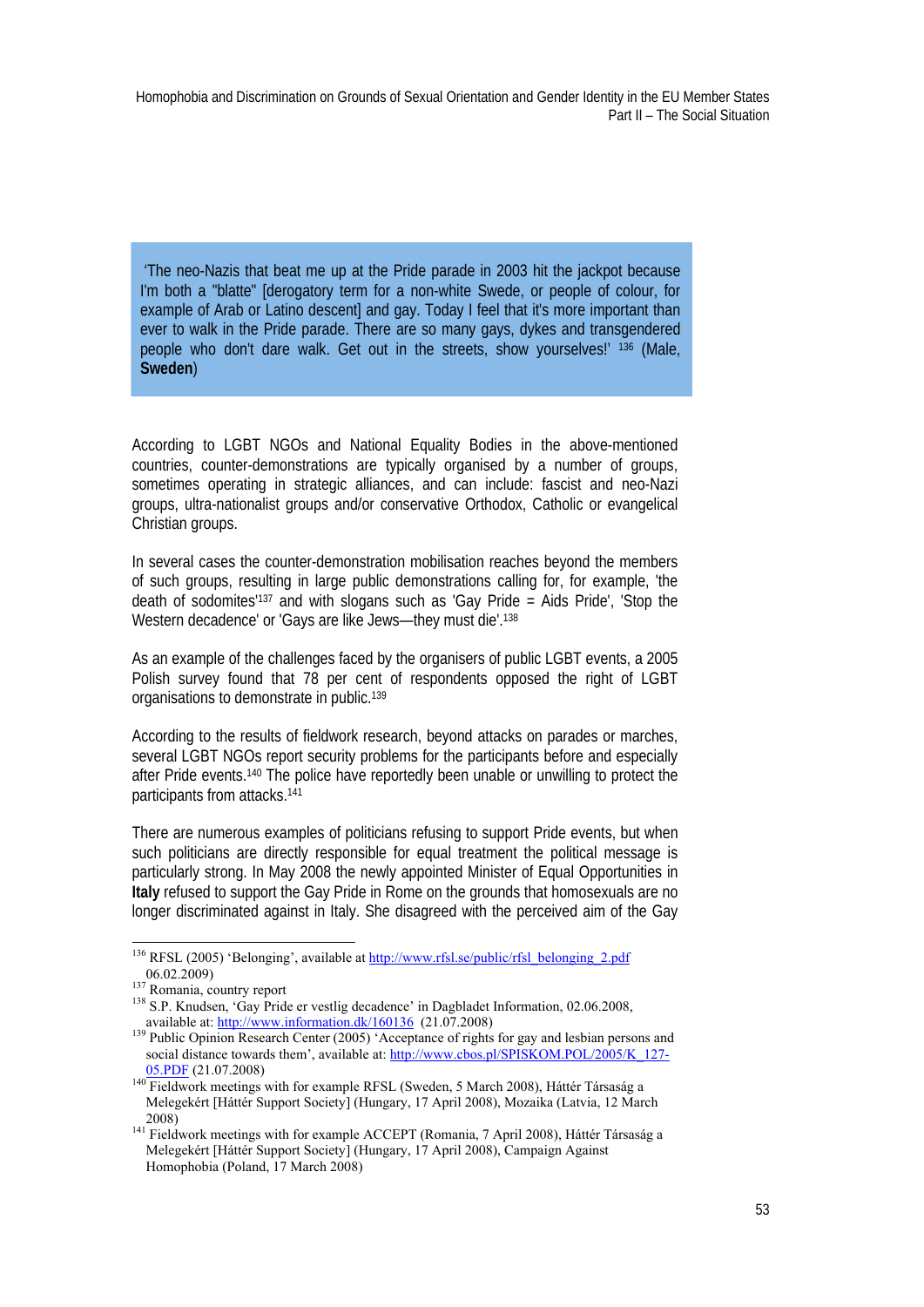Pride organisers to give homosexual unions the same legitimacy as heterosexual marriage.

Taking into consideration the treatment from authorities, the character of counterdemonstrations and the public debate that accompanies LGBT demonstrations, it is clear that extremists are not the only actors endangering the right to freedom of assembly for LGBT demonstrations. There is a considerable overlap between Member States where the authorities have denied or been reluctant to grant permission to LGBT demonstrations and the occurrence of violent counter-demonstrations.

### Bans, impediments and attacks on LGBT demonstrations

Within the last five years, bans, administrative impediments and organised attacks on public LGBT demonstrations have occurred in **Bulgaria**, **Estonia**, **Latvia**, **Poland** and **Romania**. Organised attacks (but no bans or impediments) have occurred in the **Czech Republic**, **Hungary**, **Italy** and **Sweden**.

No problems in this respect have been reported in **Portugal**, **Spain**, **France**, **Belgium**, **Germany**, **Austria**, **Slovakia**, **Slovenia**, **Malta**, **Ireland**, **United Kingdom**, **Luxembourg**, **the Netherlands**, **Greece**, **Denmark** or **Finland**.

Fieldwork research allows us to note the case of **Lithuania**, where in spite of several attempts to organise public LGBT events, at the time of writing none have been held, due to bans from local authorities.142 In **Cyprus,** public LGBT events were never organised.143

### Availability of premises

LGBT persons and organisations also face problems in some Member States in regard to finding premises for political or cultural activities. In all Member States except **Cyprus**, LGBT NGOs operate in their own offices or share offices with other NGOs. Acquiring such premises to organise political, social or cultural activities is sometimes problematic. According to fieldwork research, for example, in **Lithuania,** an NGO for disabled persons refused to rent office space to the Lithuanian Gay League (LGL), on the grounds that they did not want LGBT persons on their premises.<sup>144</sup>

The celebration of the 10th anniversary of the LGBT movement in **Slovenia** was supposed to take place at the Ljubljana Castle. The leaseholder of the castle cancelled the event when he found out that it was LGBT-related.145

In **Italy** in 2005 lesbian organisations in Milan protested against the Province of Milan for denying access to a venue for an international seminar on lesbian issues a few days

-

<sup>&</sup>lt;sup>142</sup> Fieldwork meetings with Lithuanian Gay League (Lithuania, 13 March 2008) and The Equal Opportunities Ombudsperson (Lithuania, 14 March 2008)<br><sup>143</sup> Fieldwork meeting with Cypriot Gay Liberation Movement (Cyprus, 10 April 2008)<br><sup>144</sup> Fieldwork meetings with Lithuanian Gay League (Lithuania, 13 March 2008) and

Opportunities Ombudsperson (Lithuania, 14 March 2008) 145 Slovenia, country report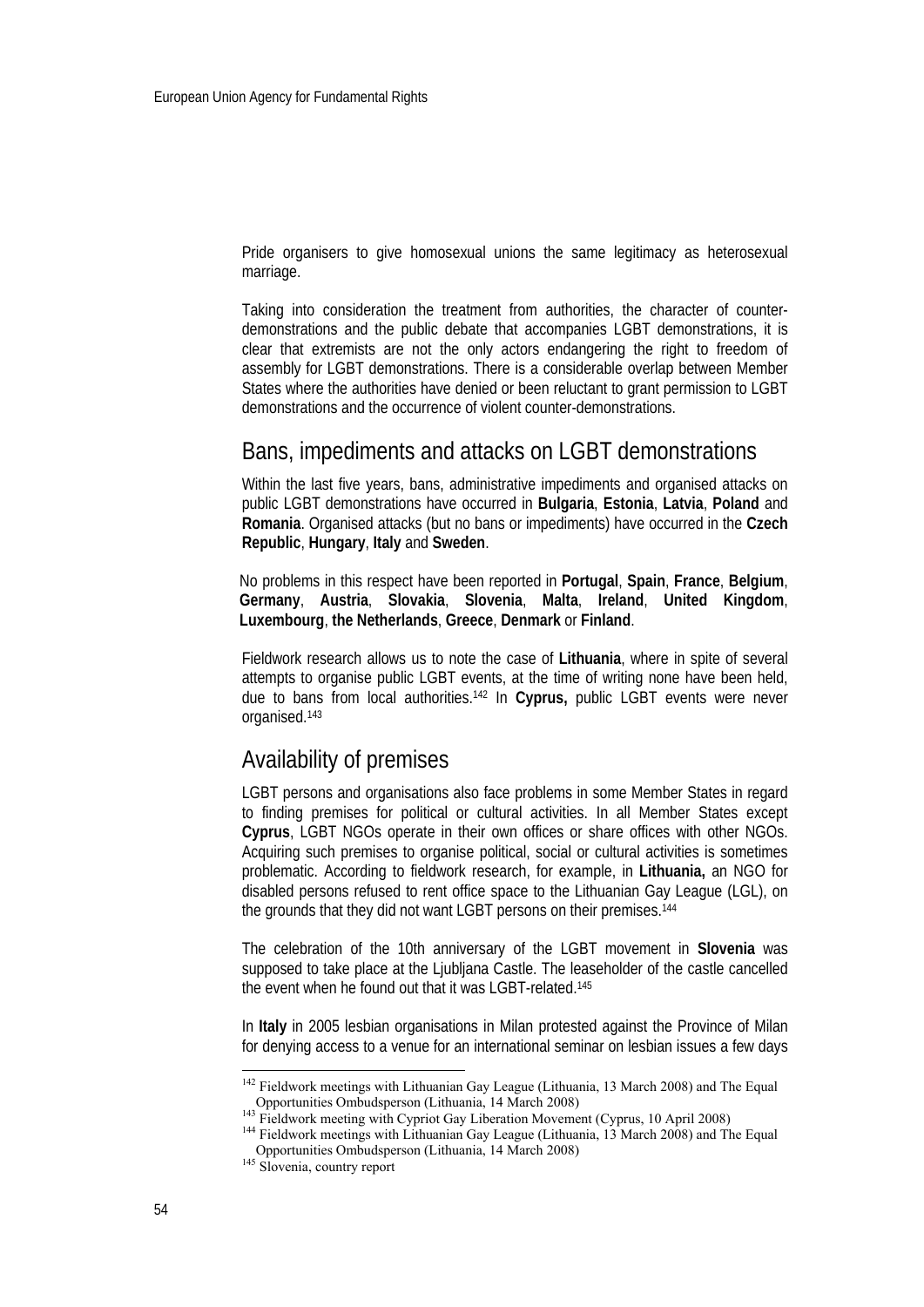before the event. LGBT organisations were barred from taking part in a governmental conference on the family organised by the Ministry of the Family in May 2007. Furthermore, many theatres, cinemas and other sites used for public debates in Italy are owned by the Catholic Church, and these sites have denied use for events concerning LGBT rights.146

## **Conclusions**

1

In most Member States LGBT persons can freely exercise their right to freedom of assembly. In recent years, however, bans or administrative impediments blocked the organisation of peaceful, public LGBT demonstrations in some Member States (**Estonia**, **Latvia**, **Lithuania**, **Poland**, **Romania**, and **Bulgaria**). However, with the exception of **Lithuania**, LGBT NGOs subsequently succeeded to organise their events in those Member States.

Also, in some Member States, public authorities have not been able, or willing, to ensure the safety of participants in public LGBT demonstrations from attacks from extreme right-wing, nationalist, conservative and/or religious counter-demonstrations. Within the last five years such attacks have occurred in **Sweden**, **Estonia**, **Latvia**, **Poland**, **Czech Republic**, **Hungary**, **Italy**, **Romania**, and **Bulgaria**.

According to information gathered in interviews, LGBT NGOs also reported that finding premises for LGBT activities can be a problem in some Member States.147

<sup>&</sup>lt;sup>146</sup> Italy, country report; and fieldwork meeting with Arcigay and Arcilesbica, March 5, 2008  $147$  Information from fieldwork interviews in Italy, Lithuania and Slovenia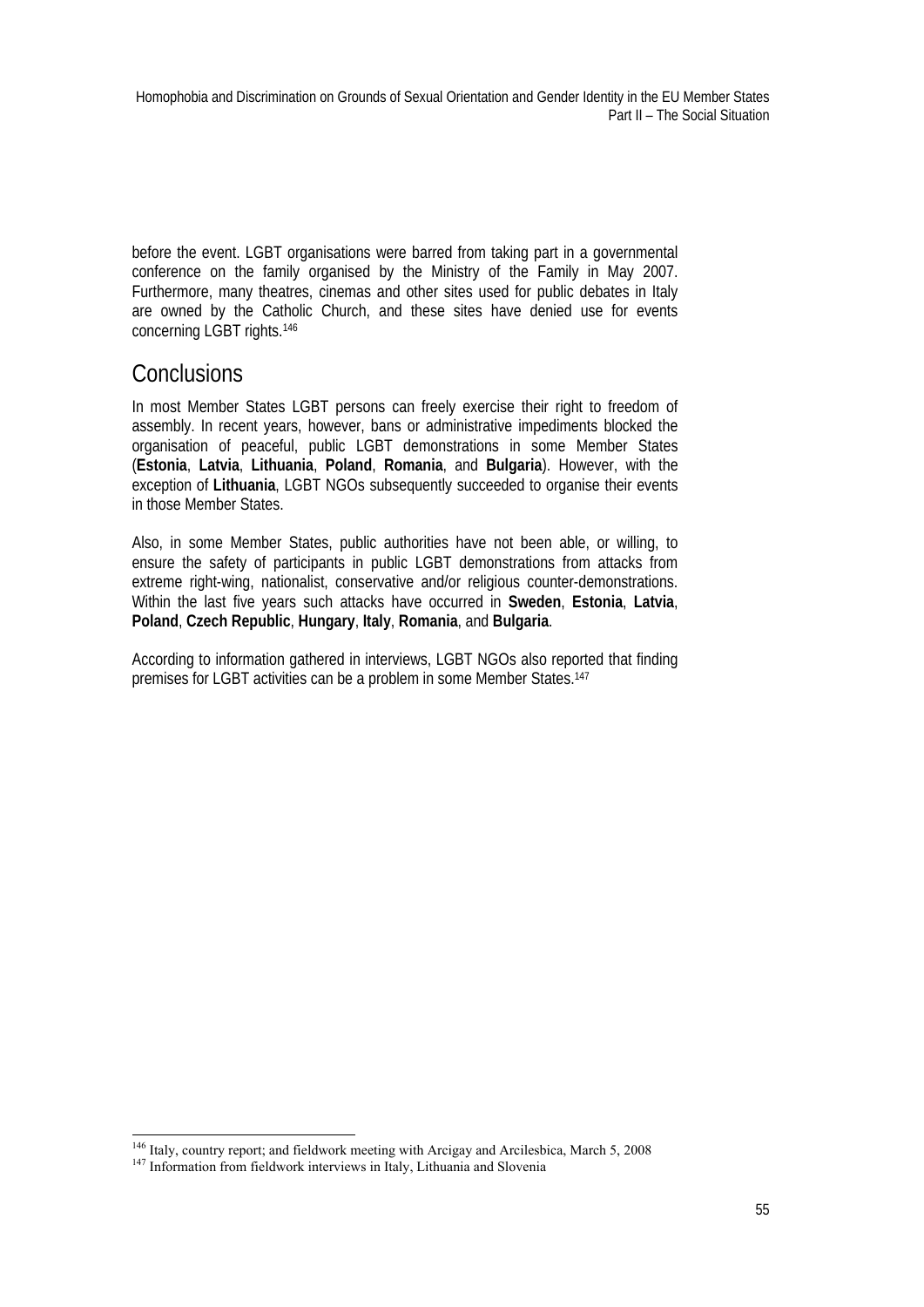# 4. The labour market

This section examines a variety of issues regarding discrimination on grounds of sexual orientation in employment, namely the invisibility of LGBT persons, how LGBT persons access their rights in the labour market, evidence of the level of experienced discrimination and homophobia in the workplace, the prevalence of discrimination in the labour market, and employers' attitudes and responsibilities towards LGBT persons.

#### Openness versus invisibility of LGBT persons

In all Member States, LGBT NGOs interviewed in the field suggested that many LGB people are not visible in the labour market. This finding was supported in interviews with National Equality Bodies and public authorities in all 27 Member States.<sup>148</sup> As the Commission has noted, 'the group subject to discrimination is hardly identified in the public statistics and does not always wish to be… We were told that discrimination based on sexual orientation occurred once a person had been hired and once the information on the person's sexuality had been revealed, whether willingly or not.<sup>149</sup>

According to an ILGA-Europe report<sup>150</sup>, 42 per cent of LGB respondents are not 'out' in their workplace. Sixty-six per cent name fear of reprisals as a factor in their choice to remain hidden.

A **Swedish** survey151 conducted by the *Arbetslivsinstitutet* [The National Institute for Working Life], showed that 50 per cent of LGB respondents were not open at work. Forty per cent of these avoided socialising due to fear of being 'revealed'.

A **German** survey152 of 2,230 gay and lesbian employees showed a similar pattern: 52 per cent of gays and lesbians either didn't reveal their sexual orientation to their colleagues or revealed it only to a few. Disclosure to supervisors or executives was much lower (65.1 per cent did not reveal or revealed only to a few supervisors or executives). In specific work sectors, for example the military and the church, disclosure is much lower than average.

 A **Finnish** study153 indicated that LGB employees have a special position, compared to other minorities, in the way that openness influences their working life. Insecurity about

 $\overline{a}$ 

 $148$  Fieldwork meetings with LGBT NGOs, National Equality Bodies and public authorities in all the EU Member States, March-May 2008

 $t<sup>49</sup>$  European Commission, 'The Fight against Discrimination and the Promotion of Equality. How to Measure Progress Done', p. 62 available at http://www.eapn.eu/content/view/620/34/lang.en/

 $(16.12.2008)$ <br><sup>150</sup> S. Quinn and E. Paradis (2007) 'Going Beyond the Law: promoting equality in employment',

ILGA-Europe 151 Arbetslivsinstitutet (2003) 'Arbetsvillkor och utsatthet', Stockholm 152 D. Frohn (2007) '"Out im Office?!" Sexuelle Identität, (Anti-)Diskriminierung und Diversity am Arbeitsplatz'. Köln: Schwules Netzwerk NRW e.V. (ed.) funded by Ministry for

Intergenerational Affairs, Family, Women & Integration of North Rhine-Westphalia 153 J. Lehtonen and K. Mustola eds. (2004) '"Straight people don't tell, do they…?" Negotiating the boundaries of sexuality and gender at work', Research Reports 2b/04, Ministry of Labour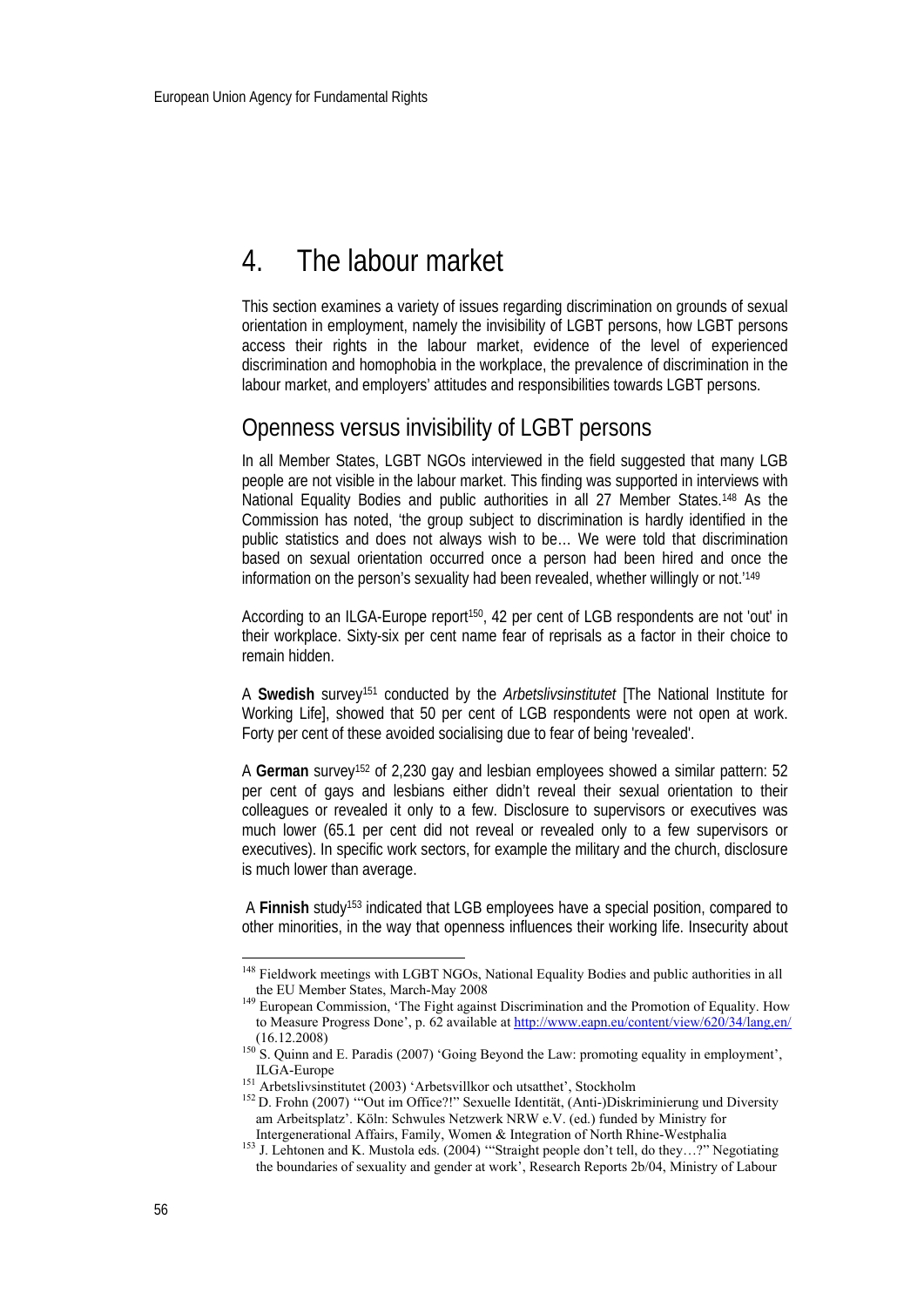employment was cited as one of the main drivers of secrecy at the workplace. According to another Finnish study154, it is common for LGBT persons to devise strategies to avoid revealing their LGB status, for example changing the subject or walking away from a workplace conversation.

'I've often thought that afterwards they'd,… that if we have young girls as patients, they'd probably never let me take care of them again, I mean I'd probably never be made a responsible nurse or anything. That they'd probably think I was a paedophile or something. That's how I'd feel, like, God if [they] found out now.'155 (Female, 31, Finland)

As a representative from the **Swedish** Federation for Lesbian, Gay, Bisexual and Transgender Rights (RFSL) noted: 'You might feel that you have to be vague in your answers, and eventually you become this grey person in comparison to the others. You definitely don't become a member of the team this way, so the social aspect of your work is a flop. And after all, we spend one-third of our lives at work, so being part of the team is very important.' 156

Research suggests that such constant navigation in one's life at the workplace has consequences. A **Swedish** study157 showed that health risks are associated with being closeted at work, and a **United Kingdom** study158 demonstrated that LGB persons believe they are more productive at work if they are open.

## Accessing rights in the labour market

The Employment Equality Directive<sup>159</sup> prohibits both direct and indirect discrimination, as well as harassment, on grounds of sexual orientation in both the private and public sectors in work and employment. This prohibition applies in relation to conditions for access to employment, to self-employment or to occupation, access to vocational guidance or vocational training, employment and working conditions, and membership of, and involvement in, organisations of workers or employers. The directive was to be implemented by most EU Member States by 2 December 2003, subject to exceptions

1

<sup>154</sup> M. Kaskissari (2004) 'Young Lesbian and Bisexual Women and their coping at work', in J. Lehtonen, K. Mustola eds. (2004) '"Straight people don't tell, do they…?" Negotiating the boundaries of sexuality and gender at work', Research Reports 2b/04, Ministry of Labour 155 J. Lehtonen and K. Mustola eds. (2004) "Straight people don't tell, do they…?" Negotiating

the boundaries of sexuality and gender at work', Research Reports 2b/04. Ministry of Labour 156 RFSL (2007) 'Open up your Workplace: Challenging Homophobia and Hetero-Normativity',

p. 19. Stockholm 157 Arbetslivsinstitutet (2003) 'Arbetsvillkor och utsatthet', available at

http://www.rfsl.se/public/hobi\_almedalen2003.pdf (6.2.2009)<br><sup>158</sup> R. Hunt and S. Dick (2008) 'Serves You Right. Lesbian and gay people's expectations of discrimination' Stonewall

<sup>&</sup>lt;sup>159</sup> Council Directive 2000/78/ (27.11.2000)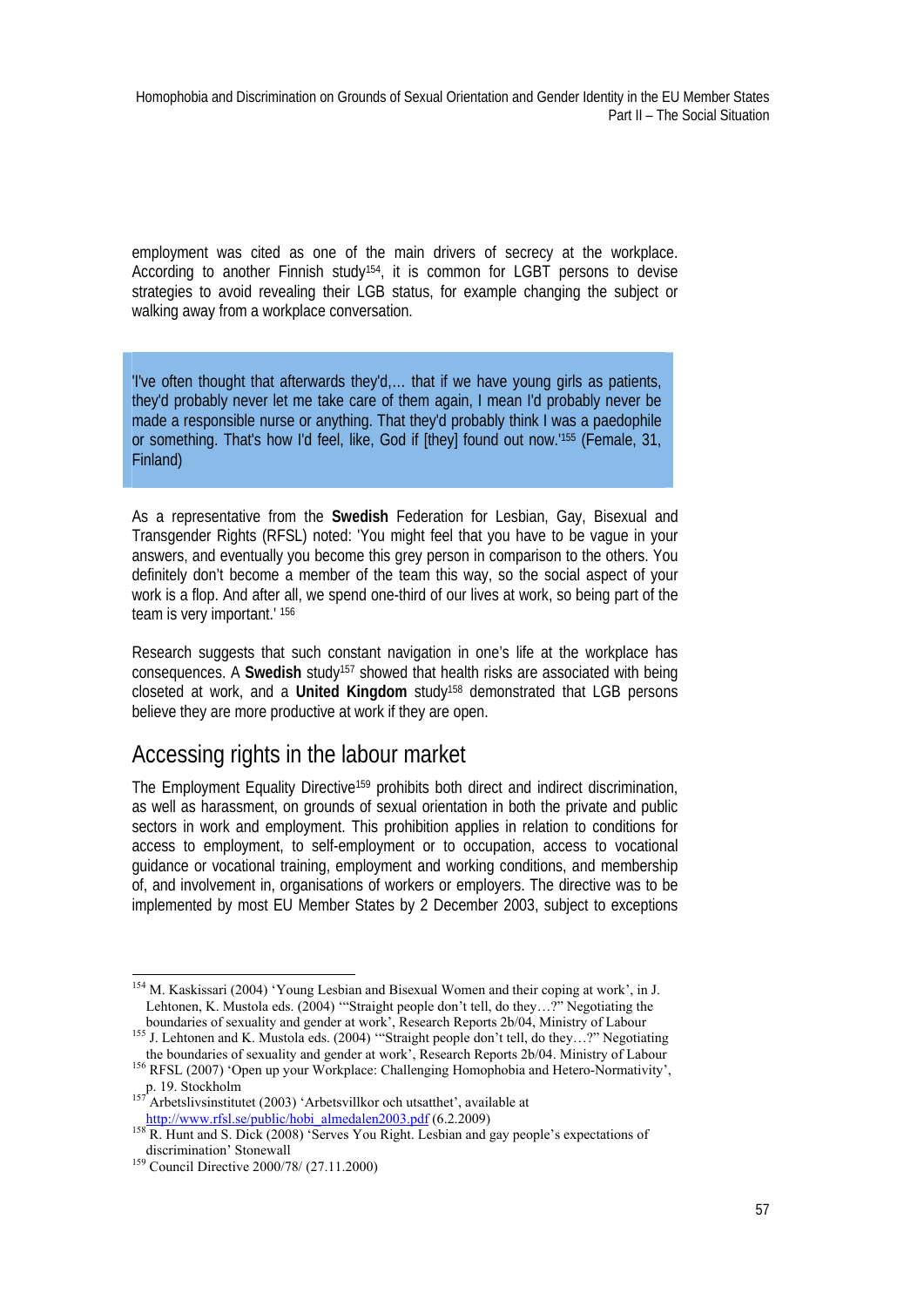relating to age and disability discrimination. Yet implementation has varied across the Member States.<sup>160</sup>

In the interviews with National Equality Bodies and LGBT NGOs the question of how LGBT persons access their rights and seek redress for discriminatory treatment proved to be an issue in all 27 Member States.

If an LGBT person is subject to discrimination, it is imperative that they have access to complaint mechanisms. In this respect the presence of a National Equality Body dealing with complaints on grounds of sexual orientation is pivotal for LGBT persons' possibilities of accessing the right to non-discrimination. However, in many Member States such a body simply does not exist.

There is a general convergence towards the model of a single Equality Body competent to deal with all discrimination grounds. Such model is already in place in 18 Member States (**Belgium**, **Bulgaria**, **Denmark, Germany**, **Greece**, **France**, **Ireland**, **Cyprus**, **Latvia**, Lithuania, **Luxembourg**, **Hungary**, t**he Netherlands**, **Austria**, **Romania**, Slovenia, **Slovakia** and the **United Kingdom**). In addition, while nine Member States do not, at the time of writing, have Equality Bodies competent to address discrimination on grounds of sexual orientation, three States are moving in this direction (**Estonia**, **Italy** and **Portugal**).

Figure 1.5 illustrates where National Equality Bodies cover discrimination on grounds of sexual orientation in the 27 Member States.

Only **Sweden** has had a body specifically tasked to deal with discrimination on grounds of sexual orientation, namely *HomO*, one of four Equality Ombudspersons. But since 1 January 2009 the Ombudsman against Discrimination on grounds of Sexual Orientation and the other Ombudsmen against discrimination have been merged into the Swedish Equality Ombudsman. The new Ombudsman will base its activities on the new Discrimination Act that will replace the existing seven pieces of legislation on discrimination.161 In sum, within the next year or two there will probably be 22 Member States with a single Equality Body competent to address all grounds of discrimination.

<sup>&</sup>lt;sup>160</sup> European Union Agency for Fundamental Rights (2008) 'Homophobia and Discrimination on Grounds of Sexual Orientation in the EU Member States: Part 1 – Legal Analysis', pp. 36-52.<br><sup>161</sup> The Equality Ombudsman shall ensure that discrimination on grounds of sex, transgender

identity or expression, ethnicity, religion or other belief, disability, sexual orientation or age does not occur in any area of society. The Ombudsman shall further promote equal rights and opportunities, supervise compliance with the Discrimination Act, handle individual complaints and promote equality through the provision of advice and education. http://www.homo.se/o.o.i.s/1210 (23.10.2008)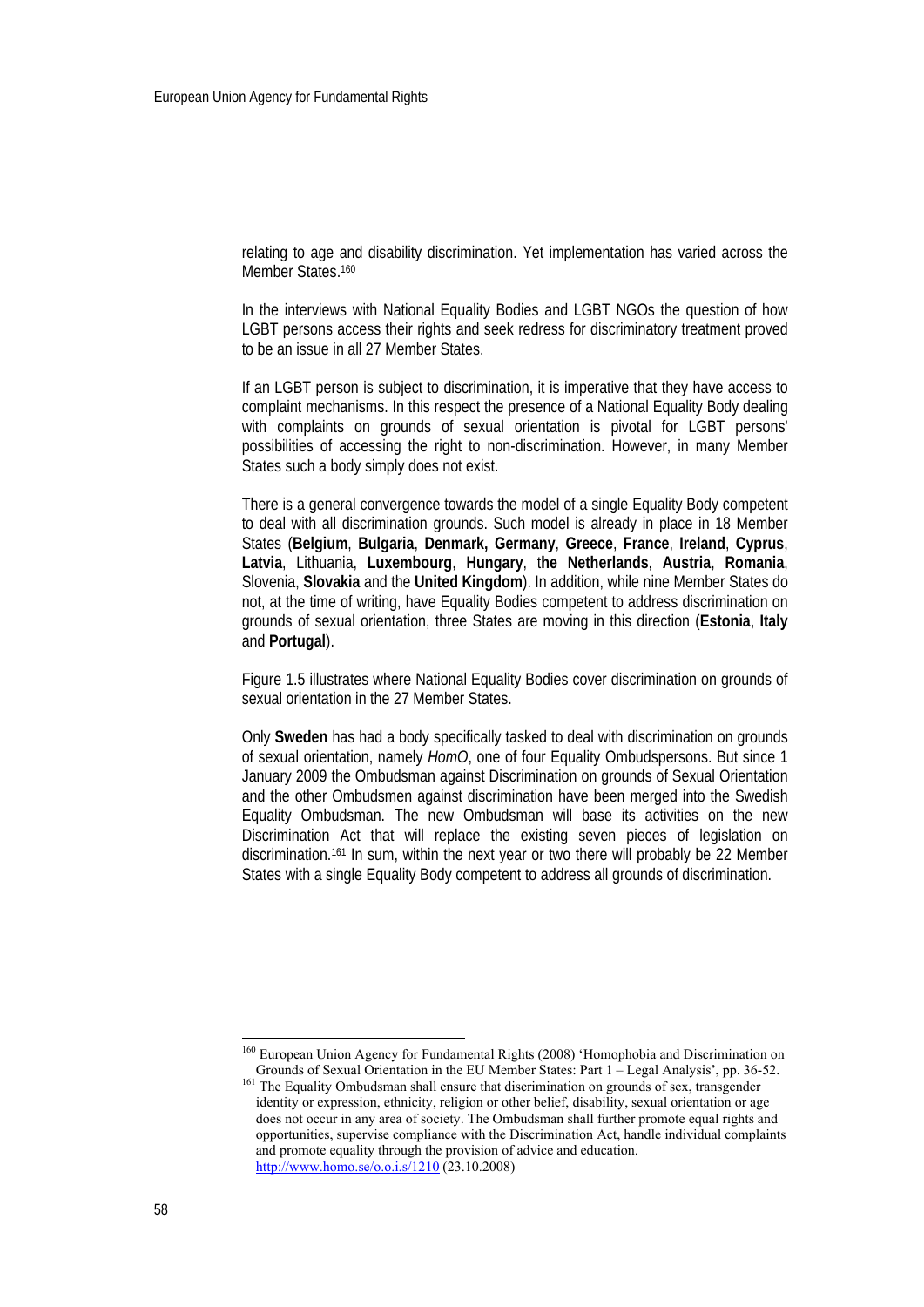

#### **Figure 1.5: National Equality Bodies**

Nine Member States do not have an Equality Body competent to address discrimination on grounds of sexual orientation (**Czech Republic**, **Denmark**, **Estonia**, **Spain**, **Italy**, **Malta**, **Poland**, **Portugal**, and **Finland**). In five of these, an Ombudsperson institution might be competent to receive complaints about discrimination on grounds of sexual orientation (**Czech Republic**, **Estonia**, **Spain**, **Poland**, and **Finland**). These types of Ombuds institutions, however, do not dispose of the range of powers envisaged by the Racial Equality Directive for Equality Bodies.

## Data on discrimination

There are few official statistical data on discrimination complaints. Ten Member States (**Austria**, Czech **Republic**, **Cyprus**, **Estonia**, Hungary, **Latvia**, **Lithuania**, t**he Netherlands**, **Romania** and **Sweden**) compile statistical complaints data. The following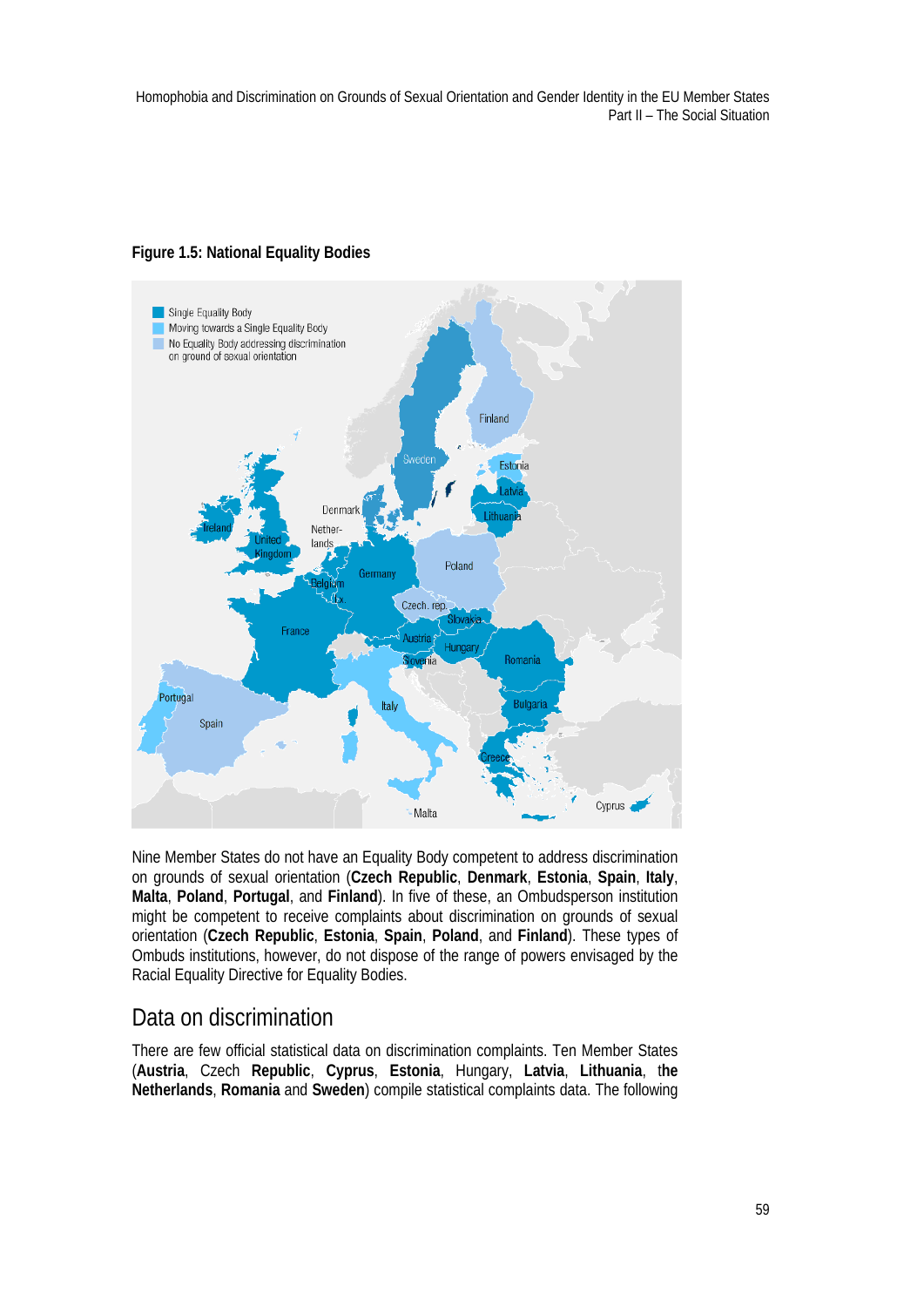| <b>Country</b>         | Total number of complaints of<br>discrimination on the ground of<br>sexual orientation - equality body,<br>tribunals, courts etc. $(2007)^{163}$ | Total number of findings<br>of discrimination<br>confirmed in 2007 by<br>equality body, tribunals,<br>courts etc. $(2007)^{164}$ |
|------------------------|--------------------------------------------------------------------------------------------------------------------------------------------------|----------------------------------------------------------------------------------------------------------------------------------|
| <b>Austria</b>         | 45                                                                                                                                               |                                                                                                                                  |
| <b>Czech Republic</b>  |                                                                                                                                                  |                                                                                                                                  |
| <b>Cyprus</b>          |                                                                                                                                                  | Decision pending                                                                                                                 |
| <b>Estonia</b>         |                                                                                                                                                  |                                                                                                                                  |
| <b>Hungary</b>         | 2                                                                                                                                                |                                                                                                                                  |
| Latvia                 | 12                                                                                                                                               |                                                                                                                                  |
| Lithuania              | 18                                                                                                                                               |                                                                                                                                  |
| <b>The Netherlands</b> | 6                                                                                                                                                | 3                                                                                                                                |
| Romania                | 7                                                                                                                                                |                                                                                                                                  |
| <b>Sweden</b>          | 62                                                                                                                                               | $6^{165}$                                                                                                                        |

table illustrates the total number of complaints in each country, along with the total number of findings of discrimination:162

Interviews with National Equality Bodies and LGBT NGOs in all 27 Member States highlighted the fact that despite the implementation of EU legislation and transposition of such law in national legislation around the EU, the amount of substantiated sexual orientation discrimination cases is remarkably low.

In **Latvia**, the Office of the Ombudsman and the LGBT NGO *Mozaika* suggest that the low number of discrimination cases can be attributed to a number of reasons, such as the reluctance of LGBT persons to deal with the publicity of a court case and the lack of recognition of the problems they face as discrimination.166 As a representative from the LGBT NGO *Mozaika*, put it during interview:

 $162$  Information from FRALEX country legal reports; information for Sweden from HomO  $163$  The complaints cover all social areas of discrimination (employment, education, housing, <sup>163</sup> The complaints cover all social areas of discrimination (employment, education, housing, goods and services etc.)<br><sup>164</sup> The number of complaints in 2007 does not necessarily correspond with findings from 2007 as

some decisions are not reached the same year as the complaint was made.<br><sup>165</sup> It is important to note that the 6 cases only reflects those cases where sufficient evidence of

discrimination was found and where a decision confirming the evidence was made. In the remaining 56 cases no finding of violation was found. This does not necessarily imply that there was no discrimination in the cases, but merely that for example the evidence to support

the Fieldwork meeting with the Office of the Ombudsman and Mozaika in (Latvia, 12 March) 2008)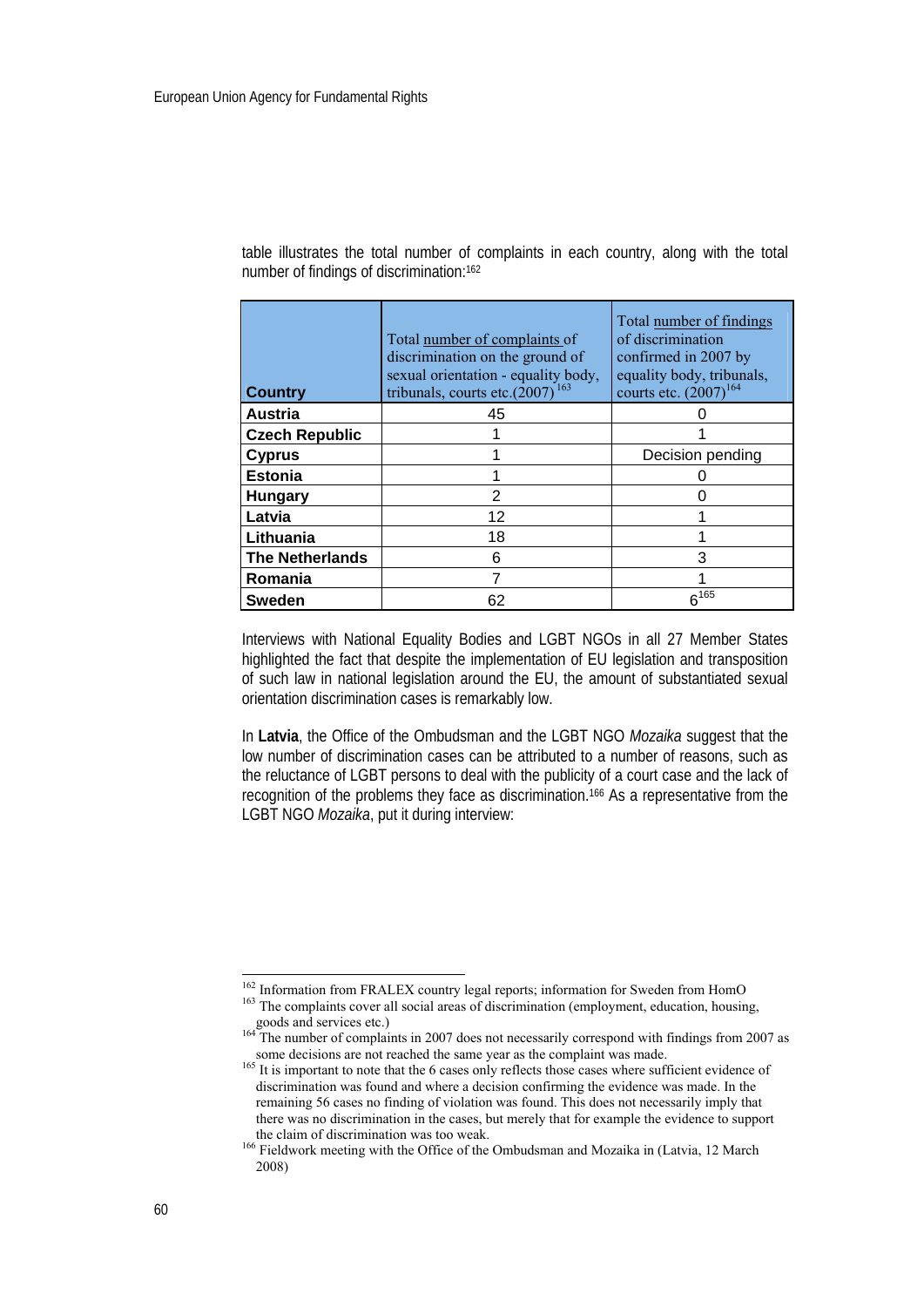'Generally, people are not open about their sexual orientation at work and they don't know their rights and want to avoid publicity. There is also the issue of internalised homophobia'

At interview, the LGBT NGO Campaign against Homophobia in **Poland** noted that for LGBT persons, filing a complaint poses a risk of losing one's job.167 With Poland's relatively high unemployment rate, LGBT persons are fearful of being victimised, and filing a complaint against an employer is perceived as lowering the chances of finding new employment.168 A representative from the Equality Authority in **Ireland** informed interviewers that due to fear of publicity, even LGBT persons who are well aware of their rights are reluctant to come forward and make claims.169

In 2007 the lesbian organisation *ŠKUC LL*, **Slovenia**, prepared the TV advertisement 'Stop homophobia: Safe workplace for everyone'. The advertisement featured famous **Slovenian** LGBT people at work. It was shown on national television and other local and commercial TV channels.170

In Greece, some limited discrimination testing research<sup>171</sup> showed that one in four employers were reluctant to call candidates which they know or presume are gay ('gaylabelled') to job interviews. This percentage is higher for male employers (1 in 3).

In **France**, the LGBT NGOs *Inter LGBT* and *L'Autre Cercle* told interviewers of 'a missing link' between the word 'discrimination' and sexual orientation: ''When you mention the word 'discrimination' people automatically think of gender and race/ethnicity—whereas the other grounds, including sexual orientation, are left far behind. ''172

<sup>&</sup>lt;sup>167</sup> Fieldwork meeting with Kampania, (Poland, 17 March 2008)

<sup>&</sup>lt;sup>168</sup> Fieldwork meeting with Kampania, (Poland, 17 March 2008)<br><sup>169</sup> Fieldwork meeting with the Equality Authority Ireland, (Ireland, 4 April)<br><sup>170</sup> See <u>http://www.ljudmila.org/lesbo/english.htm</u> (22.10.2008).<br><sup>171</sup> Dryd Greek Labour Market', Department of Economics, University of Crete, B.E.N.E.Tec, available at http://www.soc.uoc.gr/econ/wpa/docs/Sexual\_Orientation\_Discrimination\_in\_Greece\_Drydakis.p  $\frac{df}{172}$  Fieldwork meeting with Inter LGBT and L'Autre Cercle, (France, 10 March 2008)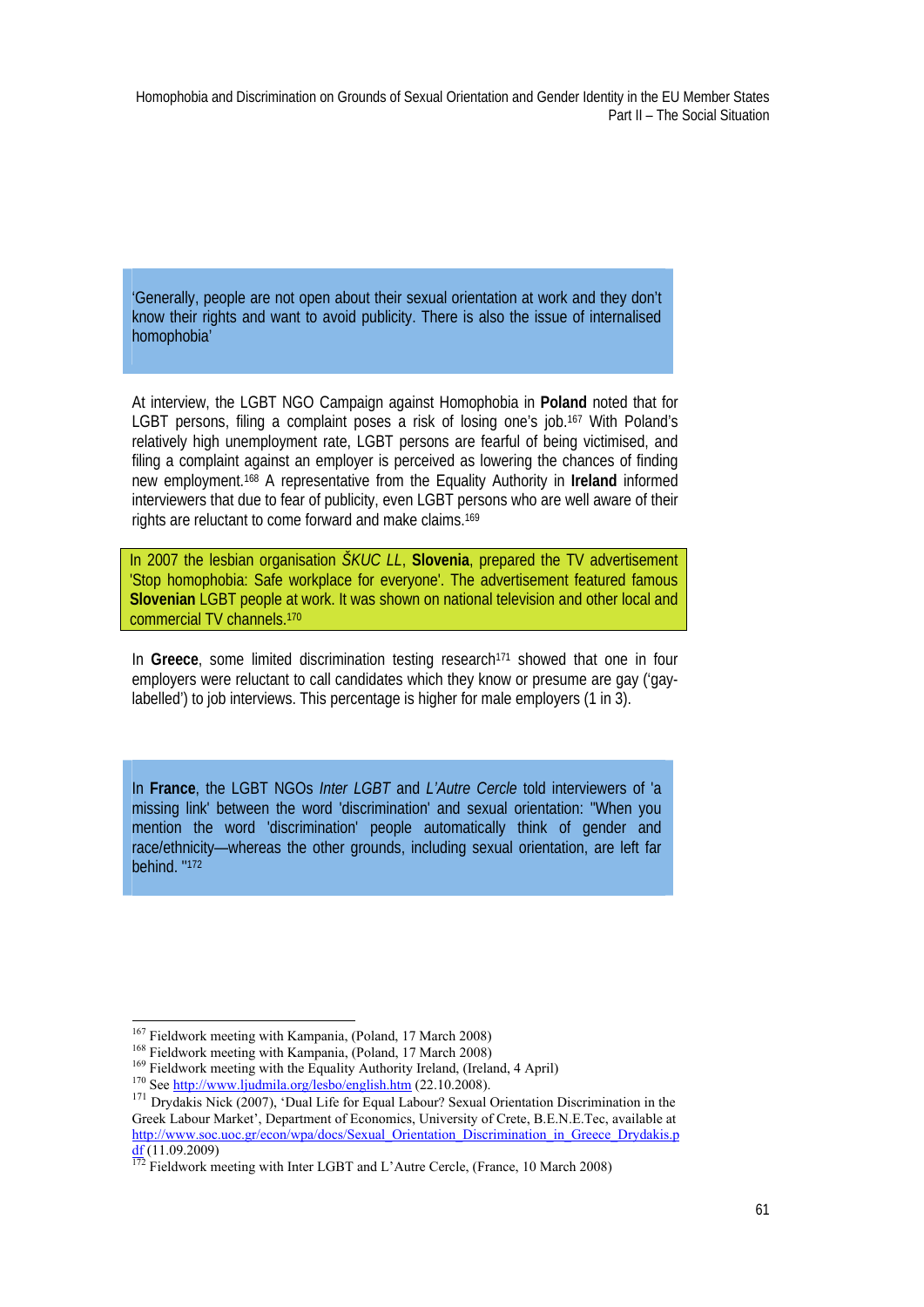In **France**, *HALDE* [High Authority for the Fight Against Discrimination and for Equality] has developed and distributed the Diversity Charter [*la charte de la diversité]* to hundreds of French companies raising awareness and mobilising key stakeholders to review their practices in this area.173

In **Austria**, a tram driver in Vienna who was bullied by colleagues for many years was finally dismissed by the public transport company. The employee sued the company and won his case in the first instance at a Vienna industrial court. As the transport company has appealed this decision, the case is still pending in the appeal court.174

The information provided by the LGBT NGOs is supported by research findings. A study175 covering both Northern Ireland in the **United Kingdom** and **Ireland** based on interviews with LGB individuals, NGOs and staff of Equality Bodies concluded that "all potential claimants face certain barriers during the identification and pursuit of complaints; however, many of these are heightened for LGB people." Some of the barriers identified were fear of victimisation, risk of dismissal and risk of being subject to homophobic or discriminatory actions.

The Eurobarometer survey also indicated a serious lack of awareness of the relevant anti-discrimination legislation. Almost half (45 per cent) of EU citizens believe that there are no laws prohibiting discrimination on the grounds of sexual orientation when hiring a new employee.176

## Experienced discrimination and homophobia in the workplace

The stakeholder e-survey included questions on the opportunities for obtaining employment as an openly LGBT person compared to a heterosexual person. Fortythree per cent of respondents said they thought that openly LGB persons would have 'unequal' or 'somewhat unequal' opportunities compared to heterosexuals. Fifty-one per cent thought that they would have 'moderately equal opportunities' or fairly equal opportunities', but only six per cent said that an openly LGB person would have equal opportunities. Regarding opportunities for obtaining employment as an openly transgender person, however, 71 per cent of the respondents consider that they would have 'unequal' or 'somewhat unequal' opportunities in getting a job.

<sup>&</sup>lt;sup>173</sup> See http://www.charte-diversite.com (7.2.2009)

<sup>174</sup> See: http://wien.orf.at/stories/270683 (10.01.2009) 175 J. Walsh, C. Conlon, B. Fitzpatrick and U. Hansson (2007) 'Enabling Gay, Lesbian and Bisexual Individuals to Access their Rights under Equality Law'*.* Dublin; Belfast: Equality

Authority and Equality Commission for Northern Ireland p. 4 176 Eurobarometer 263 (2007), available at http://ec.europa.eu/public\_opinion/archives/ebs/ebs\_263\_en.pdf (12.01.2009)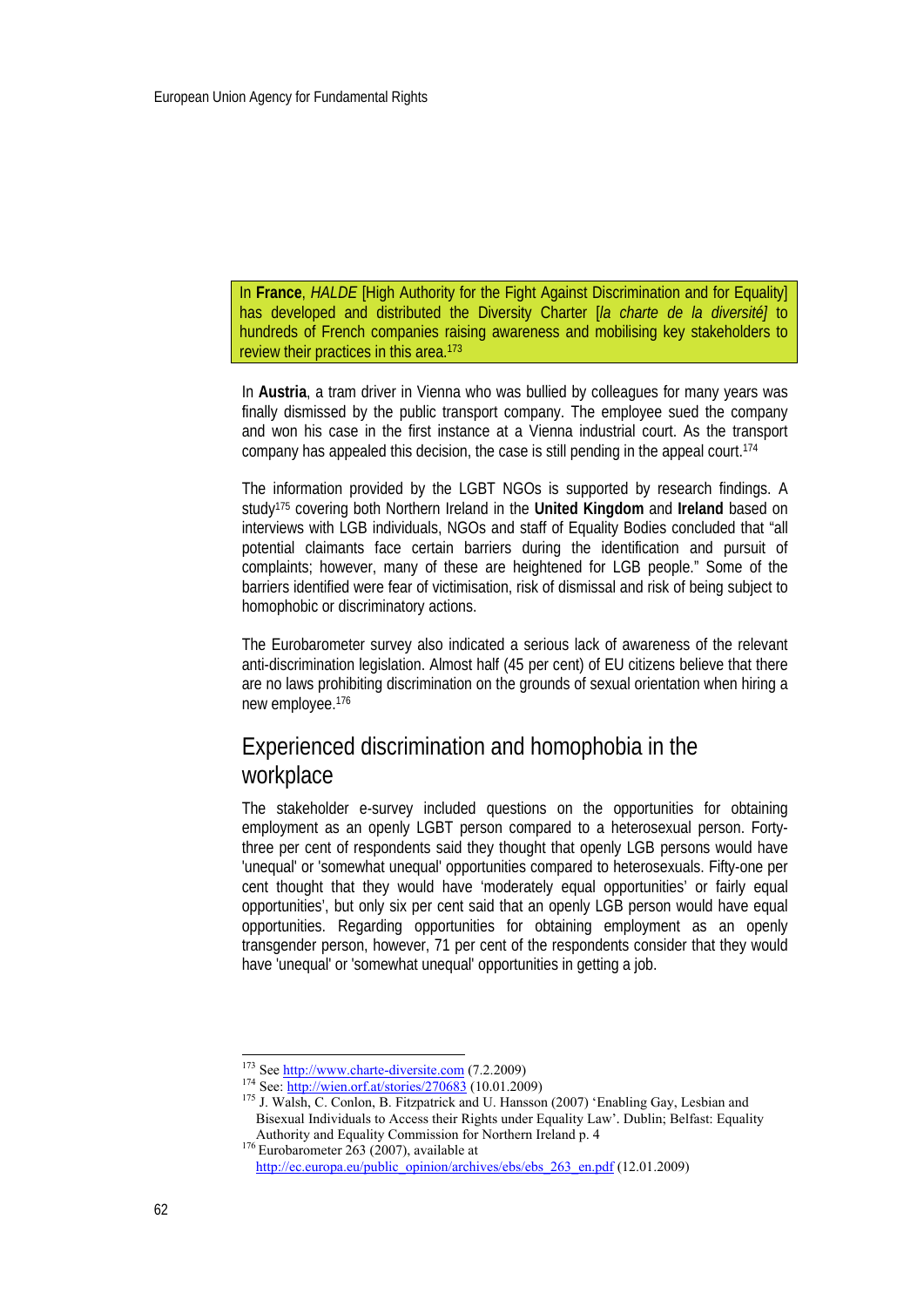### Research on workplace experiences

The results from the e-survey and fieldwork interviews correlate with research findings in several Member States, for example **Belgium**, <sup>177</sup> **Germany**, <sup>178</sup> **Sweden**, 179 **Slovakia**, <sup>180</sup> **Ireland**, <sup>181</sup> **Denmark**, <sup>182</sup> **Hungary**, <sup>183</sup> **Finland.**184 In summary, these research studies show that LGBT persons experience discrimination and homophobia in the workplace through direct and indirect discrimination (access to employment, dismissal and lack of promotion); unequal treatment in the areas of appreciation, performance pressure, advancement, training, earnings, and/or holiday; harassment in the form of demeaning or derogatory statements, name-calling or insults, use of abusive language by colleagues, mocking, ridicule, gossip or rumours; sexually explicit remarks; and social isolation.

1

<sup>&</sup>lt;sup>177</sup> Social and Economic Council Flanders (SERV), 'Holebi's en de arbeidsmarkt', SERV 2005; John Vincke, Alexis Dewaele, Wim Van den Berghe and Nele Cox, 'Zzzip – een statistisch onderzoek met het oog op het verzamelen van basismateriaal over de doelgroep holebi's', Gent

<sup>2006 178</sup> D. Frohn (2007) "Out im Office?!" Sexuelle Identität, (Anti-)Diskriminierung und Diversity am Arbeitsplatz'. Köln: Schwules Netzwerk NRW e.V. (ed.) funded by Ministry for

Intergenerational Affairs, Family, Women & Integration of North Rhine-Westphalia.<br><sup>179</sup> Arbetsvillkor och utsatthet, Arbetslivsinstitutet 2003<br><sup>180</sup> P.Jóiárt, M. Šípošová and A. Daučíková (2002) 'Report on Discrimination o

men and Bisexuals in Slovakia', Archive, Bratislava<br><sup>181</sup> The Equality Authority (2002) 'Implementing Equality for Lesbians, Gays and Bisexuals'.<br>Dublin

 $182$  The survey was conducted by CATINÉT Research on behalf of Ugebrevet A4. Findings

published in Ugebrevet A4, August 8, 2005 (A.F. Thøgersen, S. Kudahl). 183 J. Takács, L. Mocsonaki, and T. P. Tóth, 'A leszbikus, meleg, biszexuális és transznem<sup>ű</sup> (LMBT) emberek társadalmi kirekesztettsége Magyarországon' (Social Exclusion of LGBT People in Hungary), Budapest: MTA SZKI 2007. A recent survey in Hungary (Takács, Mocsonaki, and Tóth 2008), show that more than one third of the LGBT respondents stated to

experience discrimination and prejudice in their workplace<br><sup>184</sup> J. Lehtonen and K. Mustola eds. (2004) "Straight people don't tell, do they…?" Negotiating the boundaries of sexuality and gender at work'. Research Reports 2b/04. Ministry of Labour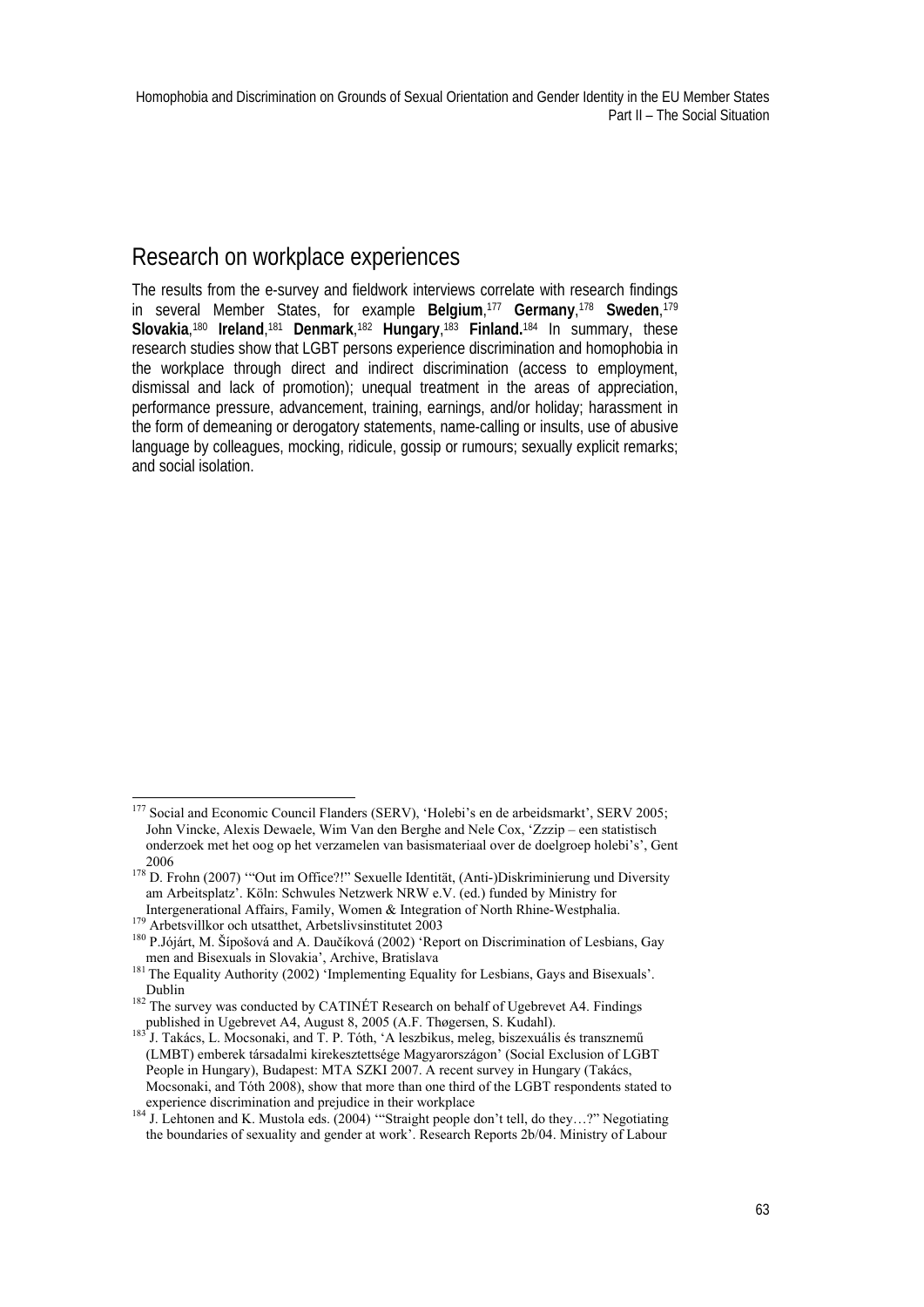While lack of openness can render the problem of sexual orientation discrimination invisible, closeted LGBT persons also experience discrimination. Research conducted in the **Slovak Republic**185 showed that although many LGB persons conceal their sexual orientation at work, more than 25 per cent experienced harassment. In **Sweden** a man employed by a hospital in Skåne reported his employer to the Equality Body *HomO* for discrimination in working life on the grounds of his sexual orientation, because after mentioning at his work that he was a homosexual, he was subjected to insinuations, disparaging comments and downright 'mobbing' by his colleagues for several years. Despite several appeals to his supervisor, no action was taken. *HomO* contacted the Swedish Municipal Workers' Union, to which the man belonged, and the union represented him in negotiations with the employer, who admitted having failed to fulfil his obligations to take action. The complainant was awarded compensation of more than SEK 30,000 (approximately 3,000 EUR).186

TRACE –Transnational Cooperation for Equality187 is the result of a collaboration between four EQUAL projects in **France** (*Deledios*), **Lithuania** (Open and Safe at Work), **Slovenia** (Partnership for Equality) and **Sweden** (Beneath the Surface) and aiming at combating discrimination and inequality of LGB persons in employment. Open up Your Workplace: Challenging Homophobia and Hetero-normativity is a book consisting of experiences and practical advice gathered from TRACE, which examines how norms and prejudice operate at the workplace and how to change them.<sup>188</sup>

### The prevalence of discrimination

A number of studies have been carried out with the aim of surveying the extent of discrimination against LGBT persons in the labour market. In this section surveys in **France**, **Sweden**, **Denmark**, **Hungary** and the **United Kingdom** indicating the prevalence of discrimination and perceived discrimination are highlighted.

In **France**, the national opinion poll conducted by the observatory of *L'Autre Cercle* showed that 42 per cent of homosexuals are not visible within their company, while 16 per cent of the cases of homophobia reported in the annual report of *SOS Homophobie* (2007) are related to work. In **Sweden**, a survey189 by the *Arbetslivsinstitutet* [National Institute for Working Life] showed that 30 per cent of homosexual and bisexual women said that demeaning statements of LGB persons were common at work.<sup>190</sup> A survey

<sup>&</sup>lt;sup>185</sup> Paula Jójárt, Marianna Šípošová and Anna Daučíková, 'Report on Discrimination of Lesbians, Gay men and Bisexuals in Slovakia', Archive, Bratislava 2002.<br><sup>186</sup> See <u>www.homo.se</u> (19.08.2008) (Decision of 6 November 2000, Dossier No. 103/99)<br><sup>187</sup> See http://www.atviri.lt/index.php/about trace transpational cooper

<sup>(22.10.2008)&</sup>lt;br>
<sup>188</sup> See <u>http://www.atviri.lt/index.php/about\_trace\_\_transnational\_cooperation/publications/1822</u><br>
<sup>189</sup> A theterrillians and the intervention of the intervention of the interventions.

<sup>&</sup>lt;sup>189</sup> Arbetsvillkor och utsatthet, Arbetslivsinstitutet 2003. Stockholm.<br><sup>190</sup> Arbetsvillkor och utsatthet, Arbetslivsinstitutet 2003. Stockholm.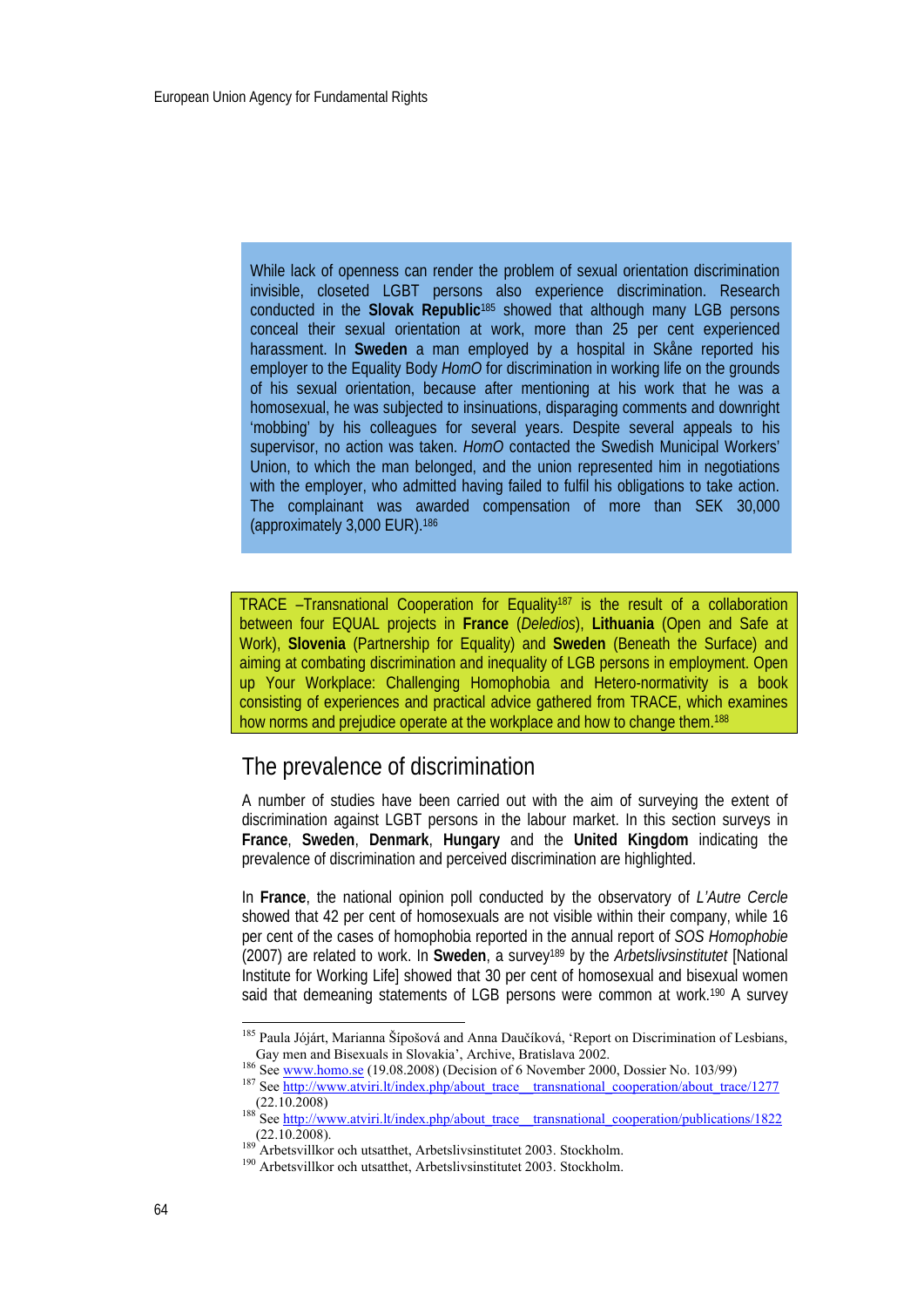conducted on sexual orientation discrimination of lesbians and gay men in **Denmark** showed that 39 per cent had experienced discrimination at work because of their sexual orientation.191 A recent analysis of 150 personal accounts of discrimination and a survey conducted by the Institute of Sociology in **Hungary** showed that more than one-third of the LGBT respondents experienced discrimination and prejudice at work.192 In a survey193 carried out by the trade union UNISON in the **United Kingdom**, 52 per cent of LGBT members said that they have been discriminated against because of their sexual orientation.

Another **United Kingdom** study,194 by Stonewall, that surveyed 1,658 LGB persons across Britain, showed that 20 percent of respondents experienced bullying from their colleagues because of their sexual orientation. Furthermore, findings showed that certain categories of lesbian and gay employees - such as skilled, semiskilled or unskilled manual workers - are 50 per cent more likely to experience bullying than higher managerial, administrative or clerical employees.

Clearly the proportion of those experiencing discrimination based on sexual orientation in these surveys is unacceptably high. In addition, it is reasonable to assume that given the lack of visibility and disclosure of LGBT identity the results partially mask the real magnitude of the problem.

## Employers' attitudes and responsibilities towards LGBT staff

EU anti-discrimination law places obligations on employers to protect employees from discrimination, and to ensure equal treatment on grounds of sexual orientation. Nevertheless, the responsibility of the employer was rarely mentioned during the fieldwork interviews by the National Equality Bodies, public authorities and LGBT NGOs interviewed for this report.

A **United Kingdom** study addressing the impact of employment equality legislation195 found that 34 per cent of LGB respondents said employment equality legislation has had a positive impact and that 65 per cent said they would be more likely to file a complaint after the introduction of the regulations if a problem arose.

<sup>-</sup> $191$  The survey was conducted by CATINÉT Research on behalf of Ugebrevet A4. Findings published in Ugebrevet A4, August 8 2005 (A.F. Thøgersen, S. Kudahl). 192 J. Takács, L. Mocsonaki, and T. P. Tóth, 'A leszbikus, meleg, biszexuális és transznem<sup>ű</sup>

<sup>(</sup>LMBT) emberek társadalmi kirekesztettsége Magyarországon' (Social Exclusion of LGBT

 $\frac{193}{193}$  Unpublished survey of UNISON LGBT members<br><sup>194</sup> R. Hunt and S. Dick (2008) 'Serves You Right. Lesbian and gay people's expectations of

discrimination' Stonewall<br><sup>195</sup> Colgan, F., Creegan, C., McKerney, A. and Wright, T. (undated) 'Lesbian, Gay and Bisexual Workers: equality, Diversity and Inclusion in the Workplace: A Qualitative Research Study'. COERC/London Metropolitan University.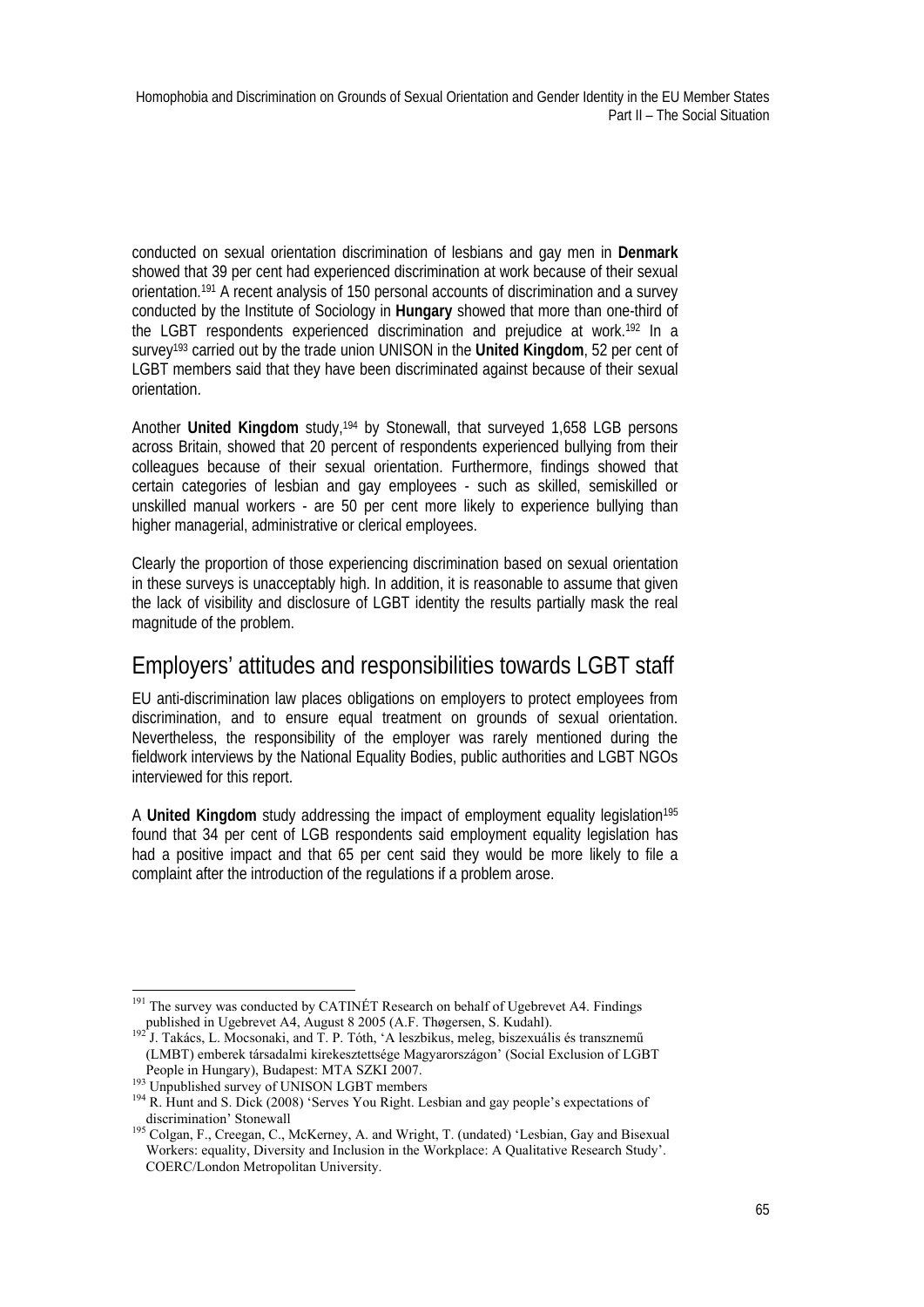'Equality for lesbian and gay people is integral to our corporate equality policies. We want to be a safe place for lesbian and gay people to work. As the largest employer in the county we also see our role as setting an example to other employers in the area.'196 (Senior Education Officer, Denbighshire County Council, **UK**)

These findings highlight the role of management. A **German** study showed that diversity management activities and an open-minded culture (offering partner benefits, for example) have an influence on the openness and welfare of LGB employees.<sup>197</sup> Interviewees pointed out that the mere presence of diversity management policies does not necessarily prevent discrimination.<sup>198</sup> Nevertheless, it can be an important first step in an organisation.

According to an ILGA-Europe report, action by employers responding to pressure for legal compliance is yielding to a growing argument about the 'business case' for diversity.199 In **Germany**, for example, a number of multinational companies (Ford, Schering and Deutsche Bank, to name a few) support the creation of LGB networks within their companies and include partner benefits for both LGB and heterosexual workers.200

**Diversity Programmes.** The Stonewall Diversity Champions programme was established in the **United Kingdom** in 2001 to bring together organisations that wanted to tackle sexual orientation discrimination, share good practice, benchmark and develop ideas and promote diversity in the workplace. The companies involved have taken a number of steps outlined in the Stonewall Diversity Champions programme: For example, they have developed and promoted a written equality and diversity policy barring discrimination and specifically identifying sexual orientation as a dimension of discrimination; they have developed a working group/diversity team that includes LGB issues; they have established a lead person for LGB issues at board/chief executive level; they have established an LGBT network group for support, consultation and policy instruction at the workplace.<sup>201</sup>

<sup>&</sup>lt;sup>196</sup> Stonewall (2007) 'Sexual Orientation Employer Handbook', Third Edition, p. 8.

<sup>&</sup>lt;sup>197</sup> D. Frohn (2007) "Out im Office?!" Sexuelle Identität, (Anti-)Diskriminierung und Diversity am Arbeitsplatz'. Köln: Schwules Netzwerk NRW e.V. (ed.) funded by Ministry for

Intergenerational Affairs, Family, Women & Integration of North Rhine-Westphalia. 198 Fieldwork meeting with Cigale (Luxembourg 7 April 2008), Fieldwork meeting with Arcigay

and Arcilesbica, (Italy 5 March 2008).<br><sup>199</sup> S. Quinn, B. Hardt and E. Paradis (2007) 'Going Beyond the Law: promoting equality in

employment'. ILGA-Europe report <sup>200</sup> S. Quinn, B. Hardt and E. Paradis (2007) 'Going Beyond the Law: promoting equality in employment'. ILGA-Europe report <sup>201</sup> See http://www.stonewall.org.uk/workplace/1447.asp (18.02.2009)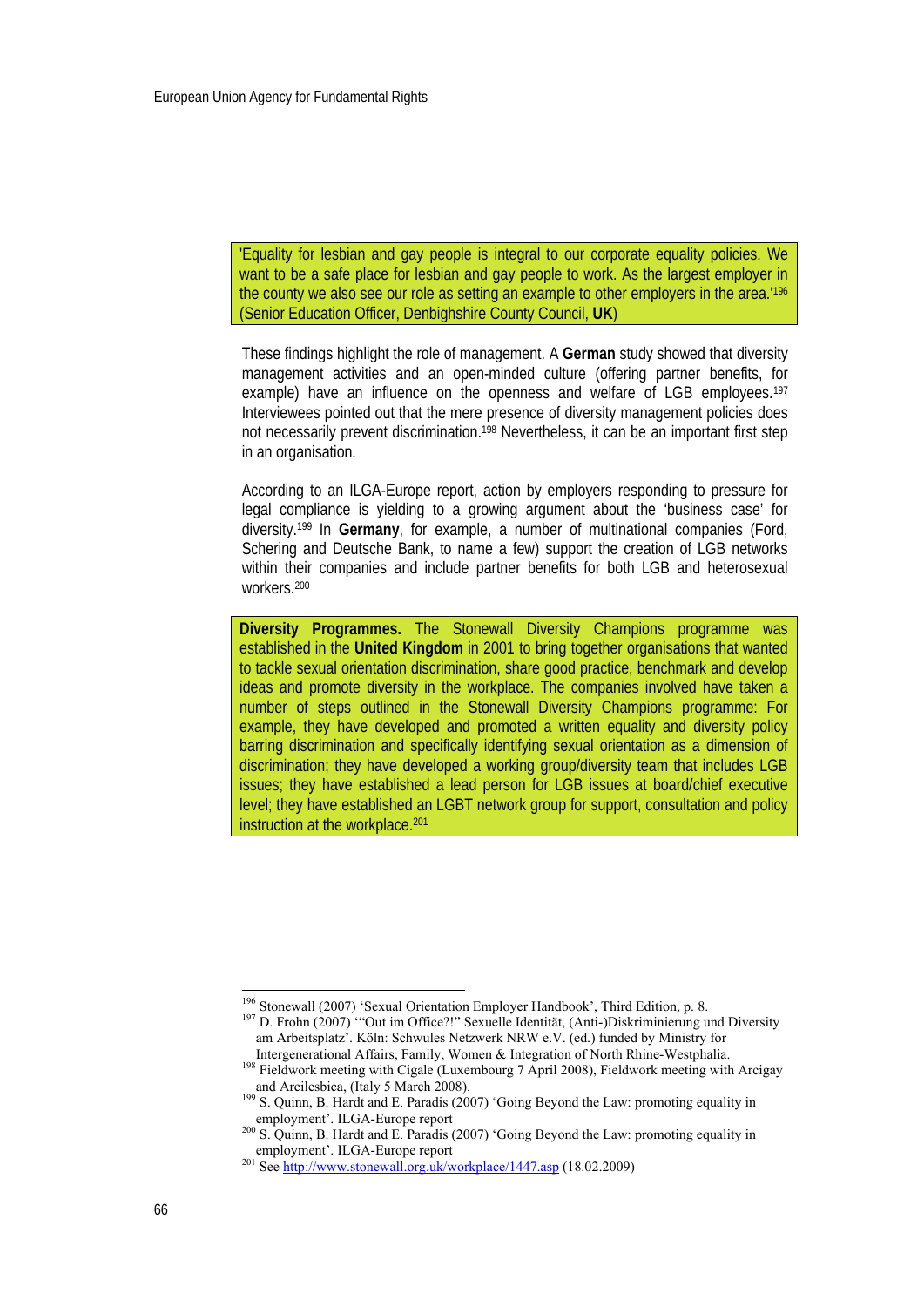**The Swedish** *All Clear* **partnership** project brought together a number of organisations with the common objective of creating a working environment of universal respect regardless of sexual orientation. Employers' organisations, unions, LGBT organisations and a municipality worked together, offering seminars, training sessions and a variety of publications. Over three years around 8,000 union representatives, employers and others were educated through the project. The project finished in the autumn of 2007.202

## **Conclusions**

LGBT persons are subject to homophobia and discrimination in the labour market in a number of ways: direct discrimination, harassment, bullying, ridicule and being socially 'frozen out'. Due to the invisibility of LGBT persons and a relatively low level of recorded complaints to National Equality Bodies, the actual extent of homophobia, transphobia and discrimination is not possible to determine. A general lack of awareness of rights, together with the reluctance of LGBT persons to publicly display their sexual orientation or gender identity through a tribunal or court case partly explain this phenomenon.

Many workplaces are currently not considered 'safe havens' for LGBT staff. Although data varies according to national context, studies and interviews with National Equality Bodies and LGBT NGOs demonstrate that the majority of LGBT persons are generally reluctant, or somewhat reluctant, to being 'out' and open in the workplace.

Past experiences or fear of homophobia and discrimination, the risk of dismissal and the workplace environment all play a role in determining LGBT persons' decisions about openness in the workplace. Nevertheless, closeted sexual orientations can affect the health and well-being of LGBT staff and may result in less satisfactory work results.

The role of management, as well as the presence or lack of diversity and equal treatment policies, has implications for LGBT persons' perception of a safe and inclusive work environment. Here, the presence of employment equality legislation, and its inclusion of LGBT persons, influences the incentives to bring discrimination cases forward.

<sup>-</sup><sup>202</sup> See http://www.frittfram.se/default.asp?lid=1 (22.10.2008).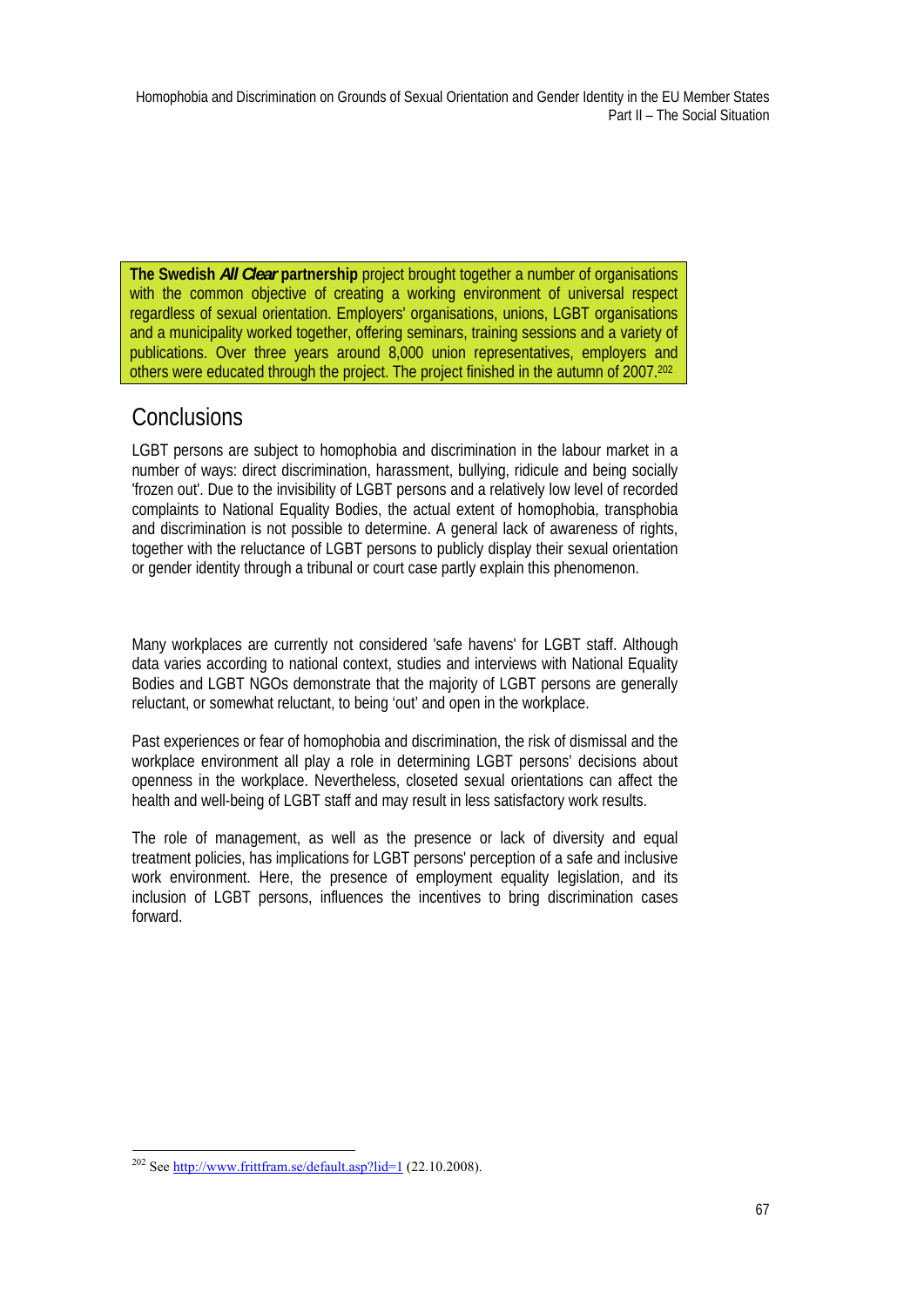# 5. Education

This section examines bullying and harassment of LGBT youth in schools and its impact, as well as the invisibility of sexual orientation issues in school curricula and culture.

As the European Commission has noted, '[t]here is considerable evidence of discrimination on grounds of sexual orientation in schools, primarily involving homophobic bullying.'203 A study carried out by the Equality Authority in **Ireland** shows that many LGB persons become aware of their homosexual orientation before the age of fifteen, meaning that many LGBT persons often go through adolescence and school knowing their sexual identity, leaving them potentially vulnerable.204 Furthermore, according to an ILGA-Europe study,205 adolescence is a critical time in a person's socialisation, when "girls learn to be girls and boys learn to be boys", i.e. when the boundaries of gender expression and behaviour are influenced by others, including peer group members, friends, teachers and family members.

Across the EU, the majority of National Equality Bodies, LGBT NGOs and public authorities interviewed, identified and highlighted bullying and harassment, as well as lack of representation of LGBT identities and issues, as key concerns in education.

### Bullying and harassment of LGBT youth in schools

Comprehensive studies and surveys on homophobia, transphobia and discrimination of LGBT persons in education provide some evidence in a number of Member States. Interviews with National Equality Bodies, public authorities and LGBT NGOs in all 27 Member States showed that manifestations of homophobia are a major problem in educational settings across the EU.

<sup>&</sup>lt;sup>203</sup> See Commission Staff Working Document accompanying a Proposal for a Council Directive on implementing the principle of equal treatment between persons irrespective of religion or

belief, disability, age or sexual orientation. SEC(2008) 2180, 2.7.2008, p 18 204 The Equality Authority (2002) 'Implementing Equality for Lesbians, Gays and Bisexuals',

Dublin 205 J. Takács (2006) 'Social Exclusion of young lesbian, gay, bisexual and transgender (LGBT) people in Europe', Brussels: ILGA-Europe and IGLYO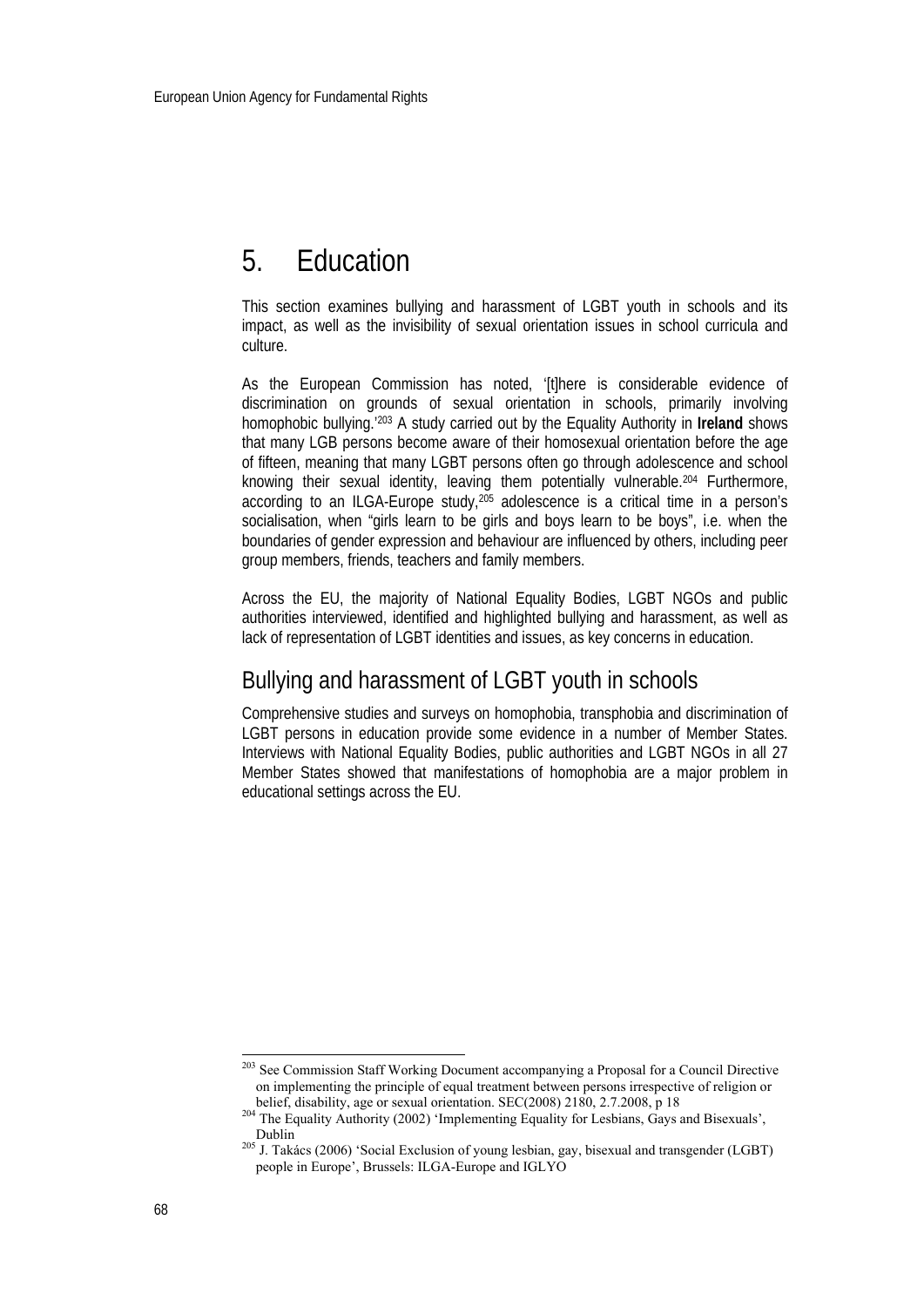Comments from the guys didn't bother me because that was just guys being guys. I mean, it shouldn't be that way but it doesn't bother you because when you've heard it about a million times you get to know it all and it's just, you don't think that is so important for you. But the certain individual…did bother me because I don't really need someone who I thought was a friend commenting on my sexuality with loads of others. So I mean, that did bother me and affected my studies because I was quite angry and filled up about that individual. And I didn't go to school for quite a while because I was so angry with that individual. (Gay man, aged 17, London)<sup>206</sup>

In interview, the **Belgian** LGBT NGO *Arc en Ciel*, was of the opinion that homophobia and bullying in schools are issues of the utmost concern.207 Similarly, the LGBT NGO *FELGT,* in **Spain**, told interviewers that 'coming out' in high school poses a safety risk and incidents of homophobia continue to occur in high schools.208 The LGBT NGO *Hàttèr* noted, during interview, high levels of LGBT harassment and bullying in **Hungarian** schools.209

Many LGBT NGOs and National Equality Bodies pointed to the use of the word 'gay' as a common derogatory term in schools. They also said that teachers are often reluctant to take name-calling and other types of LGBT harassment seriously.

Bullying and harassment of LGBT students have been studied in the **United Kingdom**, **Malta**, **Ireland** and by ILGA-Europe.

In the **United Kingdom** experiences of LGB persons in education were examined in a 2006 survey of 1,100 LGB youth.210 The survey found that almost 65 per cent of young LGB persons stated that they had experienced bullying in British schools because of their sexual orientation. Forms of harassment included verbal abuse (92 per cent), physical abuse (41 per cent), cyber-bullying (41 per cent), death threats (17 per cent) and sexual assault (12 per cent). Practically all young LGB persons stated that they hear phrases like 'that's so gay' used in a pejorative way and hear insulting remarks such as 'poof', 'dyke' and 'rug-muncher'.

In **Malta,** the Gay Rights Movement studying homophobic bullying, harassment and violence by students and teachers found that transgender students were likely to drop

1

<sup>&</sup>lt;sup>206</sup> Fiona Colgan, Chris Creegan, Aidan McKearney and Tessa Wright, 'Lesbian, Gay and Bisexual Workers: Equality, Diversity and Inclusion in the Workplace. A Qualitative Research Study' Comparative Organisation and Equality Research Centre (COERC) London<br>Metropolitan University, available at http://www.unison.org.uk/file/A2742.pdf (14.02.2009)

<sup>2007</sup> Fieldwork meeting with Arc en Ciel (Belgium 3 April 2008)<br>
2008 Fieldwork meeting with FELGT (Spain 13 March 2008)<br>
2008 Fieldwork meeting with Hàttèr (Hungary 17 April 2008)<br>
210 R. Hunt, J. Jensen (2007) 'The Experi School Report'. Stonewall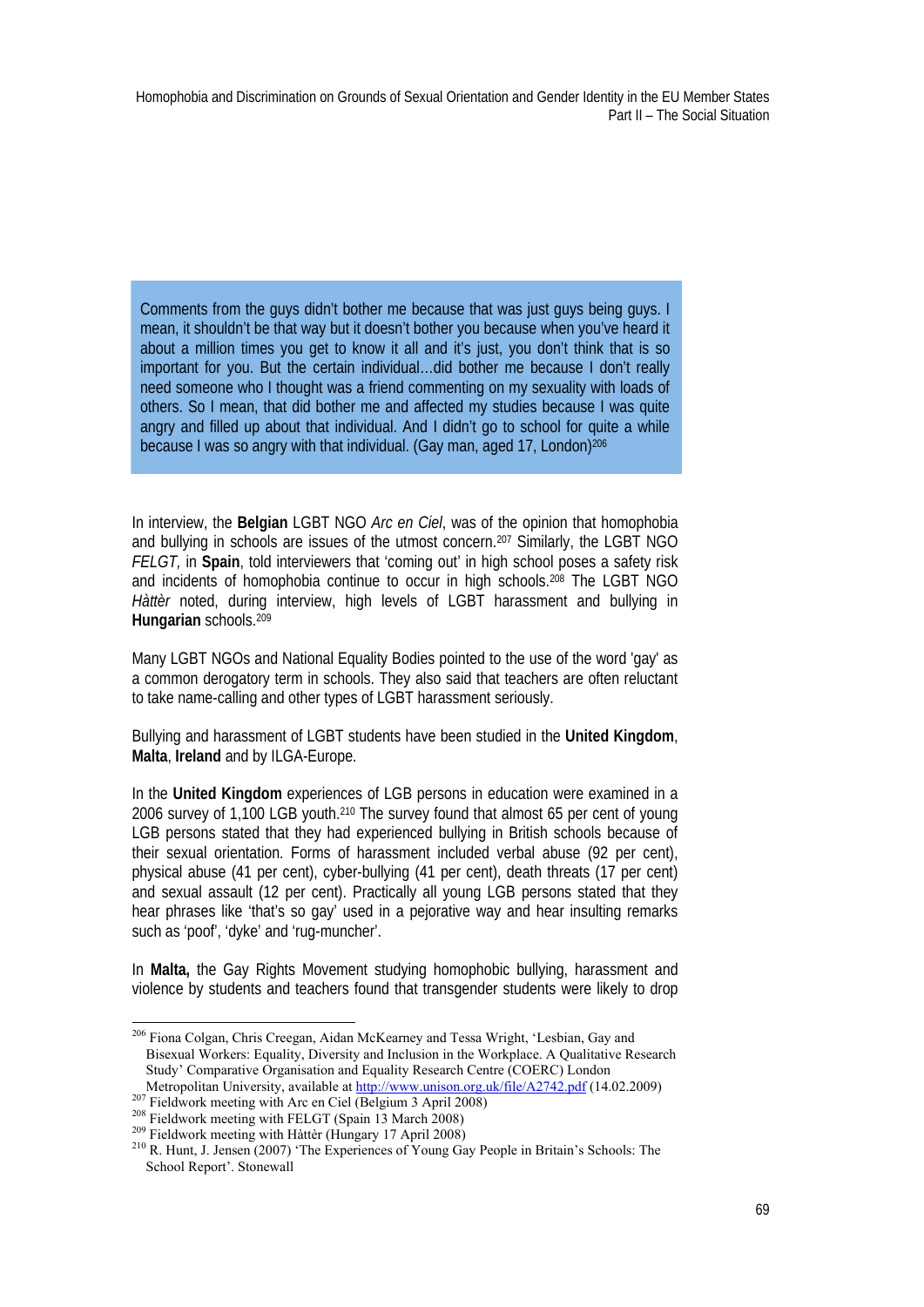out of school or skip classes because of the bullying, harassment or lack of understanding by teachers and students.211

In **Ireland**, research on homophobic bullying was carried out in 365 schools.<sup>212</sup> According to the findings, 79 per cent of the teachers surveyed were aware of instances of verbal homophobic bullying and 16 per cent of the teachers had encountered instances of physical homophobic bullying. A further finding of the research was that homophobic bullying is more likely to take place in boys' single-sex schools and coeducational schools than in girls' single-sex schools.

Research213 carried out by ILGA-Europe and IGLYO included 754 responses from young LGBT people from 37 European countries. The research found that 61 per cent referred to negative personal experiences at school related to their LGBT status and 53 per cent reported having being bullied. The research also showed that both LGBT and heterosexual youth that do not conform to stereotypical gender expressions and behaviour are at risk in the school environment. Bullying was often interpreted by respondents as being related to or being the consequence of gender nonconforming behaviour, character and look – or what was perceived to be such by others.

In **Sweden**, a male pupil complained that during the last three years of the nine-year compulsory school he had been subjected to harassment on grounds of sexual orientation from other pupils and school staff. According to the complainant, the school had been aware of the fact that he was being subjected to harassment but had failed to secure sufficient measures to prevent further degrading treatment. In contacts with the Ombudsman the municipality responsible for the school stated that the school had made great efforts to improve the pupil's situation and that it had met the demands placed upon it. A settlement was subsequently reached between the Ombudsman and the municipality. The settlement included the payment of 30,000 SEK (approximately  $\epsilon$ 3,200) by the municipality to the pupil.<sup>214</sup>

-

<sup>&</sup>lt;sup>211</sup> Malta Gay Rights Movement (2003) 'Sexual Orientation Discrimination in Malta: A Report on Discrimination, Harassment, and Violence against Malta's Gay, Lesbian and Bisexual Community', Malta: Union Press. And J. Takács (2006) 'Social exclusion of young lesbian,

gay, bisexual and transgender (LGBT) people in Europe', Brussels: ILGA-Europe and IGLYO 212 N. James, M. Galvin and G. McNamara (2006) 'Straight talk: Researching gay and lesbian issues in the school curriculum'. Dublin: Centre for Educational Evaluation, Dublin City

University<br>
<sup>213</sup> J. Takács (2006) 'Social Exclusion of young lesbian, gay, bisexual and transgender (LGBT)<br>
people in Europe', ILGA-Europe and IGLYO<br>
<sup>214</sup> Decision 3, Away 1997, D.

Decision, 3 August 2007, Dossier no. 620-2006, available at www.homo.se/o.o.i.s/4034 11/072008 (12.10.2008)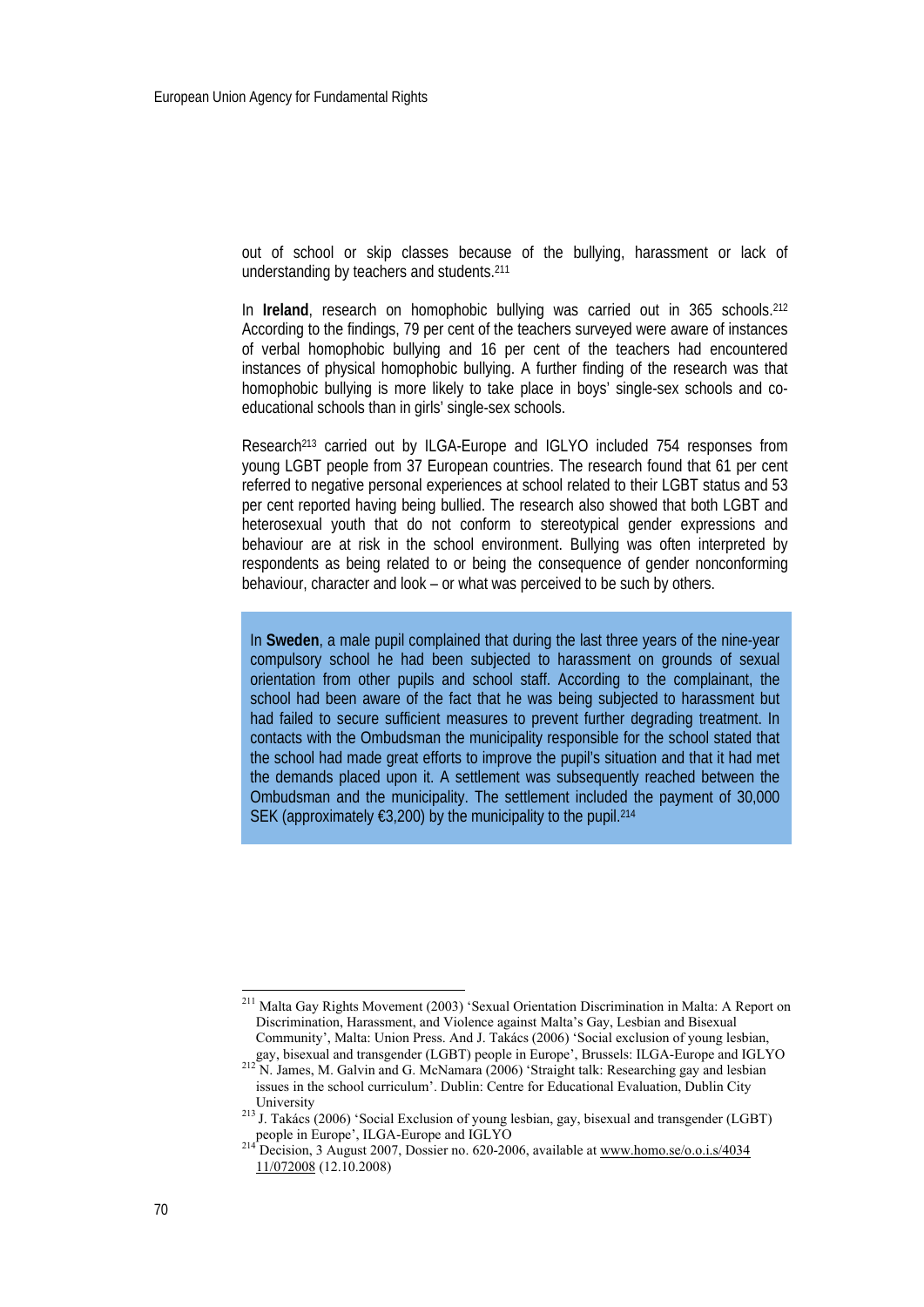**Anti-homophobic school bullying campaign:** In **Ireland**, the initiative *Making Your School Safe* carried out by the Equality Authority and *BeLonG To* addressed school principals, teachers and students. It included a variety of activities, such as posters for schools carrying the message: 'Homophobic bullying is not acceptable in our school', booklets, fliers, etc. The project campaigned for further action by schools, for example, developing anti-bullying and anti-harassment policies, and codes of behaviour; including LGBT issues in school equality policies; training and empowering staff to address homophobic harassment and bullying in school more effectively; ensuring that guidance counsellors are properly trained in sexual identity issues.215

LGBT NGOs and National Equality Bodies interviewed during the fieldtrips highlighted particularly that teachers do not respond to the use of homophobic language at school or fail to take measures to prevent the use of such language. A study in the **United Kingdom** found that homophobic bullying and harassment sometimes persists despite school staff awareness: out of 300 schools observed, 82 per cent were aware of verbal homophobia and 26 per cent reported knowledge of incidents of physical homophobic bullying. But although all schools surveyed had general anti-bullying policies, only 6 per cent of these recognised specifically homophobic bullying.216

In this context, research in Ireland found that the majority of Irish second-level schools have anti-bullying and equal treatment policies, but few refer specifically to gay and lesbian equality: most teachers were aware of homophobic bullying in their schools, but 41 per cent stated that it is more difficult to respond to than other forms of bullying. Some teachers did not consider this type of behaviour to be anything more than 'horseplay' or 'messing around'.217 This approach, however, might also be interpreted by students as condoning such behaviour.

In **Sweden**, research suggests that teachers lack the tools to address LGBT issues. A survey carried out by the Beneath the Surface project shows that only eight per cent of teacher respondents think that they have been trained to address such issues properly.218

<sup>&</sup>lt;sup>215</sup> See http://www.equality.<u>ie/index.asp?docID=593</u> (17.10.2008)

 $2^{16}$  S. Averill (2004) 'How can young people be empowered to achieve justice when they experience homophobic crime?' available at http://www.schoolsout.org.uk/research/docs/Partners%20An%20update%20to%20tackling%20homophobia.pdf

<sup>(11.11.2008)</sup> 217 J. Norman, M. Galvin and G. McNamara (2006) 'Straight talk: Researching gay and lesbian issues in the school curriculum'. Dublin: Centre for Educational Evaluation, Dublin City

<sup>2&</sup>lt;sup>18</sup> See http://www.ytan.se/?p=1892 (18.08.2008)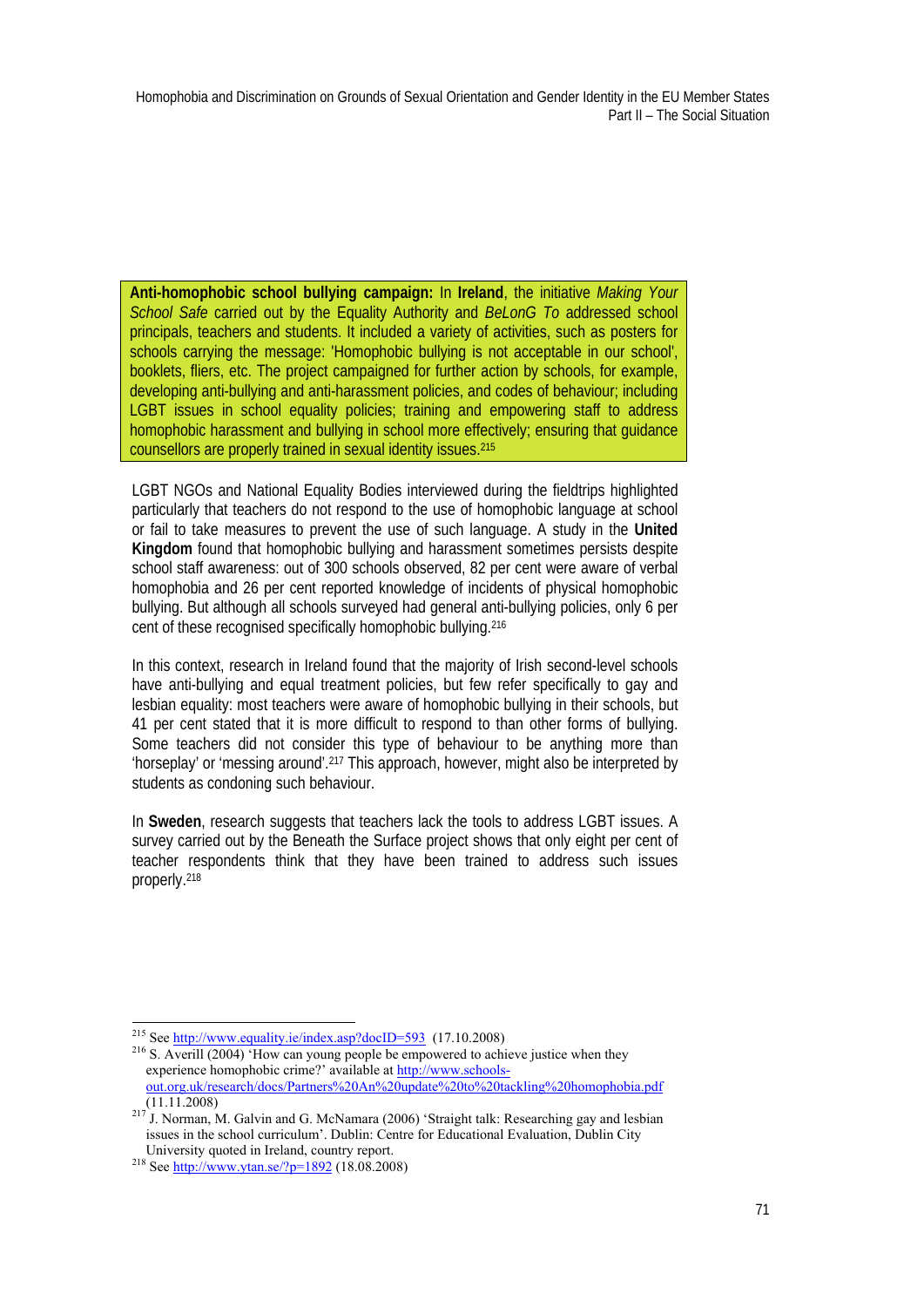**Multiple action targeting teachers and politicians:** In **Sweden**, a major *EQUAL219* project *Under Ytan* [Beneath the Surface] was carried out between 2004 and 2007 engaging several partners, such as LGBT NGOs, National Equality Bodies, public authorities, universities and trade unions. It engaged in a variety of activities, including, for example, developing educational resources and methods to raise awareness in schools, inspirational materials for school use, training to challenge hetero-normativity, support for teachers working on sexual orientation issues and homophobia, support for schools and local authorities implementing anti-discrimination legislation in the school environment.220

#### Impact of harassment and bullying on LGBT persons

Studies in the **United Kingdom** and a transnational NGO youth project covering **Italy**, **Spain**, **Poland** and **Austria**—*The School Mates Project 2007*—highlight the negative consequences of homophobic harassment and bullying on school performance and the general well-being of LGBT students.

Studies in the **United Kingdom** show that a homophobic school environment may lead LGBT youth to higher levels of absenteeism and truancy in secondary school, thus reducing their chances to enter higher or further education.221

Other studies in the **United Kingdom** indicate that bullying of LGBT pupils can have serious disempowering effects causing social isolation and psychological stress, especially for youths who discover their homosexuality early while in lower school grades. Homophobia and homophobic bullying in schools also have a negative impact on LGBT pupils' self-image, confidence and schoolwork.222

<sup>&</sup>lt;sup>219</sup> For more information on the European Commission's EQUAL initiative see http://ec.europa.eu/employment\_social/equal/index\_en.cfm (10.12.2009)<br>
<sup>220</sup> See http://www.ytan.se/?p=1892 (18.08.2008)<br>
<sup>221</sup> M. Jenett (2004) 'Stand up for us: Challenging homophobia in schools, Yorkshire': Crown

Copyright; H. Wallace (2005) 'Time to Think', London: Metro Centre, available at http://calm-

seas.co.uk/timetothink/intro.htm (27.07.2008) 222 S. Averill, How can young people be empowered to achieve justice when they experience homophobic crime?, available at http://www.schoolsout.org.uk/research/docs/Partners%20An%20update%20to%20tackling%20homophobia.pdf (20.12.2008); Colgan, F., Creegan, C., McKerney, A. and Wright, T. (undated) 'Lesbian, Gay and Bisexual Workers: equality, Diversity and Inclusion in the Workplace: A Qualitative Research Study'. COERC/London Metropolitan University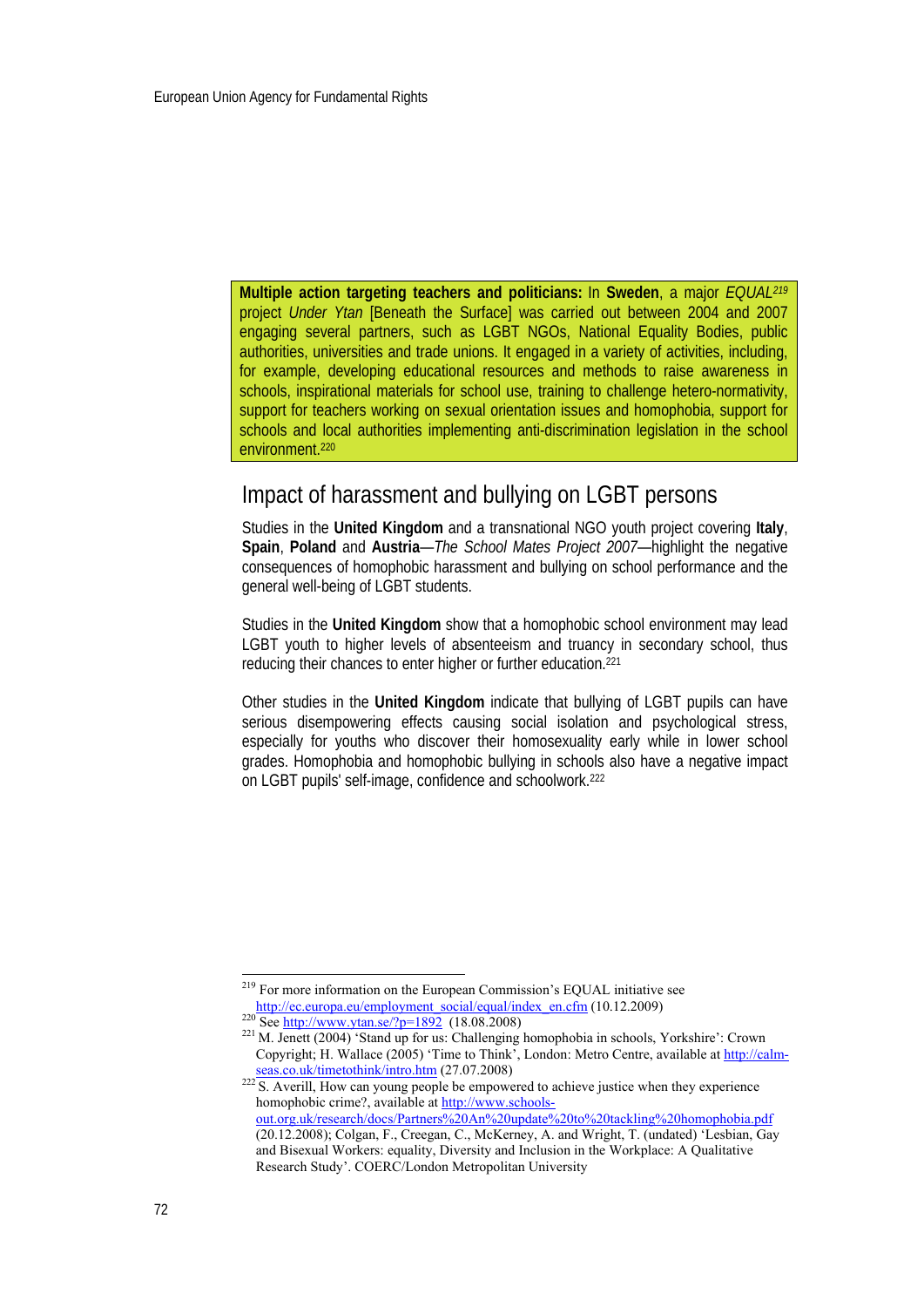'When I was at school, I was bullied for being gay but it was only because my classmates presumed I was gay …it was before I even told people I was gay. I was verbally and physically bullied and I had no friends for the first three years of high school. It made me very insecure as a person and I found it hard to make friends after that as it had made me really paranoid and vulnerable.' (Male, 21, UK) 223

The effects of bullying were also examined in the context of the *Schoolmates Project*<sup>224</sup> (2006-2008), a transnational initiative of *Arcigay* (the Italian lesbian and gay association) in partnership with *COLEGA* Madrid, *KPH* Warsaw and the City of Vienna. It found that such bullying may lead LGBT youth to contemplate self-harm and engage in high-risk behaviour. Seeking family or community support for lesbian, gay, bisexual or transgender adolescents may also be particularly difficult.

### Sexual orientation in school curricula and culture

Another issue highlighted during the fieldwork by LGBT NGOs is the general invisibility of sexual orientation issues in schools, which may have negative consequences for the self esteem of LGBT youth. A study in the **United Kingdom** found that several of the LGBT youth examined suggested that this resulted in a feeling of not being able to 'be oneself'.225

The general invisibility of sexual orientation issues and the lack of any positive representations of LGBT people within education were also noted by LGBT NGOs interviewed in all EU Member States.226

The e-survey of stakeholders showed that 65 per cent believe that school curricula 'did not consider' or 'showed a low degree of consideration' for LGBT issues (for example, non-traditional family arrangements, relationships, gender roles or sexual preferences).

**Children's books**: ILGA **Portugal** has been involved in producing two children's books with the objective of reaching parents and children, explaining the subject of sexual diversity and deconstructing stereotypes and prejudice against LGBT persons and families.<sup>227</sup>

According to *the School Mates Project*, mentioned earlier, silence and biased views from teachers and peers on LGBT issues foster negative attitudes towards

1

 $^{223}$  J. Takács (2006) 'Social Exclusion of young lesbian, gay, bisexual and transgender (LGBT) people in Europe', Brussels: ILGA-Europe and IGLYO. P. 51<br>
<sup>224</sup> See <u>http://www.arcigay.it/schoolmates</u> (12.08.2008)<br>
<sup>225</sup> F. Colgan, C. Creegan and A., McKerney T. Wright (undated) 'Lesbian, Gay and Bisexual

Workers: equality, Diversity and Inclusion in the Workplace: A Qualitative Research Study'. COERC/London Metropolitan University 226 Fieldwork meetings in EU April-May 2008 227 W. Pena (2007) 'Por quem me apaixonarei?' Associacão ILGA Portugal/eraseunavez.com and

J.T. Delgado (2007) De onde venho? Associacão ILGA Portugal/eraseunavez.com, see http://www.ilga-portugal.pt/noticias/20071208.htm (22.01.2008)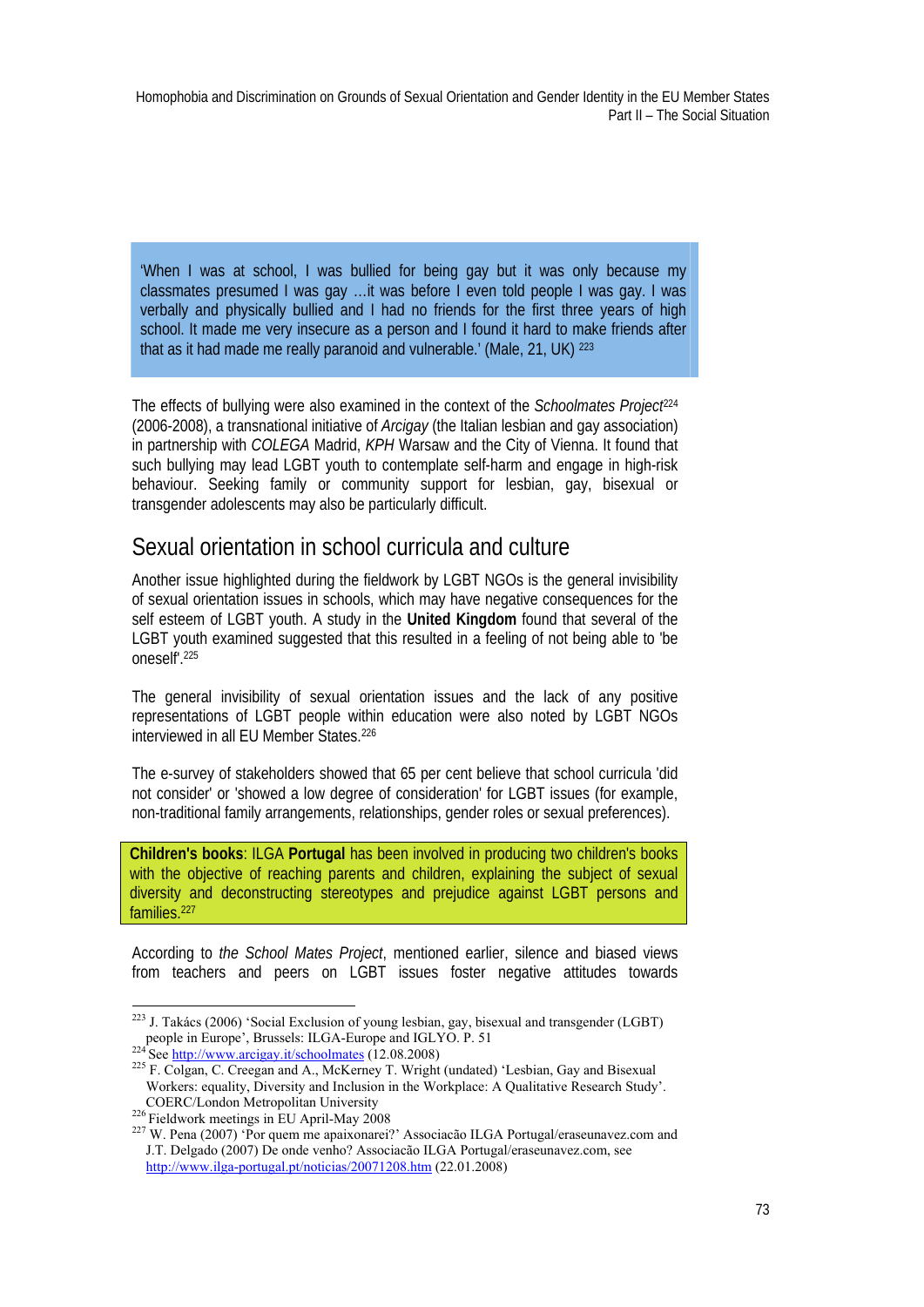homosexuals, which increase the sense of isolation and vulnerability felt by homosexual adolescents.

Studies in **Belgium** also highlight an inadequate level of LGBT-relevant information and training for pupils and teachers.228

**Educational material for schools:** In **Belgium**, the Education Minister of the French Community issued in 2006 an educational guidebook on homophobia at school that was sent to every primary and high school in the French-speaking region.229 Also in Belgium, the Flemish government subsidised a pioneering project of the Region of Flemish-Brabant in 2007 developing an educational toolkit on 'gender diversity and transgender' for pupils from 14 to 18 years of age.<sup>230</sup>

A comprehensive two-year study231 in 12 **Irish** schools based on classroom observation, student and staff interviews, focus groups and survey results found that sexual orientation was a taboo subject. The institutional invisibility was reinforced by a lack of vocabulary to name and discuss sexual difference. Discussions of sexual orientation in class or focus groups resulted thus in silence, discomfort, fear and hostility. While disabled people, as well as religious and racial minorities were also the subjects of negative stereotyping, they did not evoke the same level of hostility or disrespect as gays and lesbians. Fifty-five per cent of students surveyed would terminate a friendship, if they found out that the person was gay or lesbian.

The stakeholder e-survey showed that more than half assessed the level of LGBT acceptance among school personnel as 'somewhat low' to 'nonexistent'. During fieldwork research LGBT NGOs reported that school authorities did not always allow access to schools for carrying out awareness raising initiatives. The country reports of **Malta**, **France**, **Luxembourg**, **Poland** and **Bulgaria** make reference to examples of LGBT NGOs being blocked or ignored by school authorities when attempting to raise awareness and combat homophobia in schools.232

In **Bulgaria,** for instance, when the project *Deafening Silence: The Case in My School* funded by the MATRA Program of the Dutch embassy attempted to probe awareness of LGBT issues in Bulgarian high schools, of the 144 high schools invited to participate in an initial meeting for the project in the summer of 2007 just 15 responded and only seven participated.

 $228$  K. Pelleriaux and J. Van Ouytsel (2003), 'De houding van Vlaamse scholieren tegenover

holebiseksualiteit', Antwerp; Universiteit Antwerpen<br>
<sup>229</sup> Belgium, country report<br>
<sup>230</sup> Fieldwork meeting with Flanders Ministry of Education (Belgium 4 April 2008) and Belgium,

country report<br><sup>231</sup> K. Lynch and A. Lodge (2002) 'Equality and Power in Schools. Redistribution, recognition<br>and representation'. Routledge. London. P. 181-182

and representation . Routledge. London. P. 1814-1812 2008)<br><sup>232</sup> Fieldwork meetings in the EU Member States (March-April 2008)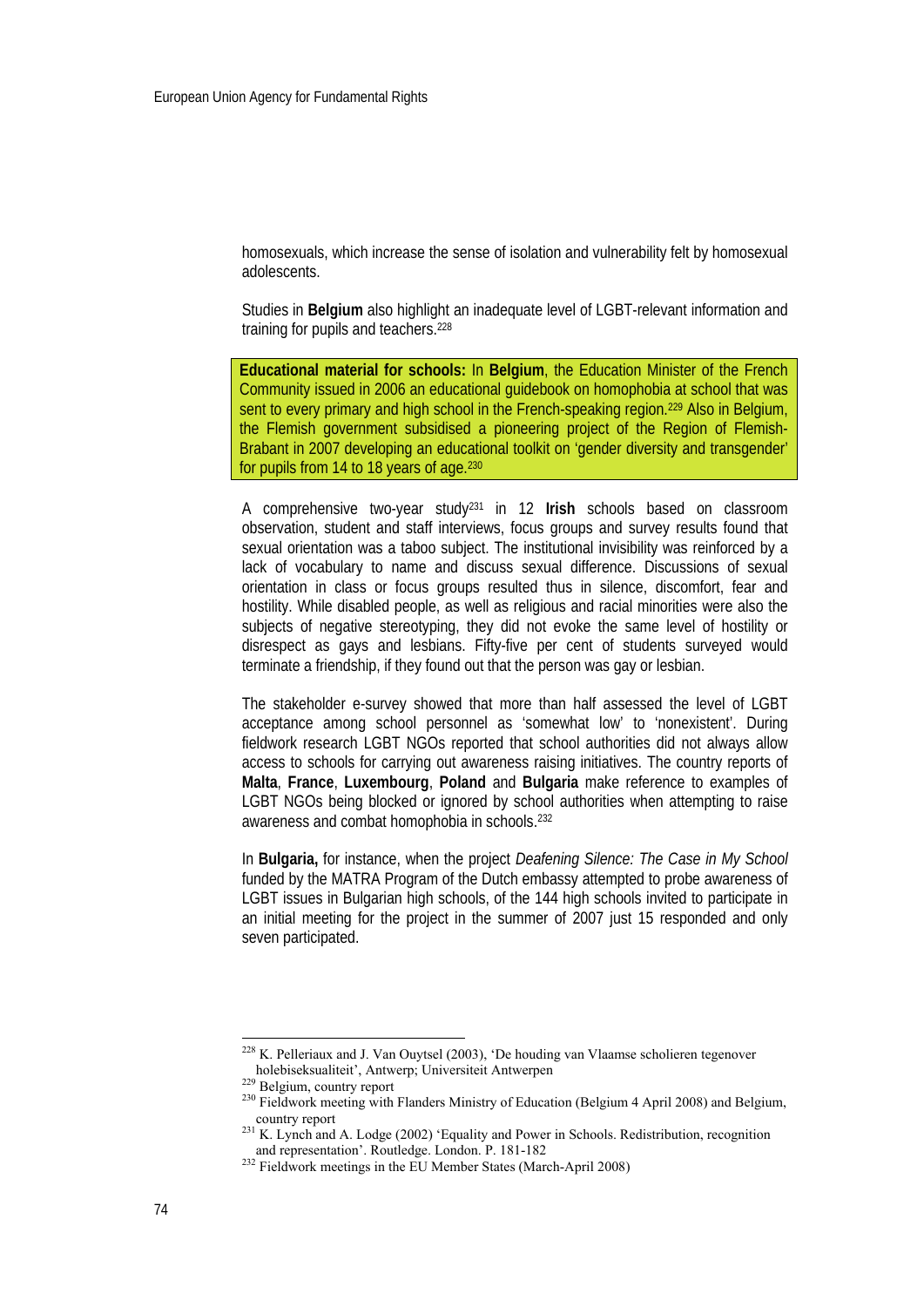**Teaching aid on sexual identity:** In **Slovenia**, The Peace Institute issued in 2003 the CD-ROM 'Diversity Makes Us Richer, Not Poorer: The Everyday Life of Gays and Lesbians' featuring three short movies on experiences of discrimination by gays and lesbians in everyday life and six sets of interviews with lesbians and gays discussing issues of coming out, family, violence, workplace, friends, etc. It is intended to assist teachers in classroom discussions on homosexuality.<sup>233</sup>

#### **Conclusions**

Incidents of bullying and harassment of LGBT persons are reported in educational settings across the EU affecting the school performance and well-being of LGBT students and leading to marginalisation, poor health or dropping out of school. School authorities across the EU pay little attention to these worrying phenomena and teachers often lack the awareness, training and tools to recognise and tackle such problems effectively.

LGBT NGOs across the EU raise concerns regarding the absence of sexual orientation issues as well as positive representation of LGBT people and their families in educational curricula, as it contributes to the social isolation of young lesbian, gay, bisexual and transgender students in school. They have also pointed out that often teachers avoid issues of sexual orientation and identity.

<sup>1</sup> <sup>233</sup> See http://www2.mirovni-institut.si/razlicnost/eng/index.html (17.10.2008)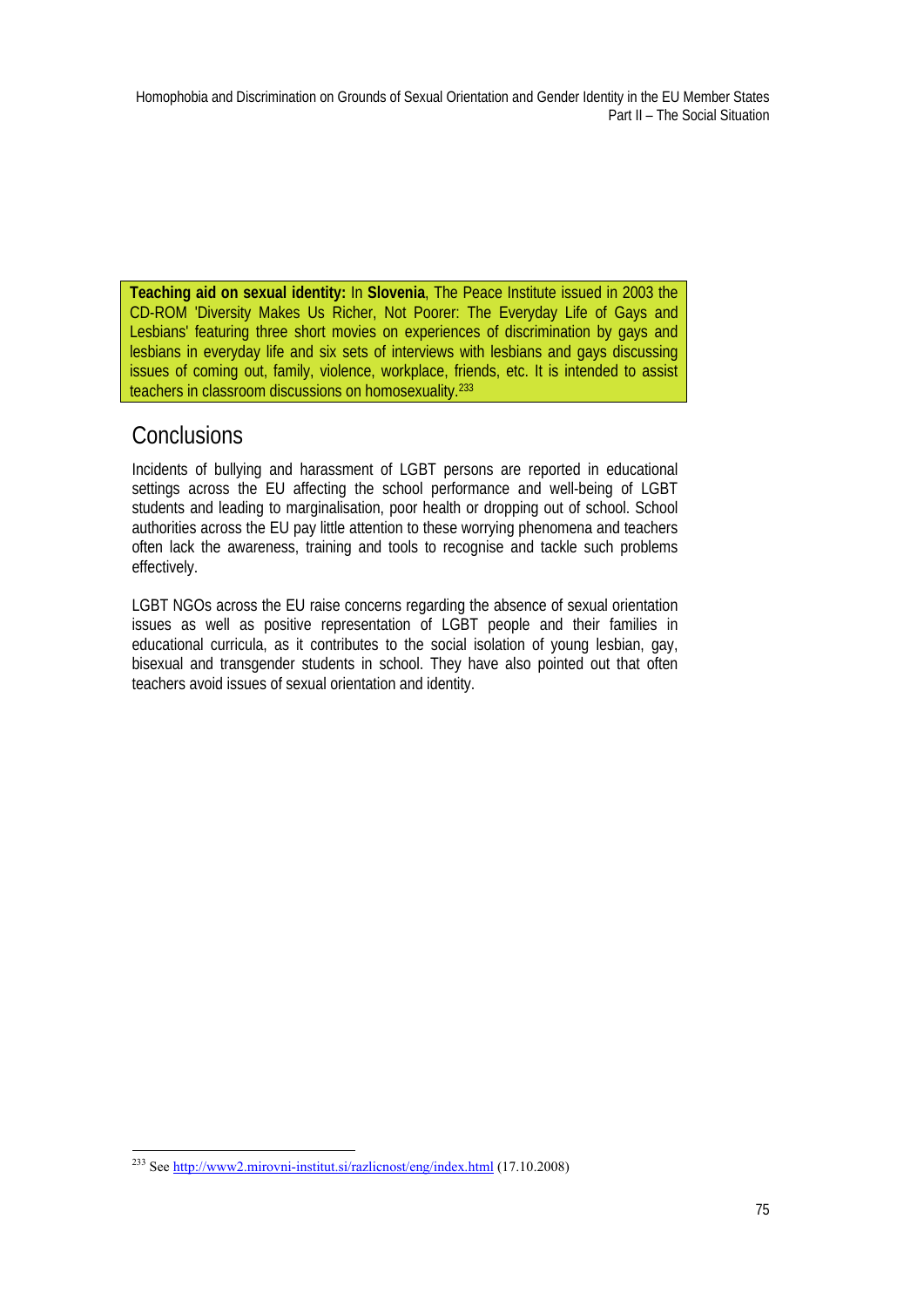# 6. Health

This section looks at issues of homophobia and discrimination in access to health services, the recognition of same-sex partners as 'next of kin', the health of LGBT persons, and the stigmatisation attached to HIV status and gay and bisexual men.

#### Homophobia and discrimination in access to health services

In its proposal for a 'horizontal' anti-discrimination Directive<sup>234</sup> the European Commission noted that in 'the health-care area, many LGB people fear stigma and prejudice from health-care providers'. During the fieldwork interviews LGBT NGOs and National Equality Bodies highlighted various examples of incidents involving homophobic behaviour and discrimination. During research in the field, for example, in **Latvia** the LGBT NGO *Mozaika* referred to an incident in which a doctor expressed a homophobic attitude towards a young lesbian patient and subsequently to her mother for having a lesbian daughter.<sup>235</sup>

Studies in the **United Kingdom**, **Slovenia** and **Portugal** also indicate that LGBT persons experience discrimination and homophobia in access to health services. In the largest survey of this kind in the **United Kingdom236** involving 6,178 lesbian and bisexual women half of the respondents had experienced homophobia and discrimination in access to healthcare. In **Slovenia**, research on sexual orientation discrimination showed that 7 per cent of the LGB persons surveyed have been advised to undergo psychiatric treatment because of their homosexuality and 7.6 per cent of respondents experienced discrimination in healthcare services.237 **Portuguese** research raises the issue of medical staff hetero-normativity. Examples include gynaecologists explicitly assuming that patients are in heterosexual relationships, and gay men automatically being associated with HIV/AIDS.238 In a national survey, of 350 respondents 13.3 per cent felt discriminated against at least once, either directly or indirectly, by health professionals on the grounds of their sexual orientation.<sup>239</sup> Furthermore, many Portuguese psychotherapists view homosexuality as a 'problem'.<sup>240</sup>

http://www.stonewall.org.uk/documents/prescription\_for\_change\_1.pdf (05.02.2009) 237 T. Greif, N. Velikonja (2001) 'Anketa o diskriminaciji na osnovi spolne usmerjenosti', Lesbo

<sup>&</sup>lt;sup>234</sup> Commission Staff Working Document accompanying a Proposal for a Council Directive on implementing the principle of equal treatment between persons irrespective of religion or

belief, disability, age or sexual orientation, SEC(2008) 2180, 2.7.2008, p 18<br><sup>235</sup> Fieldwork meeting with Mozaika (Latvia 12 March 2008)<br><sup>236</sup> Ruth Hunt and Dr Julie Fish, 'Prescription for Change: Lesbian and Bisexual wo check 2008', Stonewall Equality, available at

<sup>11/12,</sup> http://www.ljudmila.org/lesbo/raziskave\_porocilo1.htm (March 29, 2008) 238 Portugal, country report 239 T.L. Monteiro, V. Policarpo, F.V. da Silva (2006) 'Inquérito Nacional sobre Experiências da

Homossexualidade em Portugal' (Relatório de Pesquisa/2006), Lisboa, Centro de Investigação 240 G. Moita (2001) 'Discursos sobre a homossexualidade no contexto clínico: a

homossexualidade de dois lados do espelho', Tese de Doutoramento em Ciências Biomédicas, Universidade do Porto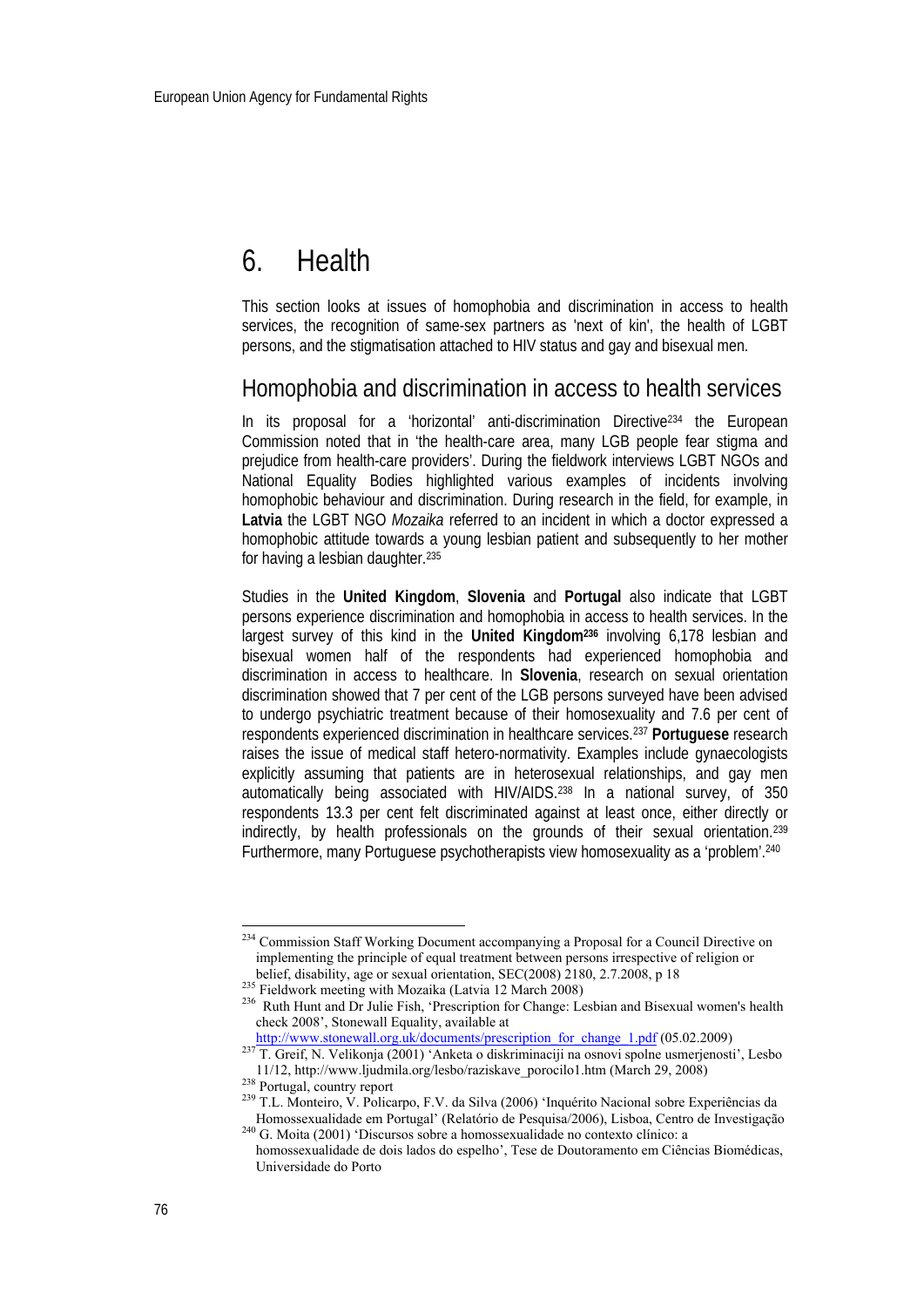**Training of healthcare professionals in LGBT competence:** In **Sweden**, the LGBT NGO *RFSL* educates healthcare professionals in LGBT competence. During the last year, around 15 hospitals and student groups in the healthcare sector have taken the class. During 2007, *RFSL Stockholm* and *RFSL National* have started working on defining the criteria which would qualify a hospital as 'LGBT competent'.241

A study commissioned by *the Equality Authority* in **Ireland** carried out 43 in-depth interviews with LGB respondents focusing on the disclosure of sexual orientation to their general practitioner (GP).242 In the majority of cases (26 out of 33) where interviewees informed practitioners of their LGB identity, they reported a relaxed reaction by their GPs, with reassurances of both acceptance and confidentiality, provision of relevant information, and reassurance that homosexuality was not regarded in pathological terms. Those who reported negative reactions from their GP noted signs of discomfort, such as lack of eye contact, rushing the remainder of the consultation, lack of friendliness, etc. The study underlines the importance of a supportive environment and securing of confidentiality between the GP and LGBT patient.

In **Sweden,** a lesbian woman complained of harassment by a doctor at a hospital psychiatric care unit for allegedly making comparisons between her homosexual orientation, and paedophilia and persons committing sexual acts with animals, thus giving her the impression that he considered her sexual orientation a mental disorder. Healthcare authorities expressed their sincere regrets about the incident and claimed that it was not a sign of a systemic problem in the healthcare services.<sup>243</sup>

During field research LGBT NGOs in **Romania** and **Hungary**, among others, that non-disclosure of LGBT identity influences the degree to which the extent of discrimination on grounds of sexual orientation can be detected. In Romania a respondent stated: *'People do not trust health personnel and do not tell their doctor that they are gay; they are even afraid that the doctor will find out,'244* and in Hungary a respondent noted: *'People don't say they are LGBT, so that's why very few problems are known'*.'245

The reluctance of LGBT persons to disclose their sexual orientation is confirmed by survey findings in a number of Member States. In a survey246 in **Malta** 32.5 per cent of respondents claimed that they concealed their sexual orientation when accessing

<sup>&</sup>lt;sup>241</sup> Sweden, country report

 $242$  M. Gibbons, M. Manandhar, C. Gleeson and J. Mullan (2008) 'Recognising LGB Sexual Identities in Health Services'. Dublin: Equality Authority and Health Service Executive, p. 46<br>
<sup>243</sup> Decision 20 December 2006, dossier no 399-2006 www.homo.se (22.08.2008)<br>
<sup>244</sup> Fieldwork meeting with ACCEPT (Romania 7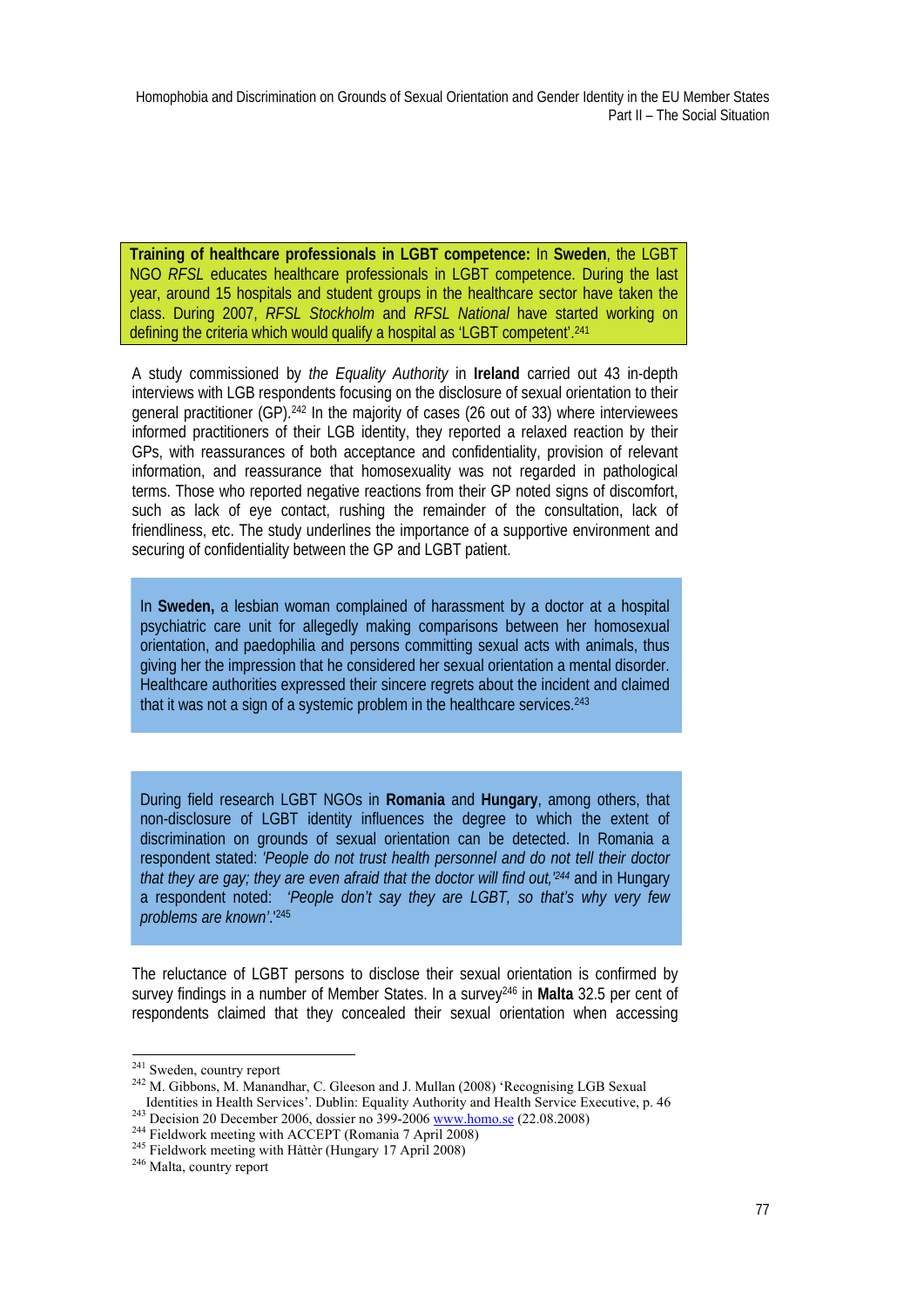healthcare services. In Germany, studies<sup>247</sup> have demonstrated that LGBT persons remain closeted during contact with health institutions due to fear of discrimination. In a Slovakian study,<sup>248</sup> 50 per cent of respondents stated that they always hide their sexual orientation from medical staff and 22 per cent only disclose it occasionally, a phenomenon which may itself lead to health risks.

### Lack of recognition of same-sex partners in the health sector

Obtaining access to information about a partner's health due to denial of 'next of kin' status is highlighted as a problem in the country reports for **Bulgaria**, **Hungary**, **Italy** and **Estonia**. However, denial of next of kin status is also found in Member States which recognise same-sex partnerships, as illustrated in the quote below.

'My partner had an accident in Wales and the staff wouldn't recognise me as next of kin until we made a fuss. My partner was not physically touched by the female nurses during her six days stay. She had to wash herself or wait till the male nurse came on'.249 (Female, 59, UK)

During meetings in the field, representatives of the LGBT NGO *SEKÜ* in **Estonia** highlighted one example regarding a lesbian couple where the mother's partner was not allowed to be present at birth.250 Similarly, representatives of the LGBT NGOs *Arcigay* and *Arcilesbica* in **Italy** also highlight the denial of 'next of kin' status, leaving the treatment of LGBT patients and their partners dependent on the attitudes of individual staff members.251

In contrast, interviews with representatives of *LBL* [The National Organisation for Gays and Lesbians] in **Denmark** and *CIGALE* in **Luxembourg** revealed more positive experiences with healthcare for LGB persons with healthcare.<sup>252</sup> Their representatives stated that there did not appear to be any major problems with visiting partners in intensive care, hospitals or being present when a partner is giving birth. Both NGOs noted, however, that the language used in hospital administrative forms can be a problem for LGBT persons, as two German studies have shown.253

 $\overline{a}$ 

 $^{247}$  G. Dennert (2004) 'Die gesundheitliche Situation lesbischer Frauen in Deutschland:

Ergebnisse einer Befragung' [Dissertation], Nürnberg: Med. Diss. FAU Erlangen-Nürnberg<br><sup>248</sup> Slovak Republic, country report<br><sup>249</sup> Stonewall (2008) 'Prescription for Change. Lesbian and Women's Health Check 2008' p. 14<br><sup>25</sup>

<sup>&</sup>lt;sup>253</sup> See for example: H. Seyler (2004) 'Lesben, die unsichtbaren Patientinnen. Düsseldorf': Paper Presentation to the Commission on "Frauengerechte Gesundheitsversorgung in NRW." [10 February 2004]. And G. Wolf (2006) 'Diskriminierung und Gewalt gegen Lesben, Schwule und Bisexuelle im medizinischen und psychotherapeutischen Setting', in Verhaltenstherapie und psychosoziale Praxis, 38 (3)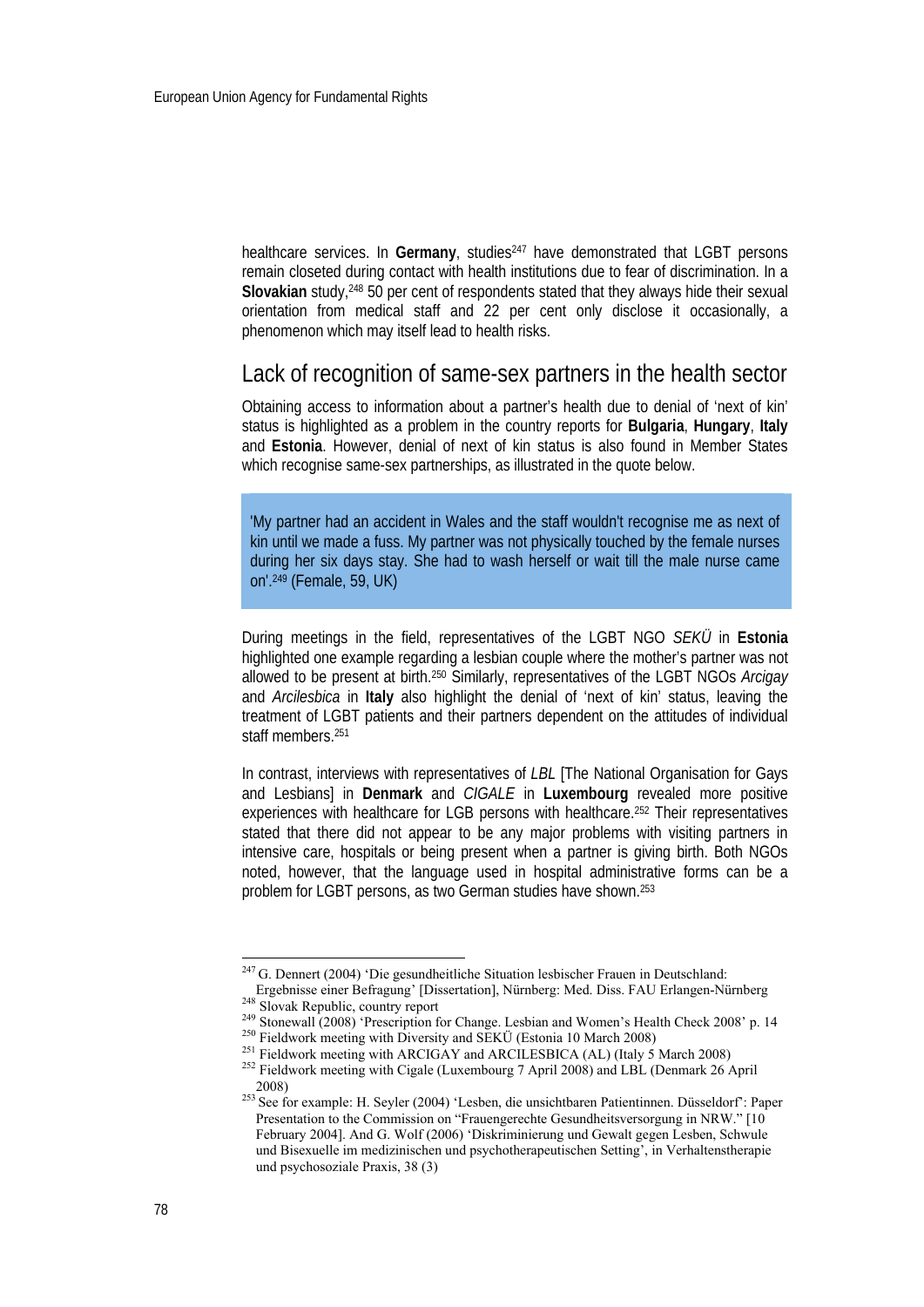'I was an out patient at hospital and they did not have a section to record that I was in a civil partnership on their computer system. I was told that it went on the computer as single'.254 (Female, 34, UK)

The Irish study255, mentioned earlier, also considers the lack of recognition of 'next of kin' status as a serious concern, especially if a partner is hospitalised, since it can affect access to information, visitation and involvement in decision-making.

## The stigmatisation of gay and bisexual men with HIV

HIV status, blood donation and prejudice linked to stereotypes about gay and bisexual men and HIV/AIDS is another issue of concern raised by LGBT NGOs in **Belgium**, 256 **Austria**, <sup>257</sup> **Portugal**258 and **Slovenia**, 259 affecting particularly blood donation. As a **Polish** study found, some blood donor centres ask only about the sexual orientation of donors rather than their actual sexual practices or risk behaviours.260

Twenty-nine per cent of the respondents to the stakeholder e-survey considered that health personnel have a "somewhat negative" or "negative" attitude towards gay men with HIV/AIDS.

Other studies point in the same direction. In **Slovenia** a study reported the case of a 24 year-old gay man who was fired because of his HIV status and another case of a man who was prevented from entering his apartment when his neighbours found out that he was HIV-positive.<sup>261</sup>

In **Malta**, interviews with representatives from the Malta Gay Rights Movement revealed problems with confidentiality in the health system, especially regarding HIV/AIDSinfected persons, has led some of them to seek treatment in another country.262

## The health of LGBT persons

There is very limited data available on the health of LGBT persons. Interviews with LGBT NGOs showed, in particular, that the health needs of lesbians and bisexual women are under-researched.263 In interview, Stonewall*,* in the **United Kingdom,**

<sup>&</sup>lt;sup>254</sup> Stonewall (2008). 'Prescription for Change. Lesbian and Women's Health Check' 2008 p. 16 <sup>255</sup> M. Gibbons. M. Manandhar, C. Gleeson and J. Mullan (2008) 'Recognising LGB Sexual

Identities in Health Services'. Dublin: Equality Authority and Health Service Executive<br>
<sup>256</sup> Fieldwork meeting with Holebifederatie and Arc-en-ciel (Belgium 3 April 2008)<br>
<sup>257</sup> Fieldwork meeting with HOSI-WIEN (Austria

blood donors?' in: M. Abramowicz (ed) 'Situation of bisexual and homosexual persons in

Poland'. Campaign Against Homophobia. Lambda Warsaw Association<br><sup>261</sup> Slovenia, country report<br><sup>262</sup> Fieldwork meeting with Malta Gay Rights Movement (Malta 3 March 2008)<br><sup>263</sup> Fieldwork meeting with ARCHIGAY (AG) and ARCH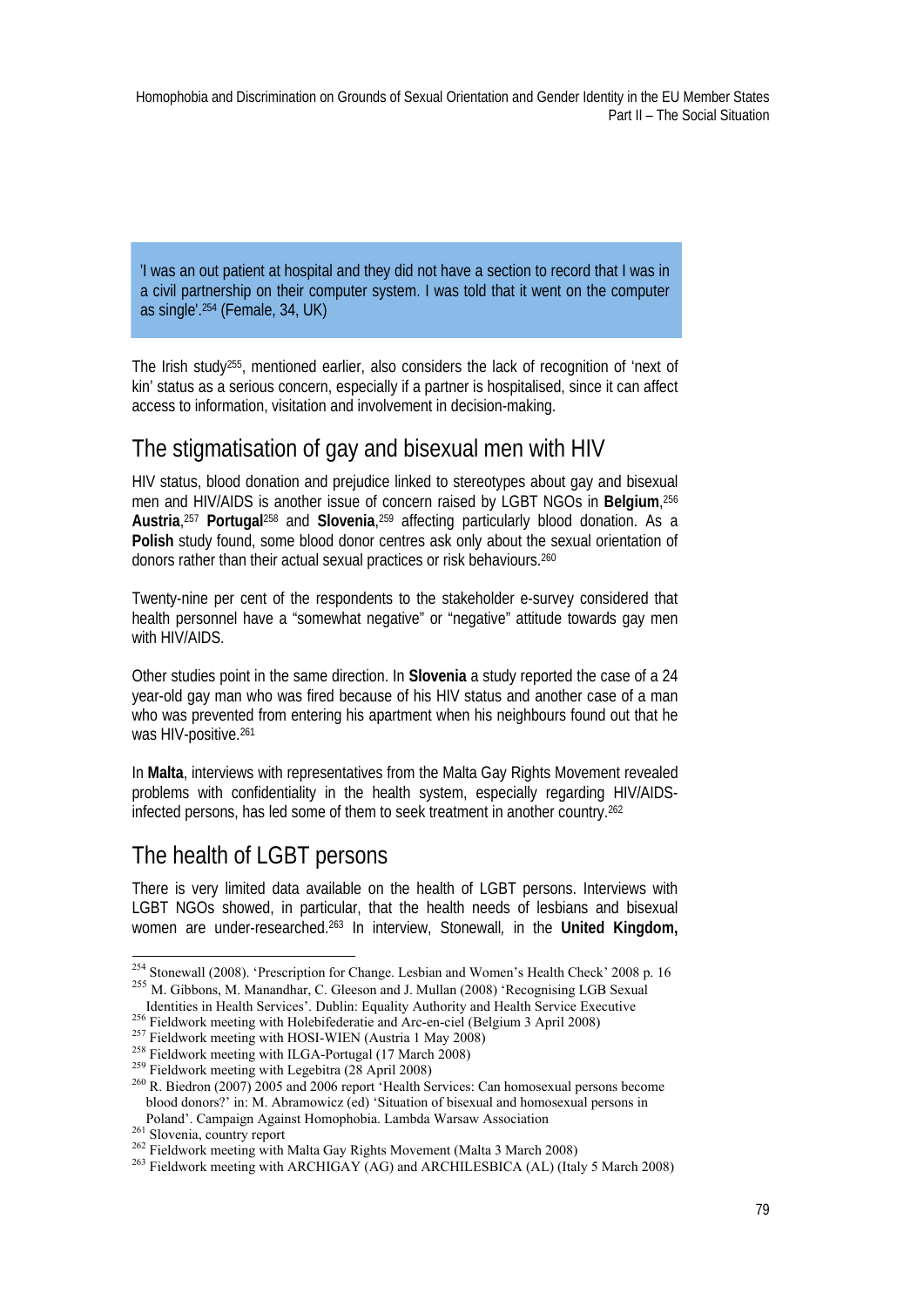suggested that lesbians are reluctant to respond to preventive healthcare messages or to seek medical support.<sup>264</sup>

Interviews revealed that in **France,** the rising number of lesbians coming to the LGBT Paris-IDF centre to ask for referral to non-biased gynaecologists led the centre to create a **Lesbian Health Guide** with addresses of 'friendly' gynaecologists. The guide addresses general health issues, in particular the risks of breast and uterus cancer.<sup>265</sup>

There is some evidence indicating that experiences of homophobia, discrimination, harassment and marginalisation, particularly in education and the labour market, can have a negative impact on the health of LGBT persons.<sup>266</sup>

'Things weren't going right and I felt wasted and I felt that I should pull the plug, if I could. That was really the main big issue - me being gay and family not accepting it. And I just felt that, well, if I was out of their way they would never have to worry about me.' (Male, **United Kingdom**) 267

In **Italy**, a 16-year-old student at a technical school in Turin committed suicide. The victim had endured torment from his school mates over several years for being "too girlish".268'

In general, interviews with LGBT NGOs suggest that LGBT persons are at higher risk of poor health than their heterosexual peers. The LGBT NGO *Holebifederatie* in **Belgium** emphasised that the mental health of LGBT persons is a constant concern and a high proportion of LGBT persons suffer from depression.269 A further study will be commissioned to examine issues of health and suicide among young lesbian women.270 The assessment of *Holebifederatie* is confirmed by several reports referring to LGBT persons as a vulnerable group on a number of health indicators. For example,

<sup>&</sup>lt;sup>264</sup> Fieldwork meeting with Stonewall (UK 31 March 2008) UK

<sup>&</sup>lt;sup>265</sup> Fieldwork meeting with Inter-LGBT and L'Autre Cercle, (France, 10 March 2008) <sup>266</sup> For example: National Institute for Working Life. Arbetsvillkor och utsatthet,

Arbetslivsinstitutet 2003. Sweden; M. Jenett (2004) 'Stand up for us: Challenging homophobia

in schools', Yorkshire: Crown Copyright 267 The Equality Authority and the Health Service Executive (2007) 'Recognising LGB Sexual Identities in Health Services, The Experiences of Lesbian, Gay and Bisexual People with

Health Services in North West Ireland', p. 66<br><sup>268</sup> OSCE/ODIHR (2008) 'Hate Crimes in the OSCE Region - Incidents and Responses'. Annual Report for 2007, p. 110. Mentioned in the European Parliament resolution of 26 April 2007 on homophobia in Europe, available at http://www.europarl.europa.eu/sides/getDoc.do?pubRef=-<br>//EP//TEXT+TA+P6-TA-2007-0167+0+DOC+XML+V0//EN&language=EN (06.10.2008)

<sup>&</sup>lt;sup>269</sup> Fieldwork meeting with Holebifederatie and Arc-en-ciel (Belgium 3 April 2008)

<sup>270</sup> Fieldwork meeting with Ministry of Education (Belgium 4 April 2008)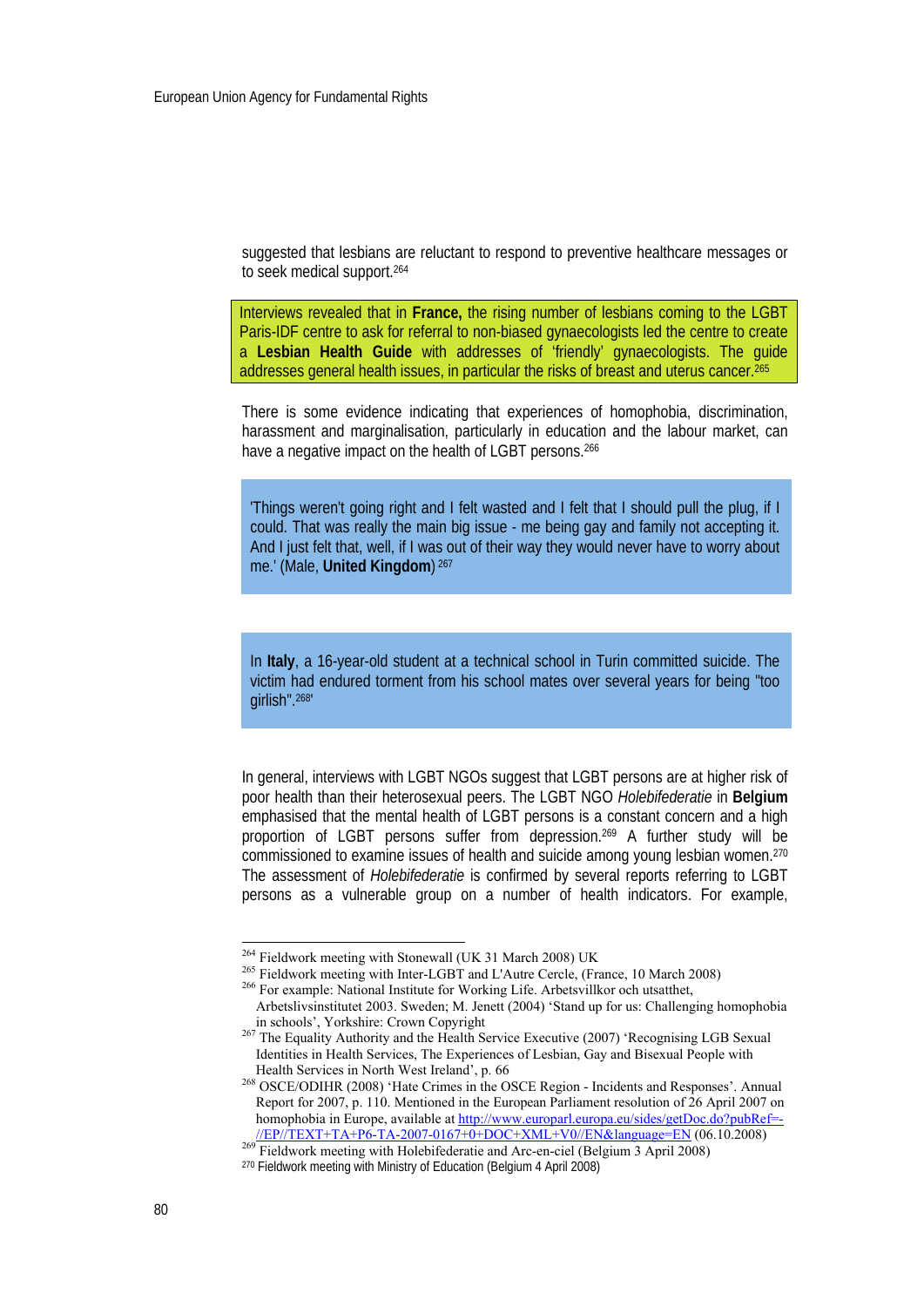according to a **Belgian** study, LGB persons are twice as likely to suffer from a chronic disease.271

Research in the **United Kingdom** showed that 20 per cent of the lesbian and bisexual women surveyed had deliberately harmed themselves compared to 0.4 per cent of the general population, and 16 per cent of respondents under the age of 20 had attempted suicide, compared to 0.12 per cent of the total population under 18 (according to an estimate from ChildLine); concerning cancer screening 15 per cent of lesbian and bisexual women over the age of 25 have never had a cervical smear test, compared to 7 per cent of women in general; less than 50 per cent of the lesbian and bisexual women surveyed had been screened for sexually transmitted infections.272

**LGBT Mental Health Survey:** The Irish LGBT NGO *GLEN,* in collaboration with the *BeLonG To* Youth Project, commissioned researchers from Trinity College Dublin and University College Dublin to conduct the first major study of LGBT mental health and well-being in **Ireland** funded by the National Office for Suicide Prevention*.* The study aims to identify risk and resilience factors for LGBT mental health and suicide and to develop a best practice model for LGBT mental health promotion and suicide prevention.273

Findings from a survey of the **Swedish** National Institute for Public Health<sup>274</sup> show that the vast majority of LGBT persons (lesbian, gay, bisexual and transgender persons) are in good health. However, a significantly larger proportion of LGBT persons were in poorer health than the rest of the population. Mental health in particular was significantly worse. The differences in health were also considerable among LGBT persons. Almost without exception, transsexuals had the worst health, followed by bisexuals and lesbian/gay persons. Furthermore, the survey showed that it is much more common among LGBT persons to have contemplated suicide. The **Irish** *GLEN Mental Health Report* showed similar results. 275

## **Conclusions**

Discrimination and homophobia/transphobia exists in health care systems. However, their prevalence is difficult to determine, as the lack of visibility of LGBT persons' sexual orientation often renders the problem invisible. Studies and interviews with LGBT NGOs and National Equality Bodies show a mixture of positive and negative reactions from health personnel upon disclosure of sexual orientation. Negative responses include advising LGB patients to seek psychiatric help. The most positive responses provide

<sup>1</sup>  $^{271}$  K. Heeringen and J. Vincke, 'Suicidal acts and ideation in homosexual and bisexual young people: a study of prevalence and risk factors', Social Psychiatry and Psychiatric Epidemiology

 $35(11)$ : 494-499<br><sup>272</sup> R. Hunt and J. Fish (2008) 'Prescription for Change. Lesbian and bisexual women's health<br>check' Stonewall

<sup>&</sup>lt;sup>273</sup> Ireland, country report<br>
<sup>274</sup> Swedish National Institute for Public Health (2006) Health on Equal Terms, available at<br>
<u>http://www.fhi.se/upload/ar2006/Rapporter/r200608 HBT web.pdf</u> (12.01.2009)

 $\frac{1}{200}$  2006 GLEN Mental Health Report (published in conjunction with the former Northern Area Health Board)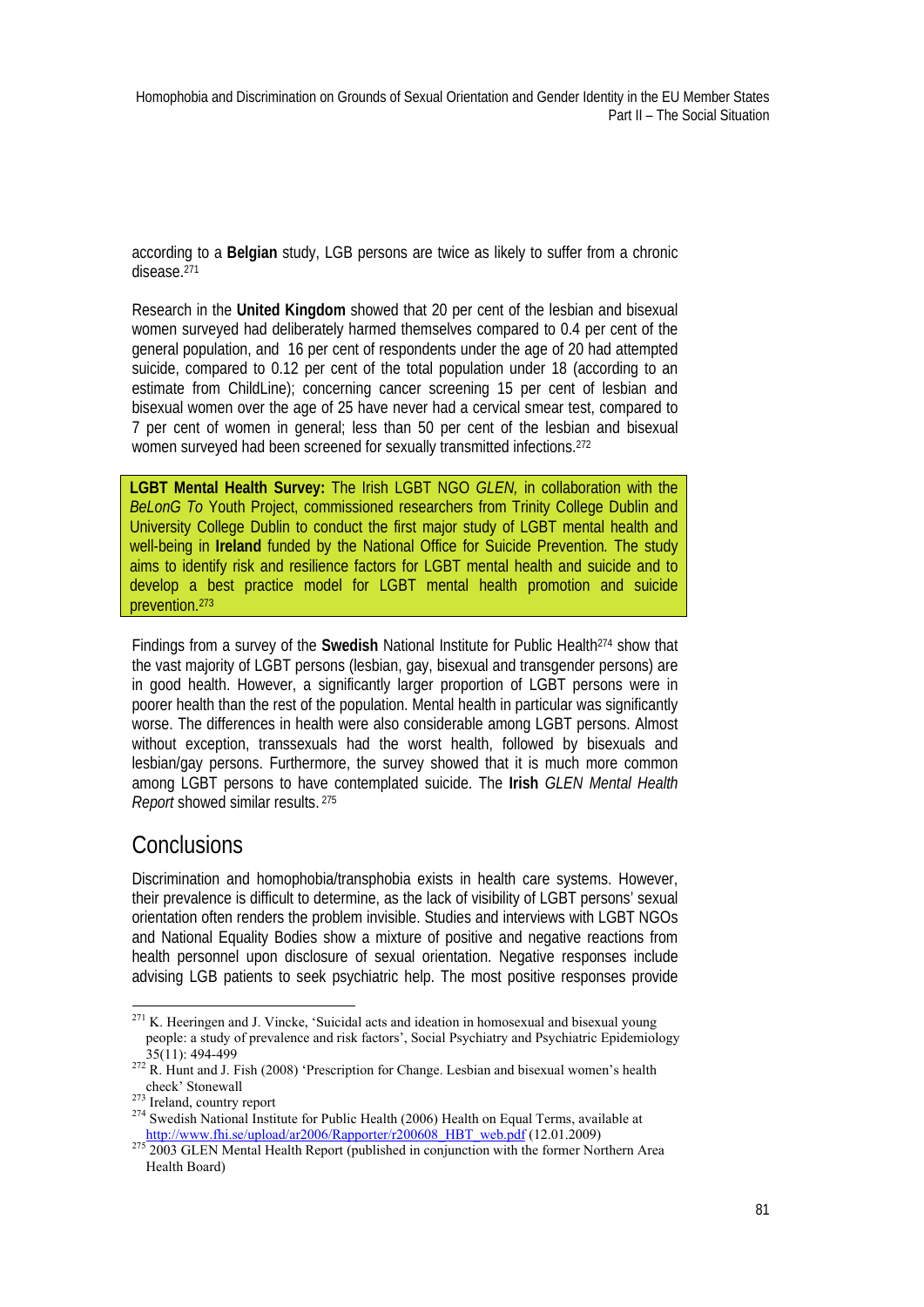LGB-relevant information and reassure confidentiality and acceptance of the patient's LGB status.

Due to fear of discrimination, among other factors, LGBT patients may avoid seeking care, behaviour which may itself lead to health risks. Existing research correlates experiencing homophobia, transphobia, harassment or marginalisation with the general poorer mental and physical health of LGBT persons. The LGBT NGOs and public authorities interviewed report higher rates of poor mental health, suicide and substance abuse among LGBT persons. There is a need for more research on the health of LGBT persons.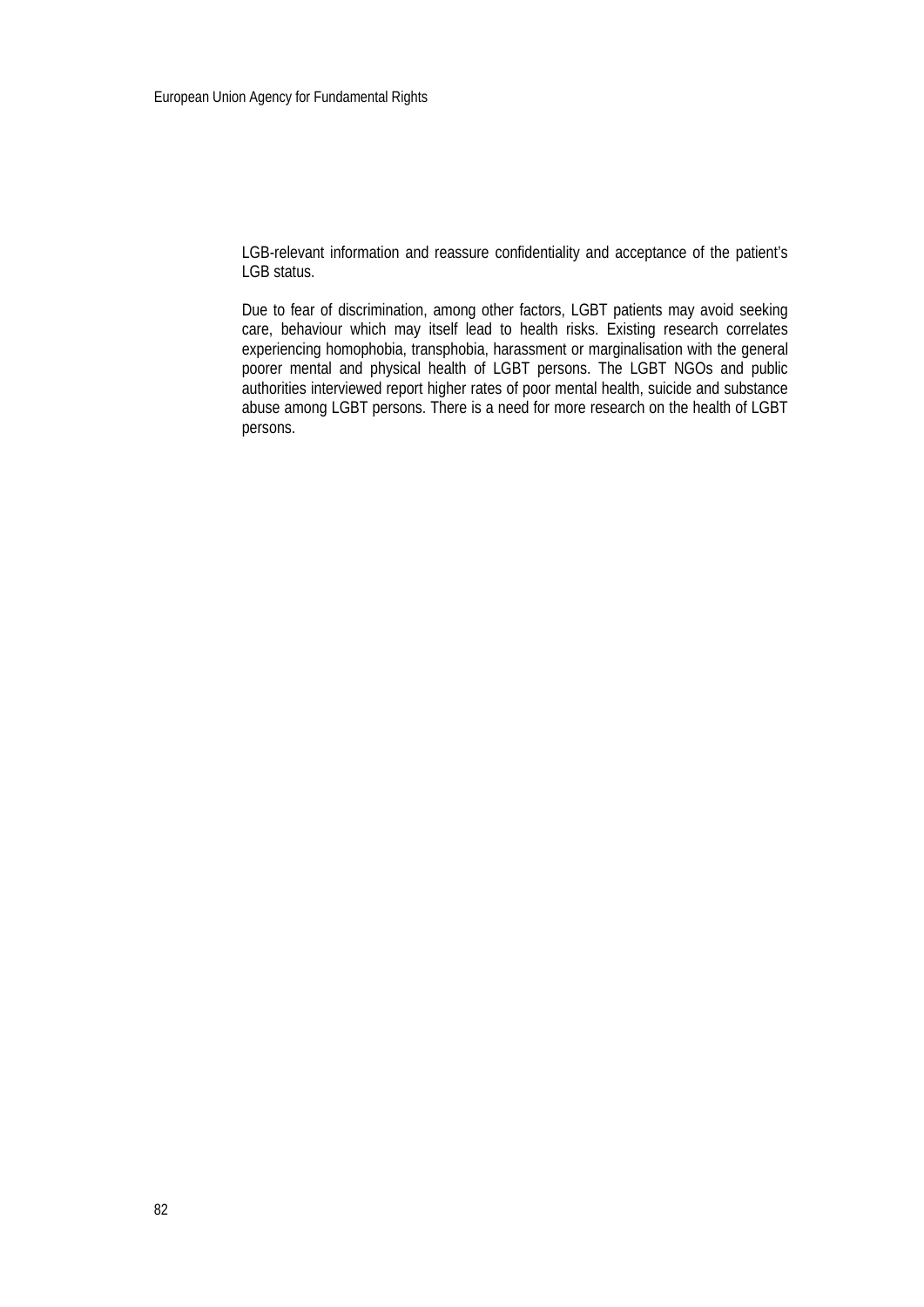# 7. Religious institutions

It was reported in interviews with LGBT NGOs that in several Member States, including **Cyprus**, <sup>276</sup> **Greece**, <sup>277</sup> **Latvia**, <sup>278</sup>**Lithuania**, <sup>279</sup> **Italy**, <sup>280</sup> **Poland**281 and **Romania**, 282 church representatives, particularly from Orthodox and Catholic denominations, engage in political debate concerning LGBT rights, often mobilising and lobbying against the adoption of such rights. On the other hand, Jewish and Muslim figures and institutions were not found to play a significant role in anti-LGBT mobilisation or political debates regarding LGBT rights in any of the Member States.

For example, in **Lithuania**, the church has taken a position against LGBT rights. The Minister of Social Affairs and Labour stated<sup>283</sup> in Parliament that the inclusion of amendments to the Law on Equal Treatment (implementing the Employment Framework Directive 2000/78/EC) weakening protection for LGBT persons was discussed and approved by the Lithuanian Bishop's Conference, and MPs argued against anti-discrimination legislation by referring to 'the Christian traditions of Lithuania'. The Orthodox Church in **Romania** has lobbied for a change in the Constitution to deny the possibility of same-sex marriage.284 LGBT NGOs in **Italy**<sup>285</sup> and **Poland**286 said during interview that they consider the Catholic Church as one of the key political actors against new LGBT rights legislation.

# Diversity and discrimination in religious organisations

In **Finland**, a study287 based on interviews with ten employees of the Evangelical Lutheran Church who identified themselves as gay, lesbian or bisexual, found that although the general move towards a more open social climate and the ongoing debate around the status of sexual minorities within the Church was leading church employees to consider the possibility of leading an open life, at the same time, public debate has created pressure and made people fearful of taking a stand: "The risk of being

<sup>&</sup>lt;sup>276</sup> Fieldwork meeting with Cyprus Gay Liberation Movement (10 April 2008)

<sup>277</sup> Fieldwork meeting with the LGBT NGO OLKE, (14 April 2008)<br><sup>278</sup> Fieldwork meetings with the LGBT NGO Mozaika and Tiesībsarga birojs [the Ombudsman's<br>Office] (Latvia, 12 March 2008)

<sup>&</sup>lt;sup>279</sup> Fieldwork meeting with Lithuanian Gay League (13 April 2008)<br><sup>280</sup> Fieldwork meeting with Acrigay/Arcilesbica (Italy, 5 March 2008)<br><sup>281</sup> Fieldwork meeting with Campaign Against Homophobia (Poland, 17 March 2008)<br><sup>2</sup>

 $\frac{http://www3.1rs.lt/pls/inter3/dokpaieska.showdoc_1?p_id=304466}{Romania, country report}$ <sup>284</sup> Romania, country report<br>
<sup>285</sup> Fieldwork meeting with Arcilesbica and Arcigay (Italy, 5 March 2008)<br>
<sup>286</sup> Fieldwork meeting with Campaign Against Homophobia (Poland, 1 Experiences in Different Work Communities Within the Church', in J. Lehtonen, K. Mustola (eds.) '"Straight people don't tell, do they…?" Negotiating the boundaries of sexuality and gender at work', Helsinki: Ministry of Labour, available at http://www.esr.fi/esr/fi/\_\_yleiset/researchreport2b04.pdf (04.02.2009)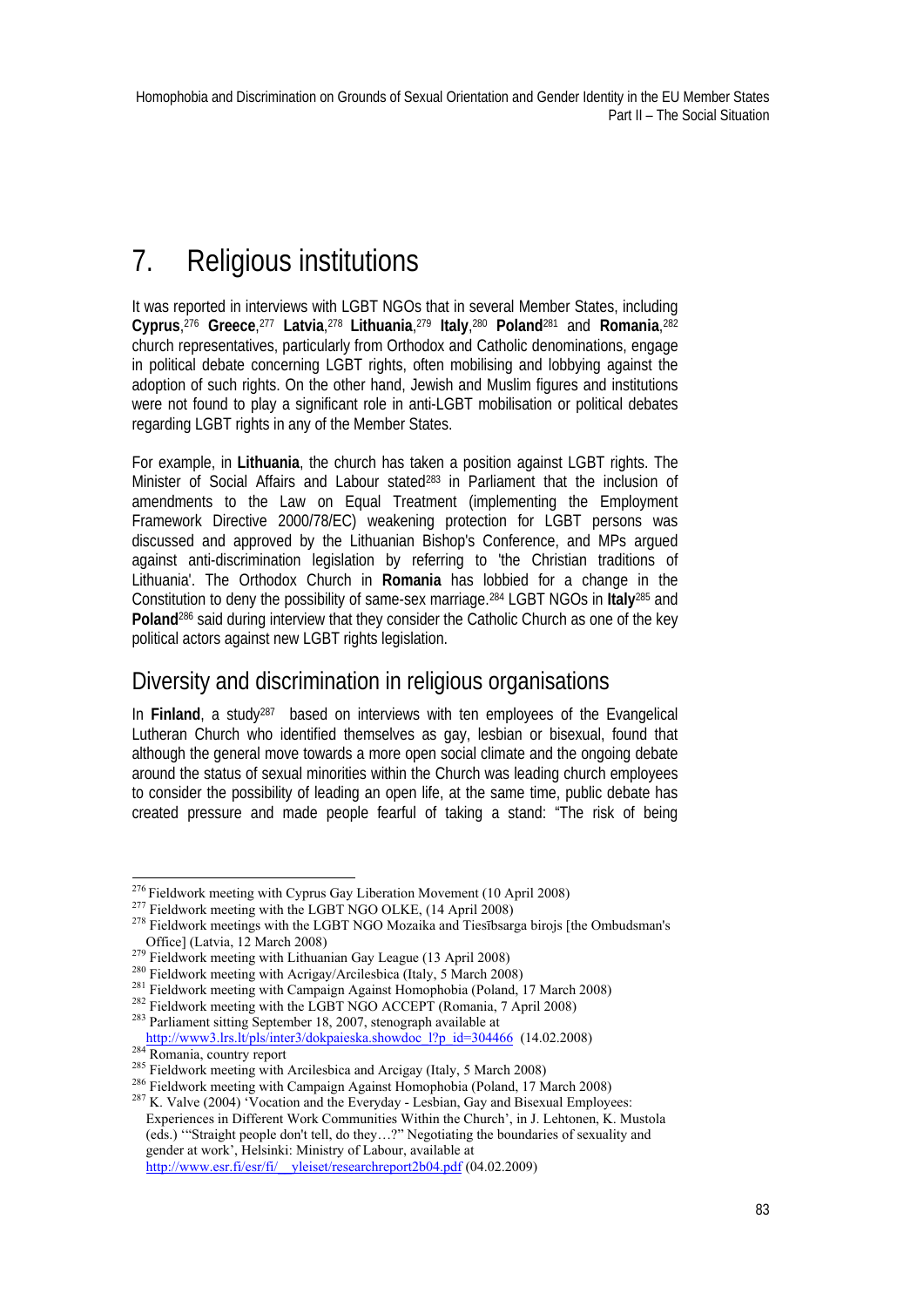stigmatised or discriminated against is present in many of the daily situations involving discussion about the status of lesbian, gay and bisexual people within the Church."<sup>288</sup>

In **Sweden**, the Association of Parishes and Pastorates of the Church of Sweden together with EKHO (Swedish Ecumenical Association of Christian Lesbians, Gays, Bisexuals and Transgendered People) participated in the EQUAL project "Normgiving Diversity" focusing on three professions with a normative standard-setting function in society: the police, the church and the army in an attempt to promote awareness of sexual diversity among employees in the long term.289

In some Member States, the exemption for employers to be able to discriminate against employees who do not 'act in good faith and with loyalty to the organisation's ethos' are interpreted by religious organisations in ways that include sexual orientation. As the Commission has noted, '[m]any of the difficulties encountered in implementing the sexual orientation provisions of the Employment Equality Directive relate to the breadth of any exceptions applying to employers with a religious ethos… These exceptions are sensitive because some employers may be hostile to homosexuality because of religious beliefs.'290

In **Germany**, *Kolpingwerk*, a Catholic social organisation with a focus on education (in children's homes and youth centres, among others), which is exempt from the antidiscrimination law as a denominational organisation, dismissed a 53-year-old gay employee after his sexual orientation was discovered.291 In **the Netherlands,** the Dutch Equal Treatment Law contains similar exemptions for employment for associations based on religion or belief. These associations may impose requirements on the occupancy of a post which, in view of the organisation's purpose, are deemed necessary to live up to its founding principles. The Equal Treatment Law stipulates that such requirements may not lead to distinction on the sole grounds of political affinity, race, sex, nationality, heterosexual or homosexual orientation or civil status, but the requirements may be based on 'additional circumstances' which are not further specified. The EU has criticised these justification grounds, in reaction to which the

<sup>&</sup>lt;u>.</u>  $^{288}$  K. Valve (2004) 'Vocation and the Everyday - Lesbian, Gay and Bisexual Employees: Experiences in Different Work Communities Within the Church', in J. Lehtonen, K. Mustola (ed.) '"Straight people don't tell, do they…?" Negotiating the boundaries of sexuality and gender at work', Helsinki: Ministry of Labour, available at

http://www.esr.fi/esr/fi/\_\_yleiset/researchreport2b04.pdf (04.02.2009)<br><sup>289</sup> See <u>http://ec.europa.eu/employment\_social/equal/news/20051026-sweden\_en.cfm</u> (6.02.2009). In 2005, this project merged into a new cooperation funded by EQUAL with more organizations entitled *All Clear* with the objective to create a work environment where

everyone is respected, regardless of their sexual orientation.<br><sup>290</sup> European Commission, 'Developing Anti-Discrimination Law in Europe: The 25 EU Member

States Compared' pp. 24, 54, available through http://bookshop.europa.eu. . 291 Welt Online (2006) Fristlose Kündigung wegen Homosexualität. 24 November 2006. Available at: http://www.welt.de/vermischtes/article96880/Fristlose\_Kuendigung\_wegen\_ Homosexualitaet.html (28.07.2008)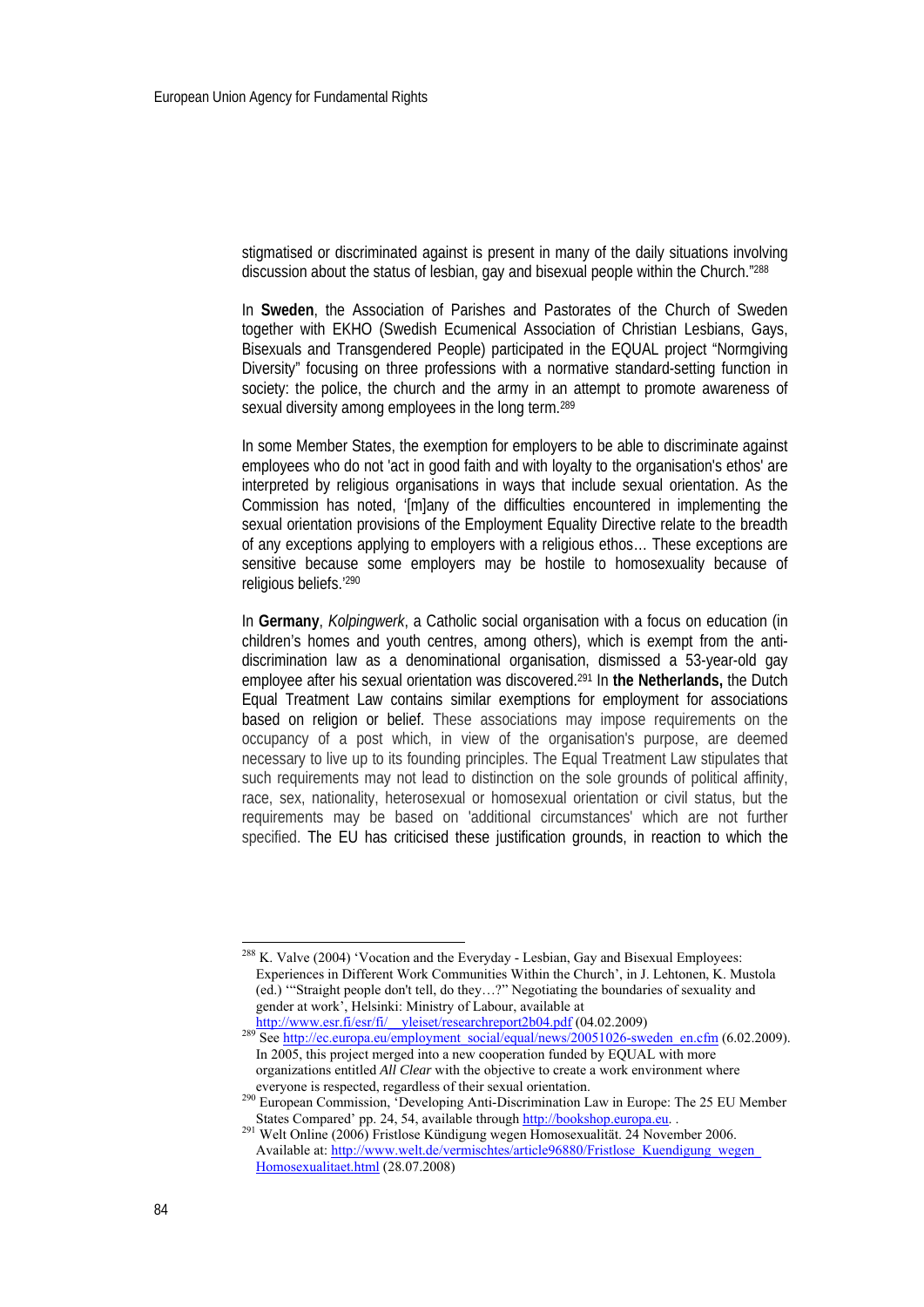*Commissie Gelijke Behandeling* [the Equal Treatment Commission] has proposed that these provisions should be restated.292

Fieldwork in **Latvia** revealed that the Lutheran Church has, on two occasions, excommunicated ministers for their dissenting views on homosexuality and LGBT rights. One minister revealed that he was gay and publicly expressed the view that homosexuality was not a sin and did not contradict Christianity. He was excommunicated for promotion of sinful behaviour. Another minister, at the time the dean of the University of Latvia's faculty of theology, was excommunicated after criticising the Church's action in the above mentioned case. He now serves as an Anglican pastor in a small Anglican congregation in Riga - the only established religious denomination in Latvia supportive of LGBT rights.293

In **Ireland**, religious bodies own and manage the vast majority of primary schools and a significant number of secondary schools. This might contribute to the invisibility of homosexuals and bisexuals in schools. Religious bodies also own and manage a significant number of hospitals and health services. Section 37 of the Employment Equality Act exempts religious bodies and services in cases where discrimination is demonstrated as necessary to preserve the ethos of the religious body, but this exemption has never been tested in court. In **Hungary**, the theological faculty of Karoli Gaspar Calvinist University has a policy that bars students following a 'homosexual way of life' from being educated as pastors or religion teachers. The Supreme Court of Hungary has ruled in favour of the faculty and decided that it was permissible to exclude lesbians and gay men.<sup>294</sup>

The promotion of diversity regarding sexual orientation is often difficult in environments controlled by religious organisations hostile to LGBT issues. For example, in **Malta**, where the Catholic Church administers around one-third of the schools, according to the National Minimum Curriculum 'teachers must keep in mind the context of the moral and religious values of the students and their parents'. In this context the Maltese Gay Rights Movement (MGRM) has reportedly been barred from disseminating leaflets or education materials that present LGBT issues.

However, there are also examples of religious institutions across the European Union that have a different approach to LGBT persons and issues. For example, in the **Netherlands** by 1995 the synod of the Netherlands Reformed Church had already issued a statement that members of the church have equal rights, regardless of their sexual orientation or way of life.<sup>295</sup> In 1990 the synod of Emmen of the Reformed Churches in the Netherlands "called on all congregations to accept homosexual members, in office too". In 1995 the Lutheran synod of the Protestant Church in the Netherlands decided to bless these homosexual relationships in the church, as well as

1

<sup>&</sup>lt;sup>292</sup> Advisory opinion on the letter of formal notice to the Netherlands from the European Commission in connection with the incorrect transportation of Directive 2000/78/EC; CGB

Advisory opinion/2008/02, March 2008<br><sup>293</sup> Fieldwork meeting with the Ombudsman's Office, (12 March 2008)<br><sup>294</sup> S. Quinn, E. Paradis (2007) 'Going Beyond the Law: promoting equality in employment',

Brussels: ILGA-Europe<br>
<sup>295</sup> See http://www.protestantchurch.nl/default.asp?inc=info&rIntId=1649 (06.02.2009)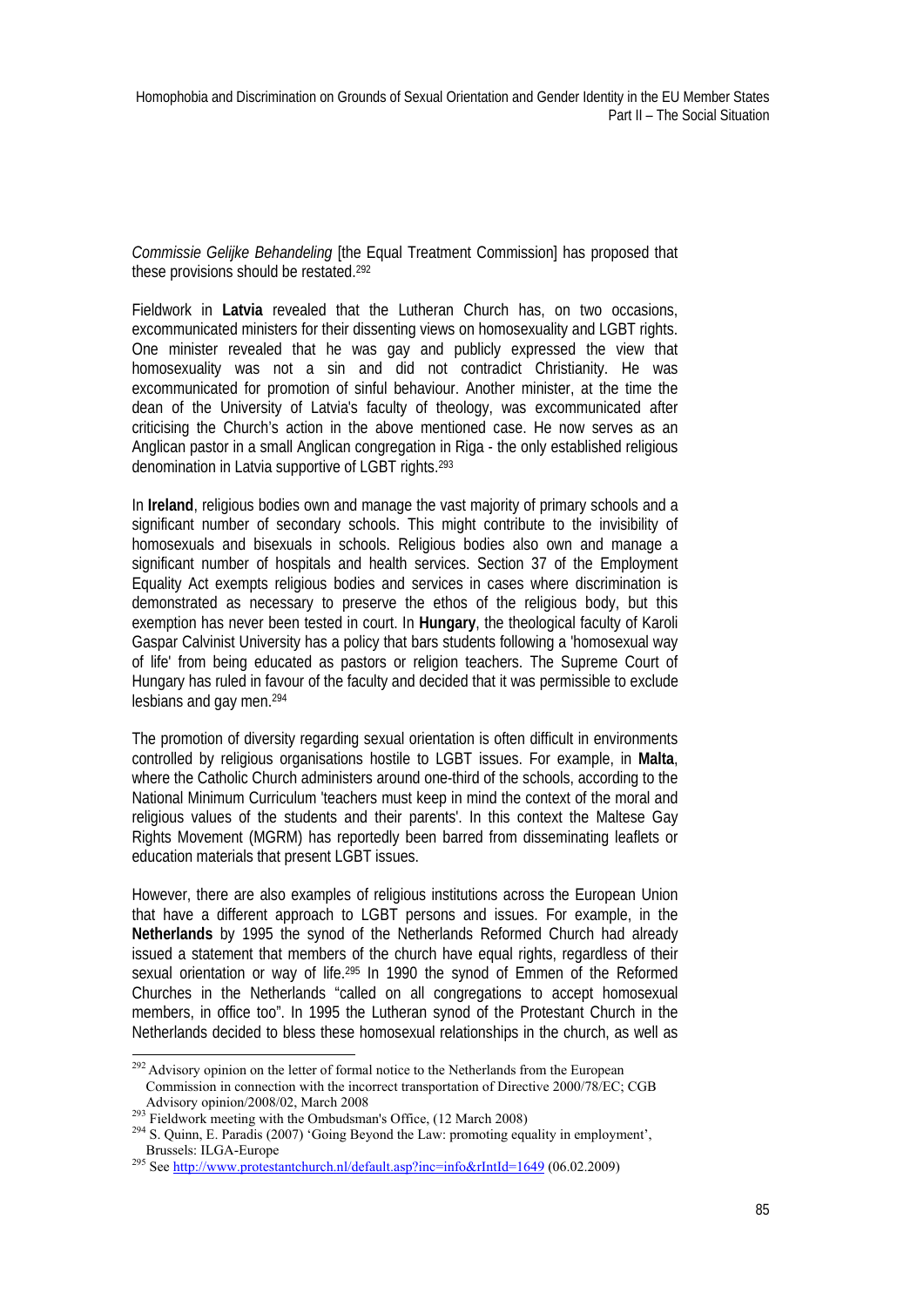stating that there are no theological arguments 'against blessing two people in their promise of lasting friendship, devotion, and faithfulness'.

In **Finland**, reportedly since 1999 the Kallio parish (Kallion seurakunta) in Helsinki has embraced "rainbow people" and the "Rainbow Masses" have been held in connection with Gay Pride events in Vaasa, Helsinki and Tampere.<sup>296</sup> An ecumenical group called *Yhteys* (alliance) is working to promote more liberal attitudes towards sexual and gender minorities within the Church. In **Sweden**, as was mentioned earlier the Church participated in the 2008 Pride event.

#### **Conclusions**

In some Member States religious institutions and organisations often engage in political debates concerning LGBT rights, lobbying against the adoption of such rights and thus hampering new legislation in this area. Some religious groups and figures in some Member States are also active in mobilising demonstrations against LGBT events.

In some Member States the church owns and administers a significant number of schools, social services and community centres used for public debates or events. LGBT NGOs have been denied access to such premises and have been barred from disseminating information on LGBT issues or participating in political debates.

Exemptions in anti-discrimination legislation, allowing employers to discriminate against employees who do not 'act in good faith and with loyalty to the organisation's ethos' are interpreted in ways that result in discrimination of LGBT persons in some Member States.

There are also some positive examples of religious organisations engaging with LGBT persons.

<sup>&</sup>lt;sup>296</sup> See http://kallio.kirkkohelsinki.net/?deptID=2590&searchword=Yhteys (07.02.2009)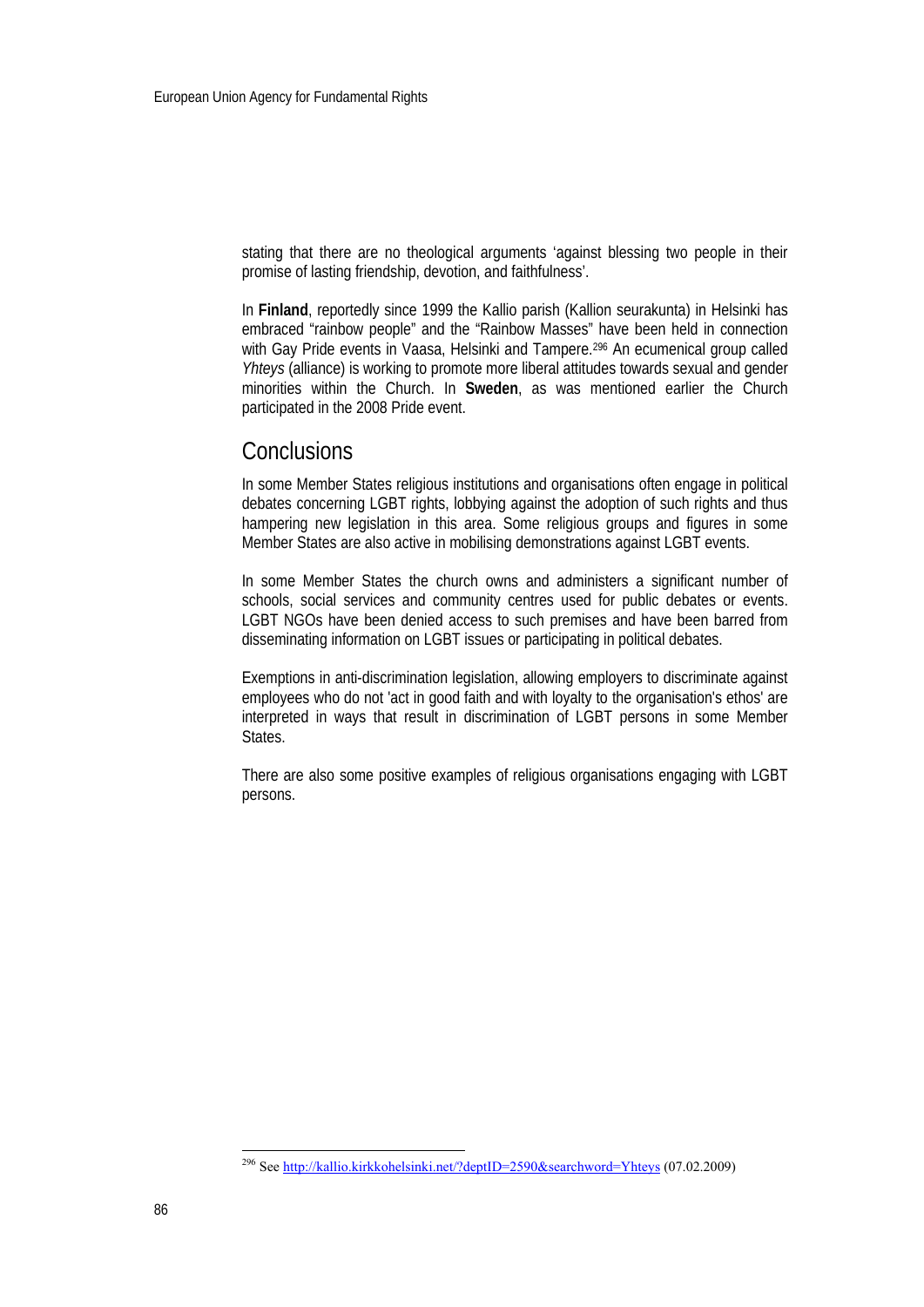# 8. Sports

This section addresses the difficulties of practising sports as an open LGBT person and the use of homophobic jargon and slander in professional and non-professional sport settings.

## Homophobia in sports

The majority of country reports note the paucity of quantitative or qualitative research on homophobia in sport. The limited information available suggests, though, that homophobia is present in a number of sport contexts and that there are significant challenges related to being an openly LGBT person in sport. Existing research and data focus largely on professional football.

Homophobic football slogans chanted by fans in order to ridicule the referee or the opposing team occur in almost every mainstream football event.297 In the **United Kingdom,** the example of a football player who during a match used homophobic verbal abuse against the referee is not atypical.298

In **Italy**, the NGOs *Arcigay* and *Arcilesbica* noted during interviews that anti-LGBT statements are routinely present in football fan culture, with neo-fascist groups represented in several fan clubs and hooligan groups.299

The country report for the **United Kingdom** contained no information on any openly gay professional footballers currently in Britain, but reportedly gay footballers have been advised to maintain a heterosexual image.

'I think it would be easier and better accepted to come out as homosexual in the political party I'm active in than in sports. In sports, masculinity is still the ideal. When I played soccer when I was younger, it was important to distinguish yourself from the 'sissies' and the 'fags'. (Male, former tennis coach, **Sweden**) 300

In **Germany,** the *Deutscher Fußball Bund* [German Football Confederation] launched a campaign entitled '*Football and Homophobia*' and signed a declaration against discrimination on grounds of sexual orientation in 2007.301

1

<sup>&</sup>lt;sup>297</sup> T. Walther (2006), 'Kick It Out: Homophobia in Football', European Gay and Lesbian Sport Federation (ed). Berlin, Amsterdam <sup>298</sup> See http://www.guardian.co.uk/commentisfree/2006/sep/28/paulscholesandantigayabuse

<sup>(08.08.2008)&</sup>lt;br><sup>299</sup> Fieldwork meeting with Arcigay and Arcilesbica (Italy 5 March 2008)<br><sup>300</sup> RFSL (2007) All Clear 2.0, Gay, Lesbian, Bi & Hetero at Work, p. 55<br><sup>301</sup> Germany, country report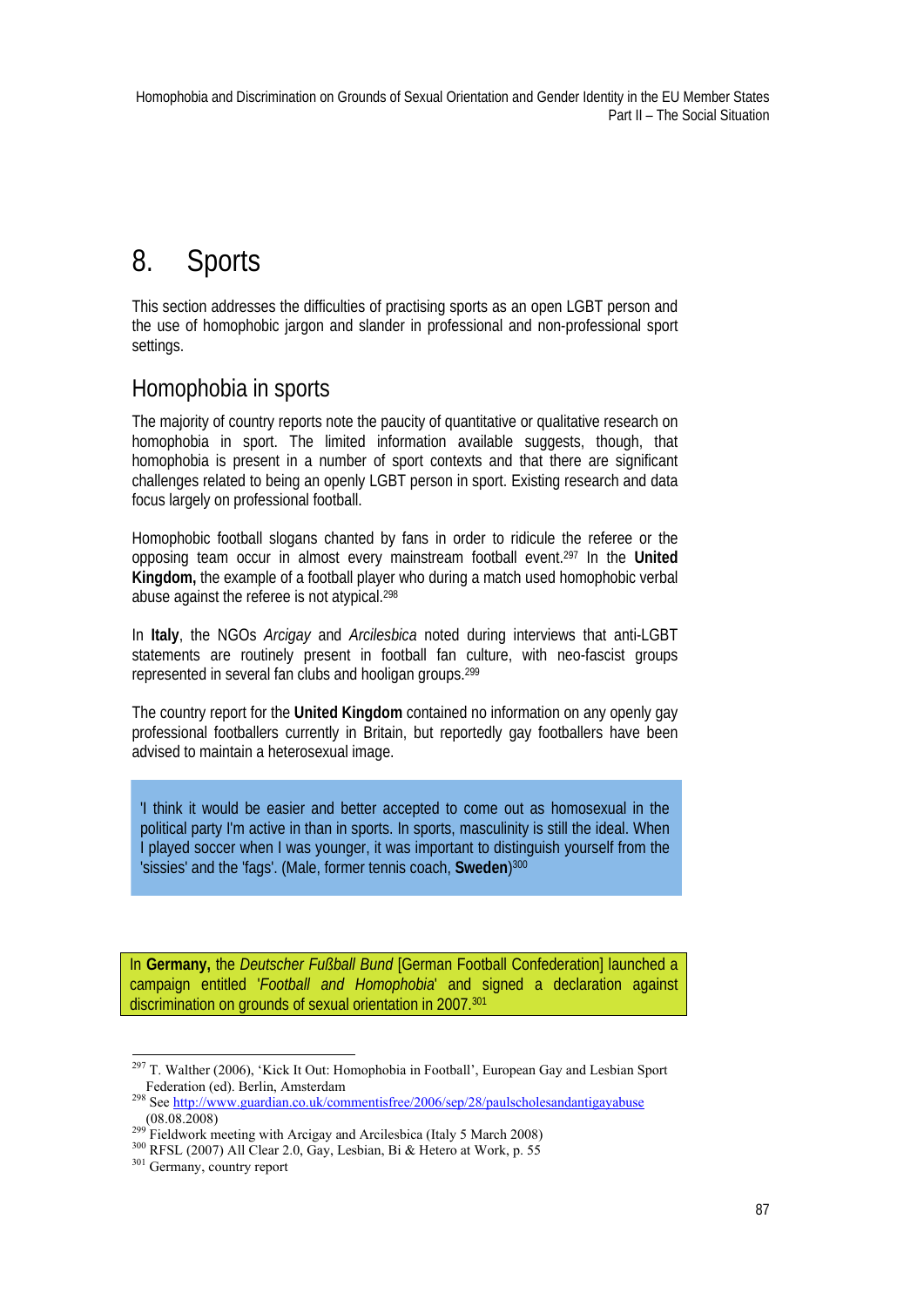According to the European Gay and Lesbian Sports Federation (EGLSF), founded in 1989 with the aim of fighting discrimination in sport and supporting the coming out of gay and lesbian athletes, it is not easy to come out in a non-professional sports group in Europe*.* Although the experiences of LGBT persons vary in different Member States, there are numerous accounts of LGBT persons feeling harassed and rejected by their fellow club members.302

Interviews revealed that in **Finland**, the Sports Federation published a guide Involved and Visible: Sexual and Gender Minorities in Sports and Physical Activities in three languages, Finnish, Swedish and English.<sup>303</sup>

### LGBT visibility in sports

As reported by *Outsports.com*, at the last Beijing 2008 Olympics only 10 out of 10,708 athletes were openly gay or lesbian.<sup>304</sup> In the stakeholder e-survey 41 per cent stated that there was 'no opportunity' or a 'low level of opportunity' to be 'out' as LGBT even in non-professional sport.

'Those who do play at a high level are usually in denial of their sexuality in order to gain grants/scholarships etc. Being a known lesbian in sport in **Ireland** I think would limit all types of support...both financial and social.' (Female, Ireland)<sup>305</sup>

According to the Irish Equality Authority*,* LGBT athletes are largely invisible, creating a de facto absence of LGBT role models in professional sport.306 During interview the NGOs *Arcigay* and *Arcilesbica* also noted the very low visibility of LGBT persons in sports in **Italy**. 307

A poll conducted in **Sweden** indicated that there is limited focus on identifying and tackling homophobia in sports.308 A project funded by the Swedish Ministry of Industry polled 40 sports associations in Sweden and found that most had never discussed the issue of homophobia or the situation for LGBT people in their association. The majority also answered that they did not have any openly LGBT people in their association and did not have a policy or an action plan on the matter.

<sup>302</sup> See http://www.eglsf.info/eglsf-about.php (10.08.2008)

 $303$  Fieldwork meeting with the Ministry of Employment and Economy, the Ministry of Education and the Ministry of the Interior (Finland, 4 March 2008)

<sup>&</sup>lt;sup>304</sup> See http://www.outsports.com/os/index.php/Olympics/2008/In-Beijing-Olympics-only-5openly-gay-athletes.html (25.01.2009)<br><sup>305</sup> L. Greene (2007) 'Lesbian Athletes and Their Experiences of Gender and Sexuality in

Competitive Sports in Ireland (1980-2007)', University College of Dublin: College of Human Sciences. <sup>306</sup> Fieldwork meeting with the Equality Authority, (Ireland 4 April 2008) <sup>307</sup> Fieldwork meeting with Arcigay and Arcilesbica (5 March 2008) <sup>308</sup> See http://<u>www.homo.se/o.o.i.s/3950</u> (14.08.2008)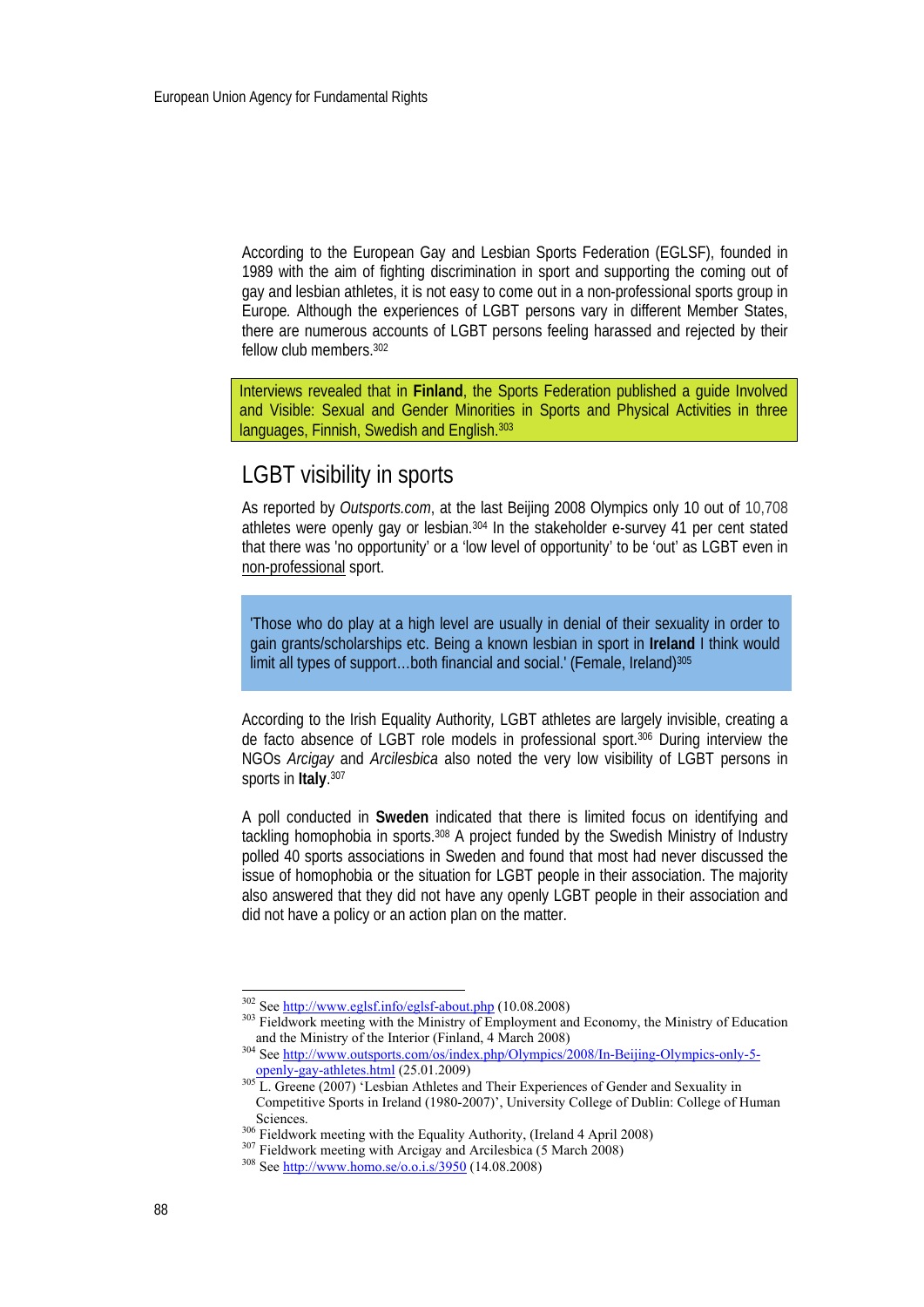## Combating homophobia in sports

In the United Kingdom the LGBT NGO Stonewall suggested that efforts to combat homophobia in sport settings have gained little attention and that combating racism in football was given priority when targeting equality and discrimination in professional football.309

In 2003 the Council of Europe's Parliamentary Assembly addressed the issue of homophobia in sports: 'The Assembly believes that homophobia in sport, both among participants and in their relations with spectators, should be combated on the same grounds as racism and other forms of discrimination.'310

**Partnerships developing education programmes:** From 2007 the **Swedish** Federation for Lesbian, Gay, Bisexual and Transgender Rights (RFSL) and *HomO* [the Ombudsman against Discrimination on grounds of Sexual Orientation Discrimination] have worked on a project with the *Riksidrottsförbundet* [National Sporting Federation] and *SISU*, an education organisation within sport. The project aims to educate coaches on LGBT issues. *RFSL* and *SISU* plan to develop education programmes and offer them to sports clubs. Meanwhile, *Riksidrottsförbundet* is designing and conducting studies on LGBT issues in sports.311

Certain initiatives supported by the European Commission's PROGRESS programme could contribute significantly in changing attitudes in sport. Examples include the 'Run for Diversity' campaign which allows runners in particular marathons to wear EU antidiscrimination sports apparel to promote awareness of and express their feelings against discrimination.<sup>312</sup>

**In Germany,** the hostile atmosphere in football has led lesbians and gays to create their own non-professional clubs.<sup>313</sup> LGBT persons have established their own sports associations also in other Member States. The annual European Gay and Lesbian Sports Championships (Eurogames) as well as Outgames are other examples of LGBT sports events. 314

Cooperation between sports clubs and human rights organisations: It was discovered through interviews that in **France**, the football club *Paris Saint Germain* is cooperating with the gay football club *Paris Foot Gay* and *Ligue Internationale Contre le Racisme et l'Antisémitisme* [The International League against Racism and Anti-Semitism] to develop a policy on preventing and combating discrimination, with a focus on homophobia. 315

<sup>&</sup>lt;sup>309</sup> Fieldwork meeting with Stonewall (UK 31 March 2008)

 $310$  Recommendation 1635 (2003), Lesbians and gays in sport, Text adopted by the Standing

Committee, acting on behalf of the Assembly, on 25 November 2003<br><sup>311</sup> Sweden, country report.<br><sup>312</sup> See <u>http://www.stop-discrimination.info/56.0.html</u> (12.01.2008)<br><sup>313</sup> Germany, country report; see also <u>http://www.quee</u>

<sup>(08.08.2008) 315</sup> Fieldwork meeting with Inter LGBT and L'Autre Cercle (France 10 March 2008)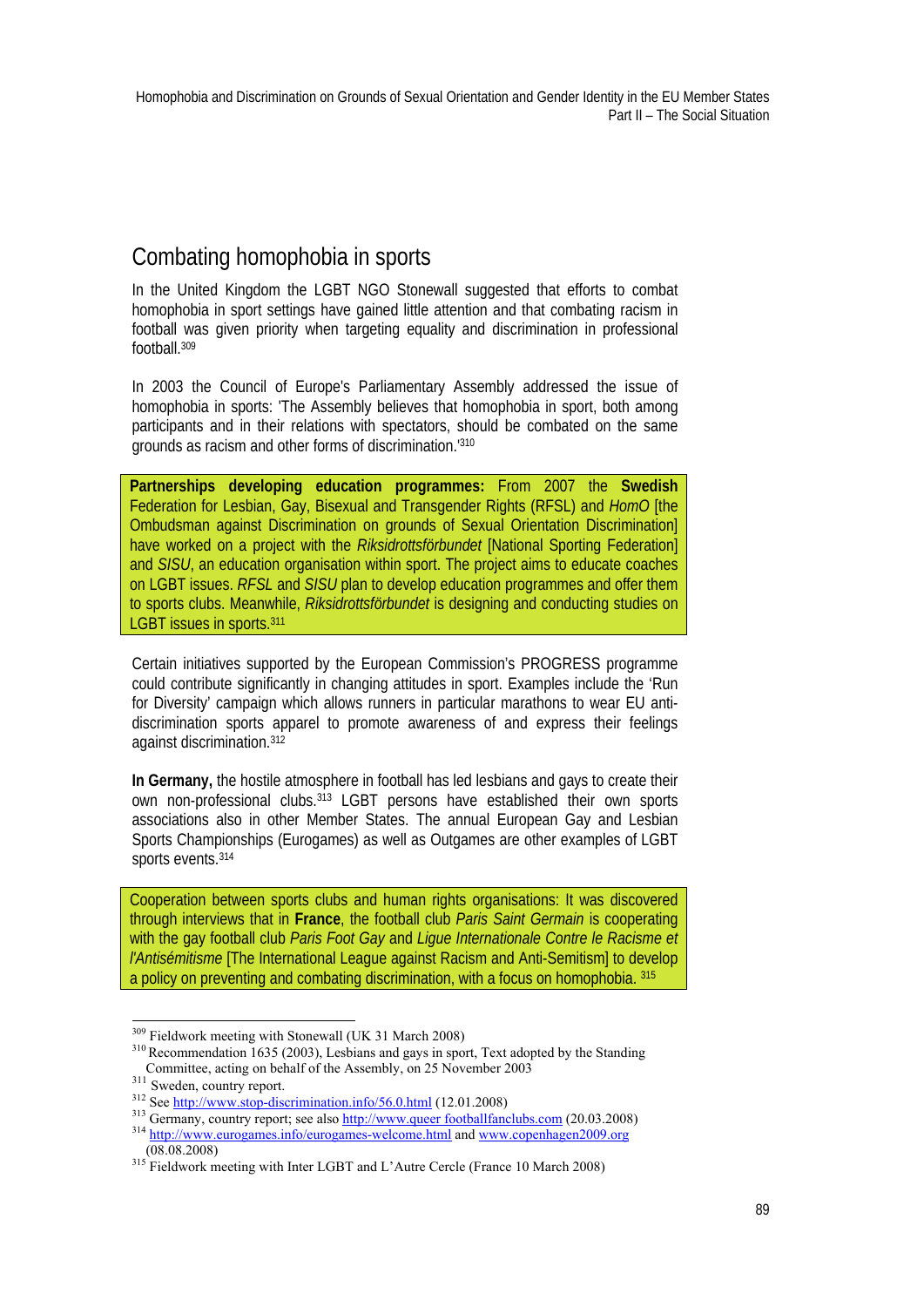## **Conclusions**

Data on homophobia in sport largely focuses on professional football. In the context of football, homophobia is expressed in fan culture and among footballers, with homophobic language commonly used at football events to ridicule opponents or referees. A prominent finding in the area of sport is the lack of LGBT visibility. LGBT persons are perceived to have low levels of opportunity to be 'open' in sport due to risk of harassment, homophobia or rejection from fellow club members.

Most sports associations give homophobia low priority on the anti-discrimination agenda, particularly compared with efforts to reduce racism.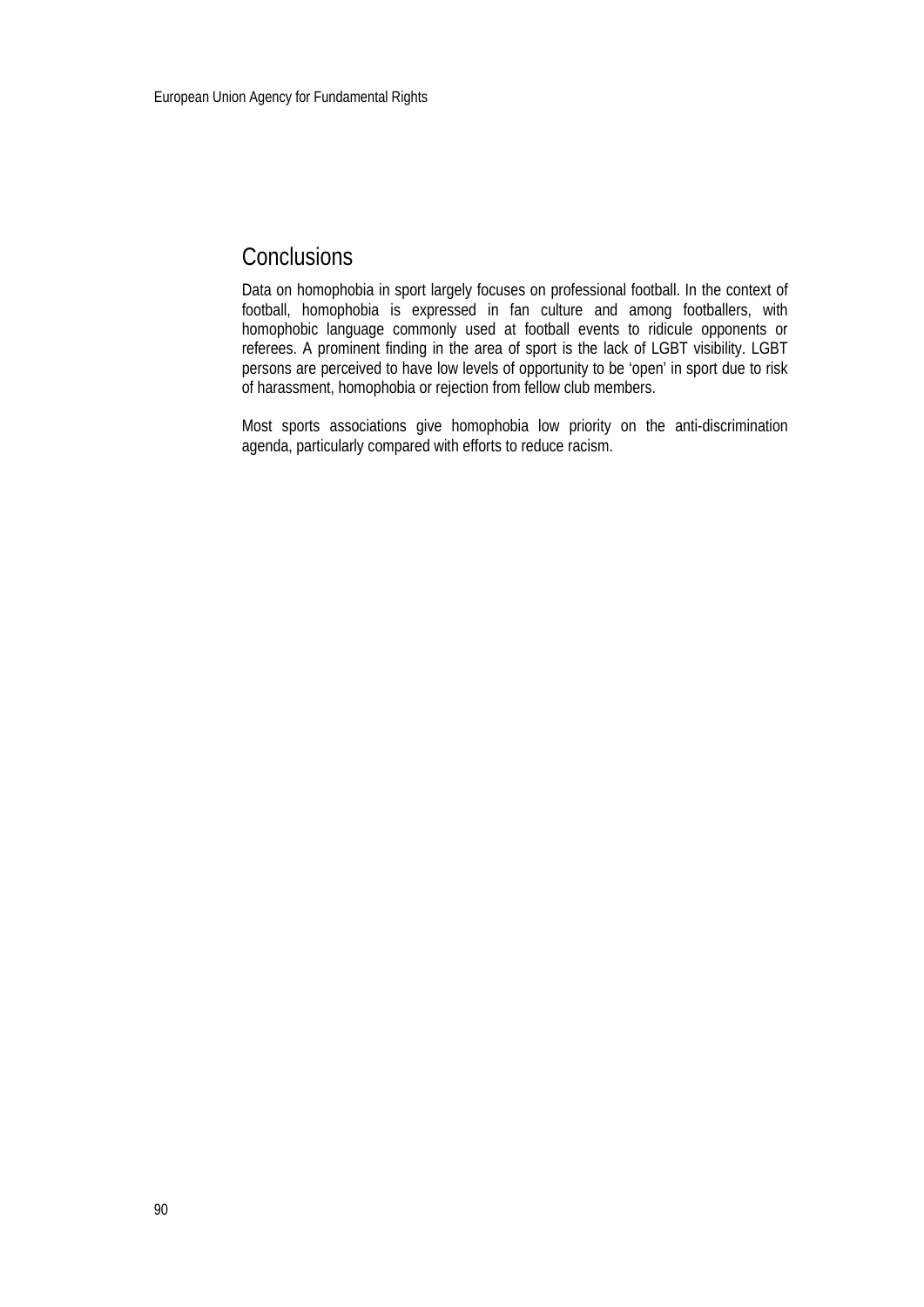# 9. Media

This section examines how LGBT persons and their lives are represented and portrayed in the media across the EU. Media in this context covers public and private media,316 as well as visual and written media, for example the Internet, newspapers and television.

## Homophobic discourses in the media

Incidents of homophobic discourse appearing in the media were identified in interviews with LGBT NGOs in **Italy** and **Poland** and the National Equality Body in **Latvia**, among others.317 A recent survey of the portrayal of lesbian, gay, bisexual and transgender people in the **Scottish** Press found that newspapers seem to be prepared to print letters containing a level of homophobic abuse which would not be accepted if it were racist.318 A study in **Lithuania** found that some journalists use homophobic language.319

Together with the European Broadcasting Union, the Lithuanian Gay League developed a *Guide for better media reporting on LGBT issues*. The Guide provides journalists and activists with easily applicable tools to improve positive reporting on LGBT issues. As a result, a closer cooperation with the media has been achieved resulting in more balanced articles and information about LGBT persons in the media.320

# Representations of LGBT persons in the media

In the stakeholder e-survey respondents were asked to assess the representation of LGBT persons in the media and whether showing LGBT persons as a diverse group was regarded as nuanced, as opposed to stereotypical. Only fourteen per cent of respondents considered that the media present a 'nuanced' or 'somewhat nuanced' description of LGBT persons.

Most LGBT NGOs interviewed during the fieldwork reported that LGBT issues are not often presented in the media, which, in varying degrees, tends to simplify, sensationalise and stereotype LGBT persons and issues. When interviewed, representatives from the LGBT NGO *CIGALE* in **Luxembourg** indicated that the media tend to avoid intellectual and political LGBT issues and instead focus on superficial issues, for example how LGBT persons dress at Pride events.321 Interviews with the

<sup>-</sup><sup>316</sup> While investigating homophobia in media discourses it has not been possible to distinguish

between public and private media.<br><sup>317</sup> Fieldwork meeting with ARCIGAY and ARCILESBICA (AL) (Italy 5 March 2008), Campaign against Homophobia (Poland 17 March 2008) and with Mozaika (Latvia 12 March

<sup>2008,</sup> the Ombudsman's Office (Latvia 12 March 2008) 318 Stonewall (2007) 'Written Out:. The Scottish Press' portrayal of lesbian, gay, bisexual and transgender people', Scotland, available at<br>http://www.stonewallscotland.org.uk/documents/stonewall written out.pdf (05.02.2009)

<sup>&</sup>lt;sup>319</sup> A A. Tereskinas (2007) "Not Private Enough": Homophobic and injurious speech in the

Lithuanian Media', available at http://www.lgl.lt/projektaie.php?pid=35 (05.02.2009)<br><sup>320</sup> See http://www.ilga-europe.org/europe/funding\_capacity\_building/working\_with\_media

<sup>(17.10.2008) 321</sup> Fieldwork meeting with CIGALE (Luxembourg 7 April 2008)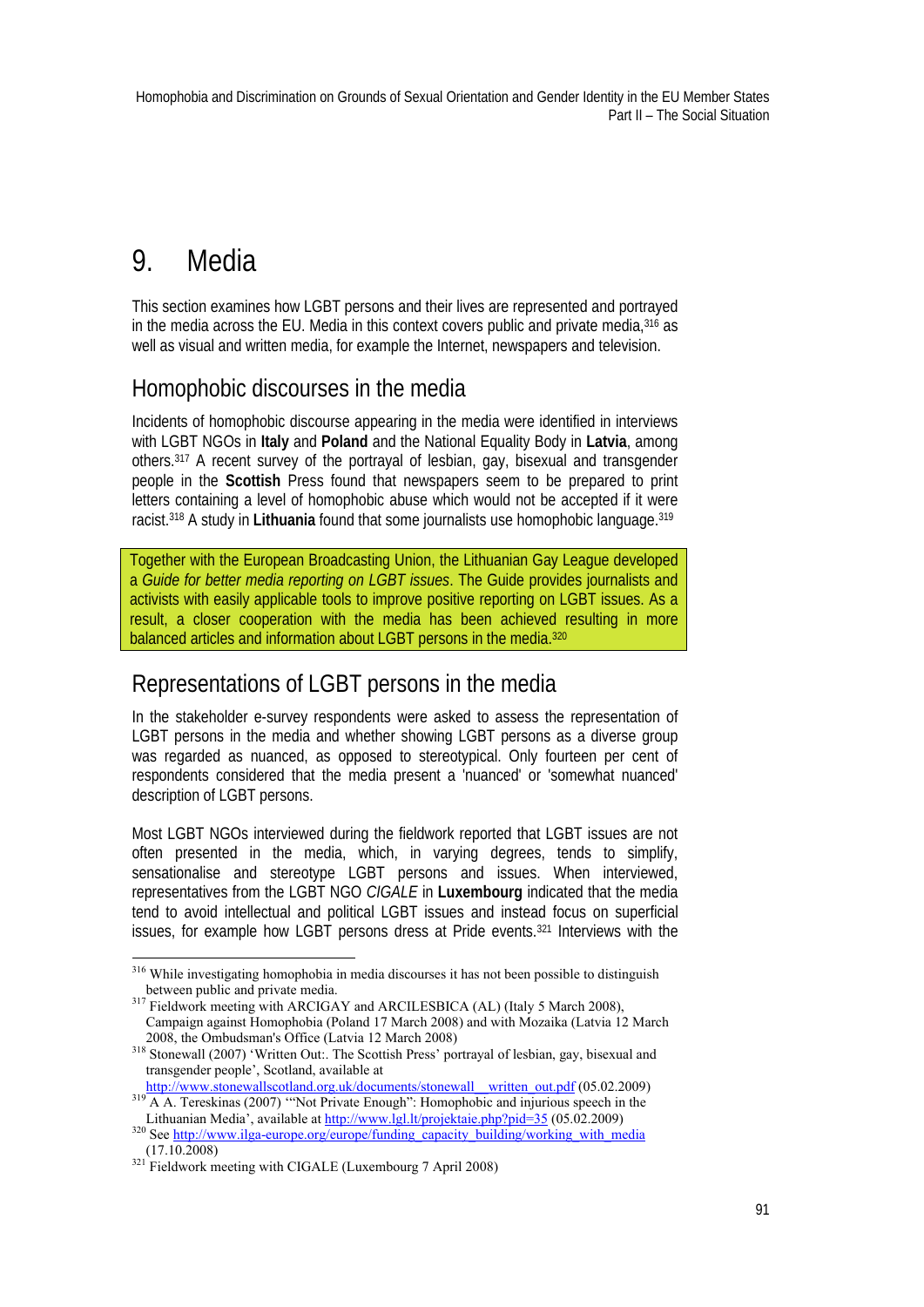LGBT NGO Campaign Against Homophobia report that in **Poland** some newspapers and Catholic TV and radio stations are openly homophobic, but note that media depicting a neutral picture of LGBT persons and issues also exist.322

The Office of the Ombudsman in **Latvia** indicated that media channels range from positive to negative. A free newspaper handed out at bus stations, for example, contained homophobic statements.323 This has resulted in the LGBT NGO *Mozaika* filing a complaint regarding hate speech. In interview with representatives from *Landsforeningen for Bøsser og Lesbiske* [The **Danish** Association for Gays and Lesbians], it was said that the media discourse on LGBT issues is dominated by stereotypical images and illustrations. Even serious articles regarding homosexual rights are illustrated with pictures of semi-clothed men from the Copenhagen Pride Parade.324

These observations are supported by some research findings showing that homosexuality is, in varying degrees, still considered taboo and consequently attracts very little media attention. In a **German** study of LGBT representations on television, 63 per cent of the LGBT respondents thought that any depiction of non-heterosexuality is still taboo.325 A **Belgian** study found virtually no media coverage of transgender issues, other than references to medical issues or problems.326 This appears to be common theme across the EU. However, a **Portuguese** study suggests that, within the last decade, such visibility has increased in the country's media, noting that lesbians and bisexuals are practically invisible and under-represented, when compared to representations of gay men.327

Some studies also refer to distorted representations of LGBT persons. A comprehensive media analysis in **Slovenia** examined print media from 1970-2000 and identified phenomena of *stereotyping* - relying on rigid gender schemes presenting gay men as effeminate and lesbians as masculine; *medicalisation* - consigning homosexuality to the medical and psychiatric spheres and searching for causes; *sexualisation* - reducing homosexuality to sexual practices; *secrecy* - making homosexuality appear as concealed and related to shame and regret; and *normalisation* – making homosexuals appear as heterosexuals in order to make homosexuality less threatening and politicised.328

<sup>&</sup>lt;sup>322</sup> Fieldwork meeting with Campaign Against Homophobia (Poland, 17 March 2008)

<sup>&</sup>lt;sup>323</sup> Fieldwork meeting with Office of the Ombudsman, (Latvia, 12 March 2008)<br><sup>324</sup> Fieldwork meeting with LBL (Denmark, 26 April 2008)<br><sup>325</sup> V. Jung, (2003). 'Darstellung von Homosexualität in TV-Unterhaltungssendungen'.

Bamberg: University of Bamberg.<br><sup>326</sup> A. Dewaele and D. Paternotte. (2008) 'The situation concerning homophobia and discrimination on grounds of sexual orientation in Belgium'. Anvers/Bruxelles: Steunpunt Gelijkekansenbeleid (Consortium Universiteit Antwerpen & Universiteit Hasselt)/Université

libre de Bruxelles<br><sup>327</sup>Caldeira (2006) 'A Representação das Minorias Sexuais na Informação Televisiva Portuguesa',

Lisboa: Livros Horizonte<br><sup>328</sup> R. Kuhar (2003) 'Media Representations of Homosexuality: An Analysis of Print Media in Slovenia, 1970-2000', Mediawatch: Ljubljana. Available at: http://mediawatch.mirovniinstitut.si/eng/mw13.htm (05.02.2009)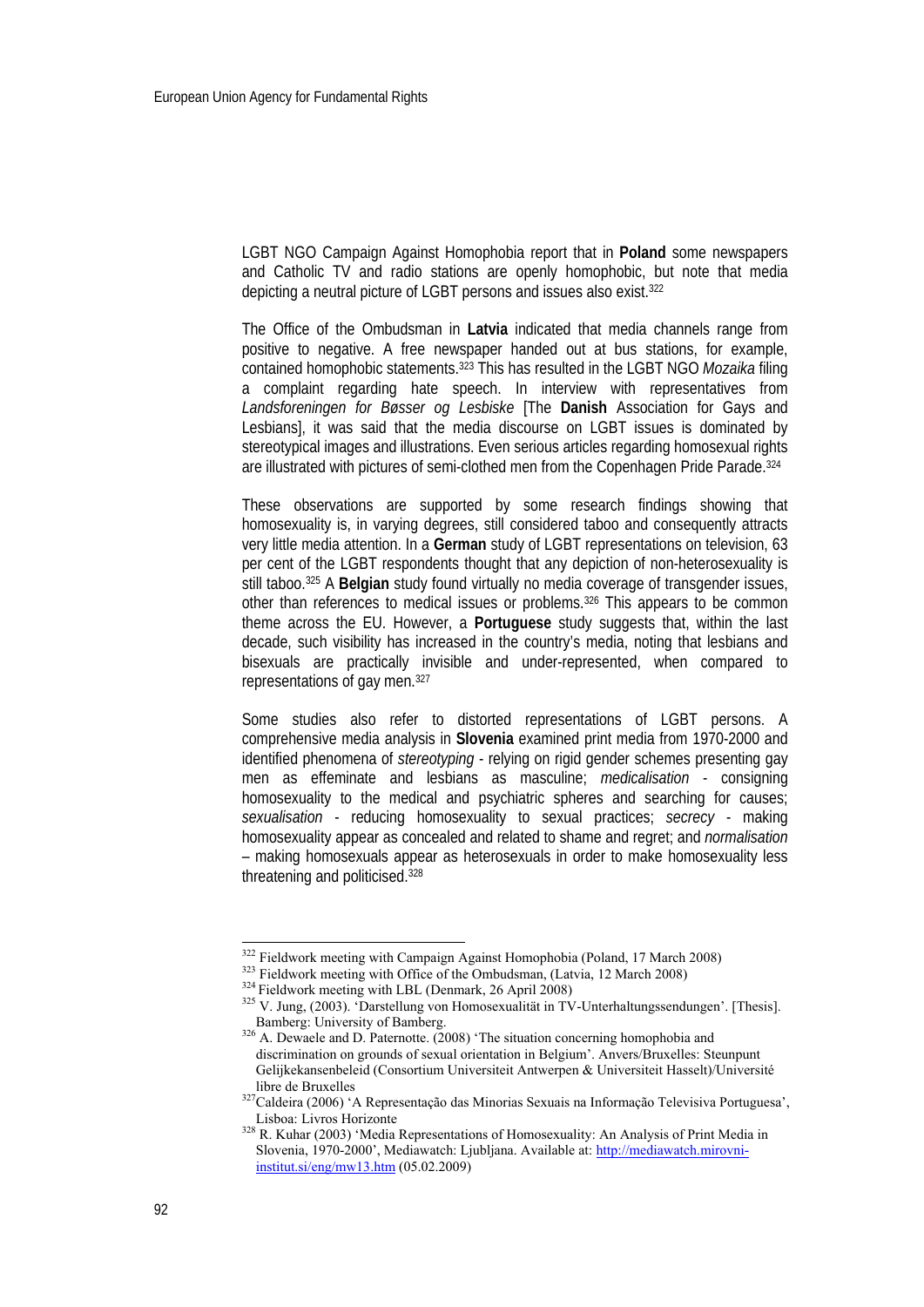The Scottish survey by Stonewall Scotland mentioned previously in this section noted that press coverage often reinforces the view that sexual orientation is all and only about sex, while in crime reports the sexual orientation of the perpetrator is emphasised, even if it has no relevance to the crime committed.

In the **United Kingdom** the independent Press Complaints Commission*,* an independent body that deals with complaints about the editorial content of newspapers and magazines, expanded Clause 12 (Discrimination) of its Code to cover discriminatory press reporting of transgender people in May 2005. Under the new Clause the press must avoid prejudicial or pejorative reference to an individual's race, colour, religion, gender, sexual orientation or to any physical or mental illness or disability.329

Research on LGBT representation in **Portuguese** and **German** media also found that LGBT representations tend to be simplified and non-representative, and though German print media and websites draw a more nuanced picture, mainstream television still uses clichés and stereotypes.330

### Positive trends in media representations of LGBT people

Studies have also identified positive developments in terms of an increased presence and a more nuanced presentation of LGBT persons and issues in the media. A study<sup>331</sup> in the **Czech Republic** found that while in the first half of the 1990s negative stereotyping, sexualisation and comedic or criminal contexts were dominant factors in LGBT representation, during the last decade LGBT persons increasingly appear in documentaries and television series in the context of everyday social life.

The **Spanish** country report noted that most media now offer nuanced coverage on significant political and social LGBT events such as Gay Pride celebrations, landmark judicial rulings or significant laws passed by Parliament, and that homophobic representations are rare. The **Swedish** country report also noted that media are giving a more accurate picture of the diversity within the LGBT community, while in **Lithuania,** the coverage of serious LGBT topics has increased in recent years.332

1

<sup>&</sup>lt;sup>329</sup> Information provided by Transgender Europe at consultative roundtable on combating

homophobia and transphobia in the EU, June 2008, Copenhagen.<br><sup>330</sup> T.L. Monteiro, V. Policarpo, F.V. da Silva (2008) 'The situation concerning homophobia and discrimination on grounds of sexual orientation in Portugal, Country Report'; Walters, S. D. (2001), 'Take my Domestic Partner, Please: Gays and Marriage in the Era of the Visible', in M. Bernstein & R. Reimann (eds.), 'Queer families, Queer Politics: Challenging Culture and the State' (p. 338-357), New York: Columbia UP

<sup>331</sup> Working Group for the Issues of Sexual Minorities of the Minister for Human Rights and National Minorities (2007) Analysis of the Situation of Lesbian, Gay, Bisexual and

Transgender Minority in the Czech Republic. Government of Czech Republic 332 A. Tereskinas (2007) '"Not Private Enough": Homophobic and injurious speech in the Lithuanian Media'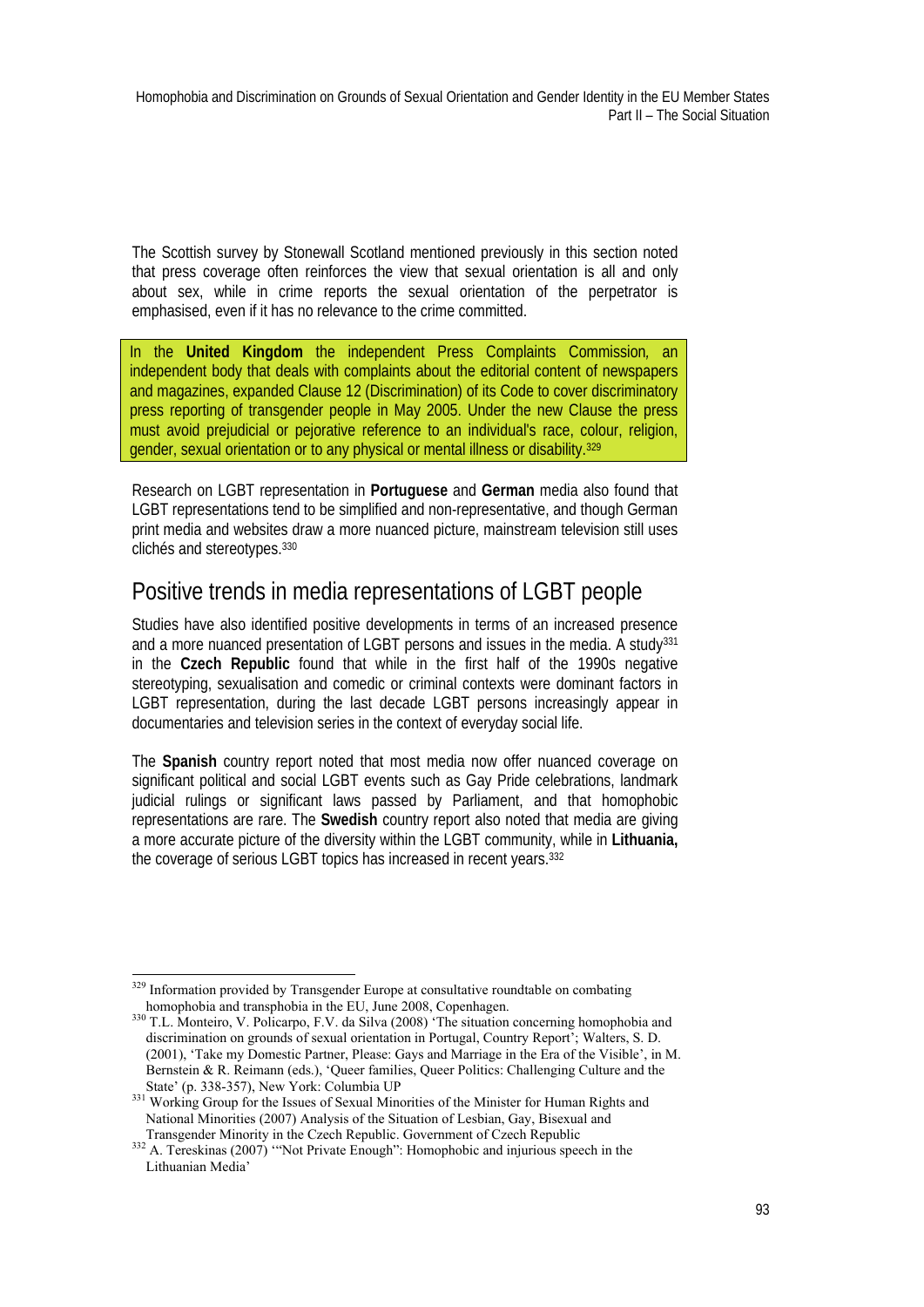In **Denmark**, the Public Service Contract between the Minister of Culture and Danmarks Radio (Danish Broadcasting Corporation*)* sets an explicit goal to reflect diversity and contains an anti-discrimination clause with reference to LGBT representation and issues: 'DR shall offer a broad societal coverage of Denmark and thus reflect the diversity of culture, outlook on life and living conditions found in different parts of the country […] The programs must not in any way incite hatred on grounds of race, gender, religion, nationality or sexual orientation.<sup>' 333</sup>

The presence of visible positive LGBT role models in the media is clearly very important. Such role models are increasingly prevalent in some Member States, both from the political and cultural sphere. An illustrative example is the case of the Mayor of Berlin, Klaus Wowereit, for example, who also served as President of the German Parliament in 2001/02. His well known public statement was: 'I am gay—and that's fine!' ('Ich bin Schwul – und das ist gut so!).

In **Greece**, LGBT groups strongly protested a ruling of the National Council of Radio and Television, the country's independent public authority, imposing a 100,000 Euro fine on Mega Channel, a major television channel for showing two male characters kissing on a popular TV serial. In December 2006, the country's supreme administrative court annulled this decision ruling that the fine was unconstitutional, since the scene simply reflected the 'social reality of one social group, among many that make up an open and democratic society, whose sexual preferences are not to be condemned'.

At the EU-level, initiatives such as the European Commission's collaboration with the music channel MTV including an advertisement spot, a Creative Competition, targeting younger audiences in relation to race discrimination, as well as the annual journalist award which rewards journalists who contribute to a better understanding of diversity and problems of discrimination, represent valuable measures in both using the media to change public attitudes and encouraging those working in the media to re-examine their portrayal of those belonging to particular social groups and minorities.334

#### **Conclusions**

-

Incidents of homophobic speech can still be found in the media across the EU and homosexuality is still considered, in varying degrees, a taboo. LGBT persons in general lack media visibility, although gay men are more visible than lesbians or transgender persons.

LGBT persons are also subject to various forms of media stereotyping. The use of semierotic illustrations on articles covering topics of great concern to LGBT persons contribute to prejudice and reinforce the idea that sexual orientation is only about sexual

<sup>&</sup>lt;sup>333</sup> The Public Service Contract between the Danish Broadcasting Corporation (DR) and The Minister of Culture 2007-2010: 2<br><sup>334</sup> See http://www.stop-discrimination.info/99.0.html (11.12.2008)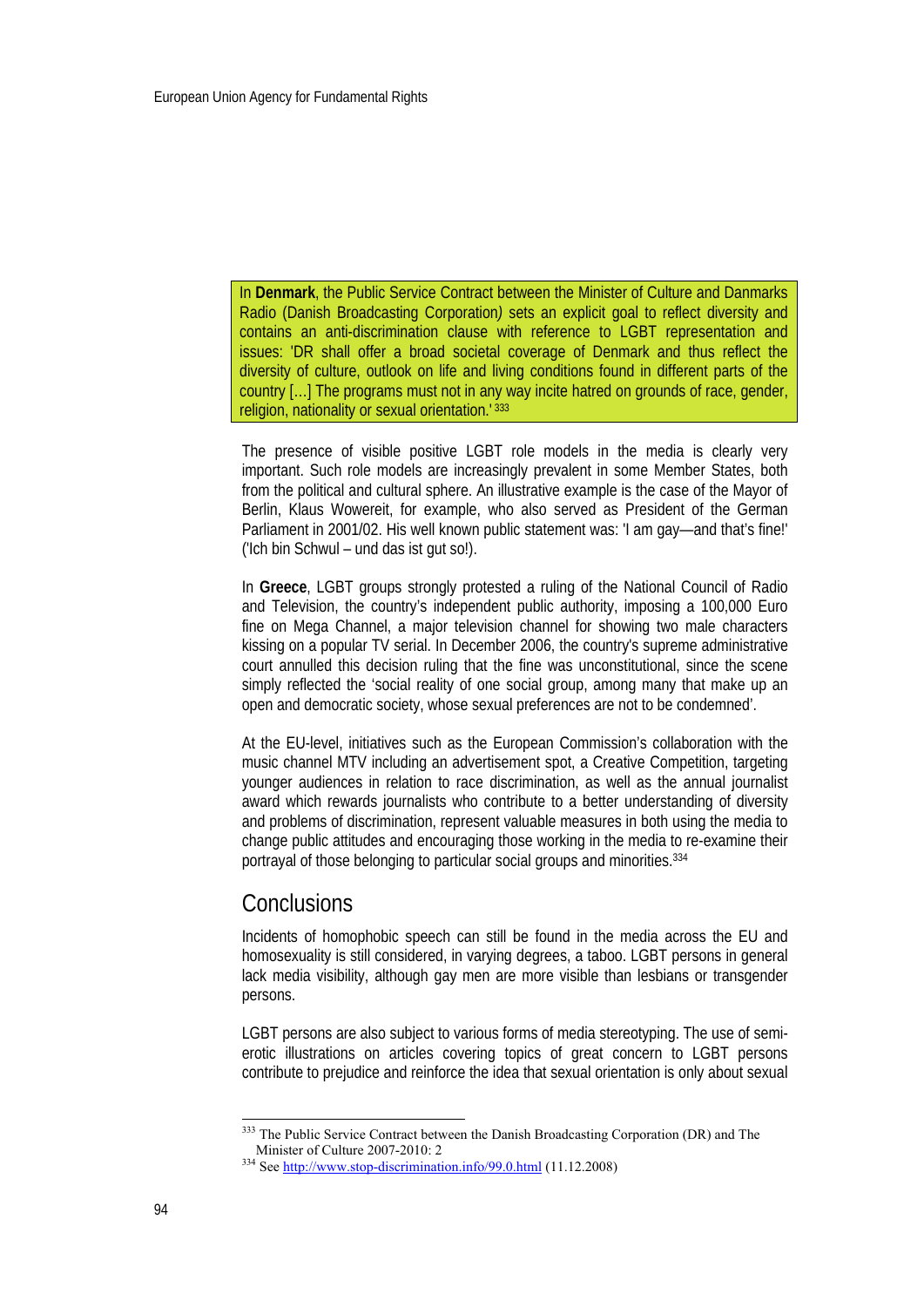activity and preferences. Journalists across the EU would benefit from a better understanding of LGBT issues in order to report in a representative and balanced way.

However, there is also evidence that things are slowly changing and already some studies note an increase in media depictions across the EU that include a more nuanced and informed perspective on LGBT persons and issues.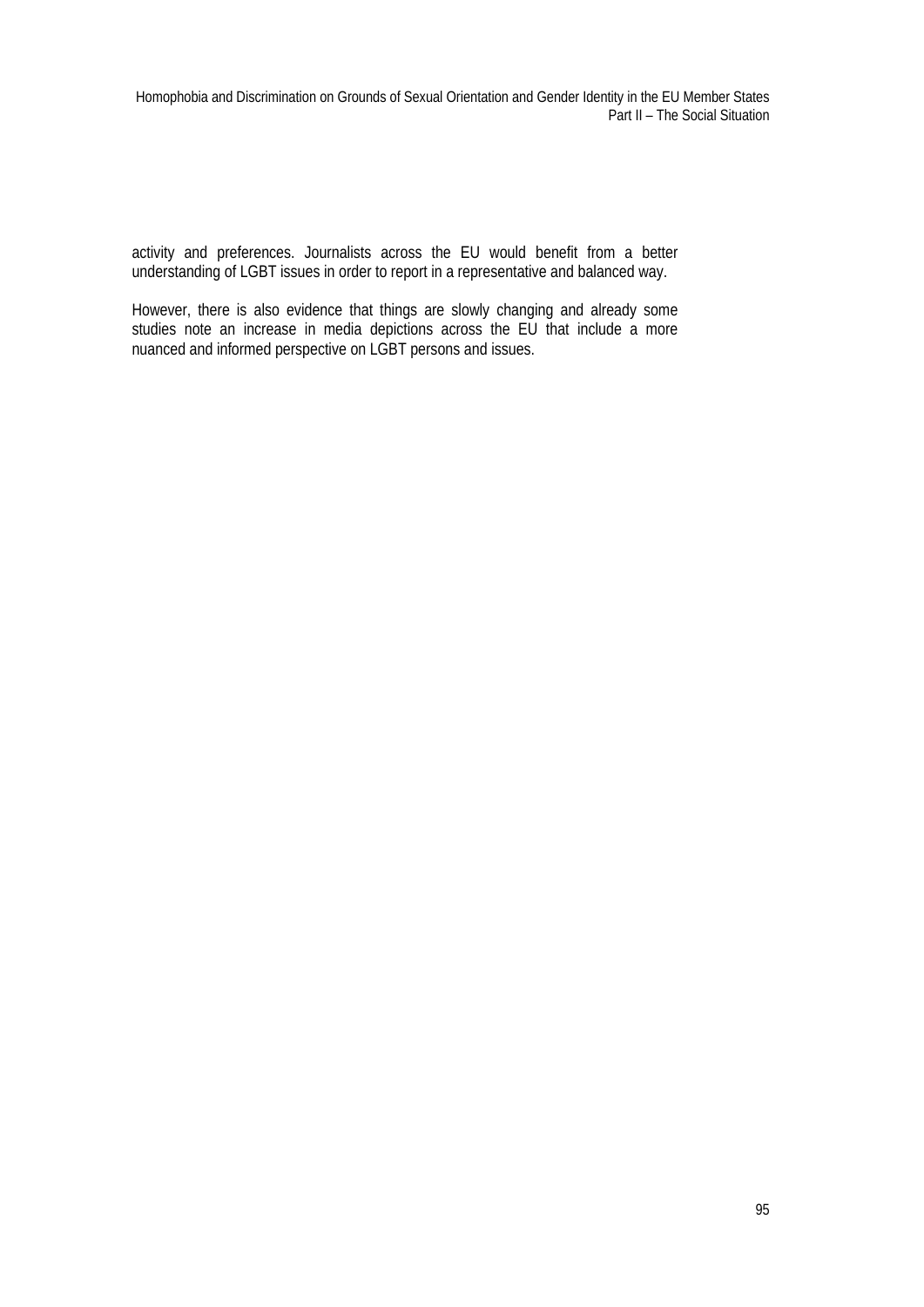# 10. Asylum

Information and data in this area is scarce, but existing research and information collected through the fieldwork highlight two areas of concern, the treatment of sexual orientation and gender identity in asylum procedure and the conditions for LGBT asylum seekers in asylum centres.

#### The general framework regarding asylum

A more detailed analysis of the general legislative framework regarding sexual orientation and gender identity in the context of asylum and subsidiary protection can be found in the FRA's Legal Analysis,335 which notes that in accordance with the 1951 Convention on the Status of Refugees (Art.1A(2)), and the Council Directive 2004/83/EC, LGBT persons seeking asylum due to persecution on grounds of sexual orientation in the EU Member States can be recognised as refugees as belonging to 'a particular social group'.336

The legal framework in the EU Member States thus provides for the possibility that LGBT persons persecuted on grounds of sexual orientation or gender identity are recognised as refugees and granted asylum. Subsequently, several LGBT persons have been granted asylum on these grounds in EU Member States.

The available data shows that asylum has been granted to LGBT persons in **Austria**, **Belgium**, **Denmark**, **France**, **Germany**, **Greece**, **Hungary**, **Italy**, **Luxembourg**, **the Netherlands**, **Poland**, **Portugal**, **Spain**, **Sweden, Czech Republic** and the **United Kingdom**. However, this list is not necessarily exhaustive, since no Member State provides a statistical overview of the number of cases where asylum is granted on grounds of sexual orientation or gender identity. In some Member States (for example **Cyprus**, **France**, **Germany** and **Slovakia**) official figures do not exist, and immigration authorities in **Estonia** and **Latvia**337 state that there have been no asylum claims on grounds of sexual orientation or gender identity.

In other Member States data indicate the existence of a number of cases. In **Belgium** at least 116 cases were handled in 2006 (and 33 persons were granted refugee status) and at least 188 in 2007 (and 60 persons were granted refugee status).338 In **Sweden**, *Migrationsvärket* [The Swedish Migration Board] estimated in 2002 the number of

<sup>&</sup>lt;sup>335</sup> European Union Agency for Fundamental Rights, (2008) 'Homophobia and Discrimination on

Grounds of Sexual Orientation in the EU Member States: Part I - Legal Analysis'. pp. 83-98 With Denmark as the exception, as Denmark does not recognise homosexuals or transgender persons as 'particular social groups', insofar as the immigration authorities do not operate with the category of 'particular social group' in legal practice. However, it is possible to grant a residence permit with 'protection status' if the immigration authorities determine a 'risk of execution or inhuman or degrading treatment in the country of origin', cf European Union Agency for Fundamental Rights, (2008) 'Homophobia and Discrimination on Grounds of

Sexual Orientation in the EU Member States: Part I - Legal Analysis'<br><sup>337</sup> In Estonia: The Citizenship and Migration Board. In Latvia: The Office of Citizenship and

Migration 338 Information provided by Commissariat Général aux Réfugiés et aux Apatrides (CGRA)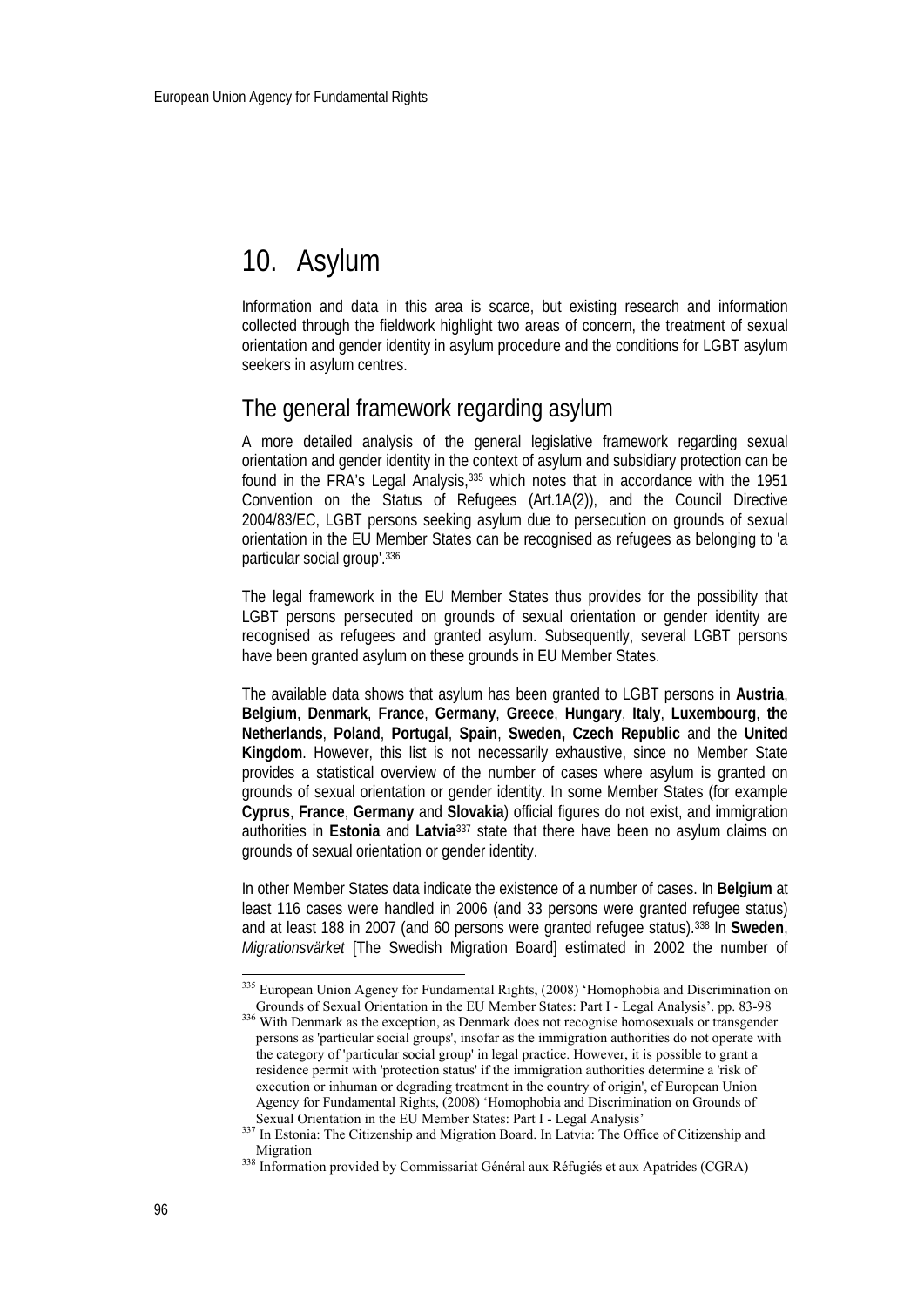asylum applicants on grounds of sexual orientation or gender identity to be approximately 300 per year. The Swedish Parliament decided in 2005 that people at risk of persecution on the basis of sex or sexual preference could be granted refugee status (Government Bill 2005/06:06).339

#### Sexual orientation and gender identity in the application procedure

Studies<sup>340</sup> indicate that the information about sexual orientation, gender identity and conditions for LGBT persons in their country of origin contained in the country of origin reports, used in refugee status determination procedures, is often very limited. They also highlight that a key issue in the asylum application procedures concerns the credibility of the asylum seeker. In cases regarding persecution on grounds of sexual orientation, this feature in itself becomes a question of critical inquiry, and several accounts report that those processing asylum claims "often do not believe that an asylum seeker is really LGBT". There are at least two reasons for this. First, certain identities, expressions and practices are perceived to be more credible than others. As an example from **Denmark** shows, changing sexual preferences or bisexuality can be suspicious:

'And there are some cases where people are homosexual and then in a way they are not. It can be hard to assess. We had one [applicant] who said that he was homosexual, but now he was not anymore because he did not think it was fun anymore. We also meet such things, and it can be difficult to take it seriously.'341 (employee, *Immigration Service*, **Denmark**)

Similarly, asylum decision-makers may interpret the fact that an applicant is or was married or otherwise engaged in a heterosexual relationship, or that he has children, as indication of heterosexuality.

Secondly, sometimes an asylum seeker may not reveal her/his sexual orientation until later stages of the application process due to its sensitive or taboo nature or because of uncertainty about the reactions from authorities and staff (including interpreters).342 This

<sup>339</sup> Sweden, country report

<sup>&</sup>lt;sup>340</sup> S. Jivraj, A. de Jong, T. Tauqir (2003) 'Initial Findings: Identifying the Difficulties experienced by Muslim lesbian, bisexual and transgender women in accessing social and legal services', London: Safra Project; and M.T. Drud-Jensen, S.P. Knudsen (2007) 'Migrationsvæsenets skab - betingelser for ikke-heteroseksuelle i forbindelse med asyl og familiesammenføring i en nutidig dansk kontekst'. University of Copenhagen: Department of

Sociology 341 Quoted in M.T. Drud-Jensen, S.P. Knudsen (2007) 'Migrationsvæsenets skab - betingelser for ikke-heteroseksuelle i forbindelse med asyl og familiesammenføring i en nutidig dansk

kontekst'. University of Copenhagen: Department of Sociology, p.132 S. Jivraj, A. de Jong, T. Tauqir (2003) 'Initial Findings: Identifying the Difficulties experienced by Muslim lesbian, bisexual and transgender women in accessing social and legal services', London: Safra Project. M.T. Drud-Jensen, S.P. Knudsen (2007) 'Migrationsvæsenets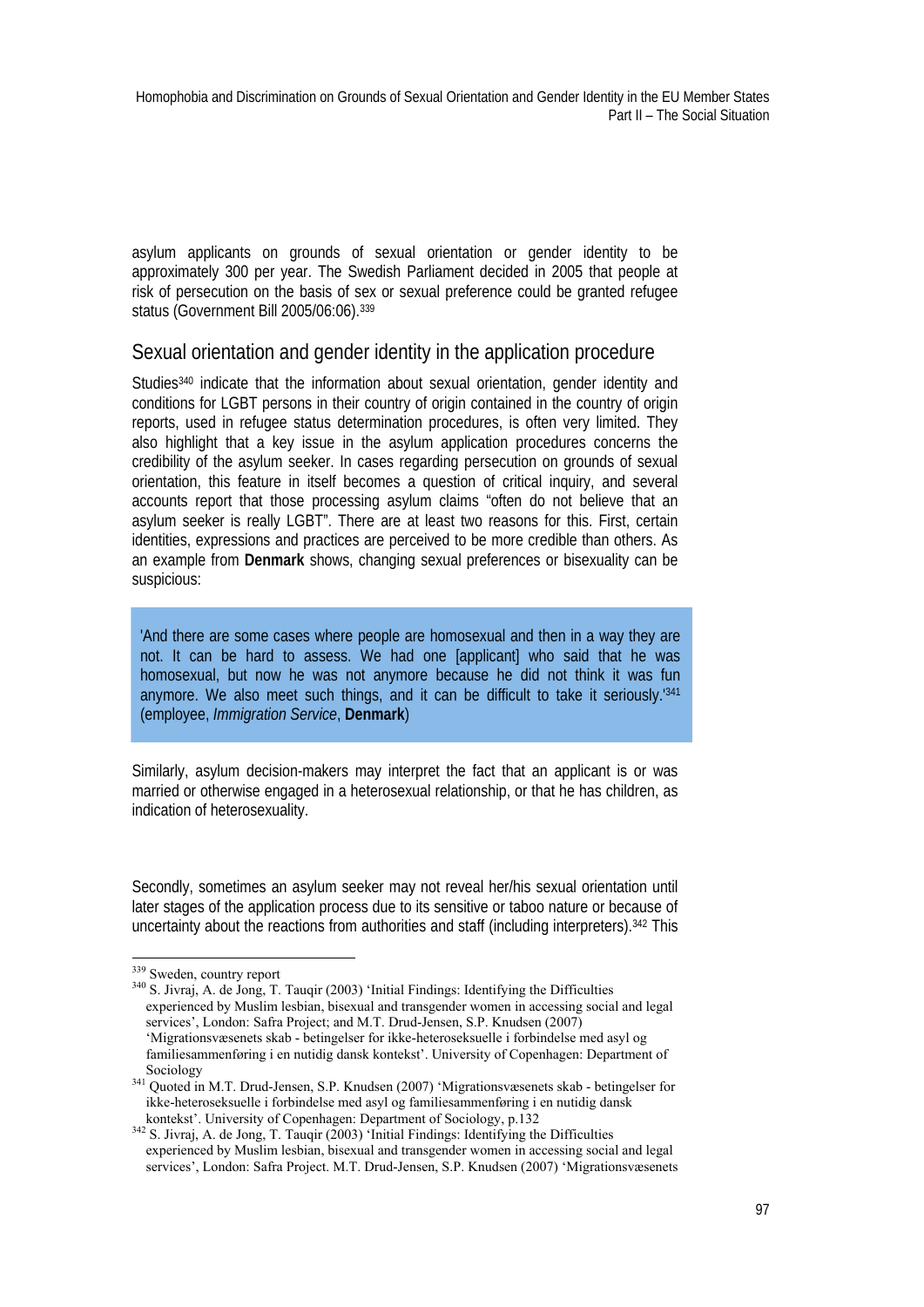can also be due to lack of information about sexual orientation in the application process or the fact that the claimant has not 'come out' yet. 343

However, if sexual orientation is brought up later in the process, the authorities may perceive the asylum seeker as untrustworthy, and claim that she/he is 'making it up' just to 'strengthen' the case.<sup>344</sup>

These issues are not necessarily due to homophobia or discrimination, but rather indicative of lack of knowledge and tools to address sexual orientation. A board member of the *Riksförbundet För Sexuellt Likaberättigande* (RFSL) [The Swedish Federation for Lesbian, Gay, Bisexual and Transgender Rights] working with the issue of asylum describes it as a phenomenon of hetero-normativity:

'We talk a lot about hetero-normativity and that you cannot always assume the person sitting in front of you is heterosexual […] A real example is an interviewer asking the question "do you have a girlfriend?" And by asking that way you exclude the possibility that you could have a male partner, if you are a male asylum seeker. [...] There are also other examples, e.g. that an interviewer says that it is strange that you have gone to a park to get in contact with other homosexuals […] It shows that you have no idea about how homosexuals socialize and make contacts'. (Board Member, *Riksförbundet För Sexuellt Likaberättigande* (RFSL) [The Swedish Federation for Lesbian, Gay, Bisexual and Transgender Rights].345

The Migrationsvärket [Swedish Migration Board] has examined the needs of vulnerable groups and the obligations they impose on the authorities and institutions involved in the application process. Since 2004 staff dealing with asylum seekers and involved in status determination procedures receive training in gender perspective and sexual orientation as a part the Board's 'quality assurance' program. The Riksförbundet För Sexuellt Likaberättigande (RFSL) [Swedish Federation for Lesbian, Gay, Bisexual and Transgender Rights] contributed to the development of the training. 346

However, discrimination may also occur in the asylum procedures. In **Hungary**, between 2004 and 2007 the Immigration Office requested a psychiatric expert's opinion on asylum seekers' sexual orientation. In other asylum cases, for example those based

-

skab - betingelser for ikke-heteroseksuelle i forbindelse med asyl og familiesammenføring i en nutidig dansk kontekst'. University of Copenhagen: Department of Sociology 343 Quoted in A. Webster (2008), available at

http://www.divamag.co.uk/diva/features.asp?AID=3139 (25.07.2008) 344 M.T. Drud-Jensen, S.P. Knudsen (2007) 'Migrationsvæsenets skab - betingelser for ikkeheteroseksuelle i forbindelse med asyl og familiesammenføring i en nutidig dansk kontekst'.

University of Copenhagen: Department of Sociology 345 Quoted in M.T. Drud-Jensen, S.P. Knudsen (2007) 'Migrationsvæsenets skab - betingelser for ikke-heteroseksuelle i forbindelse med asyl og familiesammenføring i en nutidig dansk

kontekst'. University of Copenhagen: Department of Sociology 346 Migrationsvärket (2005) 'En samlad analys av asylprocessen under åren 2001-2004'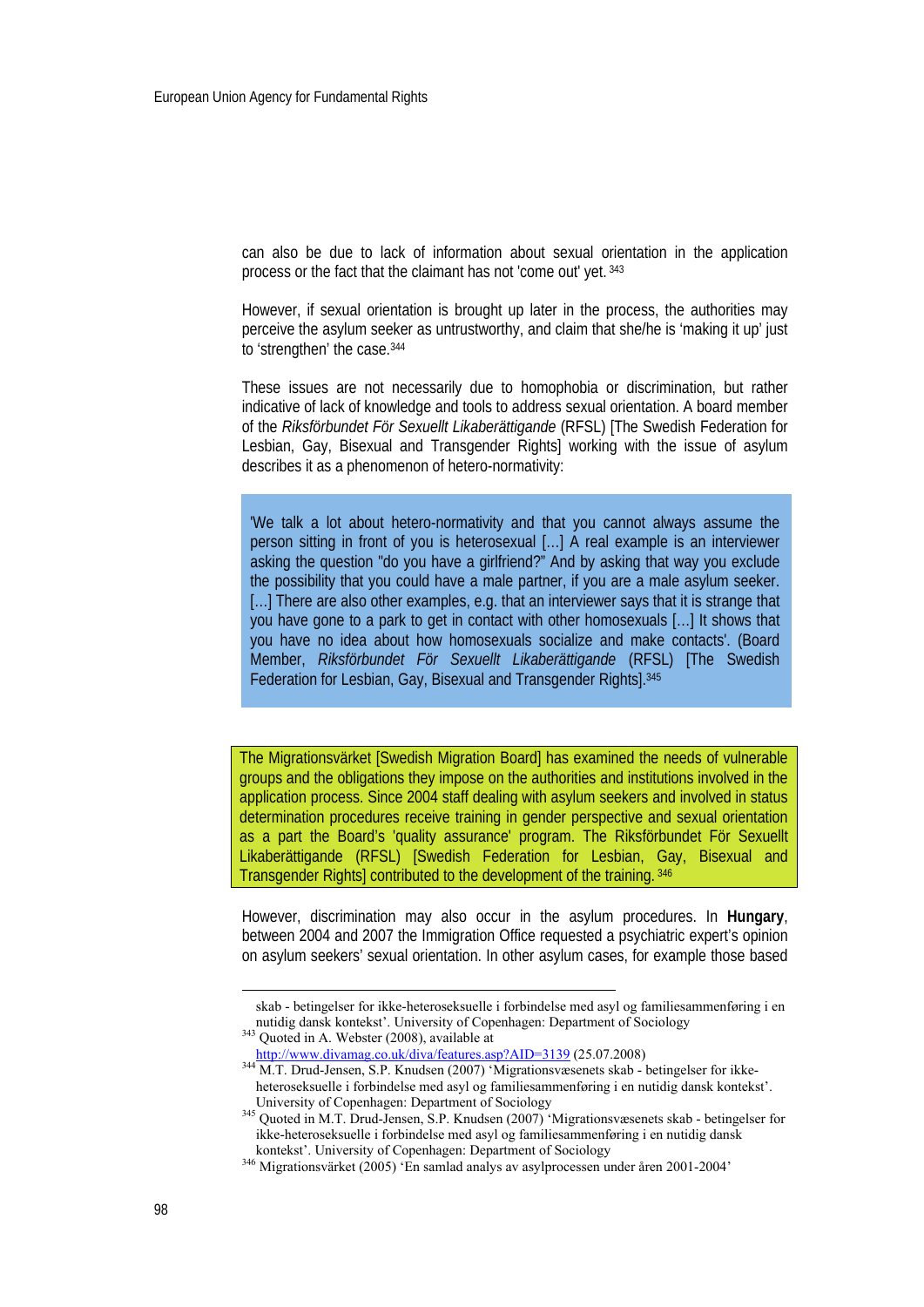on religious or political persecution, no such expert opinion was requested.347 In **Slovenia**, a gay couple from Kosovo involved in legal proceedings explained in an interview with the LGBT magazine *Narobe,* that while the initial interaction with police was supportive and understanding, they felt they were treated as criminals at the hearing at the asylum centre in Ljubljana.<sup>348</sup> They were interrogated separately and had to explain in detail how one of them was raped several times. They feared their application had been rejected, as they could not precisely answer a question about when the war in Kosovo ended and about what the temperature was on the day of the rape. Furthermore, one of the staff members at the asylum centre allegedly told them that homosexuality can be cured by therapy. The case of possible hate-related police violence against the couple from Kosovo is still being heard by the Human Rights Ombudsman*.*

In **Belgium**, at *Commissariat Général aux Réfugiés et aux Apatrides* [General Commissioner for Refugees and Stateless Persons] a member of staff deals exclusively with asylum applications based on gender or sexual orientation, while quidelines concerning sexual orientation asylum applications have been worked out together with LGBT groups.<sup>349</sup>

#### Conditions in asylum centres

Conditions for LGBT asylum seekers in asylum centres are another area of concern. As the following quote from **Danish** Red Cross staff indicates, life in asylum centres can be especially difficult for LGBT persons.

'[LGBT asylum seekers] are the ones having the hardest time living here, who are keeping something very important a secret.' (Red Cross health staff, asylum centre Sandholm, Denmark)<sup>350</sup>

There is evidence that LGBT asylum seekers face social isolation and lack of information in the centres.351 Furthermore, verbal, physical and sexual abuse is prevalent there, as shared rooms and facilities do not allow for privacy, the lack of which contributes to marginalisation and harassment from other applicants. LGBT asylum seekers can also be socially marginalised, as they often have no family or social network for support. Moreover, LGBT asylum seekers often do not, or do not want to,

<sup>-</sup><sup>347</sup> Lilla Farkas, 'Thematic Legal Study on Homophobia and Discrimination on Grounds of Sexual Orientation, Hungary', April 2008, available at http://www.fra.europa.eu 348 R. Kuhar (2007) 'Svojega življenja ne bi spremenil za deset vaših normalnih življenj', Narobe

<sup>2,</sup> http://www.narobe.si/stevilka-2/intervju-s-kadrijem-in-demirjem.html (10.03.2008)<br>349 A. Dewaele, D. Paternotte (2008) 'Thematic Legal Study on Homophobia and Discrimination<br>on Grounds of Sexual Orientation, Belgium',

<sup>&</sup>lt;sup>350</sup> Ouoted in M.T. Drud-Jensen, S.P. Knudsen (2007) 'Migrationsvæsenets skab - betingelser for ikke-heteroseksuelle i forbindelse med asyl og familiesammenføring i en nutidig dansk

 $k_{\text{SUSY}}$ . University of Copenhagen: Department of Sociology, p. 5  $k_{\text{SUSY}}$ . Eq. 5 351 K. Dolk, A.Schwanter (2007)  $\text{Homs}$ . Homosexualität und (Abschiebungs) Schutz in Deutschland'. Cologne: Conference Paper by Amnesty International at the LSVD Association 2007 meeting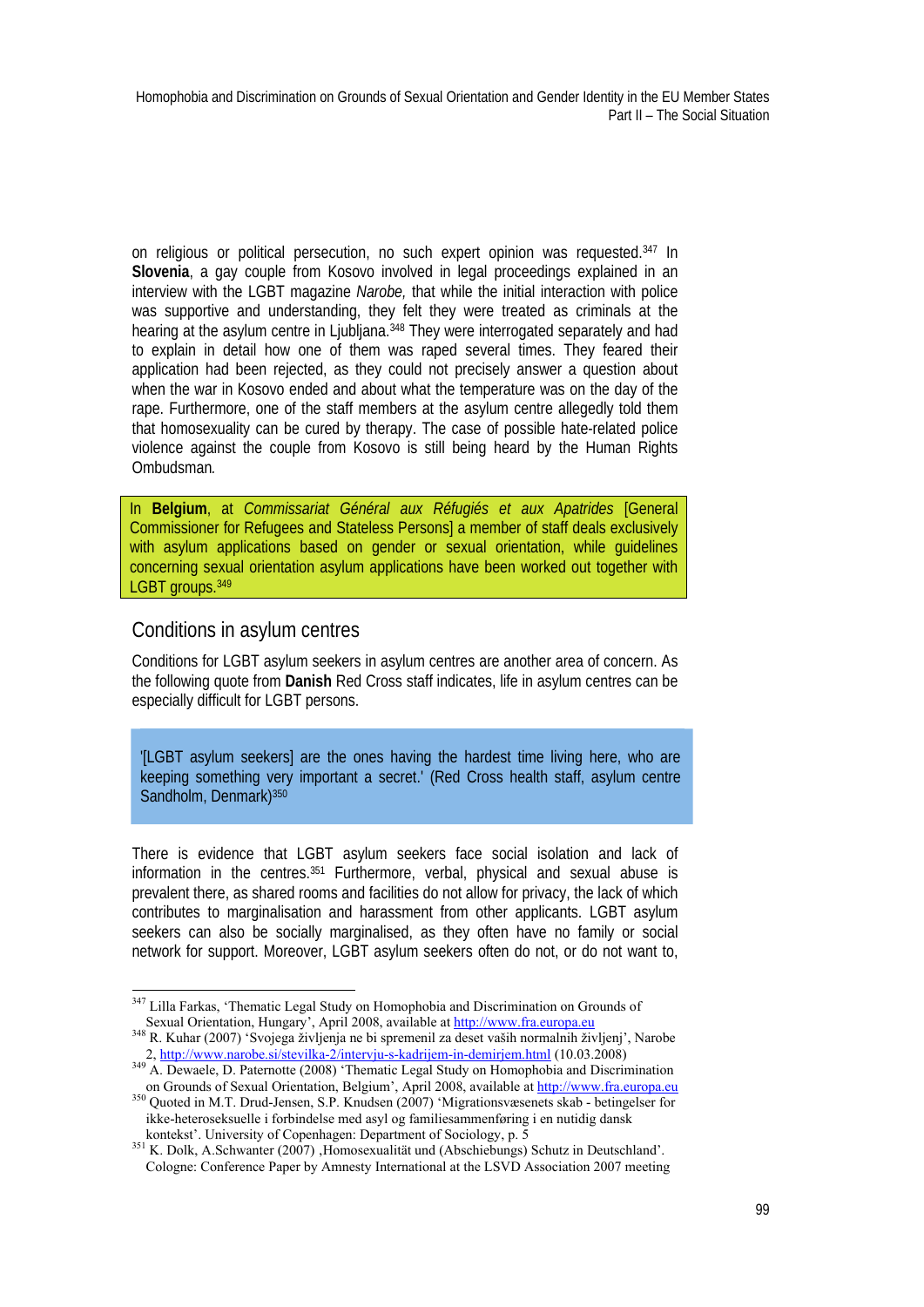integrate with people from the same country or region of origin to avoid disclosing their sexual orientation. Furthermore, there is some evidence that gender segregation in the centres can be particularly problematic regarding transgender persons.352

As an example, during interview the Lithuanian Gay League (LGL) reported a Ukrainian citizen who applied for asylum in **Lithuania** because he had been persecuted as a gay man. In the asylum centre he was beaten and threatened by other asylum seekers. He went to *LGL* for help and subsequently left Lithuania fearing for his safety.<sup>353</sup>

In **Sweden**, The *Riksförbundet För Sexuellt Likaberättigande* (RFSL) [Federation for Lesbian, Gay, Bisexual and Transgender Rights] is visible in asylum centres, distributing pamphlets in various languages that describe possibilities for counselling for LGBT persons, the asylum application procedure, sexual orientation and gender identity in relation to asylum and LGBT rights. RFSL also provides counselling.354

In **Sweden**, asylum seekers are not forced to live in asylum centres. The Migrationsvärket [Swedish Migration Board] can provide alternative housing. Moreover, asylum seekers are allowed to find their own accommodation, which they must pay for themselves, however, out of a very limited monthly payment.355

<sup>352</sup> M.T. Drud-Jensen, S.P. Knudsen (2007) 'Migrationsvæsenets skab - betingelser for ikkeheteroseksuelle i forbindelse med asyl og familiesammenføring i en nutidig dansk kontekst'.

University of Copenhagen: Department of Sociology. March 13, 2008<br>  $\frac{353 \text{} \text{Fieldwork meeting with Lithuanian Gay League, March 13, 2008}}{355 \text{ See } \text{http://www.rfsl.se/?p=629} (24.10.2008)}$ 

http://www.migrationsverket.se/index.jsp?news/getArticleList.do?name=faq&ldid=17&nolist=t rue (24.10.2008)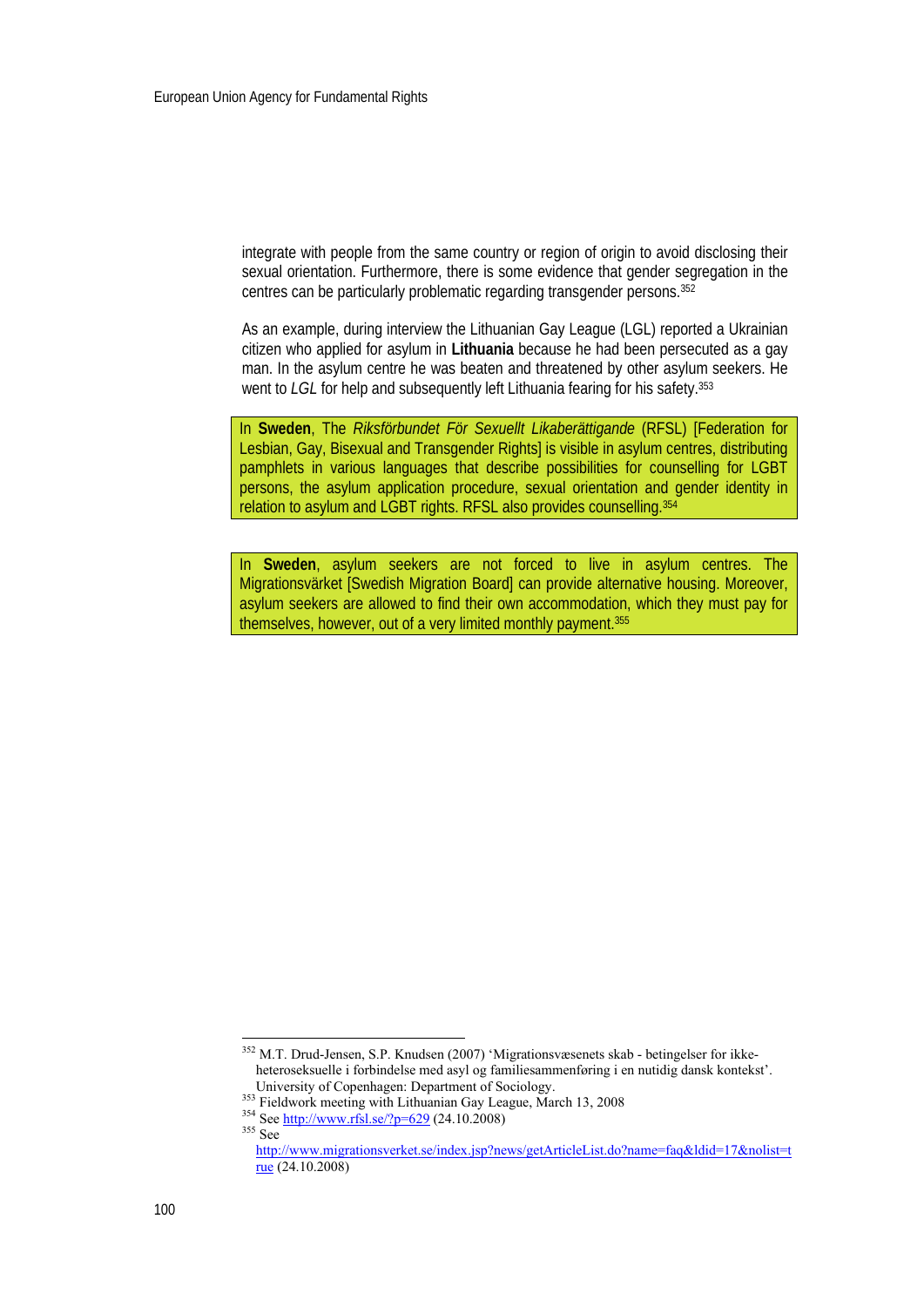# **Conclusions**

-

All the Member States in principle recognise persecution on grounds of sexual orientation and gender identity as a valid ground for asylum. However, in many Member States, asylum application procedures remain unclear in relation to LGBT persons.

LGBT persons face particular difficulties in the asylum seeking process, as intimate, sexual or taboo information can be difficult to present openly to public authorities. Moreover, staff and interviewing techniques often do not recognise this difficulty. The authorities' knowledge, used to determine refugee status, about the conditions for LGBT people in countries of origin is often cursory.

Several LGBT asylum seekers have been rejected either because their claim to a homosexual orientation was regarded as untrustworthy or because they were expected to be able to live in their country of origin 'privately' as homosexuals (i.e. remain closeted).356

LGBT asylum seekers in detention centres lack information and may experience social isolation and abuse because of their sexual orientation or gender identity.

<sup>&</sup>lt;sup>356</sup> European Union Agency for Fundamental Rights (2008), 'Homophobia and Discrimination on Grounds of Sexual Orientation in the EU Member States: Part 1 – Legal Analysis', FRA 2008, pp. 83-84.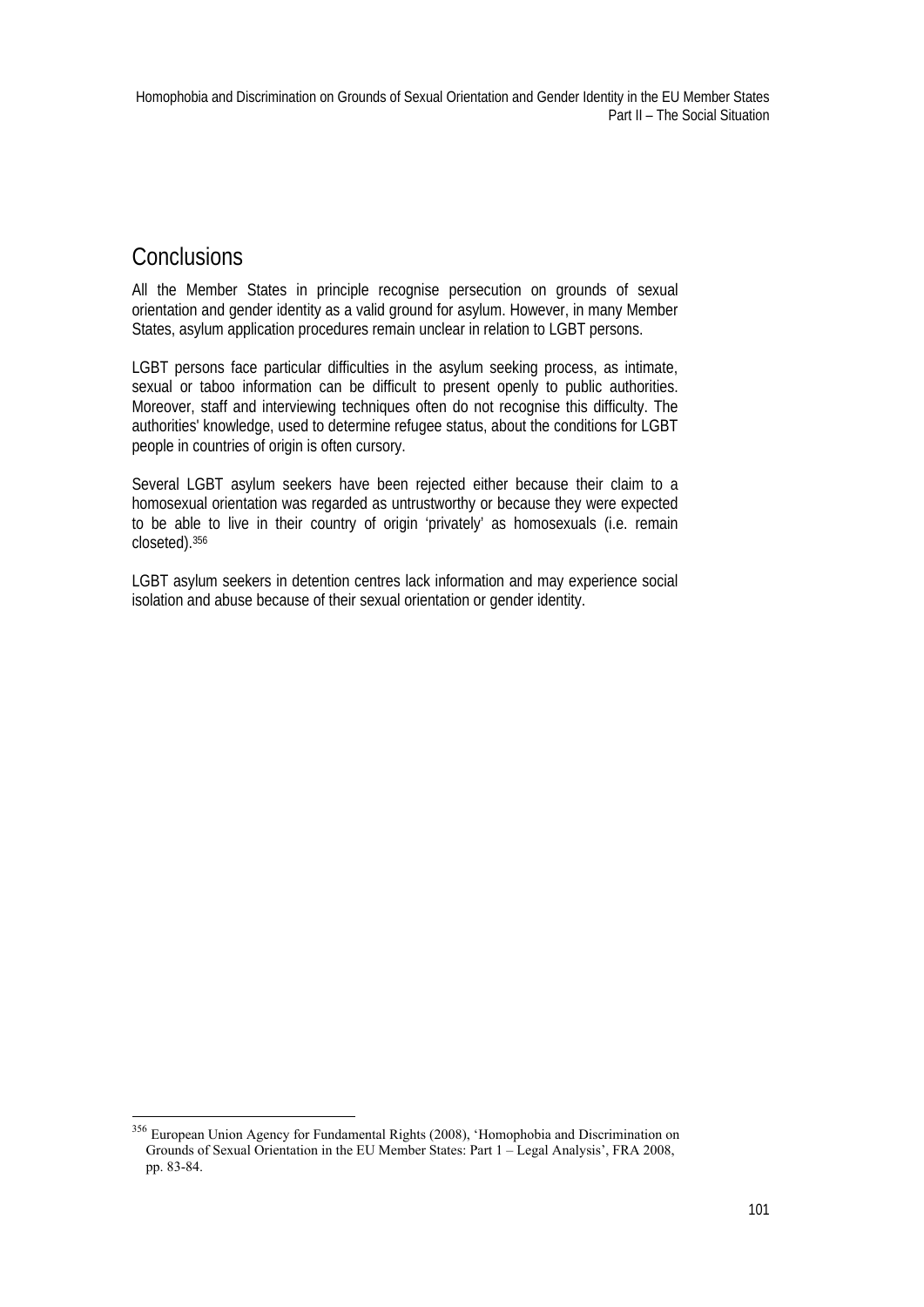# 11. Multiple Discrimination

Belonging to a minority within a minority poses particular challenges in a diverse society, and having more than one minority attribute can expose individuals to a higher risk of being subjected to discrimination. A black gay man, for example, can experience discrimination because of both his 'race' and his sexual orientation.

This section describes issues affecting LGBT persons with disabilities, of an ethnic minority background and/or the elderly. The grounds of disability, age, ethnic origin and race were chosen because they were most commonly identified in existing research and interviews with LGBT NGOs and National Equality Bodies.

#### Contextualising multiple discrimination

Multiple discrimination is a relatively new phenomenon in European equal treatment and anti-discrimination debates and therefore also in the LGBT area. As a recent European Commission report noted,357 'there is widespread ignorance about different cultures, personal characteristics and lifestyles as well as a lack of recognition of multiple identities.' The interviews with LGBT NGOs in all Member States showed that knowledge and activity in the field are relatively limited. Nevertheless, there is an increasing awareness among LGBT NGOs that their members may experience discrimination on two or more grounds. However, relatively little action directly targeted at combating this type of discrimination is being taken.

Interviews with National Equality Bodies in all Member States show that they primarily treat cases with a 'one ground' approach.358 This is partly explained by gaps in the national legislation, which hinders a multi-ground approach, and because tactically the 'one ground' approach is considered to lead to successful litigation. Furthermore, it can be difficult to determine which kind of discrimination occurs:

'We had a case where a man was harassed at his workplace. They thought he was gay because he was considered very feminine. It was hard to know who should take the case because it had to do with both gender and sexual orientation' (HomO, Ombudsman for sexual orientation discrimination, **Sweden**) 359

On the basis of interviews with various National Equality Bodies it is possible to cite the following as examples which prioritise multiple discrimination during their work: the Equal Treatment Commission (**the Netherlands**), the Equality Authority (**Ireland**), the National Council for Combating Discrimination (**Romania**) and the **Danish** Institute for

<sup>&</sup>lt;sup>357</sup> European Commission (2007), 'Tackling Multiple Discrimination. Practices, Policies and

Laws', p 39<br><sup>358</sup> Fieldwork meetings with National Equality Bodies in EU, March-May 2008<br><sup>359</sup> European Commission (2007), 'Tackling Multiple Discrimination. Practices, policies and laws', p. 44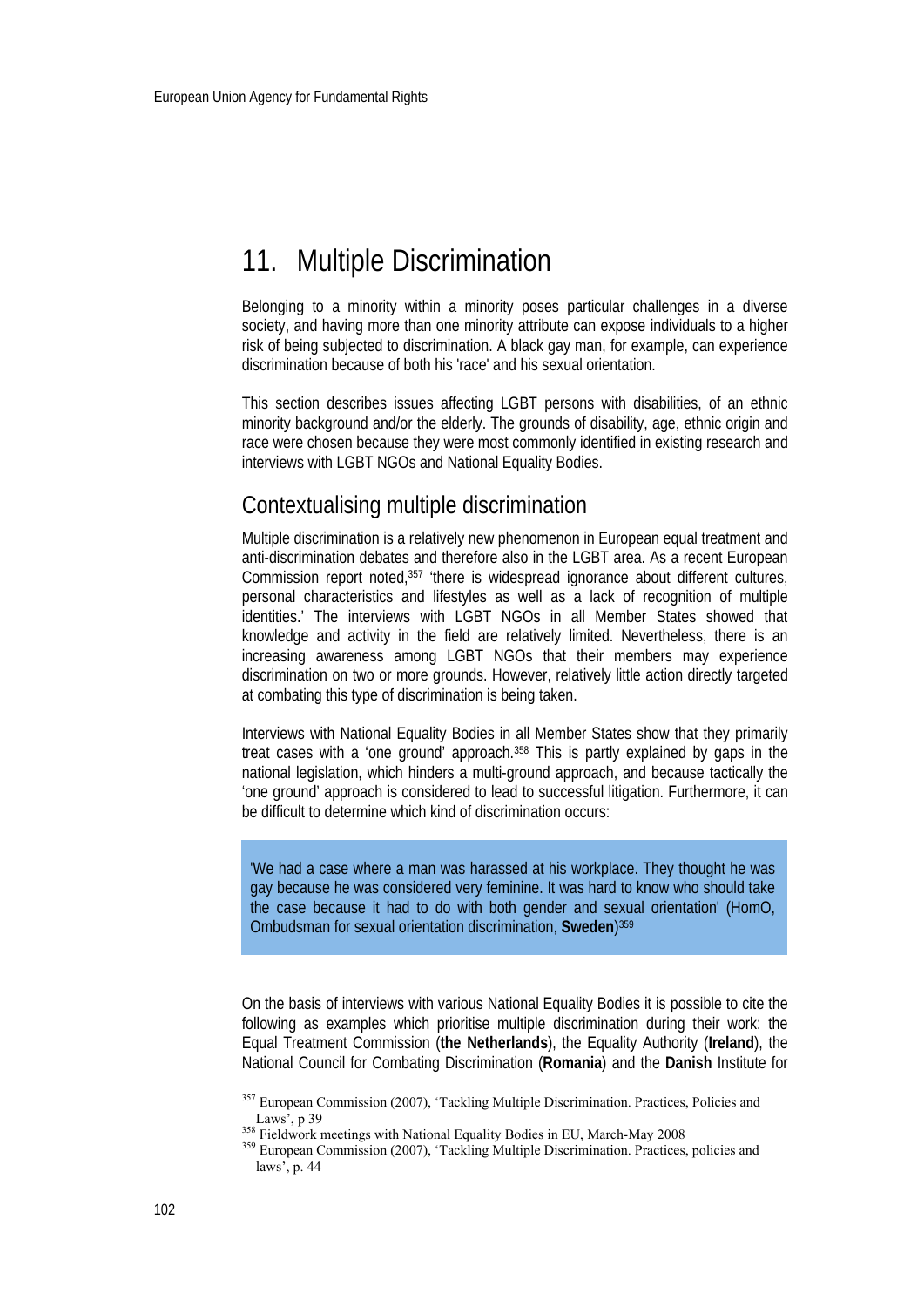Human Rights.360 In **Romanian** legislation it is considered an aggravating circumstance if a person is discriminated against on more than one ground.361 In **Ireland**, detailed statistics of cases involving discrimination on more than one ground are available, including the intersection of sexual orientation and other grounds.<sup>362</sup>

There is rather limited data on LGBT persons' experiences of multiple discrimination in the EU. According to The National Disability Authority (2005) in **Ireland**, 'being an accepted member of a subculture is vital to [the] process of valuing one's own identity and social role.'363 The experience of not being an accepted member of any subculture or minority community may put members of multiple identity groups in a vulnerable position and lead them to establish their own communities. Furthermore, as a European Commission report364 suggests, the single ground approach may fail to represent the reality of discrimination as it is experienced by individuals with multiple identities.

In interview, the LGBT NGO *Cultuur en Ontspannings-Centrum* [*COC* **Netherlands**] highlighted that it has established special groups for disabled LGBT persons and cooperates with organisations for the elderly. They have opened a café in Nijmegen for mentally disabled gays and lesbians.365 Another Dutch project concerning elderly LGBT persons was initiated by several civil society organisations with government funding. The project identifies the needs of elderly LGBT persons, particularly regarding social and medical care.<sup>366</sup>

Pilot projects for LGBT youth with a non-Dutch ethnic background are taking place in Amsterdam, Rotterdam, The Hague and Tilburg focusing on breaking isolation and providing counselling, support and shelter.367

# Being LGBT and part of an ethnic minority

The double minority status of LGBT persons expresses itself in different ways and generates complex challenges. The 'coming out' process can be particularly difficult for an ethnic minority LGBT person within her/his own community as confirmed during an interview by an NGO representative in **Romania,** who stated that '*Coming out in the Roma community is extremely difficult*.'368

Another problem arising from the double minority status is an increased risk of hate crime motivated both by racism and the victim's sexual orientation.

<sup>-</sup><sup>360</sup> Fieldwork meeting with the Equal Treatment Commission (Netherlands 31 March 2008); The Equality Authority (Ireland 3 April 2008); the Danish Institute For Human Rights (Denmark 23

April 2008); the National Council for Combating Discrimination (Romania 7 April 2008) 361 Fieldwork meeting with the National Council for Combating Discrimination (Romania 7 April

<sup>2008)&</sup>lt;br>
<sup>362</sup> Fieldwork meeting with The Equality Authority (Ireland 3 April 2008)<br>
<sup>363</sup> National Disability Authority (2005) Disability and Sexual Orientation: A Discussion Paper.<br>
Dublin: NDA. P. 14

<sup>&</sup>lt;sup>364</sup> European Commission (2007) Tackling Multiple Discrimination. Practices, policies and laws<br><sup>365</sup> Fieldwork meeting with the COC (The Netherlands 31 March 2008)<br><sup>366</sup> Fieldwork meeting with the COC (The Netherlands 31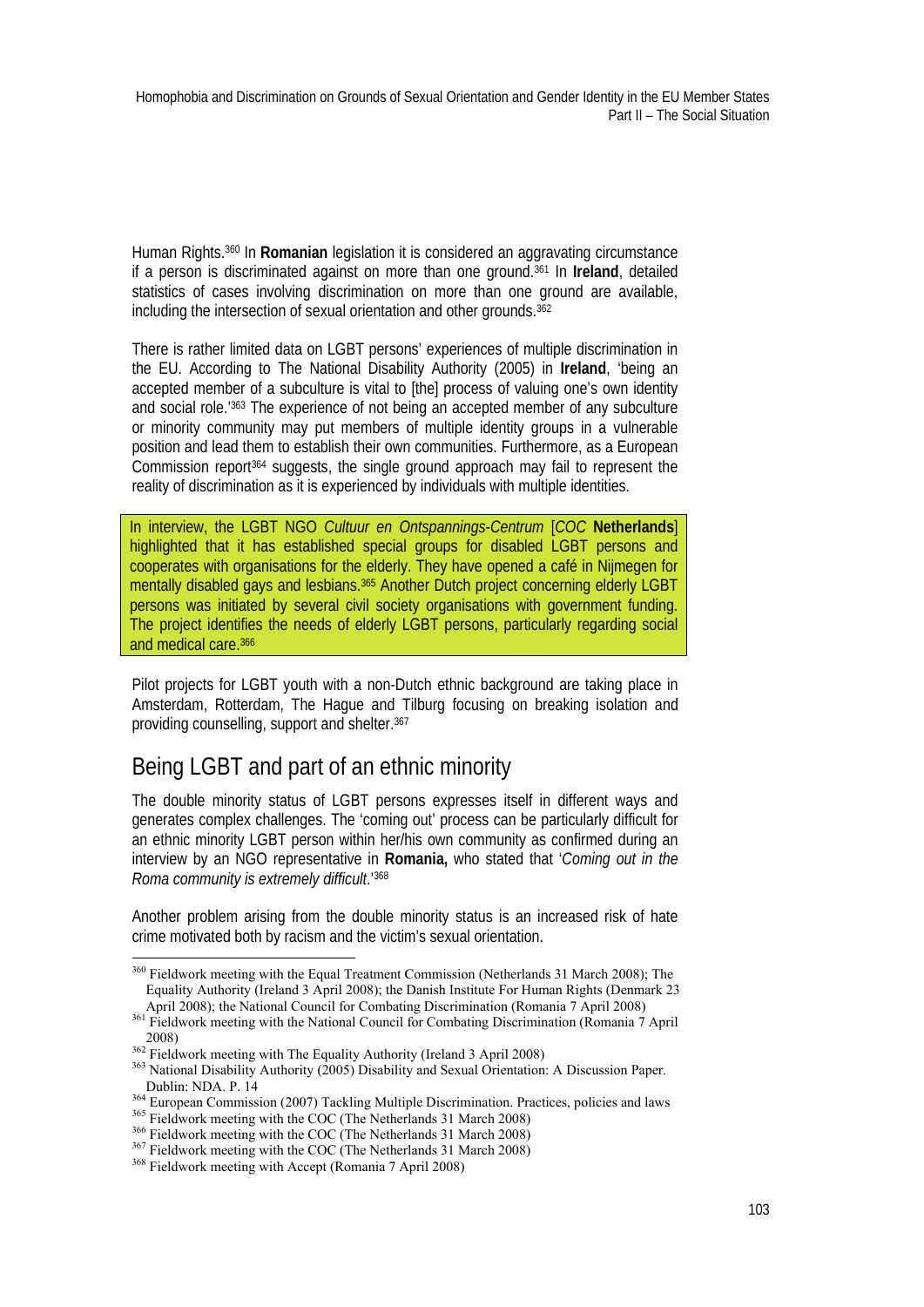Depending on which part of Berlin I go to, in one I get punched in the mouth because I'm a foreigner and in the other because I'm a queen [slang for effeminate transgender or gay male person].' (Transgender, **Germany**)369

In a qualitative study from **Denmark** LGB respondents highlighted the challenge of reconciling an ethnic or religious minority background with LGBT status.370 In 2005, The National Organisation for Gays and Lesbians in **Denmark** established Salon Oriental*,* a group for LGBT persons with ethnic minority background specifically to address this challenge. Another NGO, *Sabaah,* identified 'identity, "coming out", religion, loneliness, family conflicts, parent reactions, relationships and gay scene' as areas of concern to LGBT persons with ethnic minority backgrounds.<sup>371</sup> Additionally, a book of interviews with gays and lesbians of ethnic minority backgrounds has been published.<sup>372</sup>

Some LGBT persons with ethnic minority backgrounds experience racism and sexualisation in the wider LGBT community on grounds of their perceived ethnicity, as well as homophobia in ethnic minority communities.

Multiple-ground NGOs: *Sabaah* is a civil society organisation focusing on ethnic minority LGBT persons in **Denmark**. It was founded to create a social network empowering ethnic minority LGBT people to tackle the problems they face in combining their sexual identity and ethnic minority background.

According to the United Kingdom *Safra* Project<sup>373</sup> - run by and for Muslim LBT women - many of these women are socially isolated because although they identify themselves as lesbian, bisexual or transgender, they do not participate in the mainstream gay scene, because it is predominantly white and its social activities are often alcoholrelated. Moreover, racism, Islamophobia and cultural insensitivity within the gay scene itself can be alienating factors. Subsequently, many Muslim LBT women feel that they do not belong either to LGBT or Muslim communities.

<sup>369</sup> 369 Berlin Journal, 'Gay Muslims Pack a Dance Floor of Their Own'. Published: January 1, 2008, available at

http://www.nytimes.com/2008/01/01/world/europe/01berlin.html?n=Top/Reference/Times%20<br>Topics/Subjects/R/Religion%20and%20Belief (31.07.2008)

<sup>&</sup>lt;sup>370</sup> C. Osander (2005) 'Københavnerliv - en interviewundersøgelse med homoseksuelle med minoritetsetnisk baggrund'. Copenhagen: National Organisation for Gays and Lesbians 371 More information available at

http://sabaah.dk/web/index.php?option=com\_content&task=view&id=16&Itemid=47

<sup>(20.08.2008) 372</sup> M. Fenger-Grøndahl, M.N. Larsen (2007) 'Den forbandede kærlighed', Copenhagen: CDR-Forlag<br><sup>373</sup> More information available at <u>http://www.safraproject.org</u> (01.08.2008)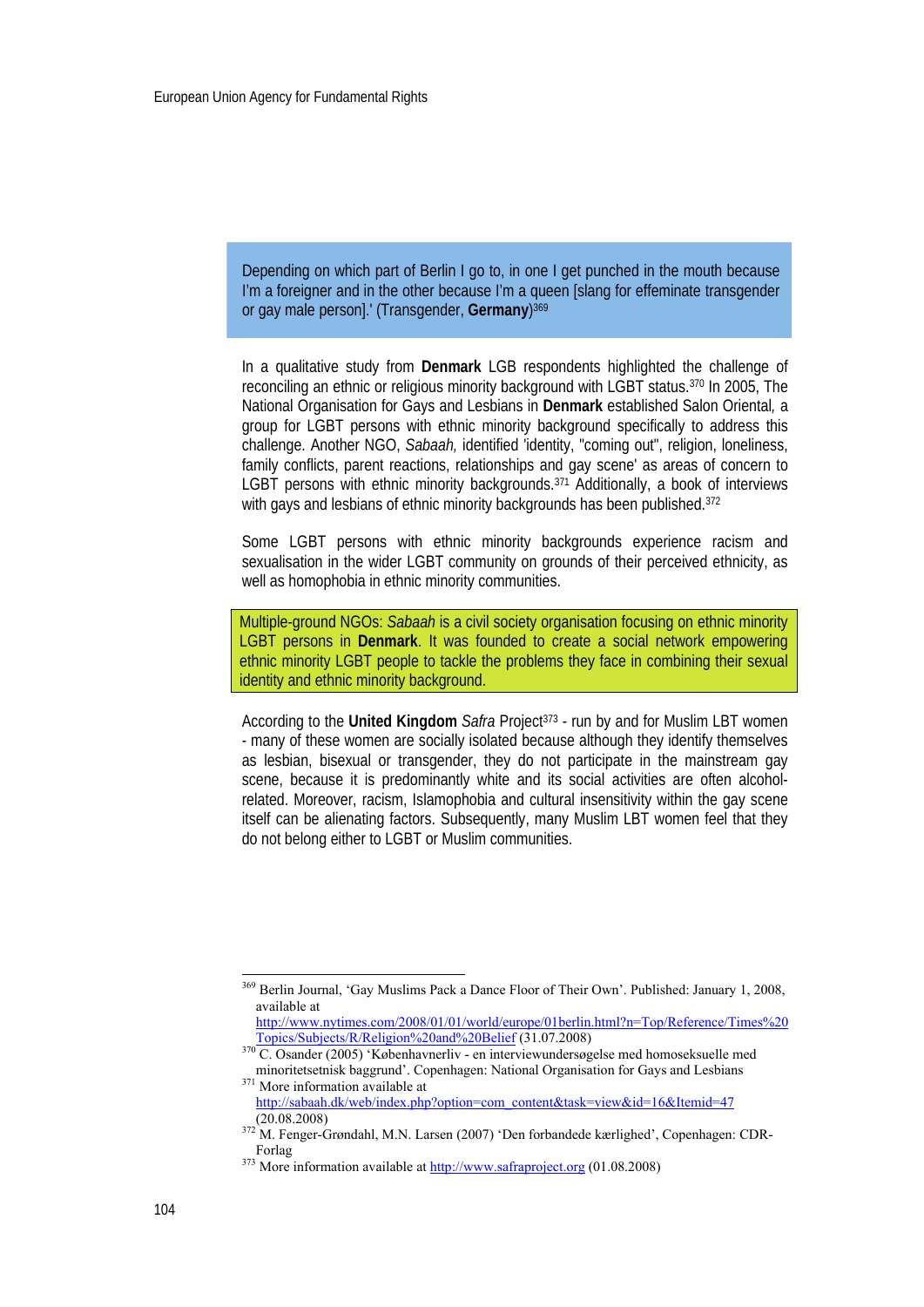Documentary on LGBT persons from ethnic minority communities: 'My sister Zahra' is a documentary made by Saddie Choua in **Belgium**. It shows the story of Zahra, a lesbian growing up in a Muslim family. The documentary is screened in high schools and followed by discussions structured on the basis of a methodology developed by the Flemish LGBT umbrella organisation 'Holebifederatie'. The initiative is supported by the Flemish government.374

## Being LGBT with a disability

Being gay and having a disability is another intersection requiring particular attention. Lack of accessibility can be a serious obstacle for the lives and needs of LGBT persons, often affecting their ability to make friends or meet partners. According to a German study, the sexuality of disabled people is not only often ignored (or it is assumed that they have none), but mobility issues and discrimination within the LGBT community itself makes contacting potential partners difficult.375

'It is really difficult sometimes being gay and having a disability, especially when it comes to accessibility. Generally it is extremely difficult getting around in the city and in terms of meeting people it becomes a real problem that there isn't a single place which is accessible and gay or just gay friendly. It is obviously quite difficult to become part of a community that you can't access.' (Maya, 22, **Denmark**)376

In two Irish studies<sup>377</sup> regarding persons with disabilities and young LGB persons, respondents referred to experiences of homophobia in disability organisations and communities, as well as to prejudiced attitudes and behaviours towards persons with disabilities in the LGB community.378 The British country report notes a general lack of recognition of sexuality issues, interests and needs regarding disabled persons in the

<sup>374</sup> Belgium, country report

 $375$  T. Rattay (2007), 'Volle Fahrt voraus – Lesben und Schwule mit Behinderung'. Berlin:

Querverlag<br> $376$  European Commission (2007) , Tackling Multiple Discrimination. Practices, policies and

laws', p. 40 377 K. Zappone (ed) (2003) 'Re-thinking Identity The Challenge of diversity' Commissioned by the Joint Equality and Human Rights Forum. On the intersection of disability and sexual orientation see also Zappone: Brothers, Michael (2003) 'It's not just about Ramps and Braille: Disability and Sexual Orientation' pp. 49-69. On the intersection of age and sexual orientation see Loudes, Christine (2003) 'Learning to grow up. Young Lesbians, Gay and Bisexual People

in Northern Ireland'  $378$  K. Zappone (ed) (2003) 'Re-thinking Identity The Challenge of diversity' Commissioned by the Joint Equality and Human Rights Forum p.147 and National Disability Authority (2005) Disability and Sexual Orientation: A Discussion Paper. Dublin: NDA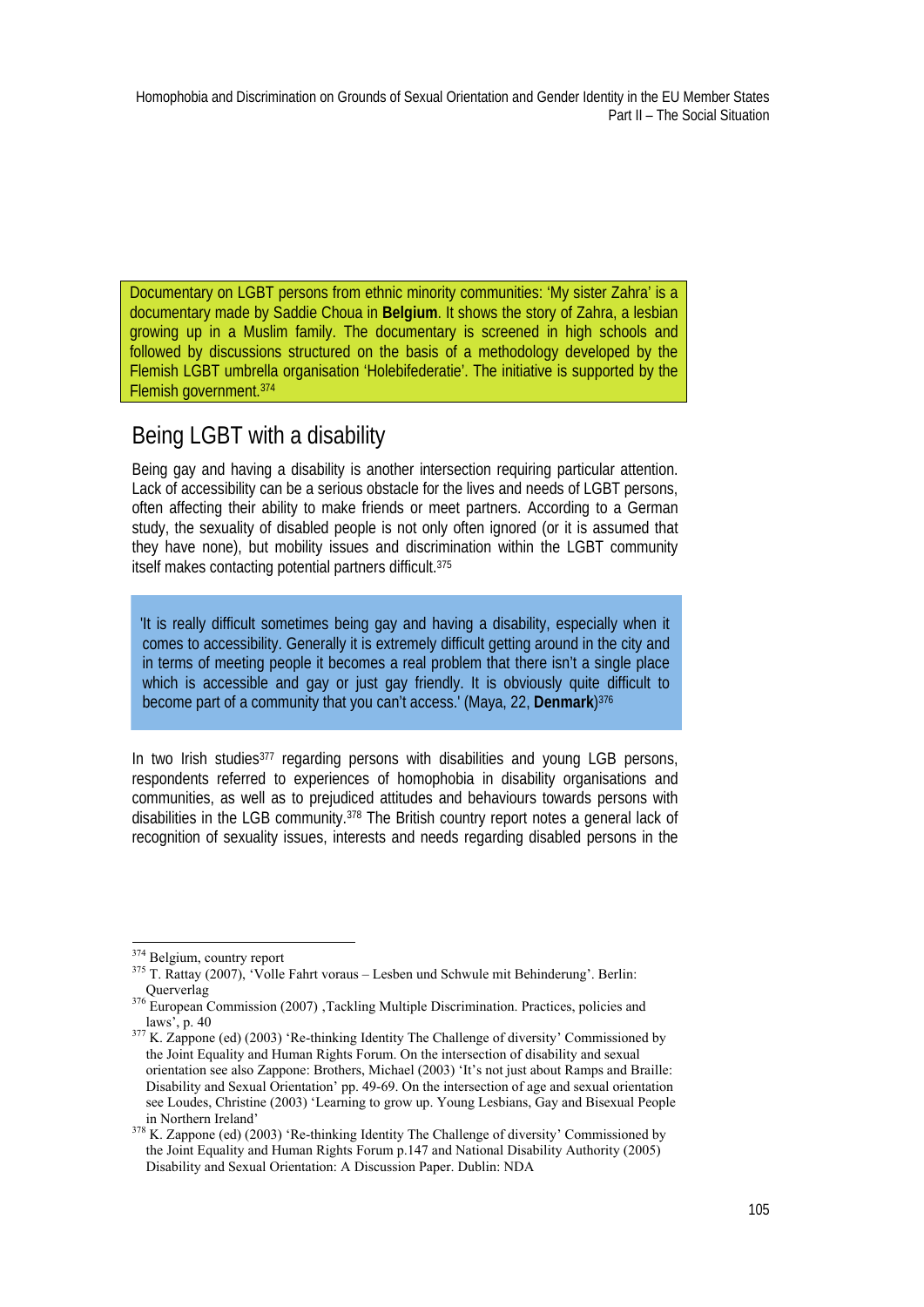**United Kingdom**, particularly among persons with more severe impairments. LGBT persons with disabilities are particularly likely to be marginalised.379

#### Being LGBT and elderly

The combination of age and sexual orientation can increase the vulnerability of LGBT persons:

'I don't deny [being gay] if anyone asks directly, and Panbladet [a gay magazine] is always lying on the table. But otherwise it is not a place where you can be open about your sexuality. The rumours would spread. Of course it would be more secure and friendly living together with other homosexuals.'380 (Male 73, **Denmark**)

According to the LGBT NGO *GLEN*, in **Ireland**, same-sex relationships are often unrecognised at elderly persons' homes, and elderly LGBT persons are often silent and isolated due to fear of discrimination and social isolation.381 A resident grieving the death of a partner, for example, may not have an institutional or support network to draw upon.382 A German study383 showed that LGBT persons in nursing homes are confronted with negative stereotypes expressed by staff and other residents.

A research project linked to developing a strategy for improving diversity in elderly health care was carried out in 2008 by the Gerontology Department of Copenhagen University focusing on elderly homosexuals and bisexuals.384

#### **Conclusions**

People with multiple identities may suffer from social isolation, which may generate additional challenges, but may also eventually give rise to the creation of 'multiple ground' communities and NGOs.

Discrimination and exclusion are experienced in different ways by disabled, elderly and ethnic/religious minority LGBT persons. Ethnic minorities risk discrimination on grounds of sexual orientation or gender identity within their ethnic community and discrimination on grounds of race or ethnic background in the LGBT community. Disabled LGBT persons experience '*asexualisation*' by, among others, caretakers and members of the LGBT community itself. Furthermore, inaccessible LGBT venues, bars and meeting

 $379$  See for instance Neal, C. and Davies, D. (2000) (eds) 'Issues in Therapy with lesbian, gay, bisexual and transgender clients'. Pink Therapy, Series 3<br>
<sup>380</sup> Quoted in L.E. Frank 'Leif i Lyngby', in Panbladet, November 2004, p. 10<br>
<sup>381</sup> Fieldwork meeting with GLEN (Ireland 3 April 2008)<br>
<sup>382</sup> Fieldwork meeting w

<sup>[</sup>MGSFF] (2003) 'Grundlagenforschung zu Ursachen und Auswirkungen. Einsamkeit und soziale Isolation schwuler Männer'. Düsseldorf: Author 384 Denmark, country report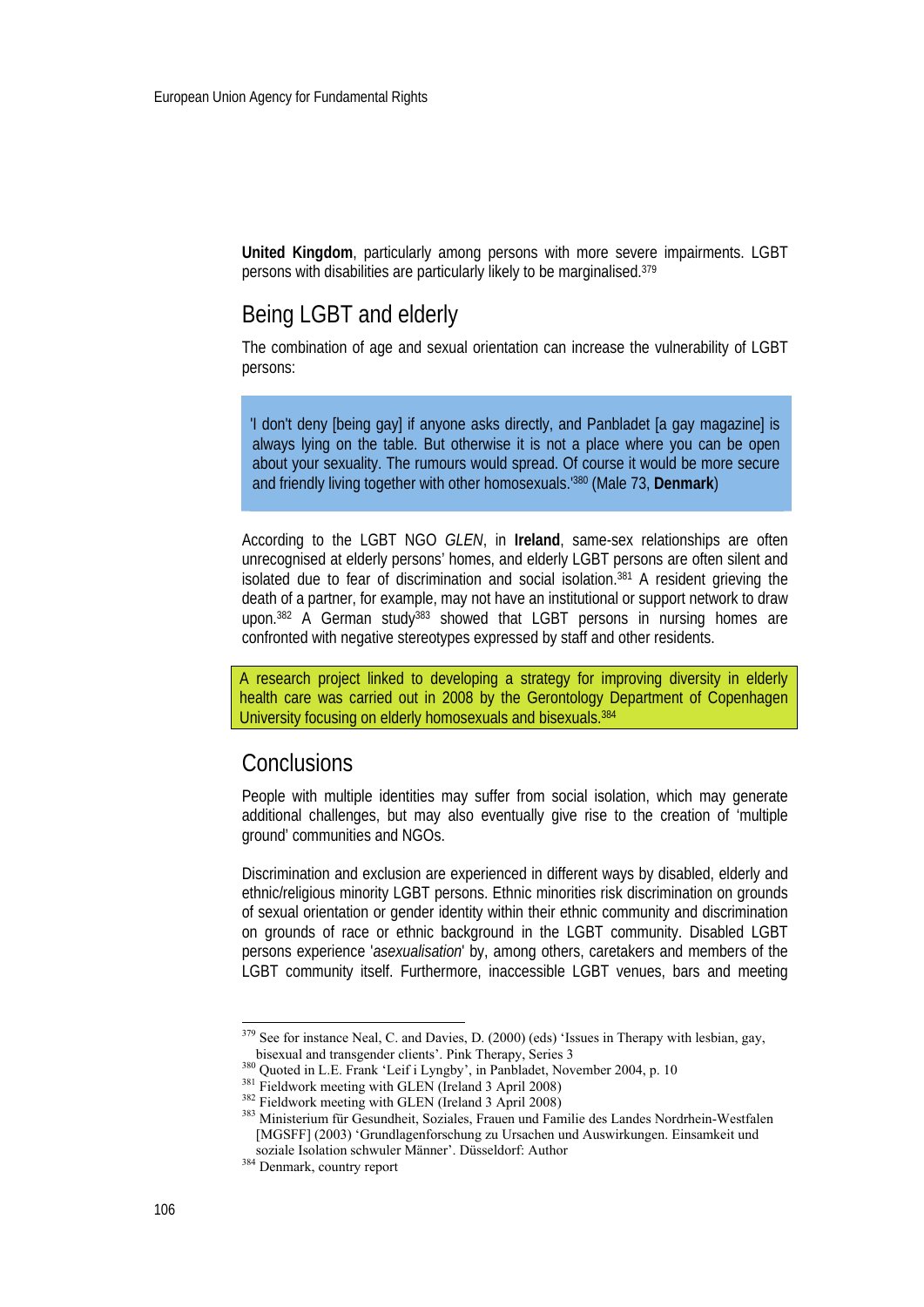places make it difficult for disabled LGBT persons to participate in the life of the LGBT community.

Some LGBT persons in care facilities face social isolation and stereotyping from personnel and other residents.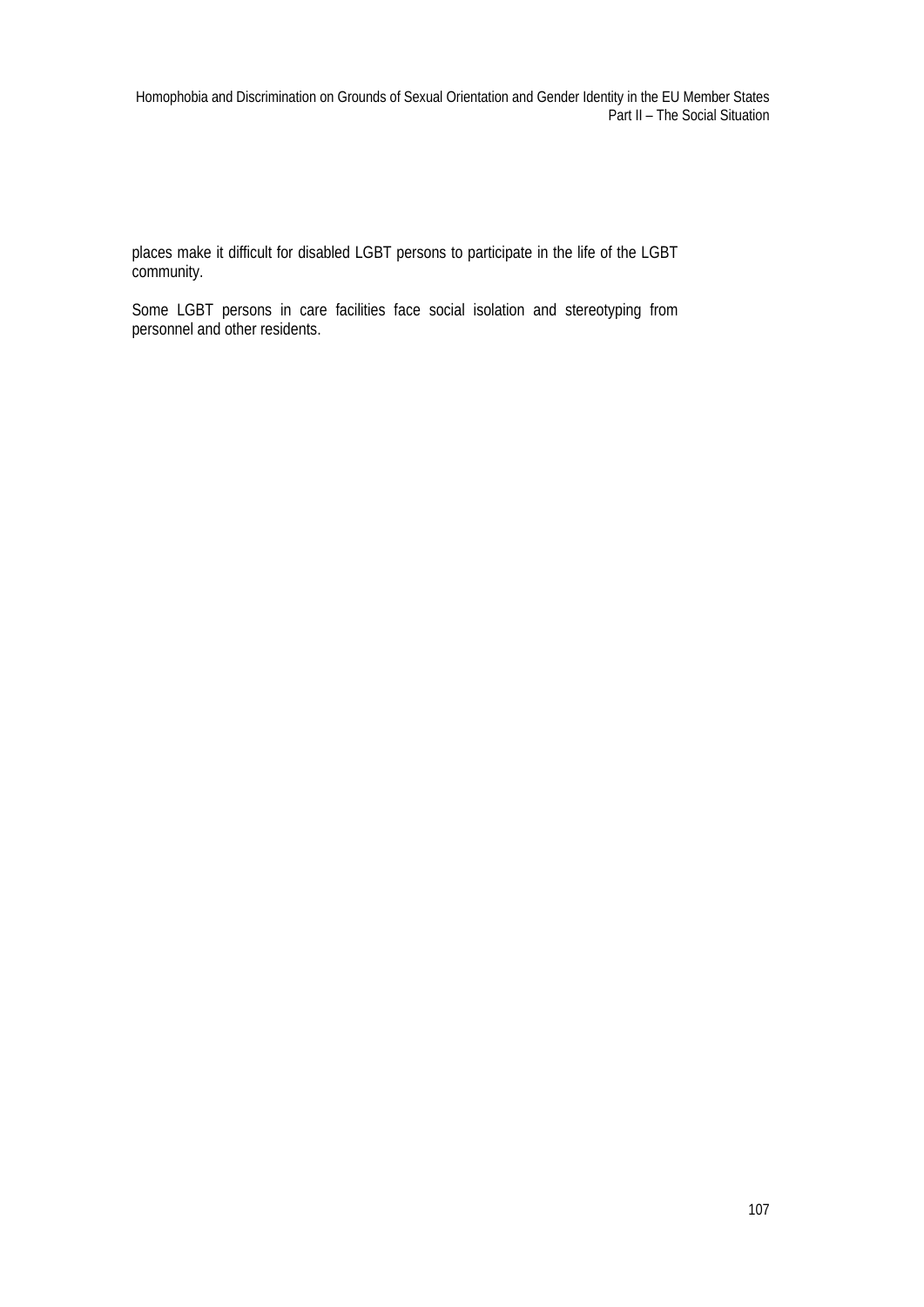European Union Agency for Fundamental Rights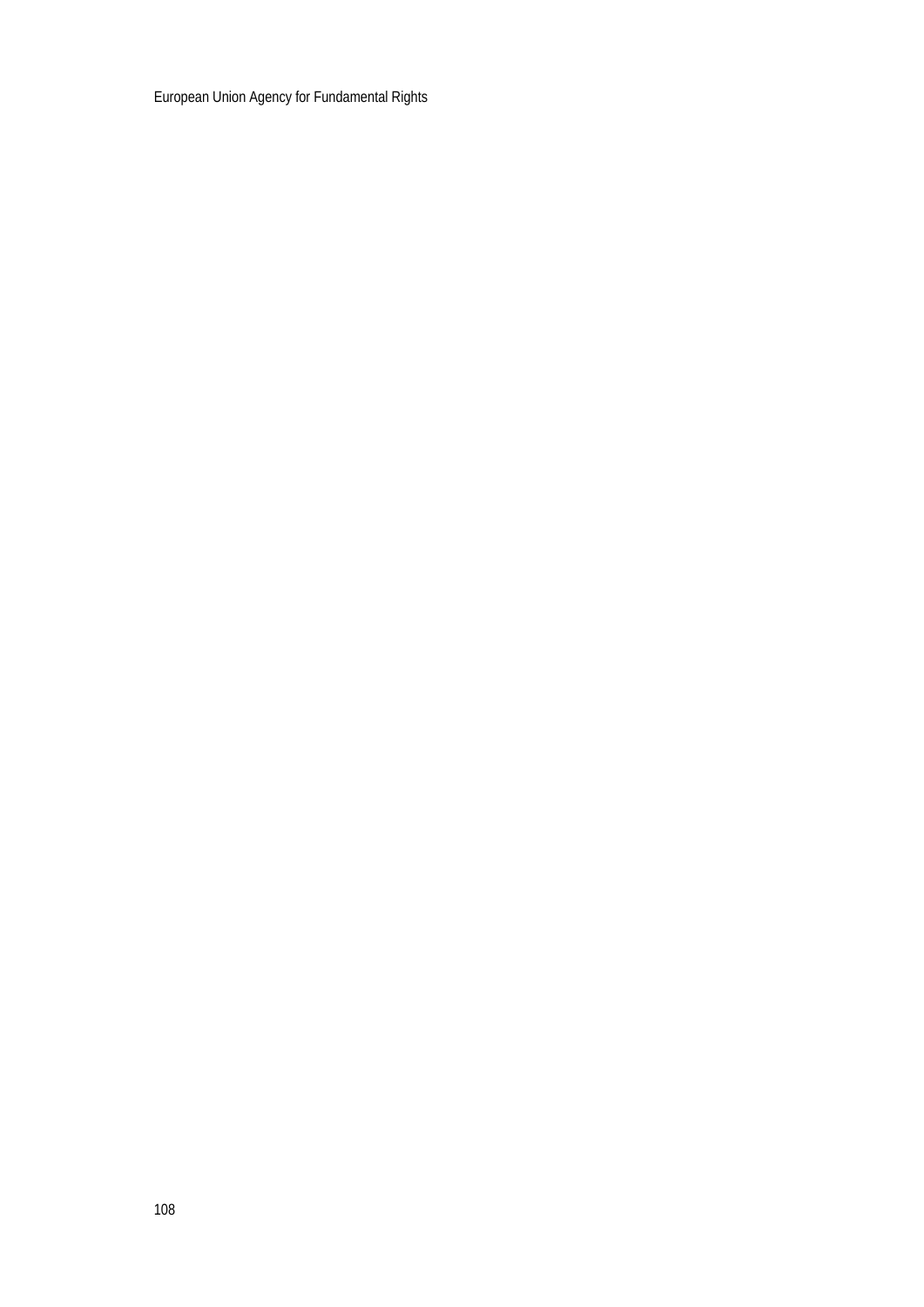# PART II: Transgender persons: specific issues

This section contains an overview of the situation of transgender persons in the EU with regard to transphobia and discrimination.385

# What is transphobia?

Transphobia, not a commonly used term, is often related to broader discussions of homophobia.386 Currently transphobia can be described as an irrational fear of gender non-conformity or gender transgression, such as a fear of, or aversion to, masculine women, feminine men, cross-dressers, transgenderists, transsexuals and others who do not fit into existing gender stereotypes about their birth gender. The use of the word 'phobia' in this context is not intended to imply that the transphobic person and/or the victim of transphobia are suffering from a disorder.387

Transphobia can take different forms: *personal transphobia*, which refers to a person or a defined group of persons with transphobia. This can be experienced in the form of violence and/or explicit discrimination ('you don't get the job because you're trans'), explicit exclusion ('no trans people allowed'). *Institutionalised transphobia* is a more indirect form of exclusion ('we have nothing against transgender people, but all girls have to wear dresses/you cannot change your birth certificate/we will call you Mr. because your ID card says you're male'). Finally, *internalised transphobia* is the conscious or subconscious belief of transgender persons that they themselves are in some sense inferior.388

# Legal protection<sup>389</sup>

1

Detailed analysis of the legal protection accorded to transgender persons in EU and national law appears in the FRA's published report "Homophobia and Discrimination on Grounds of Sexual Orientation in the EU Member States: Part 1 – Legal Analysis". A brief overview is given here in order to provide a background to the remaining issues discussed in this section. Three principal means of protection against discrimination based on transgenderism can be found among EU Member States:

<sup>&</sup>lt;sup>385</sup> This section is based on work by Justus Eisfeld, independent advisor. In the first edition reference to Mr. Justus Eisfeld was inadvertently omitted.

<sup>&</sup>lt;sup>386</sup> On 16 January 2006 The European Parliament adopted a resolution on homophobia in Europe, where discrimination on the grounds of gender identity was included in the term 'homophobia'. http://www.europarl.europa.eu/sides/getDoc.do;jsessionid=4DB2429ABF36AA0D33AF2F8C0

<sup>9062763.</sup>node2?type=TA&language=EN&reference=P6-TA-2006-0018 (12.12.2008) 387 Hill, D and Willoughby, B. (2005) 'The Development and Validation of the Genderism and Transphobia Scale', in Sex Roles, Vol. 53, Nr. 7-8, October 2005, Netherlands: Springer Justus Eisfeld, (2008), 'The situation concerning transphobia and discrimination on grounds of

gender identity and/or gender expression in the EU Member States', DIHR<br><sup>389</sup> This section is based on the report FRA (2008) 'Homophobia and discrimination on grounds of

sexual orientation in the EU Member States, Part 1 Legal Analysis', pp. 123-137, 153-154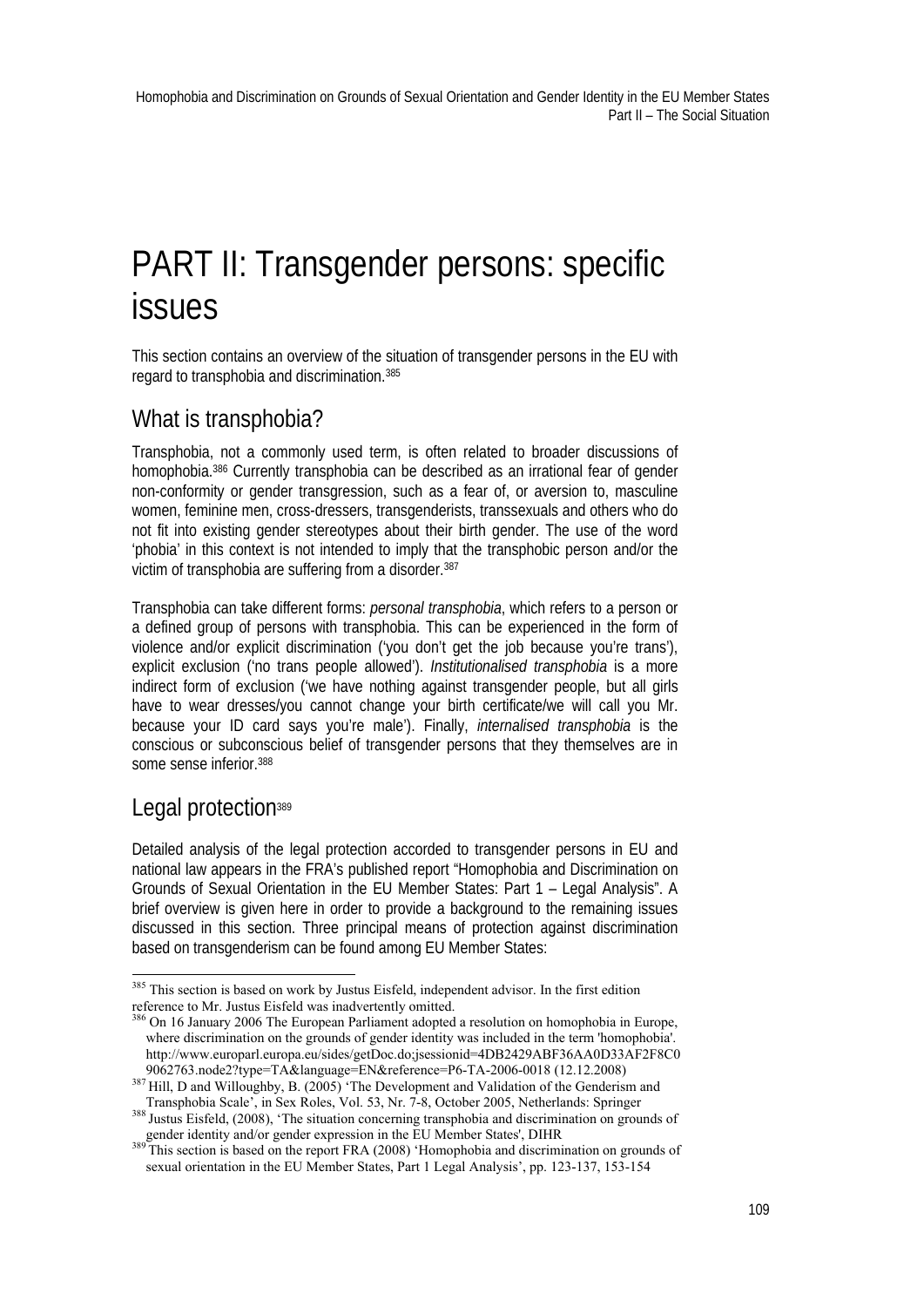Firstly, discrimination on the basis of transgenderism may be interpreted to fall within discrimination on the basis of sex within instruments prohibiting discrimination between men and women. Thirteen EU Member States fall within this category (**Belgium**, **Denmark**, **France**, **Ireland**, **Italy**, **Latvia,**<sup>390</sup> **The Netherlands,**<sup>391</sup> **Austria,**<sup>392</sup> **Poland**, **Slovakia,**<sup>393</sup> **Finland**, **Sweden**, **United Kingdom**394).

Secondly, it may be interpreted to fall within discrimination on the basis of sexual orientation. Two Member States fall within this category (**Germany**, <sup>395</sup> **Spain**).

Thirdly, it may be interpreted to fall within a general prohibition on discrimination, with no express articulation of sex or sexual orientation as the prohibited grounds. The result is a situation of legal uncertainty as to the precise protection of transgender persons from discrimination. Eleven Member States fall within this category (**Bulgaria**, **Czech Republic**, **Estonia**, **Greece**, **Cyprus**, **Lithuania**, **Luxembourg**, **Malta**, **Portugal**, **Romania**, and **Slovenia**).

Finally, **Hungary** addresses discrimination based on transgenderism on the grounds of sexual identity under the Act on Equal Treatment.<sup>396</sup>

-

<sup>&</sup>lt;sup>390</sup> Latvia/Latvijas Republikas Augstākās tiesas Senāta Administratīvo lietu

departaments/A42229505 SKA – 5/2008 (14.01.2008). 391 Leeuwarden Court of Appeal, 13.01.1995, NJ 1995 nr. 243 and, for example, ETC Opinions

<sup>1998-12</sup> and 2000-73 392 Austria / Erläuterungen [Explanatory Notes]/ RV 415dB XXIII. GP, available at: http://www.parlament.gv.at/PG/DE/XXIII/I/I\_00415/fname\_096505.pdf (08.01.2008) (explanations appended to the government bill for the implementation of Council Directive 2004/113/EC prohibiting discrimination between men and women in access to and supply of goods and services).<br> $393 \text{ A} + 6.026 \text{ S} \cdot \text{Si} = 13.64 \text{ A} + 6.026 \text{ S} \cdot \text{Si} = 13.64 \text{ A} + 6.026 \text{ S} \cdot \text{Si} = 13.64 \text{ A}$ 

<sup>&</sup>lt;sup>393</sup> Art. 6 (3)a. Slovakia/ Antidiskriminačný Zákon 365/2004 (20.05.2004) In Great Britain, the relevant provisions are contained in the Sex Discrimination Act 1975 (SDA), as amended by the Sex Discrimination (Gender Reassignment) Regulations 1999. In Northern Ireland, protection is conferred by the Sex Discrimination (NI) Order 1976 (SDO), as amended by the Sex Discrimination (Gender Reassignment) Regulations (NI) 1999. In the UK also, where a person can obtain a Gender Recognition Certificate under the Gender Recognition Act 2004 (GRA) it would not be lawful to discriminate other than on grounds that would legally apply to anyone else of his or her acquired gender. (There is one exception: it is possible for an organised religion to discriminate where there are genuine religious reasons to

refuse to employ a transsexual person even if the person has a Gender Recognition Certificate).<br><sup>395</sup> See the Explanatory Memorandum to the General Law on Equal Treatment: Bundestag, publication no. 16/1780, p. 31

<sup>&</sup>lt;sup>396</sup> Transgender people may be protected from discrimination as such, when they are treated differently than other persons of the same gender as the acquired gender. In Hungary, the Act on Equal Treatment (Hungary/2003 évi CXXV Törvény/28.12.2003) includes sexual identity as one of the grounds of discrimination (Article 8-n), Hungary/2003 évi CXXV Törvény/28.12.2003)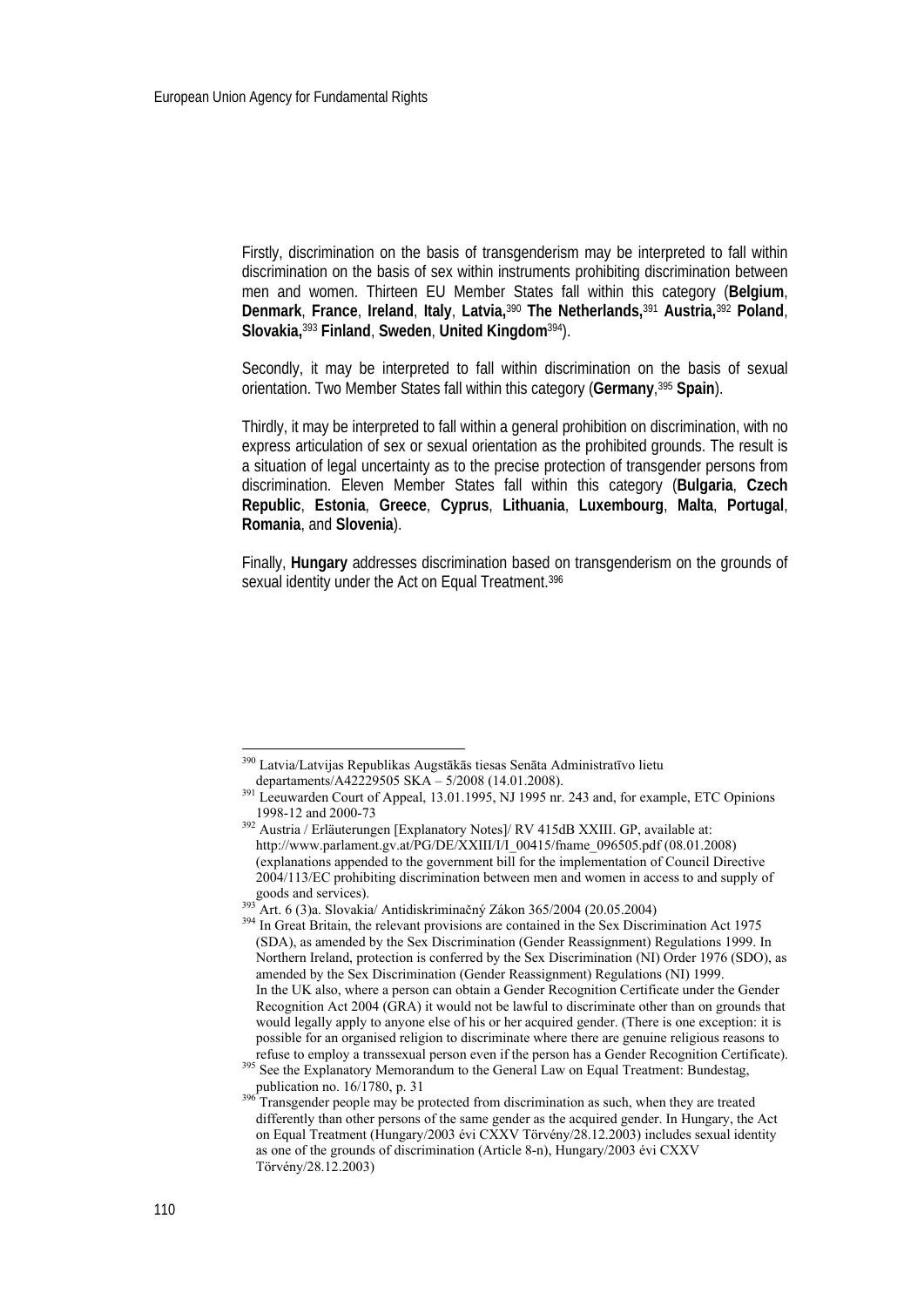

# Figure 2.1: Categorisation of discrimination on the basis of transgender in legislation

# Attitudes towards transgender people

There is a dearth of Europe-wide scientific data on the attitudes of society towards transgender people. However, some Europe-wide research focussing on the experience of transgender persons who have been subjected to transphobic attitudes is available relating to the healthcare sector (see healthcare section). Similar research for other sectors are available in some Member States, and these have also been cited in their respective sections.397

Some existing research on negative attitudes towards transgender people, for example one study398 involving 151 psychology and engineering students in Britain and another involving 407 undergraduate and graduate students, shows that transphobia appears to be closely linked with, among other things, religious, authoritarian and heterosexist

<sup>1</sup> <sup>397</sup> Justus Eisfeld, (2008), 'The situation concerning transphobia and discrimination on grounds of gender identity and/or gender expression in the EU Member States', DIHR, p. 12<br><sup>398</sup> Tee, N, Hegarty, P (2006) 'Predicting Opposition to the Civil Rights of Trans Persons in the

United Kingdom', in 16 Journal of Community & Applied Social Psychology,: 70-80, Wiley InterScience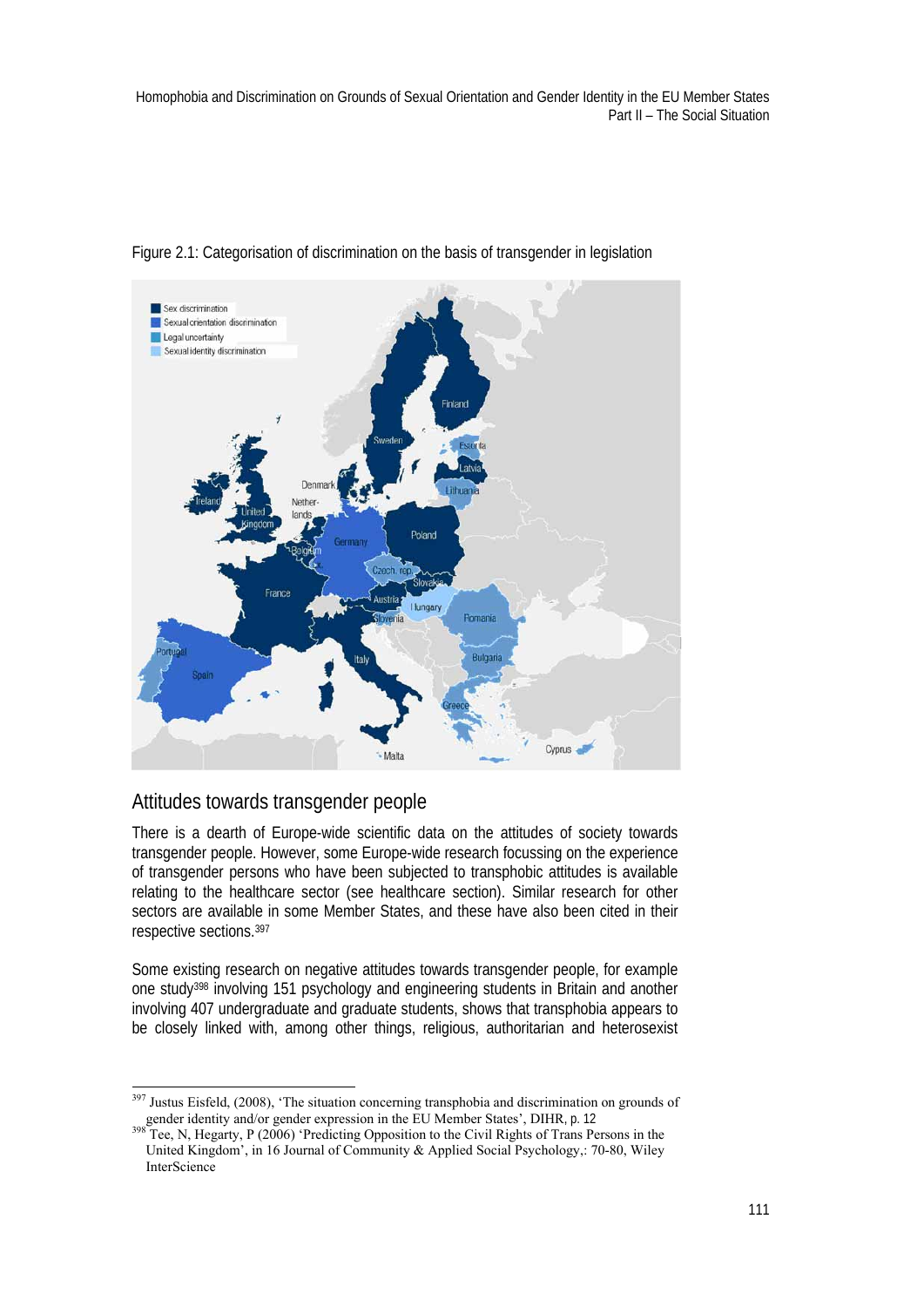attitudes, a belief in the biological basis of gender identity and little previous contact with gender minorities.

Most research on transgender people has been limited to the medical aspects of gender identity and gender transition. However, research specifically on transphobia has been conducted in several European countries, most notably the 'Engendered Penalties'<sup>399</sup> study of 872 self-identified transgender respondents. The broad findings of this research showed that the situation for transgender people is bad in all of these countries. One European-wide study400 was conducted in 2007, producing a wealth of data on 2,700 transgender people in Europe, but so far sufficient funding has only been available for a limited analysis of this data on the legal situation and the situation in healthcare. A review of research highlights a trend towards a willingness to conduct high quality and well-funded research in Member States with a strong transgender movement, such as the **United Kingdom** and **Finland**. For large parts of Europe, especially in the Southern and Eastern parts of the EU, no published scientific research on transphobia exists at all.

At Member State level, the most comprehensive research on attitudes in society comes from Scotland, where questions about transsexuals were included in a large scale scientific survey based on a sample of 1.594 adults.<sup>401</sup> It concluded that: 'discriminatory attitudes are more widespread in respect of some groups than others. They are particularly common in respect of Gypsies/Travellers and someone who has had a sex change operation (a description designed to refer to a transgender person)'.402 This is especially evidenced by the fact that 50 per cent of the surveyed respondents said that 'they would be unhappy about a relative forming a long-term relationship with a transsexual person'. Further analysis shows that negative attitudes towards transgender people are common for the whole population and highest for uneducated religious males aged 65+. However 44 per cent of the respondents who agreed that Scotland should get rid of all kinds of prejudice were unhappy about transsexuals as in-laws.<sup>403</sup>

In the British study, mentioned earlier, involving 151 psychology and engineering students, used to establish predictors of opposition to transgender people's rights, a high level of transphobia was evident in all subjects of the study.<sup>404</sup>

<u>.</u>

<sup>&</sup>lt;sup>399</sup> Whittle, S, Turner, L, Al-Alami M (2007) 'Engendered Penalties: Transgender and Transsexual People's Experiences of Inequality and Discrimination', Wetherby: The Equalities

Review<br><sup>400</sup> Whittle, S, Turner, L, Combs, R, Rhodes, S (2008) 'Transgender EuroStudy: Legal Survey and<br>Focus on the Transgender Experience of Health Care', Brussels: ILGA-Europe

Focus on the Transgender Experience of Health Care', Brussels: ILGA-Europe 401 Bromley, C, Curtice, J, Given, L (2007) 'Attitudes to discrimination in Scotland': 2006, Scottish Social Attitudes Survey, Edinburgh: Scottish

 $\frac{1}{402}$  Bromley, C, Curtice, J, Given, L (2007) 'Attitudes to discrimination in Scotland': 2006, Scottish Social Attitudes Survey, Edinburgh: Scottish Government Social Research, p. ix 403 Bromley, C, Curtice, J, Given, L (2007) 'Attitudes to discrimination in Scotland': 2006,

Scottish Social Attitudes Survey, Edinburgh: Scottish Government Social Research 404 E-mail exchange with P. Hegarty, June 12, 2008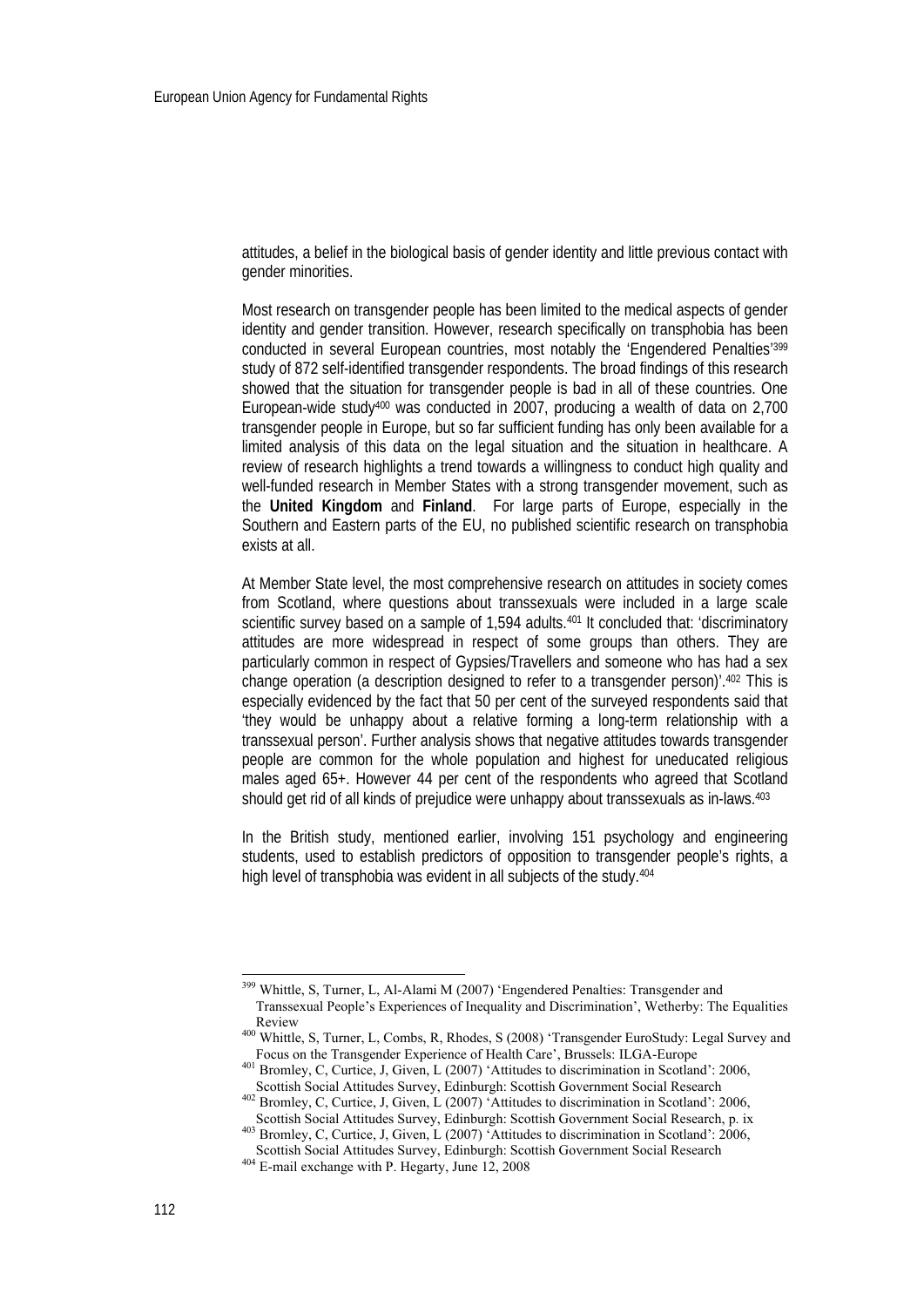In the **United Kingdom,** the Scottish Executive will provide €75.000 per year for four years (2007-2011) to fund a full-time national Scottish Transgender Alliance project to provide policy development assistance and good practice guidance to Scottish public services, employers and government bodies, and to develop transgender community activist capacity; and, iii) promote transgender inclusion in Scottish society.<sup>405</sup>

As part of the e-survey among LGBT NGOs, National Equality Bodies and public authorities, these stakeholders were asked about the acceptance of transgender people in their country. The survey shows that 73 per cent of the respondents believe that there is 'no' or 'limited' acceptance of transgender persons.

**In Italy** the LGBT service of the Turin town hall, the local LGBT association "Groupa Luna" and three art schools staged together a competition, between each of the three schools, for a set of posters against discrimination on the grounds of homosexuality and transsexuality. The posters were displayed in the town's streets and on local public transport. The winning poster depicting a black and white flock of sheep with a single pink-coloured one which represents the "minority within minorities" (i.e. transsexualism) was widely distributed. Similar initiatives have started in other towns in **Italy**. 406 The winning poster and all the others can be accessed at: www.comune.torino.it/politichedigenere/man/index.htm

# Treatment of transgender people by their families

'Coming out' to their families is perceived to be problematic by virtually all transgender people. While data is largely unavailable on the magnitude of the problem, the 'Engendered Penalties' study found that 45 per cent of the respondents experienced a breakdown in their relationship with their families, 37 per cent reported feeling excluded from family events and 36 per cent have family members who do not speak to them because of their transgender identities.407

In the **Scottish** survey on transgender experiences, 46 per cent of the respondents reported transphobic abuse in domestic relationships – mostly in the form of verbal abuse. However, threatening behaviour (17 per cent), physical abuse (11 per cent) and sexual abuse (4 per cent) were also common.408 In a **Swedish** survey, 32 per cent of transgender respondents said they lacked emotional support in their lives in comparison to 19 per cent of gay respondents and about 10 per cent of heterosexual respondents. Fifteen per cent missed practical support, against 4 per cent of the heterosexual population and 9 per cent of the gay population. Finally, 37 per cent of transgender

1

<sup>&</sup>lt;sup>405</sup> Scottish Transgender Alliance (2008) 'Transgender Experiences in Scotland - Research

Summary', Edinburgh: Equality Network, p. 3<br><sup>406</sup> Italy, country report<br><sup>407</sup> Whittle, S, Turner, L, Al-Alami M (2007) 'Engendered Penalties: Transgender and Transsexual People's Experiences of Inequality and Discrimination', Wetherby: The Equalities

Review, p. 68<br><sup>408</sup> Scottish Transgender Alliance (2008) 'Transgender Experiences in Scotland - Research Summary', Edinburgh: Equality Network, p. 11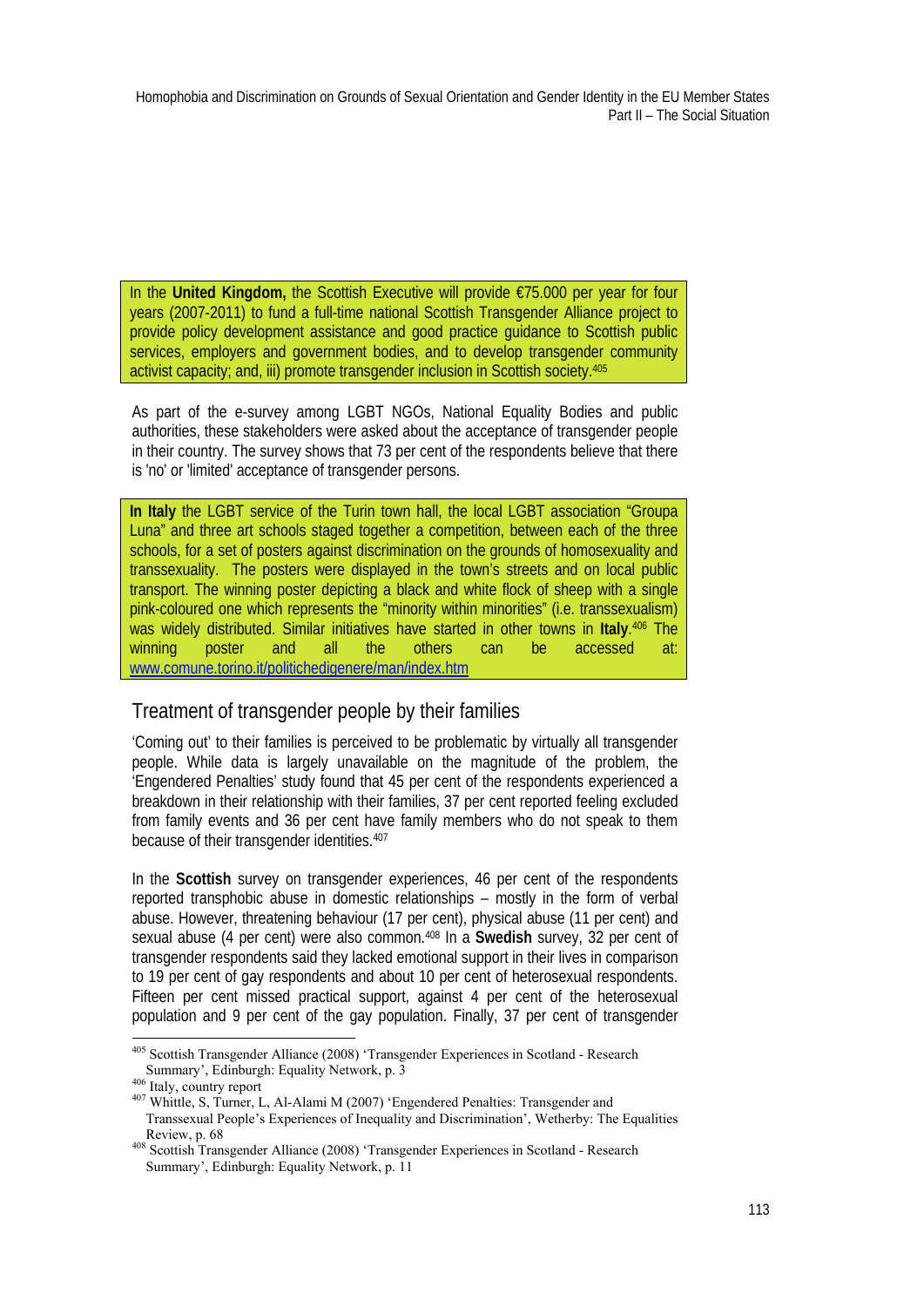persons reported that they lacked confidence in most other people.409 In **Hungary**, 'rejection was the most often mentioned reaction from family… After several years of struggle some had experienced practical signs of acceptance'.410 In **Sweden** few transgender people are open about their gender identity in their families of origin – about 80 per cent among those born in the 60s or later, and 54-60 per cent among those born before the 60s.411

# Hate Crime

<u>.</u>

Little is known about the extent of hate crime against transgender people in the EU. There is no research data on this topic for any EU Member State. However there are indications that transgender people are very often victims of hate crime in the course of their lives, ranging from harassment, bullying and verbal abuse to physical violence, sexual assault and even murder. As noted above, the European Parliament has 'monitored a proliferation of hate speech targeting the lesbian, gay, bisexual and transgender (LGBT) community in a number of European countries'.412 The OSCE stated the following in their report 'Hate Crimes in the OSCE Region: Incidents and Responses': 'Homophobic hate crimes and incidents often show a high degree of cruelty and brutality. They often involve severe beatings, torture, mutilation, castration, even sexual assault. They are also very likely to result in death. Transgender people seem to be even more vulnerable within this category.'413

Over the course of the last several years a number of cases of transgender people who were murdered reached the national and international media. The case that received the most attention was that of a transsexual in the city of Porto, **Portugal**, who was tortured, raped and thrown in an abandoned well to die by a group of teenage boys.<sup>414</sup> Other similar murder cases, in The Hague, **the Netherlands** in 2007415 and again in

<sup>409</sup> Statens Folkshälsoinstitut (2005) 'Homosexuellas, bisexuellas och transpersoners hälsosituation, Återrapportering av regeringsuppdrag att undersöka och analysera

hälsosituationen bland hbt-personer', Östersund: FHI, p. 33f<br><sup>410</sup> Solymár, B, Takács, J (2007) 'Wrong Bodies and Real Selves: Transsexual People in the Hungarian Social and Health Care System', in: Kuhar, R, Takács, J (eds.) (2007) 'Beyond the Pink Curtain: Everyday Life of LGBT People in Eastern Europe', Ljubljana: Mirovni Institut,

p. 153 411 Statens Folkshälsoinstitut (2005) 'Homosexuellas, bisexuellas och transpersoners hälsosituation: Återrapportering av regeringsuppdrag att undersöka och analysera

hälsosituationen bland hbt-personer', Östersund: FHI, p. 37 412 European Parliament Resolution, 'Homophobia in Europe' adopted 26 April 2007,

P6\_TA(2007)0167<br><sup>413</sup> OSCE/ODIHR (2007) Hate Crimes in the OSCE Region: Incidents and Responses; Annual<br>report for 2006; Warsaw: OSCE/ODIHR, p. 53f

<sup>144</sup> OSCE/ODIHR (2007) Hate Crimes in the OSCE Region: Incidents and Responses; Annual

report for 2006; Warsaw: OSCE/ODIHR, p.54 415 AD Den Haag (2007) 'Travestiet overleden na mishandeling', Den Haag: Algemeen Dagblad 19 April 2007, available at http://www.ad.nl/denhaag/stad/article1295771.ece; vreerBlog (2007) RIP Henriëtte Wiersinga, available at http://www.vreer.net/wordpress/archives/78 (12.06.2008)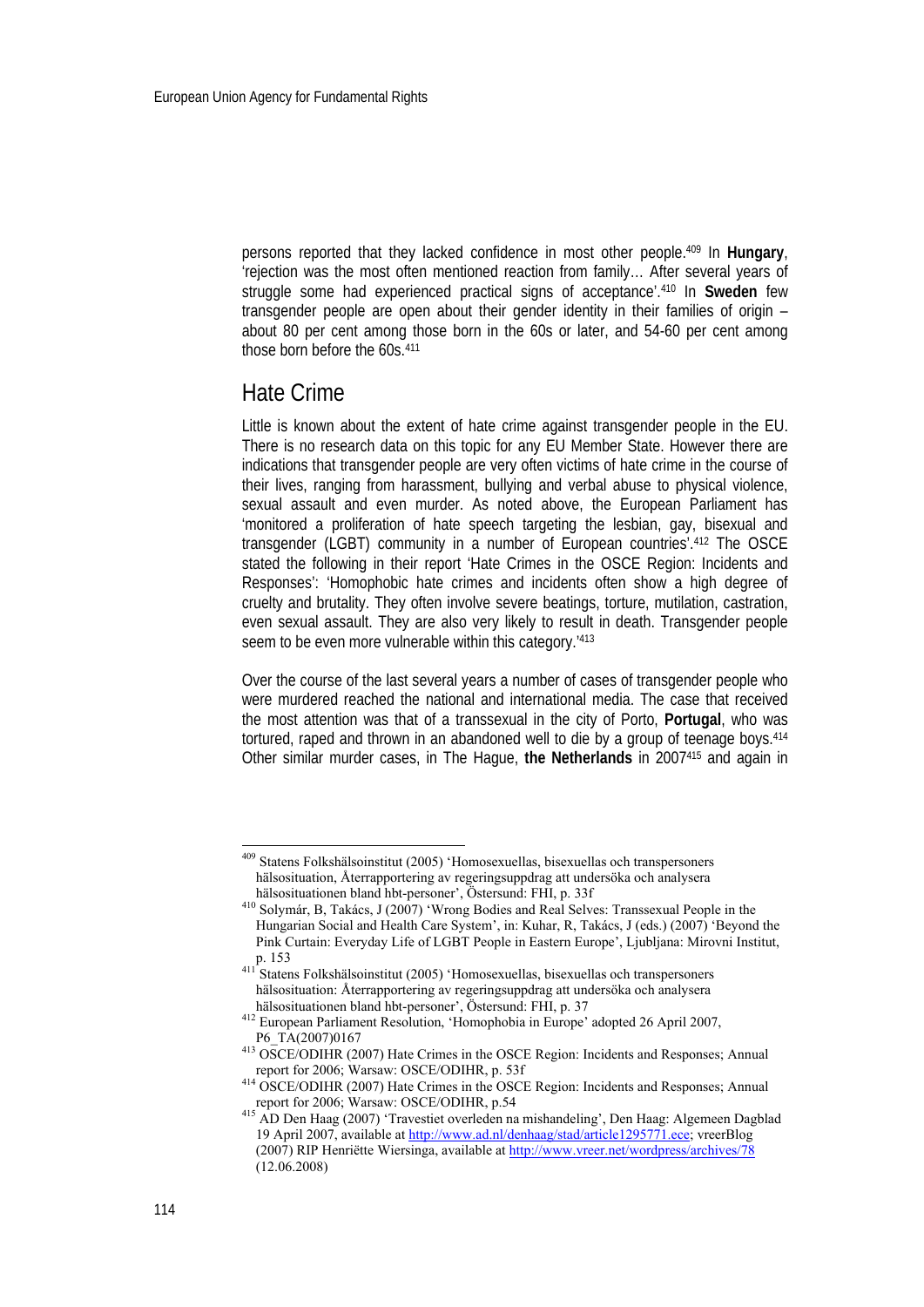Portugal, in 2008<sup>416</sup> also made international news. But the real number of murders of transgender people that have taken place on account of their gender identity is unknown.

Following the terrible murder in 2006 in **Portugal**, "*Panteras Rosas*" drew public attention on this horrific incident and fought to counter the biased depiction of the crime in the media, by church leaders and the public. In cooperation with TransGender Europe, and other transgender friendly organisations, they organised a multilingual campaign asking for more awareness of the problem and a trial. These common efforts developed a public debate on "hate-crime" focusing on aggressors rather than the victims.417

One of the few examples where a police force specifically records transphobic violence is in the **United Kingdom**, in Northern Ireland where the police records transphobic hate crimes.<sup>418</sup> Reported incidents of transphobic violence in Northern Ireland were rather low with 32 transphobic incidents reported in 2006/2007 and 7 incidents in 2007/2008.

In contrast, the reported prevalence of transphobic harassment and violence by transgender people appears to be high. In the 'Engendered Penalties' study, 73 per cent of the transgender respondents reported negative comments, verbal, physical or sexual abuse or threatening behaviour.419 In **Sweden**, 41 per cent of the 374 transgender respondents of a large-scale study into the health of LGBT people reported having been victims of offensive behaviour/treatment in the past three months in comparison to 30 per cent of homosexuals. Twelve percent of transgender people in comparison to 6 per cent of gay respondents reported repeated abuse. A third of the transgender respondents reported to have been the victim of harassment at some point in their lives and one third of this group reported such experiences within the last year.420 In another survey in **Sweden** 59 per cent of the transgender respondents of another survey reported that they were afraid of harassment and violence on the basis of their gender identity, while gay men and women (45 per cent) and bisexuals (39 per cent) reported lower numbers.

There is no European-wide research data available detailing the police and medical treatment transgender victims of crime experience when they report a crime to the

-

<sup>416</sup> Diário de Notícias (2008) 'Transsexual assassinada um ano depois de Gisberta', Lisboa: Diário de Notícias 1.3.2008, available at

http://dn.sapo.pt/2008/03/01/cidades/transexual\_assassinada\_ano\_depois\_gi.html (12.06.2008) 417 Information provided by Transgender Europe at consultative roundtable on combating

homophobia and transphobia in the EU, June 2008, Copenhagen<br>
<sup>418</sup> PSNI Statistics (2008) 'Annual Statistical Report, Statistical Report No. 3; Hate Incidents &<br>
Crimes; 1<sup>st</sup> April 2007 – 31<sup>st</sup> March 2008'; Belfast: PSNI

<sup>&</sup>lt;sup>419</sup> Whittle, S, Turner, L, Al-Alami M (2007) 'Engendered Penalties: Transgender and Transsexual People's Experiences of Inequality and Discrimination', Wetherby: The Equalities Review, p. 53<br><sup>420</sup> Statens Folkshälsoinstitut (2005) , 'Homosexuellas, bisexuellas och transpersoners

hälsosituation:, Återrapportering av regeringsuppdrag att undersöka och analysera hälsosituationen bland hbt-personer', Östersund: FHI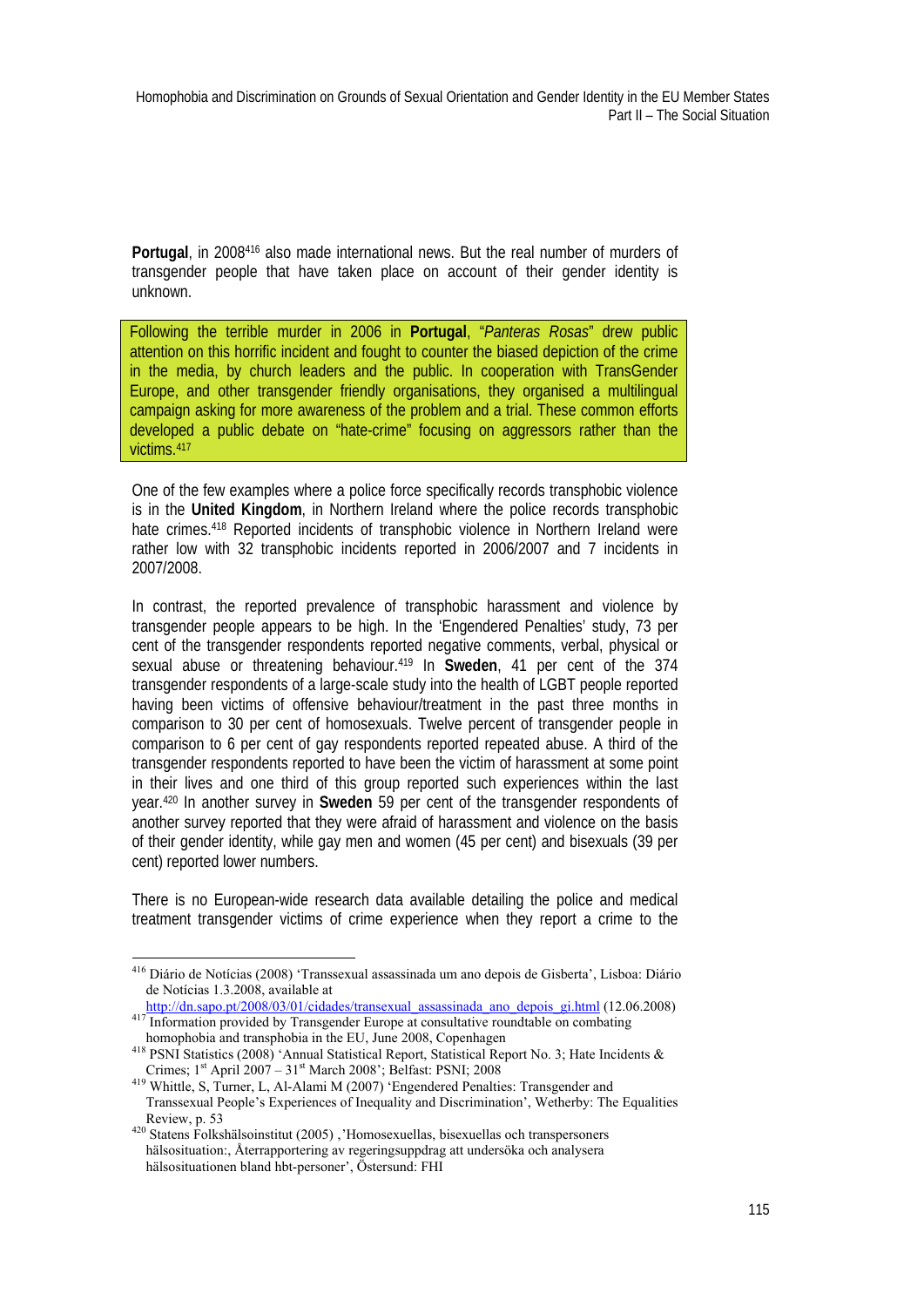authorities. However, 18.5 per cent of transgender respondents in the 'Engendered Penalties' study reported that in interaction with the police in the **United Kingdom** they felt that they were not treated correctly. Overall 33.5 per cent of **United Kingdom** transgender respondents in this study, reported that they would not be confident that they would be treated appropriately by members of the police should they need their assistance.421 Evidently, such lack of confidence in the police will affect crime reporting by transgender victims.

**In the United Kingdom,** the Northern Ireland police regularly reports on transphobic hate crimes. Their statistical press notice reads "In terms of hate motivated incidents recorded during 2007/08, sectarian incidents were the most common (1,584) followed by racist incidents (976), homophobic (160), faith/religion (68), disability (49) and transphobic (7) motivated incidents. <sup>422</sup>

# Freedom of Assembly

The membership of the only European-wide network of transgender groups and individuals – TransGender Europe – consists mainly of local groups. There is no research on transgender groups or networks in Europe.

Transgender NGOs are stronger in countries that have a longer tradition of transgender emancipation and other social movements, such as the **United Kingdom** and the **Netherlands**. In contrast there are hardly any NGOs with a specific focus on transgender people in Southern and Eastern Europe. Based on anecdotal evidence the stability of transgender groups can be a problem, as group members are often are disempowered by their own personal experiences of discrimination, as well as a lack of support. As a result, in-fighting and splinter group behaviour occurs frequently, undermining the efficiency of such emancipation movements.

This is confirmed by descriptions of national transgender structures in **Belgium**423 and **the Netherlands**. 424 Only in very few countries, such as **Finland**425 and **the Netherlands**, 426 have transgender groups been able to find funding that enables them to employ community/social workers to assist transgender people on a personal level. However, hardly any transgender groups managed to raise enough funding to employ community development or policy professionals.

 $\overline{a}$ 

<sup>&</sup>lt;sup>421</sup> Whittle, S, Turner, L, Al-Alami M (2007) 'Engendered Penalties: Transgender and Transsexual People's Experiences of Inequality and Discrimination', Wetherby: The Equalities

Review, p. 16<br><sup>422</sup> PSNI Statistics (2008) 'Annual Statistical Report, Statistical Report No. 3; Hate Incidents &

Crimes;  $1^{st}$  April 2007 – 31<sup>st</sup> March 2008'; Belfast: PSNI; 2008  $^{423}$  Motmans, J (2006) De Transgenderbeweging in Vlaanderen en Brussel in kaart gebracht: Organisatiekenmerken, Netwerken en Strijdpunten, Antwerpen, Hasselt: Steunpunt Gelijkekansenbeleid; Remmerie, L (2008) Naar een Vlaams transgenderoverleg? Visie van

transgenderbeweging en zijn potentiële partners, Gent: Arteveldehogeschool 424 Meulmeester, G, Bos, G, Spaas, J-P, Eisfeld, J (2005) 'Doe T Zelf - Transgenderorganisaties in Nederland', Amsterdam: Stiching T-Image<br>
<sup>425</sup> See http://www.transtukipiste.fi/en/index.html (12.06.2008)<br>
<sup>426</sup> See http://www.transvisie.nu (15.06.2008)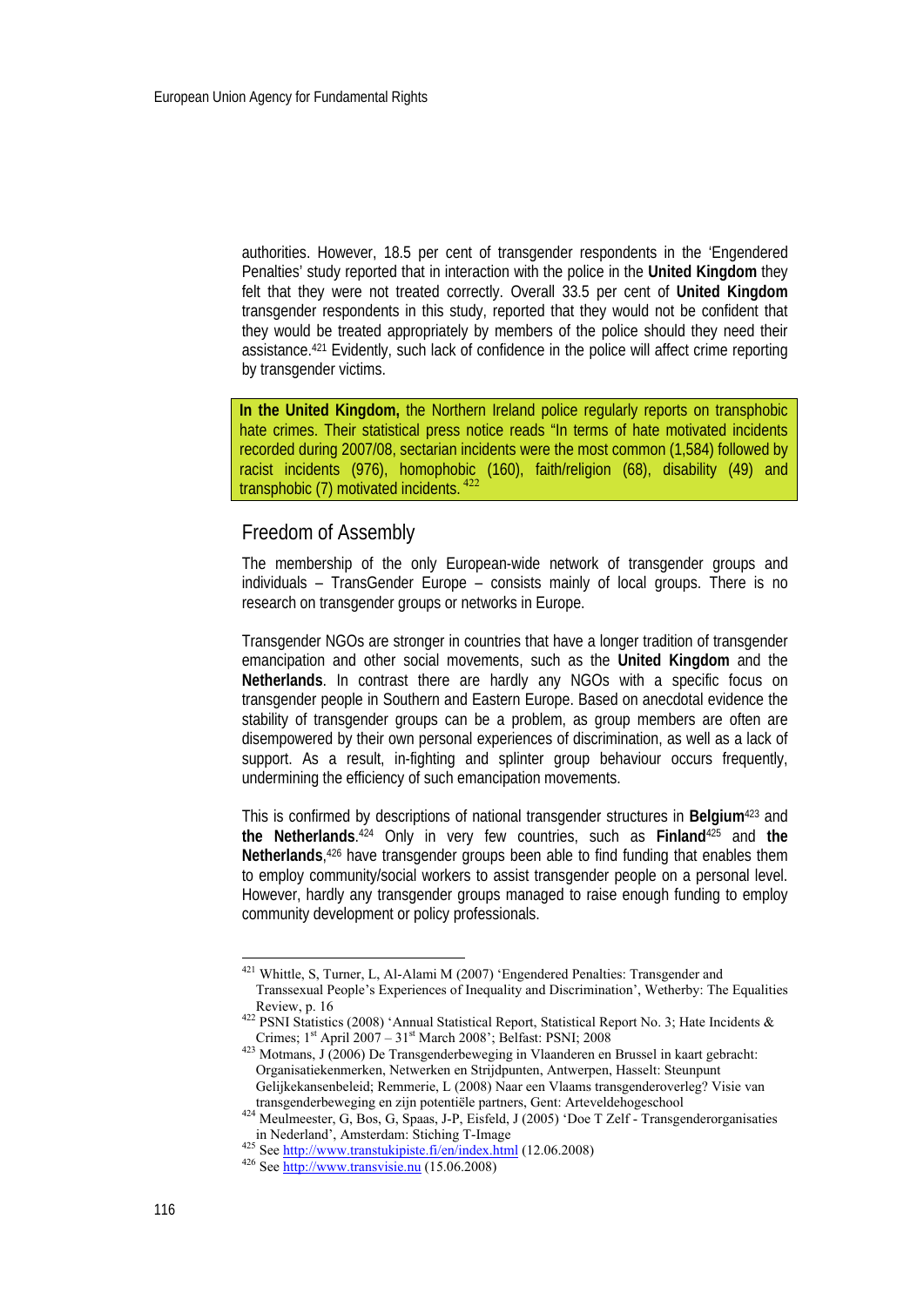There has been no evidence of prohibitions against transgender public demonstrations or organised events. This is likely due to the fact that transgender groups very seldom organise such events due to the lack of human and financial resources and fear of their members being recognised in public. The few public events that are celebrated, mostly occurring around Trans Remembrance Day when victims of transphobic murders are commemorated, receive very little media attention.

The European Transgender Council brings together bi-annually transgender activists from all over Europe. The event is organised by local groups of transgender activists. It is a Europe-wide unique opportunity for transgender groups to multiply efforts, strengthen networks, co-ordinate campaigns, exchange best-practice, and formulate political demands and strategies. It is seen as a tremendous support by the participants and for the groups, communities and countries they represent. At the Council, the main focus is on transgender rights and how to obtain them politically at EU and national level. In 2005 (Vienna, **Austria**) and 2008 (Berlin, **Germany**) the event was held under the patronage of the city councils' and city districts' mayors.427

# The Labour Market

There is no evidence that official complaints of transgender people in the labour market have so far been collected by authorities. However, there is some research in various EU countries that paints a bleak picture of the situation of transgender people in the labour market.

In Spain, research<sup>428</sup> on 100 respondents from the First Gender Identity Disorder Unit showed that 54 per cent were unemployed and only 35 per cent were able to hold a fulltime job, a third of whom had the job for less than a year. Over 55 per cent had experienced discrimination at work or when looking for work and 17.2 per cent had to engage in dangerous or illegal activities to survive.

In Scotland in the **United Kingdom**, research<sup>429</sup> showed that 40 per cent of transgendered respondents rated the services of their HR/Personnel Departments as 'extremely poor', while 53 per cent experienced transphobic discrimination or harassment at work. Fifteen per cent felt that their employer failed to protect their privacy and 21 per cent had to change or quit their jobs due to transphobia. Thirty percent of the respondents relied on state benefits, while 20 per cent were selfemployed.

In the **United Kingdom,** the 'Engendered Penalties' study found that 23 per cent of respondents felt the need to change their jobs because of their transgender identity. Twenty two per cent were required to use gender inappropriate toilets at work and only

 $427$  See http://tgeu.net/ (17.10.2008)

 $428$  Esteva, I et al. (2001) 'Social Inequalities: Demographic Characteristics of Patients Treated at the First Gender Identity Disorder Unit in Spain', paper at the XVII Harry Benjamin International Gender Dysphoria Association Symposium, Galveston, Texas: HGIGDA available at http://www.symposion.com/ijt/hbigda/2001/71\_eteva.htm (25.05.2008)<br><sup>429</sup> Scottish Transgender Alliance (2008) 'Transgender Experiences in Scotland - Research

Summary', Edinburgh: Equality Network, p. 14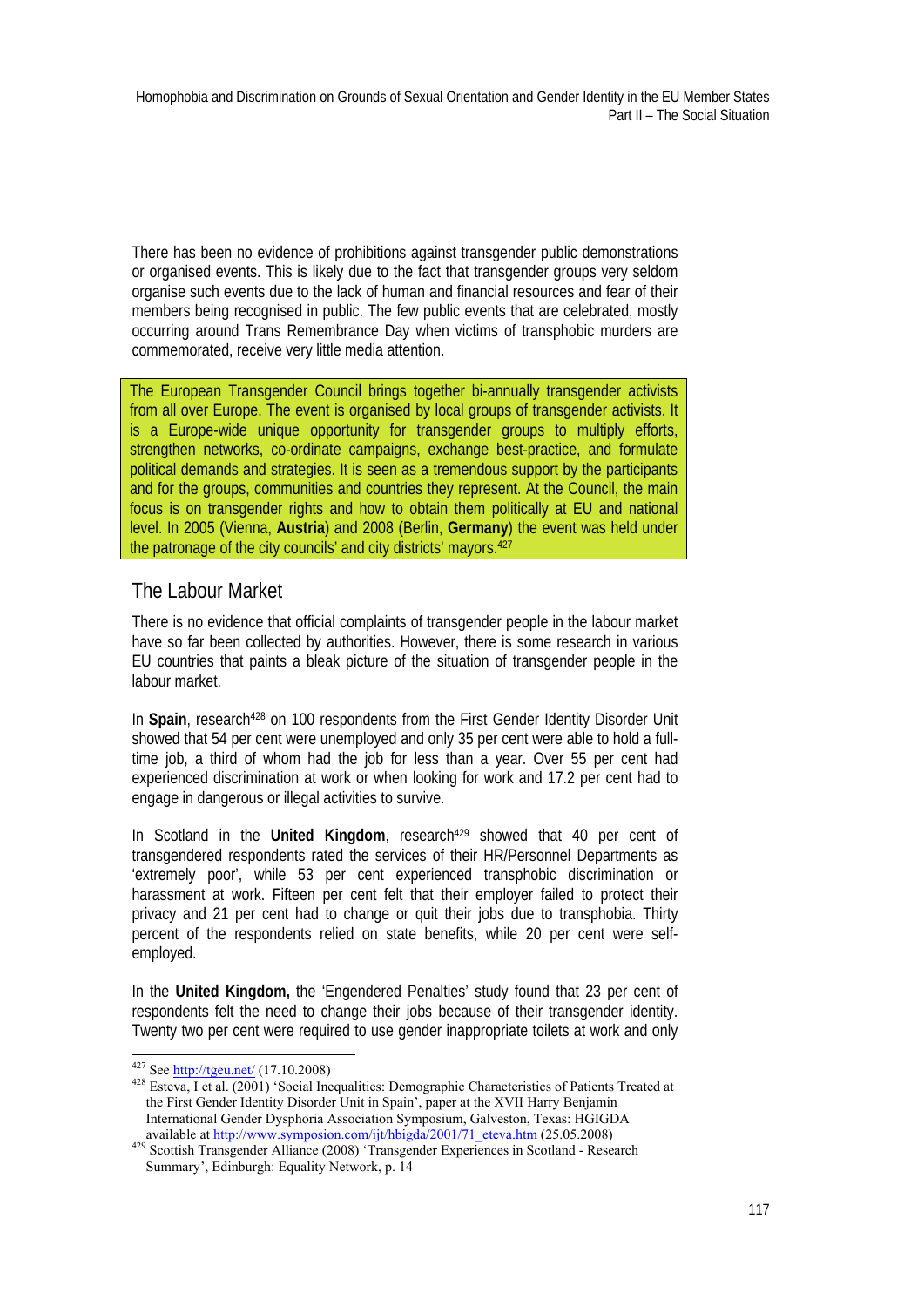about a third reported being able to use the toilet free from remarks or harassment. Only about 30 per cent were 'treated with dignity' by co-workers. Ten percent experienced verbal abuse (such as name-calling) and 6 per cent were physically assaulted. The effect of these experiences appear to be strong: 42 per cent of the people not living in their preferred gender role did so because they were afraid of losing their jobs.430

Research from **Finland** with 108 participants had similar findings. One third of the transvestite respondents would have liked to express their femininity in the workplace but felt it was impossible.<sup>431</sup> Sixteen percent of all trans respondents were selfemployed (compared to 3 per cent among LGB respondents) and 8 per cent were unemployed (compared to 3 per cent among LGB respondents). Thirty-four per cent concealed their trans identity or gender expression from all of their co-workers (compared to 17 per cent among LGB respondents). Forty-five per cent of the transgender employees concealed from their employers their gender identity or gender expression, and 51 per cent of the respondents found this to be stressful. Seventy-eight per cent of the respondents reported witnessing inappropriate jokes at work. Thirteen percent of the transgender respondents experienced discrimination upon recruitment, 12 per cent in the area of pay, 13 per cent with regard to opportunities for career advancement, 12 per cent in access to information and 16 per cent in the attitudes of co-workers and supervisors.

Although people who experience discrimination arising from the gender reassignment should be protected by anti-discrimination law, often Member States do not apply this legislation to transgender people.432 Anecdotal evidence suggests that judges, lawyers, police officers and other relevant officials know little about legal protection for transgender people and even within the transgender community there appears to be a lack of rights awareness.

In the **United Kingdom** the public sector Gender Equality Duty requires all public authorities (including their contactors) to eliminate unlawful discrimination and harassment on the grounds of sex and to promote equality of opportunity between women and men, including transsexuals of both genders. The Gender Equality Duty has improved awareness of transgender people's needs in the workplace and led to an increasing number of employers training staff on transgender issues.<sup>433</sup>

<u>.</u>

<sup>&</sup>lt;sup>430</sup> Whittle, S, Turner, L, Al-Alami M (2007) 'Engendered Penalties: Transgender and Transsexual People's Experiences of Inequality and Discrimination', Wetherby: The Equalities

Review<br><sup>431</sup> Lehtonen, J. Mustola, K (2004) "Straight People don't tell, do they...?" Negotiating the

boundaries of sexuality and gender at work', Helsinki: Ministry of Labour 432 Whittle, S, Turner, L, Combs, R, Rhodes, S (2008) 'Transgender EuroStudy: Legal Survey and Focus on the Transgender Experience of Health Care',

<sup>&</sup>lt;sup>433</sup> Equality and Human Rights Commission (2008) Overview of the gender equality duty, Guidance for public bodies working in England, Wales and Scotland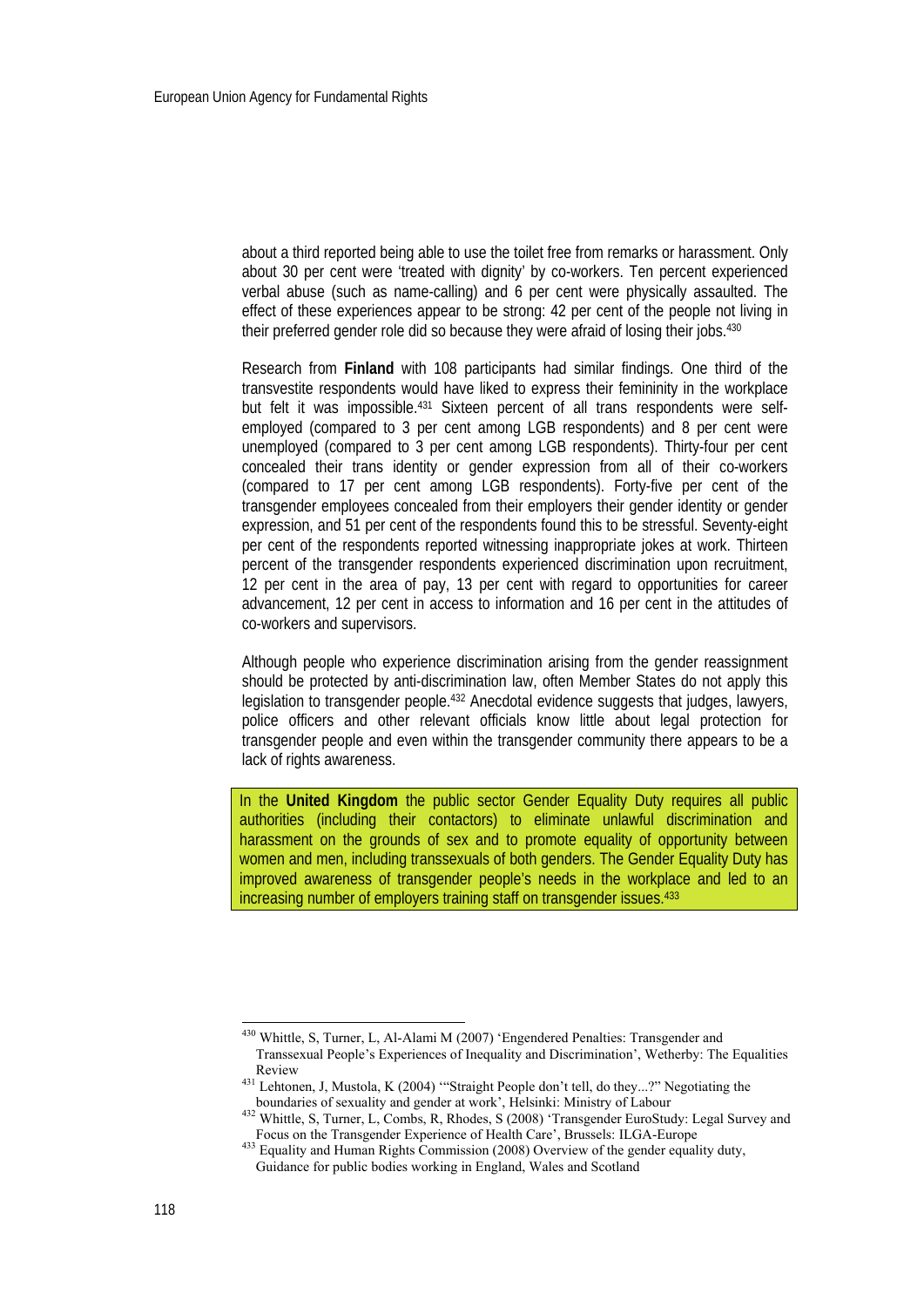# Education

In the **United Kingdom** the 'Engendered Penalties' study,<sup>434</sup> found that '64 per cent of females with a male identity reported experiencing some kind of harassment or bullying at school and 44 per cent of natal males with a female identity experienced harassment or bullying at school'. This is significantly more than gay males, lesbians, or heterosexuals of either gender reported in similar studies. It is not only peers that are the instigators of harassment in education facilities. It appears that teachers bully nongender conforming children as well, as shown by 28.7 per cent of natal females and 21 per cent of the natal males reporting having experienced this form of abuse.

The project "*Students for Transgender Inclusion*" run by the Association of Nordic LGBTQ Student Organisations – ANSO (December 2007-January 2009) aims to to provide LGBTQ student organisations with knowledge on transgender issues by creating, collecting and distributing educational materials and lectures. The Students for Transgender Inclusion conference in Århus, **Denmark**, 15-21 May 2008, was attended by LGBTQ student activists from all Nordic and Baltic Sea regions. One of the outcomes of the conference is the webpage www.transweb.wordpress.com.<sup>435</sup>

# Health

Healthcare is of the utmost importance for many transgender people, while at the same time representing one of the biggest problems in their lives.

# Transgender-specific healthcare

Transgender-specific healthcare (i.e. healthcare directly related to the gender identity of a person) is a medical necessity and should be covered by health care plans in the same way as other medically necessary procedures. This principle has been the basis of several decisions by the European Court of Human Rights, as in the cases of *van Kück v Germany*436 and *L v. Lithuania*. 437

The European-wide Transgender EuroStudy, however, shows that more than 80 per cent of the respondents were refused state-funding for gender transforming hormone treatments (often a life-long necessity), while 86 per cent were refused state-funding for

<sup>1</sup> <sup>434</sup> Whittle, S, Turner, L, Al-Alami M (2007) 'Engendered Penalties: Transgender and Transsexual People's Experiences of Inequality and Discrimination', Wetherby: The Equalities

Review, pp. 63-65<br>
<sup>435</sup> See http://www.anso.dk/ (17.10.2008)<br>
<sup>436</sup> European Court of Human Rights: van Kück v. Germany, Application no. 35968/97, judgment of 12 June 2003. See also: International Commission of Jurists (2007) 'Sexual Orientation and Gender Identity in Human Rights Law: Jurisprudential, Legislative and Doctrinal References from the Council of Europe and the European Union'; Geneva: International Commission of

Jurists, p. 36 437 European Court of Human Rights: L. v. Lithuania, Application no. 27527/03, judgment of 11 September 2007. See also: International Commission of Jurists (2007) 'Sexual Orientation and Gender Identity in Human Rights Law: Jurisprudential, Legislative and Doctrinal References from the Council of Europe and the European Union'; Geneva: International Commission of Jurists, p. 10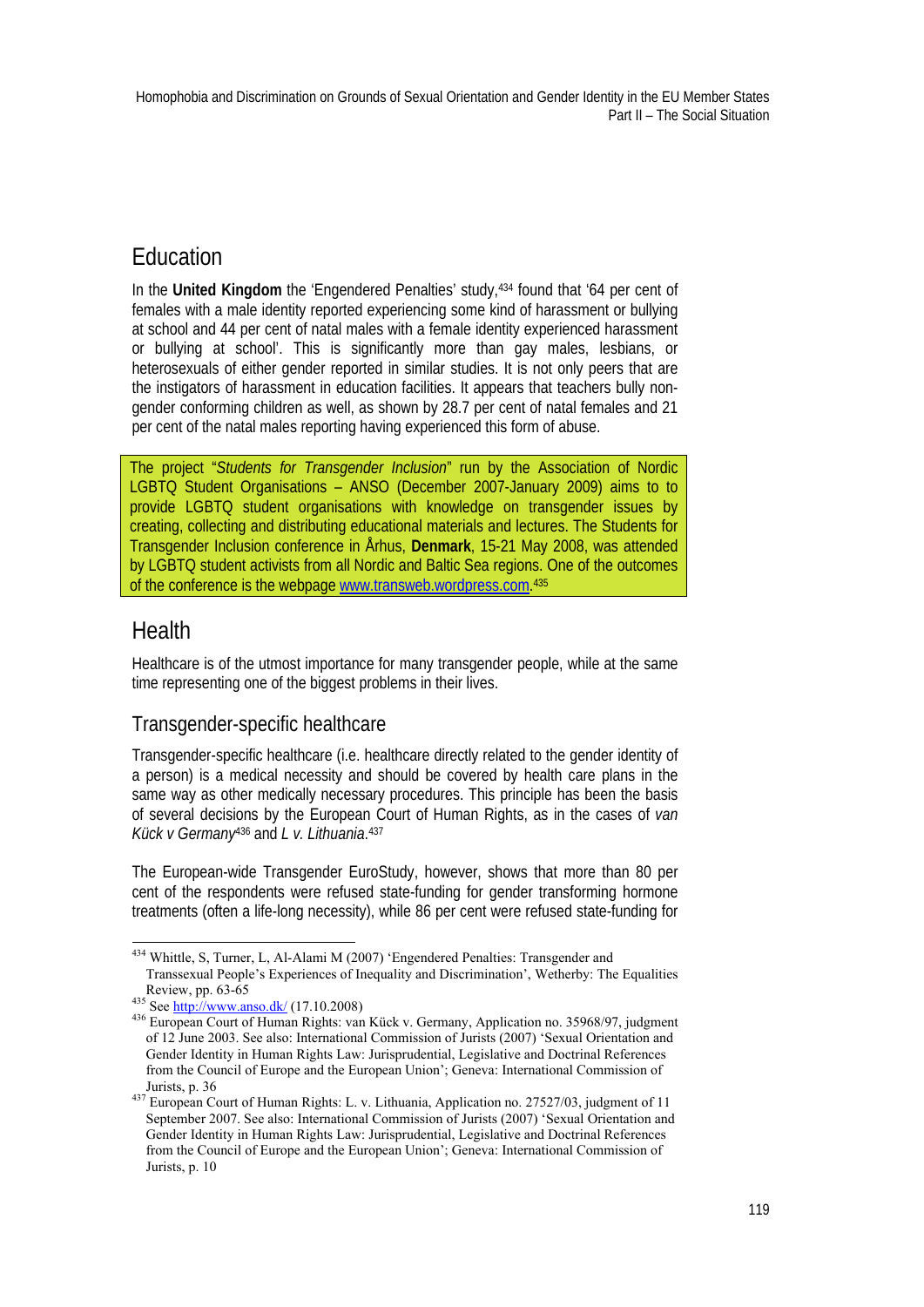surgery. More than half of the transgender respondents reported funding their own treatment.438

Another hurdle involves finding an informed and sensitive healthcare professional. Approximately a third of respondents said they were refused treatment because a healthcare professional did not approve of gender reassignment. A quarter of the respondents were met with refusal when they first approached a doctor or psychiatrist about transition.439 In the **United Kingdom** 'Engendered Penalties' study440, 6.3 per cent of the transgender respondents' General Practitioners refused their requests for help in finding treatment for gender identity issues and a further 13.4 per cent did not appear to want to help. While 80 per cent did want to help, only 20 per cent actually could help because they had the relevant knowledge. Sixty percent wanted to help but lacked information.

It is rare that healthcare professionals have sufficient knowledge of transgender issues to be of effective help. For example, finding a healthcare provider in **Hungary** who is willing (and able) to help is so difficult that only the most persistent individuals are successful. Cases of corruption have been reported regarding medical assistance in relation to transgender issues.<sup>441</sup> In situations where there are few medical professionals willing, and less actually able, to assist in undertaking the medical procedures necessary for gender alteration, there is a high likelihood that the methods of operation will be dangerous for the patient.

In **Poland** a decree by the Minister of Health (2003) defined sex reassignment surgery as a 'non-standard health service' thereby excluding it from the National Health Fund.442

Photos posted on the internet, as well as anecdotal evidence suggests that surgery results are generally poor, with few well-trained surgeons who have the level of experience required to perform adequately this level of surgery. In **Hungary** researchers go so far as to say 'transphobia and lack of experience make safe treatment unlikely.'443

-

<sup>&</sup>lt;sup>438</sup> Whittle, S, Turner, L, Combs, R, Rhodes, S (2008) 'Transgender EuroStudy: Legal Survey and Focus on the Transgender Experience of Health Care', Brussels: ILGA-Europe, p. 53ff 439 Whittle, S, Turner, L, Combs, R, Rhodes, S (2008) 'Transgender EuroStudy: Legal Survey and

Focus on the Transgender Experience of Health Care', Brussels: ILGA-Europe, p. 55f 440 Whittle, S, Turner, L, Al-Alami M (2007) 'Engendered Penalties: Transgender and

Transsexual People's Experiences of Inequality and Discrimination', Wetherby: The Equalities

Review, p. 44<br><sup>441</sup> Solymár, Bence (2005) 'The Situation of Transgender People in the Hungarian Social and Health Care System' in Takács J. (ed.): 'A lélek műtétei' [Surgery of the Soul], Budapest: Új Mandátum Kiadó; Solymár, B, Takács, J (2007) 'Wrong Bodies and Real Selves: Transsexual People in the Hungarian Social and Health Care System', in: Kuhar, R, Takács, J (eds.) (2007) 'Beyond the Pink Curtain: Everyday Life of LGBT People in Eastern Europe', Ljubljana:

Mirovni Institut 442 Whittle, S, Turner, L, Combs, R, Rhodes, S (2008) 'Transgender EuroStudy: Legal Survey and

Focus on the Transgender Experience of Health Care', Brussels: ILGA-Europe, p. 34 443 Solymár, Bence (2005) 'The Situation of Transgender People in the Hungarian Social and Health Care System' in Takács J. (ed.): 'A lélek műtétei' [Surgery of the Soul], Budapest: Új Mandátum Kiadó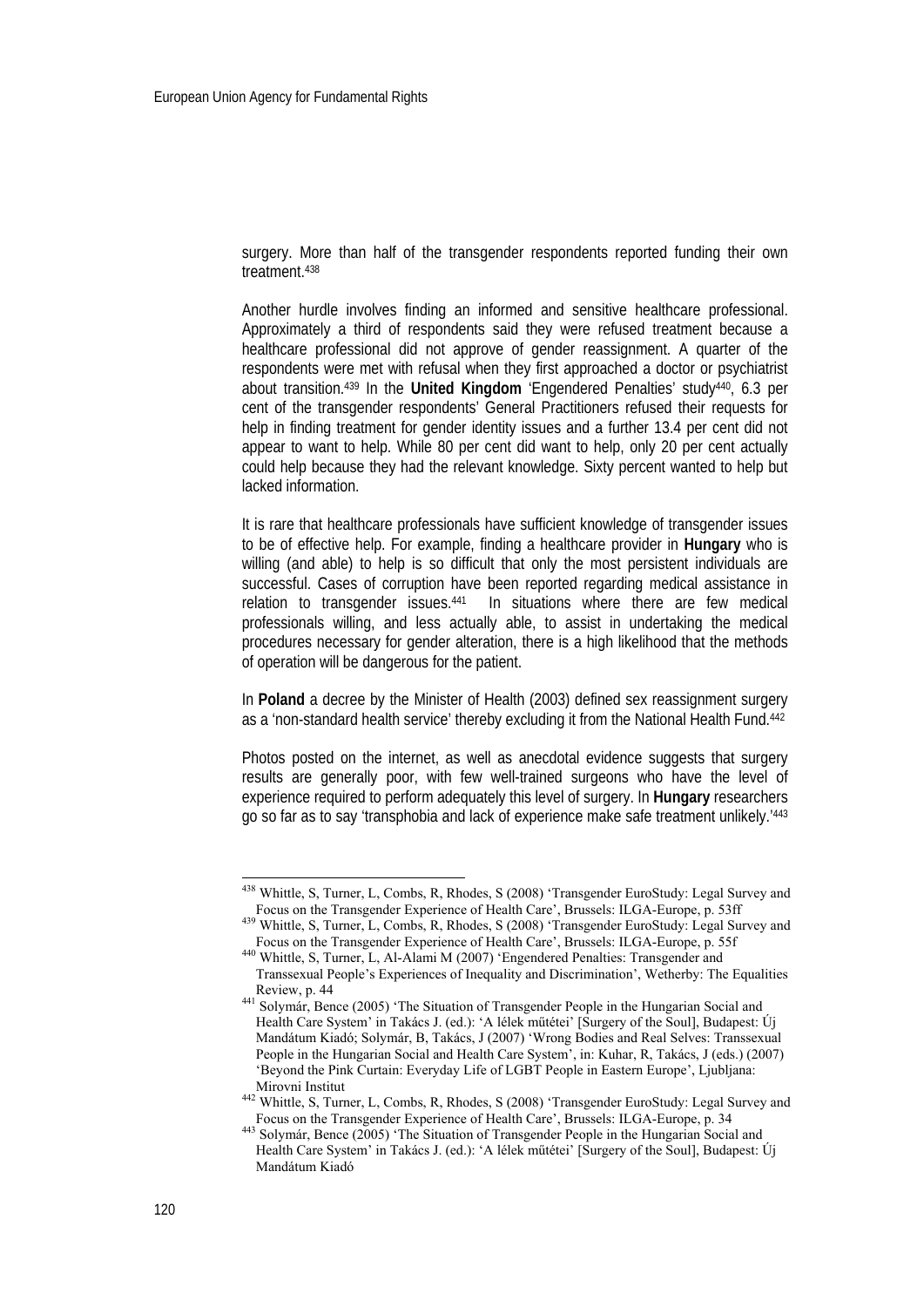Waiting times for transgender-specific healthcare services can be very long: in the **United Kingdom** it is two years on average.444

In the **United Kingdom**, the Scottish Needs Assessment Programme Survey among all health professionals found that treatment by health professionals, especially psychiatrists, often appears to be biased, and carried out in the absence of sufficient knowledge in the area.445 In **Hungary,** research found that (hetero)sexist attitudes towards gender identity are common among mental health professionals.446 These attitudes include the exclusion of those transsexuals from treatment who: i) do not overconform to gender stereotypes; ii) do not identify themselves as openly either gay or lesbian; or, iii) profess to not having any kind of identifiable sex. In the **United Kingdom**, research among transgender people on their experiences in Scotland shows that a 'lack of understanding and knowledge by general psychiatrists often results in transgender people being given inappropriate treatment which fails to assist them with their requirements and causes many months or even years of delay in getting access to assessment by an experienced gender specialist.'447

Lack of knowledge, not just by professionals, but also the general public, is especially problematic according to the **Dutch** centre for sex-related issues listing 'gender identity problems' among the top-10 questions asked by callers.448

In **Germany** *Transray.com* the informational system for transsexual people provides upto-date information from within the transgender community. It is a comprehensive collection comprised of transgender people (4,000), newspapers (750), abbreviations (200), publishing companies, publications and articles (>8,000), books (800), anthologies (300), radio features (40), films (250) and conferences (30).<sup>449</sup>

# General health care

-

Access to general, non transgender-related, healthcare by transgender people is often undermined by the prejudices of healthcare professionals. A quarter of the respondents in the EuroStudy450 reported adverse treatment by healthcare professionals because they were transgender. A fifth reported that being a transgender person affected the

<sup>444</sup> Whittle, S, Turner, L, Al-Alami M (2007) 'Engendered Penalties: Transgender and Transsexual People's Experiences of Inequality and Discrimination', Wetherby: The Equalities

Review, p. 47<br><sup>445</sup> Scottish Needs Assessment Program (2001) 'Transsexualism and Gender Dysphoria in

Scotland', Scottish Executive 446 Solymár, B, Takács, J (2007) 'Wrong Bodies and Real Selves: Transsexual People in the Hungarian Social and Health Care System', in: Kuhar, R, Takács, J (eds.) (2007) 'Beyond the

Pink Curtain; Everyday Life of LGBT People in Eastern Europe', Ljubljana: Mirovni Institut 447 Scottish Transgender Alliance (2008) 'Transgender Experiences in Scotland - Research

Summary', Edinburgh: Equality Network, p. 18 448 Rutgers-Nisso Groep (2008) 'Trends in Seksualiteit in Nederland – Wat weten we anno

<sup>2008?&#</sup>x27;, Utrecht: Rutgers-Nisso Groep<br><sup>449</sup> Information provided by Transgender Europe at consultative roundtable on combating<br>homophobia and transphobia in the EU, June 2008, Copenhagen.

homophobia and transphobia in the EU, June 2008, Copenhagen.<br>
<sup>450</sup> Whittle, S, Turner, L, Combs, R, Rhodes, S (2008) 'Transgender EuroStudy: Legal Survey and Focus on the Transgender Experience of Health Care', Brussels: ILGA-Europe, p.59ff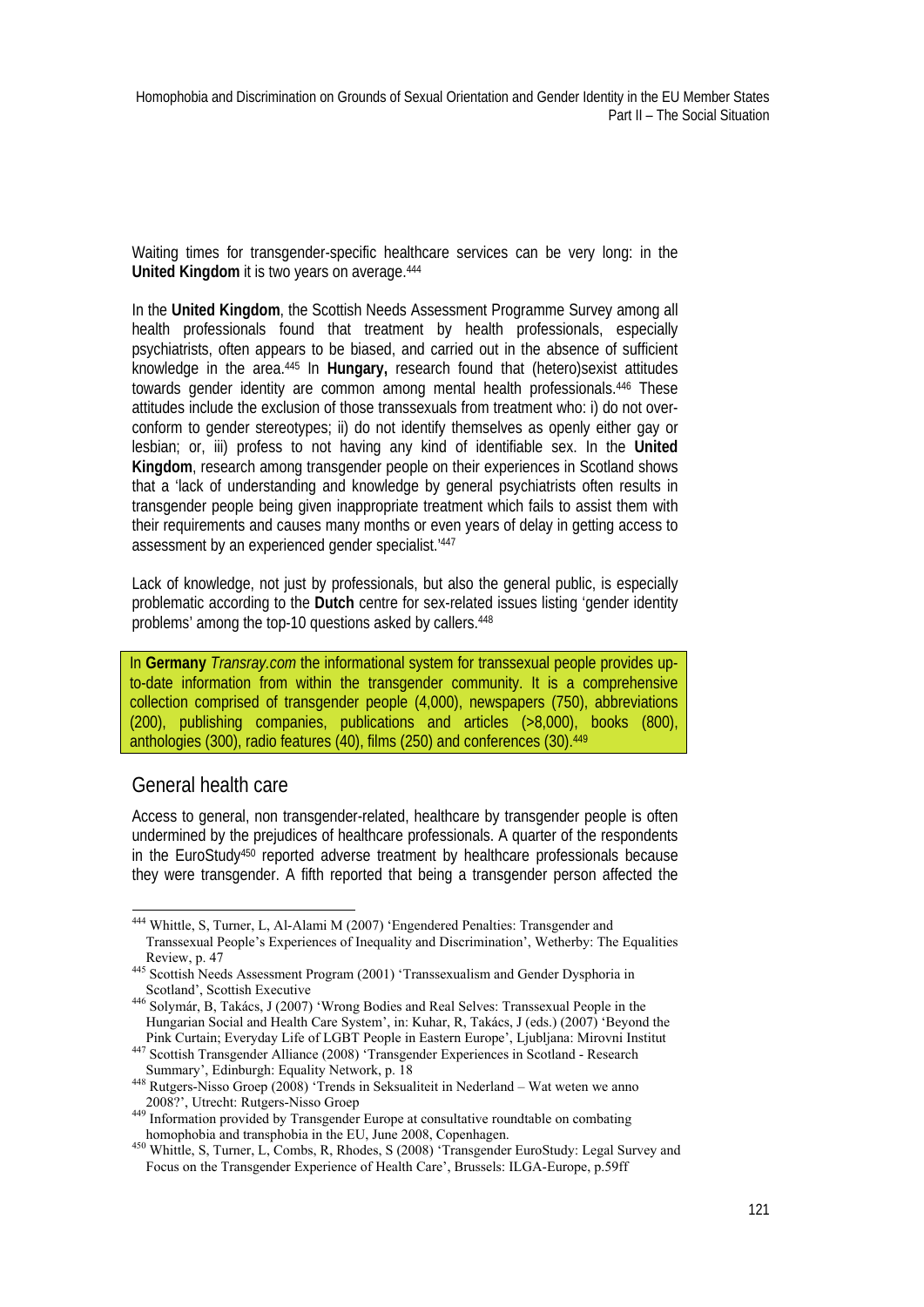way they access healthcare. As a result many transgender people report avoiding doctors' visits as much as possible for fear of inappropriate behaviour.

The **United Kingdom** 'Engendered Penalties' study,451 found that 22 per cent of survey respondents felt that being transgender affected the way that they could access routine treatment that is not related to being transgender. Twenty nine percent of the respondents felt that being transgender adversely affected the way they were treated by healthcare professionals.

The results can be seen in the health statistics: Twelve per cent of the transgender respondents in the **Swedish** study reported bad health (as opposed to 6 per cent of the general population). Transgender people also reported worse mental health than gay (7 per cent) or lesbian (20 per cent) respondents. Transgender people were also more likely to have sleeping problems.<sup>452</sup>

Fourteen percent of the respondents in the **Scottish** study on transgender experiences rated NHS general medical practitioners as 'very poor' or 'extremely poor'. Forty-six per cent rated the service to be 'very good' or 'extremely good'. Lack of knowledge on the part of doctors and often unsurpassable technical problems to change gender markers on records (resulting in a lack of privacy) were the biggest points of concern.453

Insurance companies refuse applications from transgender people on a regular basis. There is anecdotal evidence of a transgender person in **Belgium** who was exempted from private health insurance to cover hospitalisation costs and in the **Netherlands** of insurance companies that have refused to provide life insurance to transgender applicants, resulting in difficulties to finance a mortgage.

In the **United Kingdom,** the Department of Health has worked together with the transgender community to create a series of leaflets and guides available in hard copy and on the internet for all aspects of transgender health care. The various guides include one for GPs, a guide to hormone therapies, treatment of adolescents and a general guide to transgender people as workers and patients in the health service.<sup>454</sup>

<u>.</u>

<sup>451</sup> Whittle, S, Turner, L, Al-Alami M (2007) 'Engendered Penalties: Transgender and Transsexual People's Experiences of Inequality and Discrimination', Wetherby: The Equalities

Review, p. 46 452 Statens Folkshälsoinstitut (2005) 'Homosexuellas, bisexuellas och transpersoners hälsosituation, Återrapportering av regeringsuppdrag att undersöka och analysera

hälsosituationen bland hbt-personer', Östersund: FHI<br>
<sup>453</sup> Scottish Transgender Alliance (2008) 'Transgender Experiences in Scotland - Research<br>
Summary', Edinburgh: Equality Network, p. 15

<sup>&</sup>lt;sup>454</sup> Information provided by Transgender Europe at consultative roundtable on combating homophobia and transphobia in the EU, June 2008, Copenhagen.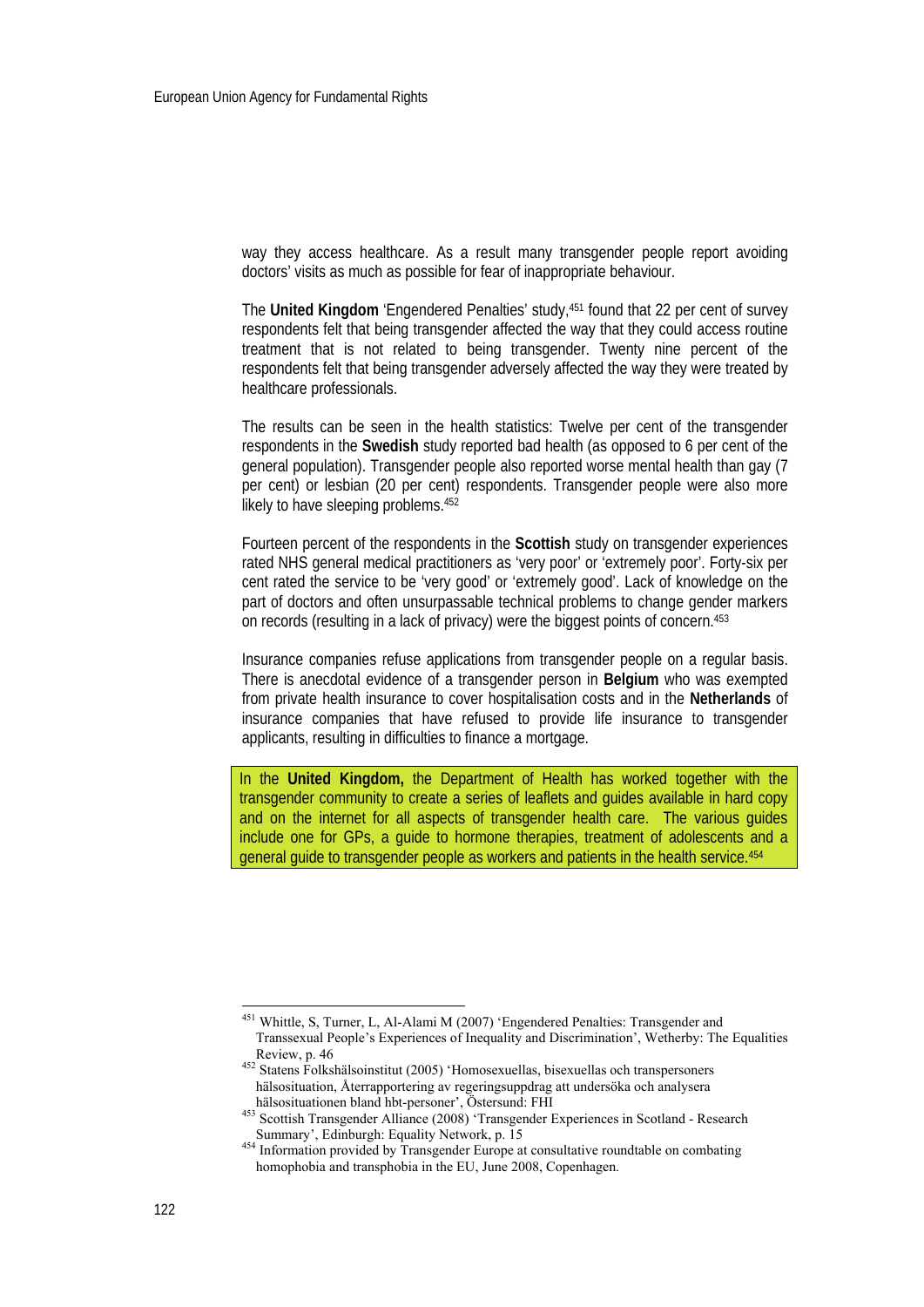# Suicide

Thirty percent of the transgender respondents of the EuroStudy455 reported at least one suicide attempt as an adult. Half of the transgender participants in a different Swedish study reported having considered suicide at least once in their life and 21 per cent had acted on this consideration.456 Similarly, in the **United Kingdom** study 'Engendered Penalties', 34.4 per cent of the respondents reported attempting suicide at least once as an adult.457

A roundtable discussion revealed that in **Belgium,** the University of Gent has created a focused medical centre for transgender people led by surgeons and therapists, but not psychiatrists. The team of doctors works on the premise that transsexualism is simply a reality for some people. They provide psychiatric services to transgender people who present mental health problems due to stigma, anxiety and other related concerns.458

# **Sports**

-

As a result of new rules for transgender athletes at the Olympics, which are followed by many other sports governing bodies, transsexual athletes are basically banned from competition sports for several years during the course of a transition process.459

This ruling will likely compound overall findings that in society transgender people are less likely than non transgender people to engage in sporting activities. In the Swedish study, only 29 per cent of the transgender respondents engaged in sports on a regular basis, much less than the gay (45 per cent) or bisexual (43 per cent) respondents of the survey, and even fewer than the rest of society.<sup>460</sup> In the Scottish inquiry into the experiences of transgender people, 46 per cent of the respondents stated that they had never used any sports or leisure services in Scotland.461

<sup>455</sup> Whittle, S, Turner, L, Combs, R, Rhodes, S (2008) 'Transgender EuroStudy: Legal Survey and

Focus on the Transgender Experience of Health Care', Brussels: ILGA-Europe, p. 49 456 Statens Folkshälsoinstitut (2005) 'Homosexuellas, bisexuellas och transpersoners hälsosituation, Återrapportering av regeringsuppdrag att undersöka och analysera

<sup>&</sup>lt;sup>457</sup> Whittle, S, Turner, L, Al-Alami M (2007) 'Engendered Penalties: Transgender and Transsexual People's Experiences of Inequality and Discrimination', Wetherby: The Equalities

Review, p. 78<br><sup>458</sup> Information provided by Transgender Europe at consultative roundtable on combating

homophobia and transphobia in the EU, June 2008, Copenhagen 459 Cavanagh, S., Sykes, H (2006) 'Transsexual Bodies at the Olympics: The International Olympic Committee's Policy on Transsexual Athletes at the 2004 Athens Summer Games' in Vol. 12(3) Body & Society, 75-102, p. 78

 $^{460}$  Statens Folkshälsoinstitut (2005) 'Homosexuellas, bisexuellas och transpersoners hälsosituation, Återrapportering av regeringsuppdrag att undersöka och analysera

halsosituationen bland hot-personer', Östersund: FHI, p. 28<br>461 Scottish Transgender Alliance (2008) 'Transgender Experiences in Scotland - Research Summary', Edinburgh: Equality Network, p. 19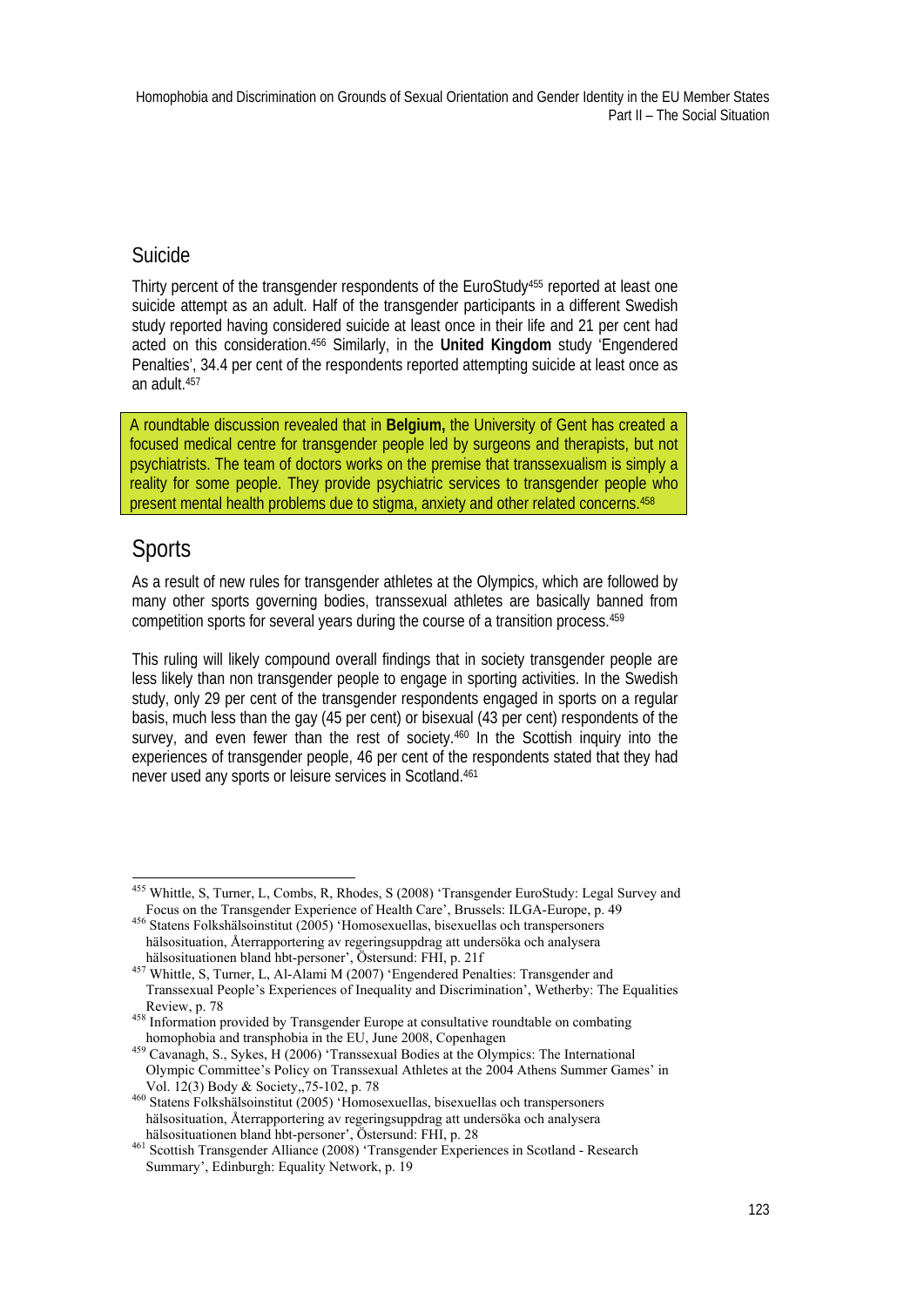# Media

Media portrayals of transgender people often ridicule them showing a lack of knowledge regarding transgender people's lives.462 In films, transgender people are either martyrs or disempowered victims of violence. These negative representations suggest a highly exotic and unrealistic view of the transgender community while also over-emphasising some aspects of transgender peoples' lives at the expense of focussing on what is also a vibrant and diverse community.463

# Asylum issues

Some transgender people have been successful in gaining asylum in several EU member countries, though there is no evidence of a common policy. It is unknown whether people in asylum procedures are able to have their healthcare needs such as access to hormones and/or surgery met by their host countries. It is also unknown if placement with potentially transphobic compatriots poses a threat to transgender asylum seekers or whether transgender asylum seekers have access to the local transgender community and its support structures at all.464

# Multiple Discrimination

One group of transgender people who risk multiple discrimination are immigrant transgender women who work as sex workers, many of whom are believed to be undocumented immigrants. This group of people is isolated, with limited resources and there is little information on their living conditions and experiences.

Similarly, very little is known about the situation of transgender people from ethnic and/or religious minority backgrounds. What is known is that many of the cultural backgrounds can be described as heterosexist and rigid in their perception of gender increasing the risk of transphobia.465

The prejudice that transgender people with disabilities face is severe. One example is the reaction of the British Paralympic Association to the Gender Recognition Act. The Association asked for an exemption, because of their 'grave concerns over the protection of vulnerable adults and children, and the implications for volunteer supervisors in the world of disability sport, in relation to the issues presented by a preoperative individual'.466

<sup>462</sup> Based on examples collected by Justus Eisfeld

 $^{463}$  E-mail conversation with the director of the Dutch Transgender Filmfestival on June 14, 2008<br> $^{464}$  Justus Eisfeld, (2008), 'The situation concerning transphobia and discrimination on grounds of

gender identity and/or gender expression in the EU Member States', DIHR, pp. 27-28. 465 Tee, N, Hegarty, P (2006) 'Predicting Opposition to the Civil Rights of Trans Persons in the United Kingdom', in: 16 Journal of Community & Applied Social Psychology,,70-80, Wiley

InterScience 466 Cavanagh, S., Sykes, H (2006) 'Transsexual Bodies at the Olympics: The International Olympic Committee's Policy on Transsexual Athletes at the 2004 Athens Summer Games' in Vol. 12(3) Body & Society, 75-102, p. 90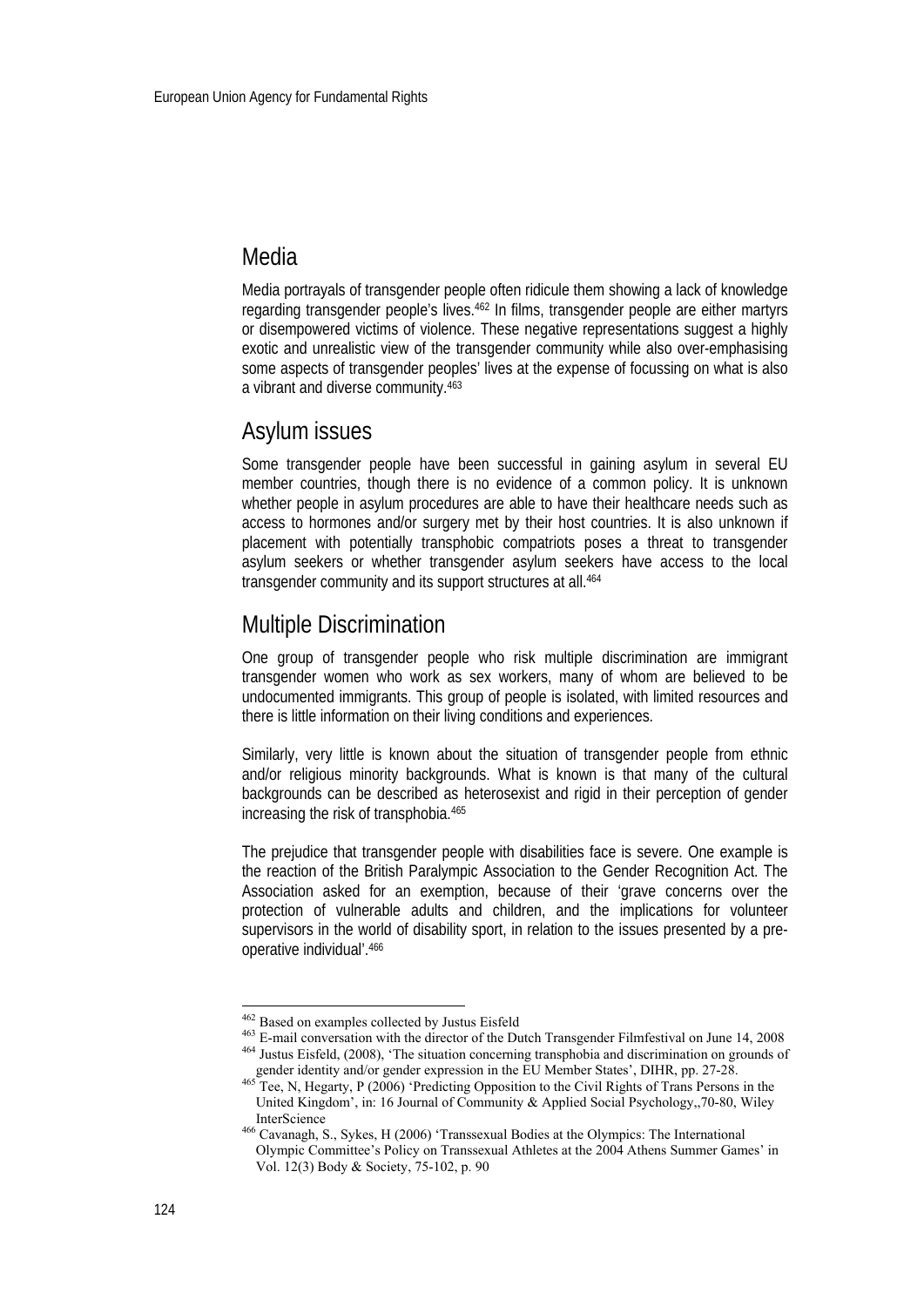Elderly transgender people have been marginalised in their teens, during their adulthood and in the final stage of their lives. As the first generation of transgender people who were able to undergo hormonal and/or surgical treatment age, valid research questions arise relating to the long-term effects of cross-sex hormone use and treatment of these individuals in retirement homes and nursing facilities. The dignity of elderly transgender people, many of whom have remained private about their identities, is threatened as they become increasingly dependent upon other people's care and, for practical reasons apart from anything else, may have to eventually disclose their gender status.<sup>467</sup>

Transgender children and adolescents also face unique problems. More likely than not, gender non-conforming children will suffer the severe consequences of confronting sanctions for their behaviour, disbelief, repression and misdiagnoses.<sup>468</sup>

Transgender people who also identify themselves as lesbian, gay or bisexual meet the same kind of prejudice that other LGB people face in society which compounds the already high level of abuse they experience. In addition, their sexual orientation is often not fully appreciated or is confused with their gender identity. Acceptance within LGB groups can be very different depending on the group. While cross-dressing has long been a part of gay culture in many countries,<sup>469</sup> acceptance of transsexual men and women is often very low.

In **Germany,** a website for young transgender people, their family members and friends called 'Young T – Where you're always welcome!' offers information, exchange with people in similar situations, and helps young transgender people find friends.470

In the **United Kingdom** *Age Concern* published a booklet 'Planning for later life – transgender people'.471

1

<sup>&</sup>lt;sup>467</sup> Witten, T, Whittle, S (2004) 'TransPanthers: The Greying of Transgender and the Law', Vol. 9

Nr. 2 Deakin Law Review, , 2004<br><sup>468</sup> Justus Eisfeld, (2008), 'The situation concerning transphobia and discrimination on grounds of gender identity and/or gender expression in the EU Member States', DIHR, p. 32 469 Brooks, R (2000) 'Cross-Dressing in Bulgaria: Gay-Identity, Post-Communist Fear, and

Magical Love', available at http://bad.eserver.org/issues/2000/50/brooks.html (22.05.2008)<br><sup>470</sup> Information provided by Transgender Europe at consultative roundtable on combating<br>homophobia and transphobia in the EU, June

homophobia and transphobia in the EU,  $\frac{1}{2}$ ,  $\frac{1}{2}$  and  $\frac{1}{2}$  See http://www.ageconcern.org.uk/AgeConcern/equality\_human\_rights\_policy.asp (13.06.2008)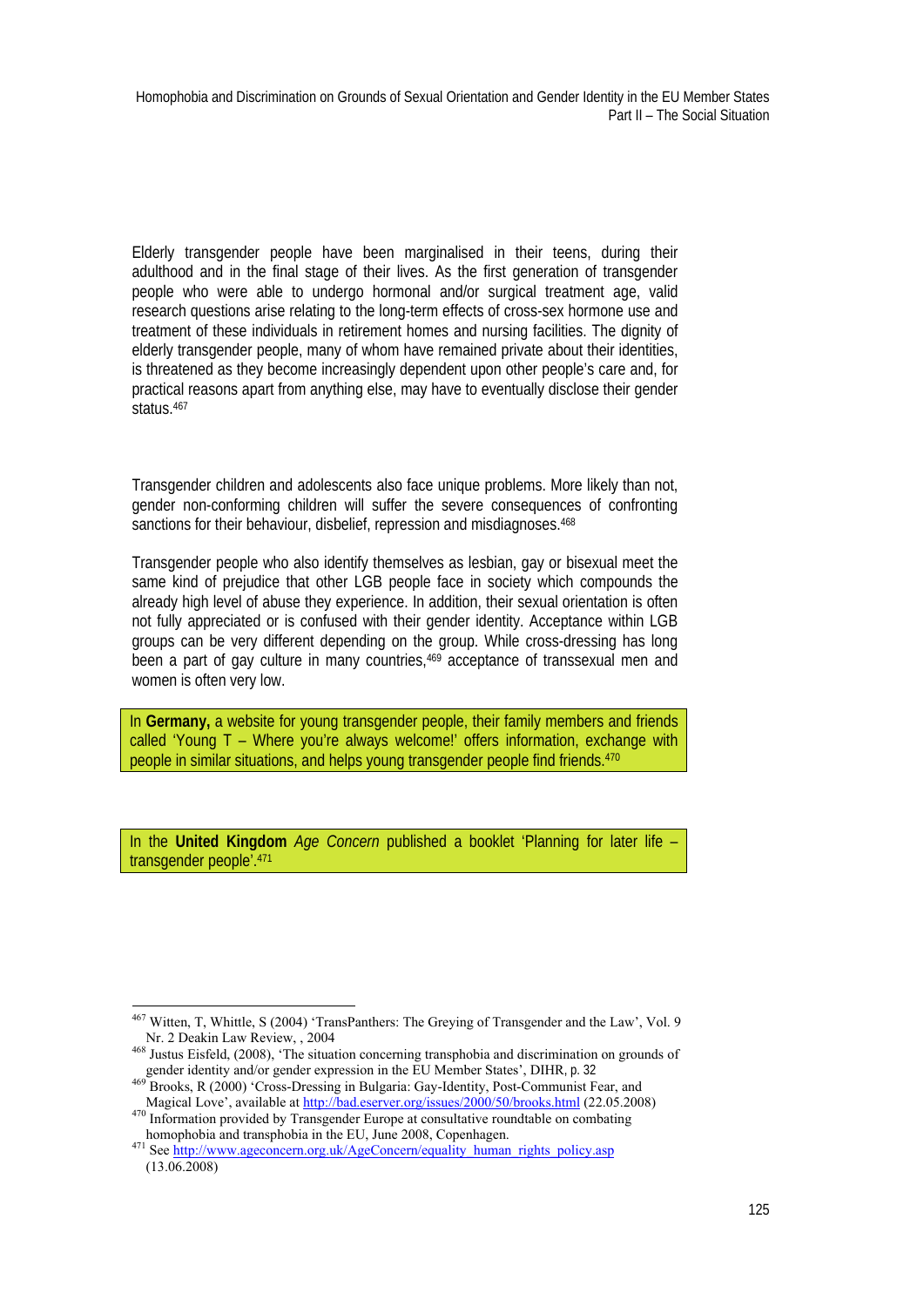European Union Agency for Fundamental Rights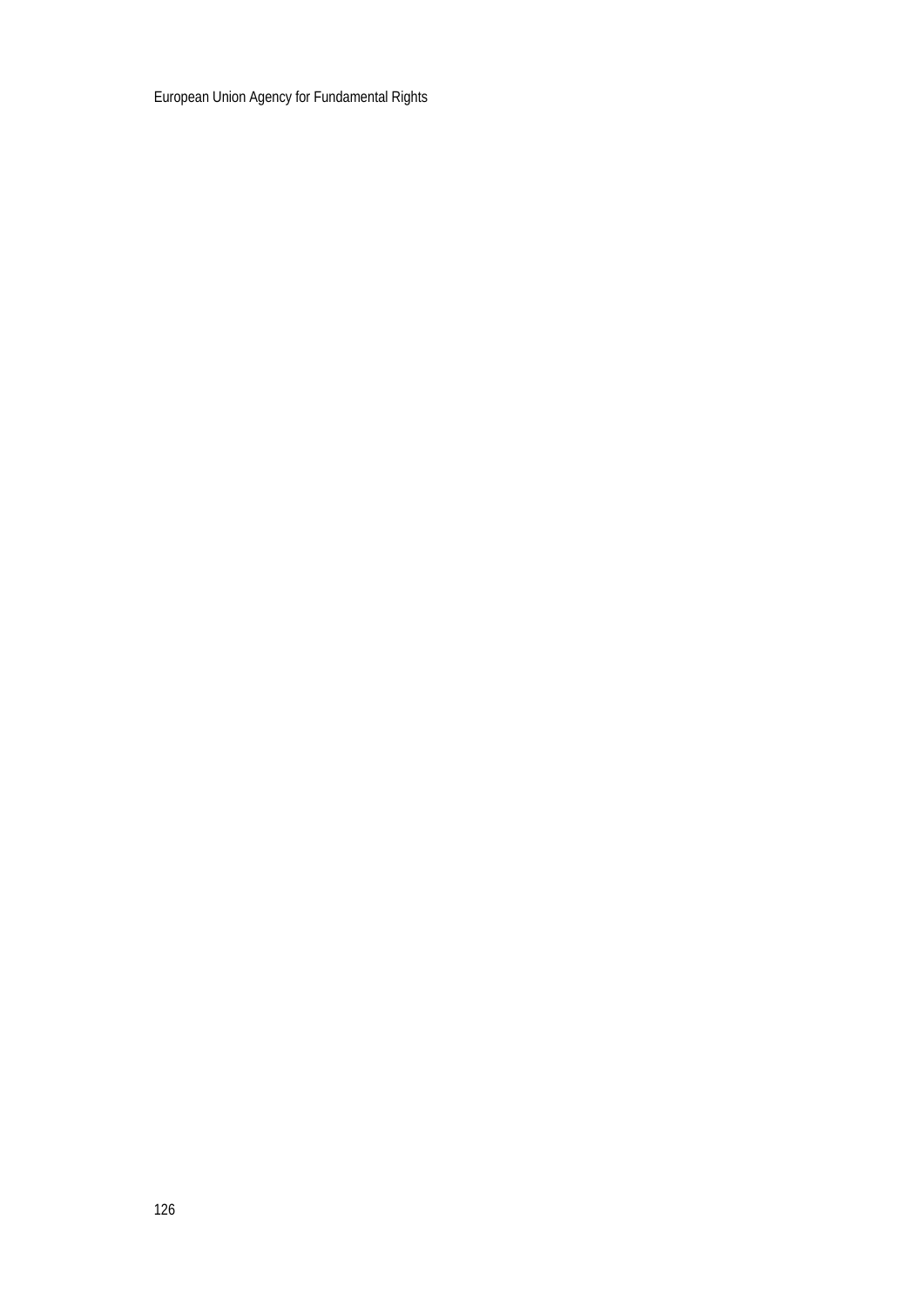# **Conclusions**

LGBT persons experience homophobia, transphobia and discrimination in different forms, including direct as well as indirect discrimination, and homophobic and transphobic bullying and harassment. This often takes the form of demeaning or derogatory statements, name calling, insults or the use of abusive language. Moreover, the occurrence of verbal and physical attacks against LGBT persons has been detected in all the Member States.

This affects the lives of LGBT persons in different ways. From the earliest year groups, derogatory words for gays and lesbians are used at schools. At the workplace, harassment can be an everyday occurrence. Partners in a relationship often lack the ability to secure themselves to one another as full legal partners. At retirement homes awareness of LGBT persons' needs can be nonexistent.

Negative attitudes toward LGBT people were identified in all Member States of the EU. Some EU citizens report that they would be uncomfortable having a homosexual as a friend, colleague or neighbour. Some would also be uncomfortable with a relative forming a relationship with a transgender person. Some consider LGBT persons ineligible to work as teachers. Some do not think LGBT persons should be visible in public spaces. And some believe that homosexuality is an illness that should be treated medically.

# Lack of Visibility and the Extent of Discrimination

This report shows that the 'invisibility' of LGBT persons in various sectors of EU society is a prominent issue. The fact that many LGBT persons are not open about their status may mean that incidents of experienced or perceived discrimination are not reflected in statistics or do not reach the authorities, as they are not reported or filed as part of complaints for legal review.

Furthermore this study shows that many LGBT persons adopt a *strategy* of invisibility due to, among other things, the fear of homophobia, transphobia and discrimination. Again, this strategy, as well as a lack of awareness of rights, prevents LGBT persons from reporting incidents of experienced discrimination.

This picture correlates with the finding of the majority of National Equality Bodies that the number of reported sexual orientation discrimination cases is low compared to other grounds of discrimination. These factors contribute to making discrimination against LGBT persons less visible and the extent difficult to determine.

Homophobia, transphobia and discrimination have been identified in this study as phenomena which exclude LGBT citizens from full participation in social and political life.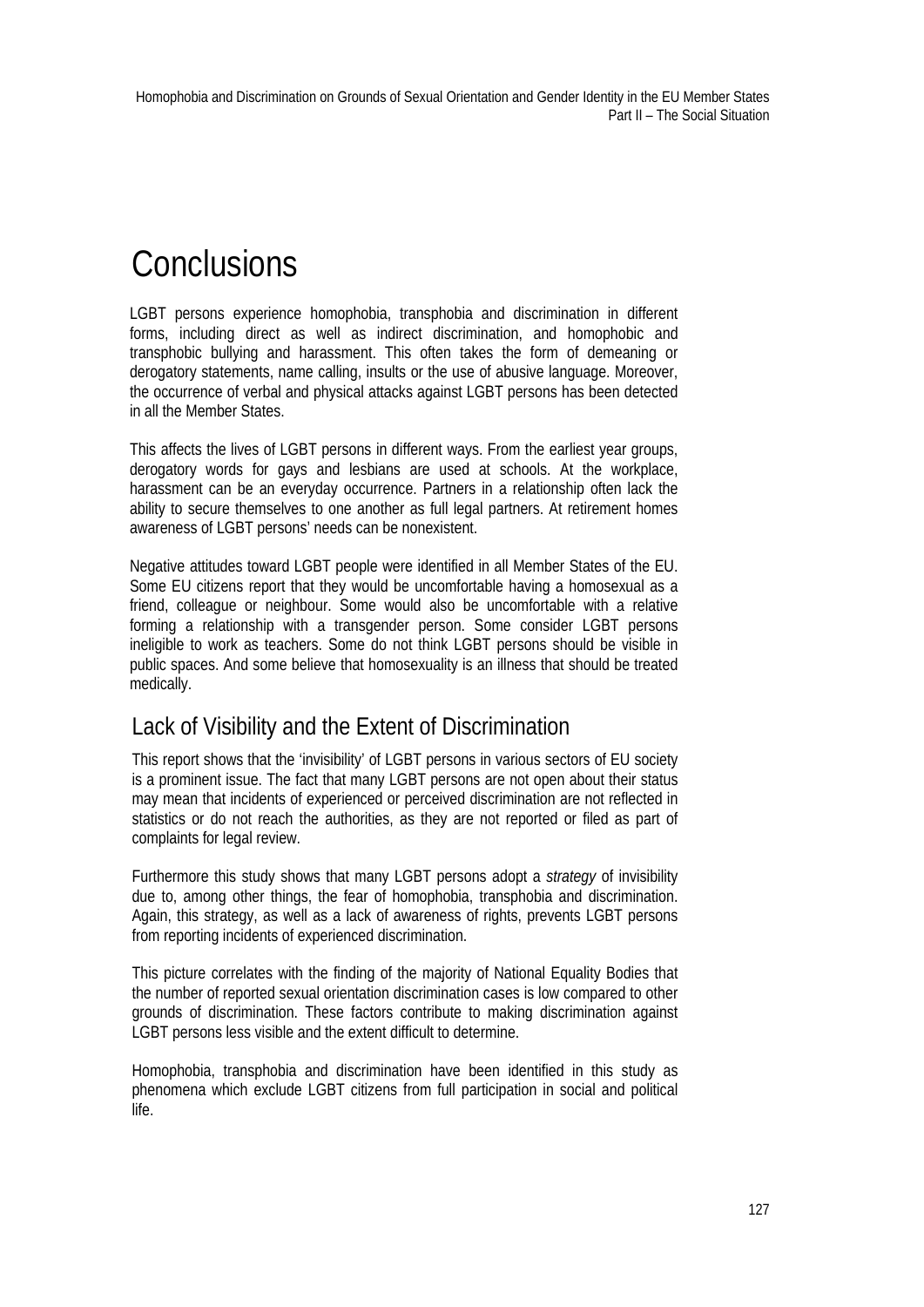The report shows that discrimination and homophobia disadvantage LGBT persons in all areas of social life, for example:

- Hate crime against LGBT persons is a prevalent phenomenon that affects LGBT persons in various ways in all the Member States. A low reporting rate ensures a lack of correlation between official figures and actual hate incidents.
- In recent years bans or administrative impediments have blocked the organisation of peaceful, public LGBT demonstrations in some Member States, and there have been several incidents of violent attacks on LGBT parades and demonstrations.
- Examples of homophobic speech are found in the media, at times articulated by prominent political or religious figures.
- LGBT families face unique challenges because of societal stigma and the lack of institutional recognition of their relationships.
- LGBT persons are subject to homophobia and discrimination in the labour market in a number of ways: direct discrimination, harassment, bullying, ridicule and being socially 'frozen out'.
- Incidents of bullying and harassment of LGBT persons are found in educational settings across the EU, not least in the form of verbal homophobia, with words for gay men, lesbians or transgender persons used as perjorative terms.
- Incidents of LGBT discrimination are found in health care. Negative experiences include sexual orientation being labelled as a disturbance or a sickness and the assumption that clients or patients are heterosexual by default.
- LGBT persons face particular difficulties in the process of seeking asylum.

# Lack of data and research

# Official statistical data

Official data on discrimination is collected only in a few Member States and only within specific areas:

- Criminal law (homophobic hate speech and hate crime): Data on the number of police reports or court decisions are collected in **Lithuania**, **United Kingdom** and **Sweden**. In the remaining 24 Member States no data is collected.
- Employment Directive: Data on the number of complaints of discrimination on the ground of sexual orientation is collected in **Austria**, **Czech Republic**,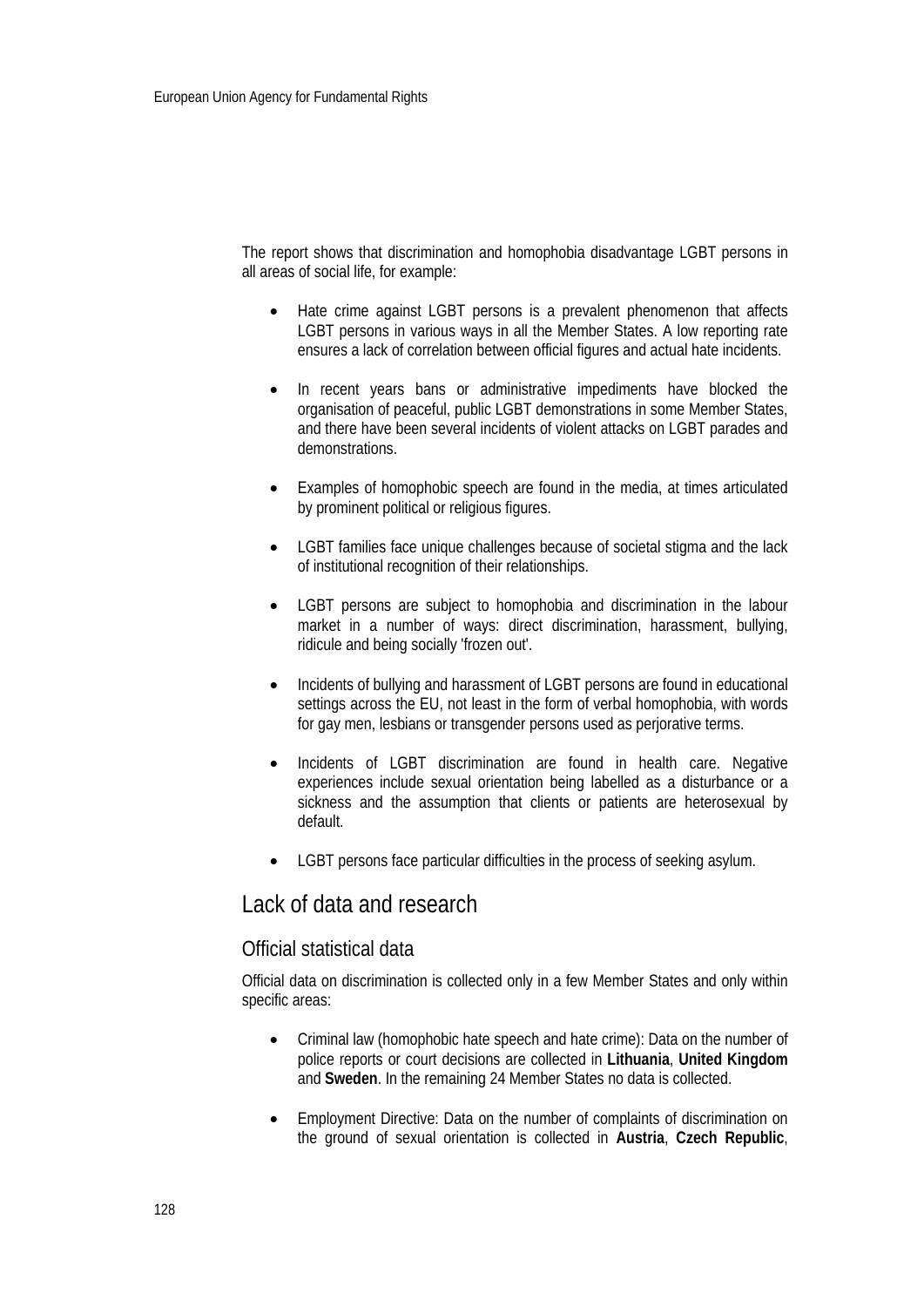**Cyprus**, **Estonia**, **Hungary**, **Latvia**, **Lithuania**, **the Netherlands**, **Romania** and **Sweden**. In the remaining 17 Member States no statistics are available.

• Granting of asylum: Data on the number of LGBT persons benefiting from asylum/subsidiary protection due to persecution on the ground of sexual orientation is provided in **Austria**, **Belgium**, **Cyprus, Latvia and Estonia**. In the remaining 22 Member States no statistics are available.

It is clear that reporting systems for national collection of official data are either missing or are insufficient in most Member States.

# A significant data gap

There is a significant lack of both academic research and unofficial NGO data regarding homophobia, transphobia and discrimination on grounds of sexual orientation and gender identity in many Member States and at the EU level. Existing data from research carried out in various national contexts rely on different methodologies making made it difficult to develop a comparative analysis on the extent of discrimination on grounds of sexual orientation and gender identity across the EU in all the areas relating to LGBT persons.

The data gap analysis shows that there is a profound lack of quantitative and qualitative research and statistics on all the thematic areas covered in this report. The area which appears to be most commonly researched concerns a*ttitudes towards LGBT persons.*  The areas of *hate crime and hate speech*, *access to health care*, *labour market* and *education,* have been afforded some research attention in some Member States. However, *transgender issues, multiple discrimination, religion, freedom of assembly, asylum* and *sports* appear to be profoundly under-researched in all EU Member States.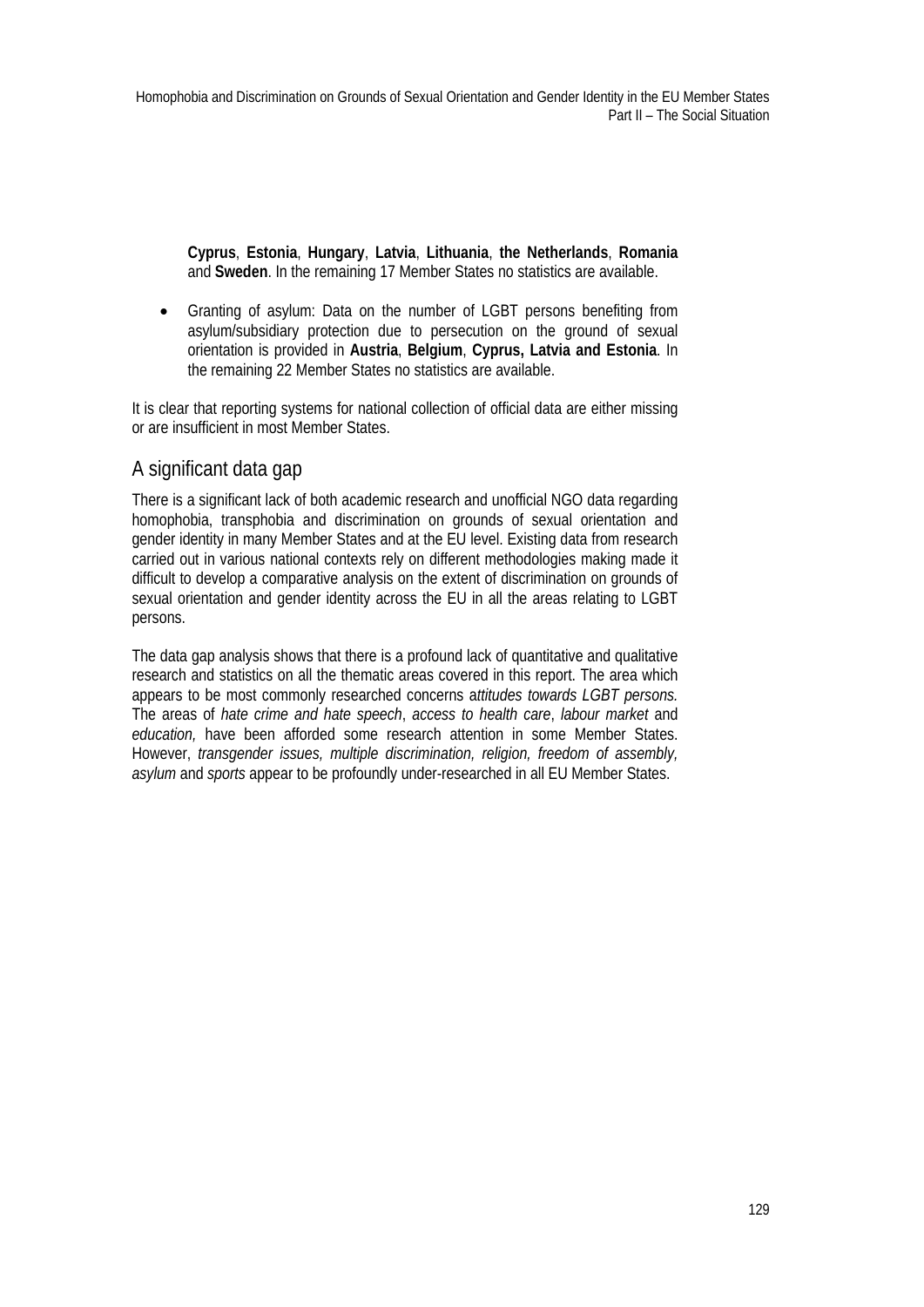European Union Agency for Fundamental Rights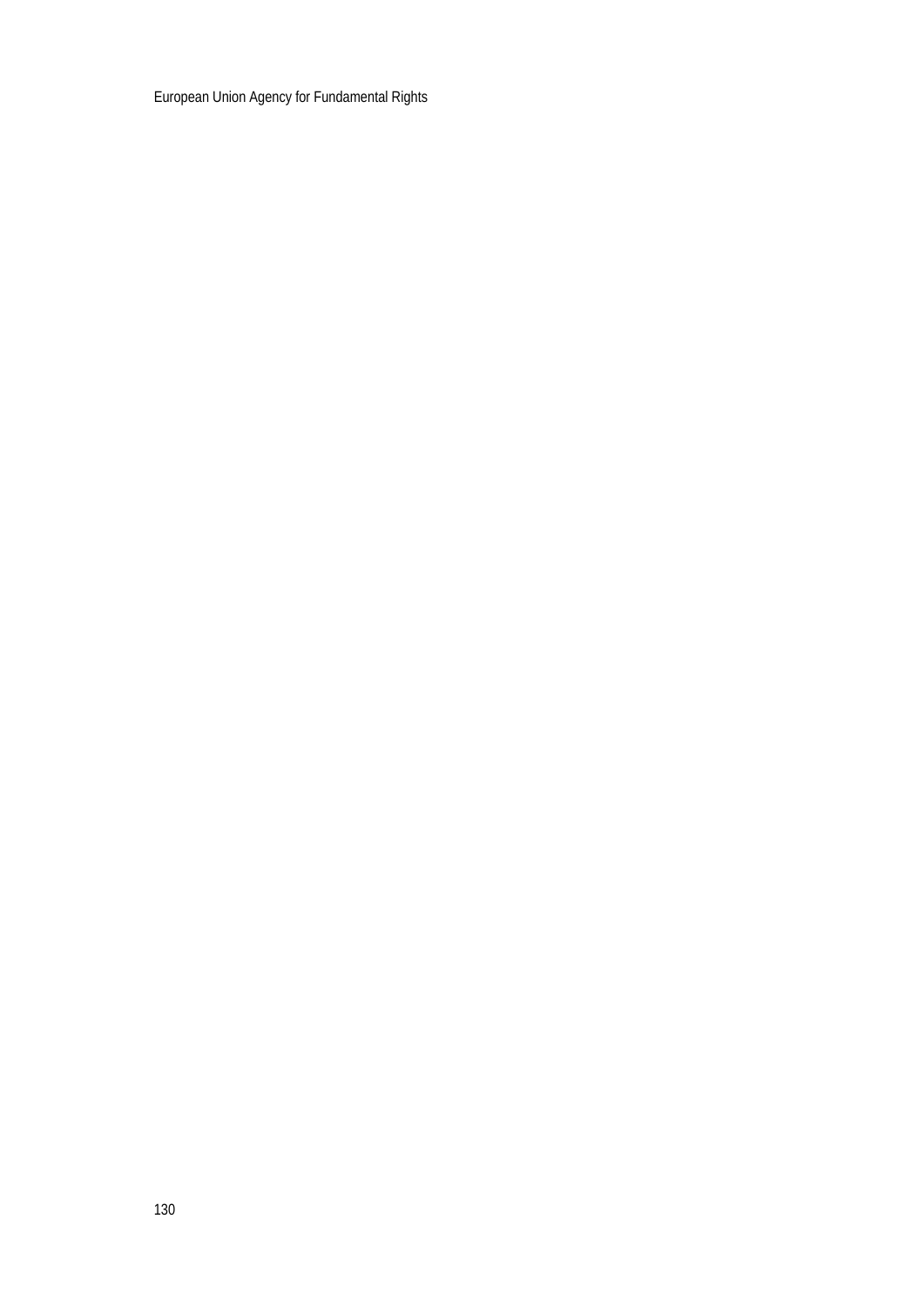# Annex 1 Report Authors

Report on transgender persons:

Justus Eisfeld, independent advisor<sup>472</sup>

# **Country reports:**

| <b>Country</b>   | <b>Position and Name</b>                                             |
|------------------|----------------------------------------------------------------------|
| Austria          | Gudrun Hauer (PhD.); Kurt Krickler, Homosexuelle Initiative          |
|                  | (HOSI) Wien                                                          |
| <b>Belgium</b>   | Alexis Dewaele; David Paternotte, Policy Research Centre on          |
|                  | <b>Equal Opportunities</b>                                           |
| <b>Bulgaria</b>  | Milena Dimitrova, Research Analyst, Alpha Research Ltd. -            |
|                  | Agency for Social and Market Research, Sofia, Bulgaria               |
| <b>Cyprus</b>    | Nicos Trimikliniotis, Assistant Professor & Director, Centre for the |
|                  | study of Migration, Inter-ethnic & Labour Relations; Stavros         |
|                  | Stavrou Karayanni, University of Nicosia (Intercollege).             |
| <b>Czech Rep</b> | Olga Pechová (PhD.), Department of Psychology, Palacký               |
|                  | University and Martina Stepánková, legal practitioner                |
| <b>Denmark</b>   | Mads Ted Drud-Jensen, Sociologist, COWI                              |
| <b>Estonia</b>   | Agnes Alvela (M.A., social work), Extraordinary Research Fellow      |
|                  | (Centre of Behavioural and Health Sciences), University of Tartu     |
| <b>Finland</b>   | Kati Mustola, Sociologist, University of Helsinki.                   |
| <b>France</b>    | Natacha Chetcuti (PhD.), Sociologist, Laboratoire d'Anthropologie    |
|                  | Sociale, EHESS, Paris                                                |
| <b>Germany</b>   | Dominic Frohn, Institute of Psychology, University of Cologne;       |
|                  | Patrick Stärke, Bonn University.                                     |
| Greece           | Miltos Pavlou, Senior Investigator - The Greek Ombudsman's           |
|                  | Office                                                               |

<sup>-</sup> $472$  In the first edition reference to Mr. Justus Eisfeld was inadvertently omitted.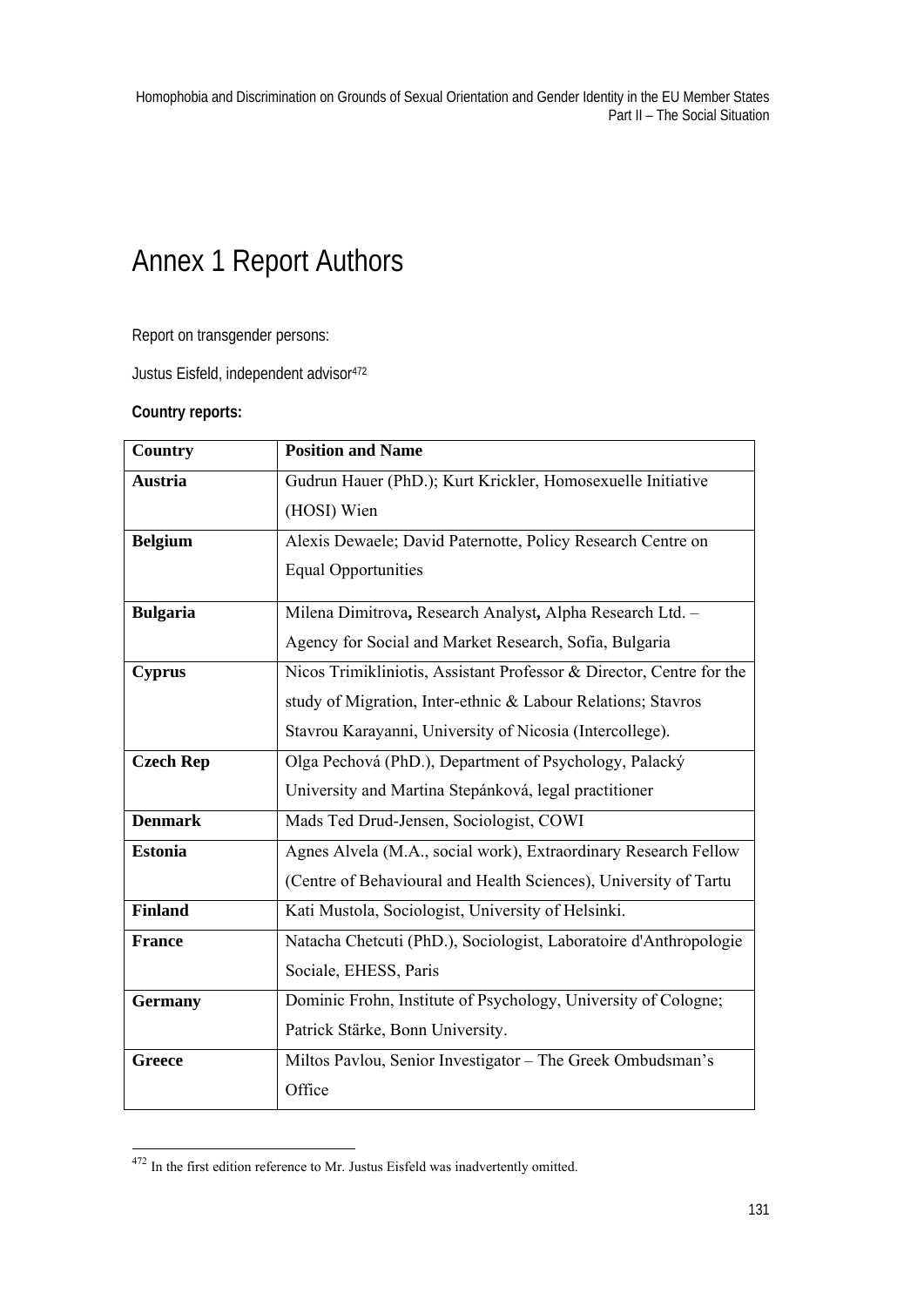| <b>Hungary</b>        | Judit Takács (PhD.), Senior Research Fellow, Institute<br>of         |
|-----------------------|----------------------------------------------------------------------|
|                       | Sociology, Hungarian Academy of Sciences, Budapest                   |
| <b>Ireland</b>        | Judy Walsh, Lecturer in Law, Head of Equality Studies; Catherine     |
|                       | Conlon, Ad Astra Research Scholar, University College Dublin         |
| <b>Italy</b>          | Chiara Bertone, Lecturer and Researcher, University of Plemonte      |
|                       | Orlentale                                                            |
| Latvia                | Victor Makarov, Director, Political Centre EuroCivitas, Latvia       |
| Lithuania             | Dr. Arturas Tereskinas, Associate Professor of Sociology, Vytautas   |
|                       | Magnus University                                                    |
| Luxembourg            | Dr. Christel Baltes-Loehr, Ass. Prof.,; Roby Antony, Pia Back,       |
|                       | Marion Huss, Adrienne Ouafo and Sandy Vitali (research team),        |
|                       | University of Luxembourg                                             |
| <b>Malta</b>          | Marceline Naudi (PhD), University of Malta                           |
| <b>Netherlands</b>    | Publicly available sociological data, DIHR                           |
| <b>Poland</b>         | Professor Ireneusz Krzeminski, University of Warsaw                  |
| Portugal              | Teresa Líbano Monteiro, Researcher and Assistant Professor;          |
|                       | Verónica Policarpo, Doctoral candidate; Francisco Vieira da Silva,   |
|                       | Researcher, Institute of Social Sciences at the University of Lisbon |
| Romania               | Florin Buhuceanu, President of Accept (LGBT NGO).                    |
| <b>Slovakia</b>       | Paula Jojart, Researcher; Roman Kollárik, University of Comenius.    |
| <b>Slovenia</b>       | Roman Kuhar (PhD.), Assist. Prof., Peace Institute, Ljubljana        |
| <b>Spain</b>          | Kerman Calvo, Senior Research Officer, University of Essex           |
| <b>Sweden</b>         | Ulrika Westerlund, Journalist and Vice President of RFSL.            |
| <b>United Kingdom</b> | Dr. Surya Monro, Senior Research Fellow, Leeds Metropilitan          |
|                       | University.                                                          |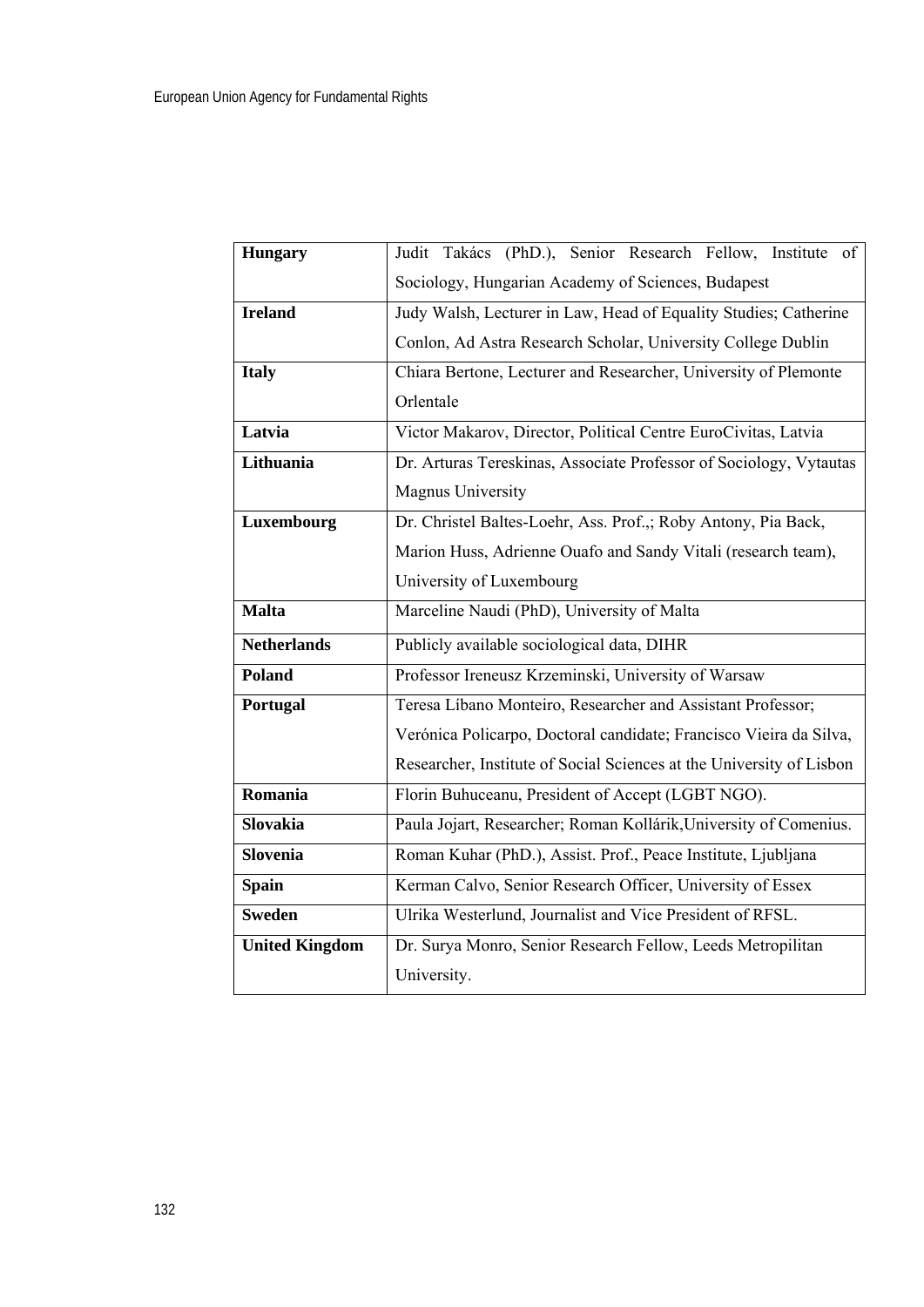# Annex 2 Stakeholder E – Questionnaire

## **Introduction**

**Comparative study of discrimination of LGBT people in the EU** 

**This questionnaire is part of a comparative study of discrimination against lesbian, gay, bi-sexual and transgender (LGBT) people in the EU. The questionnaire consists of a number of questions depending on the focus area of your organisation.** 

**There are three parts to the questionnaire.** 

**1. To describe your organisation** 

**2. To gain an assessment of the current situation on discrimination and unequal treatment of LGBT people in your country.** 

**3. To gain an overview of the work carried out by NGOs, National Equality Bodies and government organisations relating to discrimination and unequal treatment of LGBT people.** 

**On behalf of DIHR and COWI, we thank you for taking the time to fill in the questionnaire** 

**To continue to the questionnaire, please the "Start interview" button.** 

Questions for characterisation of your organisation.

#### **1. Please state, in which country your organisation is based in?**

- a Austria
- Finland
- **Belgium**
- a Bulgaria
- $\Box$  Cyprus
- □ Czech Republic
- Denmark
- □ France
- **Luxembourg**
- □ Sweden
- □ Spain
- Slovenia
- Slovakia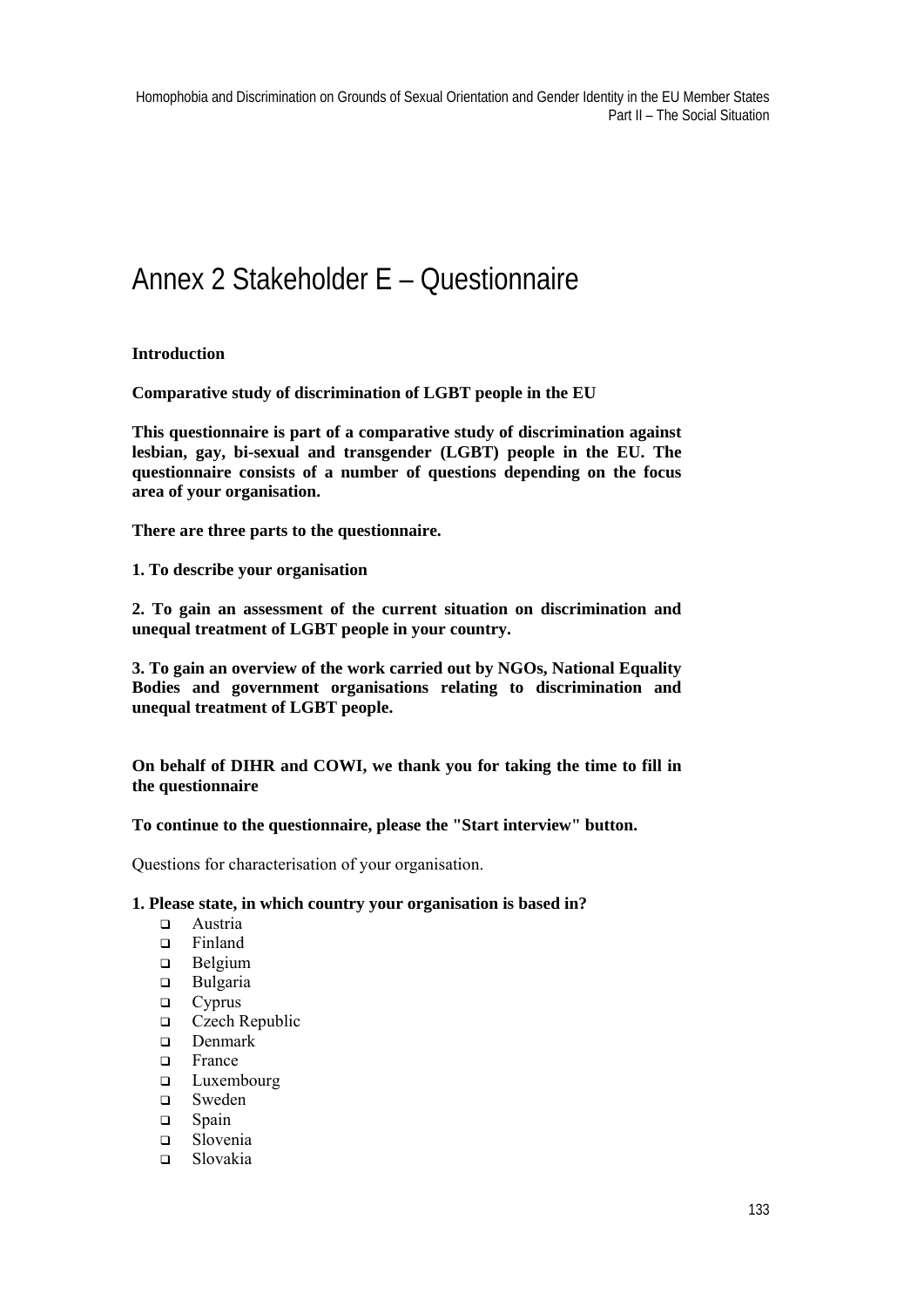- Romania
- **D** Portugal
- poland D
- $\Box$  Estonia
- □ Malta
- □ United Kingdom
- $\Box$  Lithuania
- Latvia
- Italy
- Ireland
- □ Hungary
- **Q** Greece
- $\Box$  Germany
- □ Netherlands

## **2. Please state, the type of organisation**

- $\Box$  Public Authority (PA) (except when PA is a National Equality body)
- □ National Equality Body (NEB)
- □ Non Governmental Organisation (NGO)

Questions for characterisation of your organisation. *[only NGO should answer this question]*

#### **3. Please state, the target group(s) of the organization***l]*

- $\Box$  Gay
- $\Box$  Lesbian
- Bi-sexual
- □ Transgender

#### *[only non-NGO answer this question]*

## **4. Please state, the areas of interest for the organisation**

- $\Box$  Criminal law (e.g. hate crimes)
- Family and social issues
- The Labour market
- Asylum and Family Reunification
- □ Education
- □ Health service
- $\Box$  Religion
- □ Sports
- D Media
- □ Transgender issues
- $\Box$  Others (open text field)

#### **General Opinion**

Your assessment of the general public opinion on LGBT people. Please state your assessment of the general acceptance of LGBT people in your country.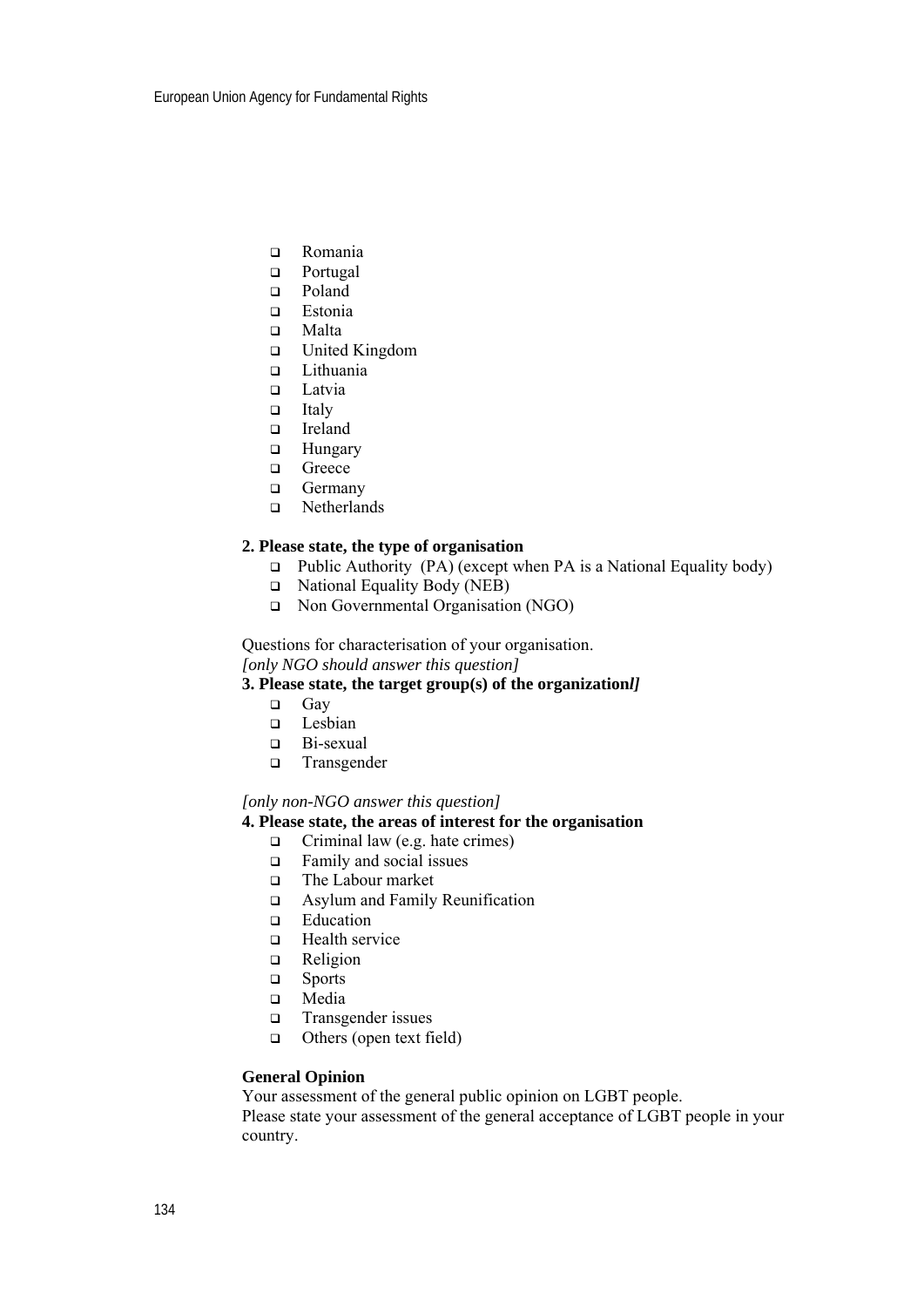# **5. Lesbian**

- $\Box$  1. No acceptance
- $\Box$  2. A minority accepts
- 3. Half of people accepts
- □ 4. A majority accepts
- 5. Total acceptance
- □ Don't know
- Does not apply/Not relevant

## **6. Gay**

- $\Box$  1. No acceptance
- $\Box$  2. A minority accepts
- 3. Half of people accepts
- $\Box$  4. A majority accepts
- $\Box$  5. Total acceptance
- □ Don't know
- Does not apply/Not relevant

## **7. Bisexual**

- $\Box$  1. No acceptance
- $\Box$  2. A minority accepts
- 3. Half of people accepts
- 4. A majority accepts
- $\Box$  5. Total acceptance
- Don't know
- Does not apply/Not relevant

# **8. Transgender**

- $\Box$  1. No acceptance
- $\Box$  2. A minority accepts
- $\Box$  3. Half of people accepts
- $\Box$  4. A majority accepts
- $\Box$  5. Total acceptance
- □ Don't know
- Does not apply/Not relevant

# **Criminal Law, Freedom of assembly/Expression**

Your assessment of the opportunity for LGBT people to invoke their political rights and participate in the public sphere.

**9. Please state your assessment of the opportunities of LGBT people to express/voice the** interests **in issues related to freedom of assembly and expression, compared to non-LGBT people. (eg. at planning and participation of parades, expressing opinions in the media, establishing associations).** 

- $\Box$  1. No opportunities
- $\Box$  2. Few opportunities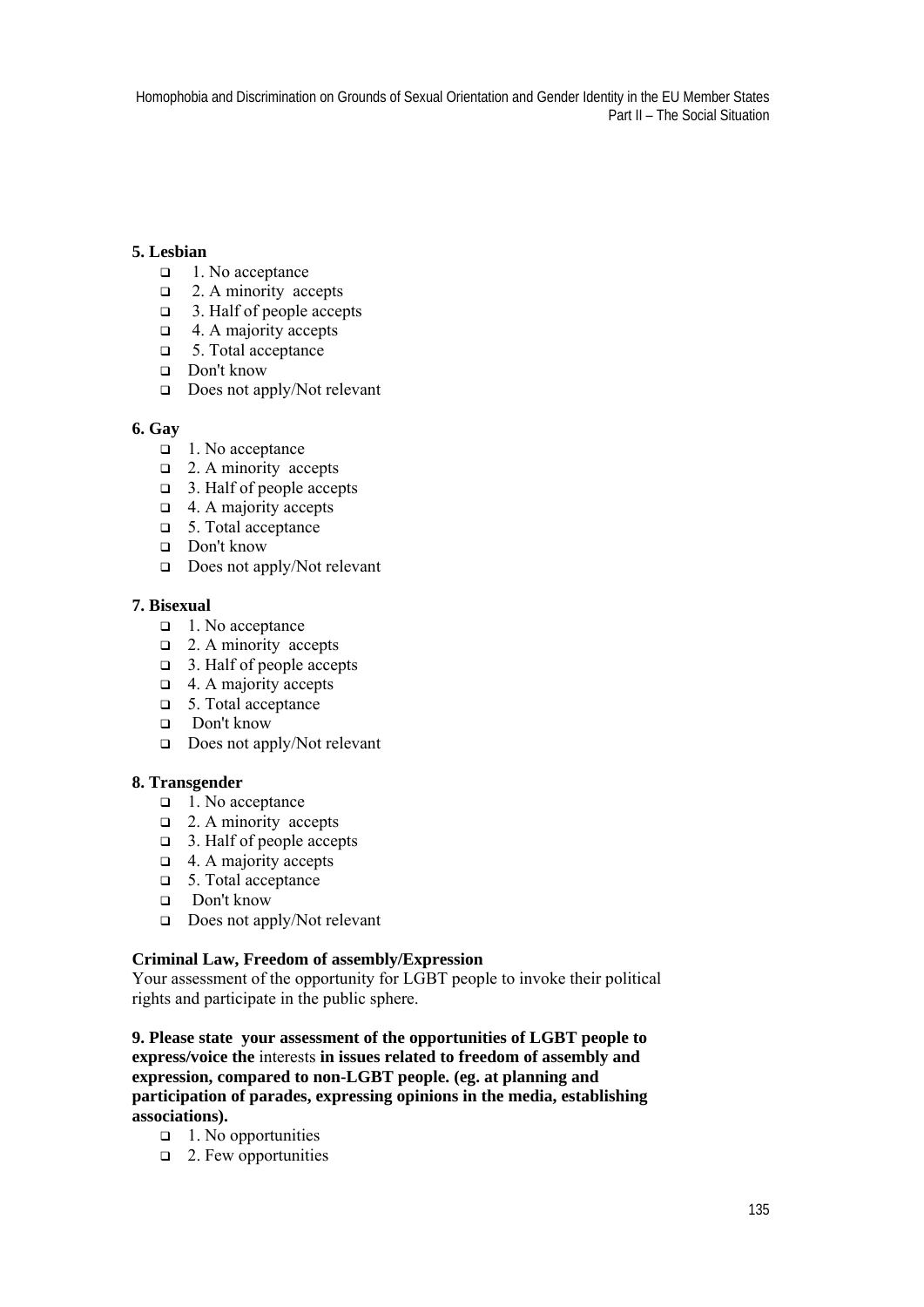- $\Box$  3. Some opportunities
- $\Box$  4. Many opportunities
- $\Box$  5. Equal opportunities
- □ Don't know
- Does not apply/Not relevant

**10. Please state, if there, in your country, are any official rules, guidelines etc. that limit** particularly **LGBT people´s from exercising their right to freedom of assembly or expression (In some European countries certain political groups are not allowed to have protest marches or run for political positions due to special legislation).** 

- Yes
- $\Box$  No
- □ Don't know
- $\Box$  Does not apply/Not relevant

#### **11. If yes, could you state the name of the law or practice?**

 $\Box$  Enter text

#### **Criminal Law, Freedom of assembly**

Your assessment of the opportunity for LGBT people to invoke their political rights and participate in the public sphere of LGBT people.

Please state your assessment of the recognition of LGBT people as equal participants on the political arena in your country (e.g. electability as a politician for an openly declared gay, lesbian, bi-sexual or transgender person)

#### **12. Lesbian**

- $\Box$  1 Not recognised
- 2. Somewhat recognised
- $\Box$  3. Recognised by most
- 4. Almost full recognition
- $\Box$  5. Total recognition
- □ Don't know
- Does not apply/Not relevant

#### **13. Gay**

- $\Box$  1. Not recognised
- 2. Somewhat recognised
- $\Box$  3. Recognised by most
- 4. Almost full recognition
- $\Box$  5. Total recognition
- □ Don't know
- $\Box$  Does not apply/Not relevant

#### **14. Bisexual**

 $\Box$  1. Not recognised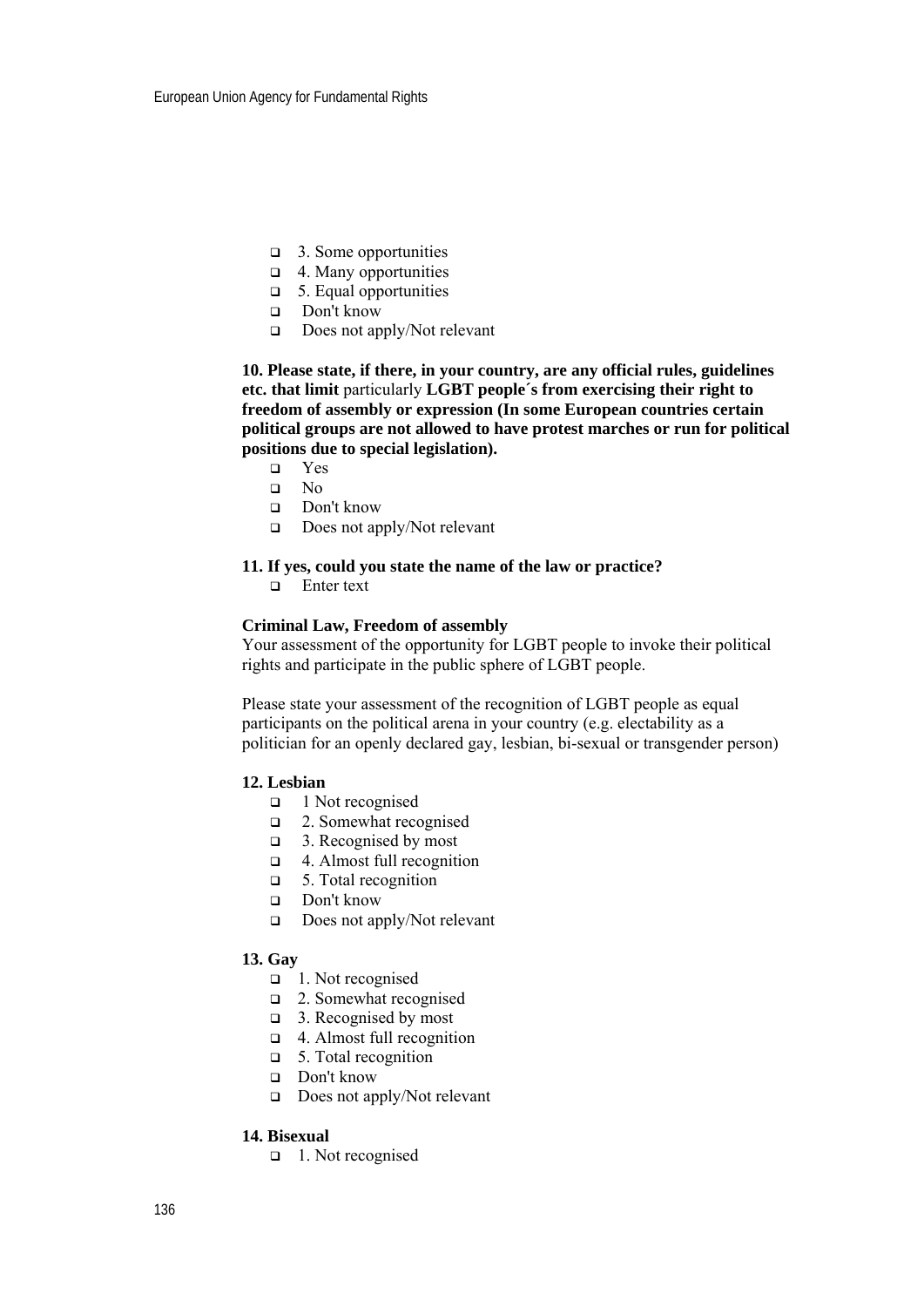- 2. Somewhat recognised
- $\Box$  3. Recognised by most
- 4. Almost full recognition
- 5. Total recognition
- □ Don't know
- Does not apply/Not relevant

## **15. Transgender**

- $\Box$  1. Not recognised
- 2. Somewhat recognised
- $\Box$  3. Recognised by most
- $\Box$  4. Almost full recognition
- $\Box$  5. Total recognition
- □ Don't know
- Does not apply/Not relevant

# **Criminal Law, Legal protection**

Your assessment of the legal status of LGBT people in your country

Please state your assessment of the degree of legal protection against discrimination/unequal treatment for LGBT people.

## **16. Social laws (e.g. equal access to social benefits).**

- $\Box$  1. No protection
- □ 2. Little protection
- 3. Some protection
- 4. Good protection
- $\Box$  5. High protection
- Don't know
- Does not apply/Not relevant

## **17. Labour market regulation (e.g. lack of employment benefits for samesex partners)**

- $\Box$  1. No protection
- $\Box$  2. Little protection
- **3**. Some protection
- □ 4. Good protection
- $\Box$  5. High protection
- □ Don't know
- $\Box$  Does not apply/Not relevant

# **18. Property regulation laws (e.g. some are not allowed to own, buy certain things)**

- $\Box$  1. No protection
- $\Box$  2. Little protection
- 3. Some protection
- 4. Good protection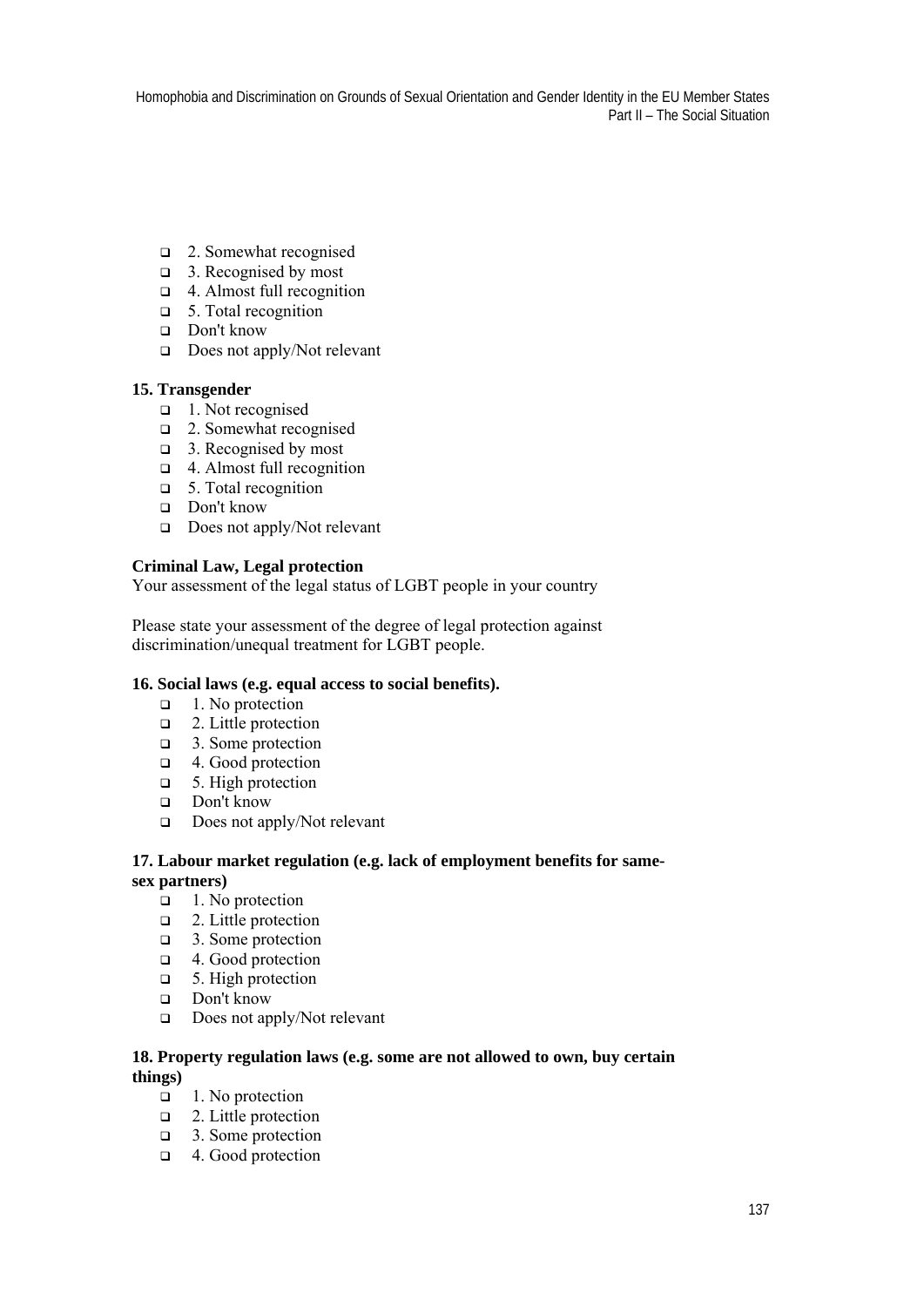- $\Box$  5. High protection
- □ Don't know
- $\Box$  Does not apply/Not relevant

#### **19. Religious regulation (e.g.** restrictions **to access to certain church rituals, sanctioned by the law)**

- $\Box$  1. No protection
- □ 2. Little protection
- 3. Some protection
- 4. Good protection
- $\Box$  5. High protection
- □ Don't know
- $\Box$  Does not apply/Not relevant

## **20. Family laws (e.g. certain laws** apply **only to heterosexual couples, thus treating same-sex partnerships differently)**

- $\Box$  1. No protection
- $\Box$  2. Little protection
- □ 3. Some protection
- 4. Good protection
- $\Box$  5. High protection
- □ Don't know
- Does not apply/Not relevant

## **21. Tax laws (e.g. certain tax-benefits are regulated with respect to heterosexual** partnerships **and not to others)**

- $\Box$  1. No protection
- $\Box$  2. Little protection
- 3. Some protection
- 4. Good protection
- $\Box$  5. High protection
- □ Don't know
- Does not apply/Not relevant

## **22. Political rights (e.g. the freedom of assembly and the right to equal access to public funding** of **political activities).**

- $\Box$  1. No protection
- $\Box$  2. Little protection
- 3. Some protection
- 4. Good protection
- $\Box$  5. High protection
- □ Don't know
- Does not apply/Not relevant

#### **23. Immigration laws (e.g. the recognition of persecution on the grounds of sexual orientation as a** basis **for asylum)**

 $\Box$  1. No protection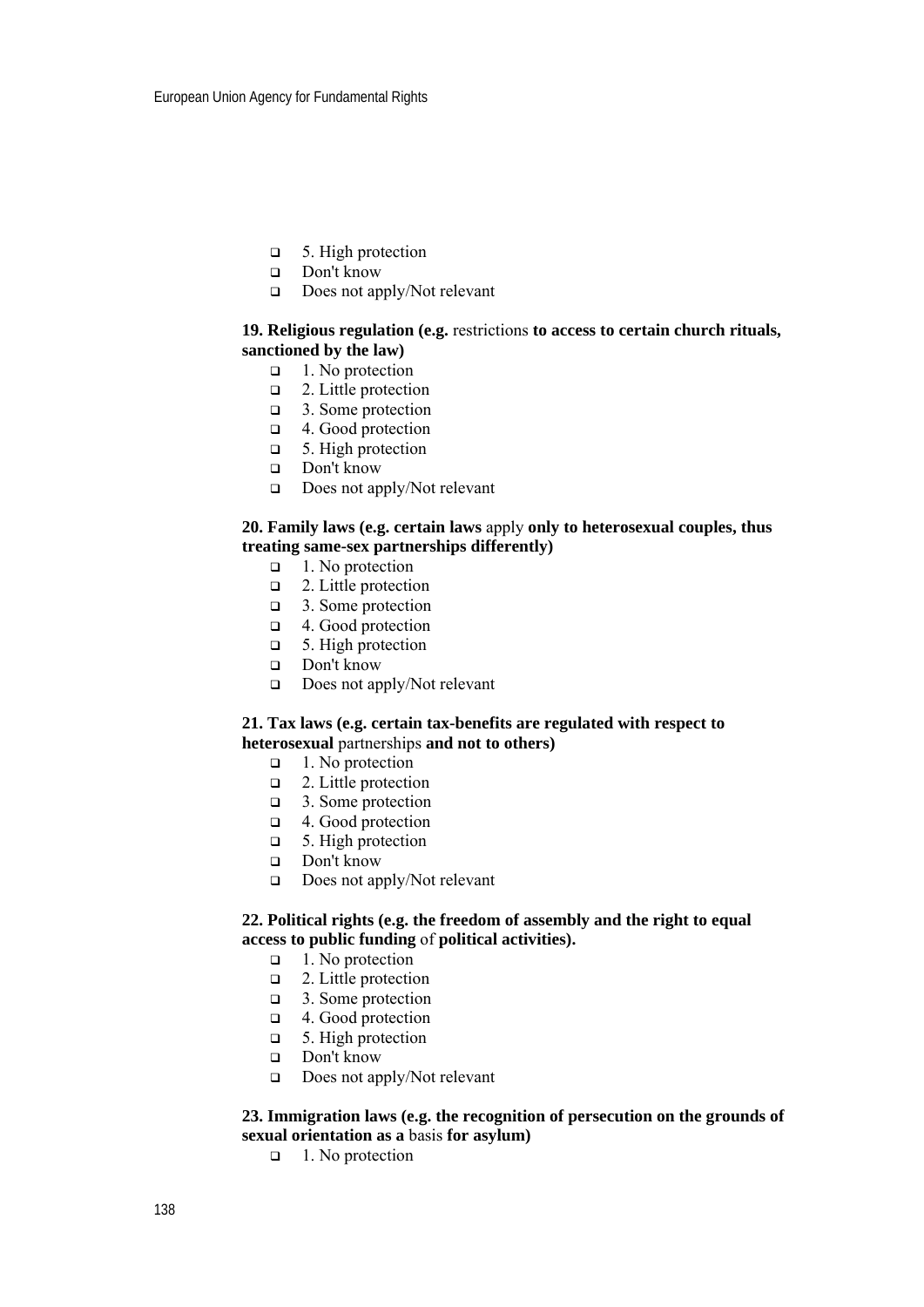- $\Box$  2. Little protection
- 3. Some protection
- 4. Good protection
- $\Box$  5. High protection
- □ Don't know
- $\Box$  Does not apply/Not relevant

# **Criminal Law, Hate-crimes**

Your assessment of the status of LGBT people relating to harassments and assaults on the grounds of sexual orientation in your country (the so-called hatecrimes)

# **24. Please state your assessment of the** level **of assaults and incidents of harassment due to sexual orientation.**

- $\Box$  1. None/low level
- □ 2. Somewhat low level
- $\Box$  3. Middle level
- 4. Somewhat high level
- $\Box$  5. High level
- Don't know
- $\Box$  Does not apply/Not relevant

Your assessment of the status of LGBT people relating to harassments and assaults on the grounds of sexual orientation (the so-called hate-crimes)

# **25. Please state your assessment of** how **relevant public authorities consider hate-crimes towards LGBT people compared to assaults towards other people.**

- $\Box$  1. Do not take the problem seriously
- $\Box$  2. Take it a little seriously
- $\Box$  3. Take it somewhat seriously
- $\Box$  4. Take it seriously
- $\Box$  5. Take it very seriously
- □ Don't know
- Does not apply/Not relevant

# **Family and social issues**

Your assessment of the situation of LGBT people on family and social related issues.

# **26. Please state, if it is possible to have a publicly sanctioned and registered same-sex partnership in your country.**

- Yes
- No
- $\Box$  Don't know
- Does not applyNot relevant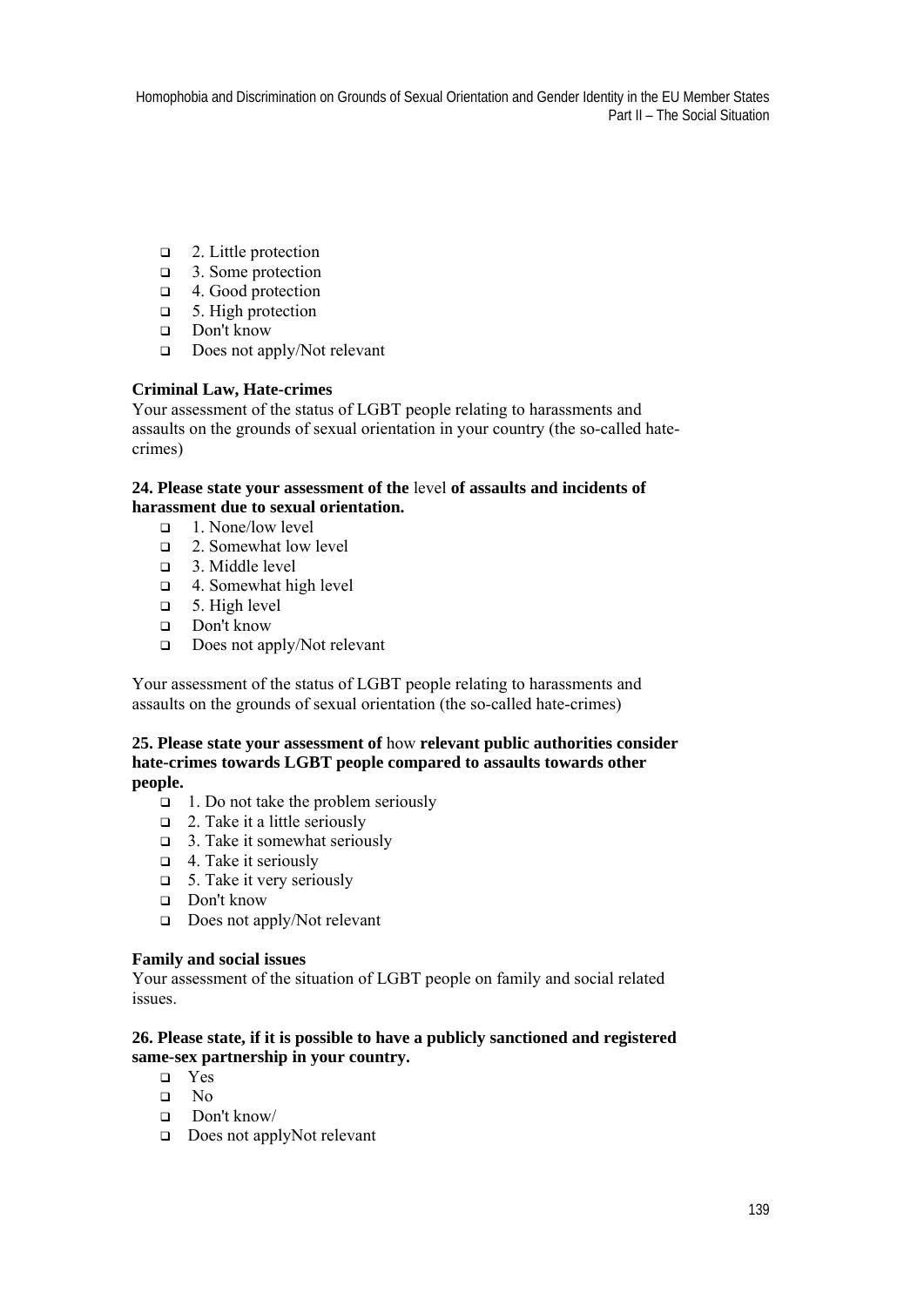## **27. Please state your assessment of the level of administrative and procedural barriers/difficulties when living in a non-publicly sanctioned**  same**-sex partnership in your country. (e.g. not registered partnership).**

- $\Box$  1. Many barriers/difficulties
- $\Box$  2. A lot of barriers/difficulties
- $\Box$  3. Some barriers/difficulties
- $\Box$  4. A few barriers/difficulties
- $\Box$  5. No barriers/difficulties
- □ Don't know
- Does not apply/Not relevant

**28. Same-sex partnership in my country can be sanctioned by or is recognised by: (E.g. does a legislation allow it and consider it valid in their own terms) (multiple answers are allowed).** 

- □ Under general legislation
- $\Box$  Under special legislation
- $\Box$  Others (e.g. municipalities), if yes please state below
- □ Don't know
- Does not apply/Not relevant

**29. Please state your assessment if public authorities offer the same access to public** services **to same-sex couples as to heterosexual couples (e.g. in relation the recognition of same-sex partners in schools or hospitals).** 

- 1. None/low level of access
- $\Box$  2. Somewhat low level of access
- 3.Moderate level of access
- 4. Somewhat high level of access
- $\Box$  5. High access
- □ Don't know
- Does not apply/Not relevant

#### *[Answer only if NGO:]*

#### **The Labour market**

Your assessment of LGBT people in relation to labour market opportunities.

**30. Please state your assessment of the equality of opportunity in getting jobs for lesbian, gay and bi-sexual people, compared to heterosexuals. (e.g. will a disclosure of the applicant's sexual orientation be a disadvantage in getting a job compared to a heterosexual applicant).** 

- $\Box$  1. Unequal opportunities
- $\Box$  2. Somewhat unequal opportunities
- $\Box$  3. Moderately equal opportunities
- $\Box$  4. Fairly equal opportunities
- $\Box$  5. Equal opportunities
- $\Box$  Don't know
- Does not apply/Not relevant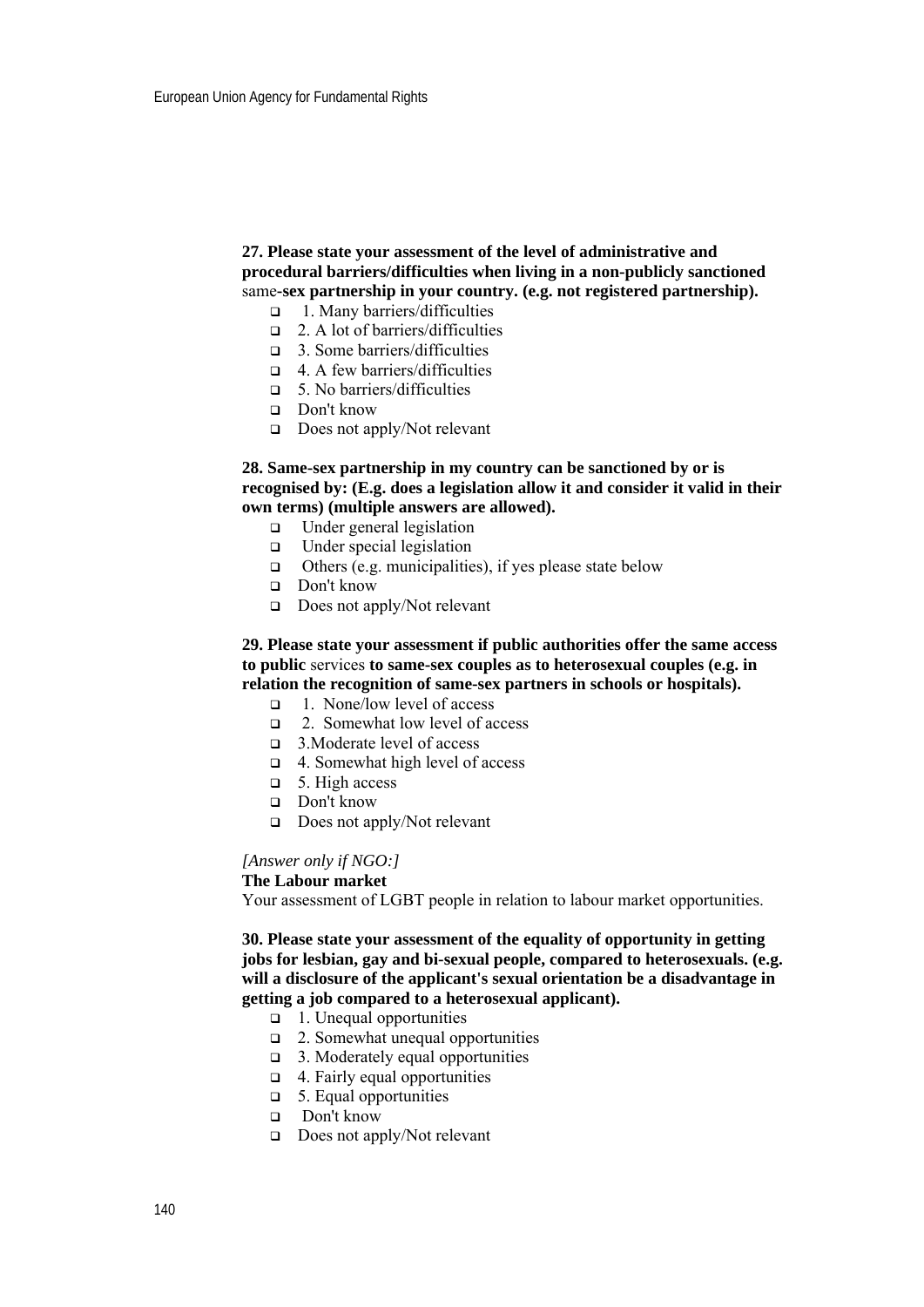# **31. Please state your assessment of the equally of opportunity in getting jobs for transgender people, compared to heterosexuals. (e.g. will an openly transgendered person face disadvantages in getting a job compared to others).**

- $\Box$  1. Unequal opportunities
- $\Box$  2. Somewhat unequal opportunities
- $\Box$  3. Moderately equal opportunities
- $\Box$  4. Fairly equal opportunities
- $\Box$  5. Equal opportunities
- □ Don't know
- Does not apply/Not relevant

Please state your assessment of equality of opportunity for job career advancements for LGBT people, compared to non-LGBT people.

# **32. Lesbian**

- $\Box$  1. Unequal opportunities
- $\Box$  2. Somewhat unequal opportunities
- $\Box$  3. Moderately equal opportunities
- $\Box$  4. Fairly equal opportunities
- $\Box$  5. Equal opportunities
- □ Don't know
- Does not apply/Not relevant

## **33. Gay**

- $\Box$  1. Unequal opportunities
- $\Box$  2. Somewhat unequal opportunities
- $\Box$  3. Moderately equal opportunities
- $\Box$  4. Fairly equal opportunities
- $\Box$  5. Equal opportunities
- □ Don't know
- $\Box$  Does not apply/Not relevant

## **34. Bisexual**

- $\Box$  1. Unequal opportunities
- $\Box$  2. Somewhat unequal opportunities
- $\Box$  3. Moderately equal opportunities
- $\Box$  4. Fairly equal opportunities
- $\Box$  5. Equal opportunities
- Don't know
- Does not apply/Not relevant

# **35. Transgender**

- $\Box$  1. Unequal opportunities
- $\Box$  2. Somewhat unequal opportunities
- $\Box$  3. Moderately equal opportunities
- $\Box$  4. Fairly equal opportunities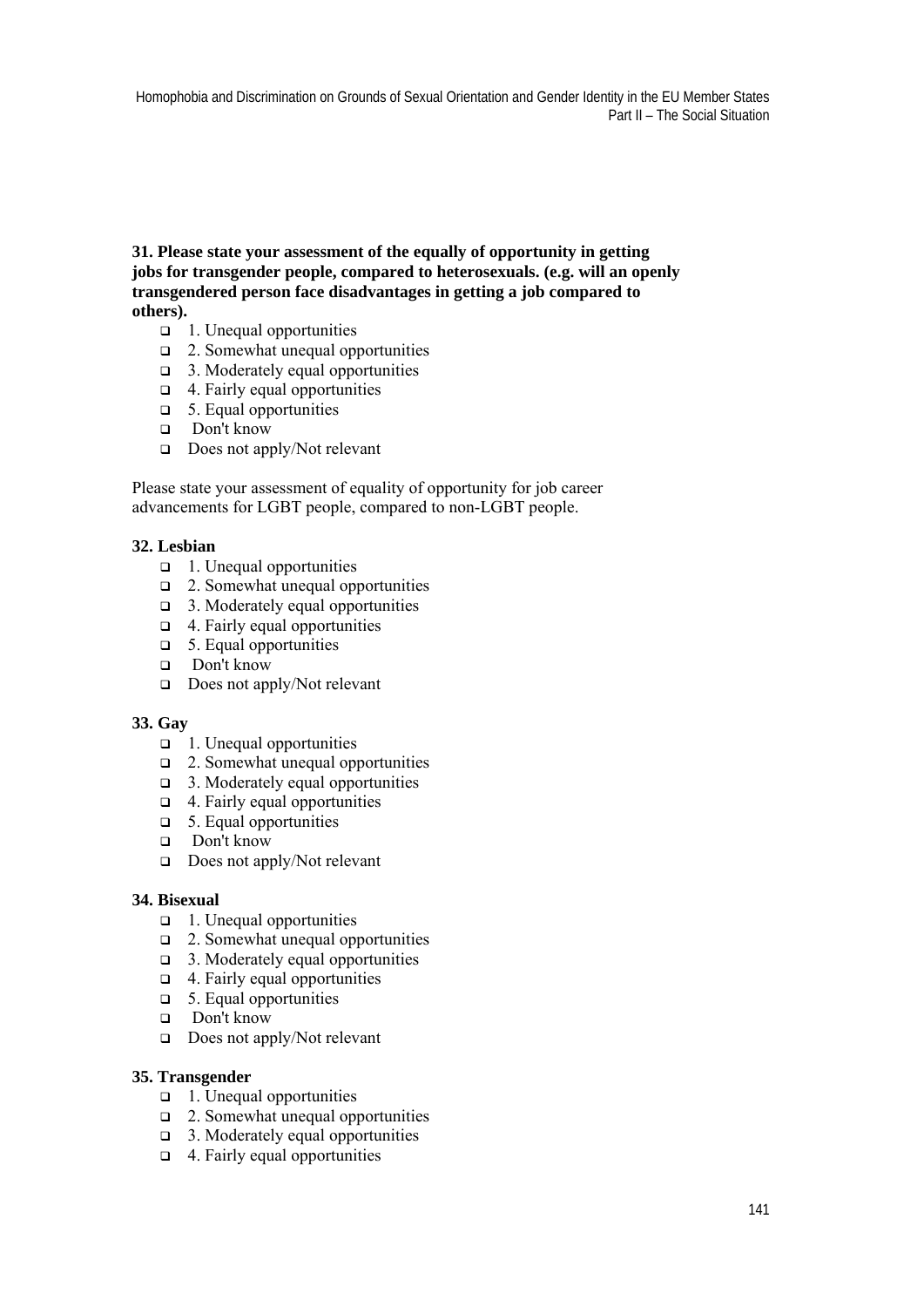- $\Box$  5. Equal opportunities
- □ Don't know
- Does not apply/Not relevant

Please state your assessment of level of equal payment (wages, including benefits and partner benefits) for equal work for LGBT people, compared to non-LGBT people.

## **36. Lesbian**

- $\Box$  1. Unequal payment
- 2. Somewhat unequal payment
- 3. Moderately equal payment
- 4. Fairly equal payment
- $\Box$  5. Equal payment
- □ Don't know
- $\Box$  Does not apply/Not relevant
- **37. Gay** 
	- $\Box$  1. Unequal payment
	- 2. Somewhat unequal payment
	- 3. Moderately equal payment
	- 4. Fairly equal payment
	- 5. Equal payment
	- □ Don't know
	- Does not apply/Not relevant

## **38. Bisexual**

- 1. Unequal payment
- 2. Somewhat unequal payment
- 3. Moderately equal payment
- 4. Fairly equal payment
- $\Box$  5. Equal payment
- Don't know
- Does not apply/Not relevant

## **39. Transgender**

- $\Box$  1. Unequal payment
- 2. Somewhat unequal payment
- 3. Moderately equal payment
- 4. Fairly equal payment
- $\Box$  5. Equal payment
- □ Don't know
- Does not apply/Not relevant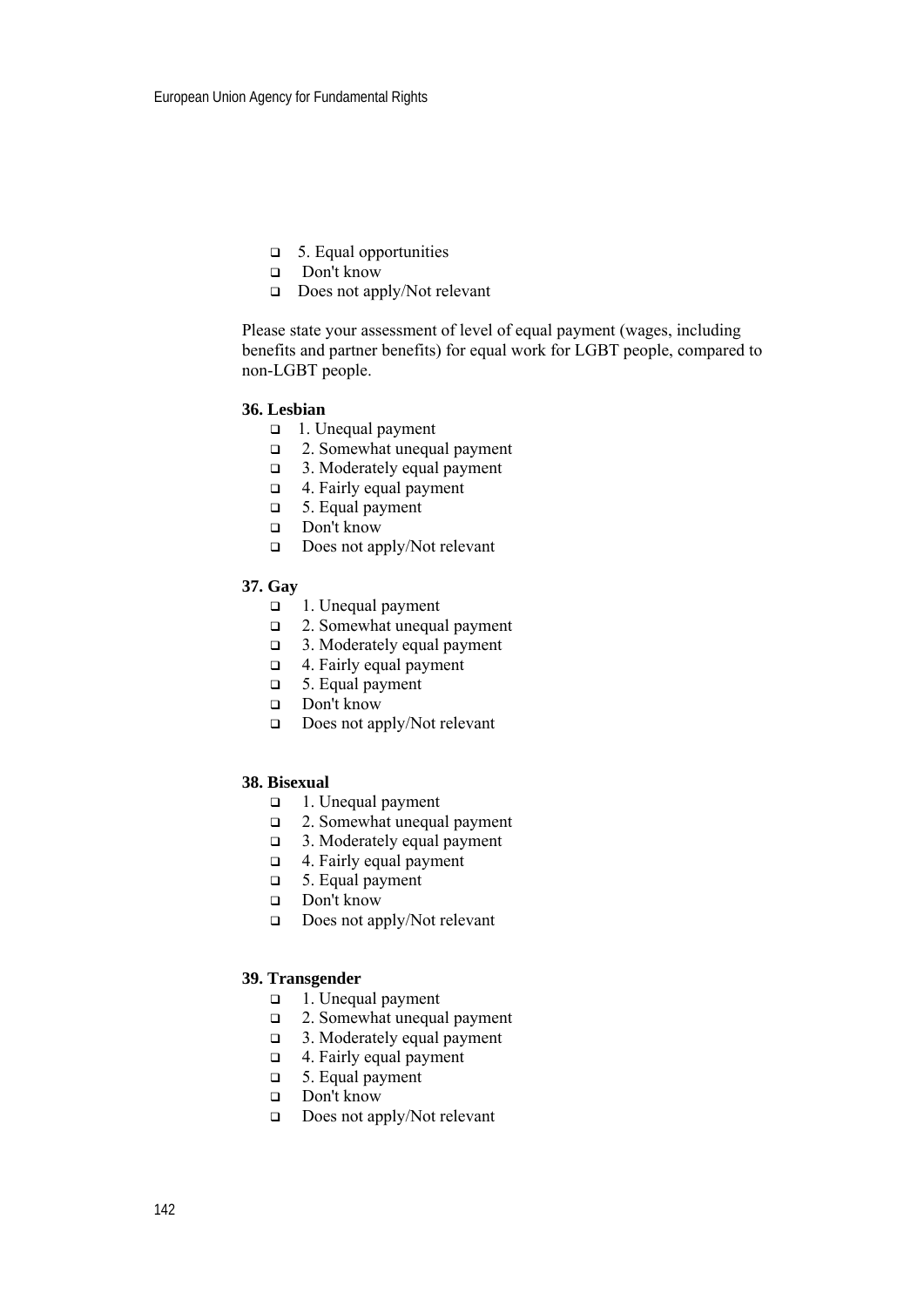# **Asylum and family reunification**

Your assessment of LGBT people in relation to asylum and family reunification.

# **40. Please state your assessment of the general awareness from public authorities of LGBT people seeking asylum and same-sex couples seeking family reunification.**

- $\Box$  1. None/low level of awareness
- □ 2. Somewhat low level of awareness
- 3. Moderate level of awareness
- $\Box$  4. Somewhat high level of awareness
- $\Box$  5. Widespread awareness
- □ Don't know
- $\Box$  Does not apply/Not relevant

## **41. Please state, your assessment of the relevance that public authorities attach to** LGBT **asylum seekers seeking refugee status?**

- 1. No relevance attached
- □ 2. Attach a little relevance
- $\Box$  3. Attach a fair amount of relevance
- 4. Attach a somewhat high amount of reelvance
- 5. Attach a high amount of relevance
- □ Don't know
- Does not apply/Not relevant

*[Only NGO answer this]*

# **42. Please state your assessment of the importance of special attention in the LGBT community for LGBT asylum seekers and same-sex couples**  seeking **family reunification.**

- $\Box$  1. Not important
- 2. Somewhat important
- 3. Fairly important
- 4. Important
- $\Box$  5. Very important
- □ Don't know
- $\Box$  Does not apply/Not relevant

## **Education**

Your assessment of LGBT people with regard to educational issues. Please state your assessment of the level of acceptance towards LGBT people **from school personnel** in school on the following educational levels:

## **43. Primary education (Basic school 0-9 years)**

- $\Box$  1. None/low level of acceptance
- 2. Low level of acceptance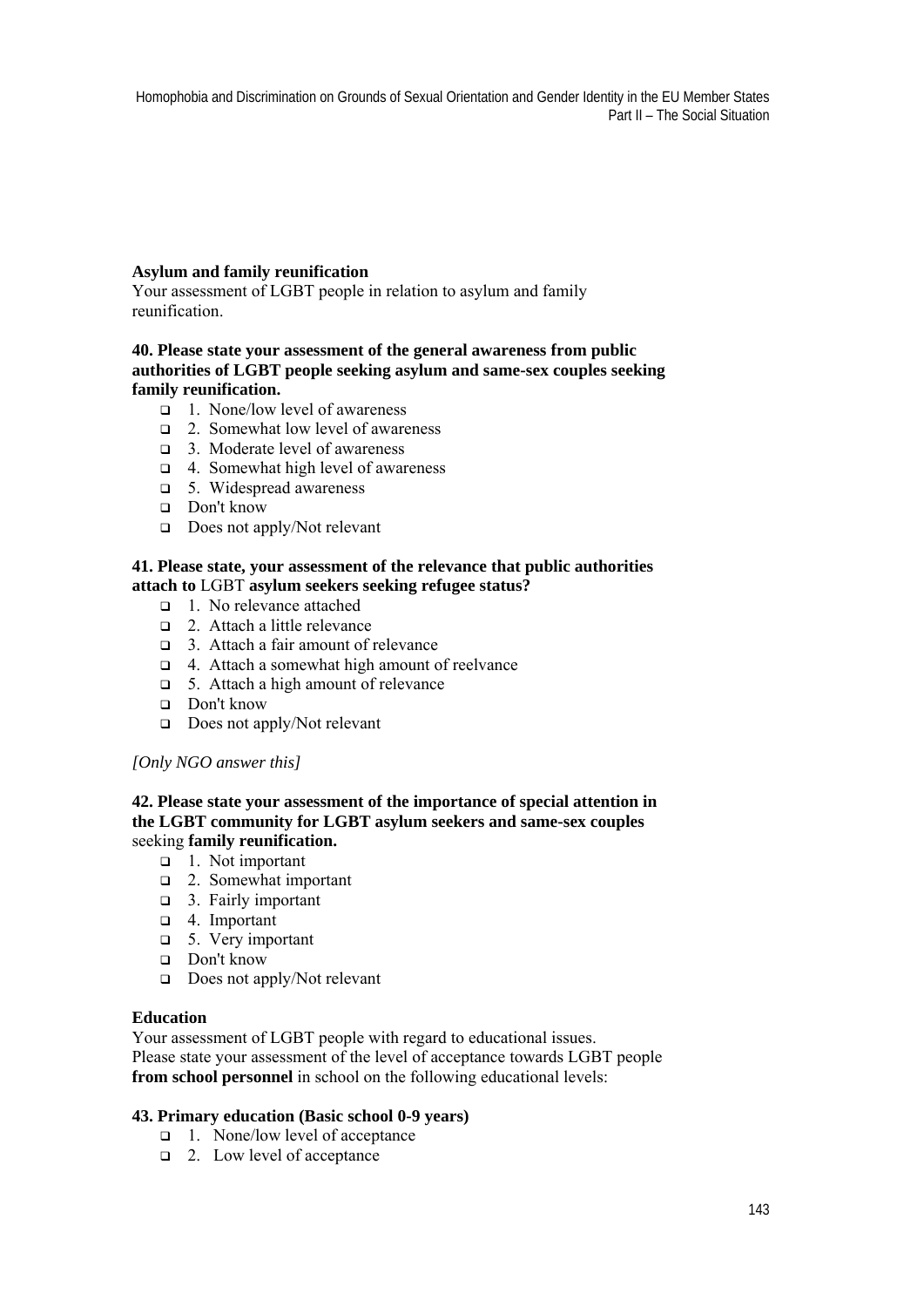- 3. Moderate level of accepted
- $\Box$  4. Somewhat high level of acceptance
- $\Box$  5. High level of acceptance
- □ Don't know
- Does not apply/Not relevant

#### **44. Upper secondary education (e.g. Gymnasium)**

- $\Box$  1. None/low level of acceptance
- 2. Low level of acceptance
- 3. Moderate level of accepted
- 4. Somewhat high level of acceptance
- $\Box$  5. High level of accaptance
- □ Don't know
- Does not apply/Not relevant

#### **45. Post secondary non-tertiary education (shorter educations 0,5-2 years)**

- $\Box$  1. None/low level of acceptance
- $\Box$  2. Low level of acceptance
- 3. Moderate level of accepted
- 4. Somewhat high level of acceptance
- $\Box$  5. High level of acceptance
- □ Don't know
- Does not apply/Not relevant

# **46. Tertiary educations level B (Vocational/professional educations 3-4 years)**

- $\Box$  1. None/low level of acceptance
- $\Box$  2. Low level of acceptance
- 3. Moderate level of accepted
- 4. Somewhat high level of acceptance
- $\Box$  5. High level of acceptance
- □ Don't know
- $\Box$  Does not apply/Not relevant

#### **47. Tertiary educations level A (University educations or research 3-8 years)**

- 1. None/low level of acceptance
- $\Box$  2. Low level of acceptance
- 3. Moderate level of accepted
- 4. Somewhat high level of acceptance
- $\Box$  5. High level of acceptance
- □ Don't know
- Does not apply/Not relevant

Please state your assessment of the level of acceptance towards LGBT people **from other students** in school on the following educational levels: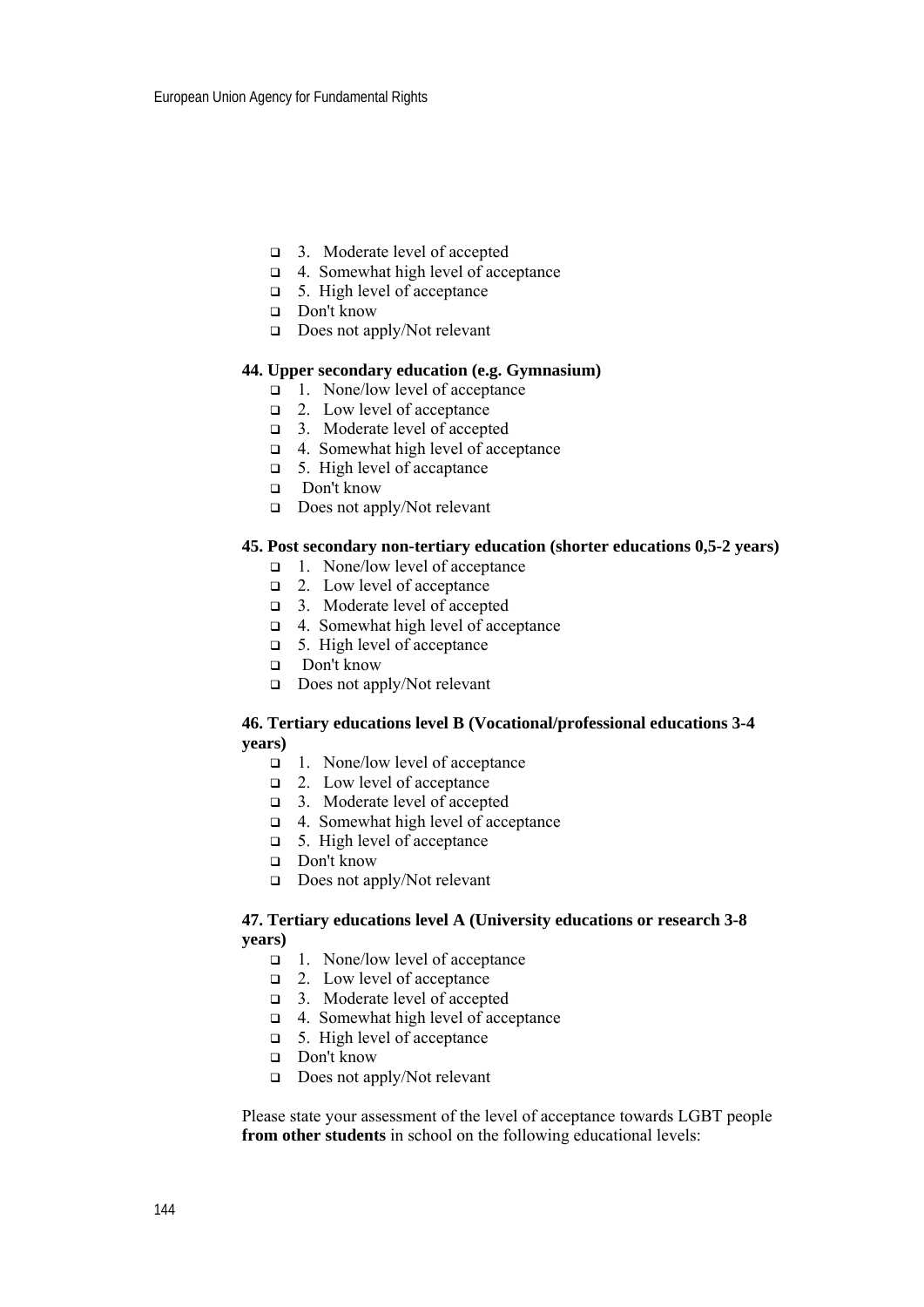# **48. Primary education (Basic school 0-9 years)**

- 1. None/low level of acceptance
- 2. Low level of acceptance
- 3. Moderate level of accepted
- $\Box$  4. Somewhat high level of acceptance
- $\Box$  5. High level of acceptance
- □ Don't know
- Does not apply/Not relevant

# **49. Upper secondary education (e.g. Gymnasium)**

- $\Box$  1. None/low level of acceptance
- $\Box$  2. Low level of acceptance
- 3. Moderate level of accepted
- $\Box$  4. Somewhat high level of acceptance
- $\Box$  5. High level of acceptance
- Don't know
- Does not apply/Not relevant

## **50. Post secondary non-tertiary education (shorter educations 0,5-2 years)**

- 1. None/low level of acceptance
- $\Box$  2. Low level of acceptance
- 3. Moderate level of accepted
- 4. Somewhat high level of acceptance
- 5. High level of acceptance
- Don't know
- Does not apply/Not relevant

#### **51. Tertiary educations level B (Vocational/professional educations 3-4 years)**

- 1. None/low level of acceptance
- $\Box$  2. Low level of acceptance
- 3. Moderate level of accepted
- $\Box$  4. Somewhat high level of acceptance
- 5. High level of acceptance
- □ Don't know
- Does not apply/Not relevant

# **52. Tertiary educations level A (University educations or research 3-8**

**years)** 

- 1. None/low level of acceptance
- $\Box$  2. Low level of acceptance
- 3. Moderate level of accepted
- $\Box$  4. Somewhat high level of acceptance
- $\Box$  5. High level of acceptance
- □ Don't know
- $\Box$  Does not apply/Not relevant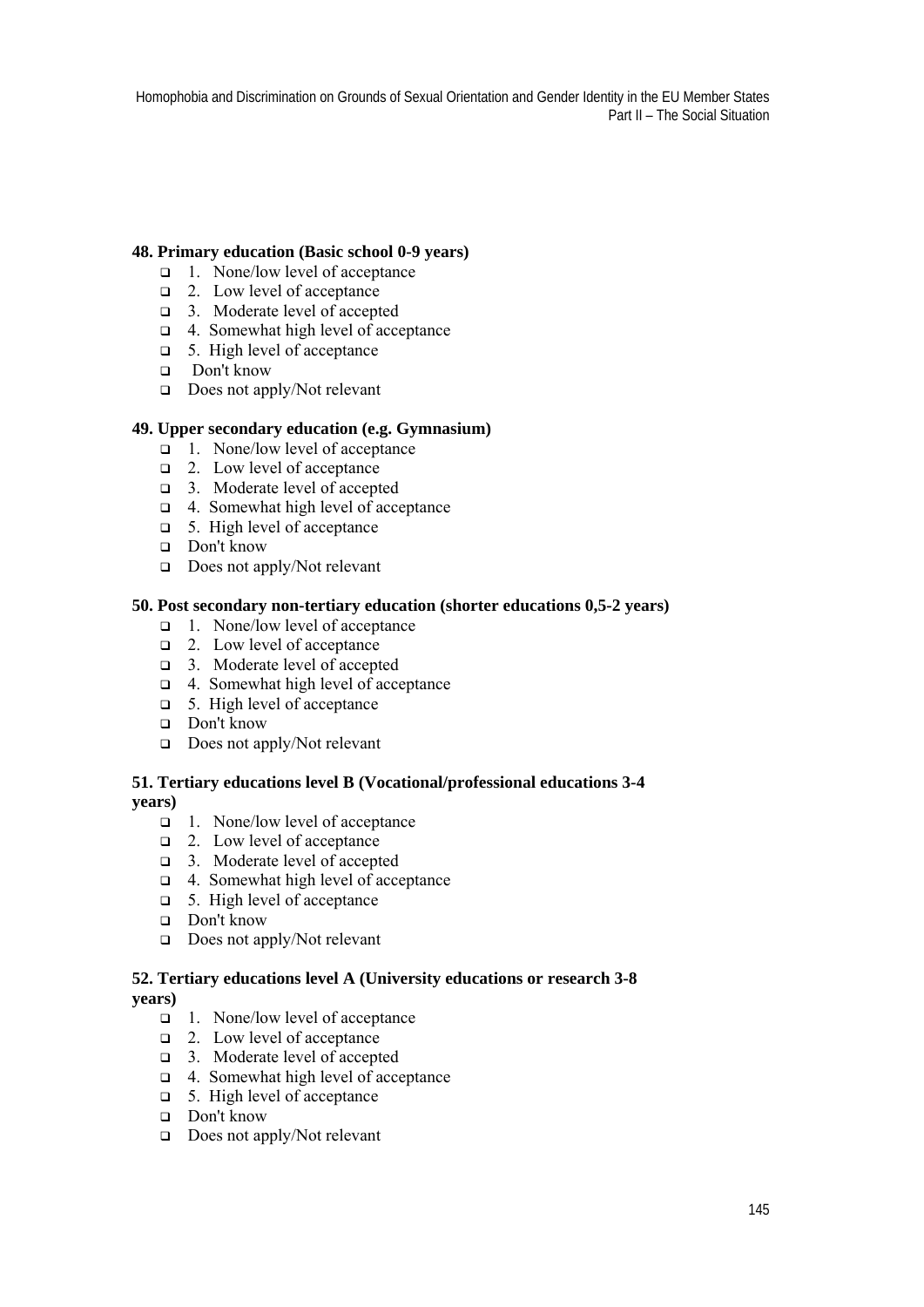Please state your assessment of the degree to which, the **school curricula** are considerate to LGBT related issues on the following educational levels.

#### **53. Primary education (Basic school 0-9 years)**

- $\Box$  1. Not considerate
- $\Box$  2. Low degree of consideration
- 3. Fair degree of consideration
- 4. Widely considerate
- $\Box$  5. Highly considerate
- □ Don't know
- Does not apply/Not relevant

#### **54. Upper secondary education (e.g. Gymnasium)**

- $\Box$  1. Not considerate
- $\Box$  2. Low degree of consideration
- 3. Fair degree of consideration
- 4. Widely considerate
- $\Box$  5. Highly considerate
- □ Don't know
- Does not apply/Not relevant

#### **55. Post secondary non-tertiary education (shorter educations 0,5-2 years)**

- $\Box$  1. Not considerate
- $\Box$  2. Low degree of consideration
- $\Box$  3. Fair degree of consideration
- 4. Widely considerate
- $\Box$  5. Highly considerate
- □ Don't know
- Does not apply/Not relevant

# **56. Tertiary educations level B (Vocational/professional educations 3-4**

- **years)**
- □ 1. Not considerate
- $\Box$  2. Low degree of consideration
- 3. Fair degree of consideration
- 4. Widely considerate
- $\Box$  5. Highly considerate
- □ Don't know
- $\Box$  Does not apply/Not relevant

#### **57. Tertiary educations level A (University educations or research 3-8 years)**

- $\Box$  1. Not considerate
- $\Box$  2. Low degree of consideration
- □ 3. Fair degree of consideration
- 4. Widely considerate
- $\Box$  5. Highly considerate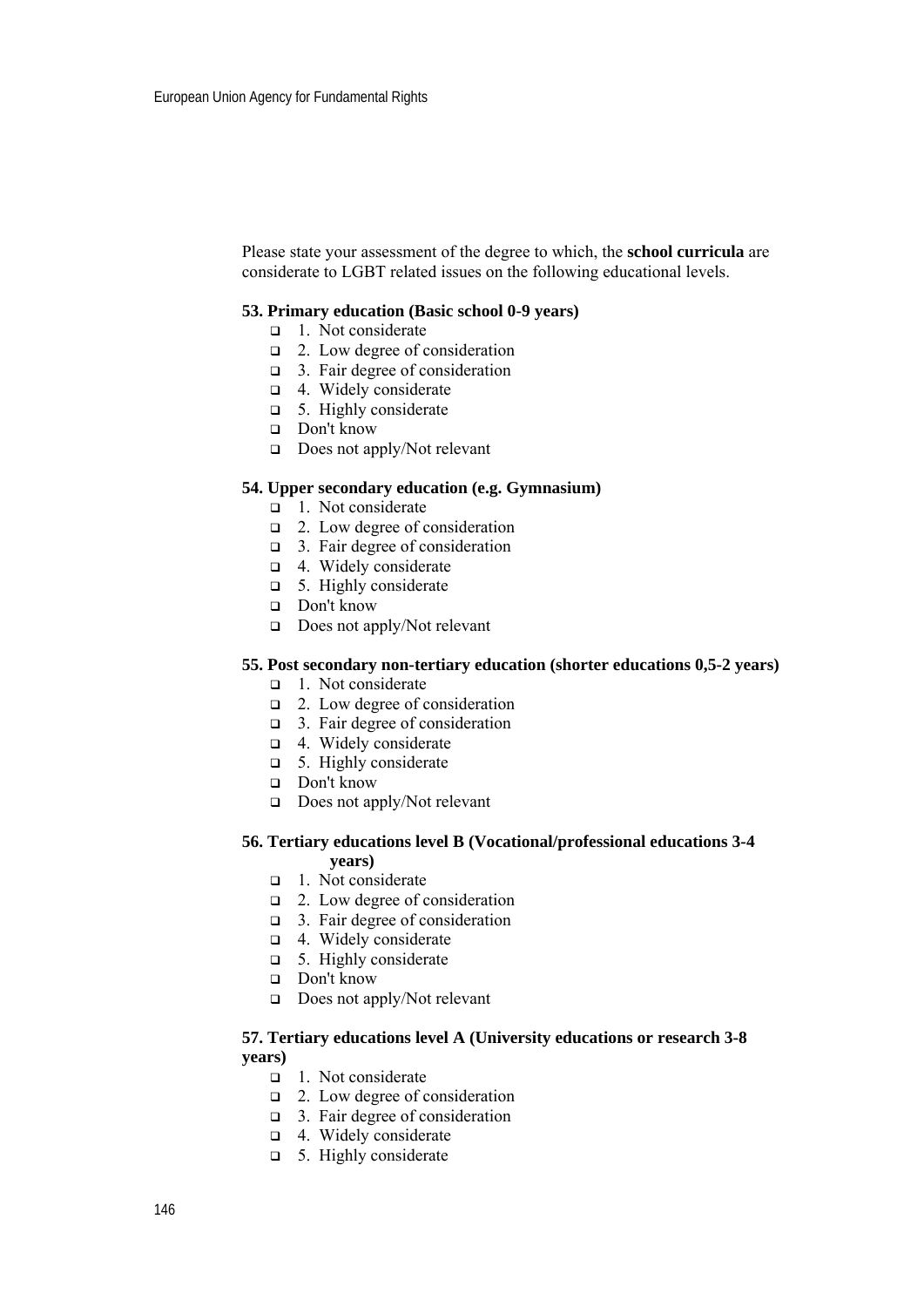- □ Don't know
- $\Box$  Does not apply/Not relevant

## **Health service**

Your assessment of LGBT people with regard to the health service sector.

### **58. Please state your assessment of the general attitude from health service personal to specific needs relating to LGBT people (e.g. lesbians seeking assisted insemination or the recognition of same sex partners as relatives/family members).**

- 1. Negative attitude
- $\Box$  2. Somewhat negative attitude
- 3. Moderate attitude
- $\Box$  4. Somewhat positive attitude
- $\Box$  5. Positive attitude
- □ Don't know
- Does not apply/Not relevant

### **59. Please state your assessment of the general attitude from heath service personal toward gay men infected with hiv/aids.**

- $\Box$  1. Negative attitude
- $\Box$  2. Somewhat negative attitude
- 3. Moderate attitude
- $\Box$  4. Somewhat positive attitude
- $\Box$  5. Positive attitude
- □ Don't know
- Does not apply/Not relevant

#### **Religion**

Your assessment of LGBT peoples recognition within main religions.

## **60. Same-sex partnership in my country can be sanctioned by or is recognised by: (E.g. does a religion allow it and consider it valid in their own terms) (multiple answers are allowed).**

- □ National Religion of my country
- $\Box$  Other Religions in my country
- □ Don't know/Not relevant

## **Sports**

Your assessment of LGBT people within the area of sports.

# **61. Please state your assessment of the degree to which LGBT people can be open about their sexual orientation when practising sport on a private level.**

- $\Box$  1. No possibilities
- $\Box$  2. Low level of possibilities
- $\Box$  3. Moderate level of possibilities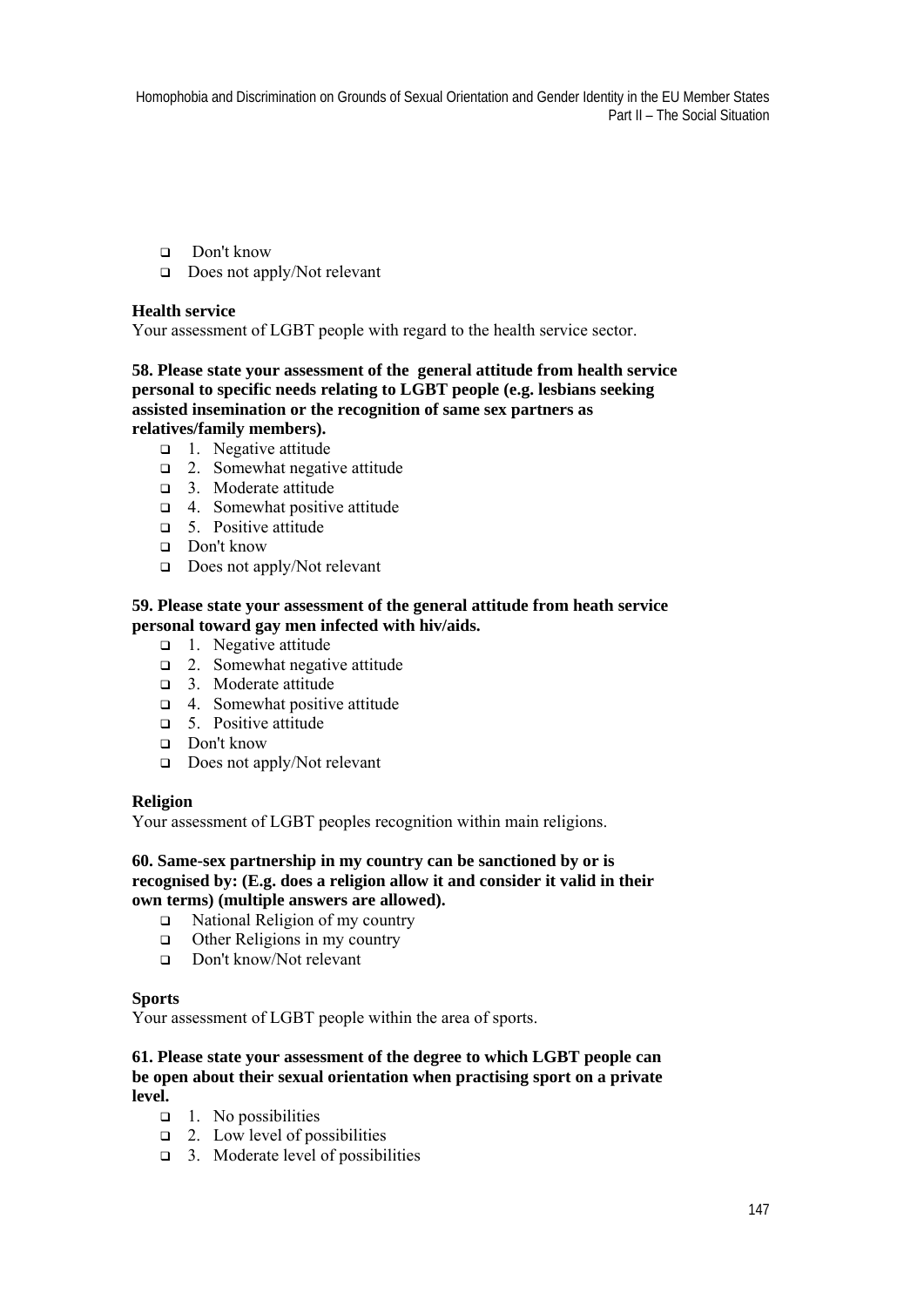- $\Box$  4. Somewhat high level of possibilities
- $\Box$  5. High level of possibilities
- □ Don't know
- Does not apply/Not relevant

# **62. Please state your assessment of the level of acceptance of openly LGBT people in relation to the practice of sports.**

- $\Box$  1. None/low level of acceptance
- 2. Low level of acceptance
- 3. Moderate level of accepted
- 4. Somewhat high level of acceptance
- $\Box$  5. High level of acceptance
- □ Don't know
- Does not apply/Not relevant

### **Media**

Your assessment of the treatment of LGBT people by publicly owned media (television, newspapers, websites of public broadcasters internet etc).

### **63. Please state your assessment of treatment of LGBT people in the media in general.**

- $\Box$  1. Negative treatment
- $\Box$  2. Somewhat negative treatment
- 3. Neutral treatment
- $\Box$  4. Somewhat positive treatment
- 5. Positive treatment
- □ Don't know
- Does not apply/Not relevant

### **64. Please state your assessment of the stereotyping of LGBT people in the media as opposed to presenting a nuanced description.**

- $\Box$  1. Grossly stereotyping
- $\Box$  2. Stereotyping to some extent
- $\Box$  3. Equally stereotyping and nuancing
- 4. Somewhat nuanced descriptions
- $\Box$  5. Nuanced descriptions
- □ Don't know
- Does not apply/Not relevant

#### **Transgender issues**

Your assessment of the situation of transgender people.

## **65. Please state your assessment of the overall public awareness of transgender** people**.**

- $\Box$  1. None/low level of awareness
- $\Box$  2. Somewhat low level of awareness
- $\Box$  3. Moderate level of awareness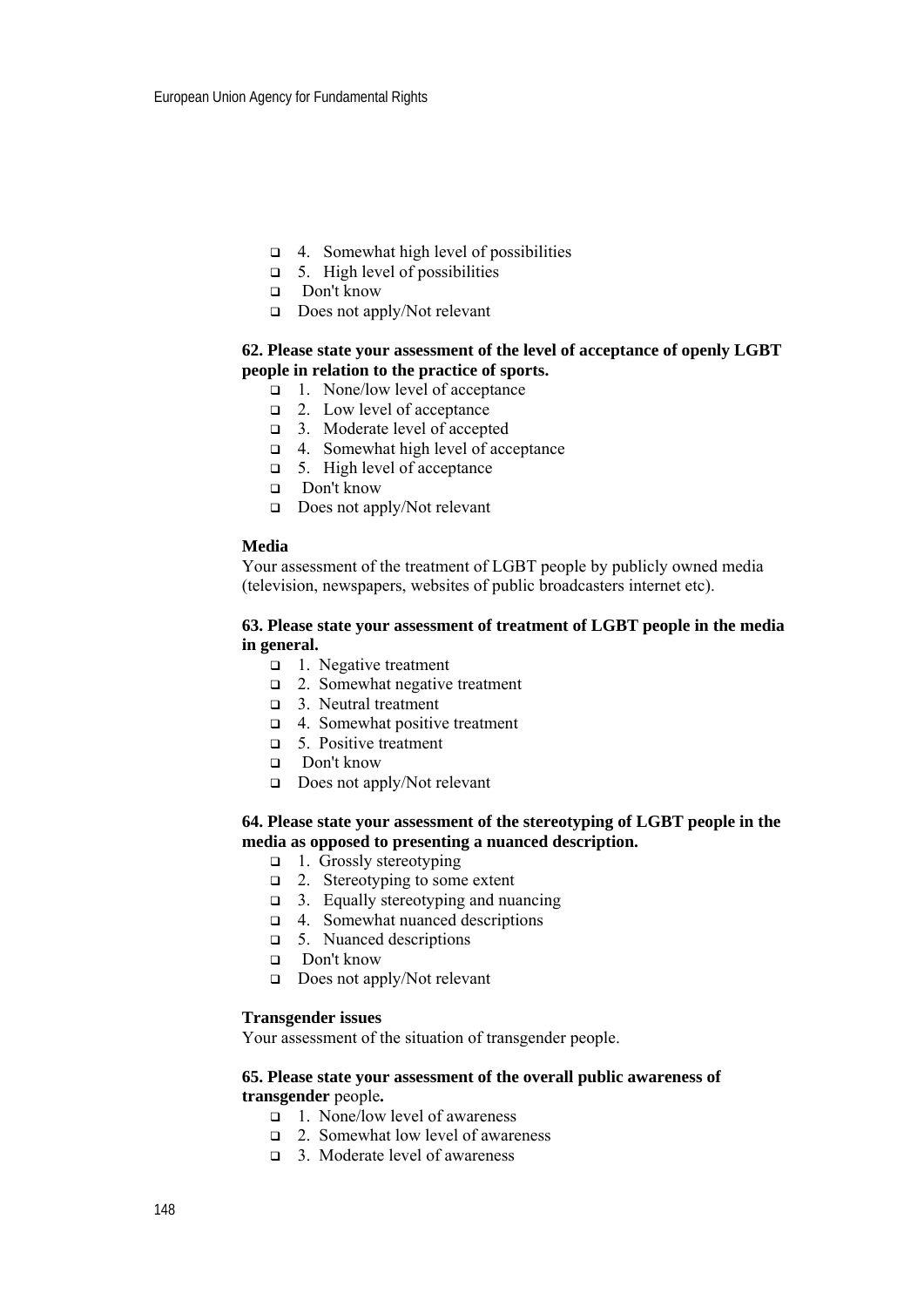- $\Box$  4. Somewhat high level of awareness
- $\Box$  5. Widespread awareness
- □ Don't know
- Does not apply/Not relevant

# **66. Please state your assessment of the awareness of public authorities of transgender people.**

- $\Box$  1. None/low level of awareness
- $\Box$  2. Somewhat low level of awareness
- 3. Moderate level of awareness
- $\Box$  4. Somewhat high level of awareness
- $\Box$  5. Widespread awareness
- □ Don't know

Does not apply/Not relevant

# **67. Please state the importance of public authorities paying special attention towards transgender people with respect to the risk of social exclusion.**

- $\Box$  1. Not important
- 2. Somewhat important
- 3. Fairly important
- 4. Important
- $\Box$  5. Very important
- Don't know
- Does not apply/Not relevant

# **68. Please state your assessment of the level of discrimination towards transgender people within the LGBT community.**

- $\Box$  1. High level
- 2. Somewhat high level
- 3. Middle level
- □ 4. Somewhat low level
- 5. None/low level
- □ Don't know
- Does not apply/Not relevant

# **69. Please state your assessment of the extent to which you include**

# **transgender, as a distinct subgroup, in the work of your organisation.**

- 1. No extent
- □ 2 To a small extent
- $\Box$  3. To some extent
- 4. To a fairly extent
- $\Box$  5. To a high extent
- □ Don't know
- Does not apply/Not relevant

## **About the work of your organisation on homophobia and discrimination**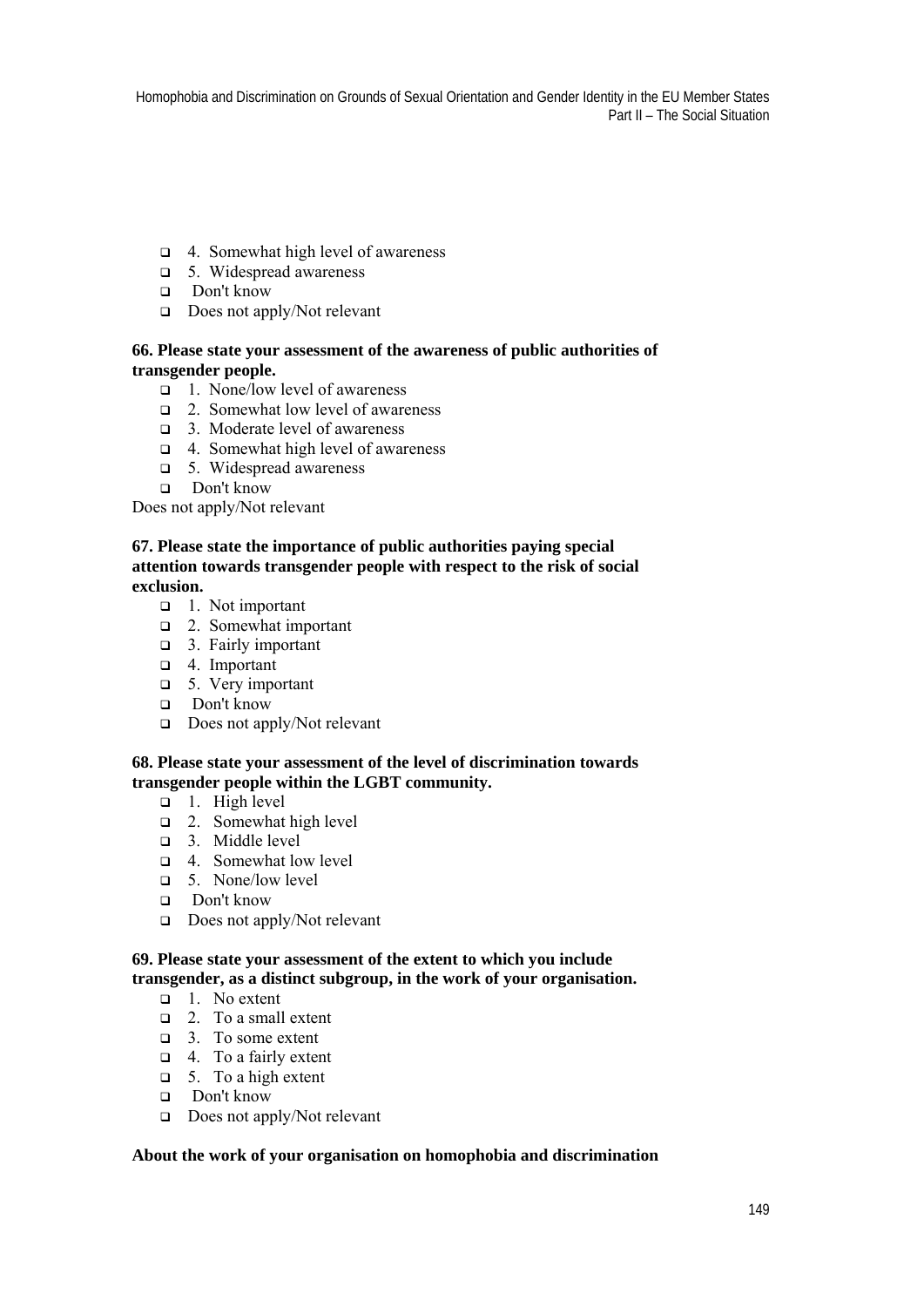Their purpose is for us to collect data on the work being done in Europe on homophobia and discrimination on grounds of sexual orientation.

#### **70. Has your organisation** any **written accounts, reviews or reports on the current state of affairs with respect to LGBT people?**

- Yes
- $\Box$  No
- □ Don't know
- Does not apply/Not relevant

#### **71. Please state some of the areas you have covered in the written accounts.**

- General Opinion
- The Labour market
- $\Box$  Ethnic minorities
- Family and social issues
- □ Freedom of assembly
- Criminal law
- □ Hate-crimes
- □ Education
- $\Box$  Health service
- □ Sports
- □ Media
- □ Transgender issues
- Others (Please enter other relevant area)

**72. If possible, please state** some **of the titles of the accounts, reviews or reports on the areas mentioned.** 

 $\Box$  Enter text

**73. If you have any examples of good practice in/by your organisation, please state them below (e.g. education of public servants in minority issues or anti-discrimination initiatives including sexual** orientation**). If you do not have any comments please leave the space empty.** 

 $\Box$  Enter text

**74. If you have any further comments on discrimination against LGBT people, which is relevant for specifically your country, please state them below. If you do not have any comments please leave the space empty.** 

 $\Box$  Enter text

 *[only answer if NGO\_or\_EB]* 

**75. DIHR and COWI would like to visit you in March/April. If you have any subjects** that **you would like to bring up and discuss with us, please state them below.** 

 $\Box$  Enter text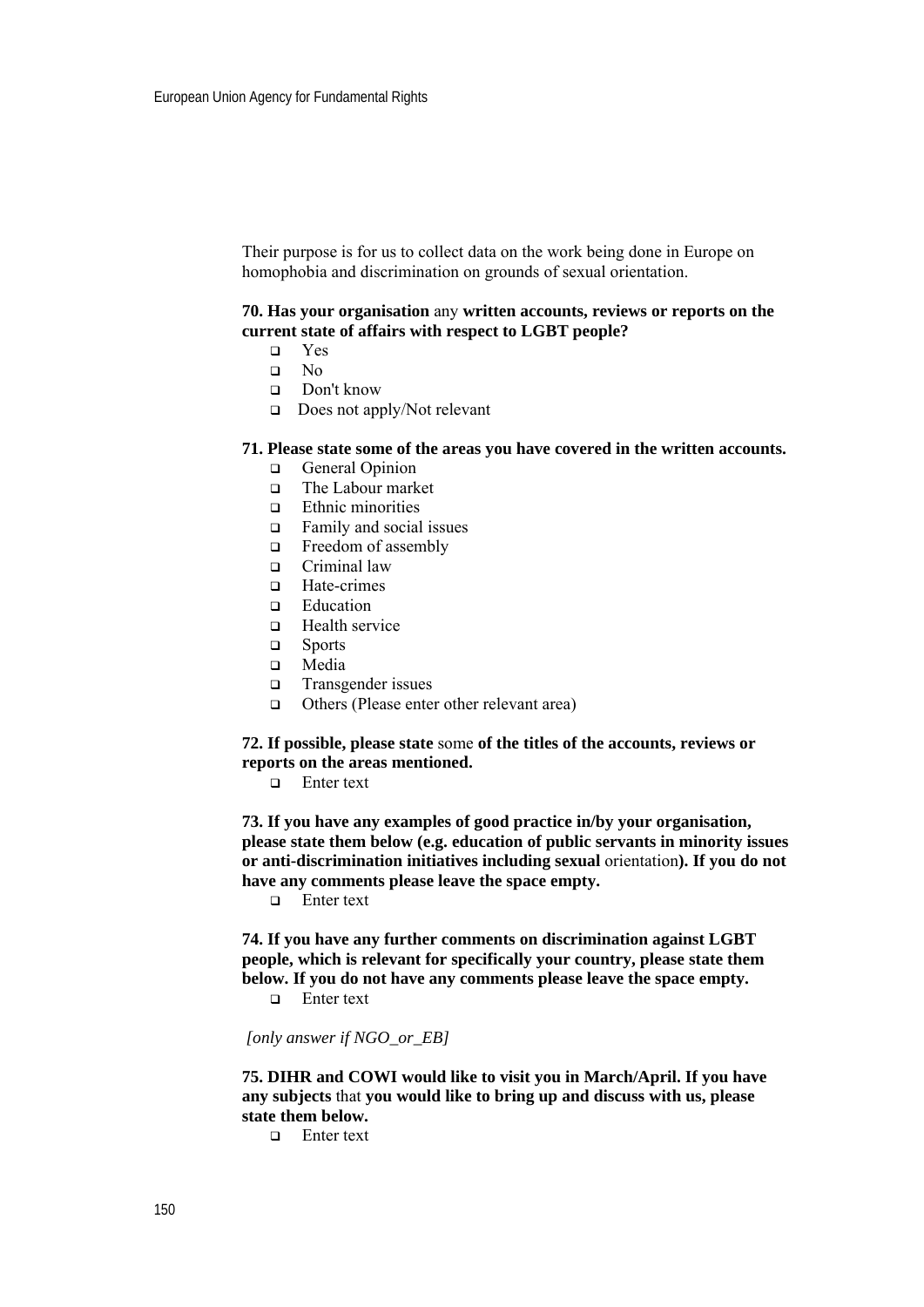# **76. If you have any** further **comments on the survey, please state them below.**

 $\Box$  Enter text

Please press the "next" button to save answers and close questionnaire. **Thank you for your contribution to the survey**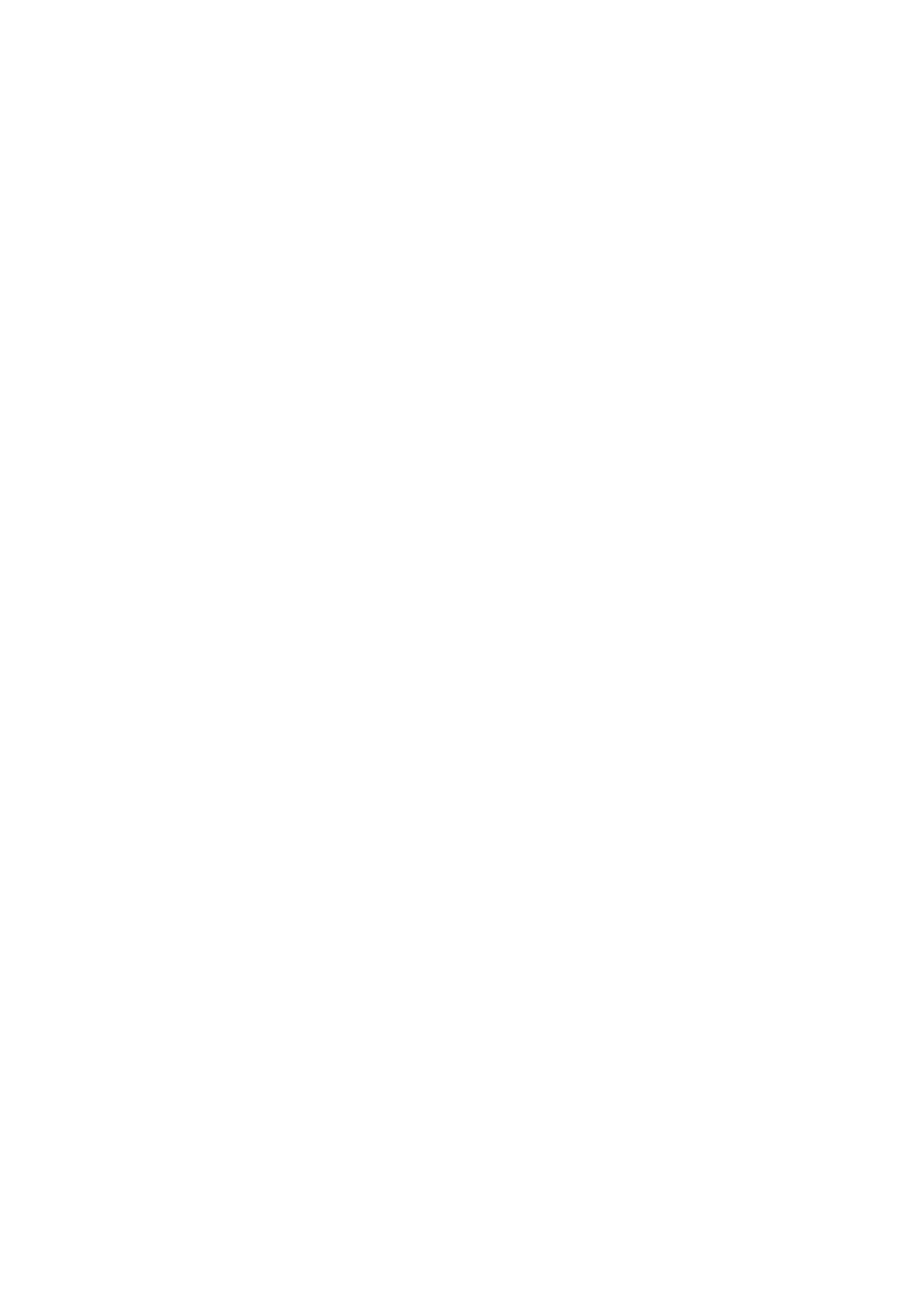European Union Agency for Fundamental Rights

**Homophobia and Discrimination on Grounds of Sexual Orientation and Gender Identity in the EU Member States Part II – The Social Situation** 

(Updated version)

2009 - 151 pp. - 21 x 29.7 cm

ISBN-13: 978-92-9192-211-6 DOI: 10.2811/13477

A great deal of information on the European Union Agency for Fundamental Rights is available on the Internet. It can be accessed through the FRA website (http://fra.europa.eu).

© European Union Agency for Fundamental Rights, 2009 Reproduction is authorised, except for commercial purposes, provided the source is acknowledged.